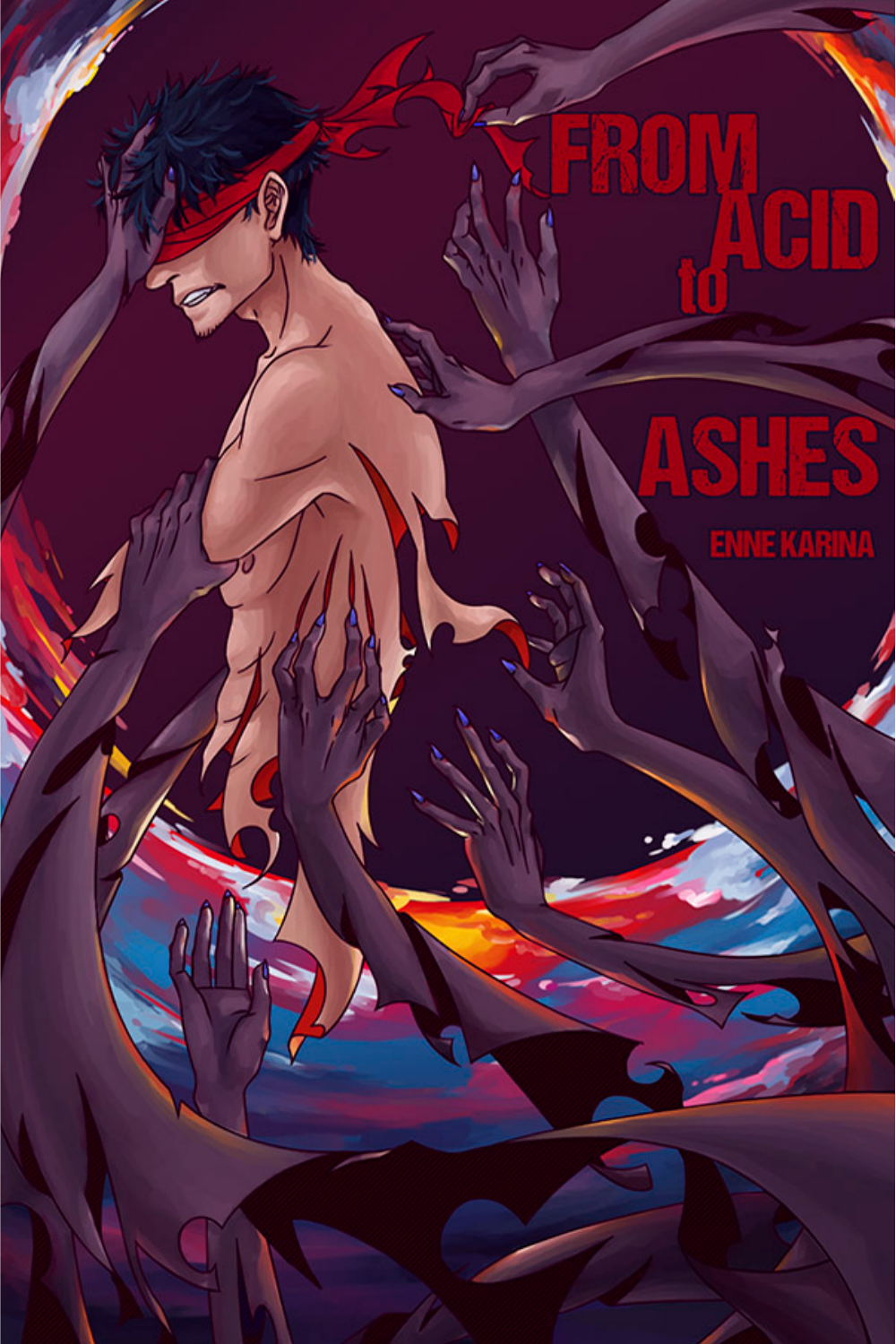#### **Table of Contents**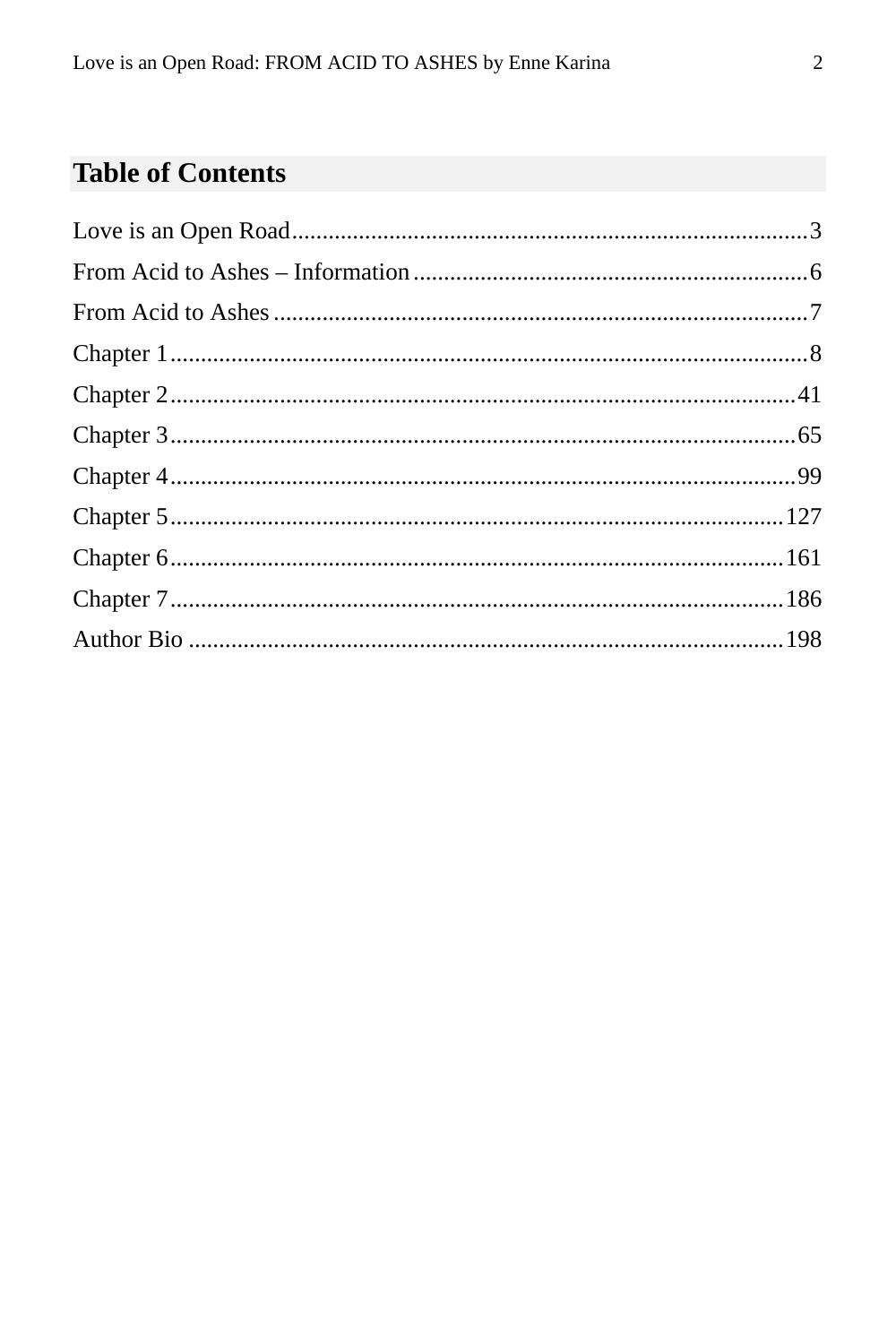## <span id="page-2-0"></span>**Love is an Open Road**

*An M/M Romance series*

## **FROM ACID TO ASHES**

#### **By Enne Karina**

#### **Introduction**

The story you are about to read celebrates love, sex and romance between men. It is a product of the *Love is an Open Road* promotion sponsored by the *Goodreads M/M Romance Group* and is published as a gift to you.

#### **What Is Love is an Open Road?**

The *Goodreads M/M Romance Group* invited members to choose a photo and pen a letter asking for a short M/M romance story inspired by the image; authors from the group were encouraged to select a letter and write an original tale. The result was an outpouring of creativity that shone a spotlight on the special bond between M/M romance writers and the people who love what these authors do.

A written description of the image that inspired this story is provided along with the original request letter. If you'd like to view the photo, please feel free to join the [Goodreads M/M Romance Group](http://www.goodreads.com/group/show/20149-m-m-romance) and visit the discussion section: *Love is an Open Road*.

No matter if you are a long-time devotee to M/M Romance, just new to the genre or fall somewhere in between, you are in for a delicious treat.

#### **Words of Caution**

This story may contain sexually explicit content and is **intended for adult readers.** It may contain content that is disagreeable or distressing to some readers. The *M/M Romance Group* strongly recommends that each reader review the General Information section before each story for story tags as well as for content warnings.

Each year, a dedicated group of Volunteers from the M/M Romance Group work hard behind the scenes to bring these stories to you. Our Editors, Formatters, Proofreaders, and those working on Quality Assurance, spend many long hours over a course of several months so that each Event is a success. As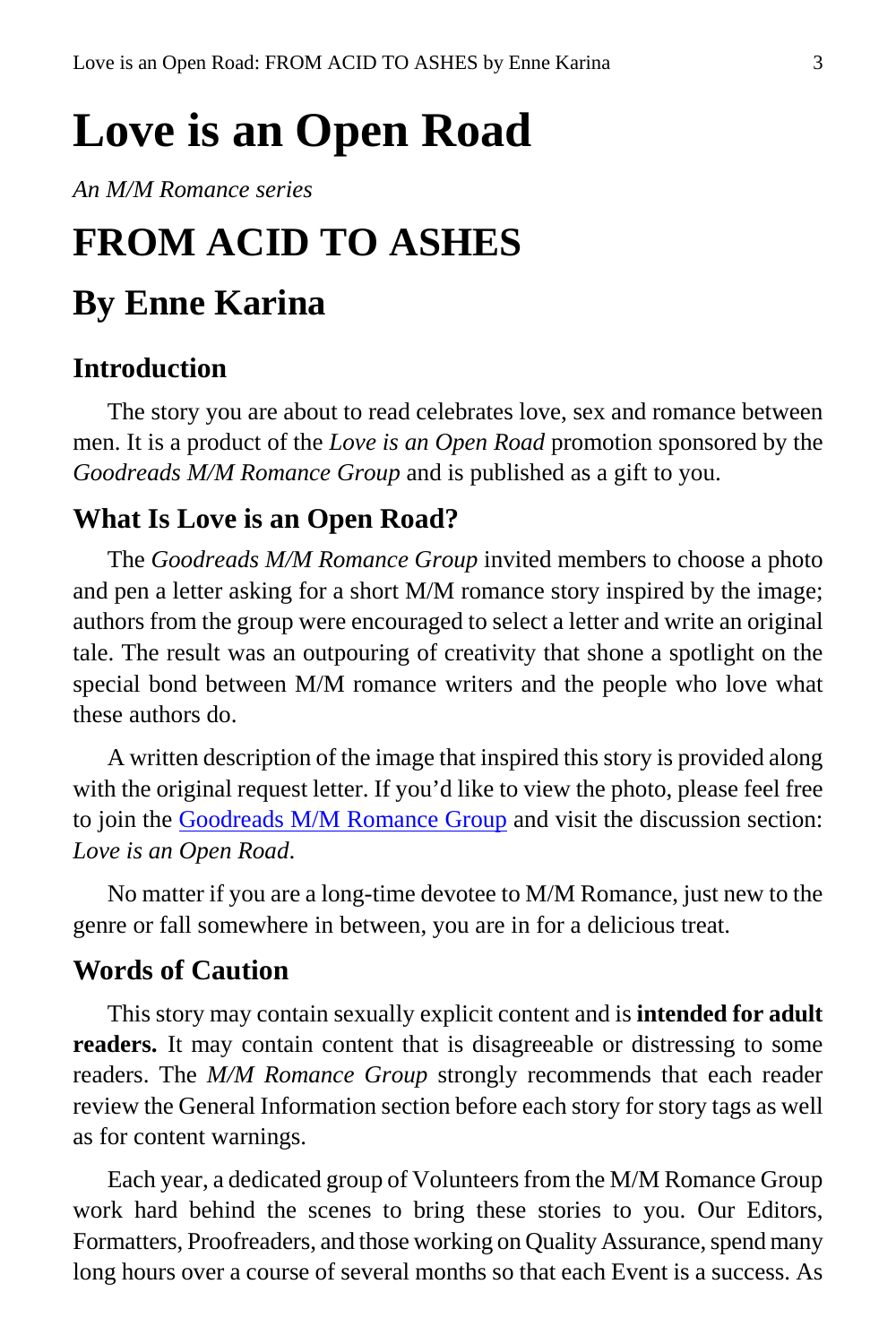each and every author also gives freely of their time and talent, it was decided that all edits suggested may be accepted or rejected by the author at any given time. For this reason, some stories will appear to be more tightly edited than others, depending on the choice of the author.

This story is a work of fiction. Names, characters, places and incidents are the products of the author's imagination or are used fictitiously. Any resemblance to actual events, locales, or persons, living or dead, is entirely coincidental.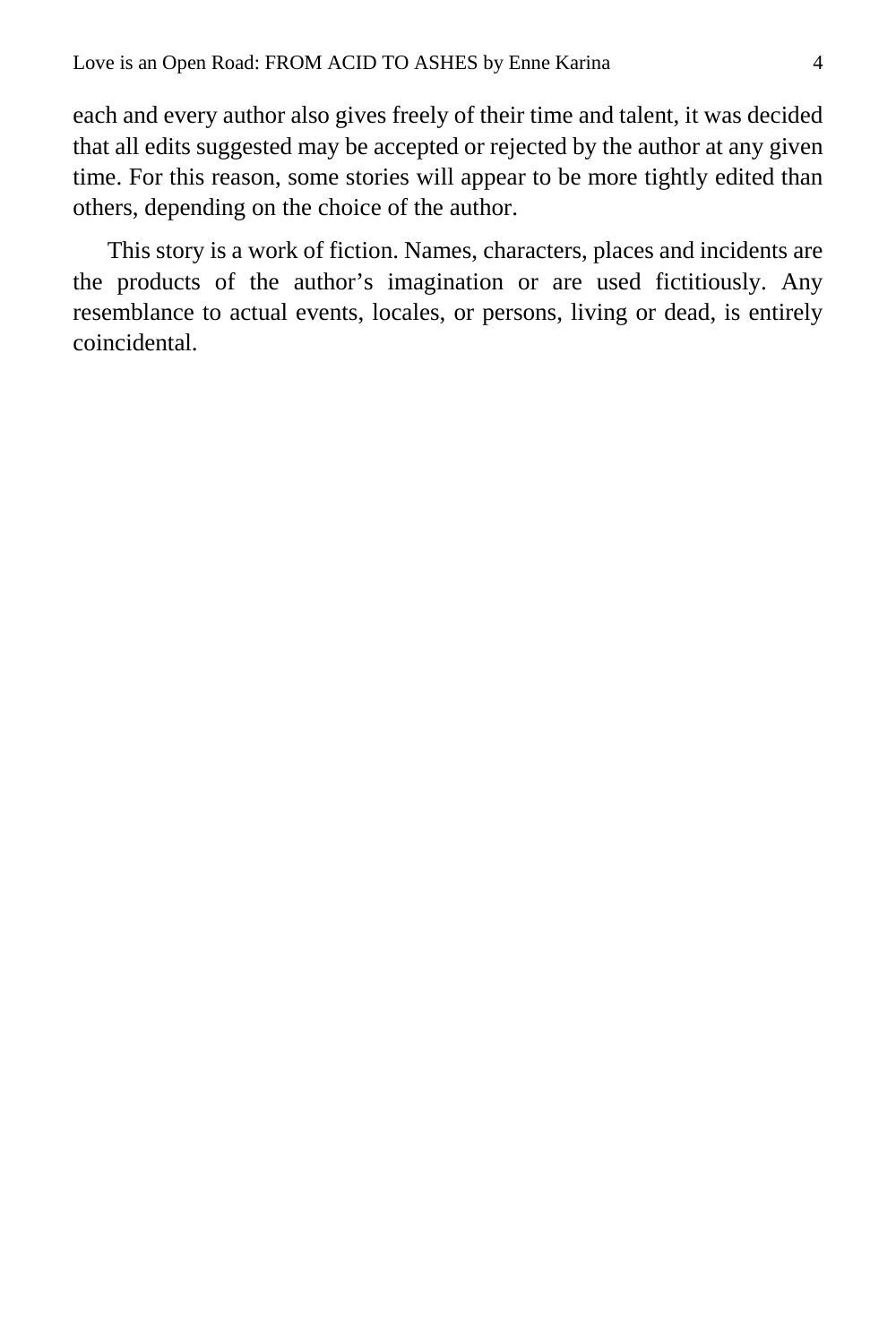All rights reserved worldwide.

This eBook may be distributed freely in its entirety courtesy of the Goodreads M/M Romance Group. This eBook may not be sold, manipulated or reproduced in any format without the express written permission of the author.

From Acid to Ashes, Copyright © 2015 Enne Karina

Cover Art by [Tsubaki Li](http://tsubaki-star.deviantart.com/)

This ebook is published by the *M/M Romance Group* and is not directly endorsed by or affiliated with Goodreads Inc.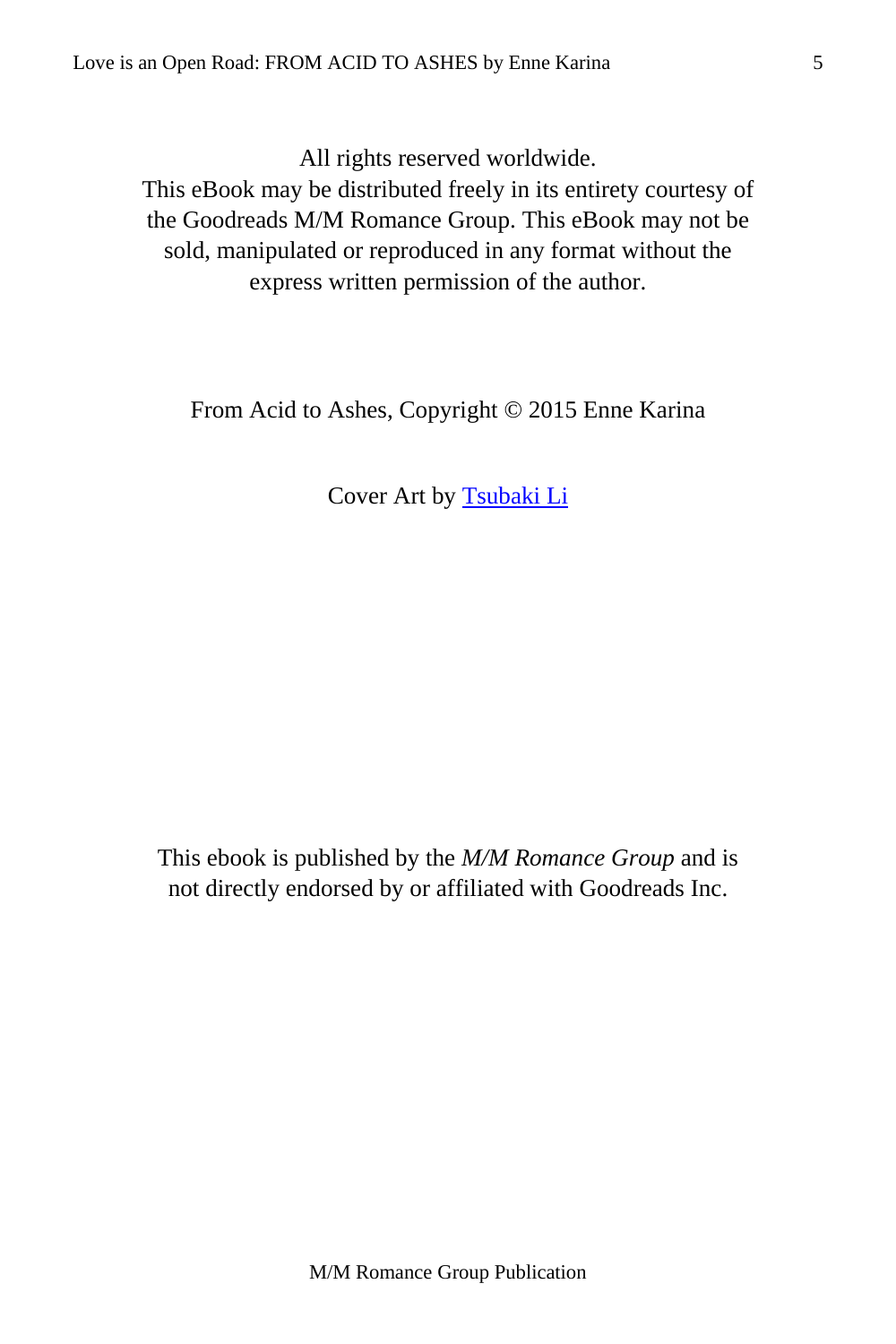### <span id="page-5-0"></span>**FROM ACID TO ASHES By Enne Karina**

#### **Photo Description**

A dark-haired man lay naked in bed with his sheets tangled around him. His face is contorted into an expression of agony. He is screaming in his sleep. All around, phantom arms reach out from the bedding to grab and claw at his body.

#### **Story Letter**

#### *Dear Author,*

*It's weeks since I last slept. The same nightmare each time I try. They come for me, their ice cold fingers pressing into my skin, holding me down. I sense something coming, and wake screaming.*

*Am I possessed, haunted, going mad? I know one thing, I can't go on. I need help, but where do I turn?*

HFN will be fine. No vampires though please.

*Sincerely,*

#### *K*

#### **Story Info**

**Genre:** urban fantasy

**Tags:** magic, macabre/dark, angst, law enforcement, nightmares

**Content Warnings**: gory and bloody, mentions of childhood abuse, violence

**Word Count:** 75,907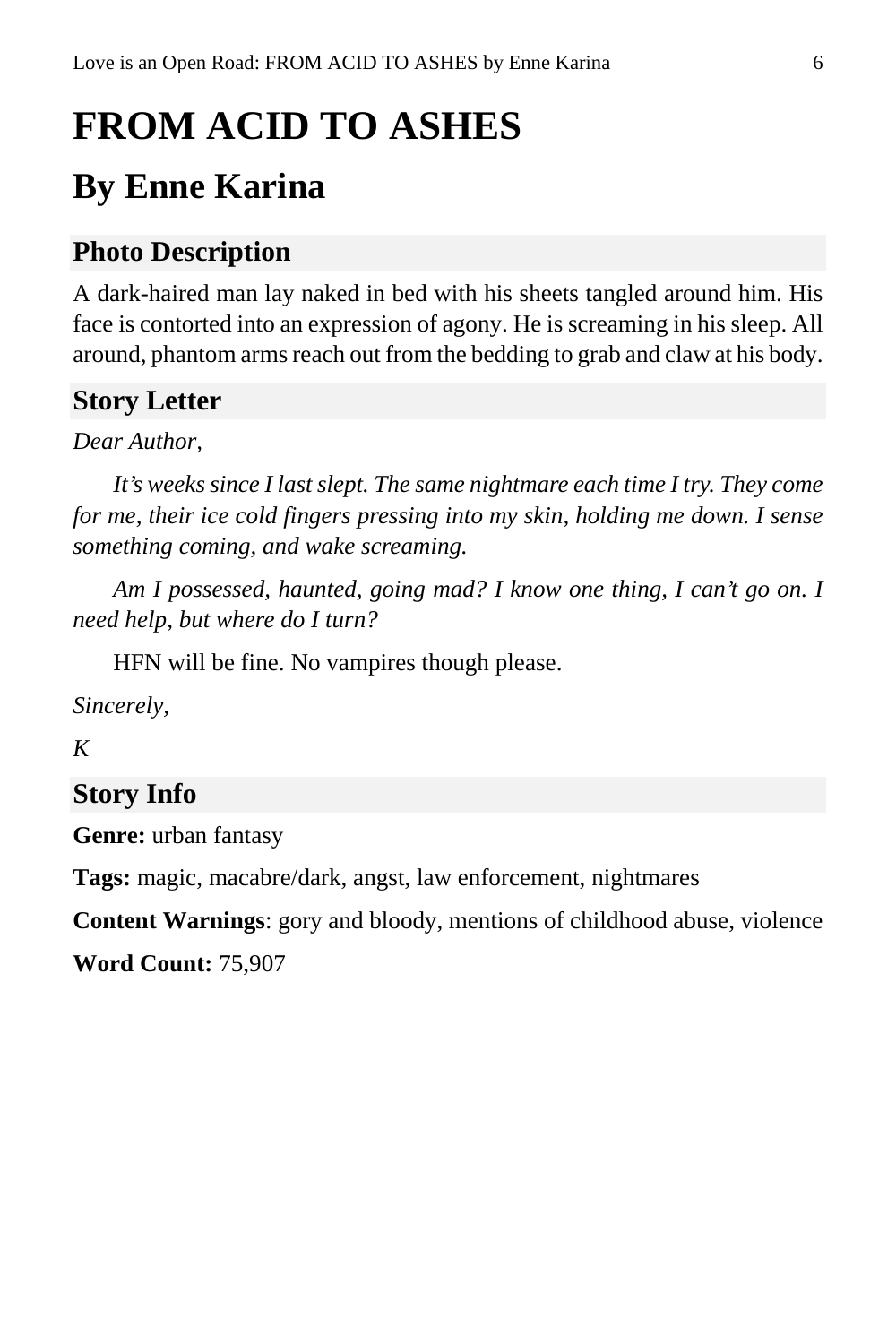## <span id="page-6-0"></span>**FROM ACID TO ASHES**

# **By Enne Karina**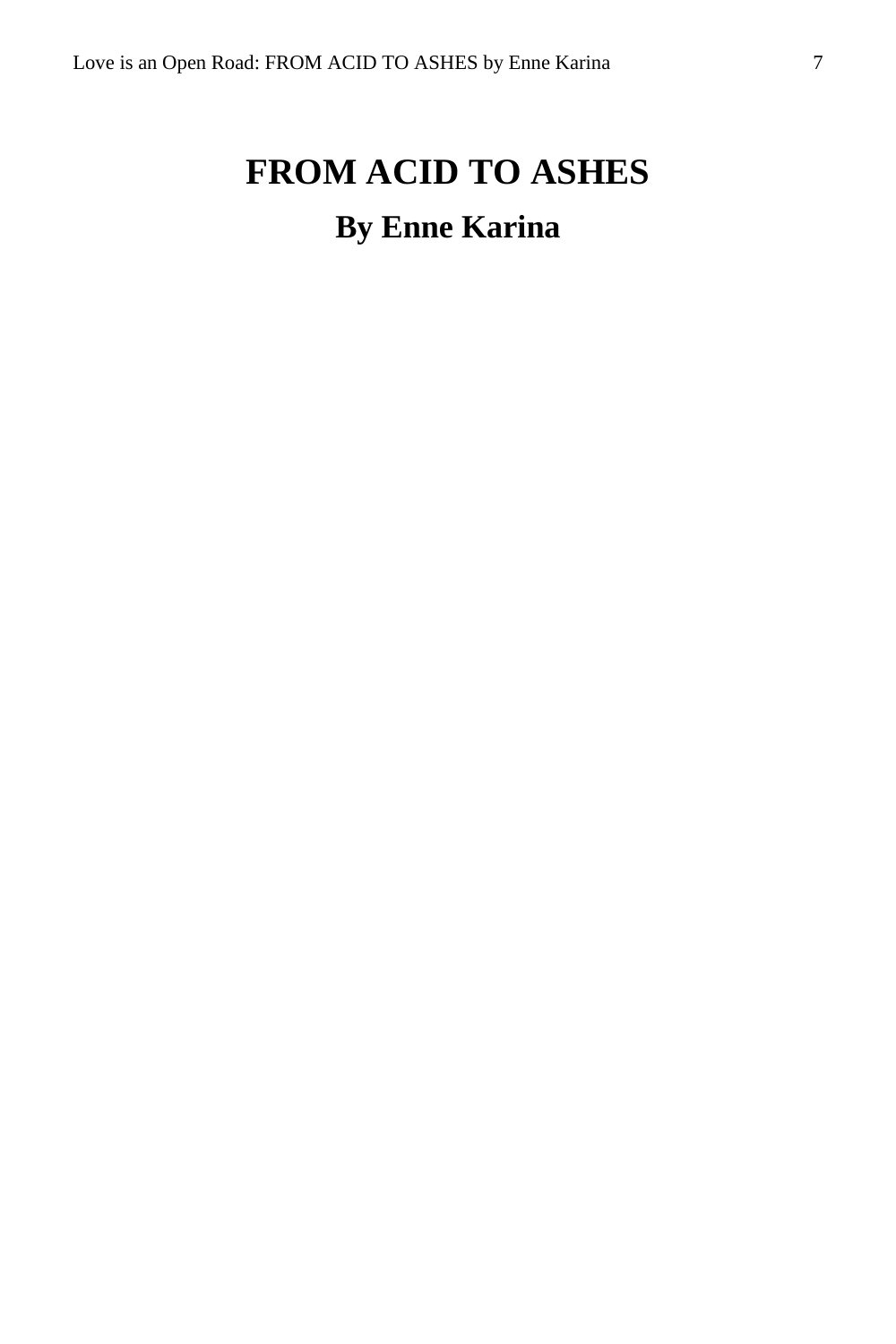#### **Chapter 1**

<span id="page-7-0"></span>Tyler woke up in a field covered in blood, bones, and sweat. The air was pungent with the stench of rot and decay. His breath caught and he choked. His chest tightened with every painful attempt he made to inhale. He struggled to calm himself before he wound up with a full-blown panic attack.

He sat up slowly, cradling his head in his arms for several long minutes, looking up only when he was sure he could stomach it. A dark-crimson river flowed by in front of him, complete with bits and pieces of floating *something*. Tyler could feel himself growing faint at the sight and quickly looked away. He had no interest in looking too closely. The rest of the field, or bloody swamp, as he quickly realized, was covered in just as much gore. It was more death than anyone should ever be comfortable with, but it was a sight that had become disturbingly familiar to him.

The sun hung low in the sky, throwing out an eerie light and dark shadows that made everything so much worse than it already was. *Like that was even possible*, Tyler thought bitterly. The whole place was unnervingly still. As if everything was holding its collective breath and keenly waiting for something to happen.

Tyler shuddered violently. He knew what he had to do, he'd gone through the same routine dozens of times now. But the mere thought of it still filled him with cold dread.

"Come on Tyler, this is just a dream. A nightmare. It's not real. You know that…" he whispered quietly to himself. It was his mantra these days, almost second nature. He knew he had to find a way to wake up. *Am I a butterfly dreaming of being a man or a man dreaming he's a butterfly?*

Did it even matter?

Before he could talk himself out of it, he stood and walked away from the river. He was careful with his steps on the wet and uneven ground, the last thing he wanted to do was to fall face-first into it. Whatever *it* consisted of. Forget that he had to pick himself off the ground earlier. He noted with some relief that his clothes were mostly dry, probably because he had been on a patch of raised ground.

*Just water and dirt,* he willed himself to believe.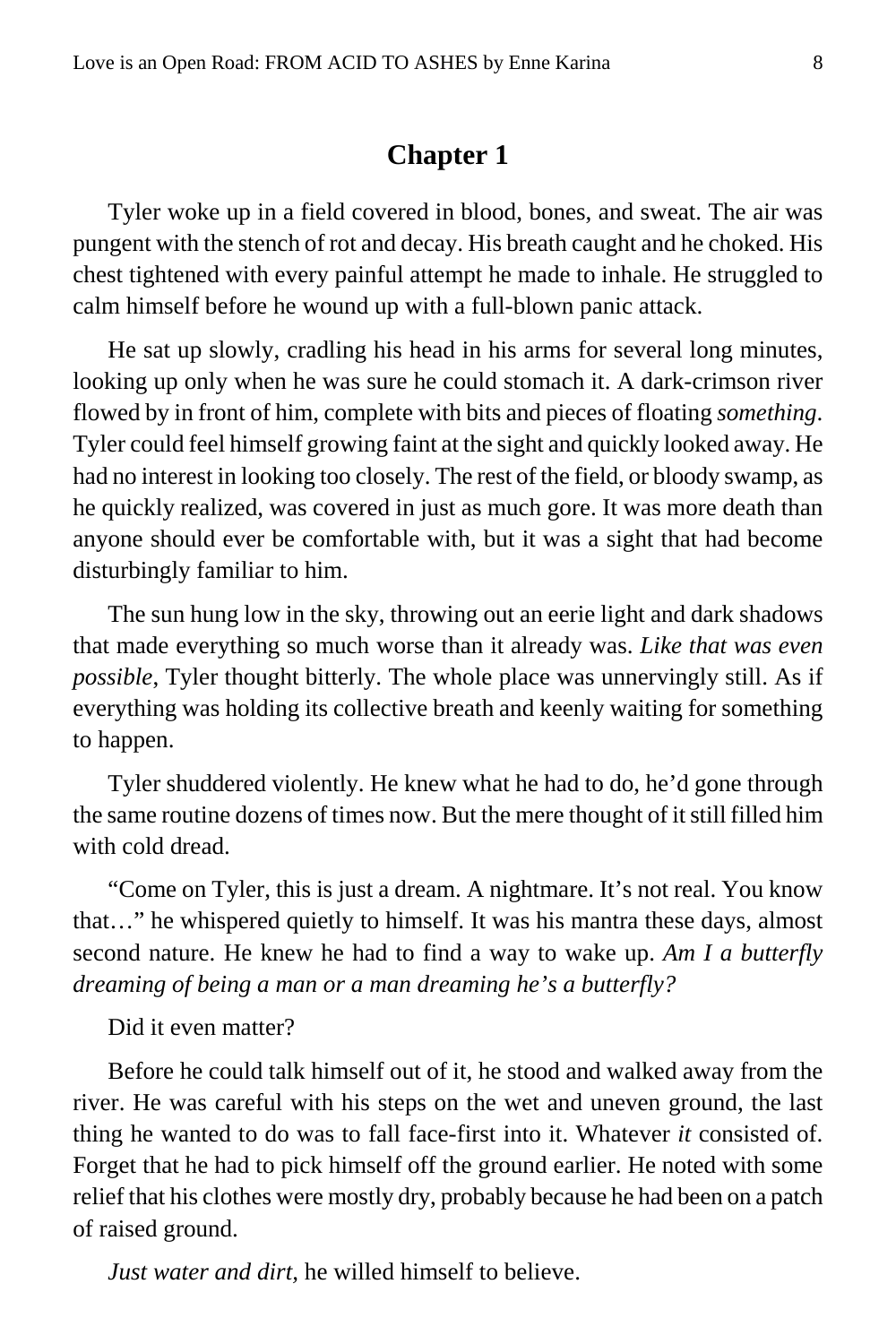It was almost completely dark by the time he made it to the edge of the swamp. In front of him loomed a forest of distorted, misshapen trees and gnarled branches. The trunk of each one bore faces, their expressions twisted into wretched horror. The sun was lower now, casting the world in ghastly shades of crimson and purple. Pitch-black shadows formed where the light did not reach, and he could barely see five feet into the forest.

And yet, he felt compelled to enter. The trees blotted out what little light there was almost immediately, but there was enough left for him to pick out the outlines of vague shapes. He walked slowly, carefully, his senses were on high alert. Like before, there was no sound or movement save for his own. He had no idea where he was heading.

Tyler was startled out of his thoughts by the onset of complete darkness. The minuscule amount of light that filtered through the trees was gone now, leaving him in a world of sightless black.

His senses reeled and for a second, he felt the world splinter into disjointed pieces. He spun around quickly, trying to regain his bearings, but it was already too late. He knew he screwed up when his next step did not connect with solid ground. His leg sank into thick liquid. He lost his footing and barely had time to brace for impact. He tried his very best not to think about what he was falling into as the liquid engulfed him.

He was drowning, being pulled down into the abyss, and gasped for breath where there was no air. Panic overtook his senses as he struggled against the now-boiling liquid.

\*\*\*\*

Tyler woke to the echoes of an ear-piercing scream, gasping for air and panicked. Pale-blue light and gray shadows swam in his vision. He stayed stock still as his brain caught up with his new surroundings and realized he was, in fact, in bed. Safe and not drowning to death.

He took a long moment to simply appreciate that thought, but the relief didn't last long. It never did.

A quick glance at his bedside clock let him know that it was barely five in the morning. Two hours before he needed to be up and three hours before he was supposed to be at work. He took a few more shuddering breaths and braced himself for the inevitable.

He slid out of bed slowly. Despite knowing what he was going to find, he winced at the sight that greeted him. Even in the low light, he could see the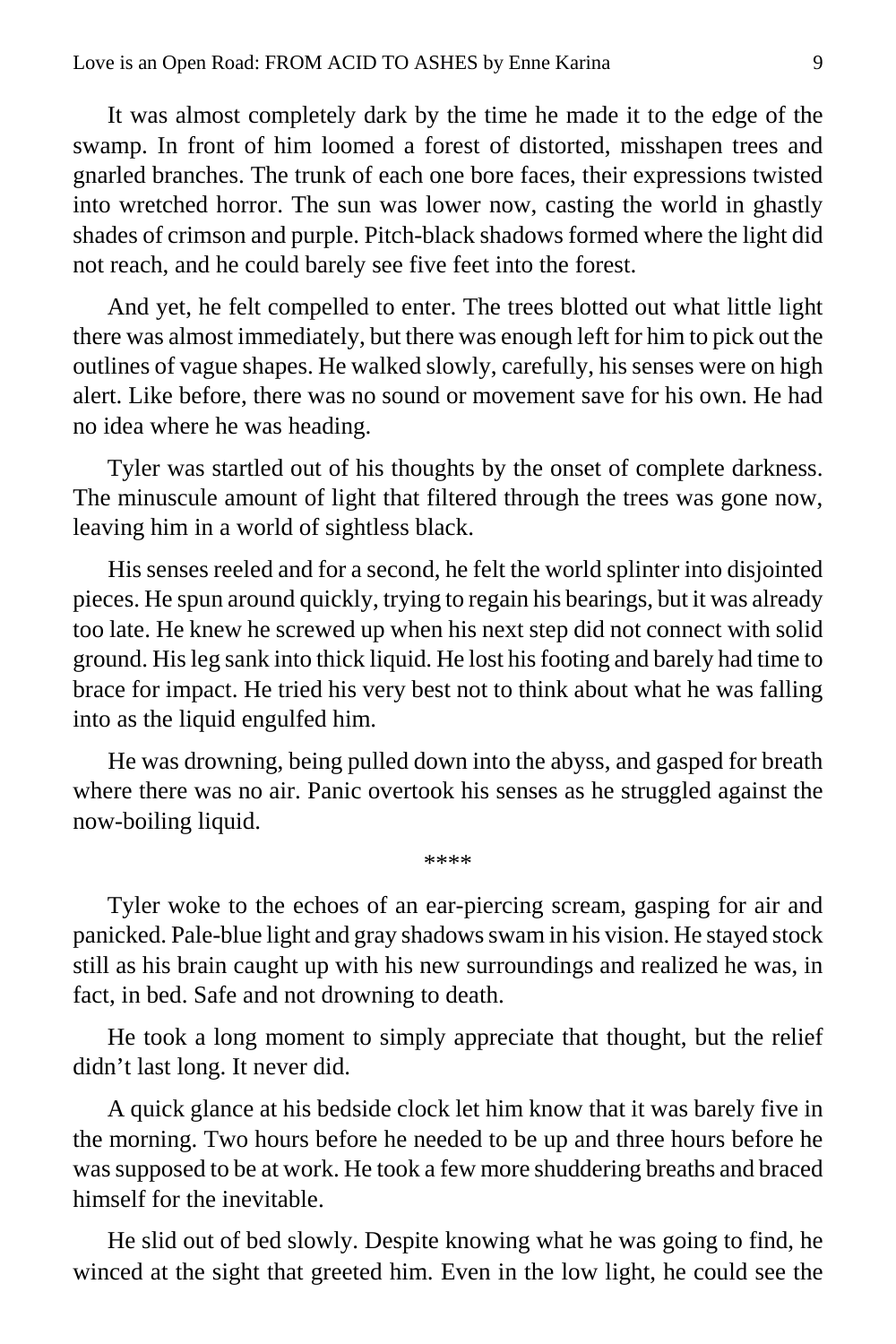sweat and dried blood that stained the once-clean sheets. He was almost afraid to see what kind of damage he'd managed to do to himself during the night. He ached everywhere.

After a quick debate, he decided to shower and clean up before he attempted anything else. No point in dirtying more furniture when he could avoid it.

He studied his reflection in the mirror critically. He looked like crap. His short black hair was sticking out all over the place, there were dark shadows under his pale-green eyes, and the rest of him was pale as a corpse. But aside from a few bruises and superficial cuts on his arms and torso, he was relatively unharmed.

At least the wounds would be easy to hide away under a long-sleeved shirt, and he could fix up his hair after his shower. The rest, he'd just have to pray for the best.

He sighed, the adrenaline was quickly giving way to exhaustion. Thank God he worked a low-key and mundane job.

\*\*\*\*

By the time the sun had risen to a respectable height, he was already drowning his sorrows in coffee. Or espresso as the case may be. The light streaming through the windows was bright and crisp, two things completely at odds with Tyler's current mood. Not even the best espresso in the world could lessen the pain of what he knew he had to do next.

A dream diary, he huffed in annoyance as he finished up his newest entry. Some days, he really wanted to punch Dr. Kenaston, his psychiatrist. He had insisted that analyzing the dreams during daytime would help internalize them and help him cope. Tyler was half-convinced the guy was nothing more than a quack. There was no way in hell that writing down all those nightmares was helping with getting rid of them.

Not if the increased frequency was anything to go by. *Not to mention the escalation in disturbing-ness.* Tyler shuddered again as fragments of the dream flitted through his mind. It was not something he wanted to think about. Or analyze. Ever. Just looking at the damned notebook made him nauseous these days.

Sighing, he shoved the notebook and pen in the drawer as his alarm went off, notifying him that he needed to go if he was to have any chance of arriving at work on time.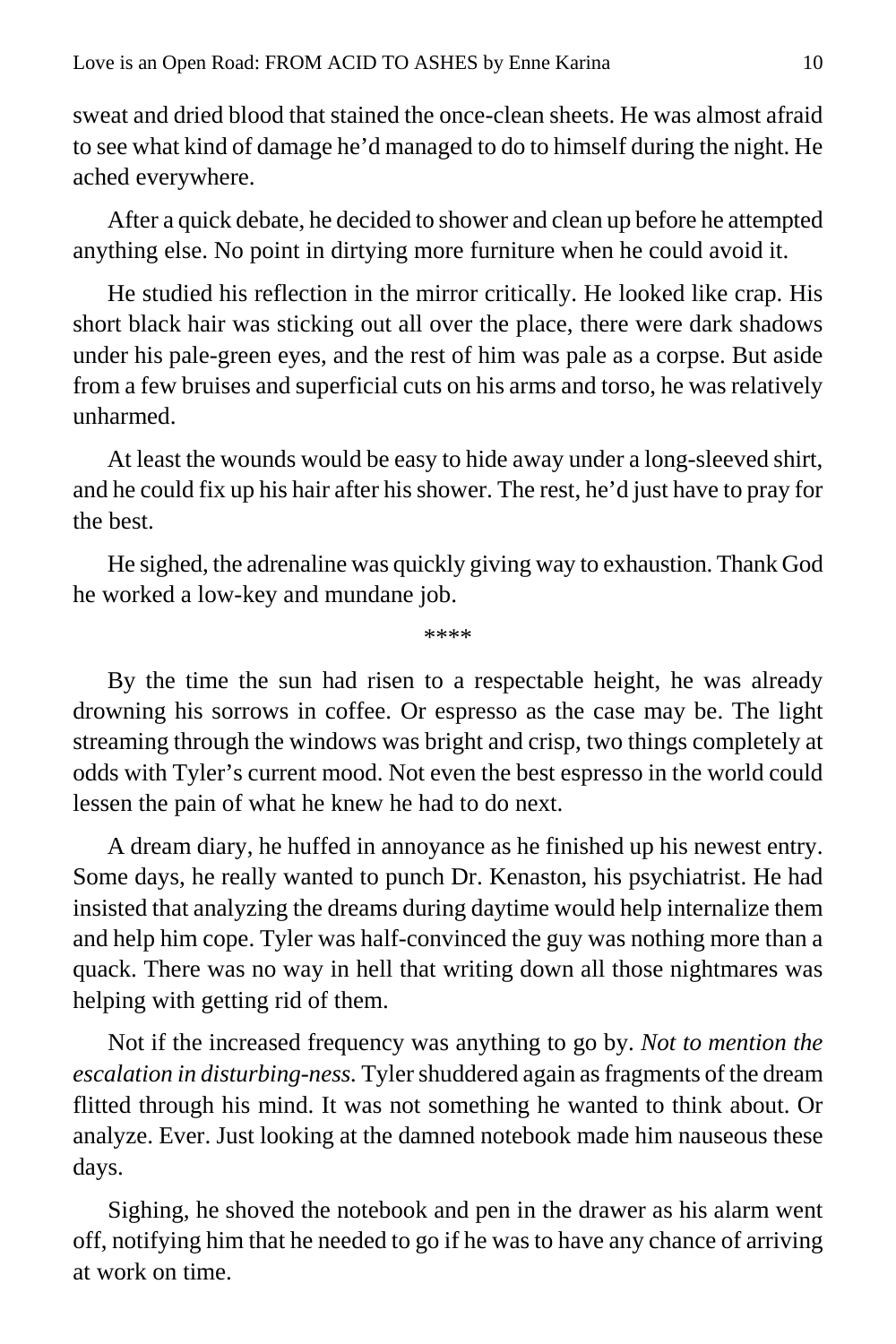He looked in the mirror one last time to make sure he appeared respectable before heading out the door. He checked off his mental list as he walked to the bus stop, making sure he had everything he needed. Working as a secretarial assistant to the company president was tedious, but it paid well enough. And didn't require any brainpower. He liked to believe that he was good at his job, but the truth of the matter was that anyone would be hard-pressed to really fail at it.

Go in, make sure everyone knew what they were doing, when their appointments were, and keep the different departments from tearing each other's throats out. Simple. Twenty-six and already burnt out. He snorted. It would've been funny if he hadn't been working the same job for the past three years. Four years of business school and a fancy piece of paper later, the best he could manage was a dead-end position in a small importing company. At least it was a step up from his last job.

He flashed his bus pass at the driver as he boarded, heading straight to the back in search of an empty seat. As usual, it wasn't too crowded. One of the few things he liked about the company was that it put him in the opposite direction of rush hour traffic.

At least he'd managed to get a job right out of school. That was one thing he'd managed to get right in life and one less thing for his parents to worry about. Tyler felt the familiar stab of guilt as he thought of them. He'd been avoiding them ever since he'd moved out and wound up where he was now. Never mind that he hadn't mentioned a word of his newest problem to them at all.

He kept telling himself that he just didn't want to worry them. He already felt like a complete failure in their presence so there was no need to add insult to injury. They never said anything, but then, they didn't need to. It was plain as day to everyone. How an established business tycoon and a lawyer managed to produce him was a wonder even to himself.

He watched the world blur by from the window. It was the same as every other day, boring and predictable. Something he wouldn't have minded as much before, but that coupled with the insomnia was almost unbearable. He dug his phone out of his briefcase. The light flashed, letting him know that he had two new messages. One from his mother and the other from an old friend. He deleted both without reading the contents.

The bus rolled slowly to a stop in front of the company building. Lauren, the receptionist shot him an inquisitive look as he entered the office, but he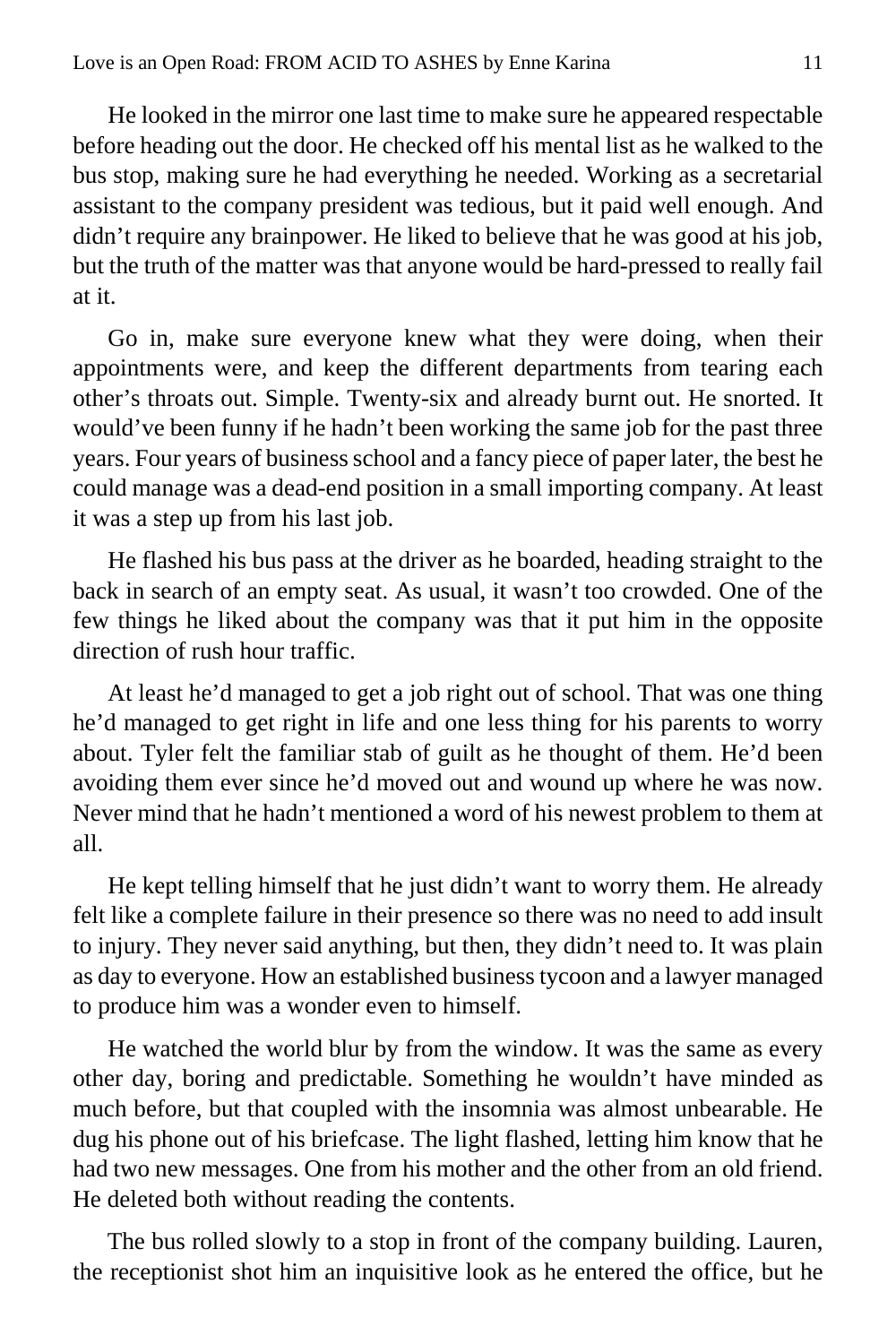ignored it. Despite his best efforts to fix his appearance earlier, it would never have escaped her notice. She liked to make everyone's business her own, but her caring nature was probably why she was the closest thing he had to a friend in the whole company. Tyler promised himself that he would make it up to her later.

He made his way to the president's office to deliver the papers he'd finished sorting through the night before. He could feel the exhaustion settling in again as he relaxed against the uncomfortable office chair. Digging out the rest of his papers, he started working through the day's banal tasks.

\*\*\*\*

Sunday. The day everyone should be out enjoying themselves, but instead, he was stuck with the appointment from hell. Tyler hated the cursory weekly visit to Kenaston's office with a burning passion, the guy was a condescending asshole, but he provided the pills. They might not help with the nightmares, but they did at least make sleeping slightly more tolerable. He was willing to face the guy once a week if it meant some relief.

Plus, he was willing to bet the asshole would call up his parents if he dared to so much as be late for an appointment. The man supposedly knew his father, something he hadn't been aware of until his first visit all those weeks ago.

The receptionist greeted him cheerfully as he entered the small clinic. He returned her greeting and took his usual seat by the wall, waiting to be called inside. It was an unassuming little space off the side of a plaza near his apartment. One of the bonuses of living in the sketchy part of the city, he assumed. Questionable businesses, cheap restaurants, and odd establishments all within walking distance.

Tyler was called in not five minutes later. Dr. Kenaston studied him silently as he entered the small white office. The walls were bare and painted in a glaring white. He sat down on the worn leather seat facing the oak table and the man who sat behind it. Kenaston looked to be in his fifties, and what little hair he did have was a dusty gray. Tyler could also swear that the man grew rounder each time he set eyes on him. Not a good look even on someone who sat in a stuffy office all day. They stared at each other for a few moments, as though facing off, neither willing to make the first move.

Finally, with a heavy sigh, his psychiatrist pulled out a file, his, and set his pen on top. Tyler mentally ticked off a win for himself. "How have you been this week, Tyler?"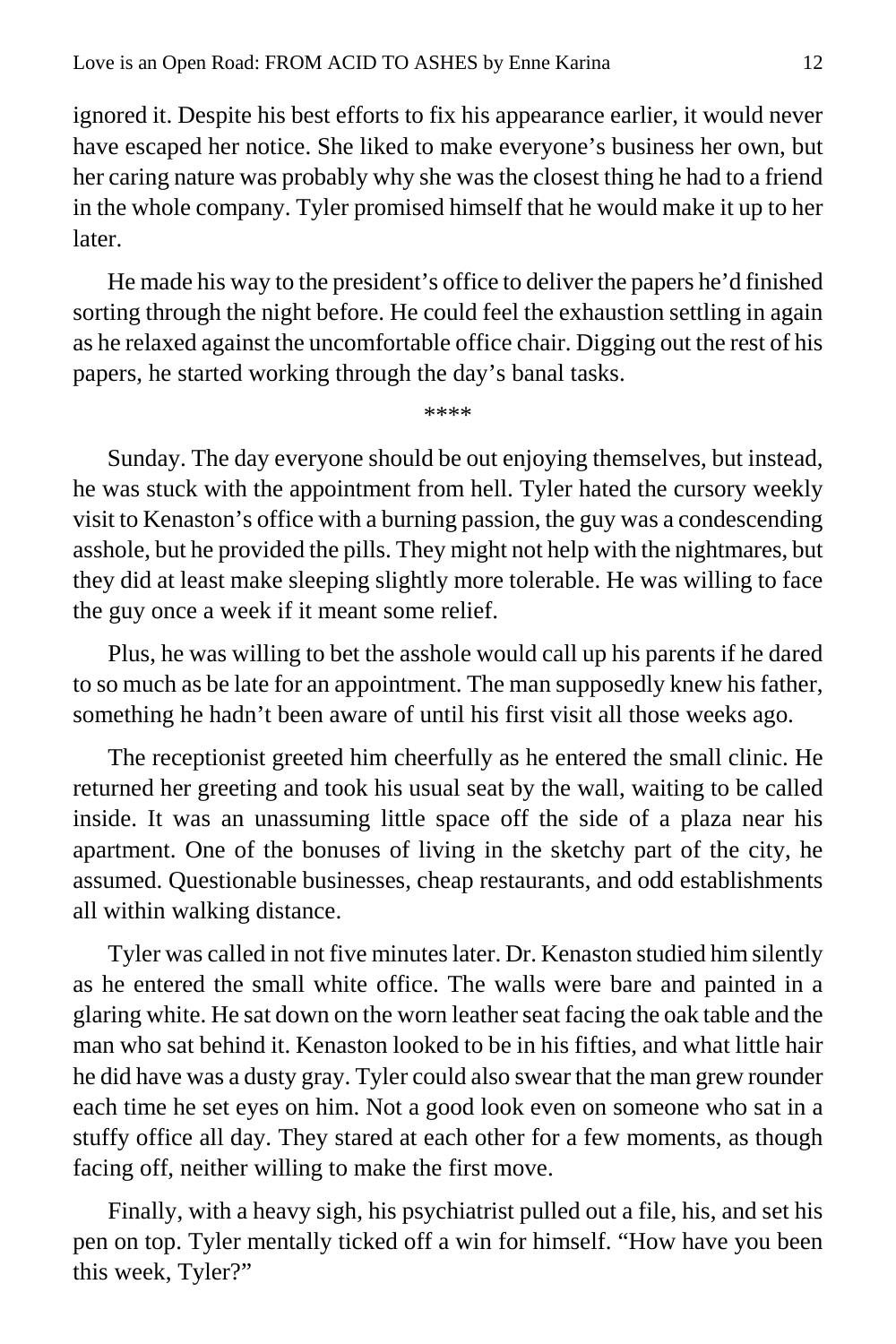"Fine."

"And?"

He knew he was being difficult, but constant repetition did not make the exercise less awkward. Or humiliating. He decided to take a leap of faith anyway. "It's not working. The nightmares are just getting worse. More gruesome, I guess. I don't know."

"And you're still feeling the same symptoms? Chronic exhaustion, low energy, sudden onset of anxiety, and mild panic attacks?"

"Yeah, I guess. It's not even just that, It just feels… weird. Like I'm conscious even when I'm dreaming. It's like I know I'm dreaming. Sort of. Is that normal?"

"Lucid dreams are fairly common and widely documented. It's a very normal occurrence."

"Even if it doesn't feel like I'm dreaming?"

"It's possible. I'm afraid I can't answer more specifically." Kenaston jotted down a quick note before continuing, "Rather than looking at the dreams as the end cause, it may be more beneficial for you to analyze the possible causes." He paused and scrutinized his notes. "Has anything happened recently that had a major impact on your life?"

"No. Like I said before, I've been living on my own, in the same apartment, since college. I've worked the same goddamned job since graduation. And my family's the same as they've always been. Literally nothing's changed since the last time you asked me."

"What about friends? Activities you engage in outside of work?"

"Like I said, the same."

Kenaston gave him a hard look, but didn't push any further. He turned to his papers and scribbled a few more lines. "Putting the contents aside for the time being, has there been any changes in the frequency of these dreams?"

"Yes! God. Some aren't as bad as others, but yeah, it's all been nightmares. Every single Godforsaken night. And the last one—"

"I see." Kenaston cut him off. Tyler fought the urge to physically get up and smack the man. "And you've been keeping a record of these dreams like I instructed?"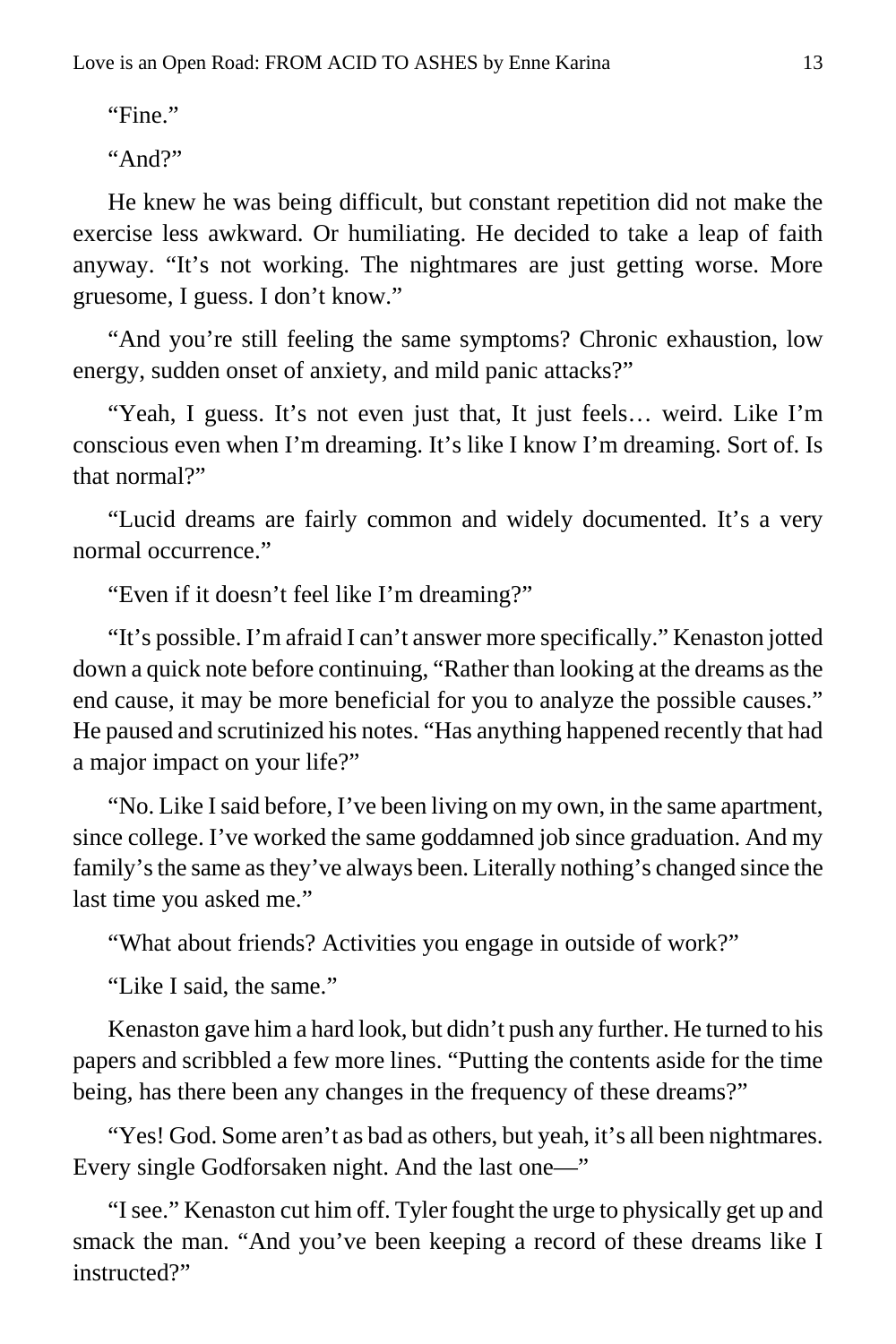"Yes."

"I see. Good. Bring them in next week and we'll go through it together." He shuffled through his papers, probably checking through his records. "Book a full visit with Liana for next weekend, and I'll see you then."

Tyler left without a word of good-bye, too pissed off to bother playing nice. Not that the man deserved it even on his best days. He would have stormed out of the office with a few choice words if the man hadn't been a friend of his father's.

Liana, he never could remember her name for some reason, gave him a knowing look as he walked over. "Appointment for the same time next week?"

"Yeah, but Dr. Kenaston wants me to book a full appointment."

"Let me just check… yes. That's fine." She grabbed one of the business cards and quickly wrote down the time and date before handing it over.

Tyler nodded his thanks and left the clinic. He didn't know why she bothered writing it down for him every time since it was the same each week. It wasn't like people were clamoring for appointments. Even on a weekend, the place was practically deserted.

He checked his phone, it was five in the afternoon. That left him with enough time to drop by the grocery store and stock up on food. It wasn't like he had anything else to do.

By the time he managed to find everything he wanted, it was already dark outside. He stopped by a mom-and-pop place that served the best fried foods he had ever tasted for dinner before calling it a night. He'd been productive. And he had everything he needed to face the coming week.

Sighing, he headed home. Turning the corner, he was jolted out of his thoughts by a completely dark and empty street.

"Brilliant. Just, brilliant," he mumbled angrily under his breath. Blackouts might happen with a disturbing level of frequency in this neighborhood, but they did not get more tolerable the more he experienced them.

Especially not when he was outside the safety of locked doors.

Rationally, he knew that the street was usually deserted, but somehow, that failed to fill him with any confidence. Tyler took a deep breath and simply made a run for it. He chided himself under his breath. This was reality, there's nothing lying in wait in the shadows to violently mutilate him. This was *not* one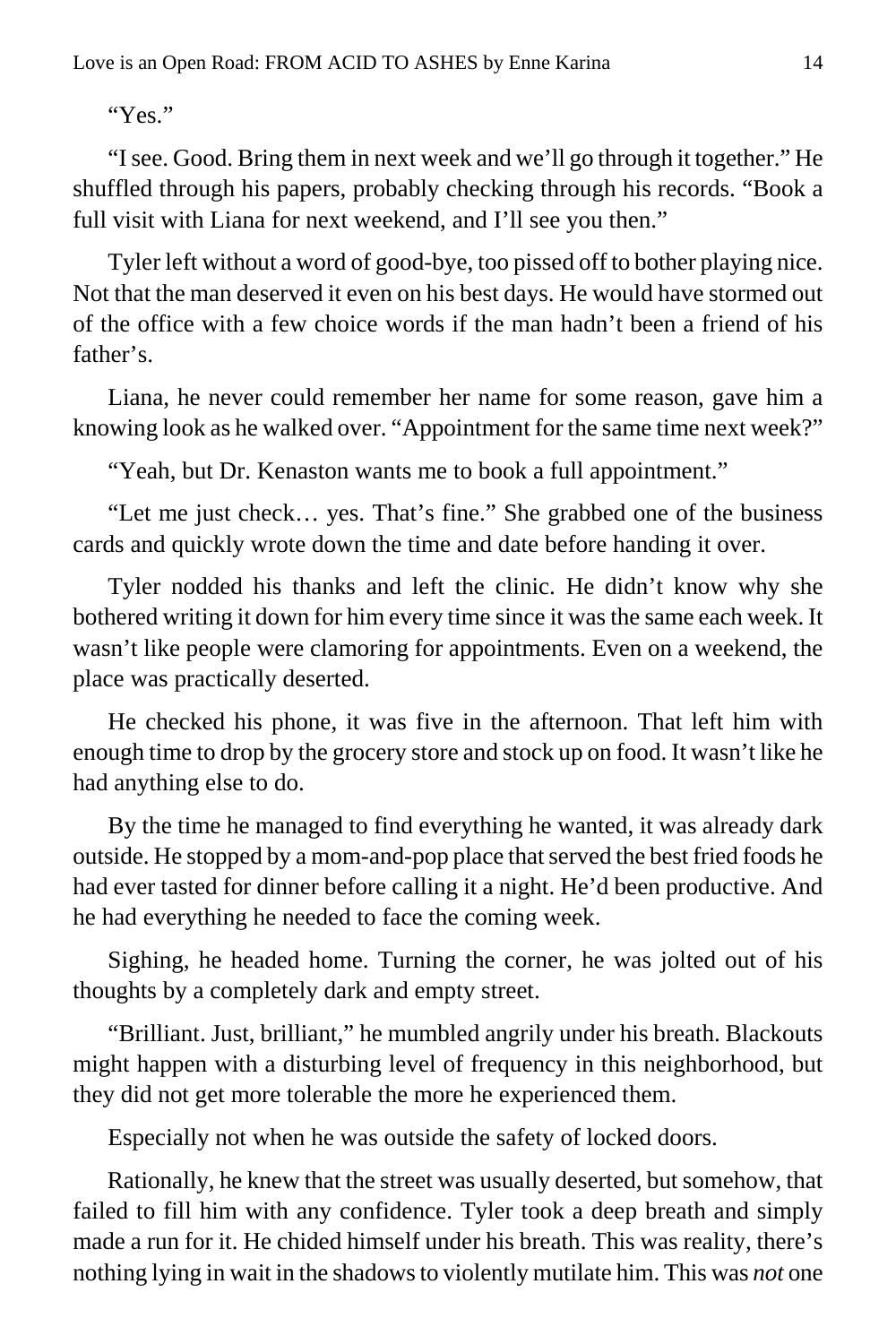of his deranged dreams. He ignored the niggling voice that insisted that violent crimes occurred in this particular neighborhood all the time.

Tyler made it through his front door with his heart pounding out a mad rhythm and on the verge of panic. He'd always hated the dark.

So much for a relaxing night in. He paced in the front hall until he'd managed to get his heartbeat under some control. Enough that it didn't feel like it was trying to slam out of his chest and make a run for it.

He stuffed his groceries in the fridge quickly and fumbled his way around the kitchen for some water. Adrenaline and bone weary exhaustion did not go well together.

With nothing better left to do, he contemplated his bottle of sleeping pills. He felt ridiculous doing it, but he couldn't help it either. It was like his salvation and condemnation all rolled up into one convenient package.

Tyler shook his head violently to rid himself of the remnants of an overactive imagination and the images from the last nightmare. It was like the world itself was out to screw with him. At least the last few nights had been relatively bearable, at least compared to the one a several nights back.

*Okay. Stop.*

"They're just dreams. No matter how deranged and horrible. They're. Just. Dreams." Tyler willed himself to believe those words as he swallowed the pill with a swig of water.

\*\*\*\*

The next thing he knew, he was standing in the middle of another empty street. The place was devoid of life and the only thing that stirred was the wind. It was strong and constant, picking up and dropping litter as it blew by. Tyler surveyed his surroundings nervously. On one hand, there was light. On the other hand, it was flickering sporadically and made the shadows dance wildly. The lampposts looked ancient and the bulbs were evidently on their last legs.

He steeled himself and walked to the nearest building. It was old and rundown, the stone walls were overtaken by vines. He didn't know what he was expecting, but the door was locked. The whole thing had an air of desolation. It was lifeless and abandoned like the streets.

Tyler looked around anxiously, but the rest of the buildings appeared to be in a similar, if not entirely same state. The streets looked about the same in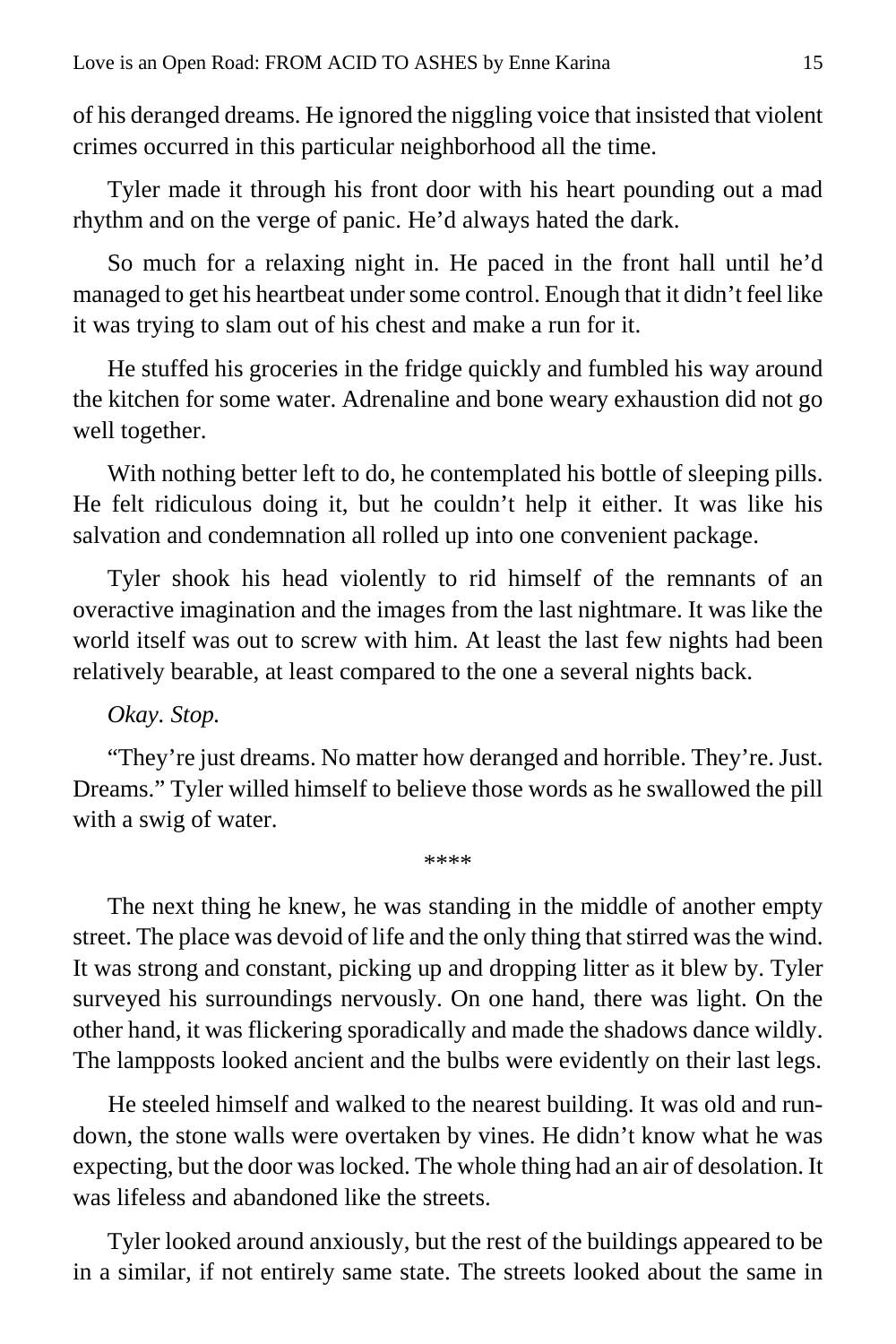either direction so he simply picked one at random. Choosing left and walking toward the moon. Having that piece of normality in his view at all times somewhat calmed his fraying nerves.

The lights flickered ominously as he walked by. Tyler gulped nervously. The dream was nothing out of the ordinary, he'd even call it normal. Except it wasn't. In the back of his mind, Tyler knew that something was off, and it made his skin crawl. The more time he spent in the open streets, the more unreasonably jumpy he became. The barest rustle of wind would startle him.

An empty city, a dirty street, a ton of litter, but not much else. Even after what seemed like hours, he still hadn't encountered anything worse than dust storms and city fumes. Maybe it wasn't one of those screwed-up nightmares. Maybe he was just dreaming. Normal people dreamed about empty cities right?

#### *Or not*.

He froze as realization hit. Under the dim, dying lights, he hadn't noticed. Not until now. Not when it was staring straight at him in dead-eyed silence. The head, *human head,* was resting on the side of the road, its eyes staring straight at him. He jerked away to avoid looking at it only to realize he was surrounded. Mutilated heads complete with decaying flesh covered the street, and they were staring at him.

Tyler turned around in a slow circle to see just how many there were. He really must be certifiably insane to even consider doing that, let alone actually going through with it. Hundreds, if not more, sat on the street, crowding around him and disappearing off into the distance.

The air grew oppressive as a thick fog settled in around him. Tyler choked as he struggled to breathe. It was like the fog was filled with something other than air. Something poisonous and *alive*. He could feel tendrils of smoke coiling around his body, forcing its way down his throat, squirming into his lungs, twisting around his heart, and killing him from the inside out.

Pain flared up from every part of his body. He groaned in agony as the tendrils dug into his flesh, pulled at his limbs, and ripped through his gut. His joints ached, his lungs burned, and his head pounded in a brutal rhythm. Terror and agony mingled as he watched his skin bubble and burst, releasing the rotten stench of death into the air.

He tried to scream, to run, to do anything to make it stop, but he was immobilized. Powerless. The fog and smoke held him prisoner as they slowly tore through his body.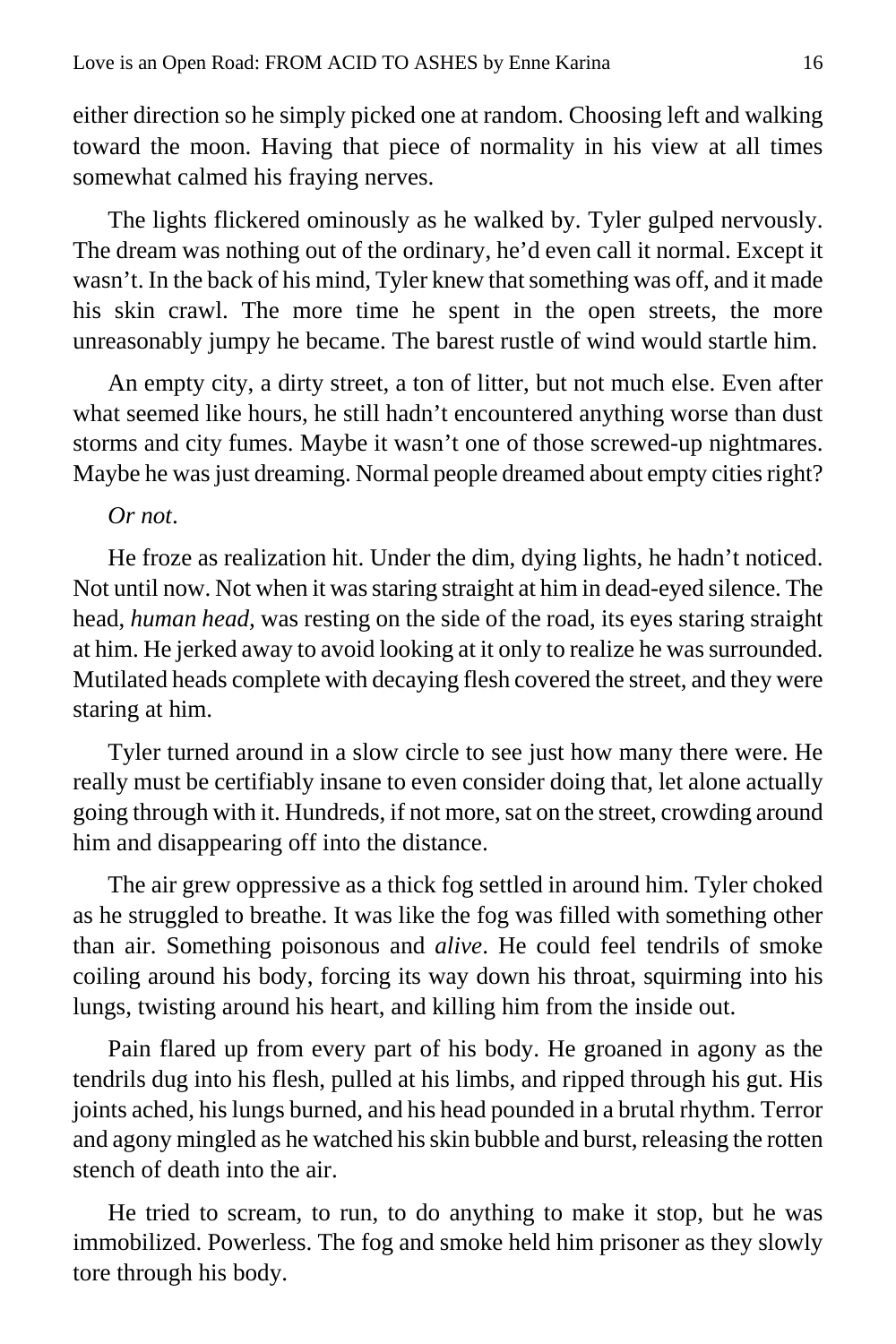The world tipped and spun and for a moment, Tyler thought he'd been freed and had fallen to the ground. His vision was blurred and tinged in red and black, but he was facing up, looking up at the buildings and streetlamps. *And his own body.*

He shot out of bed with a wretched cry and immediately started choking, spraying blood everywhere and creating a huge mess. His mind was reeling from the afterimages of his dream as it fought to process what had happened. What was happening. His mouth was filled with blood from where he'd bitten himself in his sleep. He untangled himself from his sheets as quickly as he could manage and stumbled to the bathroom through a haze of panic. He fought the urge to cough or swallow. He just wanted to be rid of the nauseating taste.

It took much too long to stop the bleeding, but even after all that, it was still dark outside. It was early in the morning, too early for any reasonable human being to be awake, but there he was. Pacing around the kitchen and doing his best to avoid thinking about the carnage in his bedroom. There was no way in hell he was going to be writing that down. Not now. It's not like he could forget the damned nightmare even if he tried.

By seven in the morning, he knew he couldn't put it off anymore. He needed to do something about the blood on his bed. Better to get the worst part of the day over and done with before heading to work. He had no interest in coming home to it after.

He dragged himself back to his room slowly and cringed at the sight. His pillow looked like something had died on it. The sheets weren't in much better shape. It could've ended much worse, all things considered. He tossed the bedding into the tub to soak in soapy water, hoping desperately that the blood would come out easier when it came time to actually wash the things.

It was barely Monday and he still had the rest of the week to survive through. Maybe he'd even splurge and get a new pillow and bed sheets. An option that was sounding more and more enticing the longer he stared at the bloodstained mess in his tub.

\*\*\*\*

*'Twas the night before the new moon, when all thro' the world, not a creature was stirring, not even a ghost*… Adrian huffed a dry laugh. There was nothing amusing about the new moon, it was the busiest night of any given month for him. And not in a good way.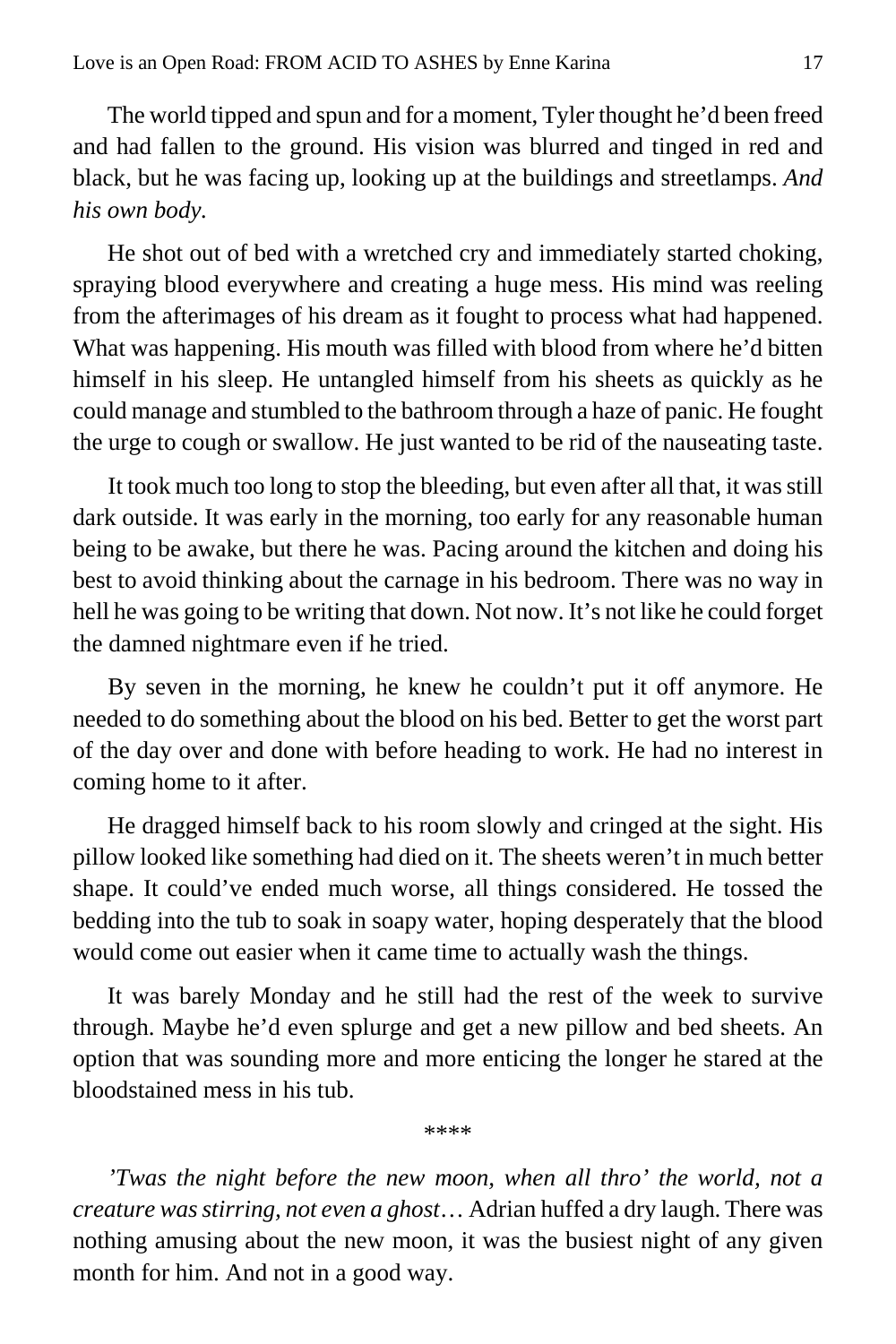It was also rare for the nights leading up to it to be so… peaceful. He couldn't help but think of it as the calm before the storm. It made him especially tense. It was like everything was watching, waiting for something, anything, to happen. The streets he patrolled down were littered with people, but he didn't concern himself with them. Tonight, it was just him, Halle, and the Riverside District. If he concentrated hard enough, he could almost make out the sound of the crashing waves over the hum of the busy streets.

He watched the shadows that rose and fell in waves between them, the illogical and immaterial beings that walked amongst men. He was on the watch for any new untethered sources of power. They popped up from time to time, and unlike the creatures of magic that occasionally crossed over the edge into the *physical* world, they had no way of predicting when an untethered source would show up. Unfortunately, the waters surrounding their city were notorious as a giant untethered source, spewing out massive quantities of unstable of magic whenever it pleased.

It was rare, but when it happened… it was literally hailstorm and hellfire. He couldn't feel anything right now, but he reached out toward the edge just in case. *Good, still dormant.* The last time it happened and caught them unaware, they'd had to take the entire city and surrounding area off the grid just to contain the building panic and avoid even more damage to the surrounding areas. Or so he'd heard. The whole thing had occurred well before his time.

Still, better one city than the entire country seized by hysteria. And for something of that magnitude, it was much safer to leave it be than attempt to move it.

Adrian was so engrossed in his task that he jerked back in shock as a hand landed on his shoulder. He whipped around, ready to strike.

"I appreciate your dedication to the job and all that, but seriously, it ain't worth dying for. Well, not like this anyway."

For the first time, Adrian realized he was standing at a busy intersection getting gawked at by a throng of pedestrians. The light was red and he'd come within two steps of turning into a statistic. His partner, Halle, was watching him expectantly, hand still on his shoulder like he thought Adrian would make a run across the street. He glared at the people still watching until they turned away, pretending not to see the spectacle unfolding in front of them. "Yeah, thanks. I guess I zoned out for a bit there."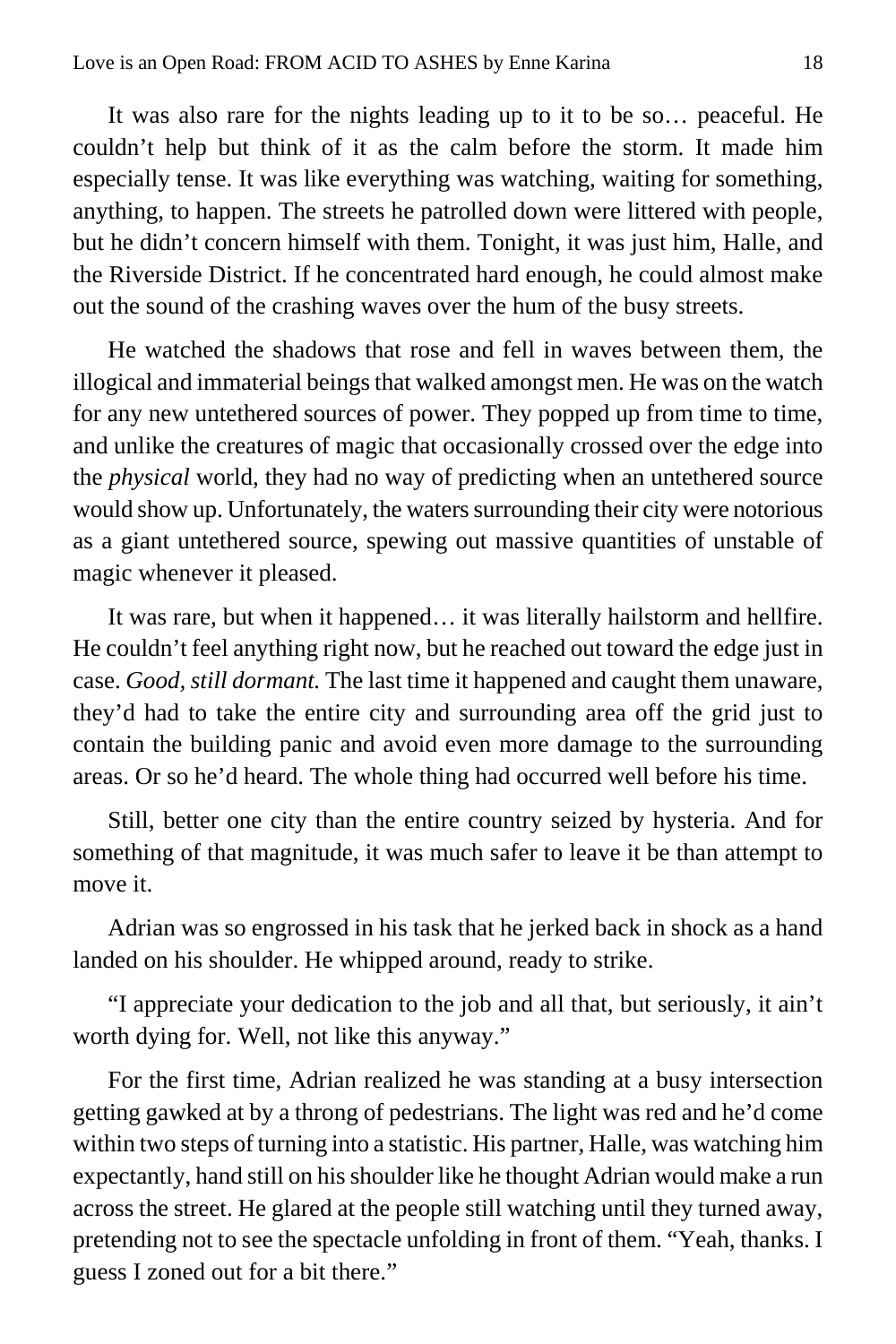Halle gave him a funny look, but was cut off when the light changed and Adrian took off at a brisk pace. "I know it's weird and all, but the night's still young. You *know* that we don't usually get into the full swing of things till the kids go to bed. And me? I'm just glad for a bit of peace and quiet before all hell breaks loose."

"I do know that, but doesn't something feel *off* to you?"

They walked in silence for a few minutes, Halle refused to rise to the bait. As they neared the pleasure center located in the downtown core, bright lights shone down at him from the looming buildings all around. So far as Adrian cared, the place was nothing more than a mockery of humanity. Rather than providing warmth, it was a cold, uncaring, steel deathtrap hastily swept under the rug of a cheerful façade.

Adrian could never feel comfortable in the city center. Never mind that counting his training, he'd been stationed at the Riverside District for nearly a decade. And he'd been partnered with Halle almost the entire time. How anyone could think they'd make good partners was beyond him, but somehow, they were still together. Halle was as carefree as one could get and still be functional. Adrian halted instantly when he felt a tap on his shoulder.

"Okay. How about this? We take a breather, you stop watching so closely, and I'll go take a proper look at the other side?"

Adrian opened his mouth to argue, but Halle cut him off by shoving his hand in his face.

"No. You don't get to argue about this. You just proved once again that you're incapable of walking and watching at the same damned time." Halle rolled his eyes skyward.

Begrudgingly, Adrian had to admit that it made sense. He wouldn't be much help to anyone if Halle had to constantly keep him from accidentally killing himself. It didn't mean he didn't resent the man for it.

"Fine. There's an alley leading into a deserted compound up ahead," Adrian finally said as he led the way. He loved and hated Halle's natural ability to *see*. But he consoled himself with the fact that what he lacked in that particular field, he more than made up for in others.

Halle chuckled. "Of course you'd know where all the abandoned spots are in the busiest area in the whole city."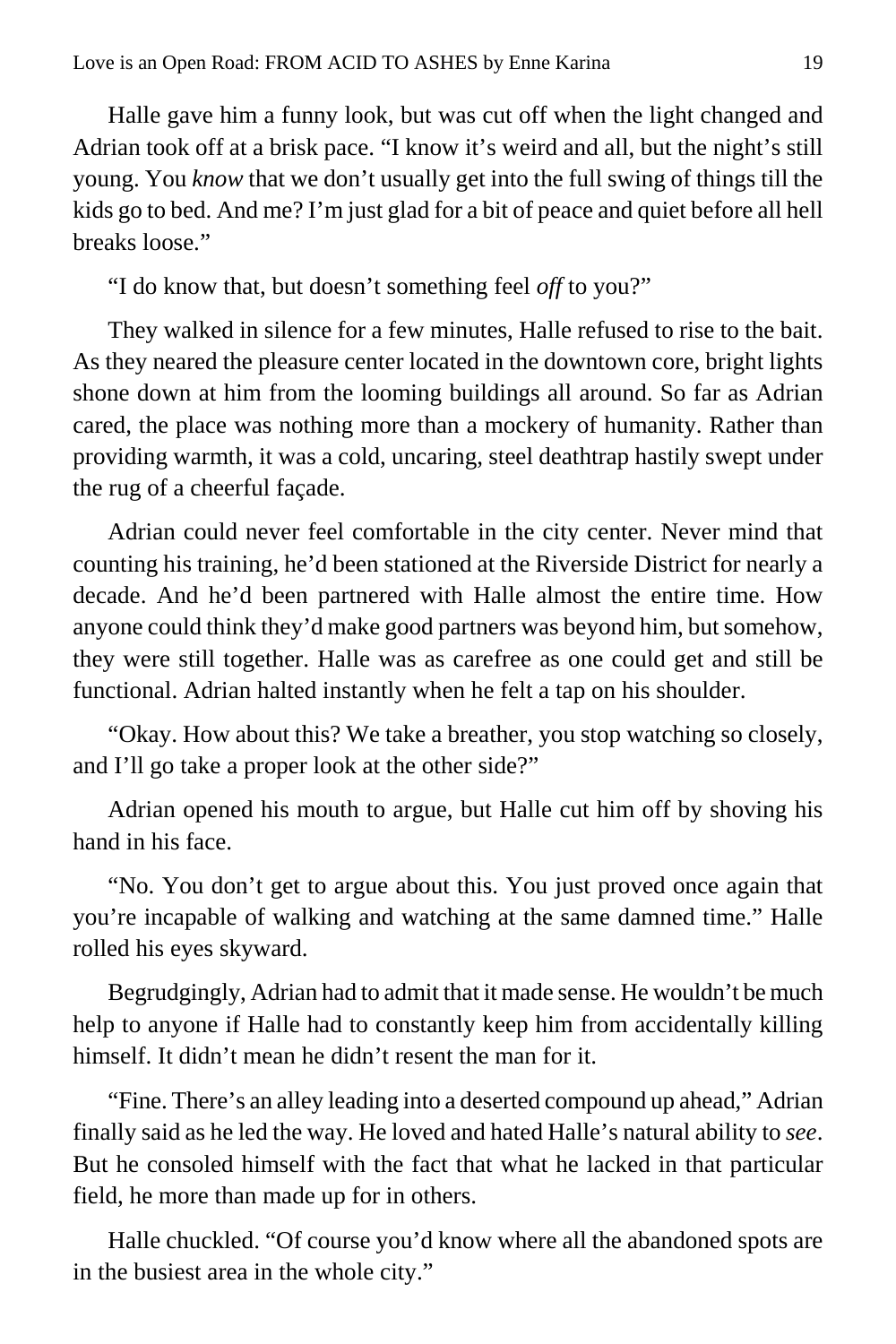Adrian ignored the jab, he'd get Halle back for it later. He could wreck subtle havoc with the guy's house and there wasn't a damned thing Halle could do to stop him. The man was hopeless at unweaving spells.

The bustle of nightlife started petering out as they neared the abandoned alley. After the original owner of the building packed up and left town, no one else had offered to buy the lot. The neighborhood had been abandoned by all but vagrants and petty criminals. The municipal government being what it was, never bothered to do a damned thing about it. Which led to its current state as one of the major landmarks to be avoided at all costs by the average passerby. And that suited their purpose perfectly.

They left the cheap façade of the city and turned onto a narrow alley. Adrian led the way through a maze of side streets. With no artificial lights and the moon hidden behind a veil of clouds, they had to resort to feeling their way forward.

After a quick check to ensure they were completely alone save for the rats that ruled like kings here, Adrian lit a mage light with a wave of his hand. The tiny open space they arrived at could have been a small courtyard at one point. There were still traces of what might have once been bushes and vegetation. All that remained of them now were dried out husks embracing the concrete walls that still propped them up.

Halle shuddered in disdain, but didn't bother complaining. Good. Adrian would not have hesitated to take him somewhere even worse if he had.

He left the mage light hovering above his partner as he took up watch at the sole entryway into their little spot. In case anyone was unfortunate enough to stumble onto them. "Ready?" he asked as he motioned the all clear.

A low grunt and a soft thud were his only answer. Halle had sat down in the very middle of the cramped space and stopped moving altogether. It still unnerved Adrian to see anyone in that state. To efficiently move on the other side, Halle had left the empty husk that was his physical body behind. On the other side, his consciousness and power returned to inhabit his source, giving him a different kind of form. Adrian scowled and gently tugged on his own source just to feel its closeness. As beings tethered to a source in a different plane of existence, they were always leaving one or the other piece of their very selves behind.

Seconds dragged into minutes and the only sound to be heard was the low breathing of both men.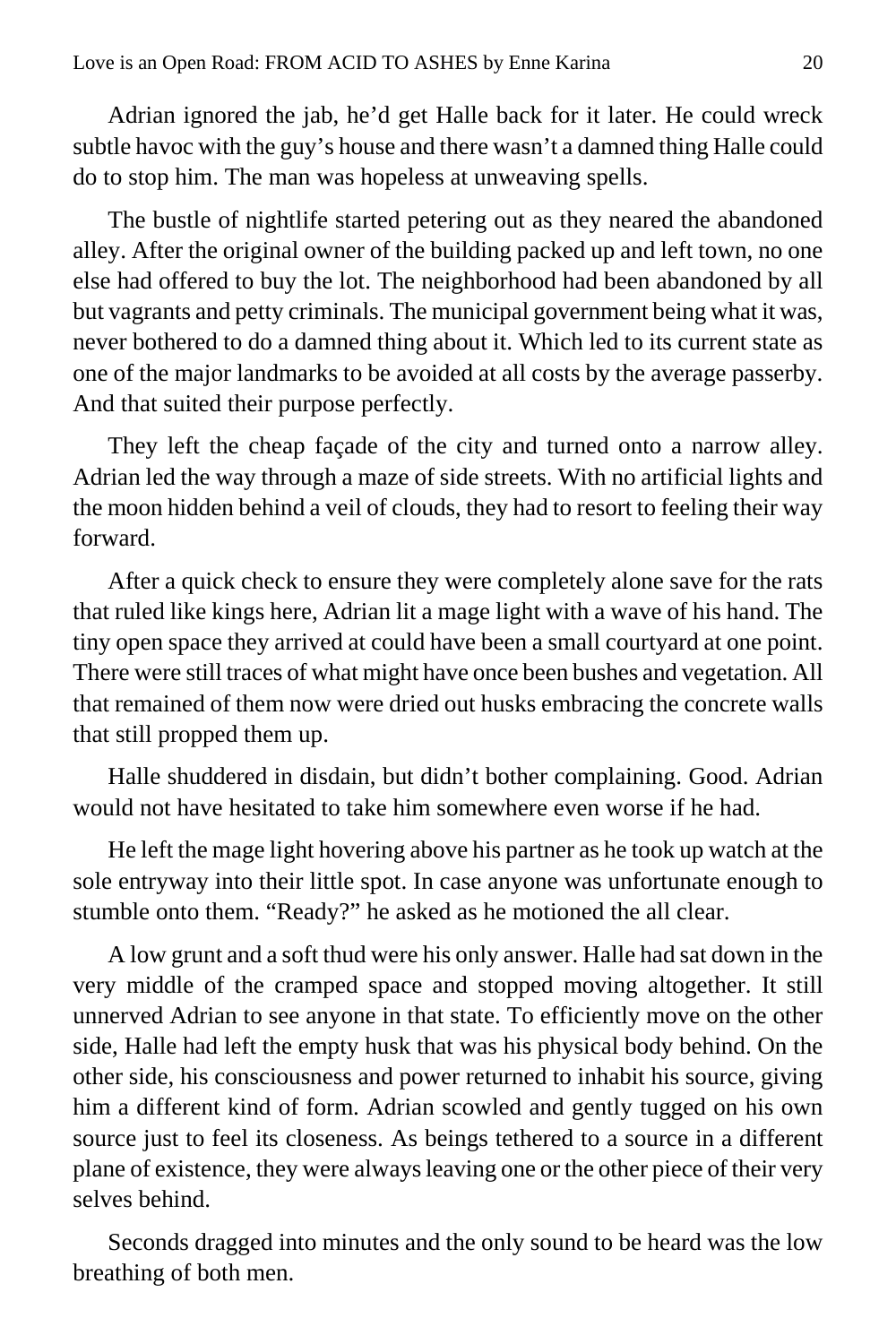He studied his partner carefully. Halle was a year older than him, but Adrian had been an Enforcer for longer, and therefore, was the leader of their little team. Halle was also physically larger than him, standing half a head taller than his own five foot eight. Aside from that, they were about evenly matched in terms of physical appearance. As for magic, they were too different to really compare anything.

Adrian turned his attention back to his surroundings as the shadows lurched into life around Halle. They were small and harmless. The things skittered round, chasing and batting at the mage light he created. Some coming close enough to the edge that he could almost make out what they were. Way too close for comfort. But the waves ebbed and flowed, nothing ever made it close enough to tumble over into their side. He was prepared nonetheless.

Everything was going as expected until an unholy screech broke the stillness of the night and Adrian jumped into full alert, power ready to attack and maim at a moment's notice. "What the hell was that?"

Halle lurched back into awareness with so much force that he nearly fell over. Would have too if he hadn't been sitting. He shrugged sheepishly. "Oops?"

"What do you mean 'oops'?"

"I may have accidentally stepped on something on the other side…" Halle grimaced. Quickly he added, "It's fine, it was just a mandrake."

"Just a mandrake."

"I promise nothing followed me back." He shrugged again, not looking worried at all. "Come on, it'll be fine."

"You said you were going to take a look and went for a stroll instead. We're lucky that all you did *was* step on a mandrake."

Halle waved a hand dismissively through the air and started onto the small winding streets leading back into civilization. Adrian followed without comment and they walked in silence until the blaring lights and sounds of the busy downtown surrounded them once more.

"See anything interesting?"

"The usual. There were a few small spots of untethered power scattered around, but nothing dangerous. Cleaners can deal with them. 'Sides, there's no one in need of rescuing."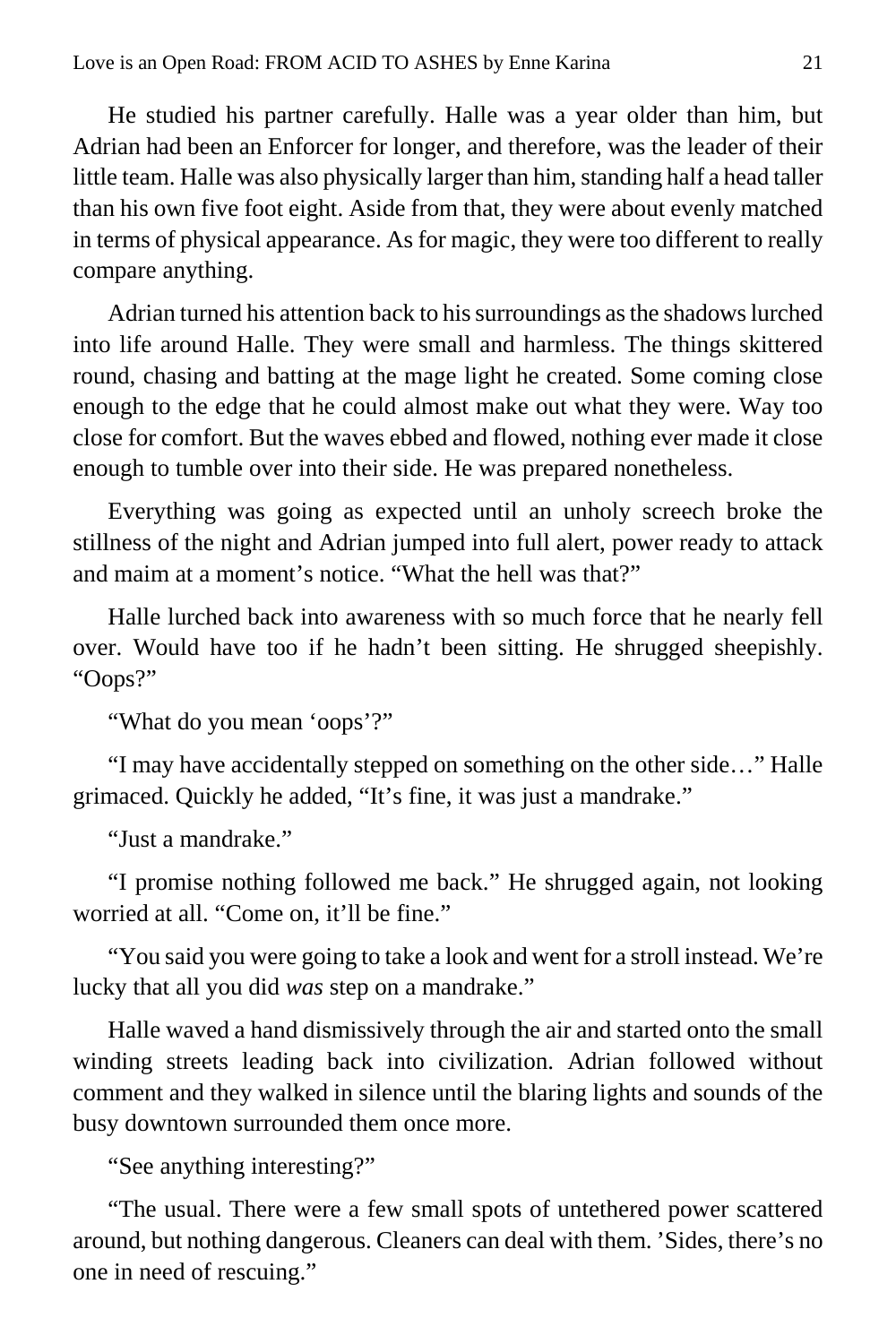"I see…" Untethered and unchained. Without a conscious mind to give them shape, they had a tendency to cling onto anything and everything, mangling and destroying all that they touched. "You're sure they're not active?"

"No. Even you'd pick up on them if they were active. So come on, either lighten up or shut up. It's almost three, if anything's going to happen, it's going to be starting in less than fifteen minutes."

Adrian snorted. "Fine. Let's get back to our post then."

\*\*\*\*

Adrian passed the next day by pacing anxiously through his house, stepping out only when it came time to leave for the headquarters. The Enforcers' building was crowded with all the units that gathered in preparation for the night. Thank God it only happened once a month. Adrian could almost imagine the ancient building collapsing under the weight of all the people and gear crammed into it. They were only barely getting by as it was.

Overhead a bell chimed out a clear, dry note. The place used to be some sort of medieval church before it was gutted by a fire. No one wanted anything to do with the remains so their previous director got it on the cheap. Under the condition that he would restore it and keep the bell tower. The only place that sort of survived intact.

He followed the flow of people as everyone made their way to the central halls. Like most others, he hadn't been back here since the previous month. Only the division heads had any real need to report in on a regular basis. The rest of the team just followed orders, took assignments, and patrolled the streets until they were actually needed.

Adrian had always been in awe of the structure, something he would never willingly disclose to anyone. He'd always assumed the old director felt the same since the place obviously wasn't chosen for its practical uses. The walls were covered in rough brick, the ceiling hung low and the doorways even lower. Anyone who was even mildly claustrophobic would never make it through the halls without an attack. People crowded all around him trying to squeeze through the narrow halls with as little bloodshed as possible.

The pushing and shoving died out suddenly as he managed to squeeze through the ornate double doors leading to the gathering space. It was the only place that they really got any use out of. Except maybe the offices on the higher floors and the division rooms underground.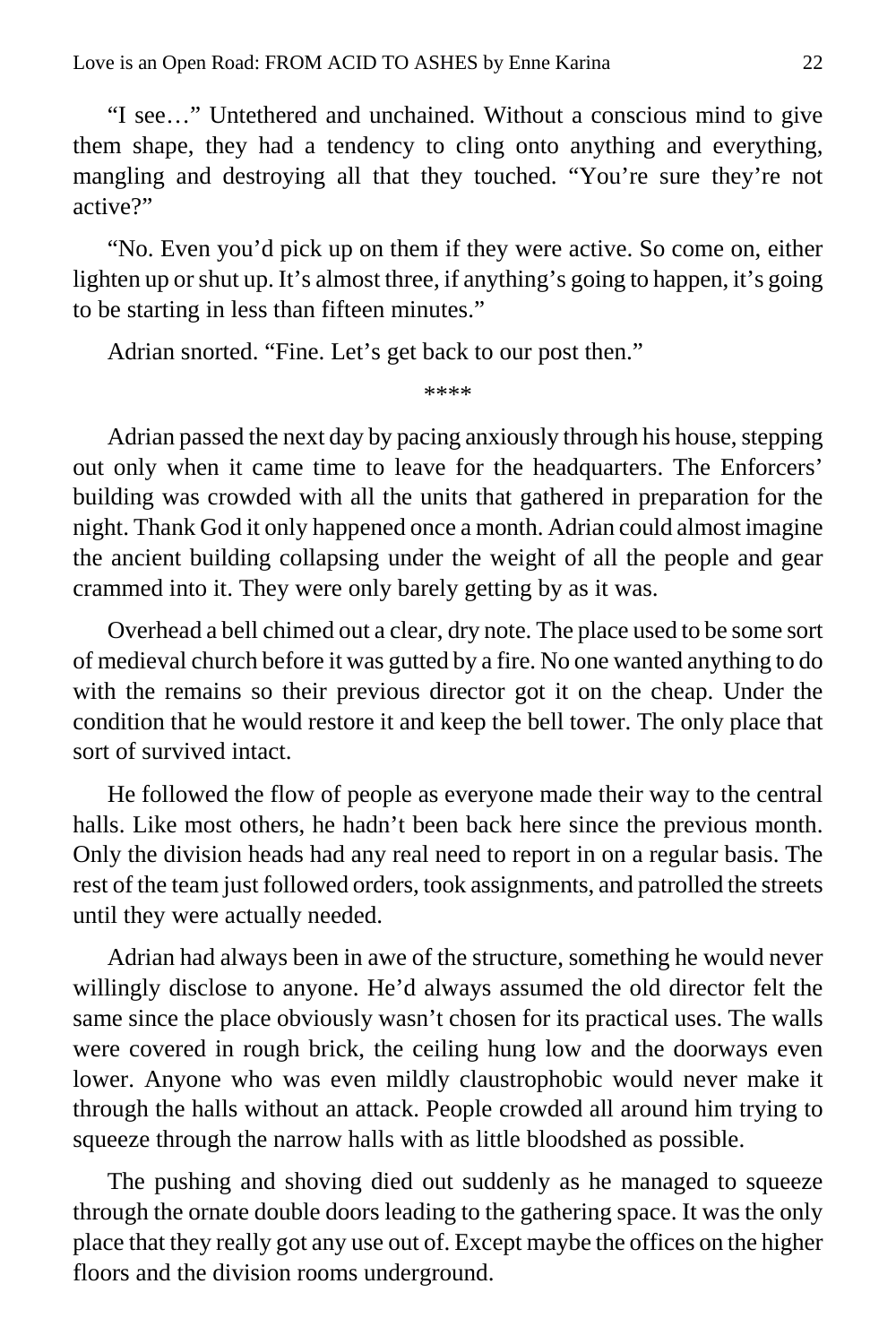He heard someone scream his name and point wildly to the far side of the dimly lit space. Catching the other man's eyes, he waved in acknowledgment and quickly made his way to the rest of his team.

The members mingled and gossiped as they waited for everyone to arrive and the director to give his obligatory speech. He'd heard it so many times now that he could recite it from memory. It was amazing that the man hadn't gotten tired of spewing out the same lines month after month.

*Stay in constant contact with the rest of your division.*

*Efficiency is key when taking out targets.*

*Take every precaution necessary when dismantling and returning untethered sources.*

*Be conscious of your surroundings.*

*Keep an eye out for civilian stragglers.*

The whole meeting took over an hour from arrival to finish. He was glad that Lynna had finally learned her lesson, and waited until most of the others had already pushed their way out before leading them out. He studied her out of the corner of his eyes as he waited. He had known her since he was a child, and she had been something of a surrogate mother to him through the years. During the wait, she had pulled her long platinum-blonde waves into a tight ponytail, her pale-blue eyes darted restlessly over the thinning crowd.

She wasn't quite known for her integrity or patience either, but she'd calmed down a bit after taking a dive off an eight-story building the month before. All because she couldn't be bothered to wait for her partner to finish combing through the area for threats before jumping in.

Lynna glared at him as though she knew exactly what he was thinking. She probably did. But he hadn't made his fear of her recklessness a secret either. "Your assignments are all here," she said as she pulled a stack of paper out of her bag.

Each team member picked out the sheets embossed with their names. The place was nearly deserted by the time they filed out into the dreaded night. Adrian glanced at his watch, it was ten past nine.

"Let's head to my place for the rest of the briefing. We're not due at our posts until midnight anyway." Lynna took off in the direction of her house without pausing to wait for an answer. Gathering at her place for a bite to eat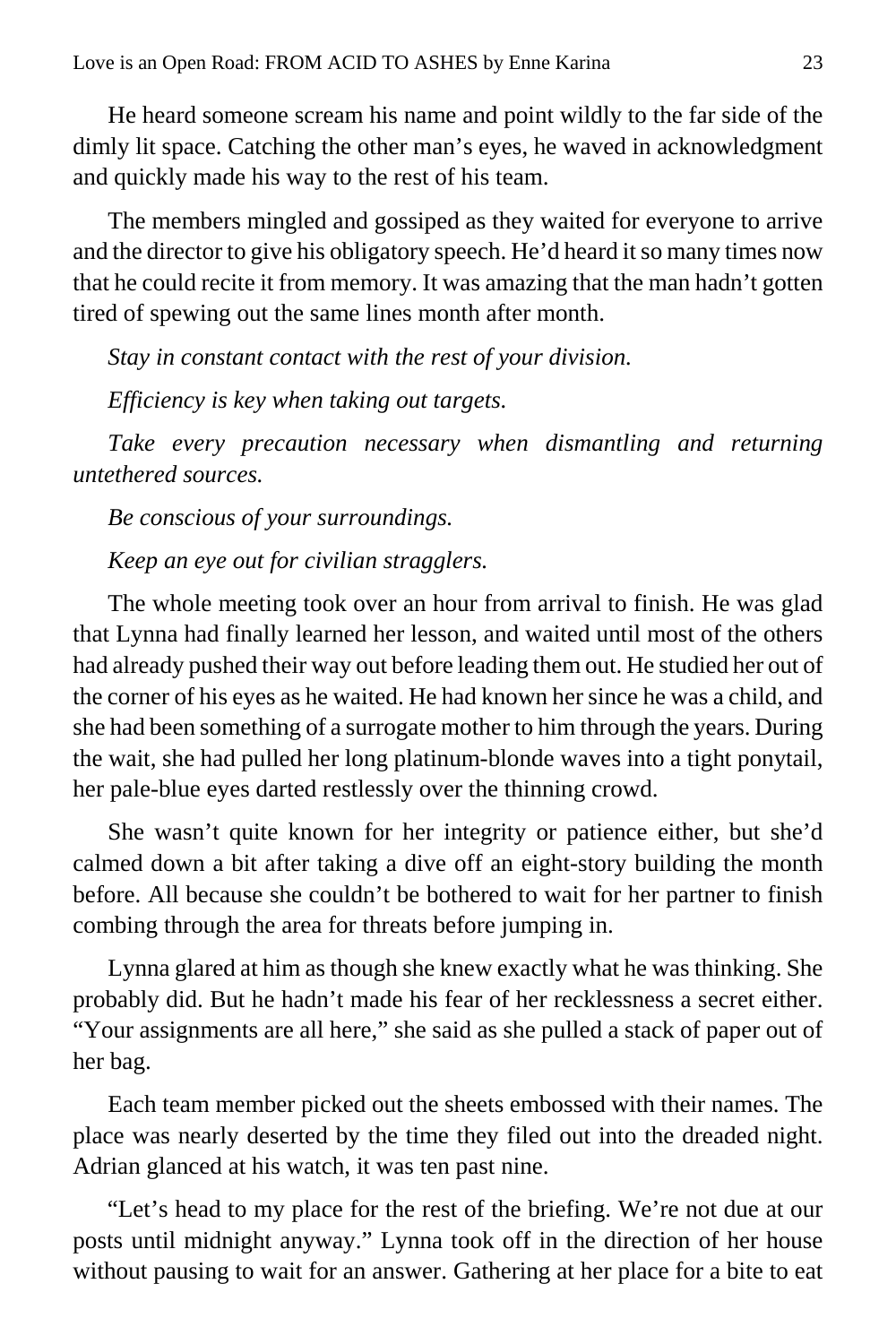during briefing had been a tradition for as long as Adrian had been a part of her team. If nothing else, the woman was an amazing cook.

They went their separate ways hours later to take up watch over the city. Untethered power and sources were drifting so close to the edge by that point that even Adrian could pick them up without effort. A wisp of ghastly light here, a shift of something sinister there, the city lights casting darker and harsher shadows than ever.

Halle clapped him on the back before heading off to his own post. Adrian sighed dramatically and prepared himself for what was going to be the longest night in a month.

\*\*\*\*

Tyler couldn't believe that he'd let his coworkers guilt him into agreeing to a night out in town. He had barely been able to make it through the week with his wits intact and now this. Barhopping? What in the fucking world had he been thinking? Right. He hadn't thought. His foul mood had only worsened in the last week and he'd devoted all his efforts to appearing as normal as possible. And if hanging out with half his coworkers was what it took to get them off his back, well, it wasn't the worst possible way to pass the time.

Besides which, he owed it to Lauren, who he'd given the cold shoulder earlier in the week, to make an effort. Especially when he'd been avoiding her and her inquisitive glances throughout the week. He felt bad, guilty even, but that was still better than having to spill his guts to her.

So far as everyone knew, he'd been going through a bad bout of insomnia and they were somewhat sympathetic. He'd take pity over joblessness any day.

As the group made their way down the street illuminated by billboards and flashing lights, Tyler couldn't help but shudder. The sky was overcast and looked like it could rain at any moment, even though the weather report had declared no such thing. The streets were oddly empty when they entered the first bar at nearly midnight.

Fortunately, no one really seemed to expect much in terms of company from him. He had decided early on that they only invited him out as a personal busser for drinks. Lauren had been apologetic about it, but he didn't mind. It saved him the effort of trying to make small talk with people he had nothing in common with.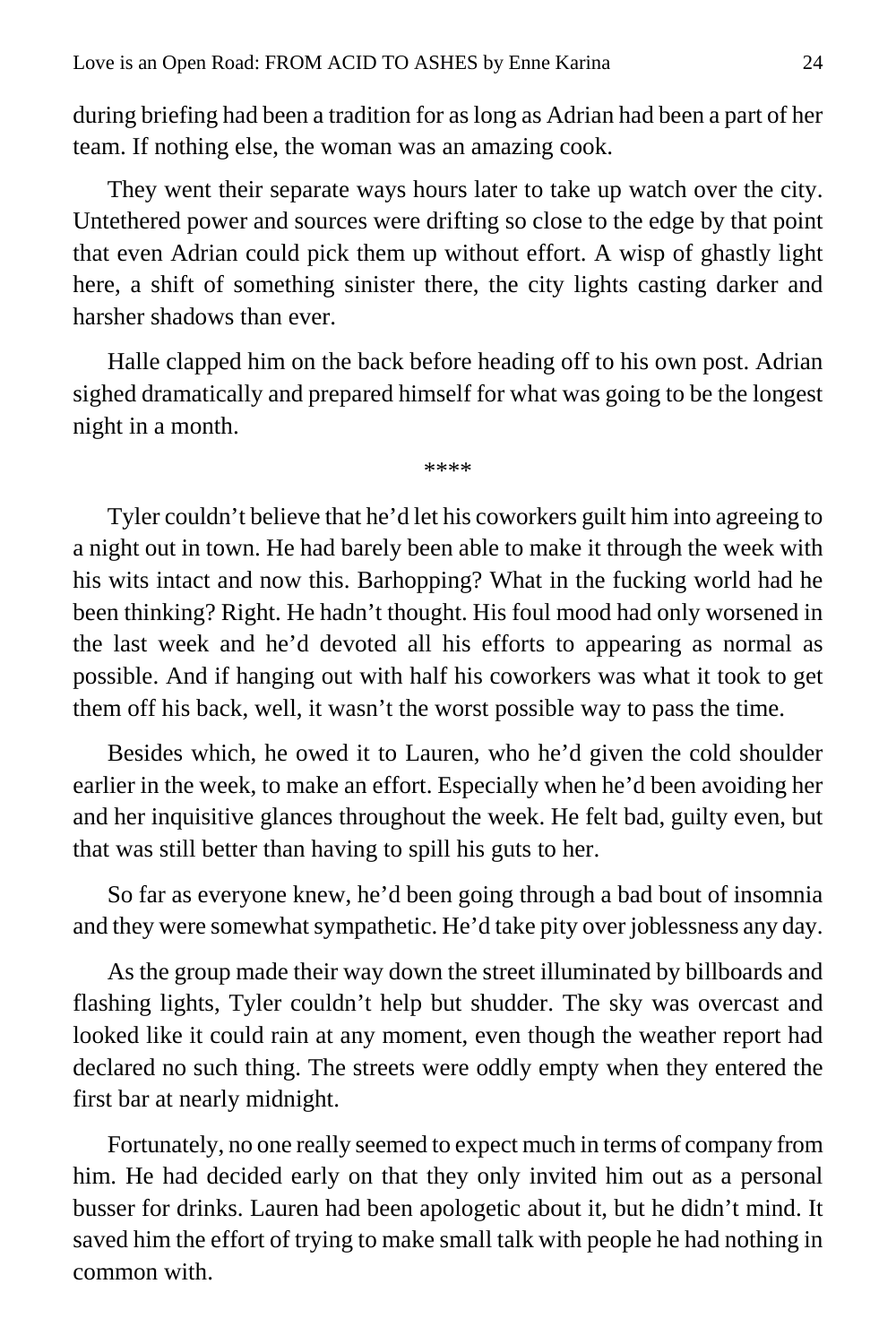They left for the next location as the bar filled up with too many barely legal teens for their tastes. Calvin, his manager, chose the next location. With the promise that it was a hidden gem with good drinks and good ambiance, they set off.

"You don't think it's going to rain do you?" Lauren fell into step beside Tyler and whispered softly to him. Not that the others could hear her through their enthusiasm to make a good impression on the president.

"Don't know. I doubt it." Tyler managed a half smile, half grimace. "It's the twenty-first century, I'd like to think that I could at least trust the forecast by now."

Lauren snorted and quickly covered her mouth in embarrassment. She could pretend to be hip and trendy all she liked, but there's no denying that she was one of the older generation. Not that it was easily apparent with her brown hair streaked in fiery red and the crazy pieces of jewelry he'd seen her sprout over the years. She didn't look a day over thirty, and he knew for a fact that she was almost twice that age. She sighed dramatically. "All the same, I wish I'd brought my car."

"You didn't?"

"No, it's hard to find parking on these streets and it's close enough to my place to walk from here," she remarked offhandedly. "Although, if you're wrong, I'll have to call a taxi instead."

Their easy conversation tapered off into an awkward silence as they rounded a corner and started down a side street.

"Are you sure this is the right way?" Lauren called out uneasily.

"I was just telling the boss, the only way to get any peace around here is in places like these. It's not one of those trendy places with overpriced drinks. It's good old-fashioned, good food and better drink," Calvin replied, tossing a plastered-on smile their way.

Lauren sighed again and shrugged. There was no getting out of it unless they wanted to leave early and that would not look good. Left with little to no choice, they followed the rest of the group to the hole-in-the-wall.

It wasn't until the pub was closing nearly two hours later that they decided to call it a night. Lauren looked like she was about to pass out on the spot as did two others. Tyler was glad that the president had only tried to chat him up once during the whole night.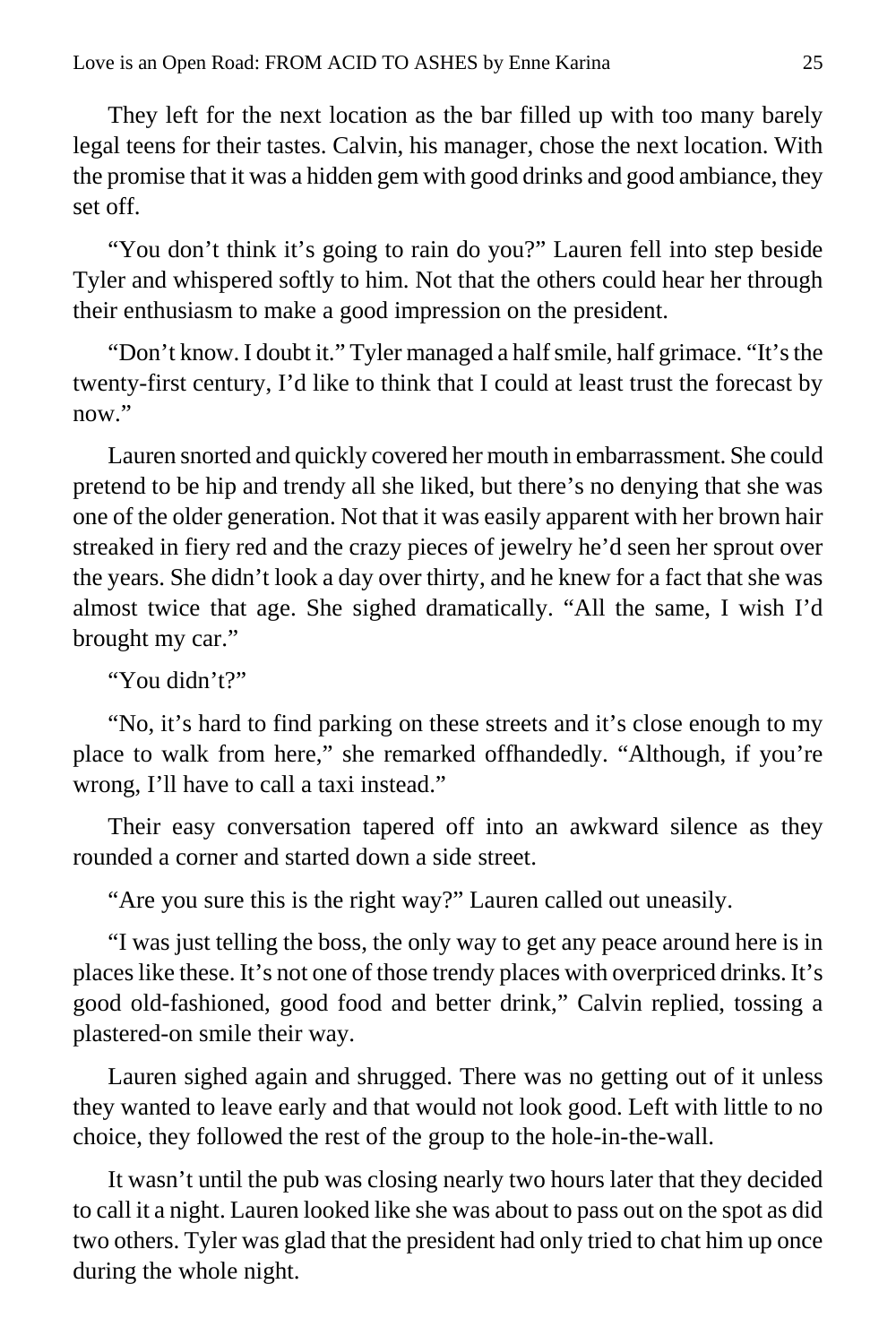Calvin had probably saved him from making a complete fool out of himself when he forced his way into the conversation. Tyler excused himself to grab more drinks and stayed out of sight after. *Out of sight, out of mind.*

He bid Lauren and the others good night before heading home himself. He loved that the buses ran through the night. He would never run the risk of ending up stranded somewhere.

The streets were eerily quiet for a Friday night in the city center, even if it was past two in the morning. Actually, it was only two in the morning, the place should be bursting with life. But instead, the neon lights shone over lifeless pavement and a few lonely drunks. He barely saw anyone on the way to the bus stop and only one that looked even remotely sober and sane. Tyler didn't pay the man going in the opposite direction much mind as he hurried on his way.

By the time he arrived home, it was past three in the morning. Thank God he didn't have to work the next day. There was no way he would have been able to make it through with how hungover he was going to be. Alcohol hated him almost as much as he hated it. Especially now since he was fairly certain he wasn't supposed to mix the stuff with his sleeping pills.

He kicked himself mentally. Right. Because now he was going to be hungover *and* sleep deprived. *Even more sleep deprived.* Like his fucked up dreams had allowed for any real rest in a long time, Tyler thought bitterly.

An hour hopelessly tossing and turning in bed later, he figured he might as well do something productive. Or try and tire himself out enough that he'd just pass out. The latter won out and Tyler was out the door within a minute. He lost patience waiting for the elevator to arrive almost immediately. He was too high-strung and anxious to stand still. He made for the stairway instead.

The corridor was dark, the single light that illuminated the narrow steps was at the end of its life. He shuddered, but continued on, he was more than a little acquainted with the place given how often the power went out and how notoriously unreliable the elevators were.

Four flights of almost pitch-black steps later and Tyler could finally see light below. At least the superintendent made sure the light at the lobby was always in working condition.

Turning toward what should be the door to the lobby, he noticed another flight of stairs leading downward from the wall on his left. He stared at it hard,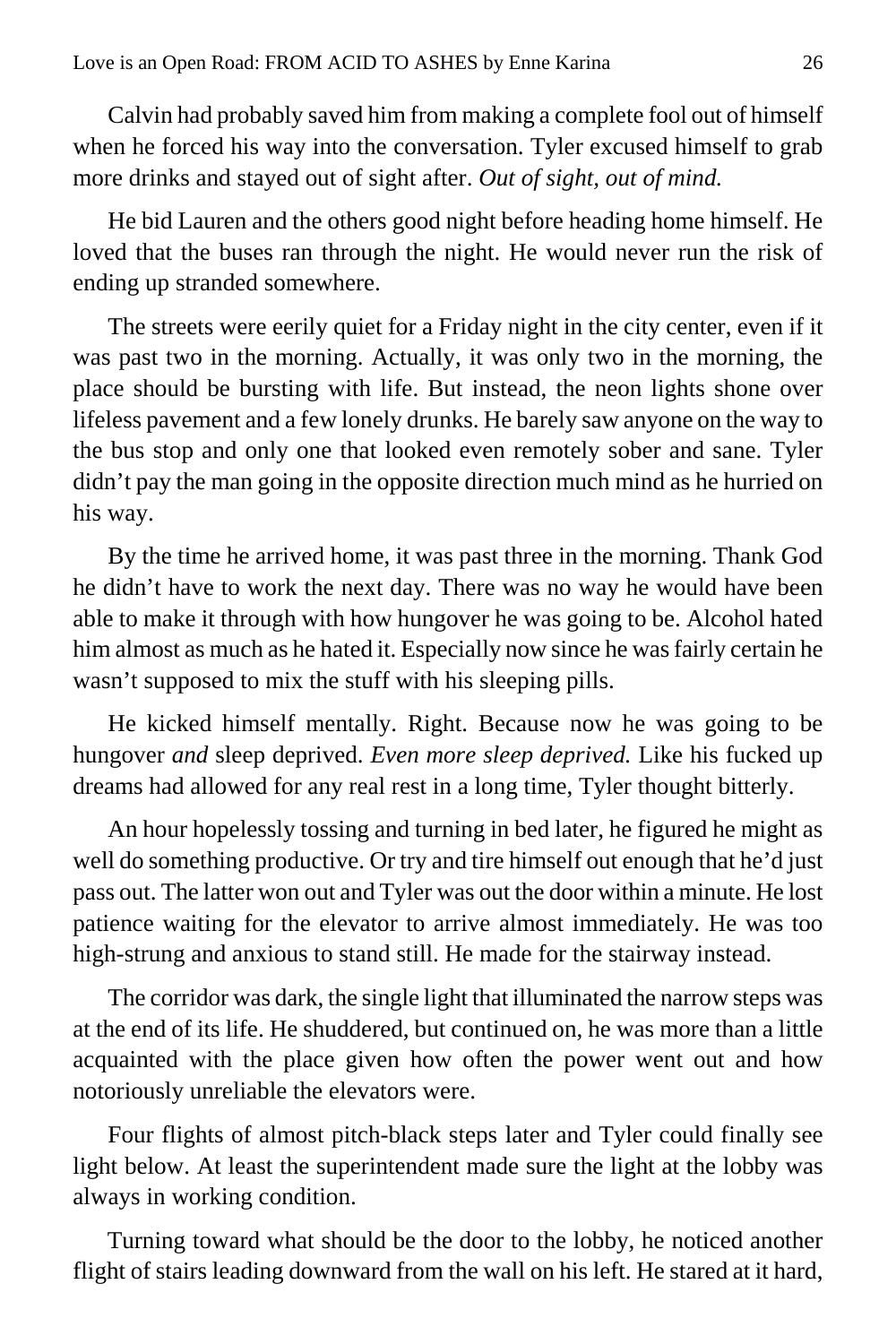he didn't remember there ever being a basement. He peered down the steps, but saw only darkness. Tyler decided to check it out, he had nothing better to do anyway. A few minutes later, lights blinked into existence from below. The steps led down into a giant hole crammed to the brim with a disturbing mixture of industrial and gothic buildings. A city spiraled upward from deep below, so far down that it faded once again into blackness.

He considered his options for a minute, but decided to continue on. He was going to go for a walk anyway, exploring the underground city would work just as well as jogging around his neighborhood. As he descended, he could make out more and more detail, it seemed to be inhabited, if the lights and hum of white noise were anything to go by. Black smoke bellowed out from the tops of some buildings and red light flickered in the shadows. *Probably windows*, Tyler mused to himself as he studied the sprawling city.

There wasn't anything particularly creepy about the underground city, but at the same time, he *knew* it was wrong. Twisted and distorted in ways he couldn't understand. And despite the hot air that wafted upward, he felt chilled to the bones.

The stairs ended on a ledge, the building beside him was dark, complete with an iron door and barred up windows that let no light in or out. From a few steps away, another set of stairs led even further down.

Tyler hesitated.

He couldn't see where he had come from, blackness swallowed the steps above him. Better to walk around where there's light than no light, he decided. The superintendent really should fix the damned lights in the building. He moved to the next set of stairs with a renewed air of determination.

The air grew hotter the lower he went. The structures were built closer together, almost like the builders were trying to cram as many separate buildings into as little space as possible. Many of them were connected as well. They spiraled off the ground in twisted spires and tangled flying buttresses.

All of them were built of stone and brick, dark and dirty. As though they hadn't been cleaned in centuries. Not that there would have been much point, as far as Tyler could tell, there wasn't enough light to even see clearly and no one else walked the streets. Everything was colored in a mangled gray and black, punctuated by the occasional glowing red.

Four more flights of stairs later, he arrived at another protrusion off the wall at the edge of the city. The only thing there was a massive rust-eaten iron door.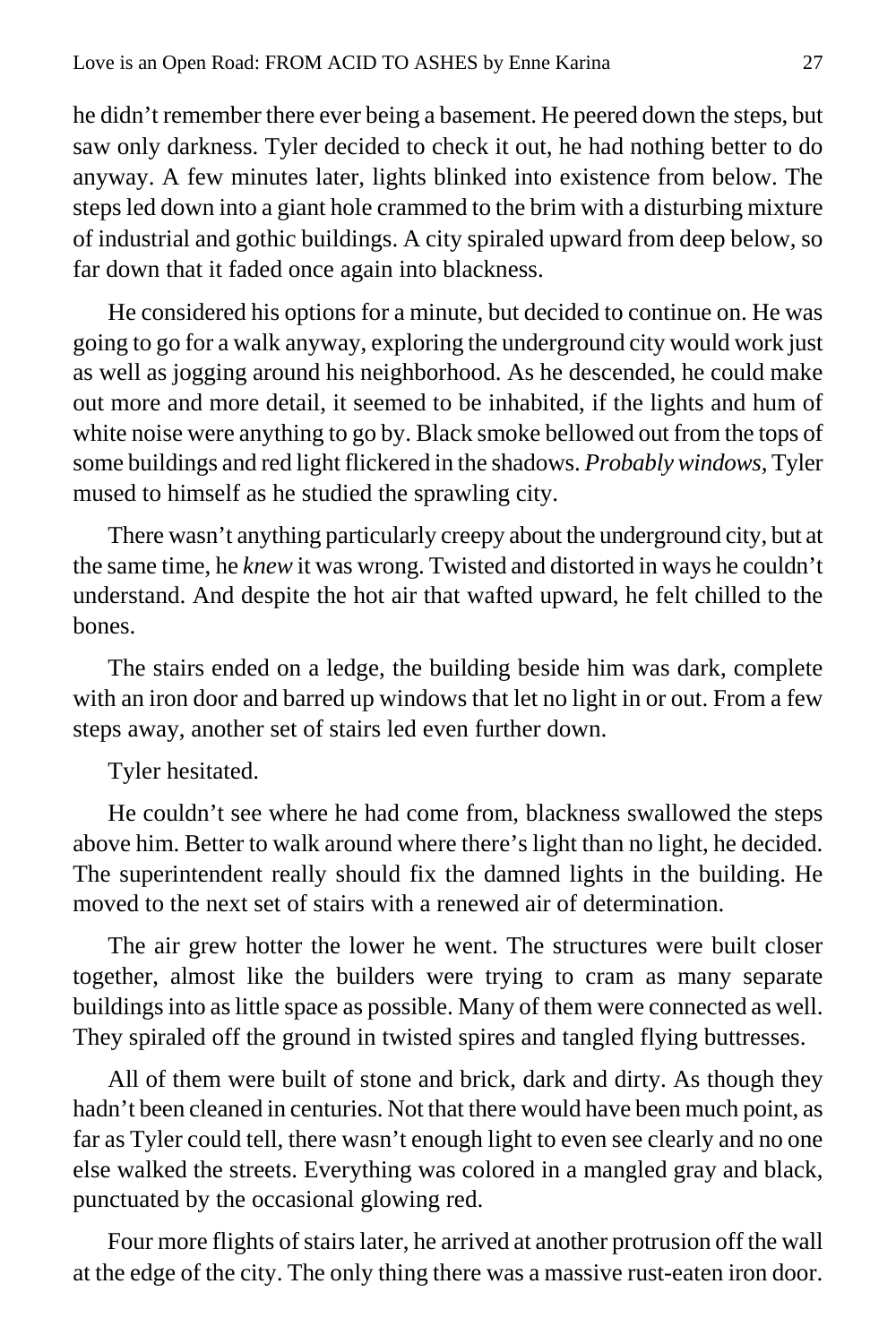A bright flare of glowing red peaked out through the slits between it and the wall.

Tyler gulped nervously. There weren't any other staircases leading off that ledge. There was nowhere else for him to go. There had always only been one set of stairs leading off each area, he couldn't have taken the wrong path. None of the other buildings and doors he had passed had been like this one.

Open. Inviting.

He looked around helplessly and steeled what little of his nerves were still intact. He really didn't have much choice in the matter. He wedged the door open with as much grace as a lamb to the slaughter.

A huff of searing hot air wafted past him. What greeted him was a dusty hallway that was bare save for the single rug that laid on the floor. A bare light bulb hung from the low ceiling. Another door faced him at the end of the long passage with nothing on either side. He stepped hesitantly into the hall and felt more than heard the iron door slam closed behind him. Trapping him.

He walked toward the next door and pulled unceremoniously at the handle.

Hell. He was in hell. Literally. Tyler didn't even have the energy left to be shocked or afraid. The sight that greeted him left him stunned and numb. Cold and removed from what he was seeing. It was almost like his brain had decided enough was enough and simply shut down.

Minutes passed by in silence as he slowly took in the contents of the room. One wall was covered in what appeared to be tanks filled to the brim with a grotesque yellow liquid. He could barely make out the dark shapes that hung suspended in the liquid. Pieces of mutilated body parts and misshapen cancerous flesh dangled from hooks coming off the ceiling. On the other side, neatly labeled jars filled the shelves. It took him a moment to realize that the pieces of flesh contained within them made up a single human. With the brain taking center stage on the middle shelf.

A sleek metal table took up most of the floor space in the middle of the room. A large, bloody, saw laid on its otherwise pristine surface. An open cabinet at the side held what looked to be medical tools and instruments of torture.

And against the wall farthest from the door, was a couch occupied by a headless figure. Tyler stared at it impassively for a moment before moving on to the doorway beside it.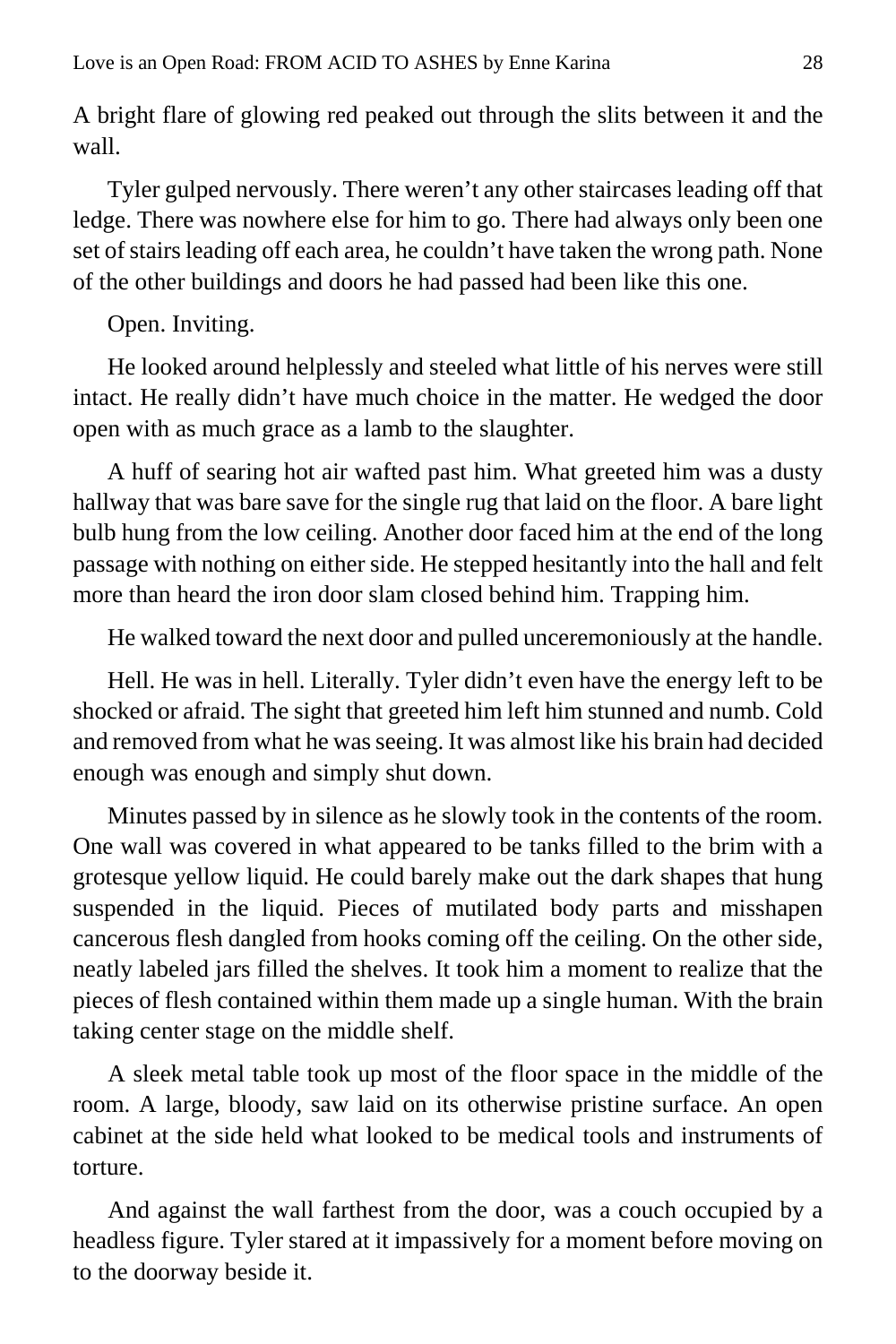From room to room, Tyler explored the demented excuse for a medical office. A surreal and twisted mockery of one. Or maybe it was just a torturer's chamber, he couldn't really tell and didn't care much for the answer. As he ventured deeper into the building, he began to notice sounds that could almost be voices. As he continued onward, he could almost make out what they were murmuring about.

He knew he was on the right path when he came face-to-face with an ornate door. It was the same as all the others, except for the carvings it sported. They weren't anything special, not much different from the generic, fancy, doors he'd seen in hardware stores. Despite the normality of it, he felt icy dread prickling up his neck. The voices were louder, almost clear, but he still couldn't make out the words.

Tyler rested a hand on the door handle, the familiar fear was bubbling up to the surface again. Funny how it took one simple door to send him back into a wicked spiral of terror when all the atrocities he'd seen so far had failed to produce any emotion in him.

Several deep breaths later, he finally felt prepared for what was to come. Or as prepared as he was ever going to be. He pushed down on the handle lightly and felt it give almost immediately. The door swung inward to reveal a pitchblack room and stone dead silence. He grappled with himself; it would be easy to turn away now. He'd explored the damned place, saw things that he wouldn't wish on his worst enemies. What more did his subconscious want from him?

Just as he was about to call it quits and turn back, the room flared to life. Flames and tortured screams filled the air. The stench of sulfur, decay, and charred flesh assaulted him as metal clanged loudly and a blood-curdling scream pierced the air. Bones shattered and blood dripped to the ground, sizzling the moment it made contact. The flames were even brighter now, flickering and flaring as though it had a mind of its own.

He stood rooted to the spot as the white-hot flames reached out and pulled him into the room. He went without a fight. The flames licked at his skin, tasting and teasing, exploring without harming. Tyler stood entranced, staring wide-eyed into the depth of the flames.

The light drew him in like a moth. He couldn't resist as it coerced him to his death. *Condemned by the flames of hell*, Tyler thought numbly. He could barely make out figures in the flaming depths of the fire, distorted and perverted beyond recognition. Monsters and demons danced and shrieked as helpless forms struggled at their feet.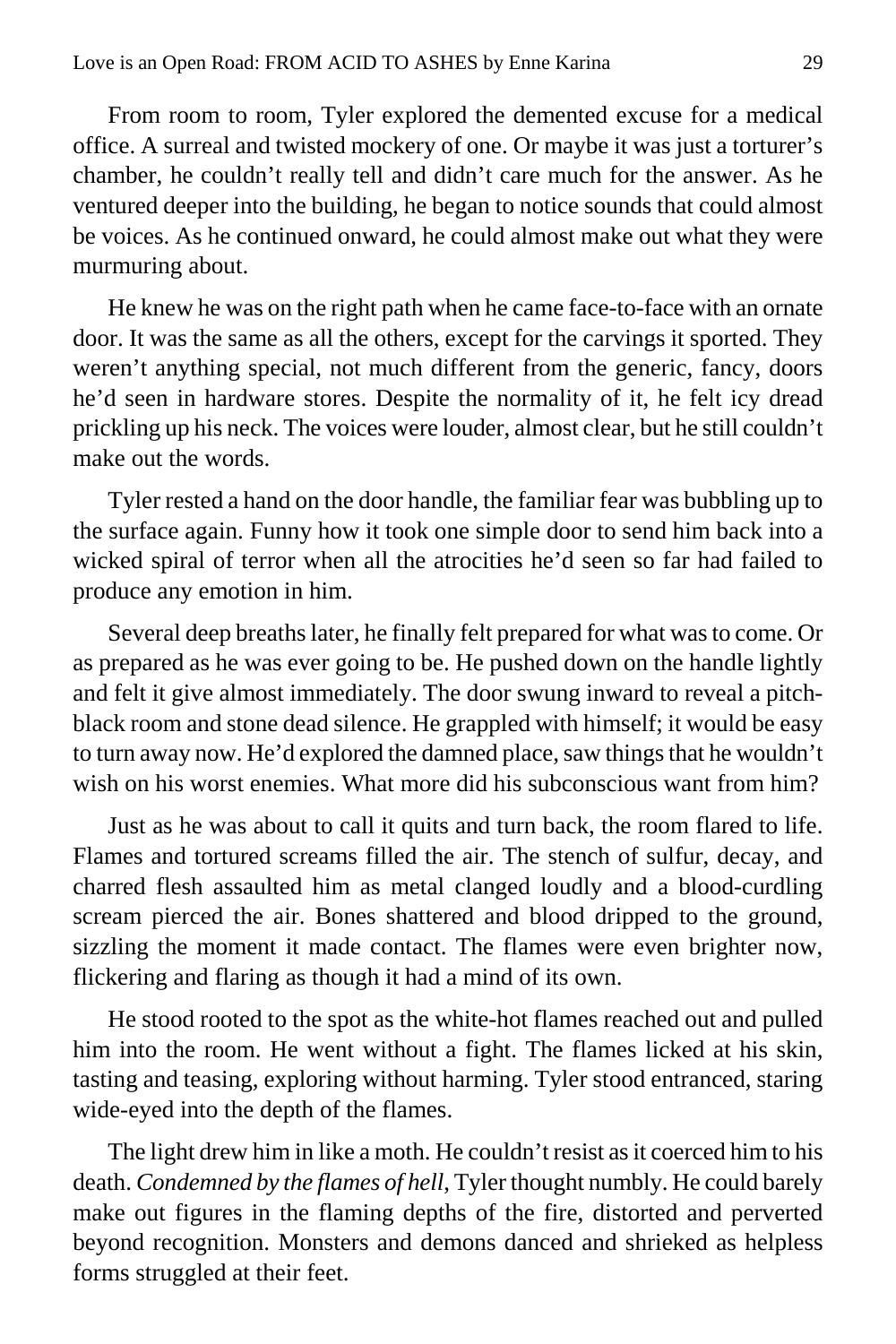One of the twisted forms turned to him and grinned maniacally.

That was the last thing he saw before the flames finished its job of blinding him, melting his eyes right out of their sockets. He burst out in a fit of hysterical laughter as blackness descended. He laughed even as the fire seared his skin and burned his throat. Blood, tears, and boiling flesh mingled and ran down his face unchecked. His skin bubbled and gave way where the fiery demons pulled at him. Dragging him into the belly of the flames.

His vision was tinged in yellow when he opened his eyes again. He felt leaden, groggy, and exhausted. He couldn't even turn his head or move an arm. It didn't feel like morning, but he couldn't tell for sure. It was dark and bright at the same time with flickers of light glittering through the muddy darkness.

He wasn't in his room. Or anywhere he recognized at all. His vision focused as the thought registered in his confused brain. The fear and panic slammed into him all at once. Whatever had kept him entranced and numb had subsided, and he was left to deal with his mounting terror on his own.

\*\*\*\*

By the ninth call within two hours, Adrian was ready to scream. Mostly at himself, because he'd known about those untethered powers. Halle had picked up on them the day before. If they'd just put in a little work the night before, they wouldn't be running around like chickens with their heads cut off today. So much for the Cleaners doing their jobs.

At least the veil was working. The streets were mostly cleared out, and if nothing else, it at least allowed them to move around a little easier. He'd only come across one person who looked *awake*, but he'd been heading away from the city center. Away from the waters and Adrian's next target.

"No, no, no, no, no…" Adrian cursed as the mass began to solidify and take form. He was still too far away. He put the man out of his mind, if he hadn't been influenced by the veil, well, that was the Cleaners' problem, not his.

Adrian drew as much power to himself as he could while he ran. There wasn't enough time to take proper precautions. He prayed the veil was strong because he was about to blow up the source into a billion pieces and likely send fragments flying everywhere. He cringed at what he knew was going to be Lynna's reaction to his solution, but he was simply out of time.

With a final muttered word, he launched himself into the air, high enough to clear the tops of nearby buildings, and have a clear shot at the untethered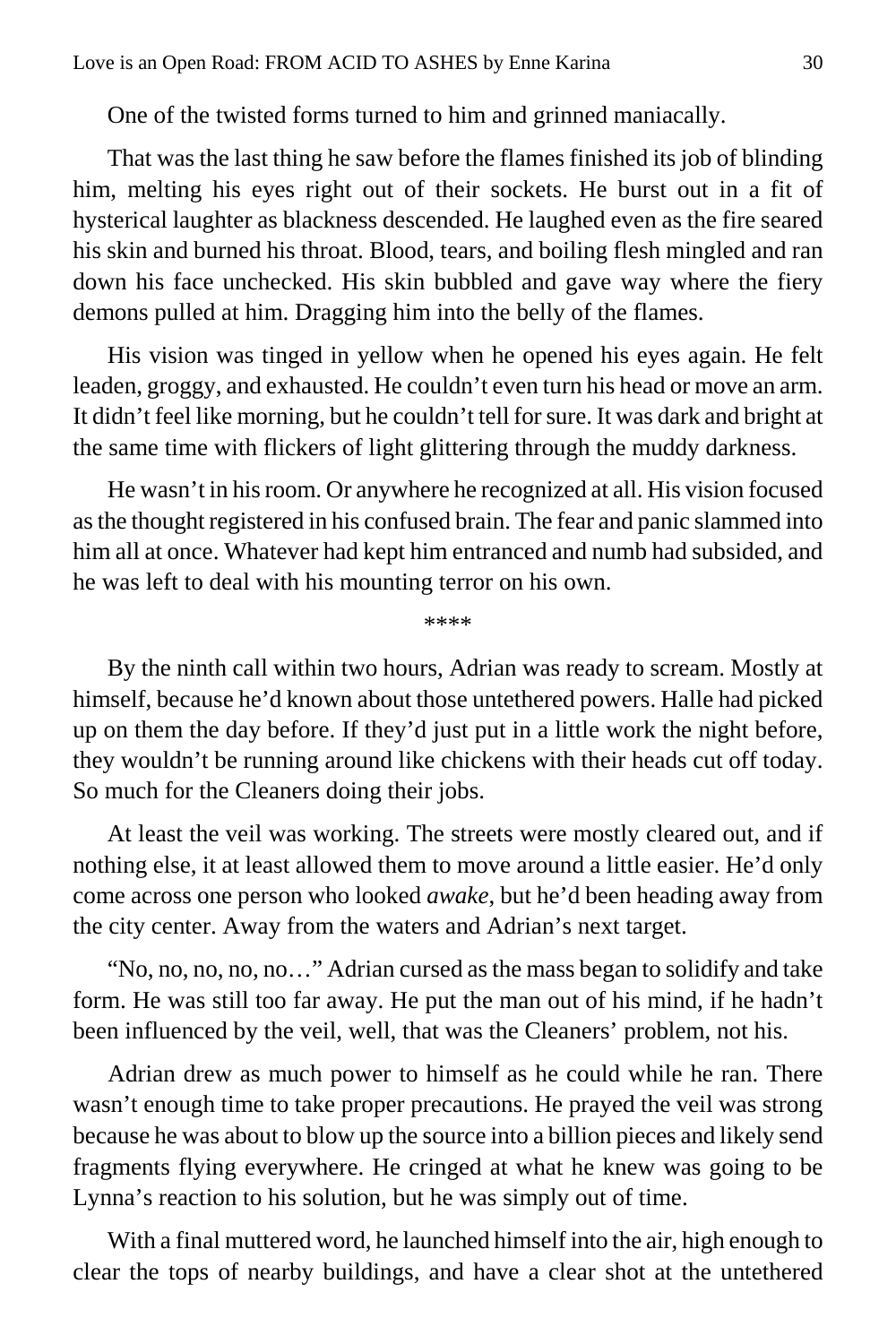source. It was already at the edge and strong enough that he didn't even need to concentrate to *see* it. He aimed carefully into the center of the grotesque mass of writhing black and green smoke and let the spell fly.

A soft whistle followed by a booming explosion, deafeningly loud, as the two powers collided. He ducked for cover without waiting to see the result. Adrian groaned loudly as the air around him rippled. The backlash was straining on the fragile edge of the two sides and he could feel the veil being torn open. Lynna was going to kill him.

He peeked out from behind the building he was poised behind when the ripples finally settled. Nothing remained of the untethered source save for a few tendrils of power now swirling around the newly blurred edge. *At least those are easy to fix.*

Adrian allowed himself thirty seconds to catch his breath before calling in the new development. All the while, thankful that Lynna was wrapped up in too much trouble of her own to rip him a new asshole on the spot.

"You stupid, reckless, son of a bitch," she growled at him through the phone. Adrian was pretty sure that if she had been there with him, she would've glared a hole through him.

"Sorry, Lynna." He tried to sound remorseful. He waited through a few moments of silence followed by a loud blast. Adrian jerked his head up in time to catch the aftershocks of another powerful spell. More than likely Lynna's judging by the timing.

"Arg, you know how much paperwork this is going to be? I swear—" Another bang, more muffled this time, cut her off. "I'll send someone to patch up the holes so leave a marking on all of them."

"Roger that, boss."

"Now get on with it. You're behind schedule," she snapped at him impatiently. "And you're *not* off the hook for this mess!"

She snapped the phone shut with a loud click. Adrian was pretty sure she kept that ancient piece of technology for that single reason alone.

He moved quickly, stamping a mark next to all the rips and tying them into place with a chain strong enough to keep everything at their current location. The last thing he needed was the rips drifting off and possibly inviting more unwelcome guests to the party.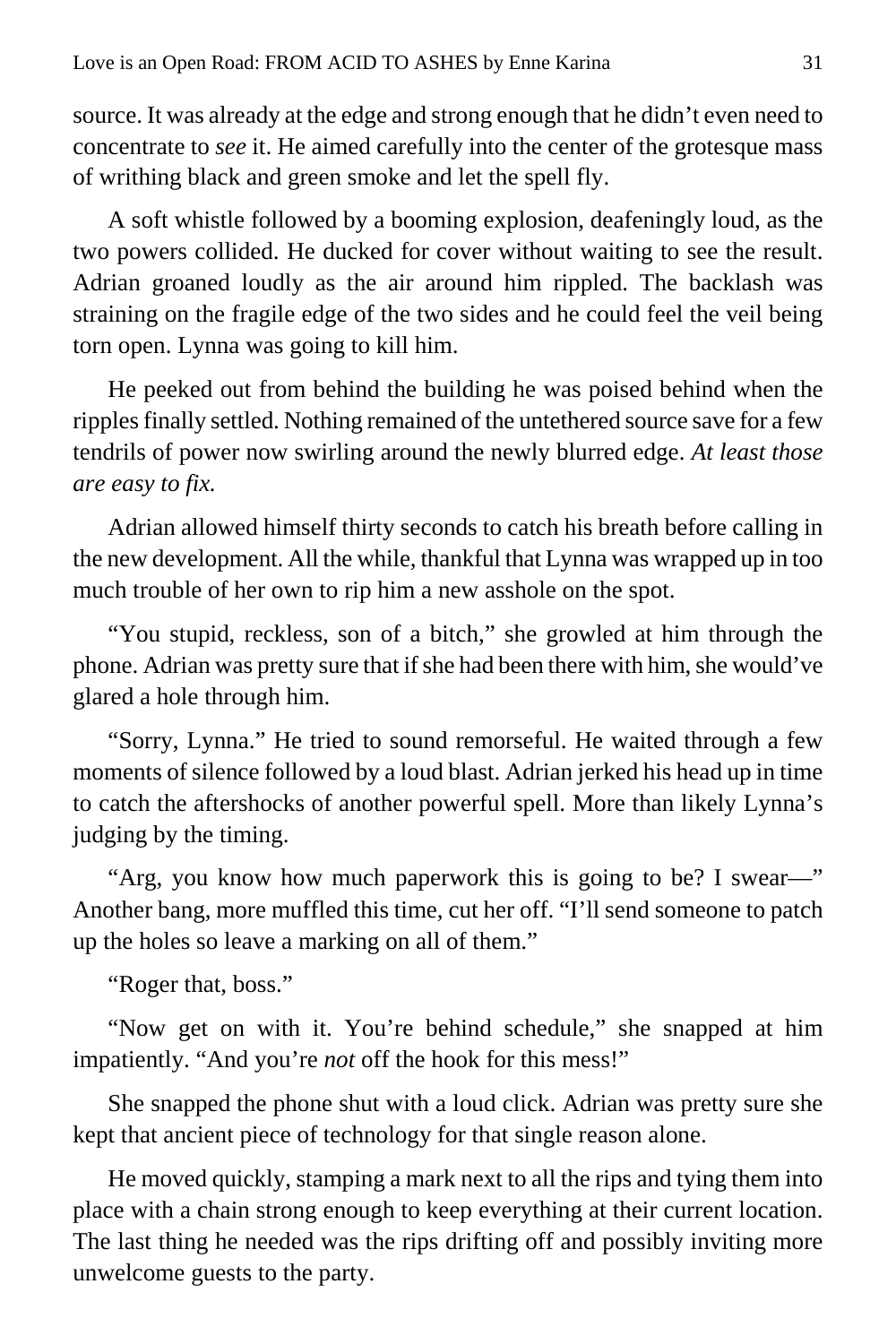Thankfully, that source proved to be the highlight of his night as nothing else came even remotely close to the kind of power it had held. By the time Adrian finished his last assignment and headed back to headquarters, he was shaking from exhaustion. Weaving magic took a ton of concentration, even if it wasn't a lot of power.

As it was, he was one of the last to report in. Men and women milled around the central hall as reports were made and gossip passed between the different divisions. He'd gotten a few funny looks and half-muffled snickers as he made his way to his division. He fought the urge to bury his face in his hands, reminding himself that he did technically deserve it.

Lynna was, thankfully, too tired herself to really put in the effort of lecturing him. Something Halle was not above doing.

"You know, I really can't decide if I'm more impressed or annoyed by you right now," he remarked offhandedly as he claimed the chair next to Adrian.

"Shut it." He heaved a weary sigh and collapsed dramatically into his hands. Halle was never going to let him live this down. "Let me guess, Lynna called you to patch up the holes."

"You know it," came the chirpy reply. "But seriously, how much power did you throw at the thing that the collision managed to rip open a dozen holes across two entire blocks?"

"A lot. That thing was active and five seconds away from stepping over the edge onto this side."

"What. Seriously?"

"Yeah. I could see it without even trying." Adrian and Halle looked at each other uncertainly. Now that he'd had time to process it, it really didn't make any sense. It was in the city center, but not close enough to the waters to be drawing power from it. And he'd have felt it if it had been.

"Any idea what it was? There wasn't anything even approaching dangerous yesterday night. For an untethered source to approach that quickly…"

"Would require deliberate interference." He'd come to the same conclusion. "And no, it didn't look like anything I've seen before."

"Have you told Lynna yet?"

Adrian stole a glance at their boss, now busy dealing with two of their newer members. "No. I need some time to think it through before putting in the official report."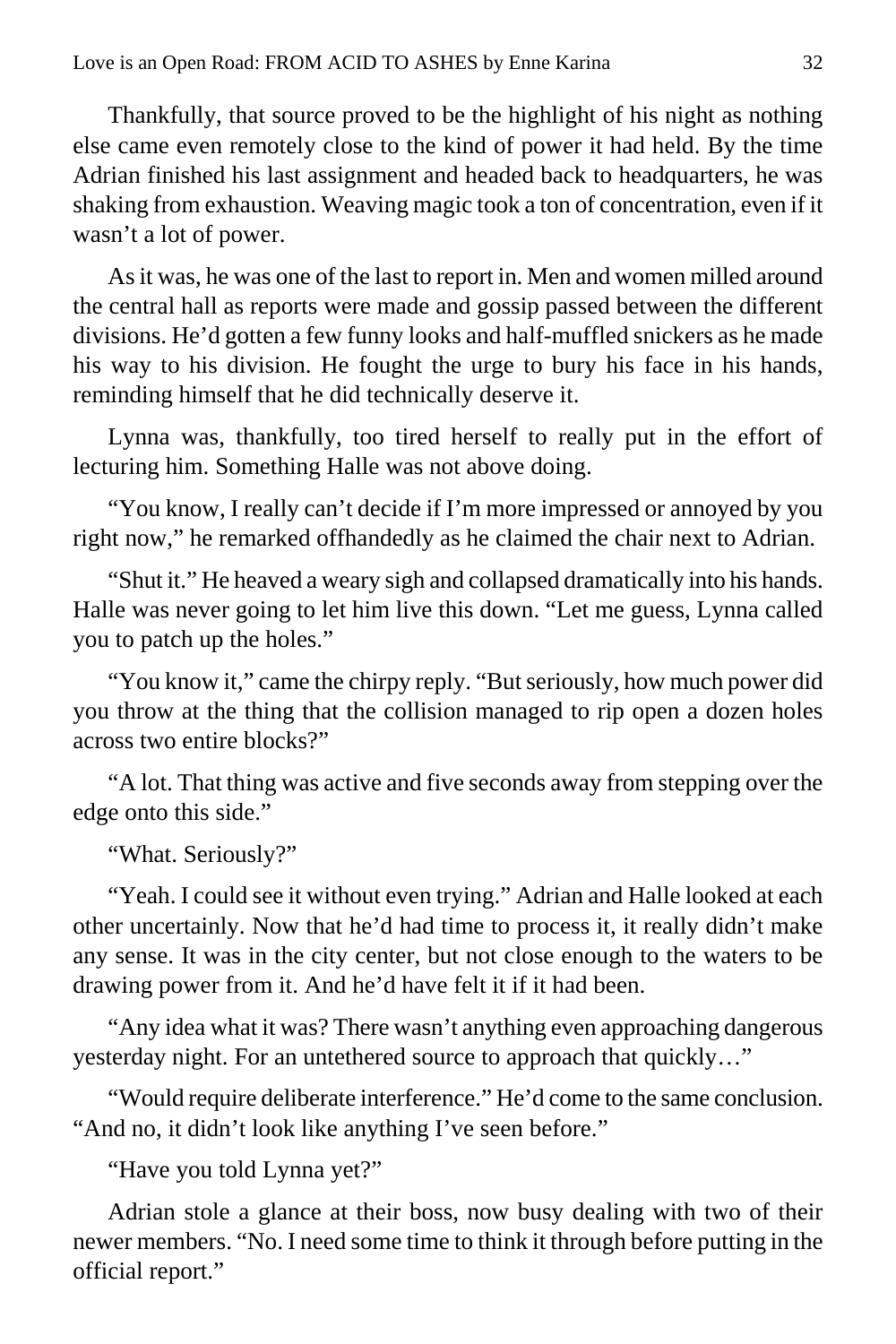"That's a good idea."

"Yeah. And?"

"And what?"

"Anything else interesting happen tonight?" Adrian quirked an eyebrow to emphasize the question.

"Nope. Adrian, my friend, you win Biggest Cockup of the Month."

Adrian snorted and flipped him the bird before getting up to leave. Halle's laughter followed him out.

\*\*\*\*

By the time Tyler made it back to his room, he was so weak from fear that he collapsed right onto his doormat. He was glad the poor lady who'd found him hadn't insisted on calling the paramedics. Or police. He chuckled humorlessly, wouldn't that be the perfect ending to the night. He wouldn't be surprised if she thought he was crazy or high. Or both.

He made an effort to heave himself off the floor. Thankfully, he'd had the peace of mind to turn the lights on before collapsing, it was almost enough to remind himself that he wasn't actually in hell. *Hell*.

Adrenaline and renewed panic gave him the boost he needed to make it to the sink before the dry heaves started again. The nightmare, *or had they been hallucinations?* roiled through his mind. He broke out in a cold sweat as another wave of dizziness took hold. He clawed desperately at the edge of the sink while his stomach tried its best to escape through his throat.

He'd emptied the contents of his stomach in the bottom of the stairwell already, but that didn't seem to deter his traitorous body. He couldn't banish the images that flitted through his mind if he tried. He was never going to be able to forget what he'd seen in that *room*.

*He*'*d woken up in one of those tanks.* The ones he'd seen *before* he entered the room with the demons and hellfire. *Before* waking up as a disembodied head…

A shudder ripped its way across his body and his knees buckled. He'd only barely managed to not bash his head against the side of the sink on his way down.

The *other* heads. *Other* decapitated heads floated aimlessly in that vile liquid. He'd wanted to flail and scream, but couldn't do a thing. He had been completely helpless.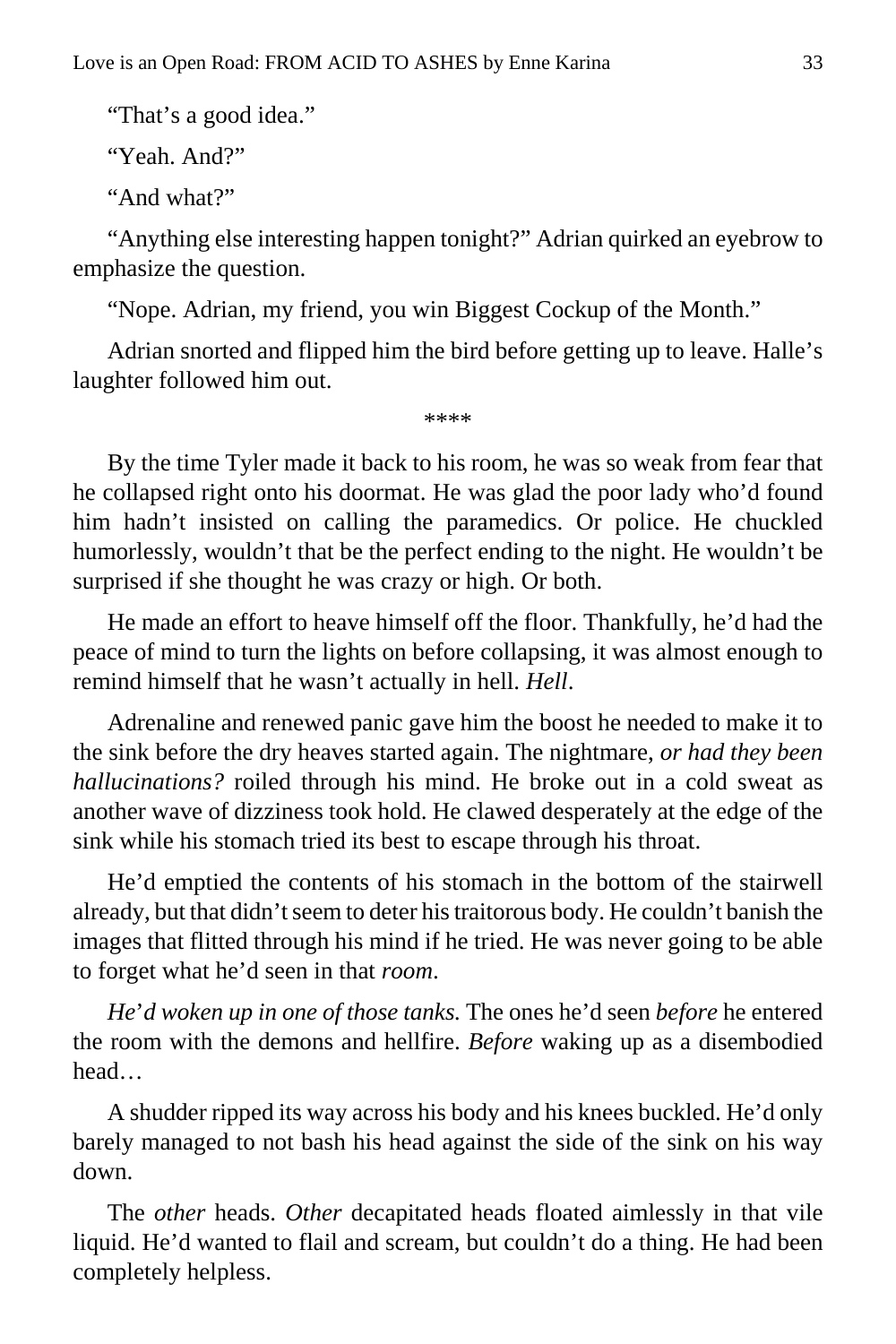They'd been *staring* at him. Even as they floated by, unable to do a thing, their dead and unseeing eyes were trained on him.

He clutched helplessly at his head as he gasped for breath. He was seized by panic, his heart beating a mile a minute. So painful and loud that he hoped it would burst and kill him. Maybe end the nightmare right then and there.

*And…*

*And that hadn*'*t been the worst of it.*

*No…* He could still see the demented forms and hear the voices of the demons that filed into the room. Tyler choked back a strangled sob at the memory. *Nightmare… no…*

He'd recognized some of those faces. Twisted and deformed as they were. The flaming claws boiled the liquid as they'd reached into the tank to prod at the heads. One of them reached for him. It seared what remained of his flesh as it fished him out.

Tyler did cry out this time. A vain attempt to drown out the memory in thoughtless noise. He screamed himself hoarse, not caring if he woke up all his neighbors in the process.

"I'm losing my fucking mind…" he whispered to himself. The soft words echoed louder in his ears than the piercing screams that came before them. Tyler felt the same numbness he had experienced in the dream consume him once more.

\*\*\*\*

He walked into his psychiatrist's office with all the enthusiasm of a prisoner to jail. It was practically the same thing as far as Tyler could tell. He'd been a prisoner of his own mind for too long, for once, actually glad for the stupid diary he was forced to keep.

He'd spent the last day and a half pouring his heart, soul, and crazed ramblings into the thing. He knew he was screwed when he'd nearly given that lady a heart attack on Friday night. She'd walked in on him having a full-blown mental breakdown. He had been irrational with fear and panic, he vaguely remembered both screaming at her and begging her for help. *And the look of wild fear in her eyes…* He was damned lucky she hadn't called the cops on him.

The perky receptionist waved at him as he entered as always, but he ignored her. And then ignored the worried glance she shot him. He clutched the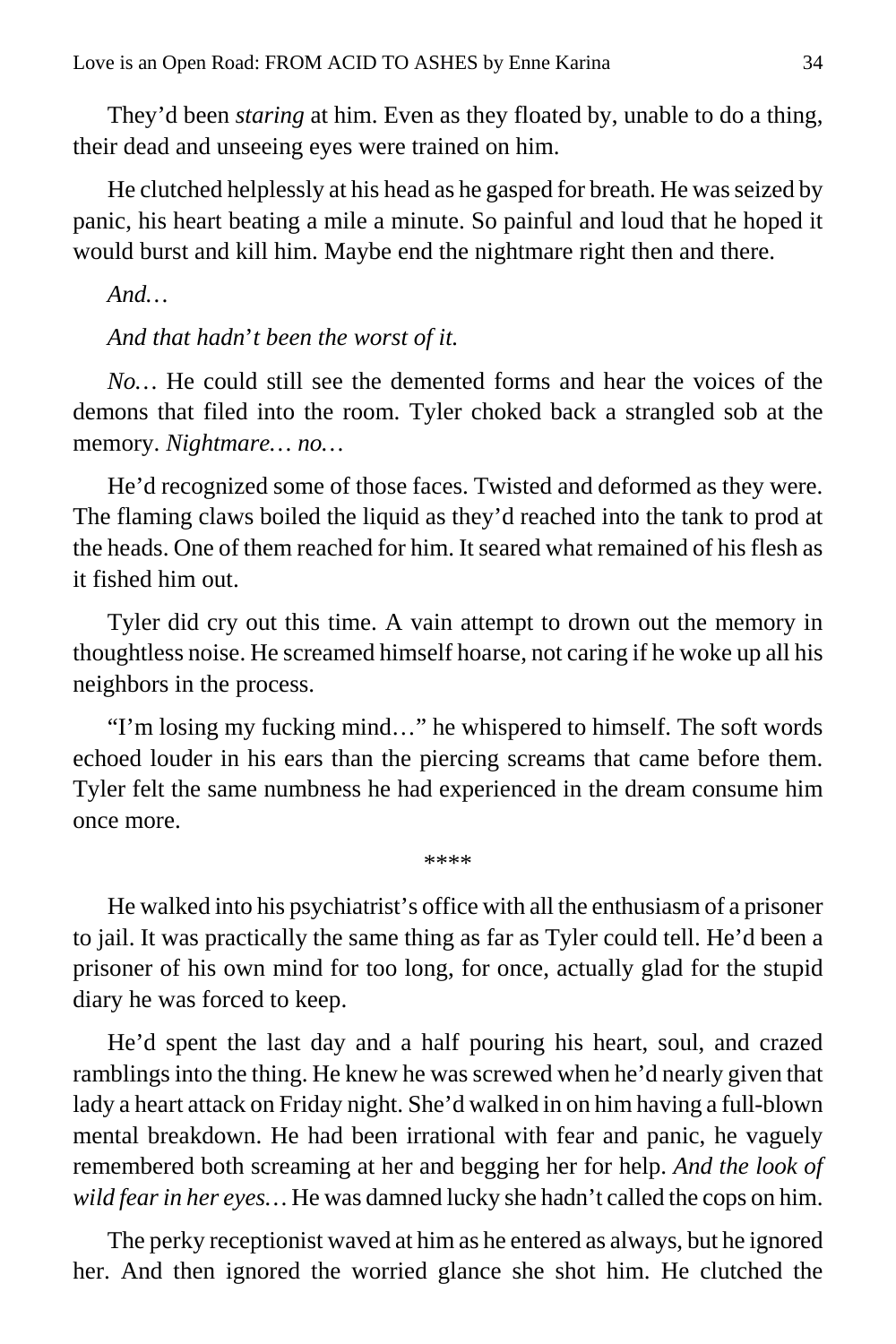documented proof of his insanity tightly. Maybe the guy was right, maybe it would offer some insight into the whole crazy mess and he'd be able to fix it.

Dr. Kenaston called him into the office after a twenty-minute wait. The place looked the same as always, but at the same time, foreign. Different. Maybe he was so far gone that he couldn't even tell what was real and what wasn't anymore. *Focus…* He willed himself to concentrate on the man who had yet to look at him since his arrival.

"How are you today, Tyler?" Dr. Kenaston asked as he fished out a file from his desk drawer.

"I don't know. I think I'm going crazy," he blurted out in one breath. No need to sugarcoat it.

Dr. Kenaston scrutinized him from behind his glasses. *Had he always had those?* To his credit, he did look slightly worried. "Oh? What's wrong?"

"I—here." Tyler waved the notebook in front of him before tossing it down onto the desk. He clarified, "I think I'm losing my goddamned mind. Those dreams, or nightmares, or whatever the hell they are… I don't know. I was going out for a walk and then—God… one minute I was walking down the steps of my apartment and the next, I was walking down the stairs into hell. Literally. And then this poor lady finds me having a breakdown and nearly calls the ambulance. Or cops. I don't know anymore. I—what the hell is wrong with me?"

"That's… difficult to say at the moment," Dr. Kenaston said slowly, his eyes crossed in concentration. "So if I'm understanding you correctly, this happened two days ago, and it was the first time something of the sort occurred?"

"Yes."

Dr. Kenaston was silent as he flipped through the notebook. "Why didn't you go?"

"Go? Go where?"

"To the hospital," he clarified. "You wrote here that she offered to call the ambulance for you because you looked like you were sick."

"Because—" *Because I'm not crazy.* "Because I didn't want to make a big deal out of it."

"Even though the experience left you incapacitated, and for all intents and purposes, physically ill."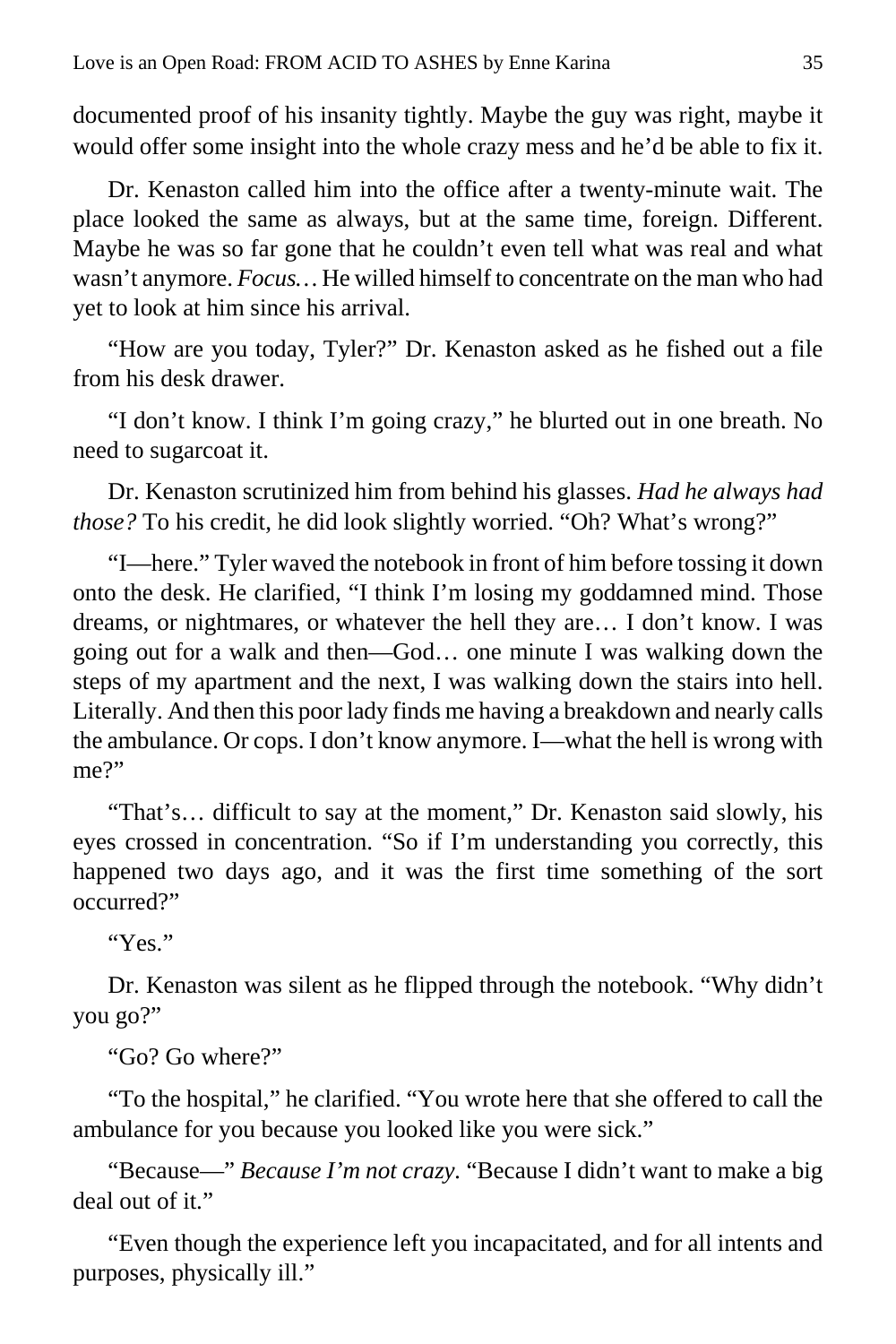"I… if you put it like that… I guess I wasn't thinking clearly?" Tyler felt like kicking himself the moment the words left his mouth. *Obviously, genius.*

"I see." He nodded, glasses slipping a little as he did. "Now, I know how much you're going to hate the next part, but tell me, what else has been going on in your life aside from the dreams?"

Tyler clenched his jaw tight. He should've known the question was coming, actually, did know it was coming. But it didn't make it any less insulting. He glared menacingly at the floor.

Dr. Kenaston said nothing as usual, simply waited until he cracked under the oppressive silence of the dull office. Tyler ran his hands through his hair in annoyance. He knew it was his loss the moment he opened his mouth to spill his life's story. Not that there was really anything to spill. The doctor made no comment aside from the occasional noise and encouragement to continue on.

He nodded slowly when Tyler finished, the scowl never leaving his face the whole time.

"I understand. Let's do things this way. We won't jump to any conclusions for the time being, but I'm going to have a more detailed look through your journal. I'll have Liana call you to book the next appointment once I have a course of action planned out. In the meantime, feel free to drop in anytime if you need to."

Tyler nodded stiffly. "Sure." He got up to leave, but hesitated by the door. "You're not going to tell my father right?"

Dr. Kenaston replied without looking up from his notes, "No. Medical confidentiality prevents me from doing so, but that doesn't mean I don't think you should."

He walked out after hearing the "no" and pretended not to hear the words that followed.

\*\*\*\*

The sign read, *Mediator: We deal with ghosts, spirits, and all things supernatural.*

Tyler stopped and stared at it for several long moments. Around him, people glared and grumbled as they were forced to circle around him on the narrow sidewalk. He'd decided to go on a walk downtown after leaving the office. He'd wanted fresh air with enough sights and sounds to distract him from his own mind. *Of course I'd end up at a place like this.*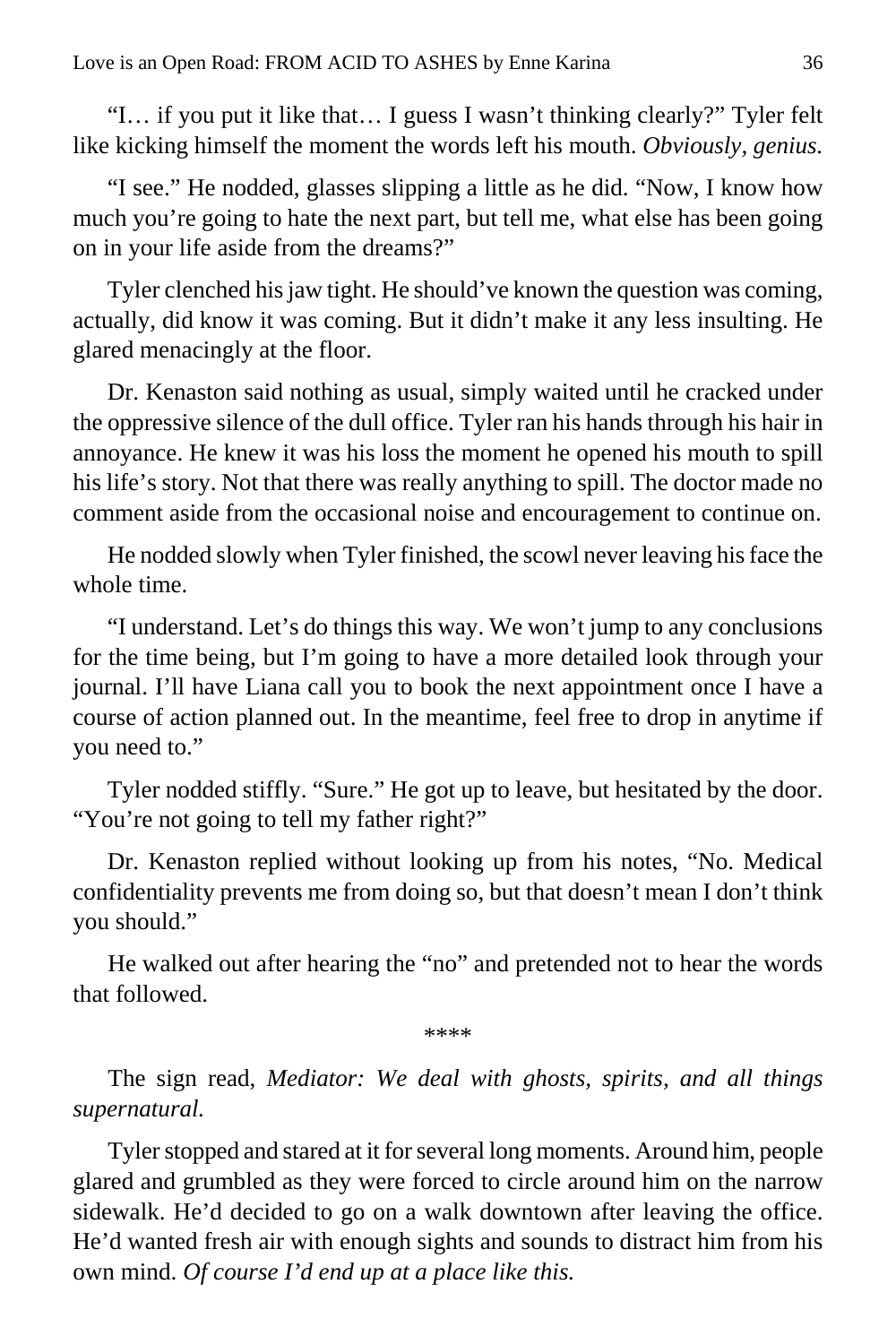He chuckled ruefully under his breath. He really must be desperate if he was even considering going into that kind of establishment. Maybe, just, maybe, there was a tiny chance. It couldn't be any worse than the only other explanation for what was happening to him. *Pick a poison, any poison…* He moved to lean against the store wall, out of the way of the human traffic.

Minutes ticked by as he debated his options. Figuring that he didn't have much else to lose, he entered the store. A bell tinkled overhead, but there was no one behind the counter. The whole inside seemed to be built and furnished in wood. It wasn't exactly what he had expected. The place was clean and devoid of questionable clutter. It was nothing like what the shows on TV had led him to believe an occult store to be like.

Tyler heard soft footsteps from the back before a short woman entered through the back door. She looked to be in her sixties with a head of white hair. She was slim and short, her hunched posture making her appear even smaller than she was.

"How can I help you, young man?" She took up her position from behind the counter as she spoke, her eyes never straying from him. Her eyes glittered gold, a trick of the lighting or contacts, Tyler couldn't tell which.

"I—" he stammered awkwardly as he tried to collect his thoughts. What the store lacked in gimmicks, the woman more than made up for. And being there was officially amongst the most humiliating things he'd ever had to do. Twice now, he'd had to spill his guts to people who probably thought he was a raving lunatic. Maybe he was one. "There's these dreams, nightmares, that I've been having..." He trailed off uneasily, it sounded crazy even to himself.

"Hmm." She studied him closely, her hand tapping out an unsteady rhythm on the wooden counter. "Come here. Let me get a better look at you."

"Umm…"

The woman waved at him impatiently and Tyler walked unsteadily toward the counter, stopping when she motioned him to. She scowled in concentration and hovered her left hand over his chest, making small circular gestures. "Interesting… interesting indeed." She poked a bony finger at the center of his torso, right below where the rib cage ended. "There's definitely something there, but it's faint. Do you want me to take a proper look into this?"

"I—look. I really don't know what's going on, and I don't really believe in this whole supernatural stuff either," he said softly, unsure of what he wanted at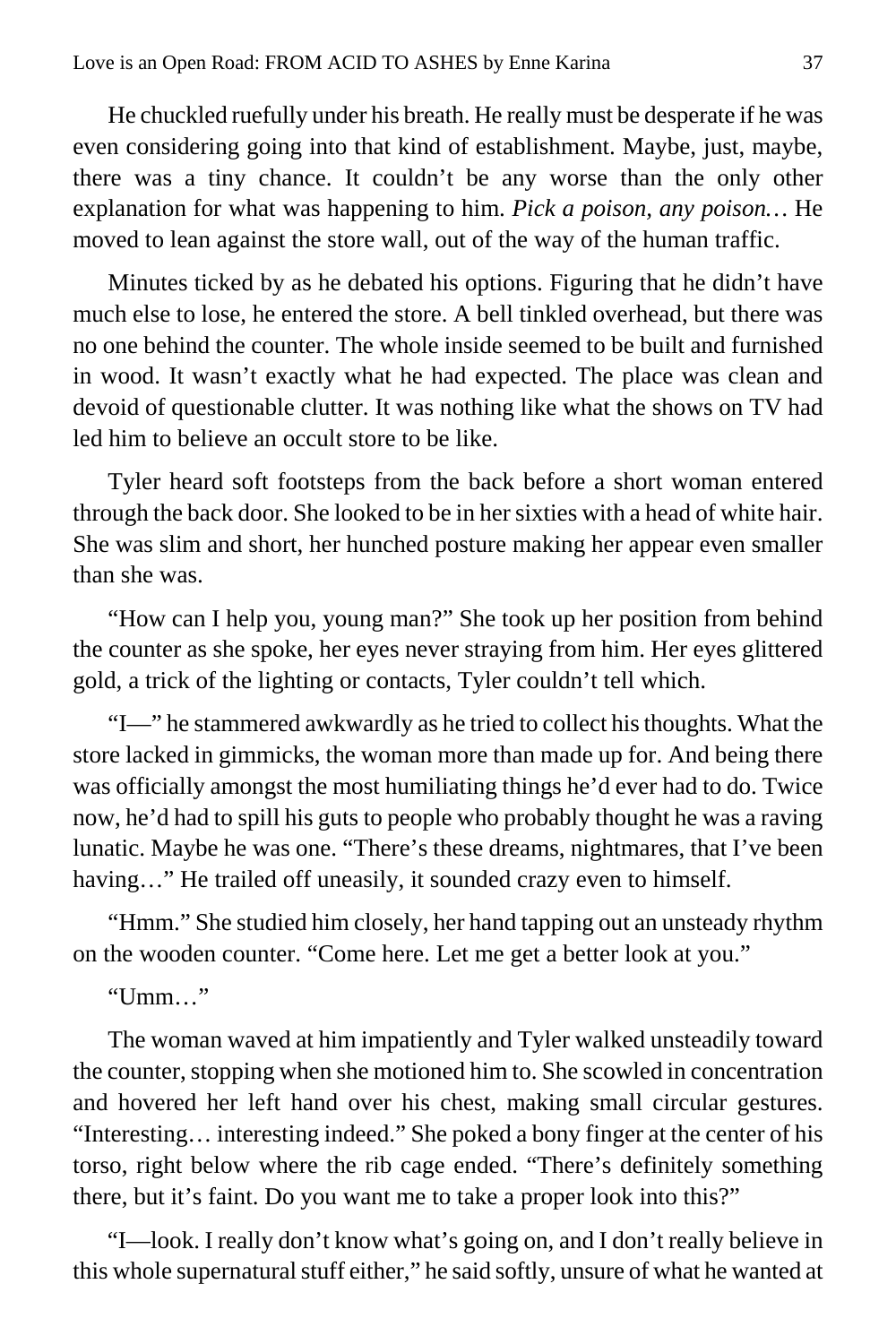all. *There's no such thing as ghosts and nightmares are just nightmares.* He opted for honesty. "Look. I'm exhausted, I haven't slept for four days, my psychiatrist probably thinks I should be locked up, and I really don't know what to think anymore."

"Ah, a nonbeliever. Or perhaps it's just denial, yes? Well, you really wouldn't be the first, but I assure you, what I do is completely real." She hopped off the stool she'd been sitting on and motioned for him to follow her into the back of the shop. "And besides, you're already here. Why not give this a chance, dear child?"

Tyler hesitated. Was he really desperate enough to go through with this? The old woman had gone on with no regard to whether he was actually following her or not. Making a quick decision, he went after her through the back door. Normal, sane, people did not stand gawking in someone else's store, after all.

Past the door and up the stairs, the woman was waiting for him at a small wooden round table. The upstairs room looked much like the shop below, everything was made of wood of one kind or another. And like before, the space was clean and bare, devoid of trinkets and amulets and whatnot like he had been expecting. The only other furniture adorning the space were some shelves and cabinets against one wall and a series of trunks stacked up at the back.

He took the seat facing her.

"Let's get started shall we?" the woman asked with a wide smile. "My name is Evelyn, and you? Just your first name will be enough."

He nodded carefully, not entirely sure what she meant by that. "Tyler."

"Good…" Evelyn paused as though waiting for something to happen. Nothing did. "Good."

She placed a rough cut stone on the table between them. It flared a luminescent purple for a second before resuming a more natural pale gray. Tyler stared at it in shock, not willing to believe his eyes. It had to have been a parlor trick just like her eyes.

"Believe what you will, dear." She cast him a knowing look. Tyler didn't know if she'd read his mind or just the disbelief etched onto his face. She waved a hand over the stone and produced four more stones. They were smaller than the first and she placed them evenly spaced apart around the table, an inch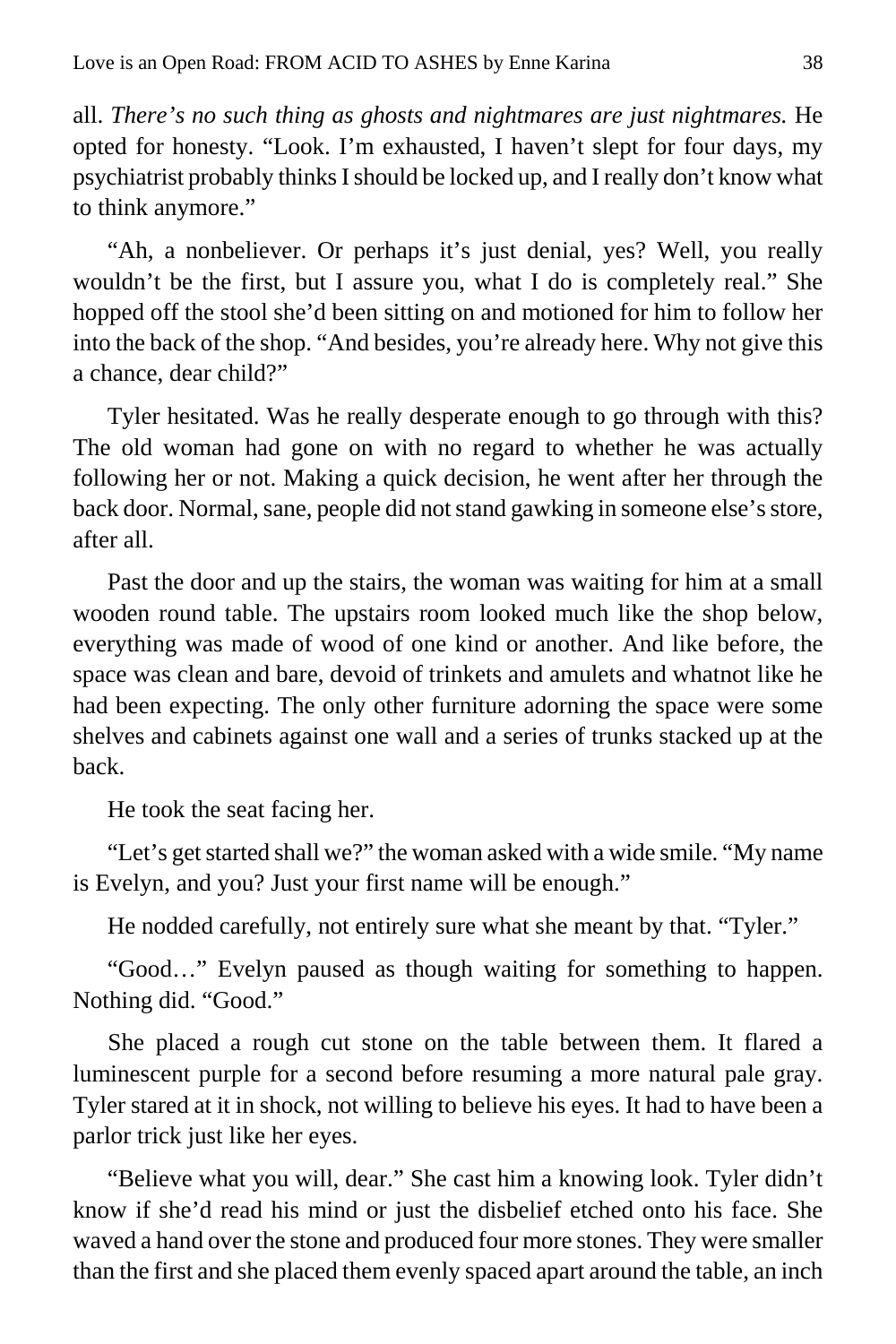from the edge. "Place your hands on the table and close your eyes. I will talk you through the process."

Tyler nodded tiredly. He knew it was stupid and reeked of desperation, but pushed the thought away for the time being and complied.

After that, he followed every softly murmured instruction that she gave. After the first few minutes, it became a simple task, almost reflex, to do what she said. And for the most part, she simply asked him generic questions about his life and the nightmares he'd been having. It was surprisingly easy to tell her about the demented dreams.

"This is… interesting," she spoke softly, a note of uncertainty creeping into what had been a soothing drone until that point.

Tyler tried his best not to flinch. Oddly, she made him feel more grounded even as his mind drifted further away. Suspended and carried on the sound of her voice.

"It seems like—yes. Yes, it is. Amazing…" Evelyn whispered excitedly, her voice growing louder with each word. Tyler tried to ask her what she was mumbling to herself about, but could not form the words on his lips. "I don't believe it… well then."

She fell back into the soothing chant she was murmuring before breaking into actual words. He felt himself once again swept away by the wave of peaceful calm.

"You can open your eyes now, dear." She'd placed a cool hand on top of his at some point. He noted with some surprise that the small stones had been moved at some point, three of them formed a triangle pointing away from him with the fourth held in place between her hand and his.

"I… that was… strange." Tyler struggled to find the right words to describe the sensation he'd felt during the whole ritual. She hadn't said what it was, but that had been his take on it. A weird occult ritual of some sort.

She nodded with a knowing smile. She'd probably heard the same thing from every customer who walked through those doors. "Stay there for a minute and let me go find something for you."

"No, there's really no need," Tyler objected.

"Nonsense, it'll do you a lot more good than it will sitting here."

"No, I mean—"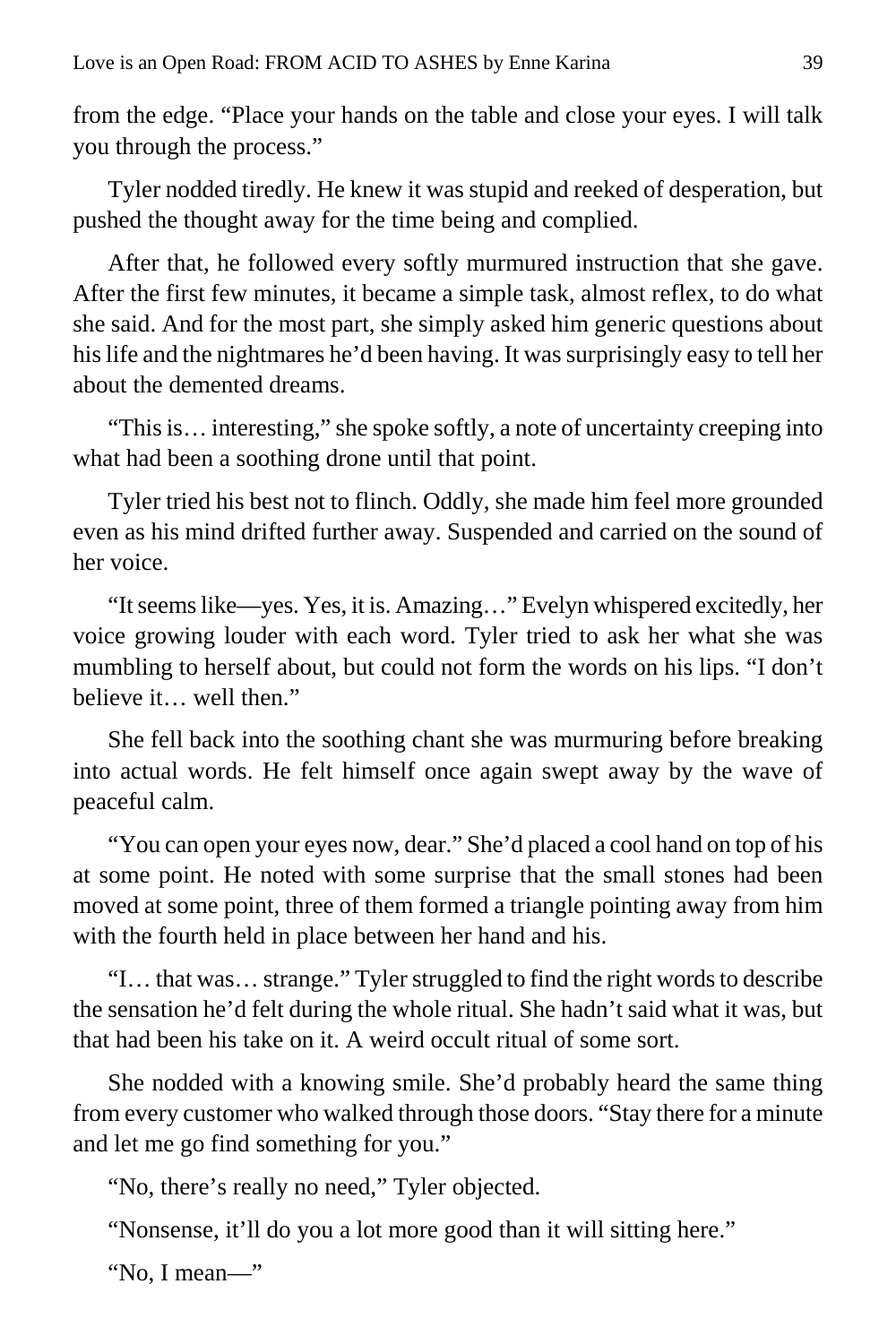She stopped fussing around the cabinet long enough to pin him with a harsh stare. She may have been half his size and a quarter his weight, but at that moment, he felt a prickling of fear at her warning glare. "I don't think you understand the situation you're in right now. What I'm doing now, I am doing for your own good. Remember that. And if it's money you're worried about, I don't intend to charge you anything."

"Wha—why?" Tyler started in surprise.

"Because I can't help you. Not really. The talisman will do you some good, but it's not a solution to your little… problem." She stooped to pull a small box out from one of the drawers before continuing softly, "I can only wish you the best of luck. Keep this close by when you sleep."

She handed him a small brooch-like object, the stone set in its center shone a similar color to the ones on the table before fading into a transparent pink. Tyler took the object wordlessly. He couldn't bring himself to say no to her, no matter how crazy the whole conversation had become.

Out of curiosity, he asked her, "What do you think I should do then?"

"I assume you've already done the usual." She smiled dryly and patted his arm. "Believe me, I know what people think of my line of work. But I'm going to see if I can find someone willing to take you on as an assignment. Someone that specializes in… your kind of *problem*."

She didn't specify any further and Tyler couldn't bring himself to ask. The whole crazy talk was really screwing with his mind, and he felt like he had to get out before it went any further.

He took the talisman and bid the old woman a hasty farewell.

\*\*\*\*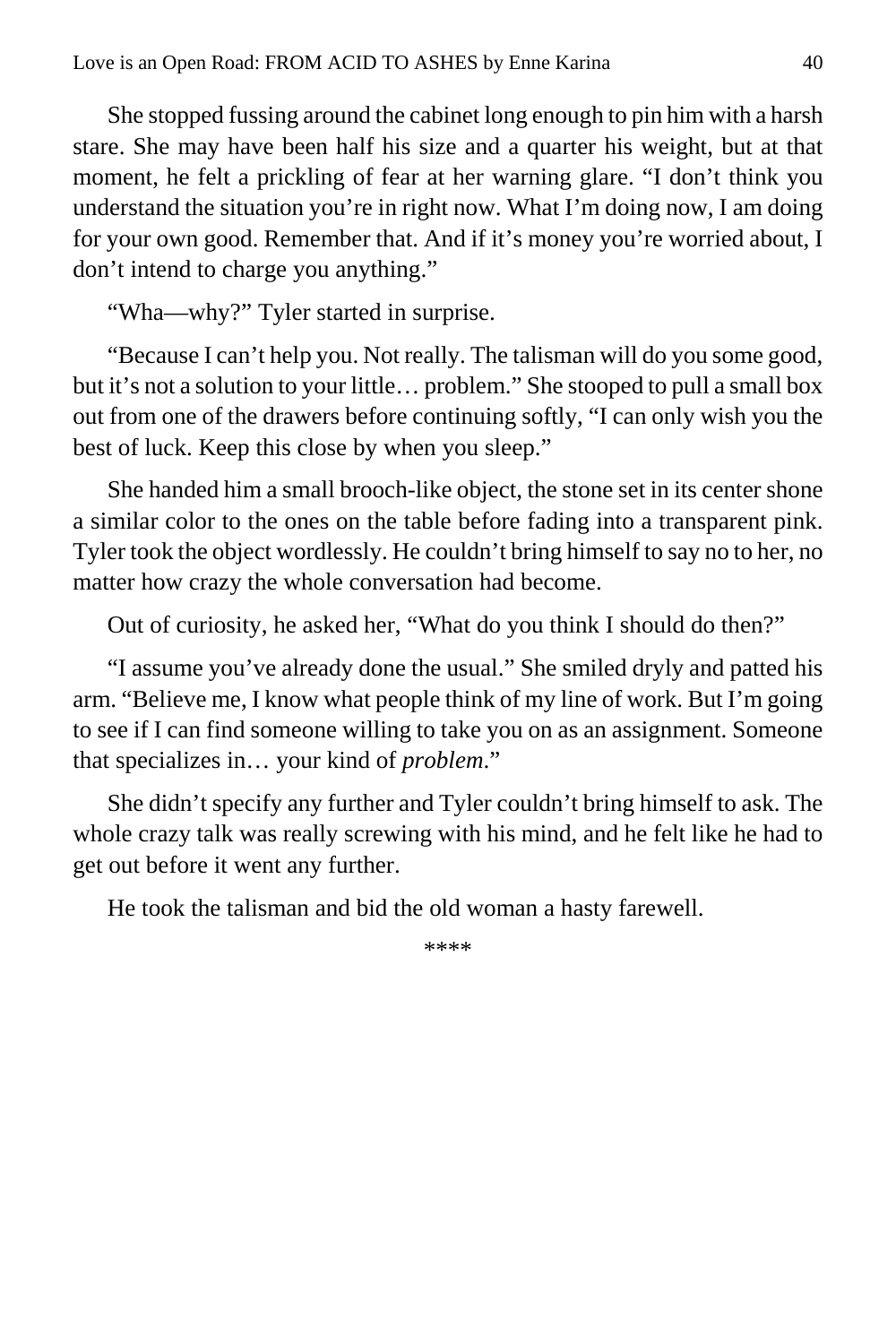## **Chapter 2**

Adrian had mulled and fussed over his report for three days straight. Repeatedly dodging and hiding from Lynna was hell on his nerves, but he wasn't willing to turn it in until he was sure. Even if it meant holding everything else up. That she wasn't going to be happy to see him was the understatement of the month.

He gulped in one last breath outside the heavy doors leading into the basement. He'd finished the report the day before and spent the remainder of the time readying himself to defend it. He had run many scenarios through his head and could only pray that Lynna wouldn't ask anything he hadn't already thought of.

He pushed the doors open soundlessly, the wide staircase was illuminated on both sides by antique wall sconces. He'd always wondered why the general offices were upstairs and the division rooms were hidden deep belowground.

At the bottom, a short corridor led to a wide, circular, open space that had been converted to a lounge of sorts. It was huge and doors stretched around the whole parameter. He knew that there were forty-eight doors in total, he'd counted them at some point, and most were marked with a division emblem. He went straight for the one branded with the Mmere Dane.

"So you finally decided to show up here." He could feel Lynna's piercing glare before he had even opened the door.

Adrian shrugged sheepishly as he handed her the report. The room was stuffed to the brim with books and paper, he was almost surprised it hadn't exploded out into the lounge. Something that's been known to happen and to which everyone else just turned a blind eye to. It was no secret that Lynna kept records of everything obsessively. It's one of the main reasons why they meet at her house instead of trying to cram the entire division into their designated room at headquarters.

"Well?"

"Well, what?" he stalled. Prepared or not, his gut still twisted in anxiety. She'd always had that effect on him, never mind that he had worked for her for years and known her much longer. Or maybe that was exactly why. He wished she'd just read the report and dismiss him, but knew it wasn't going to happen.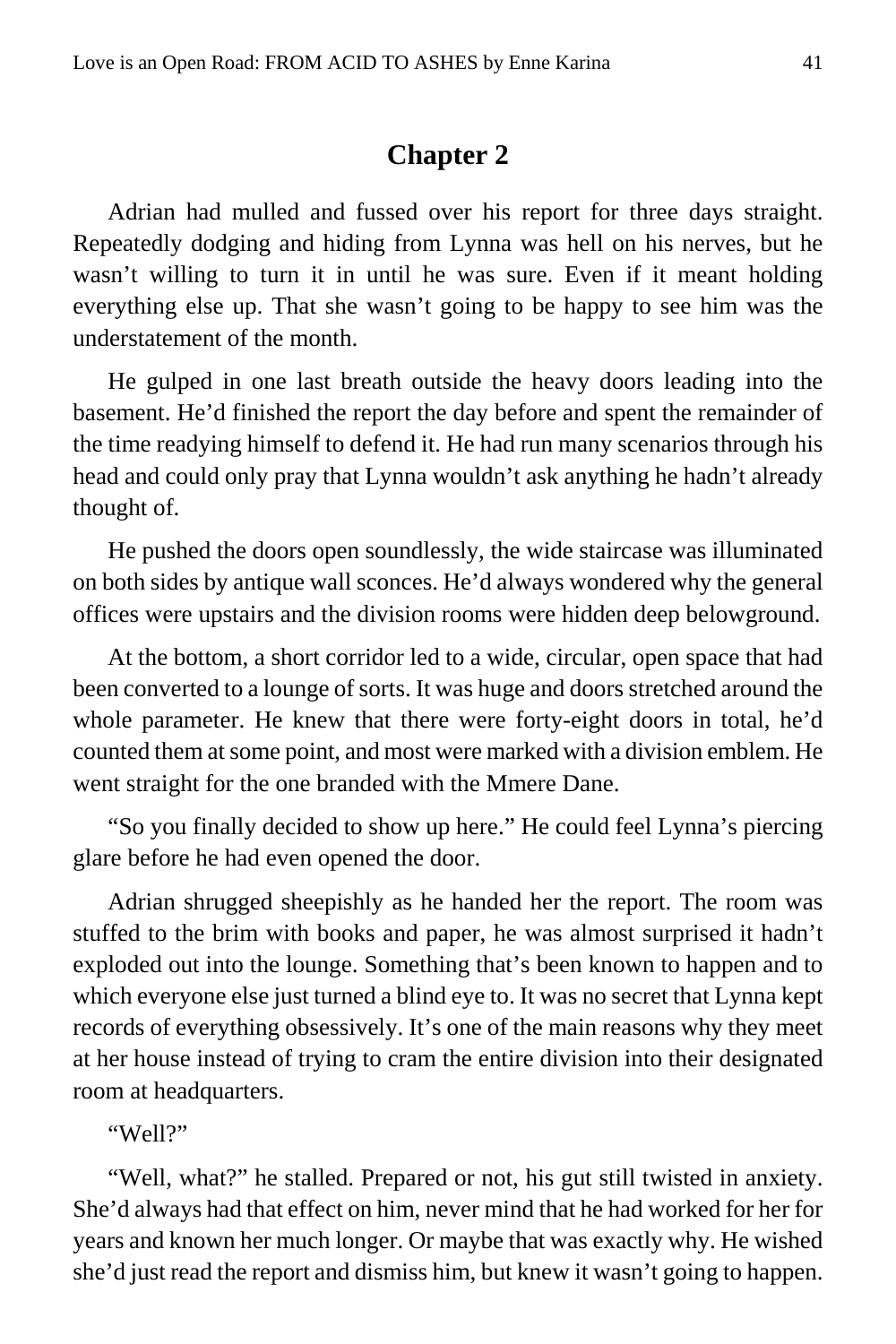"What had you so obsessed that it took you not one, not two, not even three, but four whole days to straighten up?" He couldn't quite hide the cringe as her voice grew flatter with every word. He knew exactly what that voice intoned.

He shuffled awkwardly before giving in and taking a seat on the chair across from her desk. It was one of the only two pieces of furniture that weren't hidden under massive piles of books and loose paper. He took a deep breath before speaking, "That untethered ball of power that took one of my strongest spells to destroy? It wasn't an accident. I know what it must have looked like, but I swear to God I didn't miscalculate. There wasn't enough time to weave a net first or I would have done that. Whatever it was, it was growing in power fast and crossing over even faster. And whatever *it* was, it *was* sentient."

Lynna's look of disbelief had slowly morphed into one of contemplation as he continued.

"Come on, you know me better than that. A net would've been no trouble. Except, if I had done that and taken too long, it would've crossed over onto this side." He paused for breath before continuing, "Lynna. I could *see* it."

"You mean—"

"Yes! That's exactly what I mean. You heard the orders when they came in, it was supposed to have been an untethered source of power like all the others that crop up during the new moon. Mostly dormant or just beginning to wake, but it wasn't. By the time I made it close enough to do anything it was already… God… if I knew what it was…"

"You and Halle were in charge of combing that area the night before right? Did you pick up on anything unusual from the waters?"

"No. I looked hard enough to almost get run over by a car," he deadpanned. More than likely, she'd already heard that bit of news from Halle. "And then we went to a secluded area so Halle could take a proper look at everything in the area. The most dangerous thing was the mandrake he stepped on while he was coming back."

She ignored the jibe he made at Halle's screwup. "And neither of you picked up on anything that could have turned into… *that*."

"No. And if you think about it, something must have happened between the time the order came in and my arrival at the scene. I'm pretty sure someone would've put out a warning if something that powerful was straddling the edge."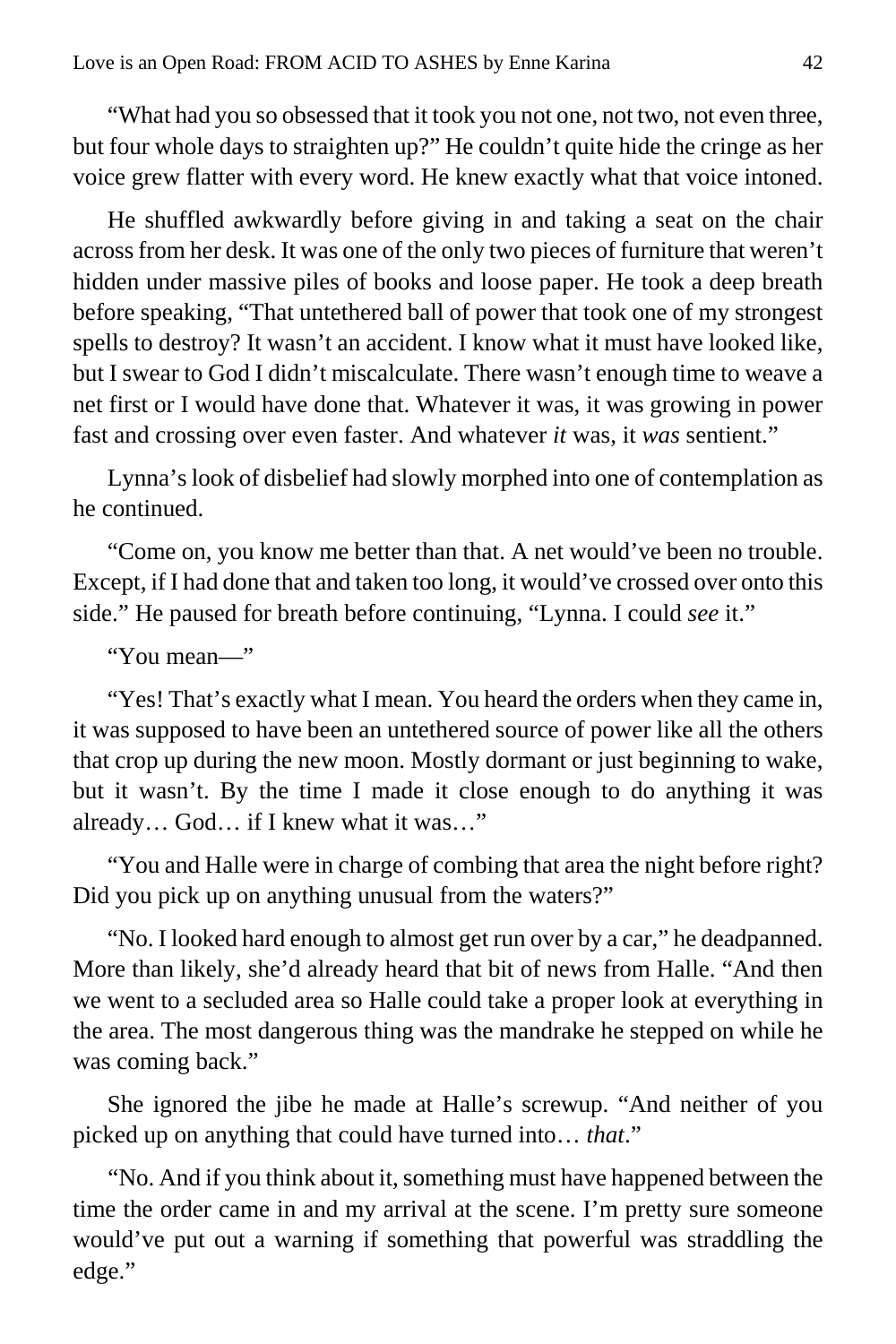"I know." She sighed wearily. "I'm just thinking out loud. Let's suppose for the moment that you're right." She put up a hand to silence his retort before continuing, "I assume this is what you were agonizing over in your report so let's hear it now. What's the conclusion you've come to?"

Adrian looked down at his hands, this was what he had rehearsed so meticulously for, he was not going to chicken out now. "There are really only two possibilities. But the most likely, given the circumstances, was deliberate interference. Someone fed a massive amount of power to it or agitated it in some way so that it woke, and woke up fast.

"If it had siphoned the power from other nearby sources, I would've felt it. Besides, everyone had their orders, someone would've known something was off if other untethered sources started disappearing before they got there."

"So the question now becomes, why would anyone want to do that?"

"Renegades would be the most plausible answer, but they would never take a risk like that. Why pick a time when the streets were filled with Enforcers when they could have messed with it at any time and watched the ensuing chaos under relative safety? They wouldn't. So someone with only their personal interests in mind set up an unrelated spell and the untethered source got mixed up into it. An unexpected and unfortunate development for everyone involved."

"Deliberate, but unintentional." She studied him carefully. "Well, it's not the most far-fetched theory I've ever heard."

Adrian nodded, he was well aware of how crazy the theory was too.

"However. If you've given it this much thought, I'm sure you've also realized where your theory falls apart."

"Yes. That's why I…" He gestured guiltily toward the report. "I honestly don't know what to think. Something's off no matter how we go about it. We combed the city for any abnormalities that might've been missed during the chaos afterward. It's the cleanest the city has ever been, there's no way we could've missed what caused that…" He trailed off helplessly. He hated being unsure. He hated not knowing. He hated the whole damned situation.

To his surprise, Lynna broke out in a smug grin. "You'll be happy to know then, that we have just such an anomaly."

"W-what?"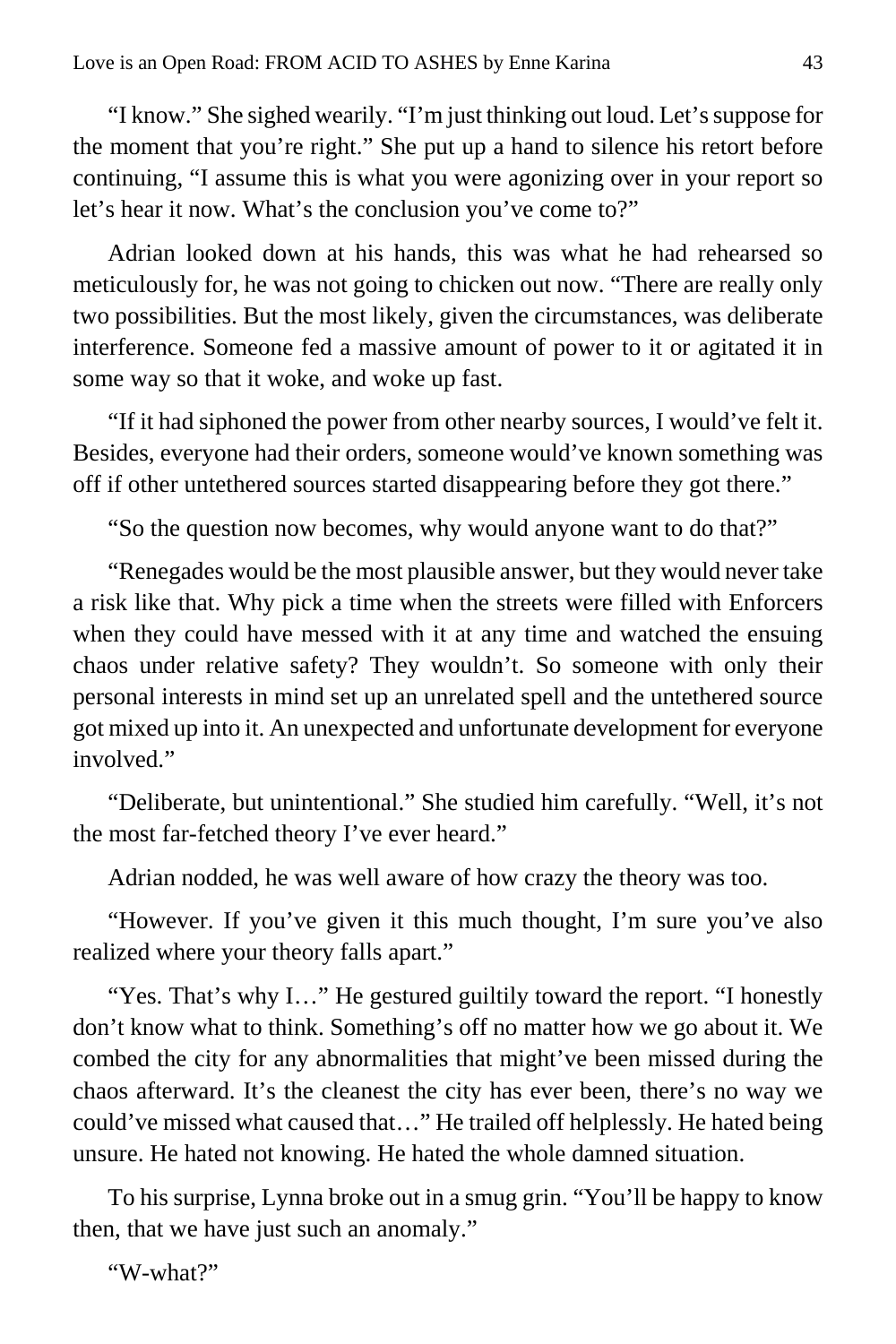She rummaged through her top drawer where she kept all the requests that went through their division and pulled out a single sheet of paper. "Evelyn met a man on Sunday who was going through an extraordinary set of events and personally gave me the request yesterday. To my knowledge, no Enforcer had made contact with the man from her request."

"So we missed a source of power?" he asked, incredulous.

"Don't jump to any conclusions just yet. You know Evelyn just as well as I do. But if she's right, we'll have our answer to this mystery at least."

*And the beginnings of another, bigger, crazier, mystery.* Adrian sat, slackjawed. *No fucking way…* But his mind went immediately to the man he'd passed by on his way to the location. He'd been coming from the opposite direction. Which meant… what exactly? In all likelihood he had been leaving the city center under the veil's influence. And he had most definitely been *normal.*

He took the sheet of paper from Lynna and left the room after a quick goodbye. He only made it a few steps before he collapsed onto one of the seats in the open lounge. He studied the sheet of paper, as expected, it consisted of a brief request and a detailed schedule of where he could find the man at various times throughout the week. He was thankful Evelyn was a friend, he would hate to cross her. The kind of things he and Halle did to each other would be child's play compared to what she would be capable of…

Thinking back to the night of the new moon, the man on the street had obviously caught his attention. *Why?* It wasn't just the passing attraction he felt, he had been attractive, but not to the point of distracting him from his job. And seeing humans on the streets even with the veil in place wasn't out of the ordinary either. He wasn't even the first he'd run into that night, but something…

*No point obsessing about it now,* he decided. He would have his answer soon enough. Adrian hurried to the location stated on the paper. *On Thursday, you can find him at Café Delmar from three o'clock to four twenty-eight.*

\*\*\*\*

Tyler wanted to strangle his boss when he got the call that the client he'd been scheduled to meet at the café had canceled. Of course, no one had thought it necessary to inform him until they remembered they needed him at the office for something else.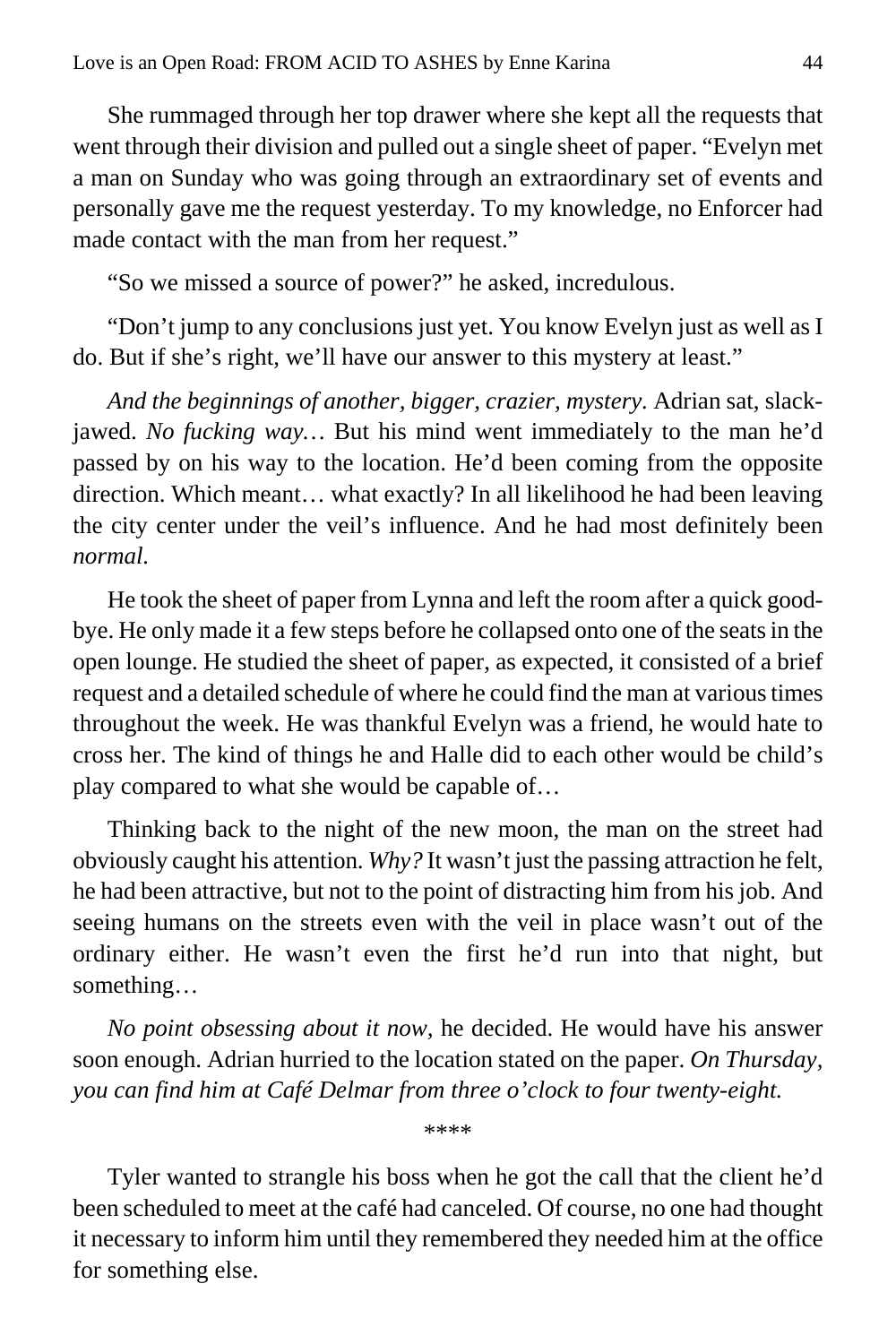Calvin at least had the grace to allow him the rest of the afternoon off. The place wasn't particularly far from his home, but it would have taken over an hour for him to get back to the office. His manager probably decided that they were better off without him for an afternoon than endure a pissed off secretarial assistant.

He made a few more angry grumbling sounds before resigning himself to an afternoon of having nothing to do. He liked his life nicely organized and surprises like these annoyed him to no end.

Thankfully, a different aspect of his life was finally beginning to look up. Four days without a nightmare. No psychotic dreams and no insane hallucinations. It could just be a crazy coincidence, but he was willing to believe the mystic lady had powers if the talisman allowed him to function like a normal human being again.

#### *It's not a solution…*

Her parting words did make him a little uneasy, despite all the evidence pointing to the contrary. Come to think of it, she also mentioned something about finding someone who'd take care of the problem permanently. Not that he had any intention of setting foot in her shop again.

His life was finally back under control and he'll be damned if he let the whole psychic talk get to him. With nothing better to do, he decided to grab a bite to eat before heading home. He hadn't had much for lunch since he *was* supposed to treat the client at the café.

"One orange salad wrap and a medium coffee, no sugar, for here," he said to the girl working behind the counter when his turn to order arrived. He studied the glass display as she wrote down his order. "And a vanilla cupcake too."

Taking his food back to the booth he had occupied, he studied the other patrons there. Most had taken their food to go, having probably gone there during a break in their day at the office.

He looked up when the bell above the front door chimed, a habit he was never able to break himself out of. He tried not to stare too hard when a slim, handsome man entered. He was pale with ruffled blond hair and eyes as blue as the ocean. Tyler watched him from behind his coffee, trying not to be obvious. The man was looking around the small shop like he was trying to find someone and Tyler looked away quickly as their eyes met. He hadn't intended to get caught staring.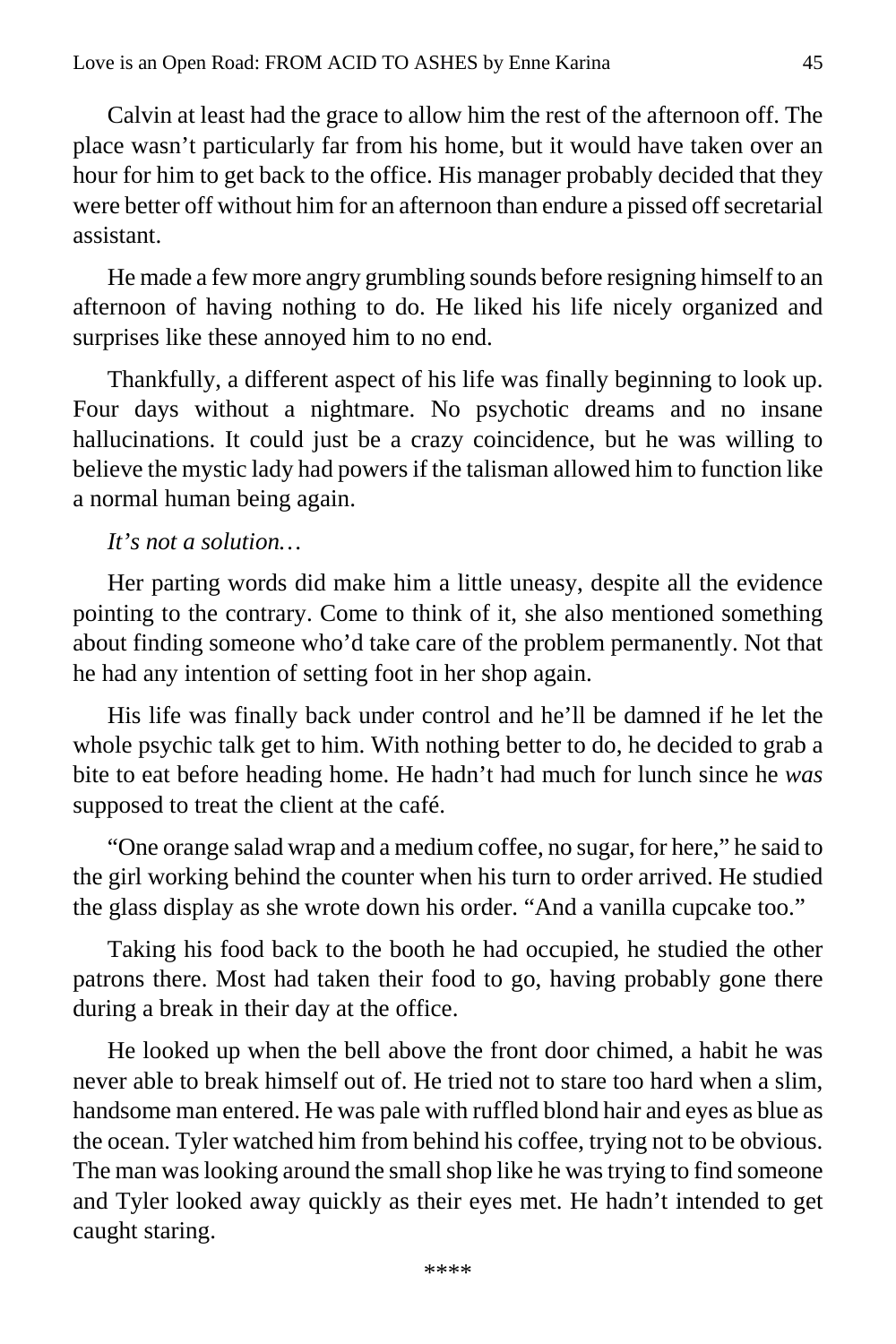Adrian gawked at the man, he could not believe his eyes. He was exactly where Evelyn said he'd be, and more than that, he *was*the man Adrian had seen the night of the new moon. No way was that a coincidence. He'd never believed in that stuff in the first place, not when there could always be magic at play.

He broke out of his trance when the man glanced at him again. Right. Time to introduce himself properly. Hopefully, Evelyn had warmed the guy up to the basics already.

"Hi," Adrian said as he slid into the booth across from the tall, dark, and handsome, stranger. He noted with mild interest that he looked even nicer under the glare of day than he did illuminated by the streetlights at night. A purely professional observation.

The man stared at him in surprise. "And you are…?"

Adrian noted in amusement that the man looked like he was ready to bolt for the door. With or without his mostly untouched food. "Adrian. Evelyn sent me." And now he really looked like he was poised to run. Maybe he should've eased the guy into it after all… "She did tell you about me right?"

"She mentioned something about sending someone to help me," came the guarded reply.

"Great. So, what's your name? Just given name's fine." He'd spent the whole time getting to the café wondering who the guy was, so of course it would be the one he'd spotted on that night.

The man quirked an eyebrow and studied him carefully. Adrian preened a little for effect. He knew he wasn't too hard on the eyes, just, average. Blond hair, blue eyes, the whole generic good looks that no one remembered five seconds later. "Look, we need to talk."

"We do, do we? So tell me, then, what's with you guys and the first names only thing?"

Adrian was taken aback by the question. That was not the first thing he expected to be asked. "Because names hold power. And before you ask, yes, that's why Evelyn didn't tell me beforehand. But that's not important," Adrian added the last bit in quickly. *Remember, you're here to help, no need to jump off on a tangent right off the bat.* He continued on, "You went to Evelyn looking for help. Well, I'm here to help."

"So let's talk then."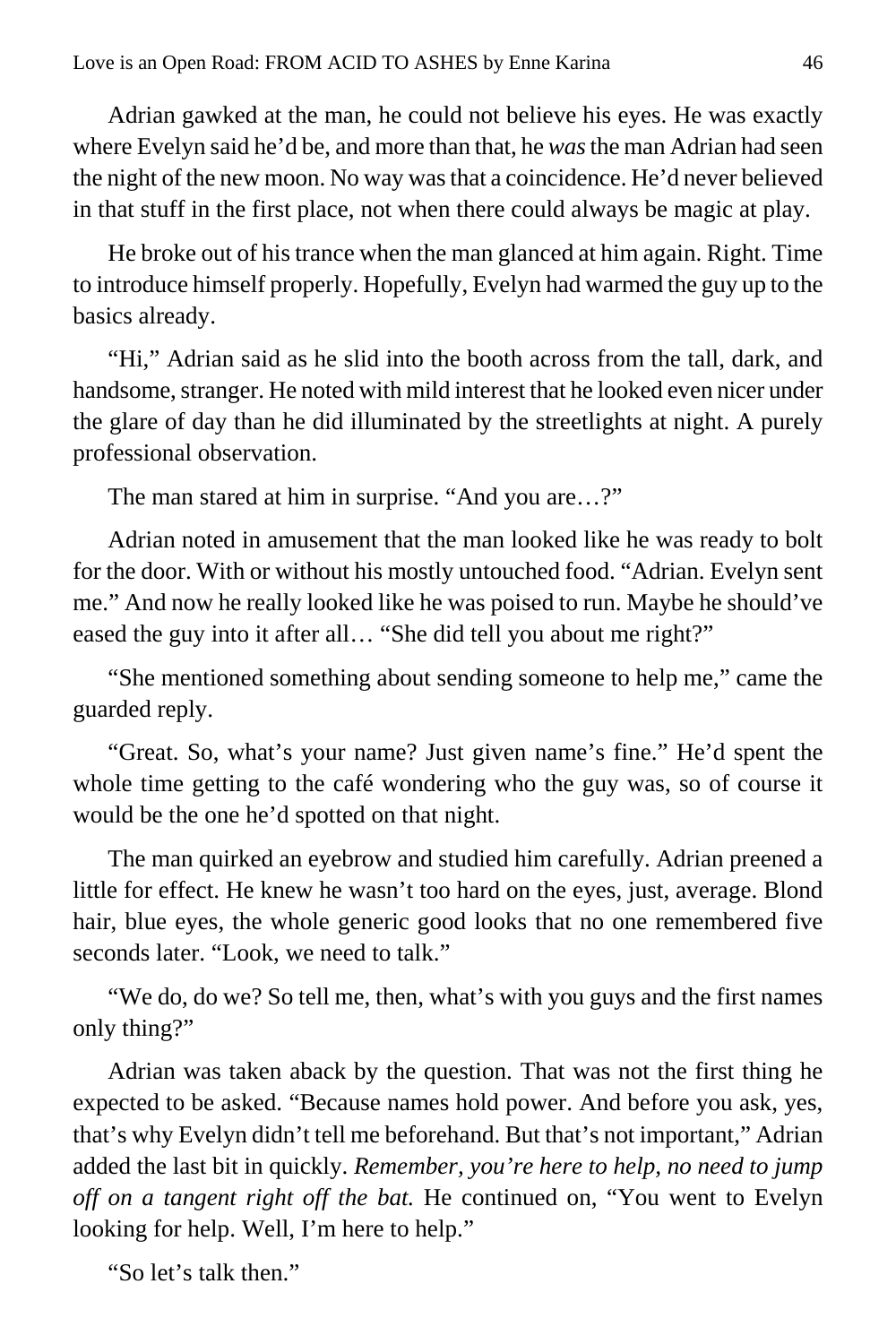Adrian snorted. "Seriously? You want to air out all your dirty laundry in the middle of a trendy café like this?"

"I—"

"And seriously. Your name? Or do you want me to just keep referring to you as *that guy*."

"Tyler," the man answered reluctantly. And judging by his expression, he had probably intended to lie, but thought better of it.

"Great. Let's go then." Adrian rolled his eyes at Tyler's look of utter horror. He did not want to know what the guy just imagined. "There's a park nearby. I passed it on the way here. We can have a nice leisurely stroll out in the bright outdoors where you can bolt at any time."

That subtle insult did the trick, and Tyler glared at him, hard. He'd take angry over scared any time though. It meant that the guy would at least be willing to stick around for the explanation, if only to pummel him after. *Wouldn't be the first time either…* He'd wound up helping more than one ungrateful asshole in his time. Tyler regarded his order for a moment, but decided to abandon it at the café.

Outside, it was a bright sunny day with fluffy white clouds and a gentle breeze. Spring was officially in full swing. Adrian loved the outdoors. He could feel the familiar buzz of power that hummed through the air around him. The park had been a lifesaver. He could walk around and *watch* all he wanted with little risk of physical danger.

They didn't speak a word after leaving the café, but Tyler was following him obediently. He checked through the park quickly and was happy to see that there was nothing out of the ordinary and no other power to interfere with his work. Adrian turned his attention back to Tyler. Now for the hard part, explaining things without giving too much away.

He directed them to an empty bench by the side of the trail. He watched Tyler carefully as he began reciting the well-rehearsed speech.

"So, background information first. You might have already noticed, but there is more to this world, or reality, than meets the eye." Adrian had to give Tyler credit for keeping his face neutral. It sounded ridiculous even to him and he *knew* it was true. "The easiest way to explain it is to think of the world as fragmented into different layers. Normally, humans exist in the layer that we refer to as *reality*. We call that the physical reality, where what you see is what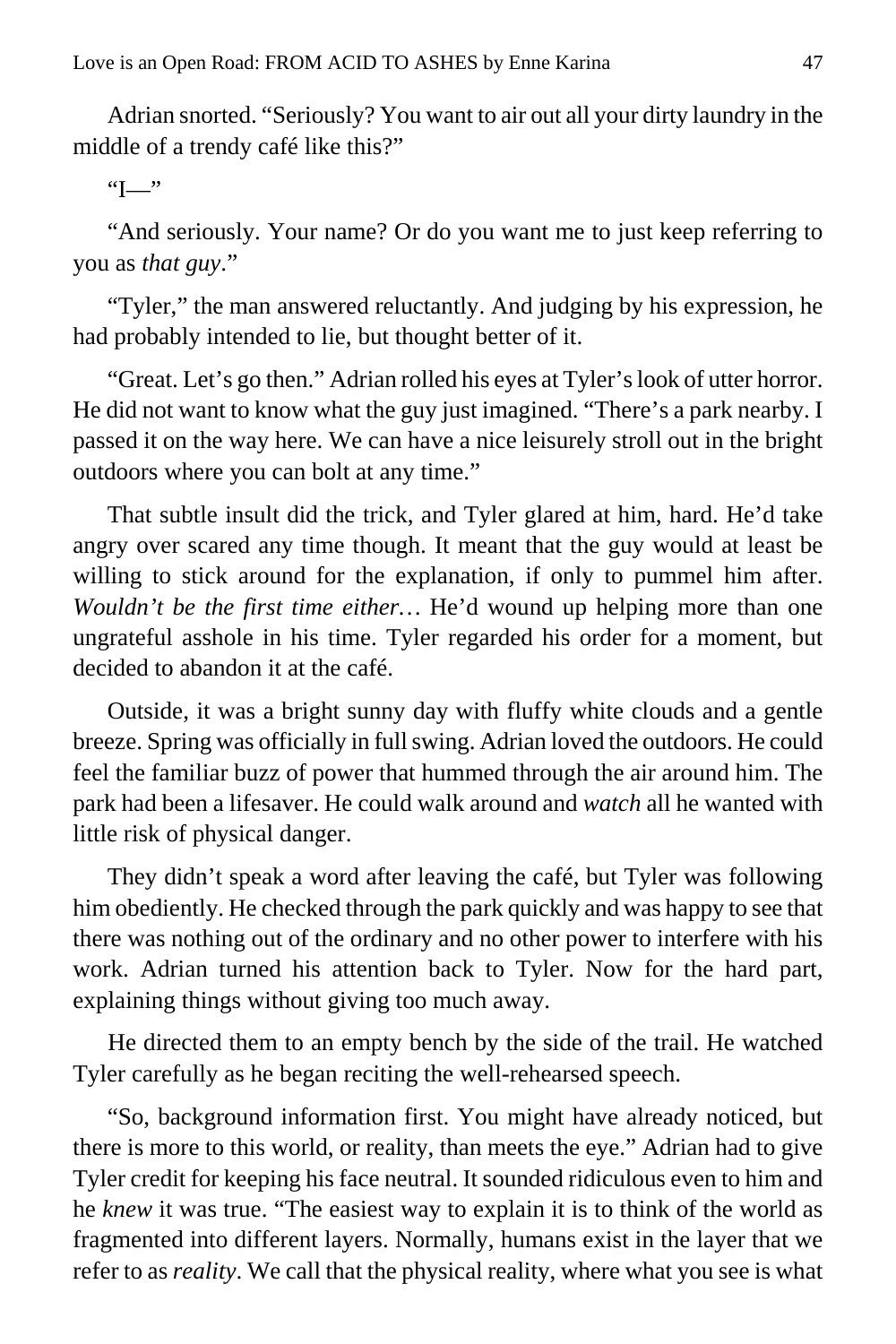you get. But there's another layer below that. You can think of that as the *fantastical* side. Think, magic, mythical creatures, the whole works.

"The interesting thing is, the two sides aren't completely separated from each other. They never were. All it takes is for someone or something to cross over the edge. A boundary of sorts, and believe me, it's not hard to do. But even then, *humans*, with no innate ability to pick up magic, still wouldn't be able to *see* the power from the other side.

"Unfortunately, that doesn't mean they can't be affected by it. Humans place too much value on their eyes and undermine their other senses. It's lucky that you wound up at Evelyn's place when you did." As he rambled off the speech, he watched the area around them carefully. He let his mind drift to the edge and combed along the divide, being careful not to cross over.

Tyler had nodded along with his brief explanation, but said nothing the whole time. *Seeing is believing*, as the humans liked to say.

"You remember the stones at Evelyn's place and the talisman she gave you? Those aren't petty tricks. Not in the sense you're thinking of it at least. Power can become visible in the *real* world if it's channeled through a medium that exists in the physical world*.* The magic in the stones is real, but the stones themselves serve no true purpose other than to wow her customers."

"So you're telling me the whole thing with magic… and stuff, is all real. And you think what? That I'm cursed?"

Adrian eyed him carefully. The guy was flighty enough and he didn't want to make him any more anxious. "There's definitely something *wrong*, but there's no definitive source. I've been looking the whole time, but there's no tethered or untethered power clinging to you. The origin of the power isn't *you* or placed *on* you, but it's *affecting* you." He continued on quickly before Tyler could get a word in, "I'll have my partner look into it, he can *see* a lot better than I can."

*And what good would that do exactly?* They'd turned the city upside down looking for exactly that and found nothing. All he knew for sure at that point was that Tyler was damned lucky to have caught Evelyn's eye. Because even now, other than a general feeling of something being off, he still couldn't pick up anything definitive at all.

"Wait, hold on—Just, stop." Tyler looked like he was struggling hard to say what he wanted. He stood up stiffly and began pacing in front of the bench.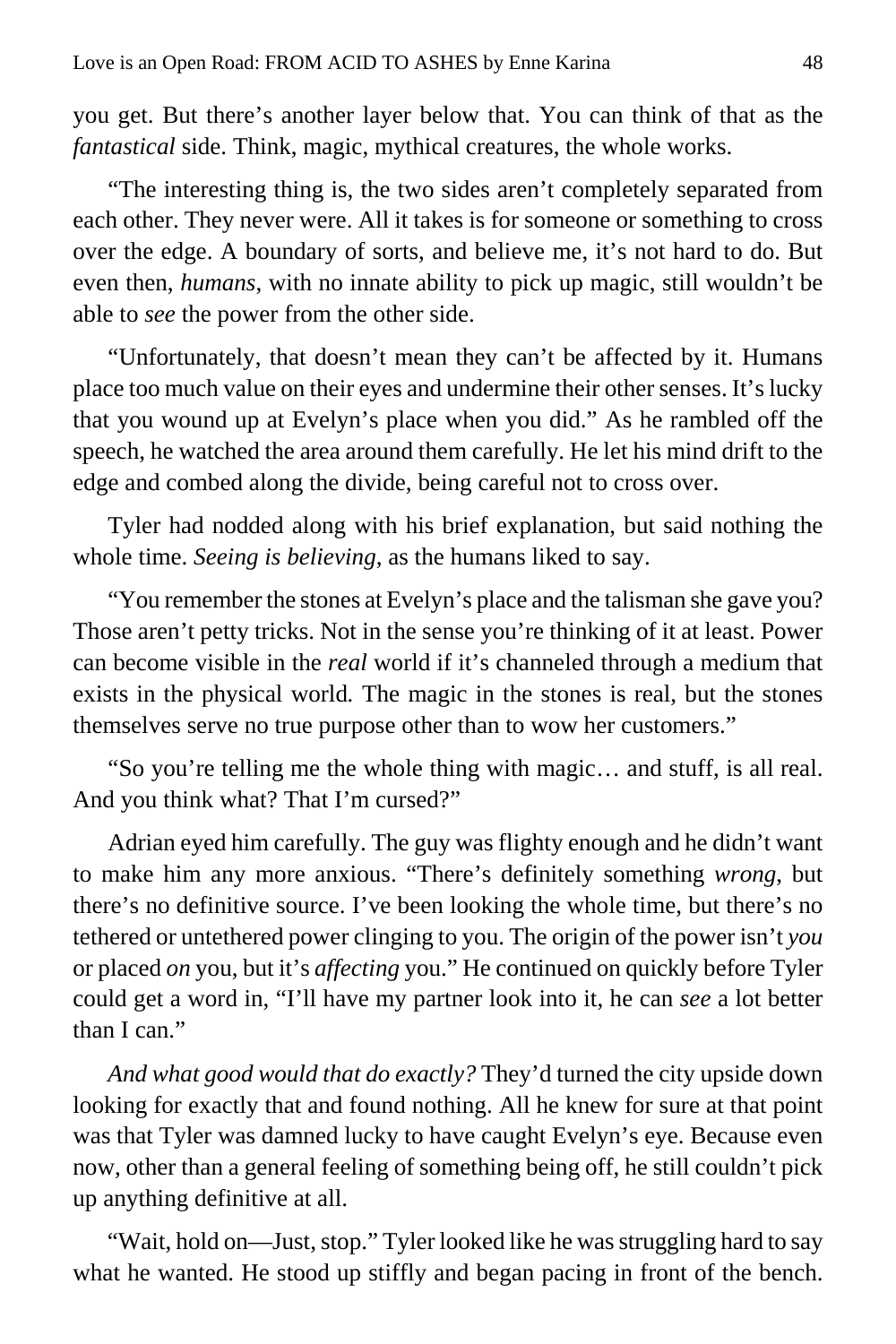"You're not kidding. Or insane. God. You're telling me that there's a whole other magical world out there and what? Expect me to just believe it?"

Tyler stopped long enough to gape openmouthed at him. Adrian just shrugged. "Well, that's the gist of it. There's really not much I can do to make you believe me except… I'll show you this if you promise me not to freak the shit out?"

Tyler nodded his head once slowly, like he was agreeing purely because he knew he had to. Adrian handed him the paper with Evelyn's request and watched as the man's eyes practically bulged out of their sockets.

"W-what. The fuck?" he spluttered between shocked gasps.

"That's Evelyn's power. A bit of it anyway. Once she's put a mark on someone, she can find them. And I don't mean after the fact, she's got premonition down stronger than anyone I've ever met." Adrian pointed to the center of Tyler's chest. "It's still there, by the way. You might want to go back and have her remove it."

"She… this is insane. This is off-the-wall, batshit crazy."

Adrian shrugged again. "Well, it is what it is. I'll give you some time to process things. You're not in any immediate danger if the talisman is still intact. It is still intact, right?"

Tyler nodded jerkily.

"Good. Meet me at Evelyn's on… let's say, this Saturday at two?"

\*\*\*\*

He wasn't going to go. There was no way he was going to go. Tyler paced around the lobby like a caged bull. He was just having nightmares. And had a little too much to drink that night. There were perfectly rational explanations for what happened.

Except that sheet of paper.

Except that there's no way this was a coincidence.

He shuddered violently as he waited to be seated. *He* didn't even know he was going to be having dinner at Lago's Kitchen until it had happened. *He* hadn't even known the place existed till an hour ago. Lauren had caught him on his way out of the office and decided that they just had to have dinner together.

Because they were friends and not because her husband had to cancel the dinner reservation on her.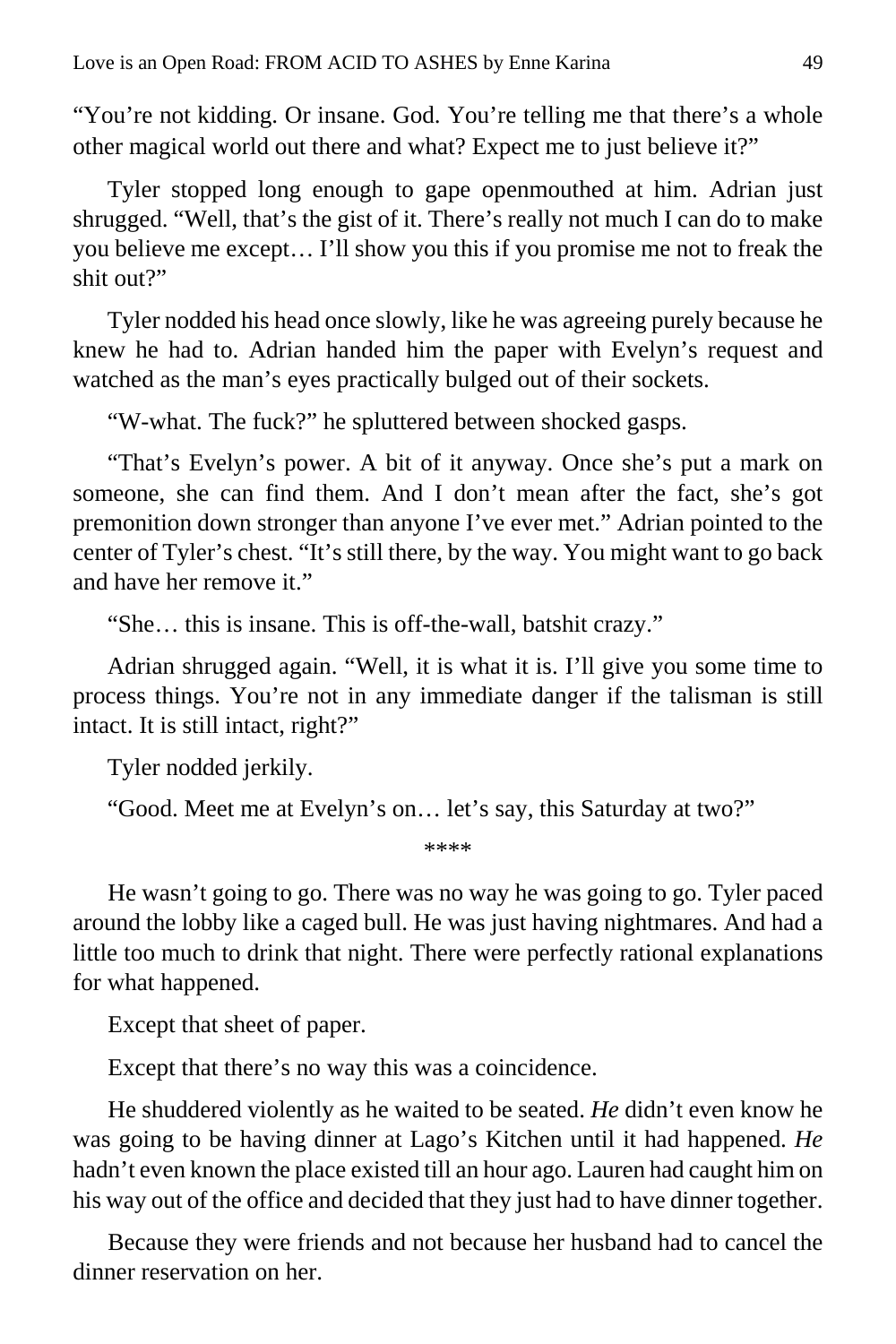Even with the reservation, they had to wait nearly ten minutes for the hostess to take them to their seats. The restaurant was crowded, but the ambiance was nice. Intimate without all the fancy schmancy bull slathered on top. It was the kind of place his mother would have loved. And despite the low light and general air of relaxed calm, there were quite a few families around that he could see.

He tried to focus on what Lauren was saying, but his mind kept wandering back to the stranger Evelyn had sent. He was good looking, Tyler'd give him that. He might not have been the textbook definition of handsome, but he was pretty. Or maybe it was just the spark of innocence he exuded in excess.

Tyler was sure the man was younger than him. Crazy talk of fantasy worlds notwithstanding.

He started guiltily when the waiter arrived at their table to take their orders. He realized he'd been staring at the menu without really seeing any of it. Across the table, Lauren snorted and ordered first, giving him precious few seconds to make his own selection.

"I'll have the same," he said quickly when the waiter turned to him. He was too flustered to really think of what he wanted. The waiter jolted it down before walking away with the promise of food to be brought out soon.

"Really now. I would never have guessed you'd be interested in their vegan sandwich and fruit platter too." Lauren raised one eyebrow in a perfect arch.

"What?" Tyler blanched.

"Jesus, you're out of it. Calm down, I got the veal parmigiana, their signature dish."

"Sorry, I guess I've been a little distracted…"

"Right." She pinned him with a hard stare. "Okay, out with it."

"Huh?"

Lauren rolled her eyes in mock annoyance. "I mean, what's been eating at you tonight. Or just lately? You've been completely out of it these days."

Tyler gaped at her like a fish out of water. "I—"

"Will tell me the truth." She cut him off with a wave of her hand and waited expectantly.

He sighed in defeat. There really was no way out when he still had to sit through the rest of dinner with her. "I guess… I told you about the crazy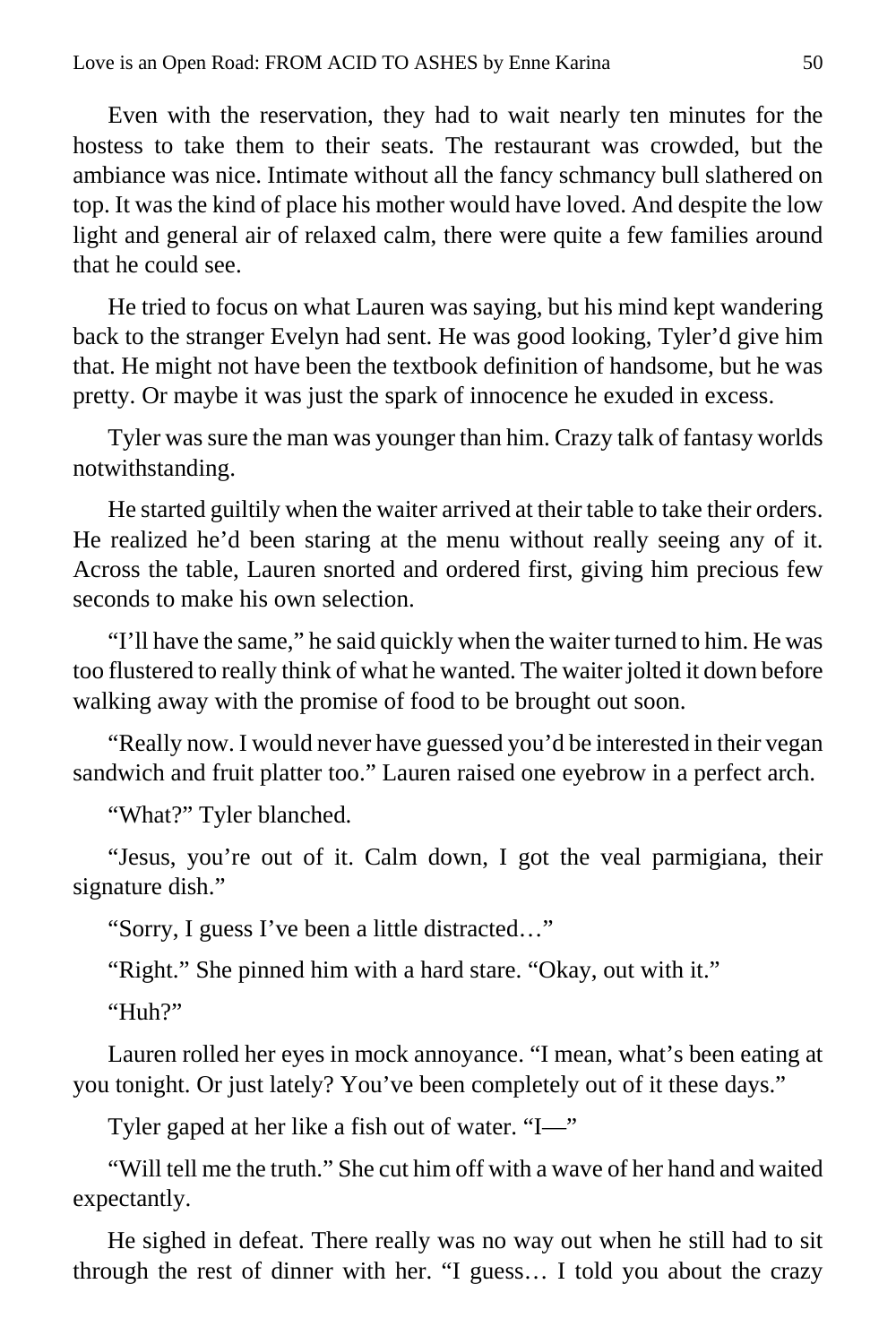dreams I've been having right? It's wreaking havoc with my sleep so I've been exhausted lately."

Her expression immediately turned to one of concern. "Have you gone to see someone about it?"

"Yeah. A psychiatrist. I'm getting a prescription of sleeping pills from him, but it only sort of helps." He looked away, trying to hide his discomfort under a façade of indifference.

"So you have nightmares when you sleep?"

"Sort of, not really. They're night terrors, according to him. Brought on by stress and lack of decent sleep."

She cocked her head to the side. "That's… a little paradoxical isn't it?"

"Yeah. Hence the sleeping pills."

"But you know they're just bad dreams right? They can't really hurt you or anything. There's nothing to be afraid of."

He tamped down the swell of irritation. *Of course he knew.* She was just worried about him. He knew that too. Tyler spoke carefully. "I know that. But sometimes, just knowing isn't enough."

"Oh…" Lauren flushed beet red. "Oh dear, I'm sorry. Of course you knew."

Thankfully, the waiter arrived with their food soon after, saving them from the awkward turn their conversation had taken. To Lauren's credit, it really was veal parmigiana, and it was amazing. The combination of good food and attempts to put the uncomfortable conversation behind them had Lauren sticking to lighter topics for the remainder of the night.

She even offered to drive him home by the end of it. Probably to make up for prying so much into his personal affairs.

They didn't speak much on the way to his apartment and he bid her goodnight at the door. The elevator took forever and then some to arrive, but he waited diligently. No way was the alternative even an option. *Don't think about it…*

Tyler made his way back to his apartment quickly and triple checked that he'd locked the door. His mind continued to wander back to Adrian and the conversation in the park. He snorted softly, even a false sense of security was better than nothing. Besides, he didn't have anything to lose by going there did he?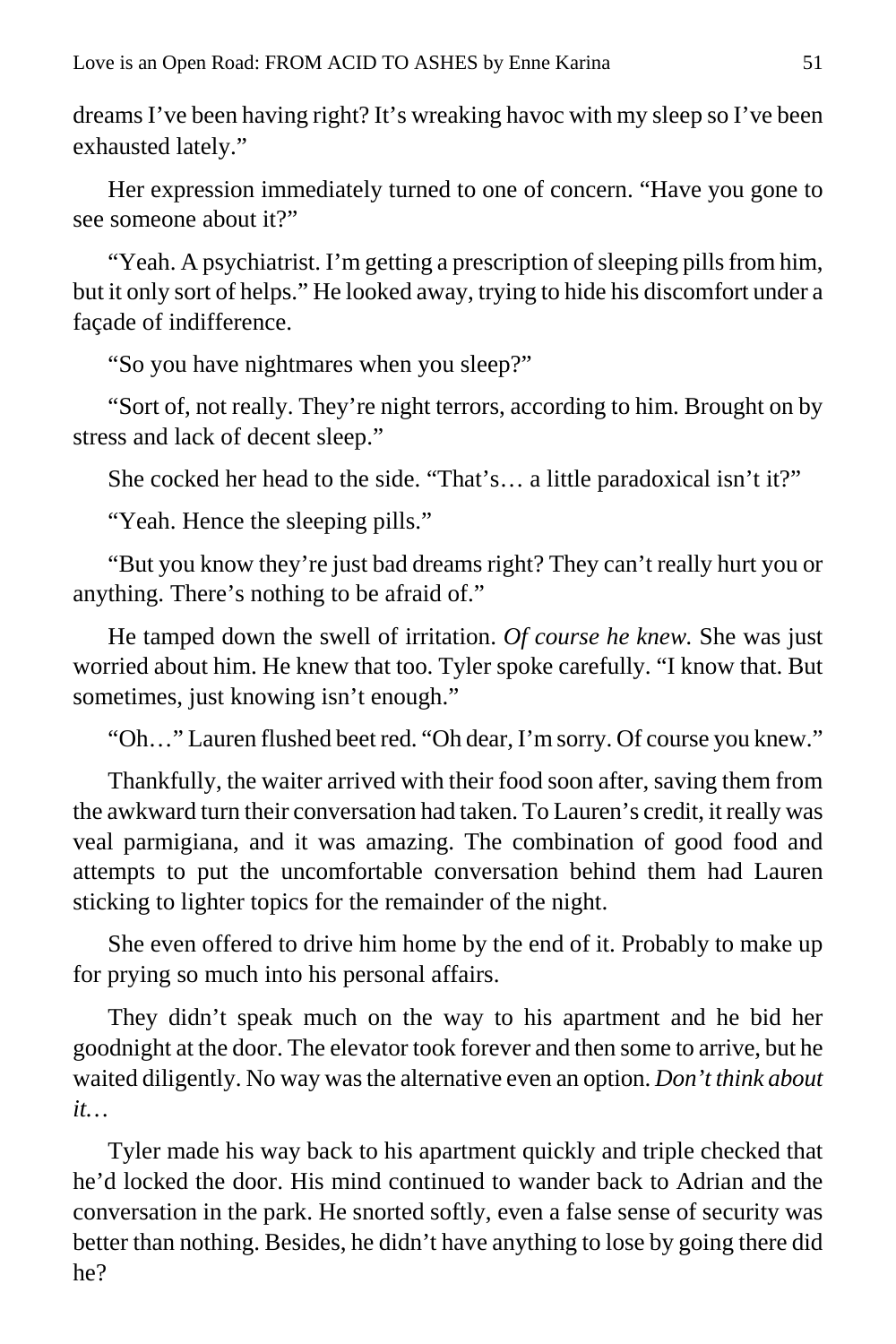He studied his reflection in the bathroom mirror. Talking to Lauren hadn't really helped his mood, but it did help him clear up his feelings a little more. *And that blasted piece of paper…* He had shredded it the moment he arrived back home, but the words mocked him in his mind's eye. He only remembered it because it was completely insane. Places he would be, or have been at, for varying amounts of time. All detailed out perfectly. His first thought had been to accuse the guy of stalking him. But the schedule went on for the rest of the week*.*

And despite everything else, Friday, tonight, had caught his attention. He'd never even heard of Lago's Kitchen, had no reason to be there for dinner. And yet… Lauren had dragged him there, albeit without telling him where they were headed to. It wasn't his fault he'd been too creeped out to focus on dinner. It couldn't have been a lucky guess, he decided.

Had that paper said that he'd be back in that shop tomorrow? He tried to think back, but the memory eluded him. Who was he kidding? He knew he was going to go there. Crazier things had been known to happen right? Maybe those guys were onto something after all…

\*\*\*\*

Tyler got out of bed and brushed a hand over the talisman he kept beside his alarm clock. It was probably a good thing he'd made up his mind the night before because in the light of day… It was insane. The whole thing was insane. Night terrors had nothing to do with magic. *Then explain why they're gone the moment you got that talisman.* He glared at the offending object. Because it was a coincidence. Maybe he wasn't that stressed out anymore.

*Truth is stranger than fiction,* he remembered his father saying before. He groaned loudly and flopped back onto the bed. Arguing with himself wasn't going to solve anything. He'd play nice and go. And he'd have his answers then. If they're just a bunch of psychotic stalkers or con men… well. That's for the law to deal with.

As he was leaving the house, he got a call from Kenaston's receptionist to remind him he didn't have an appointment the next day. Tyler thanked her and hung up. He stared at his phone strangely. How long had he been going there regularly that the receptionist felt inclined to remind him that he *didn*'*t* have an appointment? Maybe it was time to look into some alternative solutions. Starting with the one he was headed to right then.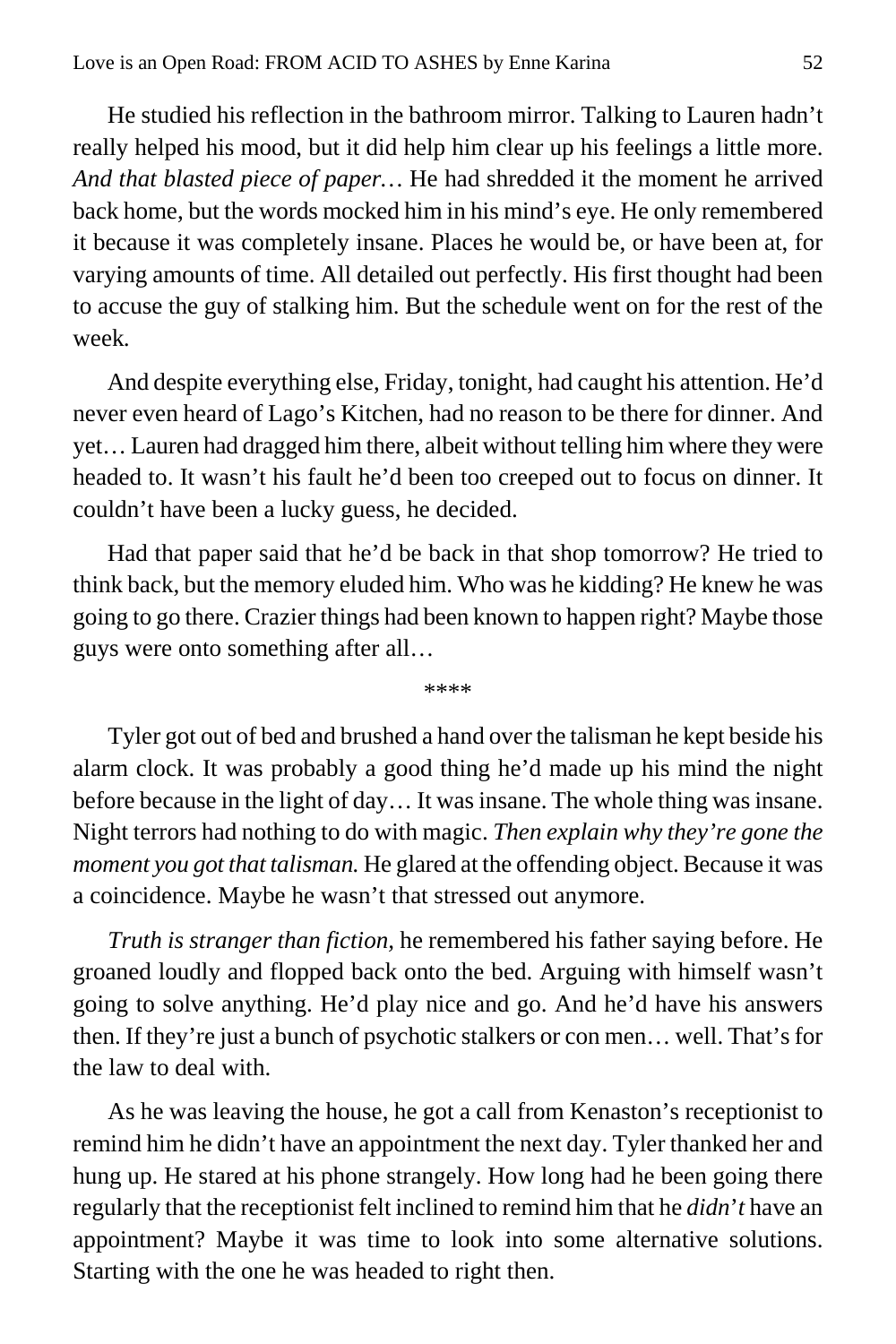The bus into the city center arrived quickly, and he spent the entire ride fidgeting with the talisman. He had grabbed it as an afterthought, in case they wanted it back or something. He studied the center stone the whole way there. In the daylight, it looked different from how he remembered it. It looked cloudier, dirtier somehow. He slipped the brooch back into his pocket as the bus pulled into his stop.

He was not looking forward to the meeting, but forced himself to focus on the end goal. He arrived at the shop at ten past two, half hoping that the place was closed, or that no one was there, or anything. *No such luck.* He sighed as he pushed open the door.

A man he'd never seen before waved and greeted him. "I'm Halle, a pleasure."

Tyler stared at him blankly. For a moment, he thought he'd walked into the wrong shop. *Welcome to Crazyville*. He was two seconds from backing out the door again when he caught sight of Adrian as he walked by the back door. Halle, who had been watching him expectantly, also seemed to realize what, or rather who, he was staring after.

He half yelled toward the general direction of the door, "Adrian! He's here." Turning back to Tyler, he cheerfully informed him, "Don't worry, you're right on time."

"One sec!" came the reply from somewhere in the back. Adrian had continued on his way without so much as a pause or a greeting.

"Come on, let's go up. We'll have Evelyn take her mark off while he finishes getting ready." Halle made a come-hither gesture as he got up from the stool behind the counter.

Tyler backed away at the movement. "Wait, what are you going to do to me?"

"Hmm? Nothing much. We're just gonna take a nice close look at you," Halle said slowly, drawing out each syllable, a wide wolfish grin plastered his face the whole time.

"Stop trying to scare him, you ass." Adrian rolled his eyes as he entered the room. Tyler watched in a mixture of irritation and amusement as the two men faced off, ignoring him entirely.

"Says the one who needs to set up a spell." If at all possible, Halle's grin grew even wider at Adrian's annoyance.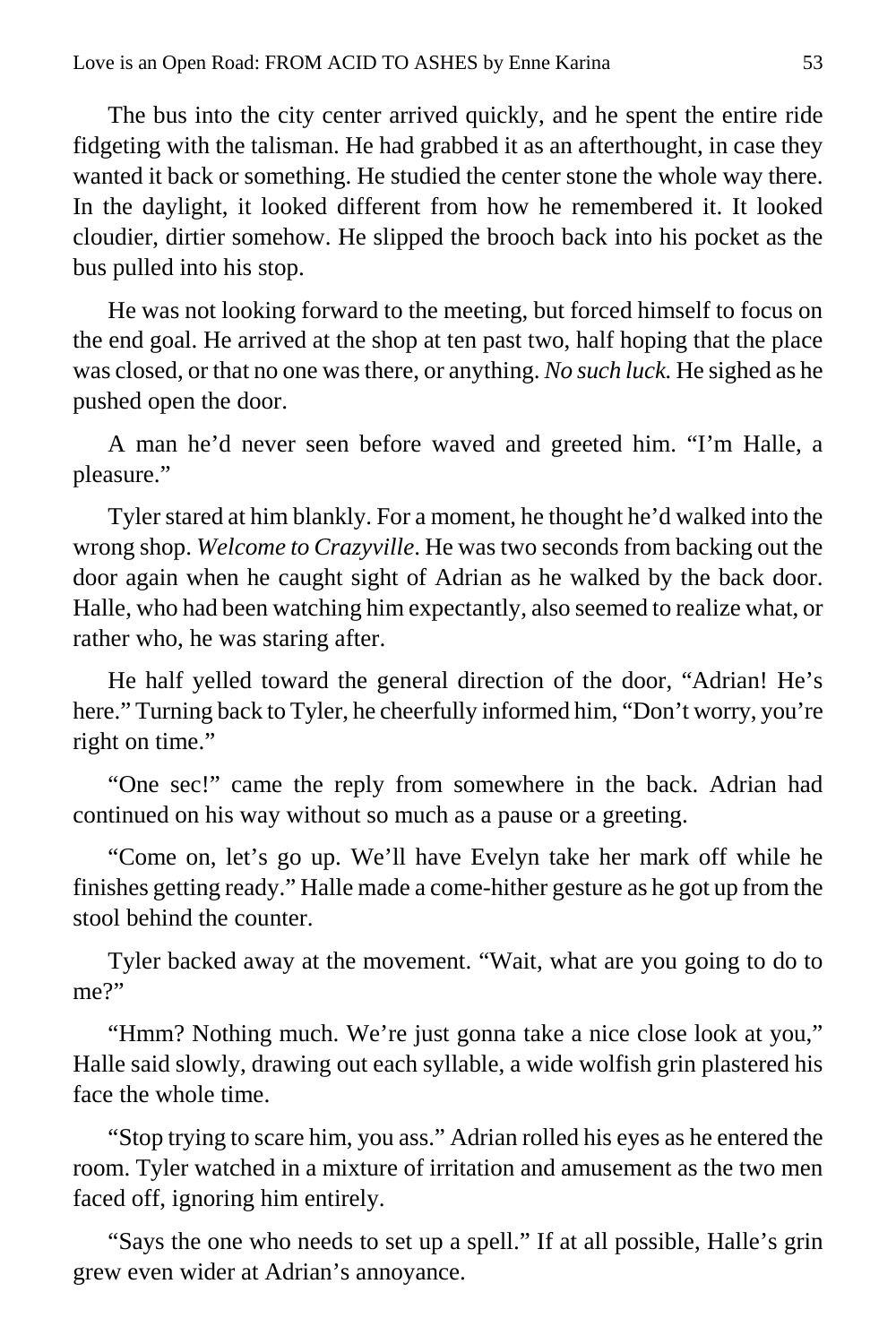"Ignore him," Adrian gritted out and grabbed Tyler by the arm, dragging him bodily toward the back. Halle just continued to grin at him as they filed up the stairs.

Evelyn was sitting in the same spot as before when they arrived. Tyler eyed her warily. The table was set up with some ritualistic circle drawn on and accentuated with a whole collection of stones. As he walked closer, he realized that the center stone was the same as the one he'd seen the week before.

Halle took the seat on her right with Adrian on his other side. Tyler hesitantly took the final remaining seat between them. There was a plain white stone in front of each seat.

Wordlessly, Evelyn reached across the table to him and pressed a finger to the same spot on his chest. He fought the urge to cringe away from her. *Better to not show any fear*. He took some comfort from the fact that Adrian seemed to be watching her carefully too. Whatever she had done, or was doing, wasn't something he could see or feel. He could only pray that the other two could tell and would let him know if she was up to something dubious.

With that done, Halle handed him a rough, antique, bronze coin. He held it awkwardly until Adrian physically rearranged his hands to hold the coin against the table. He then placed the white stone onto the back of Tyler's hands.

"Stay like that and don't move," Adrian said quietly. Evelyn sat back against the chair with her hands folded in front of her chest. Tyler briefly wondered if she wasn't participating in whatever spell they were making.

Halle looked just as relaxed as her as he handed a similar coin to Adrian. No one made a sound as Adrian fussed over the stones once more. Evelyn picked up her stone and clutched it tightly in her left hand, but otherwise, remained as she was. Halle didn't touch his stone at all. When Adrian was satisfied that everything was laid out properly, he ticked off one final mark into the center of the design and dropped the marker back into his jacket pocket.

He picked up his stone and coin and Tyler watched in mild interest as Evelyn pushed her chair back ever so slightly, seemingly removing herself from the goings-on even further. Halle, on the other hand, seemed to come alive again, the grin back in place once more.

Tyler finally worked up the nerve to ask, "Umm… what is this supposed to  $he$ ?"

"It's going to let us *look*. To see what's effecting you," Adrian replied.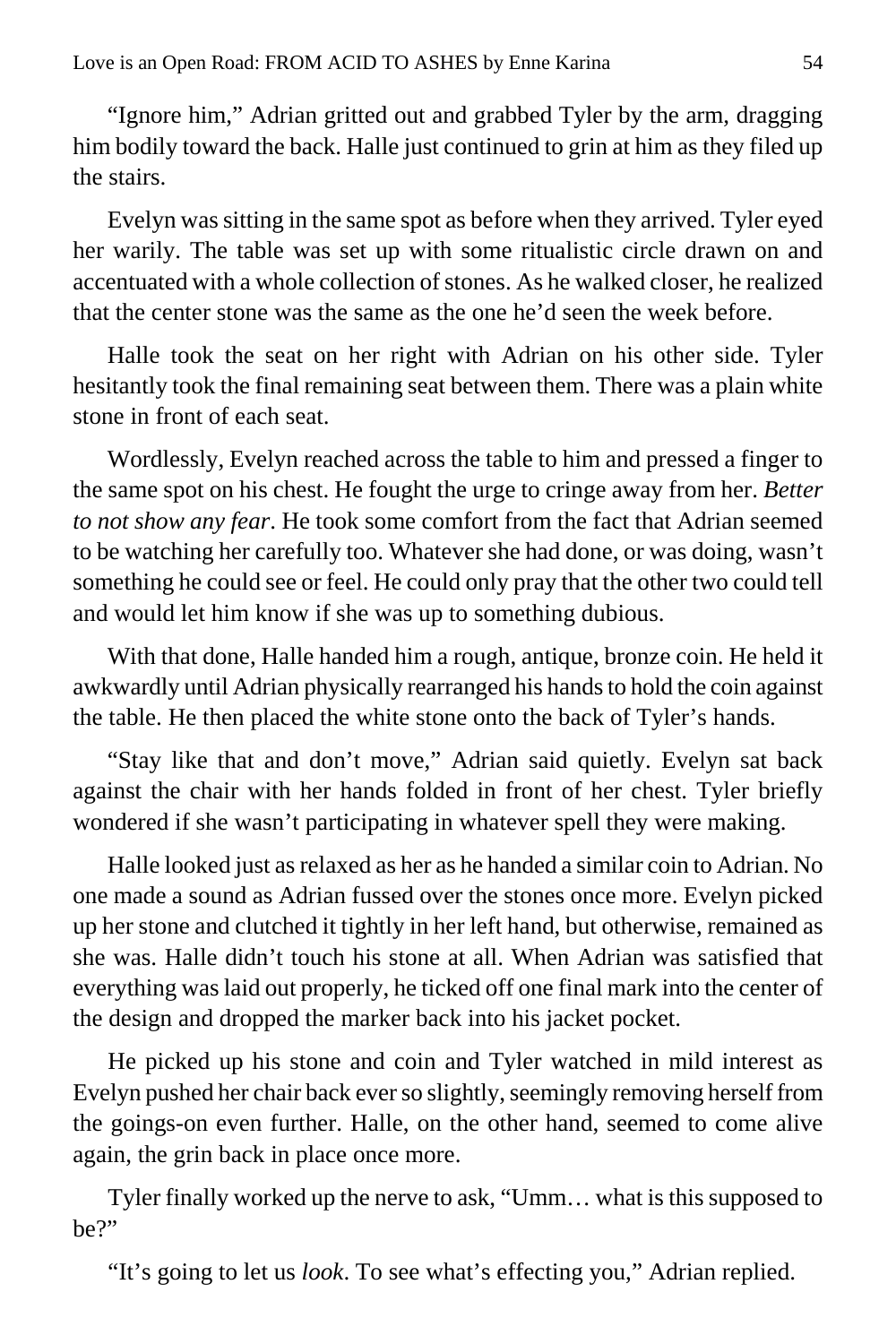Halle smirked smugly at Adrian. "To be more precise, it's going to let *him* look."

"Like hell I'm trusting you with delicate work like this," came the annoyed response.

"Hey! I do just fine."

"Really now."

"All right boys, let's get back on track shall we?" Evelyn broke up the argument before things got really heated. "I would like to be able to open my shop again sometime today."

"Sorry," both men grumbled quietly before resuming their proper positions.

"That's better." She nodded approvingly. Tyler was almost grateful when she sent him a reassuring smile. The whole, not understanding what was going on at all, was starting to really get to him. "Don't mind them, they're always like that."

One by one, the others closed their eyes and fell quiet. Tyler did his best to imitate their actions. No one had bothered to tell him what he was supposed to be doing. Another moment of still silence later, soft whispered words began to fill the air. Too quiet for him to make out, but even then, he was fairly sure they weren't in any language he had ever heard before.

The soft chanting grew louder and Tyler was startled to realize the coin under his hand was steadily heating up. Not from the warmth of his body, but emitting an almost unbearable amount of heat on its own.

He screwed his eyes shut tight. The coin was starting to burn his hand, but he couldn't let go. He couldn't move at all for that matter. A wave of fear shot through him.

*I'm awake. This is real. This isn't a dream. I'm not…*

Tyler snapped his eyes open when someone forcibly ripped his hands away from the burning coin. The white stone tumbled to the ground with a loud clack. He looked up to see wide blue eyes staring worriedly into his own.

"Okay." Halle paused before continuing, "What the fuck just happened?"

Evelyn was up before Halle even finished his sentence. She went to rummage through the trunks at the back of the room without a word.

Tyler's attention flickered from one of them to the next. Looking down, he wasn't particularly surprised to see that the coin had left angry red blisters on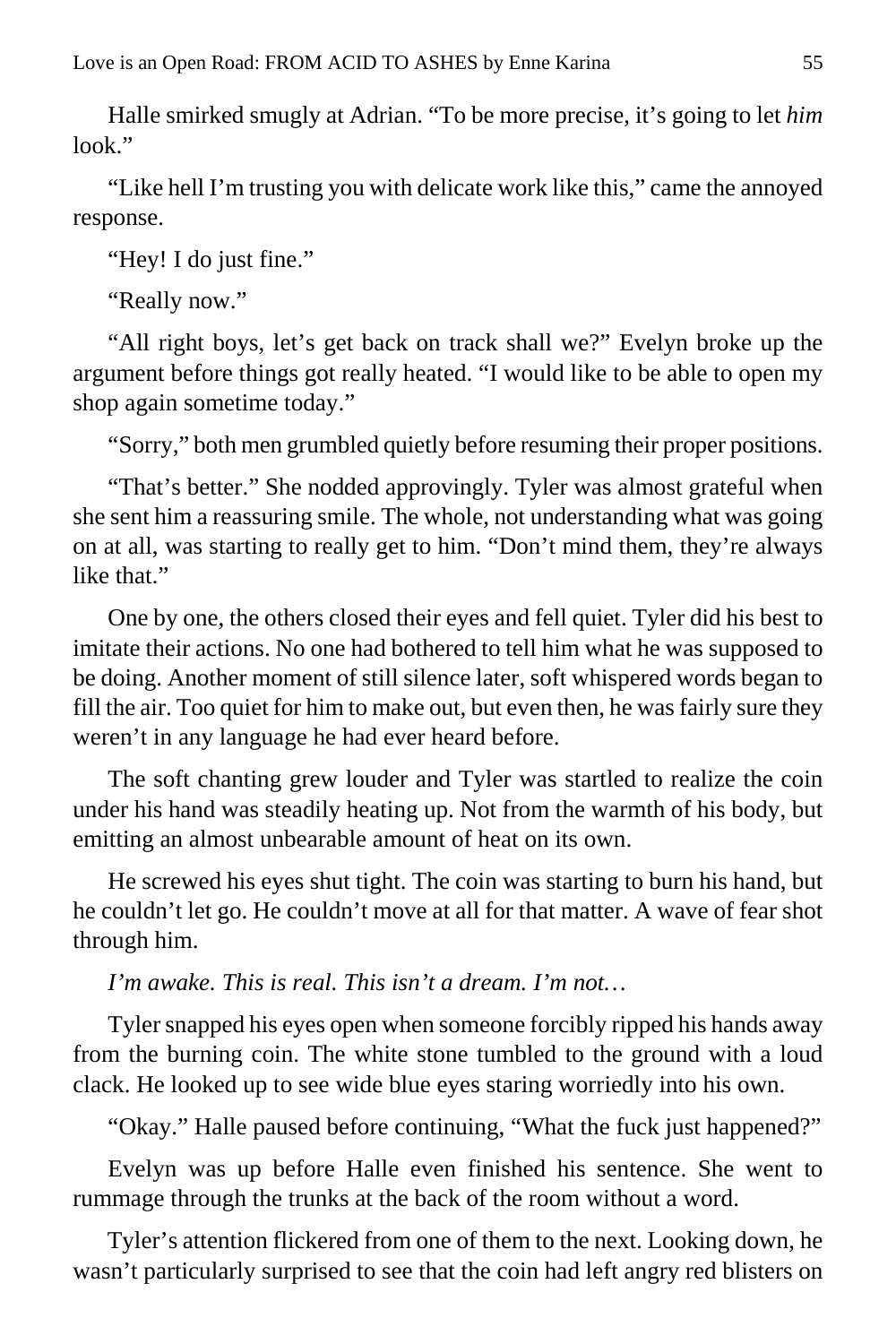the palm of his left hand. The one that was placed directly on top of it. The coin itself was glowing a searingly hot red. The wood under it had been burnt black and was starting to smoke.

Adrian turned to the coin, glaring, and it cooled down to a charred black. The look of worry was back on his face as he turned his attention back to Tyler, he studied his hand without trying to cause him too much discomfort.

"It doesn't… hurt?" Tyler offered, surprised to realize that it was the truth. He felt faint, drained of energy. He moved his right hand a little to make sure that he was no longer paralyzed.

"You're in shock," Adrian replied matter-of-factly. "Halle."

"I didn't even get to the edge before… whatever it was happened. You?"

"Well…" Adrian scrunched up his face in thought. "There was some kind of resistance. I tried to cross to the other side to get a better look, but…" His eyes settled on Tyler's guiltily before looking down again.

"Well, that would explain the coin, I guess?" Halle shrugged, all traces of humor had left him. "Hey, what do you think would've happened if I'd tried pushing past?"

"Don't even think about it."

"No, but, the backlash hit the spell. I don't need a spell. No tether and nothing to trace back to me."

"Don't be stupid." Evelyn had returned, another odd trinket in her hands. "It's unfortunate that Tyler was hurt, but we're lucky that there was something between that power and Adrian. If you'd walked up to it, there would've been nothing to stop it from getting to you directly."

"You're wasting your breath. Halle doesn't understand destructive spells."

"I do so!"

"In theory." Adrian glared at him. "The practical applications and ways it can be altered and used are… forget it."

Tyler listened to the whole exchange impassively. He was more in awe of his hand, which at the moment was healing at an alarming rate. He was willing to bet it had something to do with Adrian. He was currently holding Tyler's left hand in his right, the fingertips of the other brushing absently over his palm. Tyler did his best to ignore the tingling warmth that spread out from that innocent point of contact.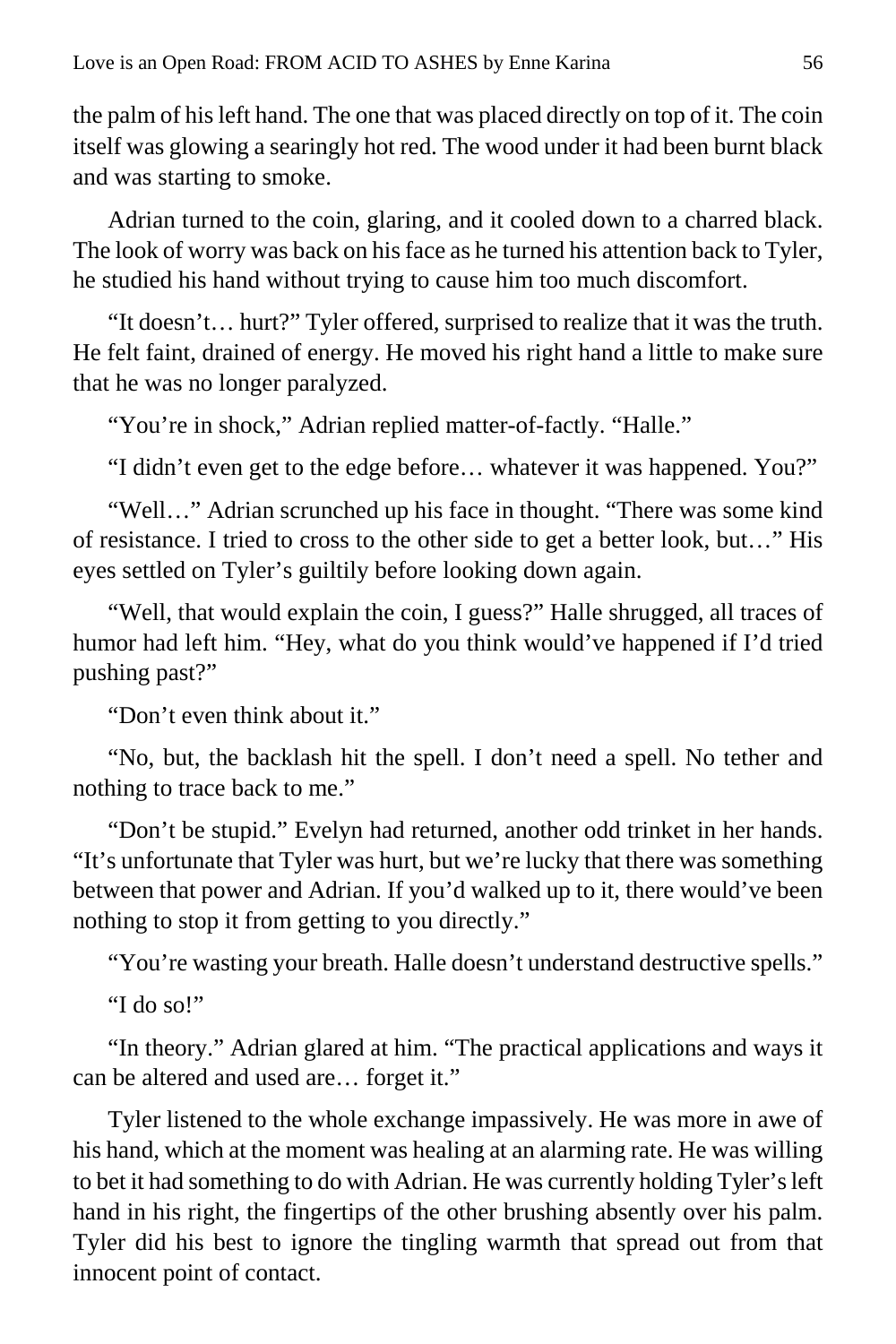"Well, we've definitely found our anomaly."

That got Tyler's attention. "What?"

"It's nothing to do with you. Well, it does, but not directly." Tyler was beginning to realize the implications of what he'd come to assume was Adrian's expression of guilt. The man really did have the most expressive eyes of anyone he'd ever met. Open and innocent.

"There was a little incident a while back and long story short, we really need to figure out what the power affecting you is."

"And you needed… this." Tyler gestured toward the setup with his free hand.

"Yeah."

"Let me see the talisman I gave you last week." Evelyn pointed at the pocket where Tyler had put the thing. He'd all but forgotten he'd brought it with him. He fished it out of his pocket and handed it to her, not even bothering to question how she'd even known.

"It's corrupted," Halle said in surprise.

"Yeah…" Evelyn laid it down on the table carefully.

Everyone stared at the brooch uneasily. The tension in the air was thick enough to cut with a knife and Tyler wasn't even sure what it was about. He knew he should be nervous or even scared, but after what had happened earlier, everything just felt so unreal. *Like a dream, except it's real*, he reminded himself again.

"For the time being, we should report to Lynna," Adrian spoke up suddenly and Halle nodded absently in reply. Tyler was pretty sure it was purely reflexive. Silence fell over the group again.

"If you boys don't mind, I'd like to make a suggestion." Evelyn paused as all three men nodded their consent. She turned to Tyler before speaking, "Seeing as the warding talismans don't have nearly enough power to stop what's trying to harm you, it would be much safer if you were to stay with Adrian."

Tyler bristled at hearing the suggestion. "What? I can't do that! That's—"

"No, I agree. I don't feel right leaving you on your own. You live by yourself too right?" Adrian asked. "If you have another episode where your dream bleeds into reality…"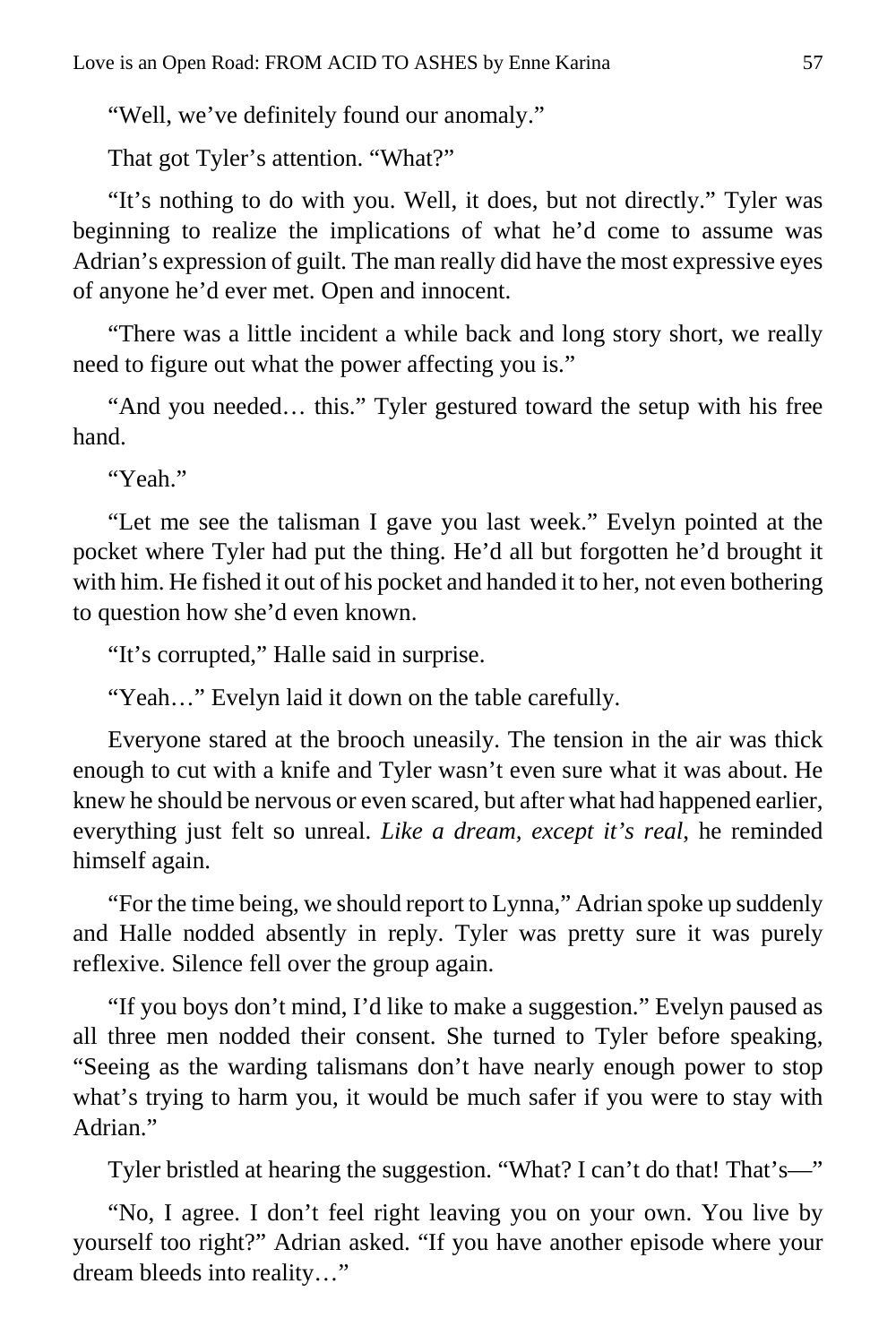Halle broke into the conversation, eyes locking onto Adrian's anxiously. "Wait, it's blurring the boundaries between the two sides? How much power would it take to pull off something like that remotely?"

"I don't know. We can't tell anything from looking on this side."

Tyler tuned out the rest of their discussion in favor of trying to come up with some excuse. He appreciated their help, or attempt to help, but there was no way he was going to be spending an indefinite amount of time with a stranger he didn't know or trust. He'd gone so far as living in the dumps instead of having to get a roommate and had no intention of changing that.

But in the end, he couldn't think of anything suitable. His mind decided to occupy itself with other details instead. He was honestly still struggling to come to terms with the whole magic-is-real thing. And to be caught up in the dead center of it was… disturbing.

He'd been going through the same routine for the last few years and all of a sudden, pure mayhem. It had taken years for him to get to where he was now and only a few weeks for it to all crumble apart. He was reminded once again why he preferred to have order in his life. He turned his attention back to Adrian. The guy was earnest, even he could tell that the guy only wanted to help, but something still nagged at him.

"I've been meaning to ask for a while, but you guys…" Tyler struggled to form a question he didn't quite understand himself. He gave up and just gestured between them. "You all have different powers?"

The three of them looked to each other.

Adrian answered him after a moment's hesitation. "The three of us just all happen to have different affiliations. I told you a little bit about how the world was really structured last time, right? We, Magicals—that's what we call ourselves—are people that have the ability to freely walk across the edge, from one side to the other. Of course, I use the term *walk* relatively.

"We are all tethered to different sources on the other side, and it's from those sources of power that we draw our magic. Depending on the source, or affiliation, the kind of magic we're capable of differs. Of course, one person could have access to multiple sources of power too, but that's extremely rare."

"Case and point, I'm a Traveler, I can walk across the edge with no effort, and *seeing* comes naturally to me. But Adrian there can't do that to save his life," Halle informed him.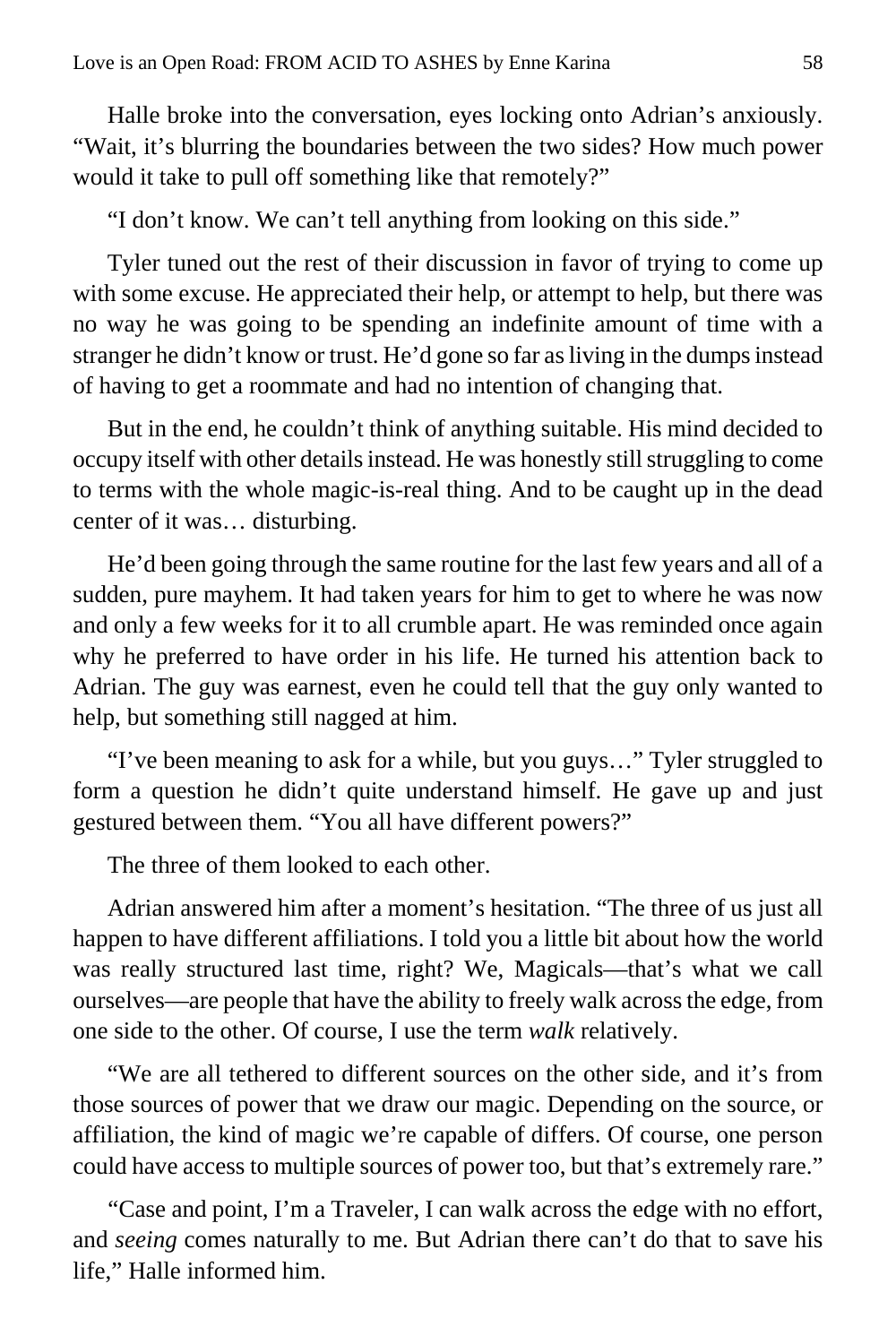"Because I'm a Weaver, I specialize in weaving and dismantling spells which *he* is crap at," Adrian shot back.

"So you guys are born with this power?" Tyler asked quickly, not wanting to give them the time to descend into another petty argument.

"It is inherited, yes."

"What about…" Tyler eyed Evelyn uneasily. Her power was the thing that was bothering him the most.

"Ah. Yes. I seem to have a natural knack for tracking. It's really just a specific spell. In more general terms, I'm the same as Adrian, someone who specializes in weaving spells."

"And you guys are helping me. Why? Who are you exactly?"

"Well, I'm just a humble Mediator." At Tyler's blank expression, Evelyn continued, "Rather than trying to hide our existence, don't you agree that it's so much easier to simply misdirect humans? And on occasion, I meet people like you that genuinely need help from us."

Adrian continued, "Halle and I are Enforcers. Like the police, except we mostly make sure no Magicals are abusing their power on this side. We also patrol and keep an eye on the edge to make sure nothing crosses over from the other. Essentially, our objective is to keep the two sides from ever meeting."

"I see… and there are others like you?"

"Plenty. We just do a good job of staying under the radar," Halle answered. "I mean, can you imagine what would happen if the government found out we're out there?"

He gave a dramatic shudder, but Tyler could tell that it wasn't just an act. The idea of it really did unnerve him, and the others, if the mutual dark looks were anything to go by. He decided not to press any further. He really didn't need, or want, to know anymore than that.

Evelyn handed him the new talisman she'd dug out earlier. It was similar to the one she'd given him before, but rather than a brooch-like object, the stone was set on a rectangular frame. It looked like a small mirror and the stone was a reflective silver.

"Still, now that that's settled, isn't it about time you kids left?" Evelyn tapped her bare wrist, as if to indicate the time.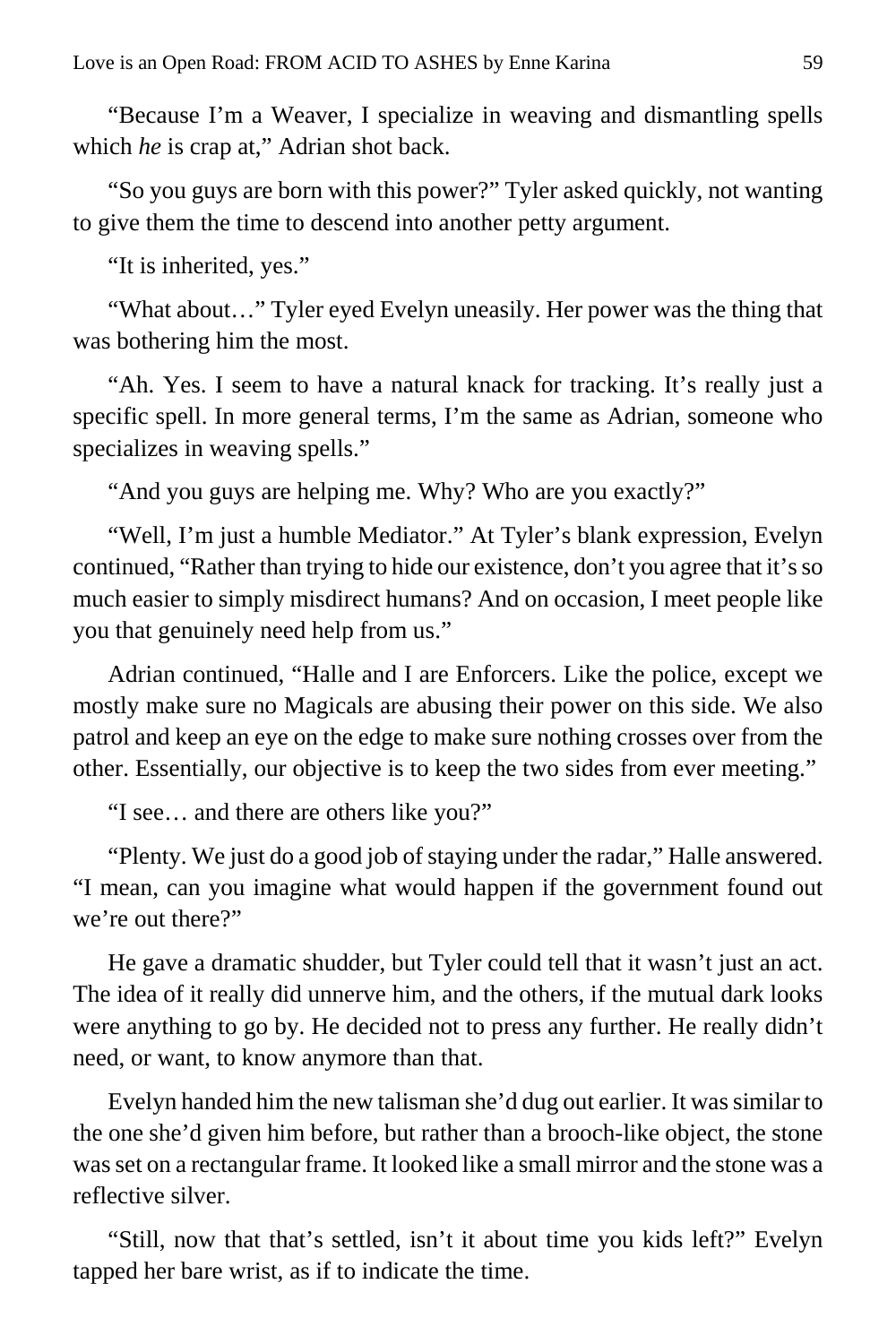"Hey! It's not decided," Tyler protested.

"Yes, it is. I mean, I'm not gonna be much help so you'll have to settle for Adrian." Halle chuckled.

Tyler gave up trying to press the point, they obviously had their minds made up already. The idea was also sounding more and more enticing by the minute. If being stuck with Adrian could absolve him of the bigger problem, well, he'd just have to deal. *It'll all be worth it.*

When they got up to leave, Evelyn simply waved them on their way instead of seeing them out. Tyler suspected that she was going to be attempting to clean up the table Adrian had defaced. He was also relatively sure the other man had used a permanent marker.

The streets were crowded with shoppers and families alike. Everyone seemed to be out and about, taking advantage of the mild weather. They made their way down the street together. Tyler followed Adrian's lead without question, he had no idea where they were headed.

After a few minutes of silence, Adrian whispered under his breath, "Understatement."

"Yeah, yeah, laugh it up. Let's see how far you get without me around." Halle chuckled, challenge written all over his face.

Adrian pointedly ignored him and turned to Tyler instead. "Right. So, how do you want to do this?"

"Fine. Ignore me," Halle called after them.

"Yes, do that." Adrian rolled his eyes at his partner before turning to Tyler again. "Do you mind if I have a look at your home? I want to sweep it for any potential danger."

\*\*\*\*

Adrian was only mildly surprised when Tyler actually agreed. Considering the horrified expression he'd seen when Evelyn first made her suggestion, he'd thought he'd pushed his luck a little too far. Apparently not. *Or maybe he'd agree to anything if he thought it would put an end to his problem.*

It wasn't Adrian's place to judge. They'd parted ways with Halle soon after leaving the shop. The bus ride had been spent in pleasant conversation. They'd exchanged interests, favorite foods, taste in music, and other safe topics. He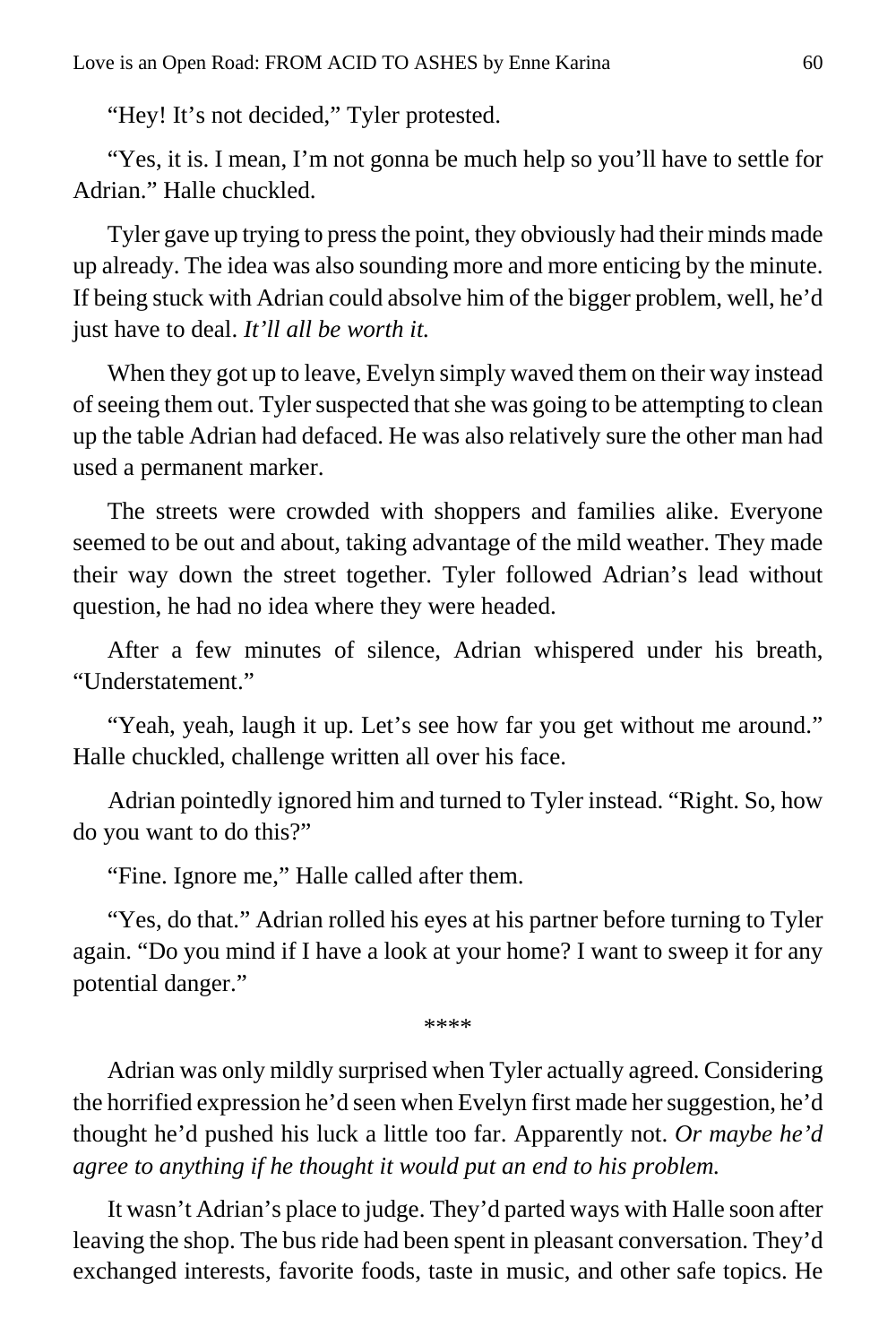noticed early on that Tyler avoided anything personal like the plague, stepping around questions about his family and friends. He hadn't pushed, he was a professional, he didn't need to know those things to do his job. But that didn't stop the twinge of disappointment.

"I want to have a look at the staircase you had the waking dream in." Adrian paused outside the building's main door. He watched Tyler's reaction carefully.

Tyler nodded stiffly, but said nothing. He waved the electronic key against the reader without looking and pointed to a white door on the other side of the lobby. He made no move to follow Adrian to the staircase.

The door opened with a heavy push. The lighting was dim, the steps were covered in grime and dirt, all of it adding to the ominous feeling growing in his gut. Something was *off.*

Adrian waited a few moments, but he heard no sound. No footsteps indicating other people were using the stairs at the moment. Leaning against the door, he closed his eyes and let himself drift. It was hard to find the edge without a guide, even if he didn't need to devote any attention to the goings-on around him.

He deepened his breath and when he opened his eyes once more, his vision was tinted in a deep violet. He was standing right at the edge between the two worlds. The physical world took on a dream like quality, made even more prominent by the liquid shadows that flowed in and out of existence. If there had been any source there before, it wasn't there anymore.

He concentrated hard at the walls. From what Evelyn had told him, Tyler had walked down the stairs of his building and continued down into ones that didn't exist. Shouldn't exist.

## *There.*

Adrian pushed off the doorway and leaped toward the far wall in four steps, crossing over the edge in the process. He'd caught a glimpse of something. He could *see* clearer now, the once insubstantial forms solidifying into more solid and defined shapes. He concentrated hard at the point where he'd seen the flare of power, but it was gone again.

The shadows gathered around him in thicker masses as he stood watching. He knew he had to leave, soon. He reached out toward the wall, intending to look for the source by touch, but his hand passed right through. Okay, *now*. He had to go back. *Now.*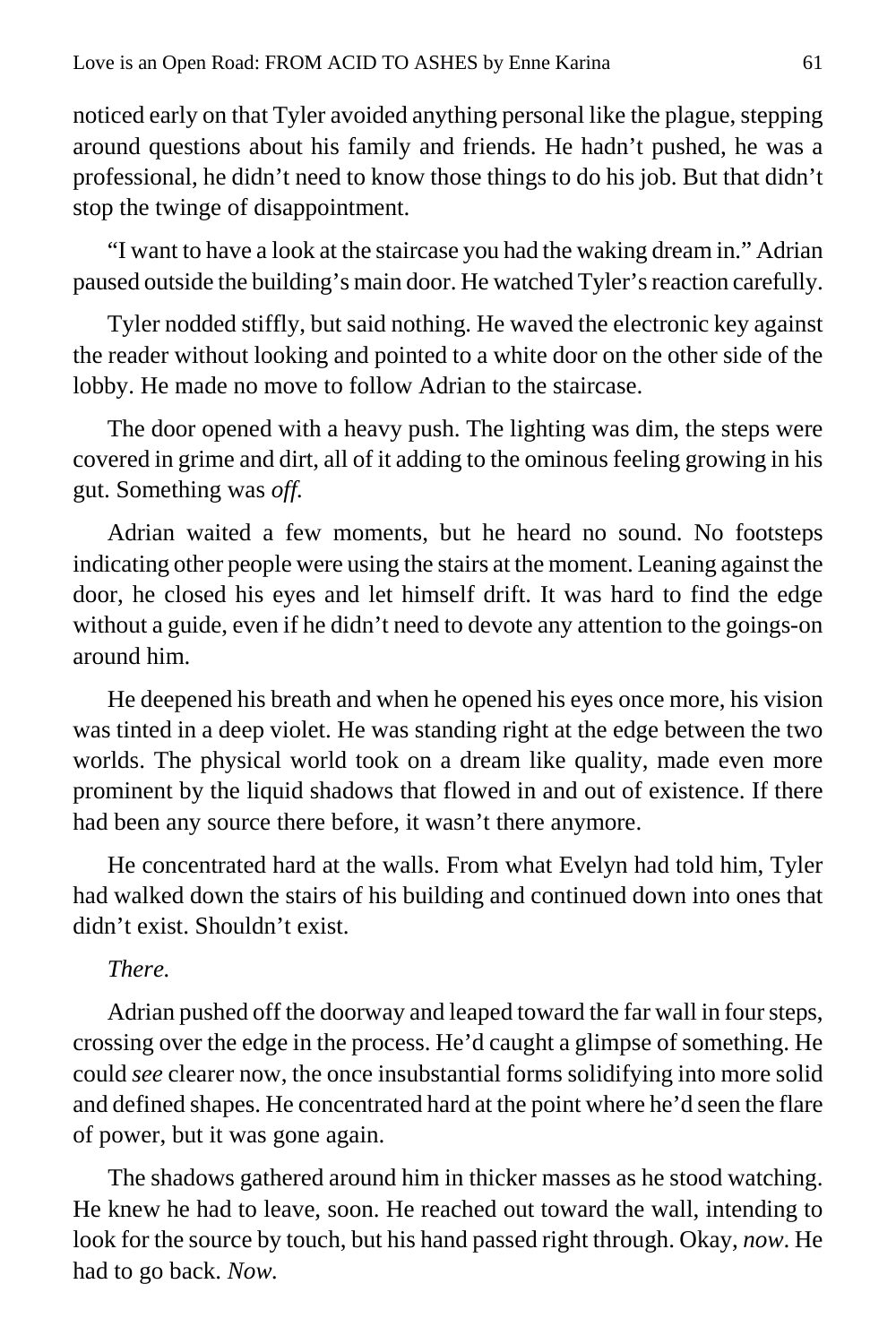He had gone too far into the other side without tethering himself to the edge. He cursed at his own carelessness. Not only had he lost track of the power he'd been looking for, he was also at a risk of not being able to go back. The world was filled with luminescent purple hues and pitch-black shadows. *Demons and monsters.* The stuff of legends and stories were circling around, checking him out and deciding if he was worth a meal. Adrian tensed.

Ignoring the creatures bearing down on him, he searched carefully for the edge. He closed his eyes and concentrated on the ebb and flow of power around him.

That had been reckless and stupid. He knew how notoriously unreliable his sight was, and yet, he'd still let himself get distracted by what he saw. A little further and he could've wound up an easy snack. *And no one would ever know what happened*.

He took in a few shuddering breaths as he waited for the adrenaline to fade. His heart hammered in his chest as he opened his eyes again. The world was as it should be once more. He was back, relatively safe and still in one piece.

Whatever had happened there, Tyler had not simply imagined it. Lynna was going to have a field day with this. At least, it proved the incident during the new moon hadn't been his fault alone. Adrian decided just as quickly that he'd keep his findings mostly to himself for the time being. No need to freak Tyler out anymore than he already was.

Adrian returned to the lobby to find Tyler studying the bulletin board next to the elevator shaft. "The good news is, you're not going crazy," he remarked as he walked up to him.

"Gee, thanks," Tyler said sarcastically.

"No, I'm serious," Adrian said with an exaggerated cringe.

That got a snort of amusement out of Tyler so Adrian let it go. The elevator took what felt like forever to arrive and the ascent was so bumpy, Adrian half expected the cables to just give out and send them plummeting to their unfortunate deaths. Luckily, that didn't happen.

Their arrival on the fourth floor was marked with a soft chime as the doors opened. Adrian vowed he'd never get on the thing again.

He followed Tyler down the dusty corridor. The doors on both sides were painted a crazy assortment of colors.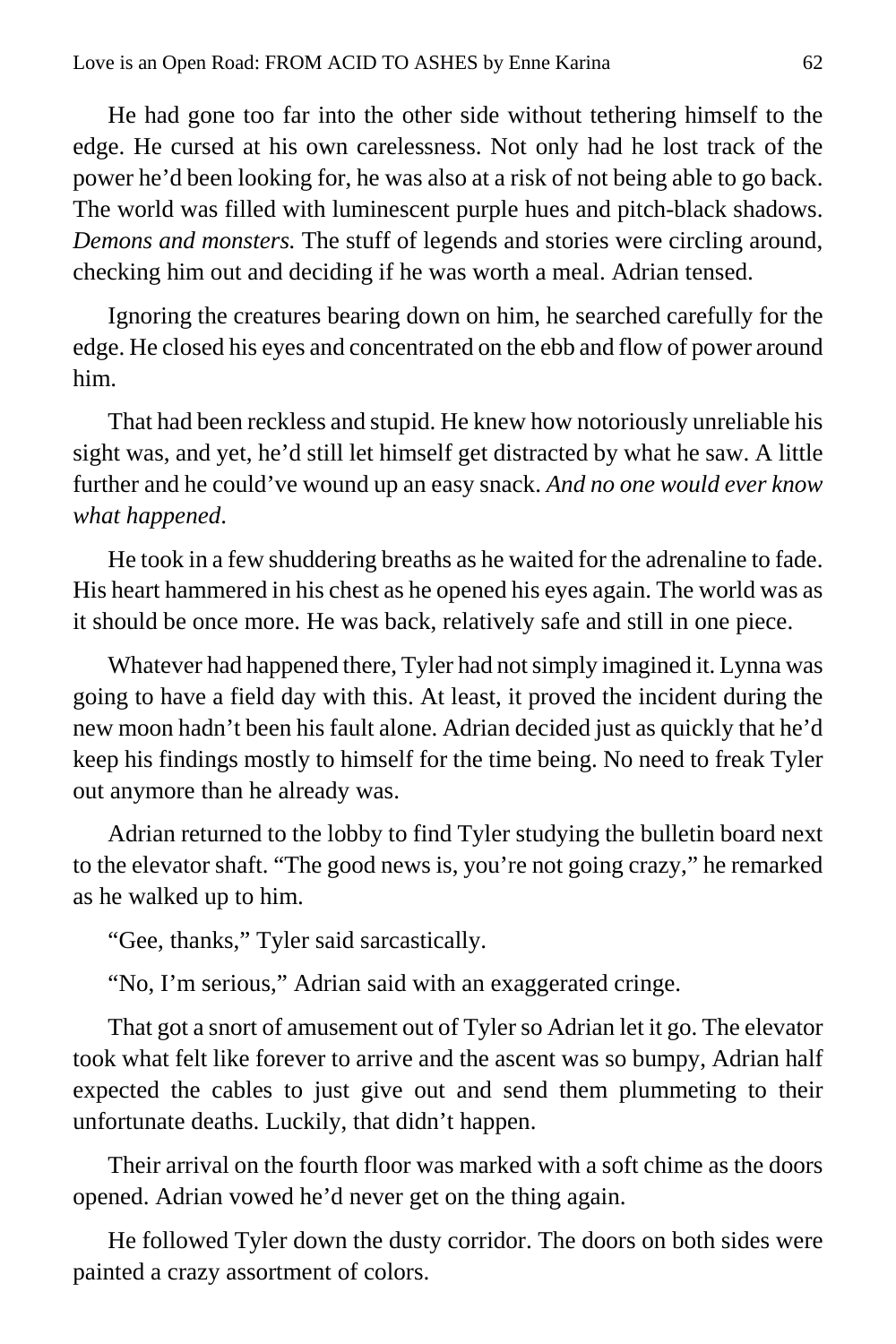"Interesting interior design you've got here…" Adrian couldn't help but remark.

"Yeah, apparently the tenants are referred to by their door color more than the number. Or name for that matter." Tyler motioned toward a door while digging in his pocket for his keys. "I've got the gray room."

Adrian studied the front hall while removing his shoes. Tyler led him through a fast tour of the space. The hall opened into a cozy living room, a modestly furnished kitchen and small dining space stood on the other side. Turning around the corner, there was a washroom and closet. Another door opened into what looked like an office with a bed crammed against one wall. The whole apartment was tiny as far as Adrian could tell, but it was homey.

After the quick tour, Adrian returned to the living room. He was marveling at the collection of miniature glasswork figures occupying the shelf next to the TV when Tyler returned with two glasses of water.

He handed one glass to Adrian. "Sorry, I'd offer you a beer, but I've stopped keeping alcohol on hand."

"It's fine, I probably shouldn't drink on the job anyway." Adrian grinned sheepishly. "What are these guys? They're gorgeous."

"Venetian glass. One of the few perks of my job."

"Right, you work for an import company."

"Yeah. The company raffles off samples and prototypes that they don't need anymore." Tyler sat down on the couch, glass still in hand. "Hey, about what you said before?"

Adrian shook his head slowly. "Later. I want to do a sweep of your apartment first." He placed his glass down on the kitchen counter before continuing, "Guess now's a good time as any to start."

He didn't wait to see if Tyler said anything before he made his way to the bedroom. Tyler had been asleep in bed most of the times the nightmares surfaced, if there was going to be any residual power left behind, it would be there.

He pushed the desk chair out of the way to clear up a decent sized area on the floor and fished out his marker. He wasn't going to take his chances again. He felt a lot better about his chances with a guiding spell in place.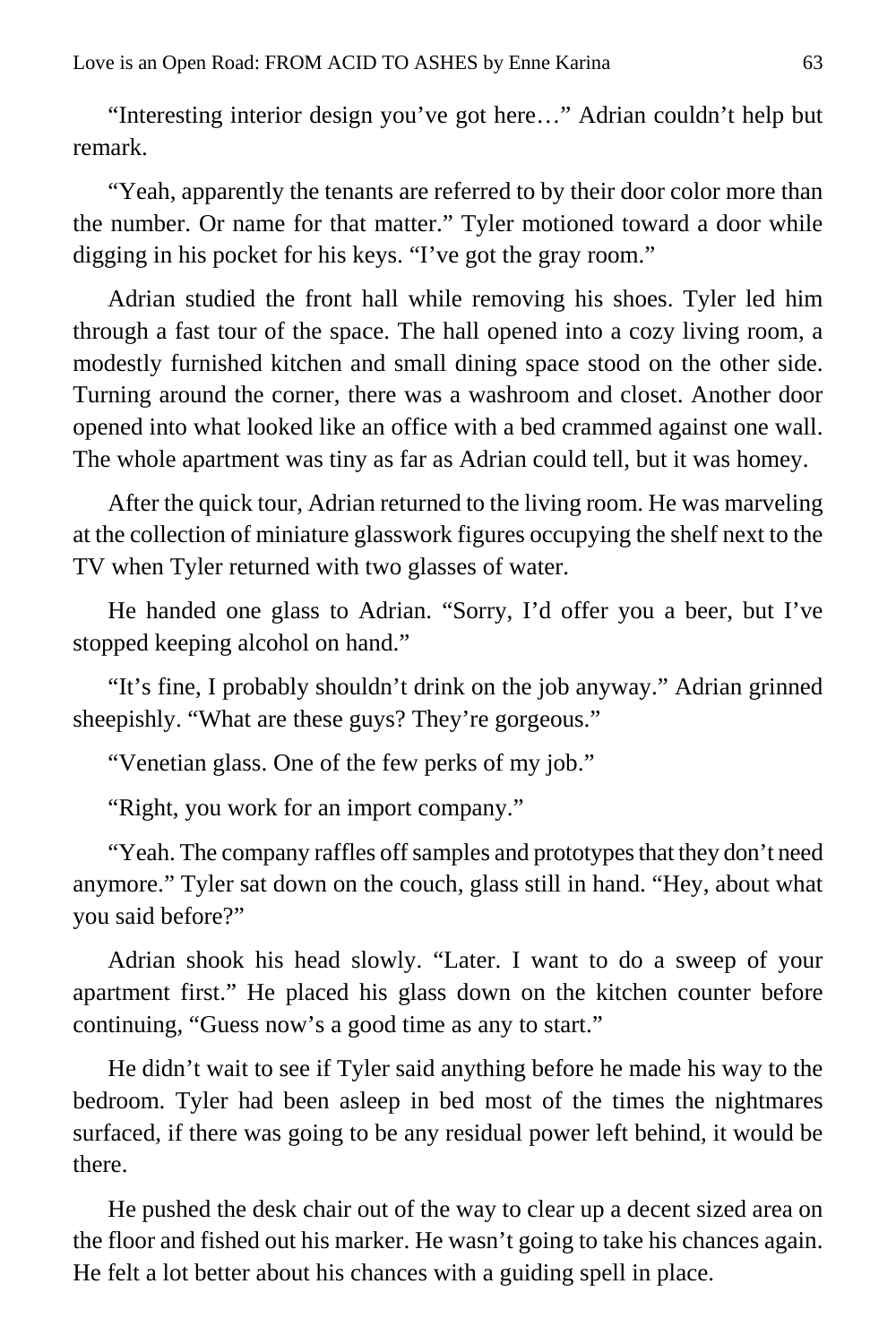After drafting the spell on the floor, he plopped down onto the office chair, he let himself wander, searching out the edge between the worlds once more. He couldn't find it. Adrian blinked in surprise. The edge between the two sides were so muddled that he *literally* could not find the dividing line. *How in the world…*

Icy realization dawned on him. The shock of it made Adrian's blood freeze. It made sense. It was insane and impossible, but it made *sense.* What had Evelyn said? That the nightmares were leaving physical marks. And that last one, the glimpse of power in the staircase…

#### *If the dreams weren't just dreams…*

This was beyond the scale of a simple spell or curse. The power affecting Tyler wasn't placed on him directly. It was linking the two sides. It was more than likely that something was trying to drag Tyler to the *other* side and it was succeeding every night. It was trying to harm, but not kill. It was toying with him.

Rather than checking out Tyler, he should've dragged Halle to this place instead. Or even better, Lynna. Because seriously, the scale of what was happening was actually beginning to scare him.

Adrian ran back into the living room and turned the corner with enough speed to almost collide with the doorframe.

"We're leaving here. Now." Adrian disregarded the flash of panic that passed over Tyler's face. "And no, you don't get a choice."

"What?" came the startled reply.

Adrian tried to remain as calm as he could, calling forth all the confidence he could muster. *Don't panic.* "You can't stay here so grab whatever you need for a week or three and let's go. We'll figure something out along the way."

"Are you at least going to tell me what's going on?" Adrian could practically see the wariness and mistrust in him turn to fear of the unknown. He was doing a terrible job of feigning calm.

"Later, we need to get you somewhere safe first."

\*\*\*\*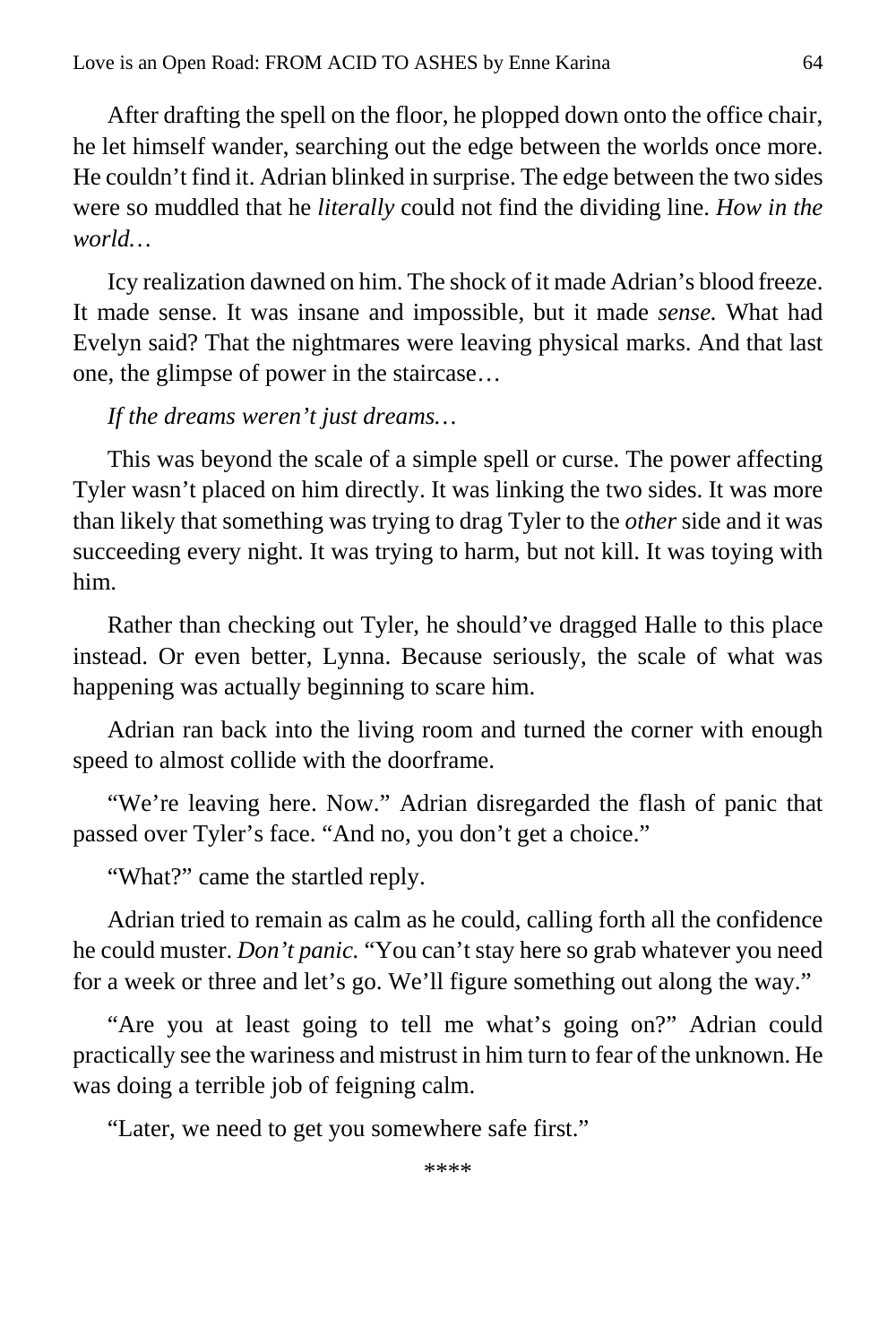# **Chapter 3**

Tyler waited numbly on a couch in a disturbing circular room. The lounge, according to Adrian. It was nothing like any place he'd ever been forced to spend an extended amount of time in. He had followed Adrian without question. In hindsight, it was a pretty stupid move. What did he know about the man anyway? He'd been swept up in the growing terror that had obviously seized him. The guy had gone to work his magic in the bedroom and ran back out in a fit of panic. He'd tried to not stare at the mark on his floor while he packed up two duffle bags worth of stuff.

Adrian then hustled him onto the bus and dragged him into what looked like an old church. Except, it was obviously no longer that. He studied the large open room more carefully. Dozens of doors decorated the walls, couches and plush chairs dotted the center space, and the tiled floor depicted some kind of ornate scrolling pattern. The ceiling though, was covered in rings of arcane markings and lights that looked suspiciously like they weren't attached to anything.

He'd been left there with an order to stay put while Adrian had gone into one of the rooms. How he knew which door led where was beyond him. Tyler felt like he was going crazy just looking at the space with no beginning or end.

He must have dozed off at some point because the next thing he knew, Adrian was shaking him awake.

"I just talked things over with my boss, it's decided. It's safer if we're together twenty-four seven until we have the situation under control. You're now my current and only assignment," Adrian informed him. Tyler stared at him in stunned silence. "Umm, I guess you could come stay with me, I've got a spare bedroom and everything. Or we could find a hotel somewhere, if you're more comfortable with that?"

"I can't just stay with you! That's just—" *weird, wrong, depraved.* He cut himself off short. "Besides, I've got work."

"We don't have to physically be together every minute of the day. I'll just be close by, in case anything were to happen."

"Watching?" Tyler thought back to the time at Evelyn's shop with the other Enforcer. "What about Halle?"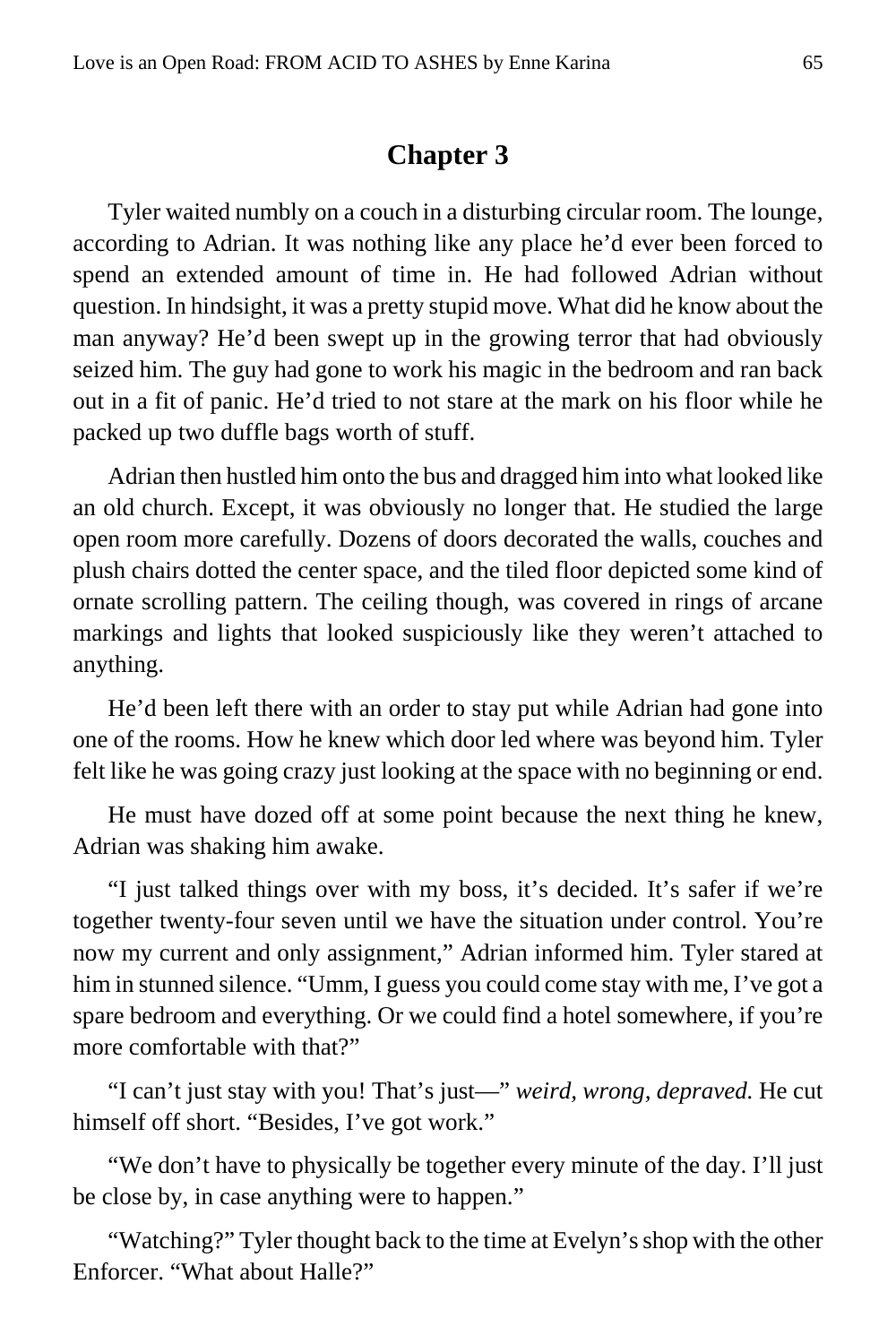"You'd rather have Halle?" Adrian looked taken aback.

His hurt expression had Tyler feeling like he just kicked a puppy. "No. I just meant—I thought—I mean, you two are partners right?"

"Oh. That. No, we only partner for patrol since… you know. There aren't enough personnel for us to move in pairs all the time," Adrian answered. "Halle has his own assignments."

"Fine. I guess I don't really have any choice." He sighed, resigned. *Let's just get this over with.* "Your place's fine. I can survive sleeping in a spare room for a few days."

"All right."

\*\*\*\*

Adrian showed Tyler around his house quickly, there wasn't much to see. He barely spent any time there and the bare, neglected rooms reflected that. It was nothing like the cozy space Tyler had made for himself.

He left Tyler to unpack and get acquainted with his new room before returning to the big, open concept living space and opening all the windows. Aside from the washroom, bedrooms, and storage spaces, the rest of the house was devoid of dividing walls. He'd chosen it for that very reason, with all the windows open in the kitchen, dining, and living rooms, he had enough access to the flow of power from outside.

It sucked to live in the city when his affiliation was with air. The flow of wind to be more precise, not the stagnant stuff found in enclosed spaces. He drew several deep breaths and drew the power to him, wrapping it around his house like a blanket. It was a simple protective spell, used to isolate a space, but would be enough to protect Tyler while he was out.

He resigned himself to needing Halle's help if he wanted any chance of figuring out what to do with Tyler's room.

Adrian dug his phone out of his pocket and scrolled until he found Halle's number. "How busy are you right now?"

"At this very moment, I'm holding up. Why? Lover's spat already?"

"Ha. Ha. Funny." Adrian rolled his eyes even though he knew the gesture would be lost over the phone. "I think we wasted our time looking at Tyler at Evelyn's place."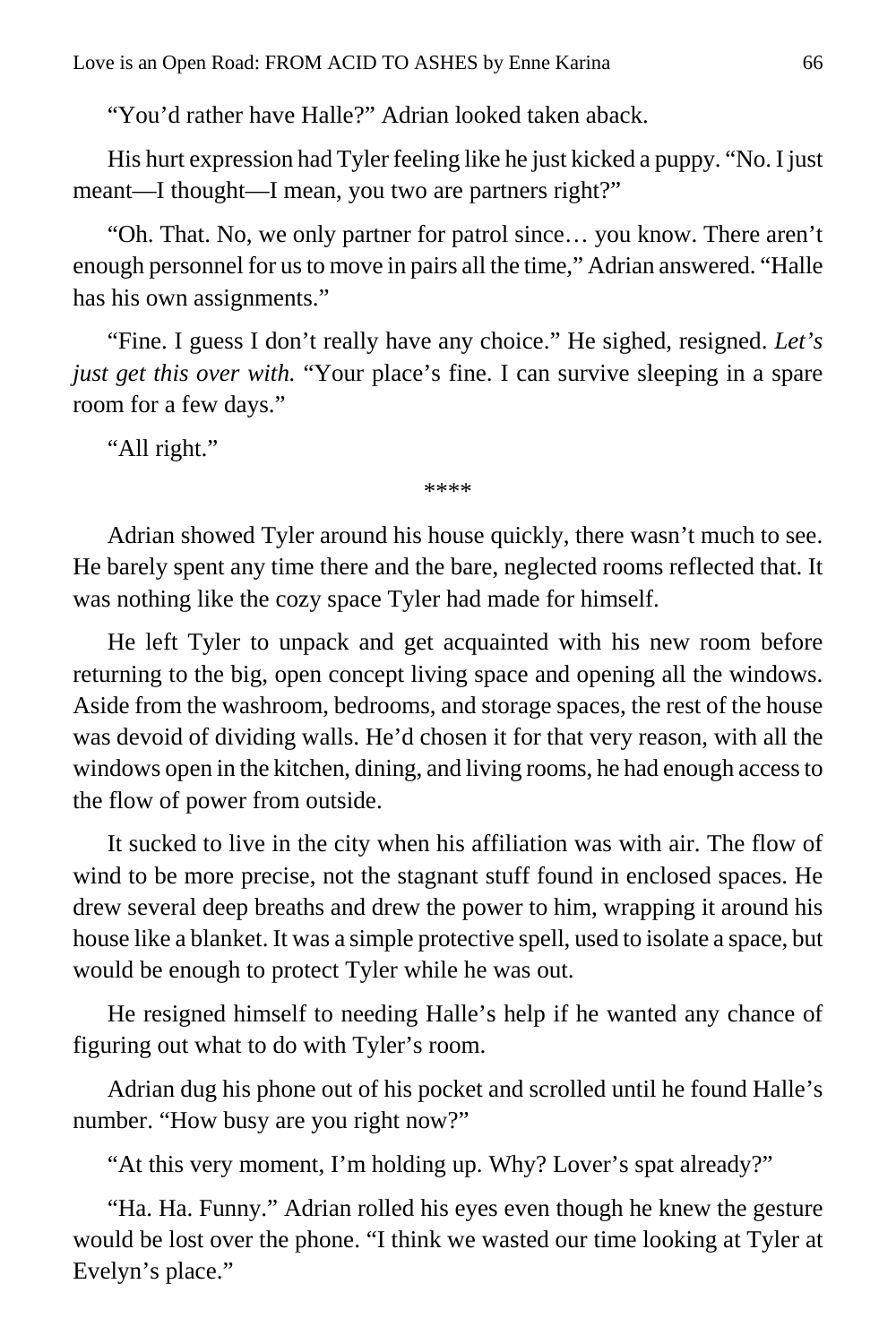"Huh? What happened?"

"His place… it's… I don't even know how to describe it. The boundary between the two sides is completely gone. I couldn't even find the edge."

"You're kidding me." Halle chuckled and immediately sobered up. "You're not kidding. That's… well. That's definitely bad."

"You don't say. So if you've got some time, I want you to do a sweep of his place."

"Yeah, that's fine. Give me five minutes to finish up here and I'll meet you there? What's the address?"

"It's 2780 Aliquay St. I'll meet you outside in…" He glanced at the clock on his wall. "An hour. I think I'm going to put up another field first."

"Got it. See you soon." He disconnected the call.

Adrian sighed wearily. Of course a simple isolation spell wouldn't be enough, whatever was trying to get to Tyler was… powerful. If nothing else. He closed his eyes again and let himself wander to the edge. He needed to be closer to the other side if he wanted to weave a stronger spell.

Twenty minutes later, Adrian opened his eyes to see Tyler staring at him from the hall. He stood awkwardly, like he wasn't sure if he should join Adrian in the living room or retreat back to the guestroom.

"Sorry, must've dozed off there." Adrian cursed himself silently, he hadn't intended to be caught off guard like that. *Time to diffuse the tension.*

He waved to Tyler to come over, and Tyler joined him on the couch after a moment's hesitation. Adrian could practically see the gears turning in the other man's head. "I'm done unpacking. I guess."

"Oh good. Make yourself at home and relax. The place is safe, I've put up a few shields and wards and stuff, nothing dangerous is gonna get in." He smiled comfortingly.

"I—what should we…" Tyler glanced at him furtively before going back to staring at his hands.

"Right now? There's not much to be done. You get some rest, I've got a few errands to run first." Adrian squeezed Tyler's shoulder in what he hoped was a reassuring gesture. The awkward tension in the room was starting to get to him.

"Alone?" Tyler asked in surprise.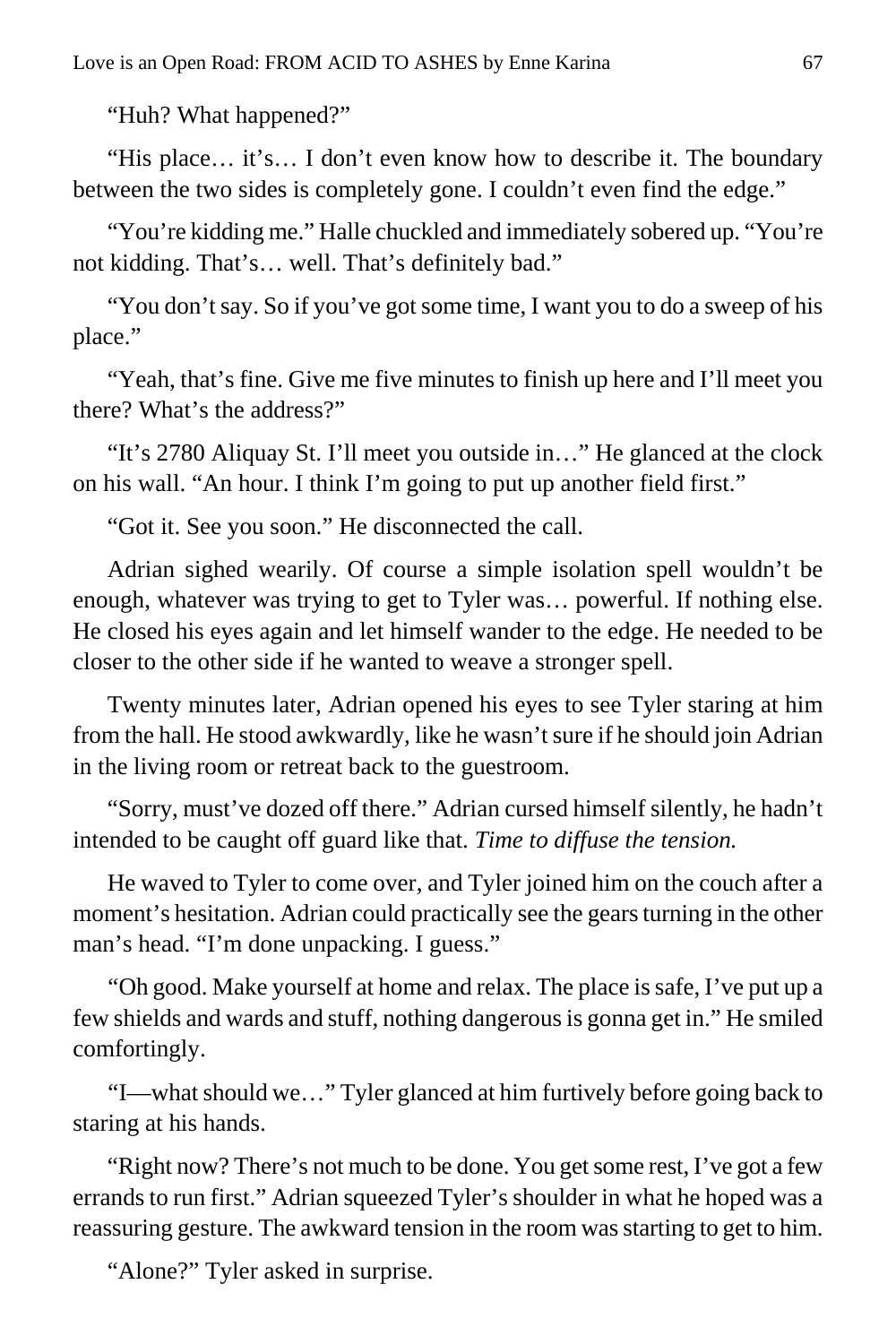"Trust me. You're going to be safer here than with me right now," he said softly, trying not to sound guilty. "Tyler. It's been a rough day. Go have a shower and sleep, you look like you're ready to crash. I'll bring some food home for dinner and we'll work out the details then."

In the end, Adrian didn't leave until Tyler had gone back to his room with the promise to get some shuteye. Satisfied that he wasn't likely to make a run for it while he was out, he shut the windows and made the long journey back to Tyler's apartment.

It hadn't even been a day and he was already exhausted. The job had derailed so far off the tracks that he didn't even know how to go about it anymore. *Swoop in, unravel the spell, get paid, get out,* he chuckled ruefully. Instead, he was now stuck sharing his home with Tyler. He hadn't so much as dated in three years and all of a sudden, he was living with another man.

"Yeah, what's the worst that could ever possibly happen," he whispered to himself, voice dripping with sarcasm. He ignored the weird looks from the other passengers on the bus.

He arrived outside of Tyler's apartment ten minutes late, but still ahead of Halle. Thank God for small favors. He was never going to hear the end of it, what with all the favors he was calling in.

Halle arrived five minutes later, the black Mustang he drove screeching to a shuddering stop in the parking lot out front. Adrian cringed, he never knew it was even possible to feel sorry for inanimate objects until he saw the abuse his partner put his car through on a daily basis. It was also no secret that Halle's inability to drive like a sane person was a major factor in why he himself refused to drive. Who knew how many other psychotic drivers occupied the roads.

"You know, I'm amazed that car is still chugging along after everything you've put it through," Adrian remarked as his partner walked up.

"What're you talking about? Ross's doing just fine."

"You named your car *Ross*?"

"Rosslyn. And you don't care two shits about my car." Halle rolled his eyes and chided him mockingly. "Now, tell me what's the deal with this place?"

Adrian filled him in as they made their way up to Tyler's room by way of the staircase. The convenient thing about magic, is that it's impossible to keep a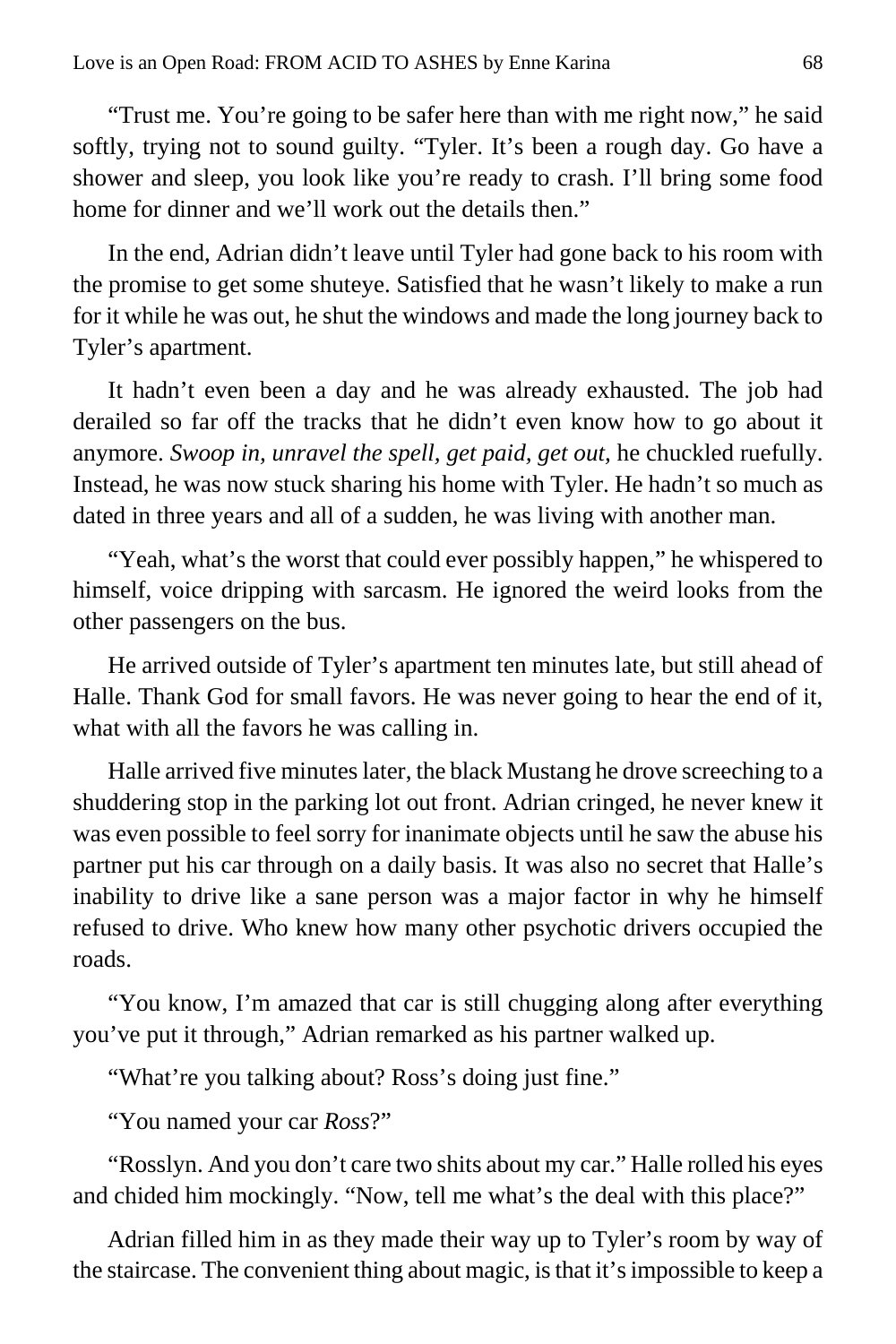Magical out by physical means alone. A few muttered words and the locks disengaged themselves with no trouble.

Tyler's place was exactly as Adrian had left it earlier that day. He led Halle into the bedroom. The guiding spell he'd drawn onto the floor was still there, as was the marker he'd left behind in his haste to get out. He retrieved his marker as casually as he could and ignored Halle's snickering.

Getting down to business, Adrian watched Halle as he sat down in the same chair he'd used earlier. Watching Halle was about as anticlimactic as it could get, until he crossed over at least. Physically, he never showed any sign of what he was really doing. Adrian had been careful to use spells that required things Tyler could physically see and touch when he was around. If for no other reason than to alert him as to when he was doing something otherworldly.

He could almost imagine Tyler's look of horror if he ever realized that Adrian could weave spells with no indication that he was doing so. Well, indications that a human could see or feel at least.

Adrian was tempted to look for the edge again, but decided against it. He'd tried and failed earlier and he had Halle now. He was more useful on this side than stumbling along the other.

He ticked off the minutes impatiently. Halle had been gone for almost fortyfive minutes. Long enough that he was starting to get nervous. Halle wasn't crossing over the edge, if he had, Adrian would have known. With no indication of what's going on, he wouldn't even know if something happened to Halle.

Luckily, Halle returned before the hour was up. Any longer and Adrian was ready to send an SOS to Lynna.

"That was… weird. To put it mildly."

"Did you find the edge?"

"Yes and no." He raised his hands defensively before Adrian could object. "Yes, I found the actual divide between the two sides. And no, because it no longer exists."

"W-what?"

"Oh yeah, it's gone. Blended together into one twisted mess. Essentially, it's a good thing you were looking for the edge when you tried to cross instead of just… wandering around. You could've gotten lost on the other side and not even realize you were there till a gryphon tried to have you for dinner."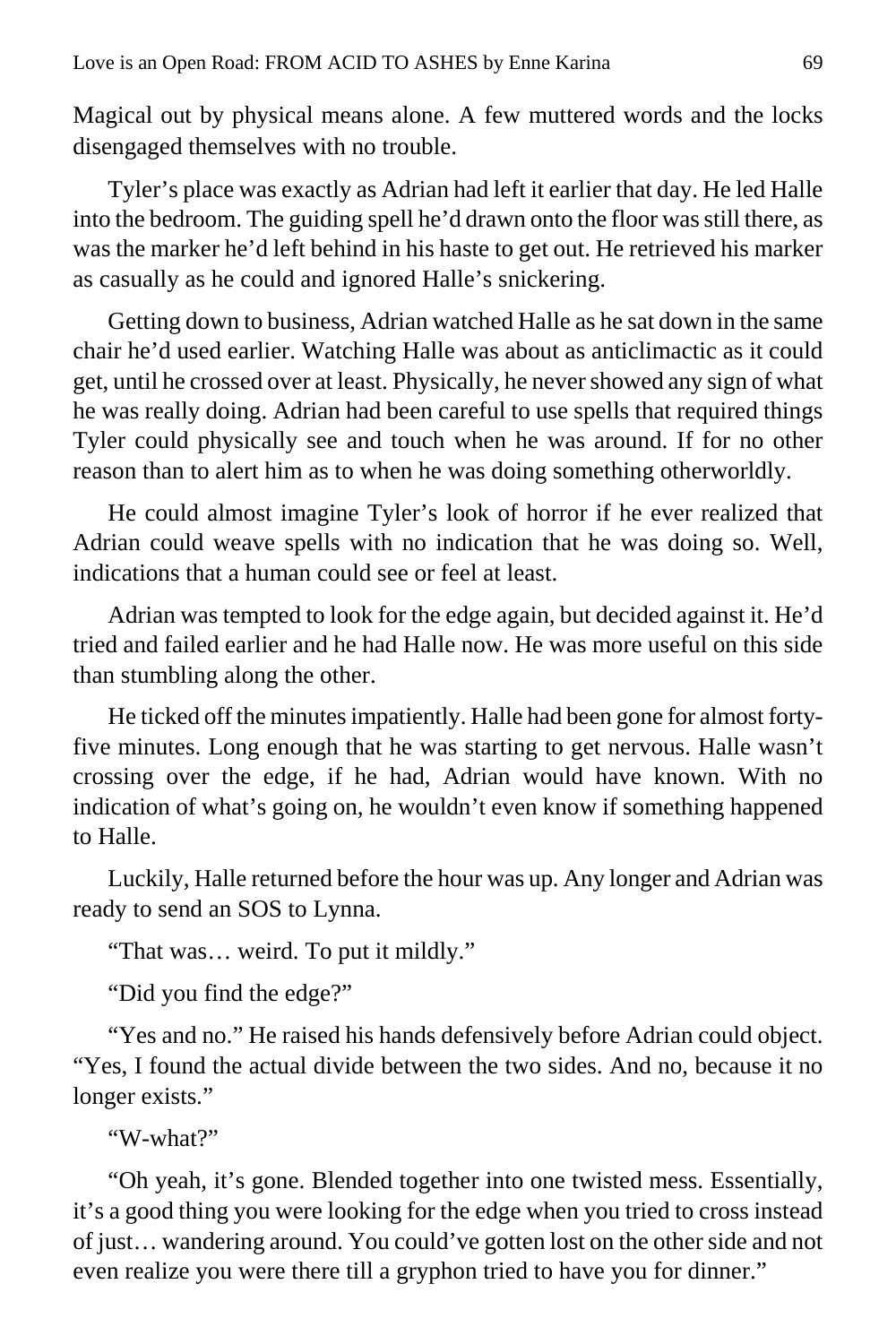"Great. Well, did you find anything useful?"

"Nothing like a source or even a sliver of power. I didn't find anything like the power you saw in the staircase here either. Whatever caused this is gone. There's really nothing left here to salvage."

"I see. I guess I'll call Kay to come and patch this place back up before something accidentally wanders over to this side." Adrian rubbed tiredly at his temples. It was pretty much what he had expected, but hearing it in words was still annoying. He was back to square one with no leads at all. "Thanks. I appreciate the help."

"I know. I'll call it even if you treat me to pizza sometime." Halle grinned as he left. "And tell Kay I said hi."

Adrian waved him off with a tolerant smile. "Deal."

He dug out his phone as he closed the door behind Halle. Less than an hour later, Kay was knocking on the front door. They chatted briefly and after a quick discussion of the job and payment, Adrian left him to do his thing.

He'd only dealt with Kay a few times before, having only been introduced to the man recently. Adrian had decided early on that he was definitely one of the easier Cleaners to work with. The last one he'd used had an unhealthy addiction to gossip, something that made him extremely uncomfortable. Adrian had heard more things he had no business knowing about than he cared to let anyone know. It was a mystery how the other Cleaner would have even come across half the information she did.

Kay, on the other hand, didn't ask any unnecessary questions, and just did whatever job was requested of him. An extremely useful trait as far as Adrian was concerned.

He was also one of the few people Adrian trusted, outside of his team. Eleven years and he still felt uncomfortable in the presence of other Magicals. If he could kick his own ass, he would. It really was ridiculous. Sighing, he headed back to the bus stop.

After a quick debate, he ended up dropping by Lind's Bakery to pick up dinner, even if it was a little out of the way. They served the best sandwiches in the world as far as he was concerned. And chocolate cake, but he would let his new housemate be the judge of that.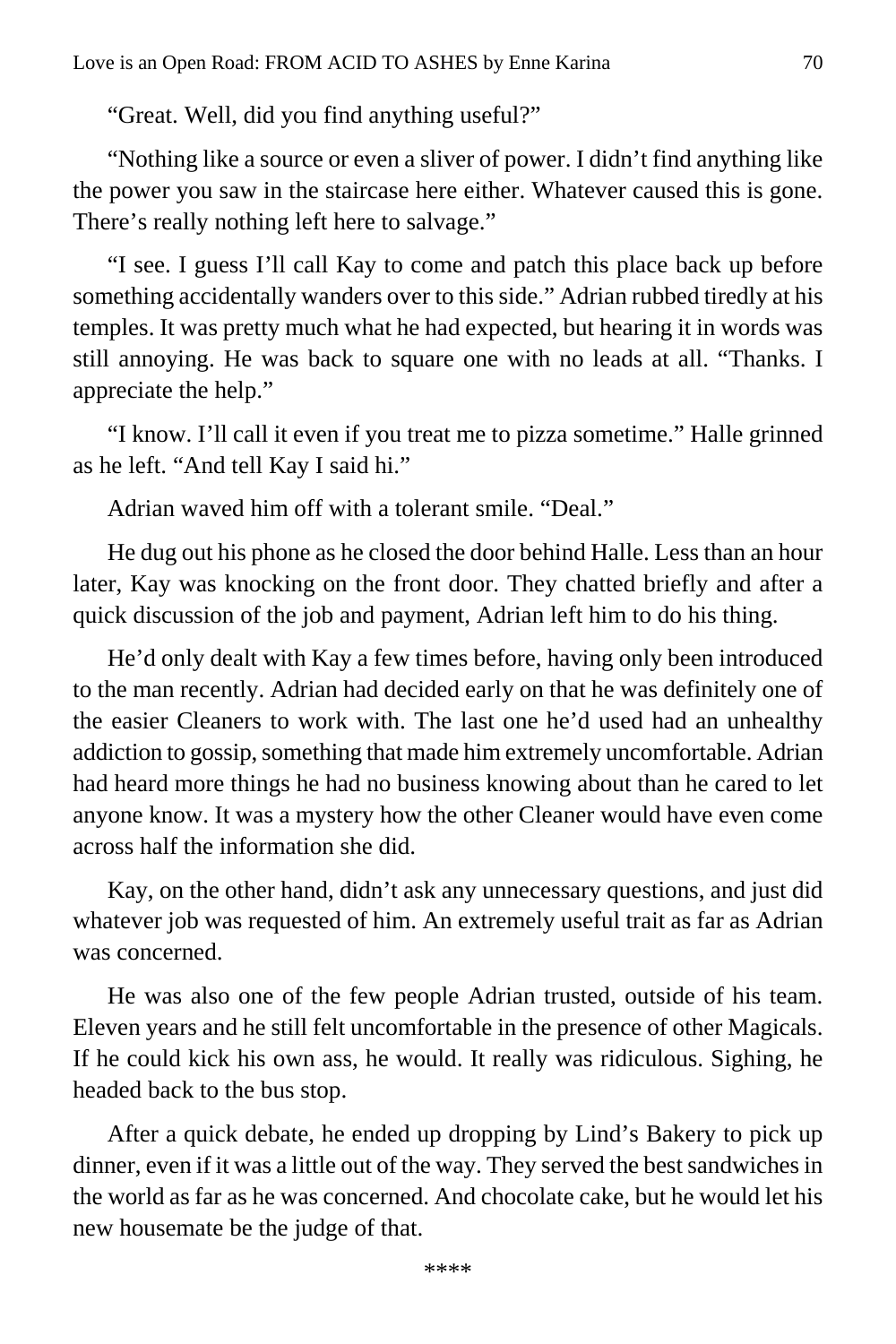Tyler passed the hours alternately in front of the TV and sorting through paperwork for his job. Neither were things he wanted to be doing at that time. He was still fuming about being left on his own in Adrian's house. *What the hell was the point of all this?* At least he'd remembered to bring his work bag and laptop.

Hadn't the whole point of their arrangement been so that Tyler would be safer with him? It almost felt redundant somehow, being forced out of his own home now. He sat down heavily on the couch and flipped through the channels available to him again, not really caring about what was happening on screen.

He hated being caged in like this too. Just when he thought he was going to go crazy from boredom, his phone rang, snapping him out of his thoughts. He had all of ten seconds to decide whether he should answer the call from his mother or not. He hit answer in the end. He wouldn't put it past her to drop in for an impromptu visit only to find him cleared out of his apartment.

"Hi, Mom," he answered the phone with as much good will as he could muster.

"Finally. I was beginning to wonder if I needed to send out a search team to find you." She heaved an exaggerated sigh into the receiver.

"Yeah, sorry. I've been busy lately. How have you guys been?" he asked politely.

"We're fine, thank you. What's been keeping you so busy? Is it your job? Are they trying to shove more responsibility onto you again?"

"Uh, no. It's not that. Just, other stuff in my life I guess."

"Oh, my, don't tell me you finally—"

"No! No. It's just—I've had to leave my apartment on short notice this week." He cut her reply off short. He hated the shock and excitement in her voice almost as much as he hated having to ruin it with the harsh truth. There was no one in his life, and more than likely wouldn't be. *Not even him.* He pushed the image of Adrian out of his mind. *Especially not him.*

*Don't even think about going there,* he chastised himself.

She made a disappointed sounding huff and he almost felt bad. He decided that a little white lie on the subject would do more good than harm at the moment. "There's, uh, pests... they're getting cleared out right now."

"Oh my gosh, that's terrible!" She paused, Tyler waited for the inevitable question. "Are you sure you don't want to come home?"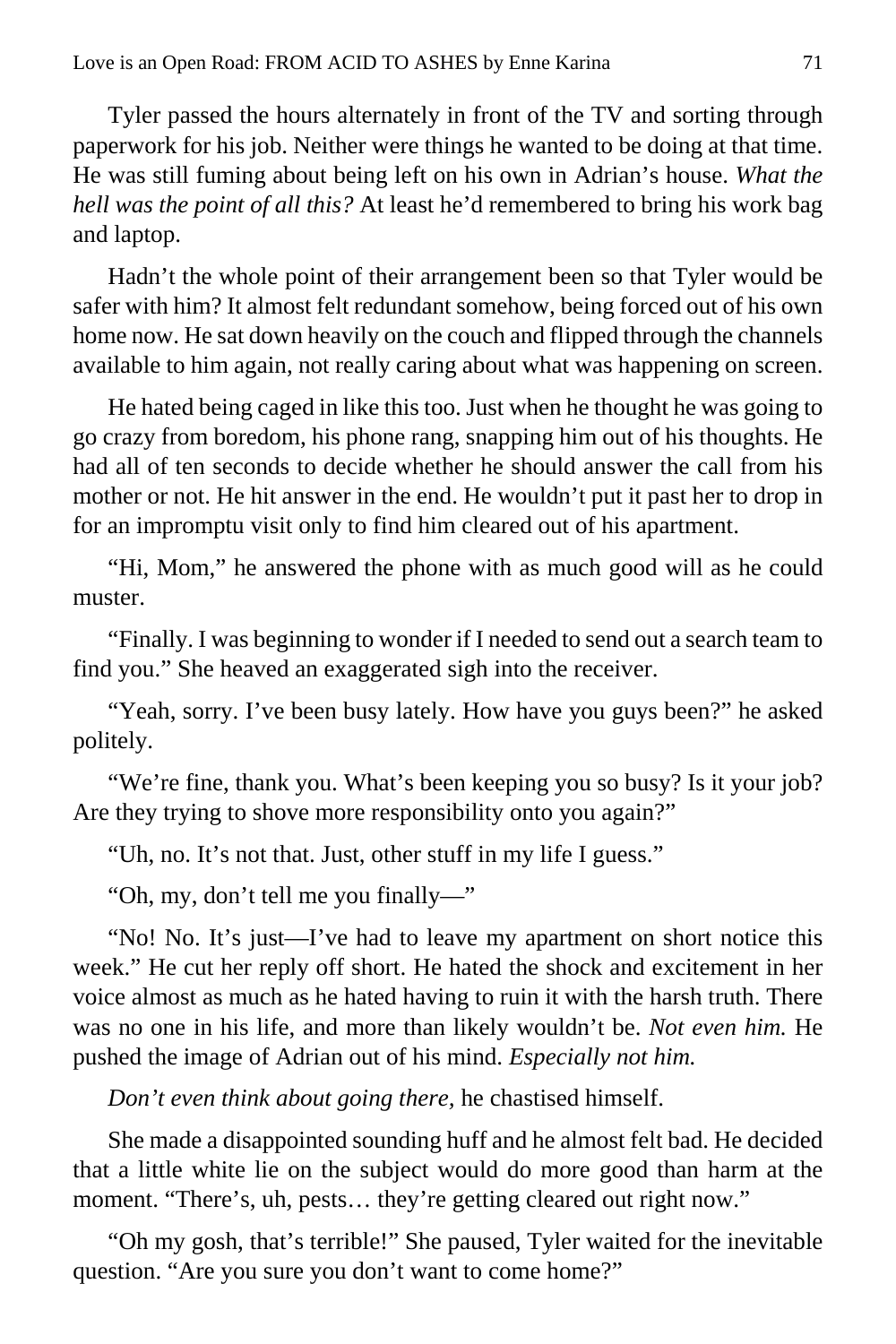"I'm sure, Mother. Besides, I like my job and you're hours away."

"I know. It's just that your father and I worry about you. And now pests…?"

"Harmless. But annoying. I'll be fine, I'm… staying with a friend for the time being." He had to wince at how pathetically unconvincing that sounded even to his own ears.

He was about a hundred percent sure that she didn't buy that, but grateful that she didn't bother calling him out on it. After that, they only made small talk that was both awkward and stilted. It wasn't that their relationship was bad, he simply didn't know what to say to her. After another five minutes of trying, she either gave up or got tired of him.

They said their good-byes and Tyler quickly hung up his phone. He stared blankly at the black screen for a few minutes, contemplating the unexpected distraction. He had been actively ignoring calls from his parents as he'd gotten tired of the same questions years ago. *At least that point didn't come up again…*

If only he had been able to live up to his parents' expectations. Or at the very least, be normal enough to pass by unnoticed. Although these days, he had fallen so far off the bandwagon of normality that he doubted he would ever manage to get back on again. He was still pondering that point when he heard the clink of keys against the lock announcing Adrian's return.

"Hey," Adrian called from the doorway and Tyler decided that it was only polite to greet the man.

He joined Adrian in the kitchen only to see the man's arms laden down with a box and bags of food. "Wow… overkill much?"

"I see you haven't had a chance to go through my kitchen yet. You're going to be very grateful to me very soon," he said as he sorted out his purchases and put them away in the fridge.

"There's what, a dozen sandwiches…? And is that a cake?" Tyler's bewilderment was quickly morphing into amusement. Adrian had mentioned getting some food on the way back, sandwiches and cake was not what he had been expecting.

"Close, ten, actually. And yes, cake. Chocolate espresso to be exact." He grinned widely as he proudly displayed the box to Tyler. "Hands off, it's dessert."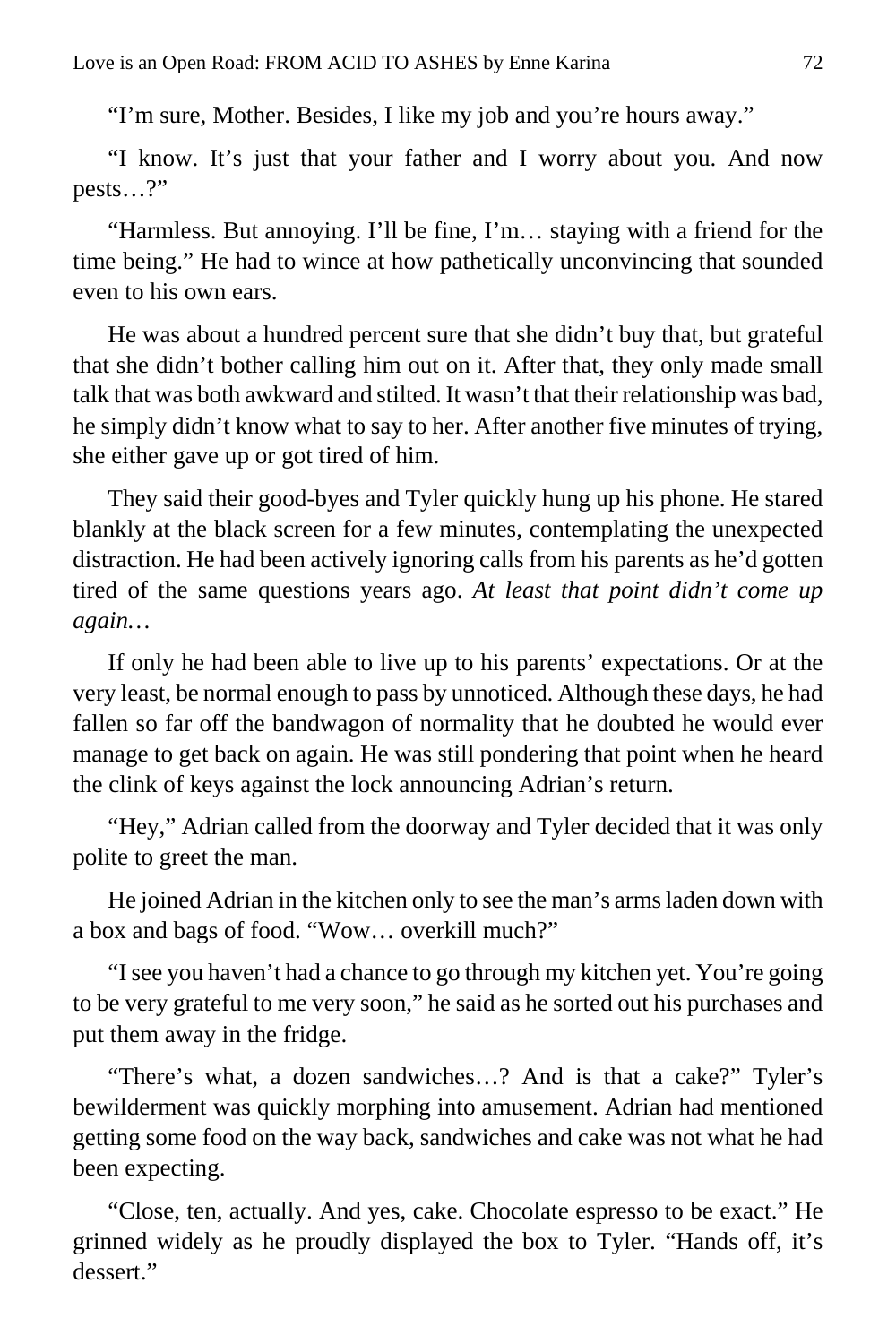"You don't cook do you," Tyler stated blandly, but he couldn't keep the amusement off his face. The glimpses he got of the state of the kitchen more than proved his point. The cupboards were stocked with various colored cans and the fridge was nearly empty. He made a mental note to buy some proper food and cook himself.

"I do," Adrian huffed indignantly. "But this is more convenient."

"Right."

"Hey! I do!"

"I believe you." Tyler smirked, the whole argument was ridiculous, but that was also what made it so amusing. He hadn't expected Adrian to be so much fun to rile up.

"You're lying." Adrian made an irritated noise. "Fine. I'll make *proper*food next time."

Tyler decided to drop the debate after that. He had his fun teasing and more than likely used up all his good will at the moment.

They ate in silence after putting things away and cleaning up. Adrian was pointedly ignoring him, something Tyler shamelessly took advantage of. He spent the whole dinner watching the other man. Adrian ate slowly, savoring each bite. As hard of a time as Tyler gave him earlier about it, he had to admit that the sandwich was amazing. Nothing like the convenience store stuff he got on occasion.

Adrian brought out the cake after they polished off three sandwiches between them.

"Okay, I'll admit it, this stuff is amazing." Tyler grinned, silently admitting defeat.

"Lind's Bakery. Be grateful, I went there just for you." Adrian smirked around another forkful of cake. The unexpected childishness he displayed didn't so much worry Tyler as pique his interest.

He realized with a start that he'd barely thought about the whole magic thing since Adrian got back, distracted as he'd been with the man himself.

Adrian must have caught his change in mood because he said, "We should probably talk about how the upcoming week is going to go, huh."

"Yeah. I guess the sooner we have it figured out, the better," Tyler replied, staring intently at his plate. The light atmosphere died in an instant.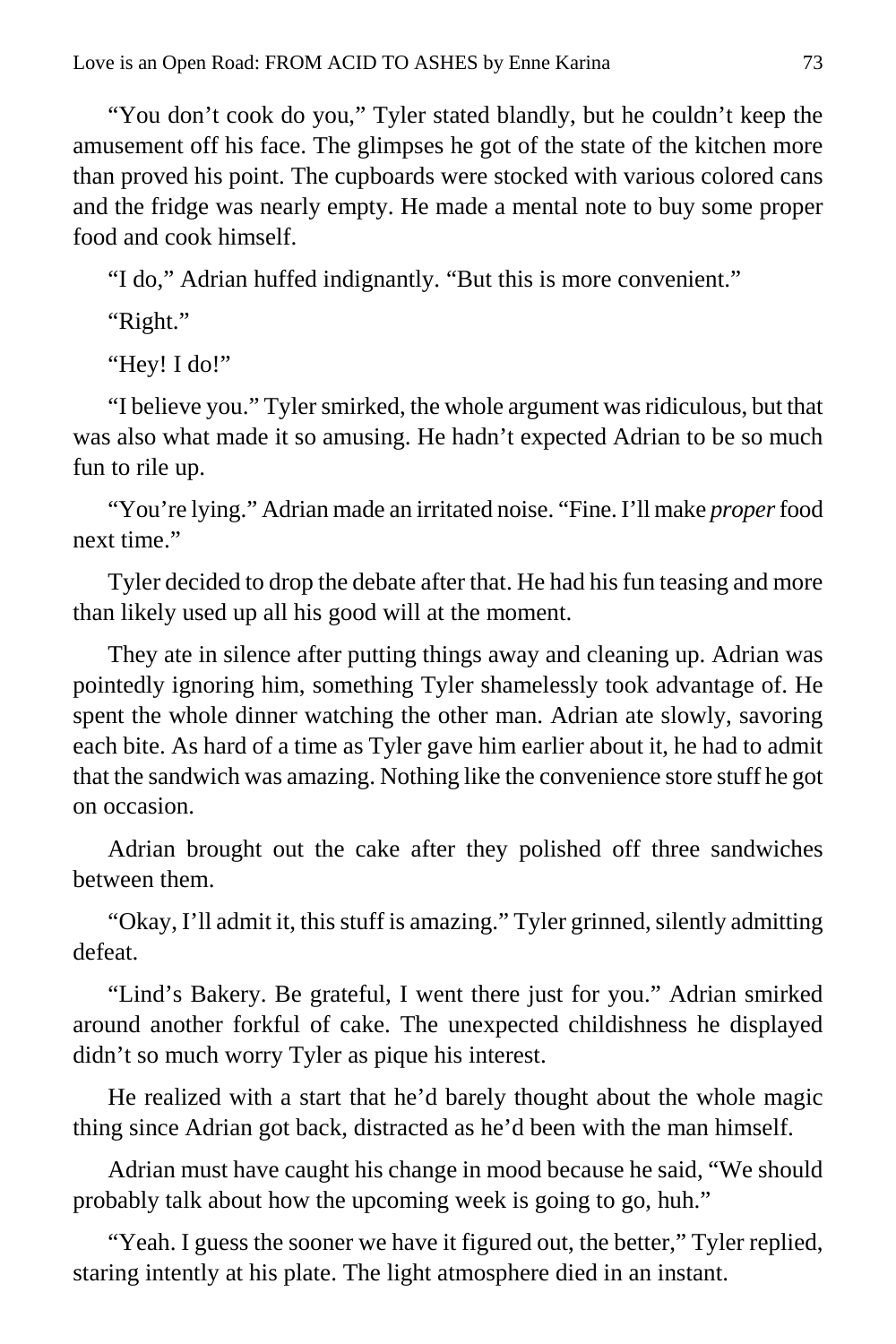"Well, I'll tell you now that I'll be literally following you everywhere. More or less. I might leave you home once in a while if something else comes up with my job, but other than that, I'm all yours."

Tyler mulled over the unintended implications of Adrian's words. He knew he didn't mean it in those terms, but it still made him pause. "Yeah, that's fine. I guess. There's a café down the street from the office that you can kill time in if you want. Other than that, I'm not really sure how you want to go about this…"

"A café's great. I had to sit in the back alleys the last time I did this." He chuckled at the memory although the humor failed to reach his eyes.

"What about tomorrow? I don't need to go in on the weekends."

"Tomorrow is Sunday right? I don't have anything in particular I need to do, you?"

"Nah, no plans here either."

"Good, that's good. We can figure it out when we get bored then. I don't mind if you want to meet up with your family or friends, but I'm going to need a heads up. Especially if you intend to go somewhere with lots of people."

Tyler bit back the cynical reply he reserved for these annoying assumptions and went with a simple "Got it."

After that, they washed the dishes together and went off to their respective rooms. Tyler went straight for the new talisman he'd hidden under the pillow and traced its design absently. The room was bare, containing only a lamp, a twin bed, and a small table that acted as a nightstand. He'd left his bags in the corner along with his laptop.

It was meant for work, but he wasn't above using it for personal means if he had nothing else to kill time with. He called it a night by ten o'clock, he had been taking full advantage of being rid of the nightmares.

\*\*\*\*

Adrian was more than a little grateful by the time Monday morning rolled around. Yesterday would go down in history as the most awkward and needlessly stressful day of his life. *You'd think two grown men could find some middle ground when it came to filling in free time.*

Apparently not.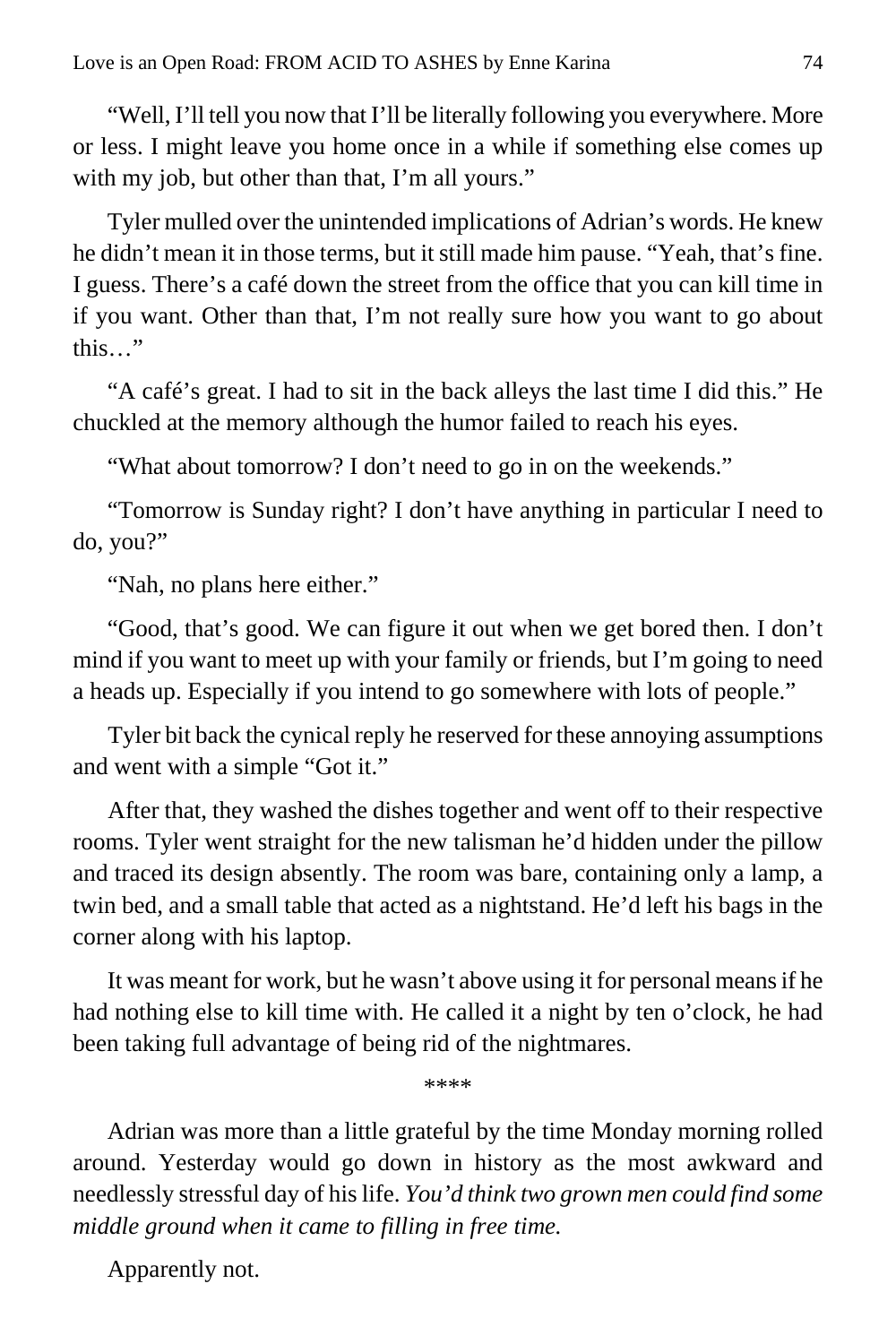They'd spent most of the morning tiptoeing around each other and trying their hardest to ignore the strange tension in the air. The whole thing had been so foreign to Adrian that he really didn't know how to deal with it. Every tentative conversation was forced and stilted, but the tense silence was even worse. Not that it was really Tyler's fault or anything.

He couldn't even remember the last time he'd felt that awkward around another person. Probably not since he was a child who didn't know what to do with himself and everything felt *wrong*. And lunch had only been slightly more bearable compared to the morning. Once more, he was glad he made the effort to grab food from Lind's. *If it made Tyler happy…* He sighed and rubbed tiredly at his eyes. A quick rummage through his kitchen revealed that there was still enough food left over to tie them over for another day or two, but he was struck with the sudden craving for proper home-cooked meals. Something he hadn't cared to do anything about for years.

Not since he started living on his own. Cooking for one just didn't appeal to him. If he was lucky, his skills in the kitchen might not have deteriorated into nonexistence.

"We'll know soon enough," he muttered determinedly to himself.

With his mind made up, he pushed the thoughts out of his mind as he made the coffee and pulled out some leftovers they could have for breakfast and lunch. Tyler was still in the shower, but Adrian was ready to head out whenever. He'd realized much too late that he'd forgotten to ask when Tyler needed to head to work.

He was more than a little grateful that Lynna had allowed this to become an exclusive assignment because he was pretty sure he'd never be able to patrol at night and keep to Tyler's work schedule at the same time. Halle might not need to sleep, but he sure damned well did.

Tyler stumbled his way to the coffeemaker as Adrian was warming up what was to be their breakfast.

"Good morning to you too," Adrian said with as much false cheer as he could muster.

"Ah, morning," Tyler mumbled in reply. At closer inspection, Tyler looked exhausted.

"Did you not sleep well?"

"No, sorry. Slept fine, it's just too early in the morning for me." He waved off Adrian's concern absently. All his attention was on the coffeepot.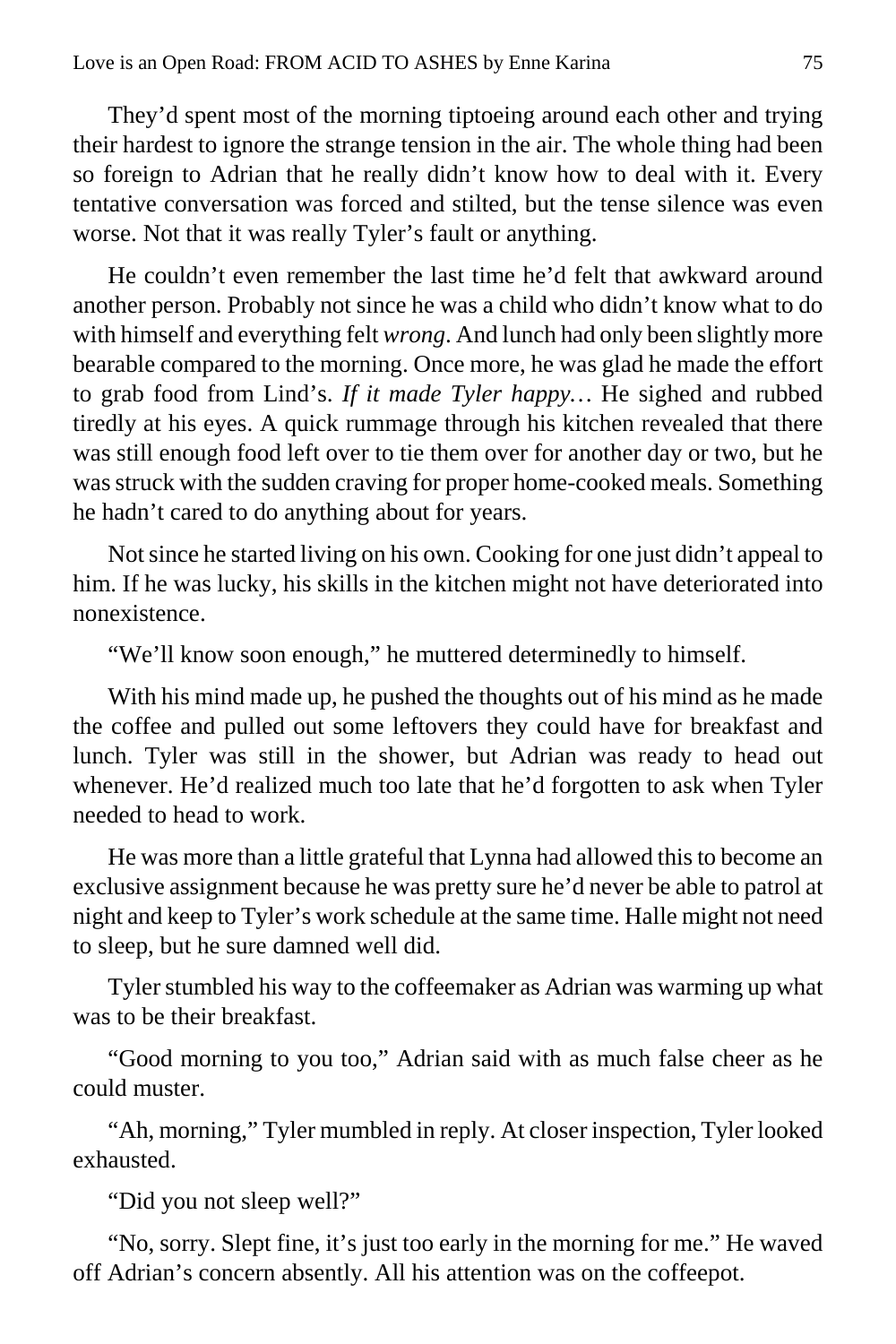Adrian blinked at him in surprise.

Tyler caught his eyes and half smirked. "Yeah, some things, you just never get accustomed to. No matter how long you've done the same goddamned thing."

"I guess I got lucky there, then. I'm too much of a night owl to function in a normal working day schedule."

"You look like you're functioning fine to me."

"Nervous energy. Always happens when I change up my routine."

"Huh. Makes sense."

Despite what Tyler had said, he wasn't nearly as grouchy as he made himself out to be. Mostly, they just ate in silence. Well, Tyler ate as Adrian tried his best to not get caught studying him around bites of food. Tyler had done the same to him the first night so he couldn't complain. Thankfully, by the time they parted ways the night before, they'd finally managed to move past some of the awkwardness. The odd companionship they'd forged was holding.

They left the dishes where they were as they polished off their food and headed out of the house at a quarter to eight. Tyler showed Adrian where the café was located before the two walked down the street to the building that his company was in. It wasn't anything impressive and didn't stand out at all amongst the many other office buildings around it.

Silently, Adrian tugged on Tyler's sleeve and headed to the nearest alley. When he was sure they were out of plain sight, he took out a notepad and his marker.

"Here." He scribbled a quick mark onto the paper and handed it to Tyler. "It's a guidepost. Rip it if there's any trouble or you need me and it'll lead me straight to you."

"Do you—is there—?" Tyler eyed the paper suspiciously before reluctantly taking it.

"Don't know, but I'd rather cover all my bases while I can." Adrian smiled ruefully. It was the best he could do until he had the chance to check out and secure the location. And after all that, he still had the actual issue to deal with.

After a few more reassurances from Adrian that everything was going to work out, they parted ways. He watched as Tyler entered the building before he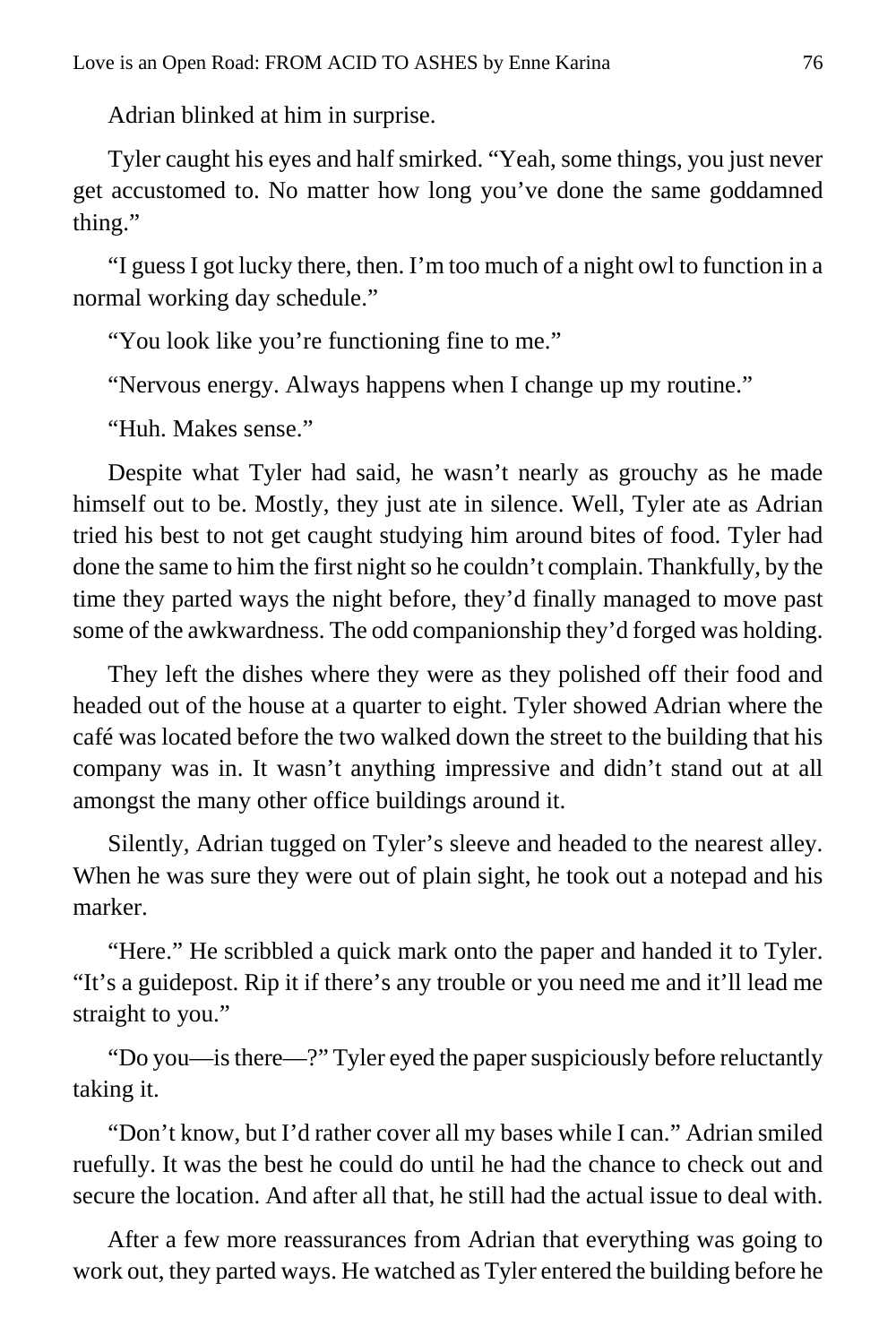returned to the café at a slow stroll. *This was going to be a long week*. He could feel it already.

\*\*\*\*

In the days that followed, they hashed out something of a routine in and out of the house. They realized pretty quickly that they both functioned better with a clear schedule to follow. Tyler did not like surprises because it threw him offbalance, and Adrian hated them because they made keeping track of Tyler impossibly difficult.

Ironically, it turned out that they got along pretty well once they got comfortable around each other. Adrian grinned to himself. It all started with their mutual appreciation for good food. It had taken an entire day of slaving away in the kitchen to convince Tyler of his skill, but the payoff had been worth every ounce of effort. After three days of trying to one up each other, they had finally called it a truce and wound up cooking most meals together. Adrian didn't even mind that Tyler would kick him out of the kitchen once in a while to make something particularly interesting. He smiled softly at the memory. Having Tyler around had really changed things up for him, but in good ways. It had been a long time since he'd looked forward to going home and just spending time relaxing.

They even had a dinner course planned for that night, something Adrian was determined to see happen with or without Tyler's unexpected appointment. Tyler had gotten the phone call from his psychiatrist's receptionist right before they were about to head out the door.

The call nearly had them missing the bus, but after a mad sprint, they managed to make it to the stop right as the bus pulled up. After that, it was business as usual. Adrian dropped Tyler off in front of his office before walking down the street and into the small café. He flashed a quick smile at the woman behind the counter when he got to the front of the line and signaled for his usual double shot latte. Thankfully, the place was fairly empty, it allowed him ample space to hang around without the guilt of needing to buy a mass of food and coffee to justify occupying a table for hours on end. Another bonus came in the form of patio seats out front, complete with umbrellas to keep patrons from frying in the bright afternoon sun.

The only time it got busy was during the lunch hour when the offices let out, but people rarely lingered. Tyler did make a habit of dropping by to visit him at lunch when he wasn't bogged down by work, a sentiment Adrian really appreciated. It got lonely sitting by himself day in and day out.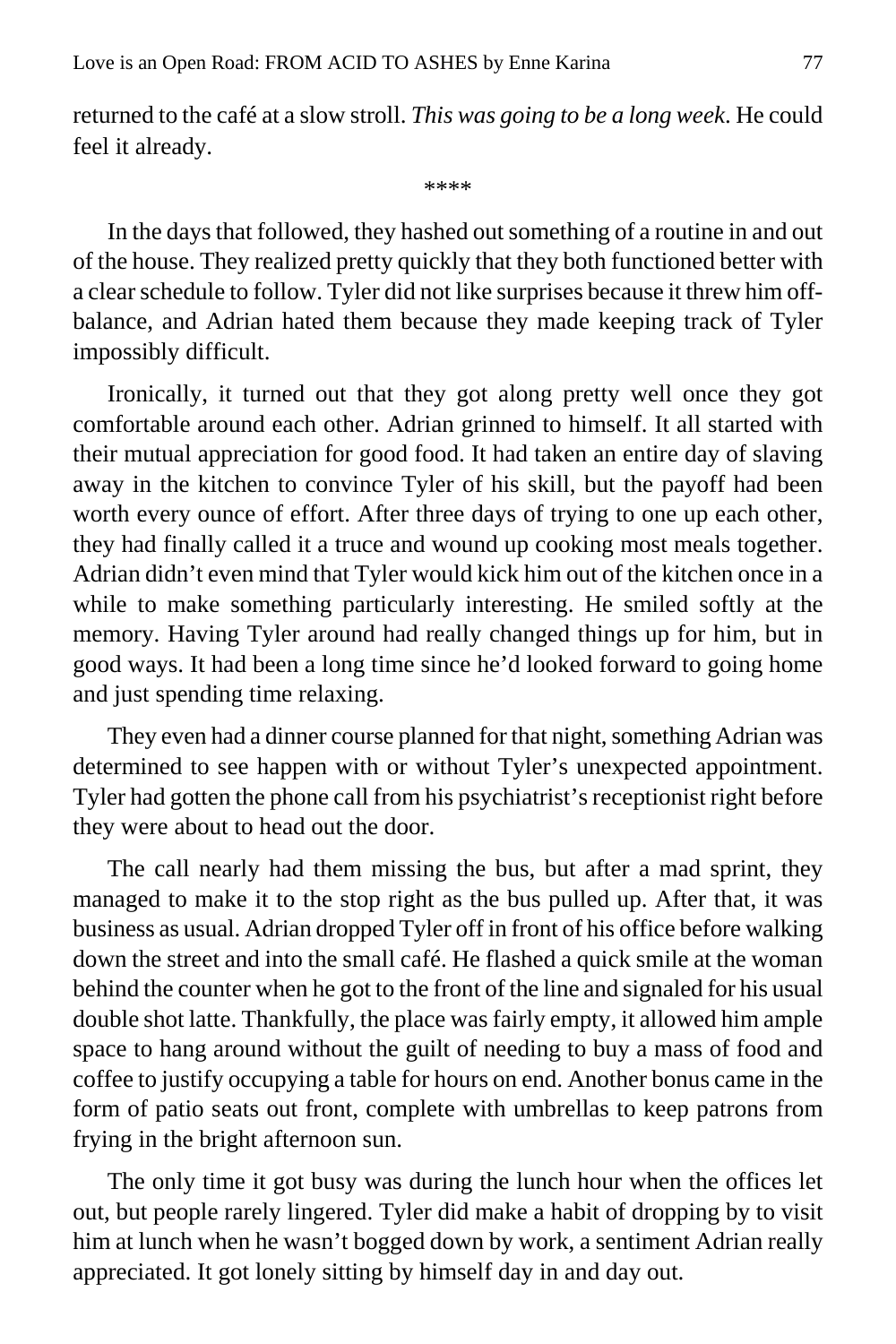Not to mention that there was very little for him to do by that point. He'd spent the first two days scouting the area and setting up fields and protective spells from inside the café. Wednesday was spent weaving the most intricate trap he knew of to encompass the entire block. He knew it was more effort than it was worth, but he had plenty of time to kill. And a comfortable patio chair to sprawl out on.

Yesterday, he'd been bored enough to roam the whole area, keeping tab on the close by powers as he went. Not that there was much he could pick up on in the middle of the day when the edge was at its thickest and most creatures from the other side were hidden away.

By this point, he had all the back streets memorized, investigated each nook and cranny, and set up markers where they might come in use in the future.

Which brought him back to the present. He took his latte to what had quickly become his favorite table by the large bay window. The weather was deteriorating fast, where it had been bright and sunny less than an hour ago, it looked like rain was going to fall at any moment now. He half contemplated getting something stronger on the side, but decided that if two cups of coffee and a double latte couldn't keep him alert, nothing else was going to help. The adrenaline rush of starting something new had worn off days ago and the early mornings were starting to catch up with him.

*Last day before the weekend*, he reminded himself. He didn't know how tired out Tyler was going to be, but there was no way he was getting up before noon tomorrow. They could just go out somewhere nice for lunch. He sipped his drink slowly and let his mind drift as the rain started coming down.

He wouldn't go to the edge, there was no need for that, but he intended to watch Tyler. He knew from experience that all the spells in the world couldn't replace having a weaver on hand to deal with the situation as it unfolded.

The bigger problem at the moment was the lack of progress he was having at finding the source of power that was affecting Tyler. He'd been *watching* the man obsessively, only taking breaks to actually get some sleep.

His house was so saturated in magic that he'd gotten an unexpected visit from a fellow team of Enforcers who'd come to investigate. A quick confirmation from Lynna had cleared up the misunderstanding, but that didn't change the fact that he was probably pushing it with the layers of spells. The lack of progress was also grating on his nerves.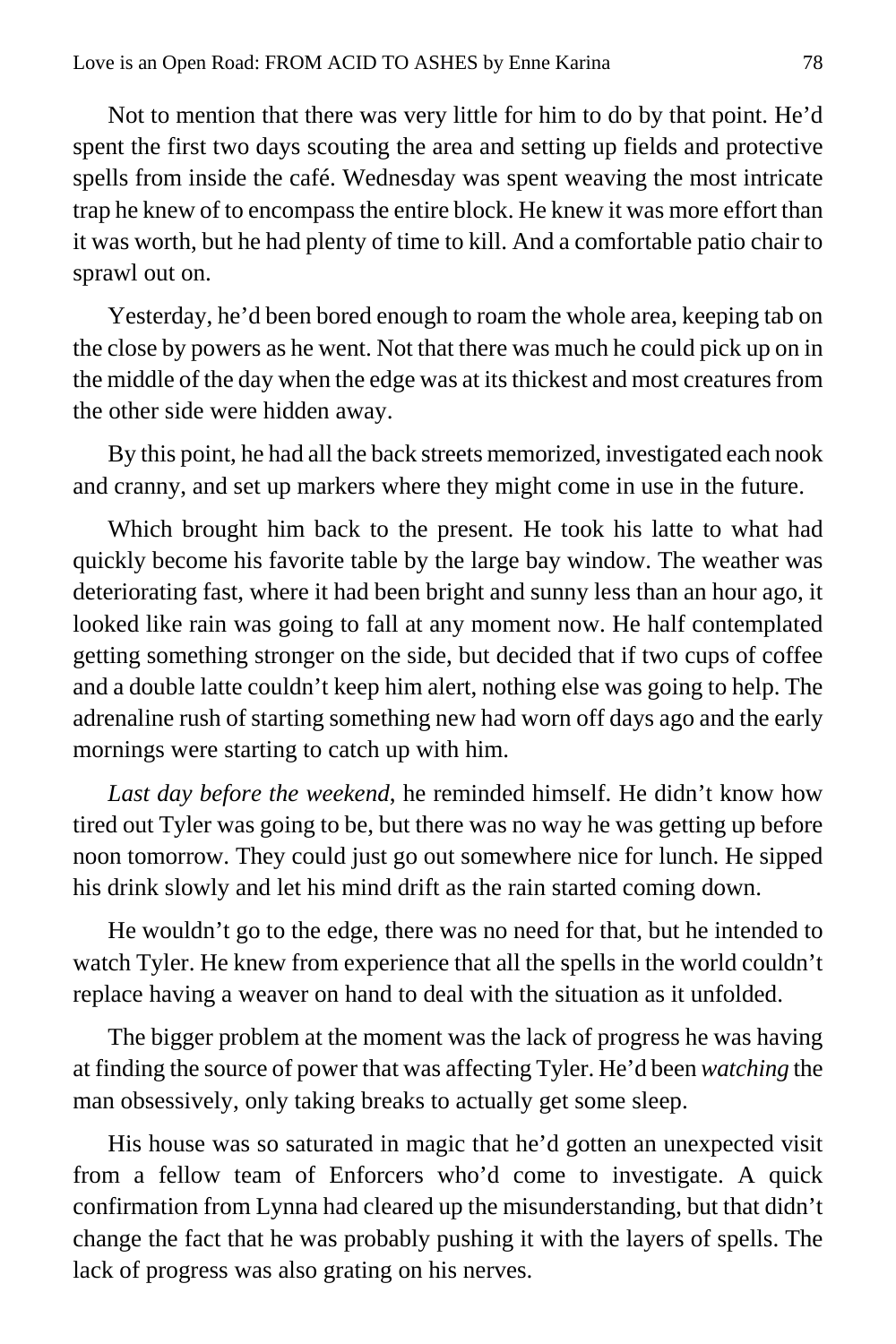He sighed and shook his head violently in an effort to invigorate himself. *That's not important right now.* He drew on the power of a marker he'd set up before and used it as a guide to find the edge. From there, he watched Tyler for the rest of the day.

At five, he went to wait for Tyler outside his company. So maybe he was more than just a little bored. He'd been content to wait outside, but by five fifteen, he was at the end of his limited patience.

Unfortunately, he'd forgotten that normal companies had receptionists who watched the door. He stared awkwardly at the woman as she watched him warily.

"Hi, umm, I'm looking for Tyler?" he asked the question as casually as he could.

She studied him carefully. "Tyler is in a meeting right now. Is he expecting you?"

"No, not really. I, uh, was going to surprise him." The conversation was growing more strained by the second and every fiber of Adrian's being was telling him to hightail it out of there before he said something particularly stupid. Except that would probably be even worse.

"Right. You must be Adrian then," she remarked with a smirk.

"Yes. Wait, how did you…"

"I guess you can say we're friends. I'm Lauren by the way. He's mentioned you in passing. And between the two of us, I'm glad he's found someone like you." Adrian had to bite his tongue to not refute the point. He wasn't really sure what she was basing her judgment on, but better to let her believe what she wanted than try to cover it up with more lies.

"I didn't know that… so, do you know how much longer he'll be?"

She shrugged with an apologetic smile on her face. The scowl disappeared the moment she was able to place him. "Should've wrapped up forty-five minutes ago so who knows."

"I see, thank you."

"No problem. Should I let him know you dropped by?"

"Sure. Tell him I'll be waiting at the usual place." He wasn't sure what had possessed him to do so, but he winked suggestively as he waved good-bye and left.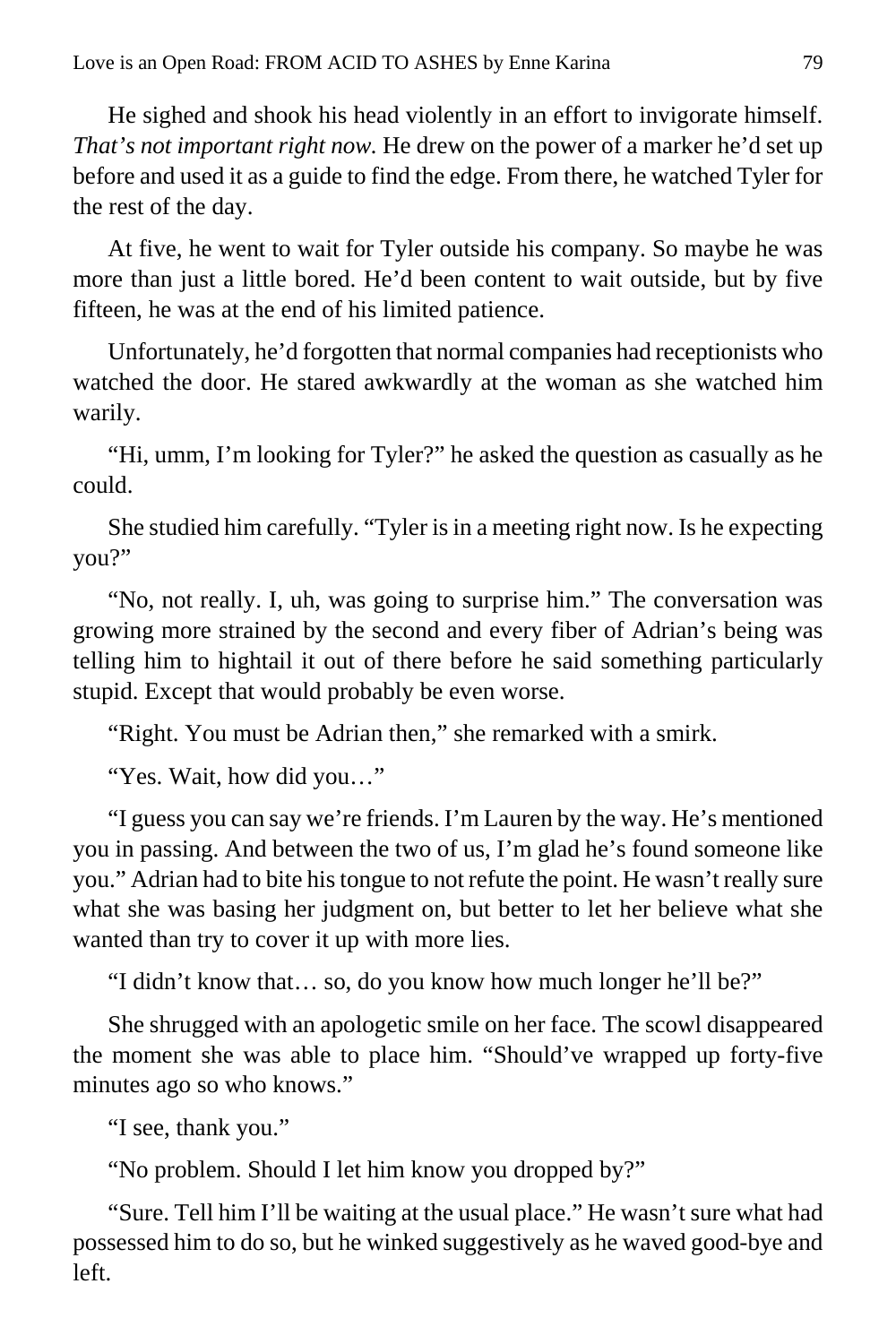*Right, because this couldn't possibly get any more humiliating…* He had a sinking feeling that Tyler wasn't going to appreciate his unannounced visit, but the damage had already been done. He didn't know whether she had thought they'd been friends or lovers, but after that visit, he was pretty sure he'd made the choice for her.

\*\*\*\*

Tyler stalked the short distance from his company to the café where he knew Adrian was waiting.

"You're an idiot." He glared at Adrian the moment he spotted him.

"What did I do?" Adrian tried, and failed, to pull off the innocent look.

"I would apologize for being late, but after what I had to do to get Lauren off my case, you don't deserve it anymore."

"That's fine, but you still need to thank me. I called your psych clinic for you to tell them you're going to be late."

Tyler grumbled something that was somewhere between a curse and a thank you.

It took them a full hour to get to the clinic, the roads were in full rush hour mode. By the time they finally arrived, they were both haggard and annoyed by the crowds of people.

"Sorry, we're so late," Tyler said in lieu of a greeting as they stepped through the door.

The receptionist smiled and waved him toward Kenaston's office. "It's no problem, you can go in now, Dr. Kenaston has been waiting for you."

"Thanks."

Tyler wasn't sure if it was just his imagination or if his file had more than doubled in size. He sat down carefully, it felt weird to be in the clinic on a Friday night instead of the usual Sunday afternoon.

Kenaston inclined his head slightly in greeting, but was otherwise occupied by the file. Definitely his, if the name he could barely make out on the folder was any indication. He was sure now that it had expanded in size.

"Thank you for coming in on such short notice."

"No problem. Can I ask why?" Tyler asked casually. He already knew the reason, but wanted confirmation just in case.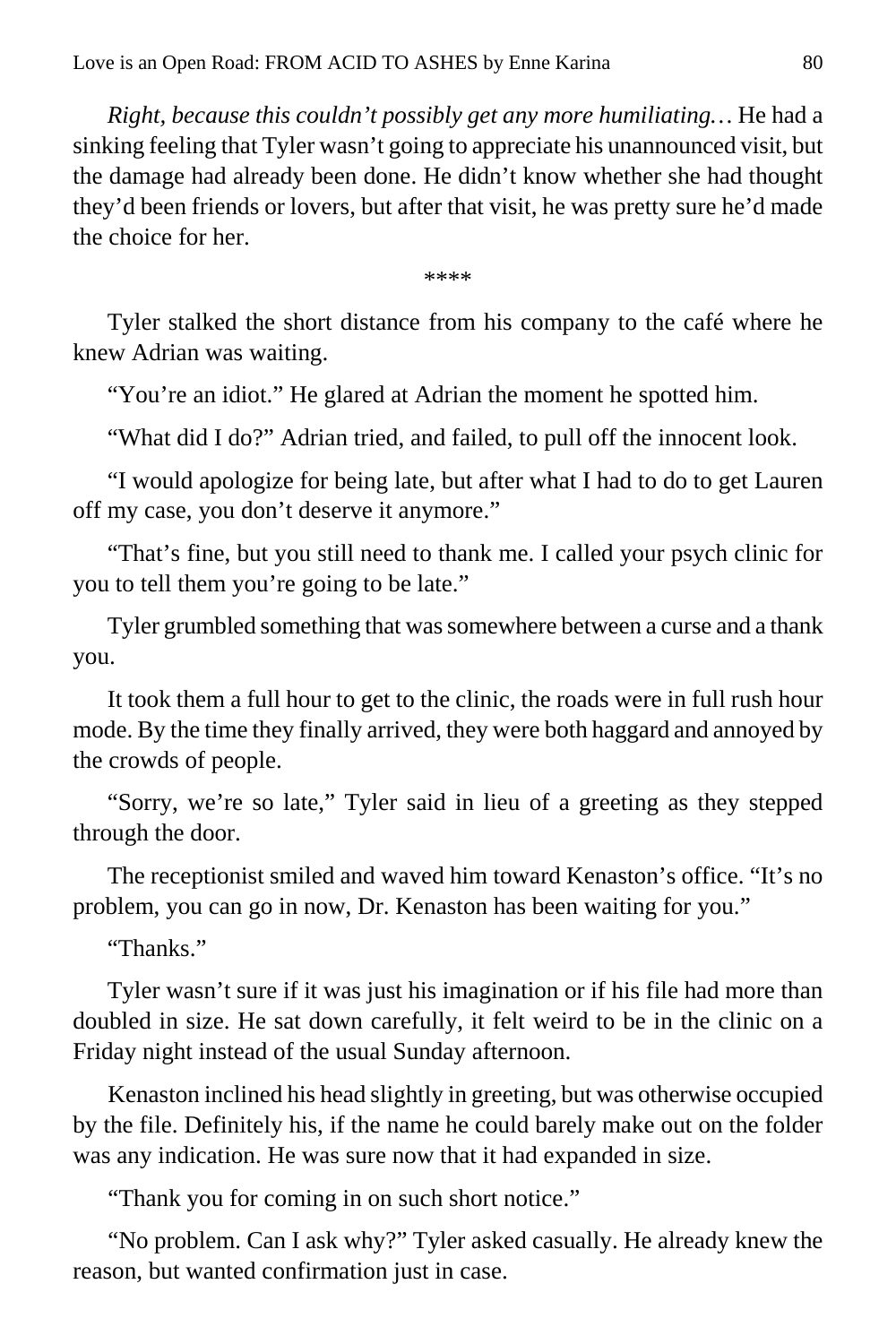"I'm going to be completely honest with you Tyler. I've finished going through your journal and I'm worried about the state of your mind." Kenaston wiped a hand across his brow. Tyler took some comfort in the fact that the man looked as uncomfortable as he felt. "Tell me, have the nightmares and hallucinations been progressing since?"

"Right." It was now or never, Tyler decided. "I wanted to talk to you about that. The nightmares are pretty much gone. And nothing like what happened *that* time has occurred again."

He tried not to laugh as Kenaston's face twitched and the man gaped comically. That was obviously not the answer he was expecting. Eventually, Kenaston managed to school his features to vaguely resemble forced calm, but looked more like he was trying too hard to keep his eyes from popping right out of their sockets.

"W-what? H-has something happened?"

A single day wasn't very long notice, but it was enough for them to come up with an interesting story. Mostly it was Tyler's idea, but he had let Adrian in on his plan. It started off as a bit of a joke, but they realized soon enough that it would work well as a cover. "I guess you were right. I just needed a lifestyle change. Open myself up again. You know, I came with my boyfriend today."

Tyler plastered on what he hoped looked like a warm smile, like he was reminiscing. The discomfort pouring off Kenaston was palpable. He would have felt sorry for the man if he wasn't such a bigot and intending to use him as the subject of some medical study. Not that his parents would have stood for it if they'd known. *Too bad.*

"I see" was all Kenaston said. He looked much too pale under the florescent light, all the color had drained from his face. "I didn't realize…"

"It's fine. I don't believe it's the kind of thing my father enjoys discussing." Tyler tried for mock sympathy.

"No, I'd think not. Well, is there anything else…" Kenaston was looking everywhere except where Tyler sat. Currently, his eyes were fixated on the papers strewn around his desk. He almost felt sorry for all the work the guy must have gone through with the stupid journal.

"I mean, I've been getting out more recently. Going shopping, hanging out with people outside of work, going for walks in the park, all that. He's been very good about getting me to be more social too." Tyler decided to spare the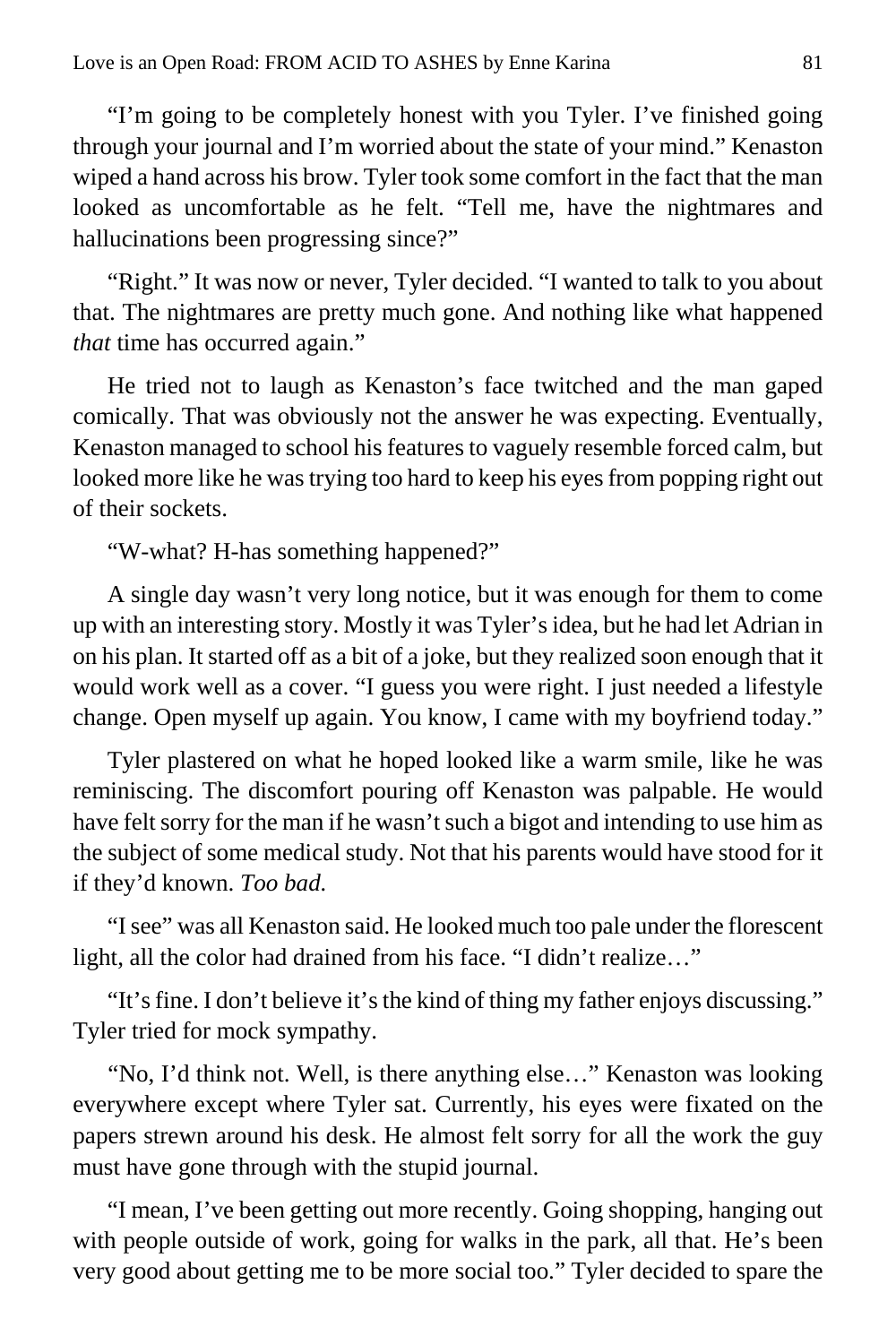man any more discomfort and left out most of the details he had originally planned on slathering on. Just in case he did break medical confidentiality laws and discuss him with his father. Plus, Kenaston looked like he was about to faint. "Look. I appreciate your help, but things are finally looking better for me."

"I see… I see. That's amazing. Wonderful. Really. I'm sure your parents would be happy to hear that." He wiped at his brow again and fidgeted with the papers. "I'm glad for you. Truly."

"Thanks. I guess I'll call again if something else comes up."

"Yes, please do."

"Now, if you'll excuse me, my boyfriend is waiting."

They shook hands briefly before Tyler left. He'd been feeling charitable when he said the last bit, he had no intention of ever returning to the clinic again. And the parting jab was purely for his own amusement. *If only it was true.* Tyler stopped abruptly in the hall, the stray thought having caught him completely unprepared. He remembered Adrian's reaction to his suggestion clearly and Adrian had not been revolted. If anything, he had been surprised and amused by the idea.

"You're just living with the man, it doesn't mean anything." He hissed under his breath. *But that doesn't mean I can't have any fun right?* Especially after the little stunt Adrian pulled at his office.

\*\*\*\*

Adrian had gotten up early that morning to get ready. It was Sunday now, Tyler didn't have work and he needed to go see Lynna and update her on the situation. Preferably without having to drag Tyler all the way there with him. The place was intimidating and Tyler had made no secret of hating the strange architecture. Admittedly, it was disorienting to be there for any amount of time when you weren't used to it.

He tried not to wince as he ticked another day off the calendar. It had been one hell of a peaceful week. Broken only by his growing impatience at the lack of results. Well, that and the unspoken competition between them. *Let's see who can fluster the other more in public.* Tyler was still complaining about his meeting with Lauren so he assumed he was still winning. He was just counting his lucky stars that they hadn't had a chance to meet up with Halle. The last thing he wanted was to end up as the center of gossip at headquarters.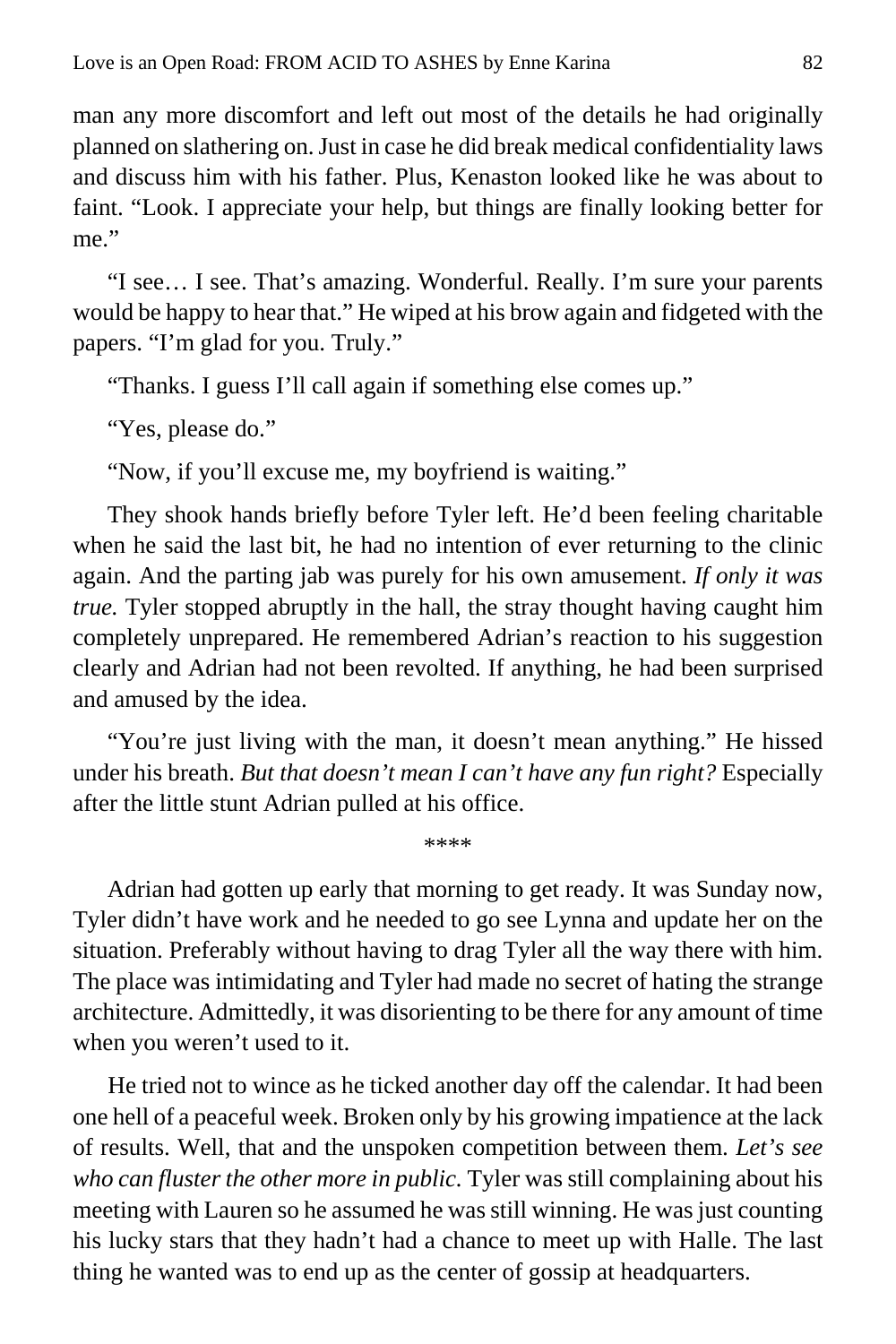After that fateful Friday two days ago, any unease they still felt around each other dissipated completely. *Nothing kills awkwardness like publically humiliating yourself*. It was nice that the strange air of forced politeness had died, to be replaced by friendly banter. Adrian didn't mind his company either, he had grown to appreciate it over the last week. He hadn't even realized how lonely his life had been up until that point.

But fun and games aside, Adrian was past the point of restlessness. He didn't want anything to happen to Tyler, but that nothing was happening at all wasn't helping the cause either.

He opened all the windows quickly, letting in the fresh air and the sun's rays. And more importantly, to let in the flow of power. He'd need to work quickly if he wanted to be done before Tyler woke up.

After drawing twelve marks on paper, he laid them out in their respective places on and around the furniture. He stood in the center of the circle, letting the flow of power wash over him and directed what he needed to the marked points. Carefully, he waited as the boundaries between the worlds thinned before reaching out.

He wove the protective field slowly, feeding and filtering the power through his own body to weed out anything even remotely suspicious. Afterward, he checked multiple times that the bonds would hold properly before stretching it around the house like a giant net. From the edge where he stood, everything in the net took on the characteristic violet hue. There wasn't an ounce of anything foreign left within the field by the time he was done. The house was completely isolated on both sides from outside powers. He circled around the whole perimeter once more before stepping back from the edge, satisfied.

Everything looked completely normal, the papers with the markings were woven into the spell and hidden on the other side. When he was all done, not a trace of the spell could be seen.

It was nearly nine in the morning by the time he finished tidying up and started on breakfast. He rummaged through his fridge and cupboards, but all that remained were a bit of milk, a few eggs, and yesterday's leftovers. They ate out on Saturday and skipped grocery shopping in favor of staying in and getting some well-deserved rest. Adrian contemplated the situation seriously. *Accidentally starved to death while under the care of an Enforcer.* Yeah, not a comforting thought. He made a quick note to grab some groceries after his meeting as he hastily closed all the windows again.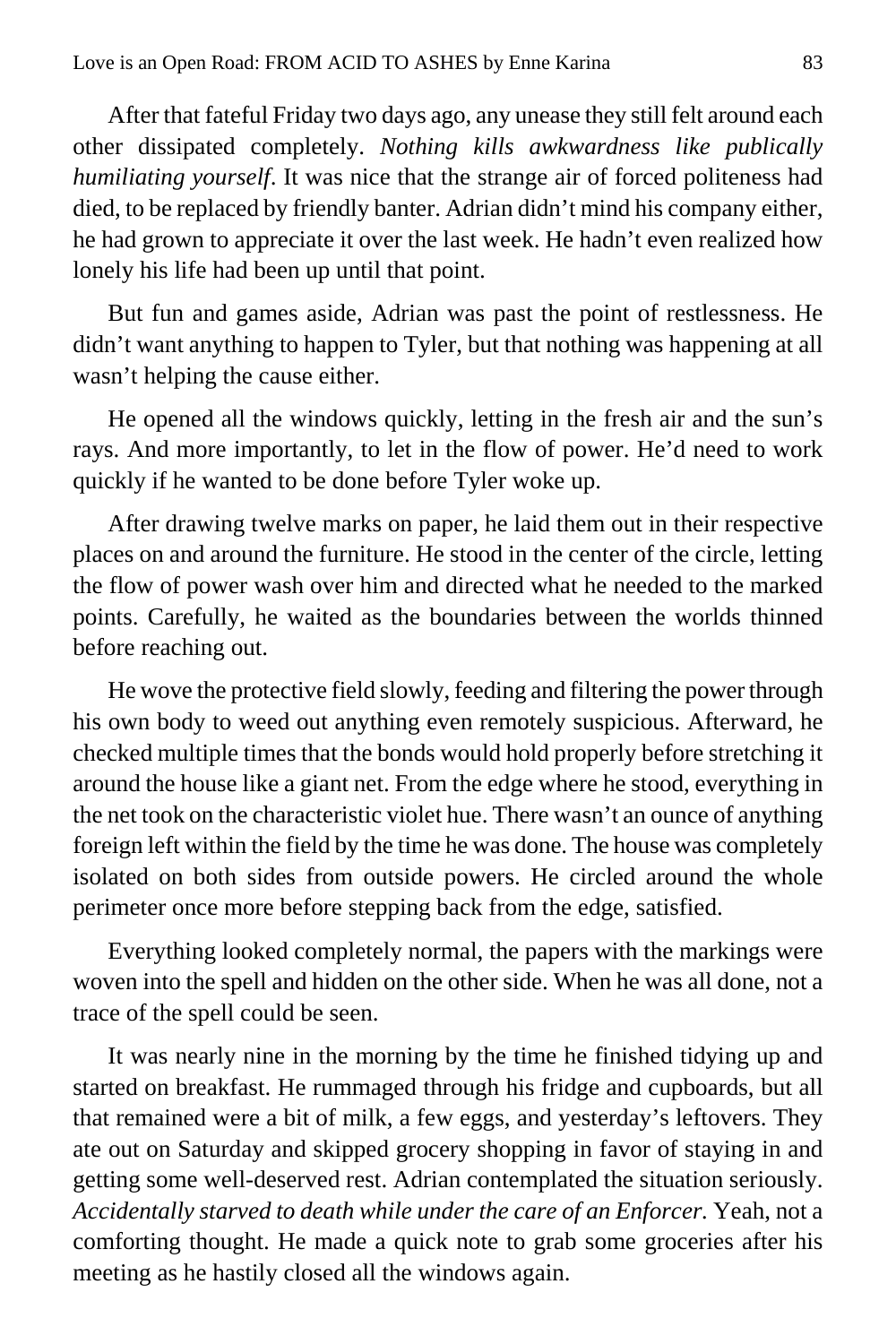Salvaging what he could of the leftover meat and vegetables, he whipped up the eggs and milk to make a quick frittata. Not the best dish in his repertoire, but decent enough with what he had on hand.

Tyler entered the kitchen just as Adrian began plating the food, mumbling as he collapsed groggily onto a chair.

"Good morning to you too." Adrian beamed happily, only because he knew it annoyed Tyler, and earned himself an irritated grunt.

Adrian snorted as he handed a big slice of the frittata to Tyler. He'd make it up to him with some of the coffee that was currently brewing away in his coffee maker.

They ate in silence, Adrian bided his time until it looked like Tyler was awake enough to reason with. Tyler wasn't going to be happy with his plans for the day, but well, he was going to like the alternative even less. Not to mention he'd already put in the effort to weave that elaborate field.

"I need to go in to give my boss an update in a bit. Do me a favor and stay put in the house until I get back?"

"So, what, I get to go unsupervised again?" Tyler inquired with a snort.

"Pretty much. Don't worry, I've got a field up. Nothing, and no one, with an ounce of power is getting in. No Magicals and nothing from the other side, you're going to be perfectly safe in here." At the confused look Tyler was giving him, he added, "It's my spell, I left myself a way in and out."

They cleaned up as they chatted, Adrian got the distinct feeling that Tyler was sulking, but doing his best to not let it show. He'd make it up to him later, there wasn't much he could do about it right now.

He made Tyler promise not to leave the house no matter what a few times over just in case. Tyler looked ready to shove him out the door if only to shut him up by the time Adrian was convinced of his sincerity.

He also made sure not to let slip that he'd asked Halle to keep an eye out for him as an extra precaution. With a parting promise of bringing fresh groceries, Adrian left.

\*\*\*\*

Two Enforcers greeted Adrian as he entered the building. He noted with interest that there were quite a few people milling about.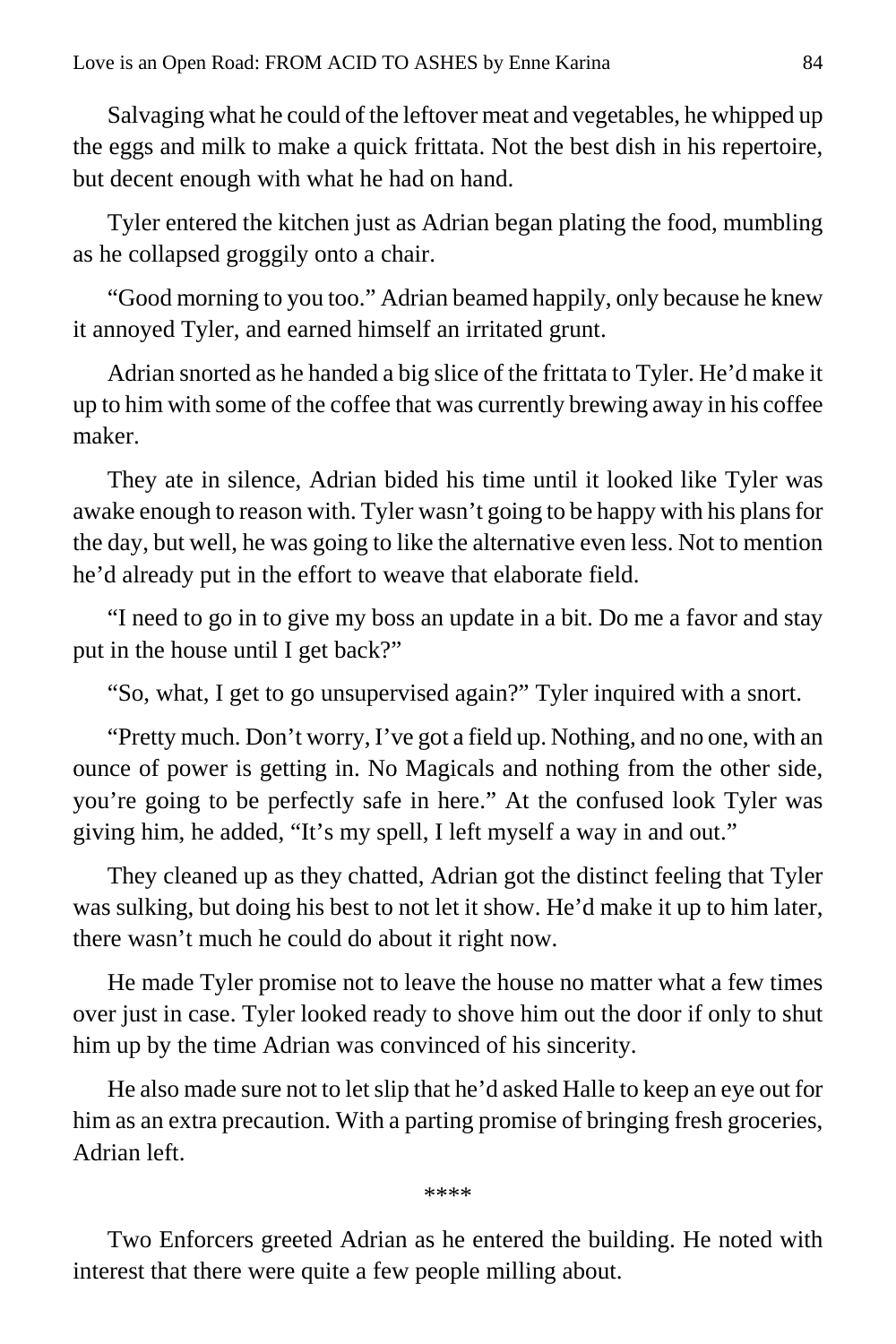"The Cray Well Division ran into a little problem yesterday night." A short woman he only knew by sight informed him as he walked past.

"Eh? What happened?"

"Not sure yet. That's what I'm here to find out." She studied him curiously. "You're from the Mmere Dane Division right?"

"Yeah, Adrian. I'm afraid I don't know you though," he admitted apologetically.

"No, I suppose we were never properly introduced. I'm Seare. Of Terra Noda." She beamed up at him, her short black and gold hair bobbing as she spoke.

"A pleasure. But I'm afraid I need to go. Lynna's expecting me."

"Ah, of course. Sorry to keep you. Let me know if you find out what happened with Cray Well!" she called after him.

He gave her a thumbs-up in acknowledgment and descended into the basement. He did a double take at the entryway, the lounge was also filled with people. That was, by far, the most people he'd ever seen gathered at headquarters outside of an obligatory meeting. No one seemed to notice him as he walked past. Everyone seemed to be absorbed in deep conversation.

Here and there, he caught mention of Cray Well, but more interestingly, there was talk of the council as well. He rapped on his division's door and waited until he heard a faint "come in" from the other side.

Lynna was perched precariously on the top step of a small ladder, trying to reach for something piled onto the top of one of the wall shelves.

"Do you need help?" he asked, more out of obligation than anything else.

"No, I've got it," she grunted in reply. Adrian sat and waited while she carefully pulled a few pieces of yellowing paper loose.

"Hey, Lynna? Do you know what's going on outside with Cray Well?"

"Oh, that. Nothing big. I swear, some of these people really need better hobbies than… whatever they've got." She hopped off the ladder gracefully with the papers tucked under her arm. "Jackal fucked up a spell and ended up getting caught up in it himself. He's in the hospital now, to the surprise of utterly no one."

He bit his cheek to keep from commenting on her little accident. "Except the gathering hoard outside."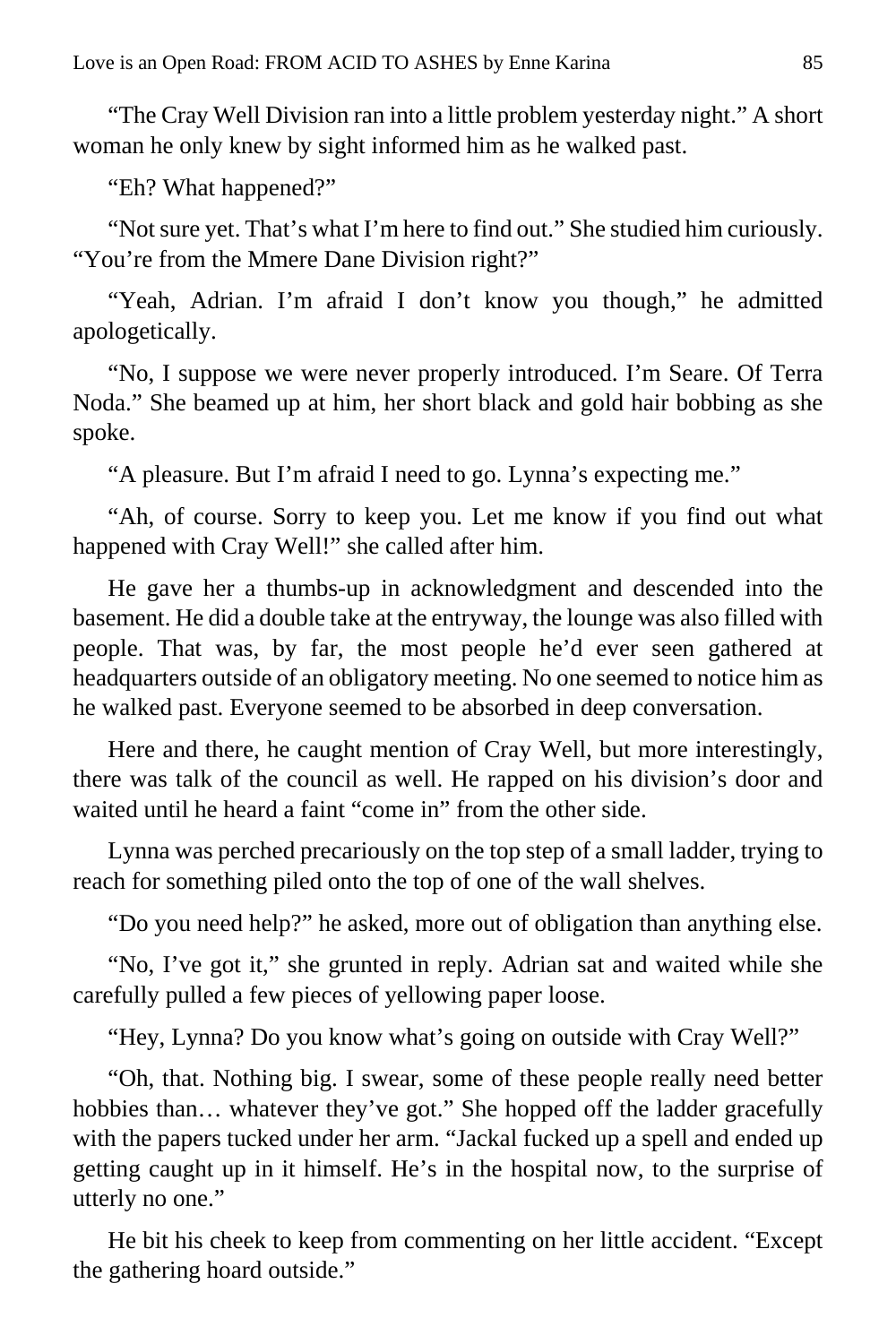"Right, to the surprise of utterly no one with half a brain." She tucked the pieces of paper away under a binder on her desk before continuing, "But I'm sure you're here for more than just gossip. What have you got for me?"

"Nothing," Adrian mumbled, suddenly finding her shelves to be of great interest.

She arched an eyebrow at him in disbelief. Adrian knew that look and it took all his willpower to not hide behind her desk or something equally silly.

"That's the problem. I've got nothing," he clarified. "It's been exactly one week and I've tried every kind of tracing and trapping spell I know of and… nothing. I haven't gotten a whiff of power. Whatever was trying to get at Tyler just… stopped.

"Halle and I both combed through his apartment, but even he didn't find anything other than the muddled edge that Kay fixed up. The glimpse of power I found was long gone. I haven't got a clue on how to proceed, I'm out of ideas," Adrian admitted miserably.

"I see…" She paused, emotions flickered quickly across her face. "Does he still have Evelyn's talisman? The one that's keeping him from dreaming."

"Yes, why?"

"Well, that presents one other option," Lynna said slowly. "Let the power take him and follow it back to the source."

Adrian nearly choked at the suggestion. It was all he could do to keep from spluttering all over her table. "W-what? That's insane! We can't do that! That power is… it's—"

"I know what it's doing. I read your update." She sighed. "I don't like it either, but given what we know, it's likely the power can only take effect on the other side."

"I…"

"Just consider it for now, but I need results, Adrian."

"I know."

"No, you don't. The new moon's fast approaching, not to mention that the case has gained the attention of some pretty powerful people."

"What?" Adrian stiffened at her words. This was news to him.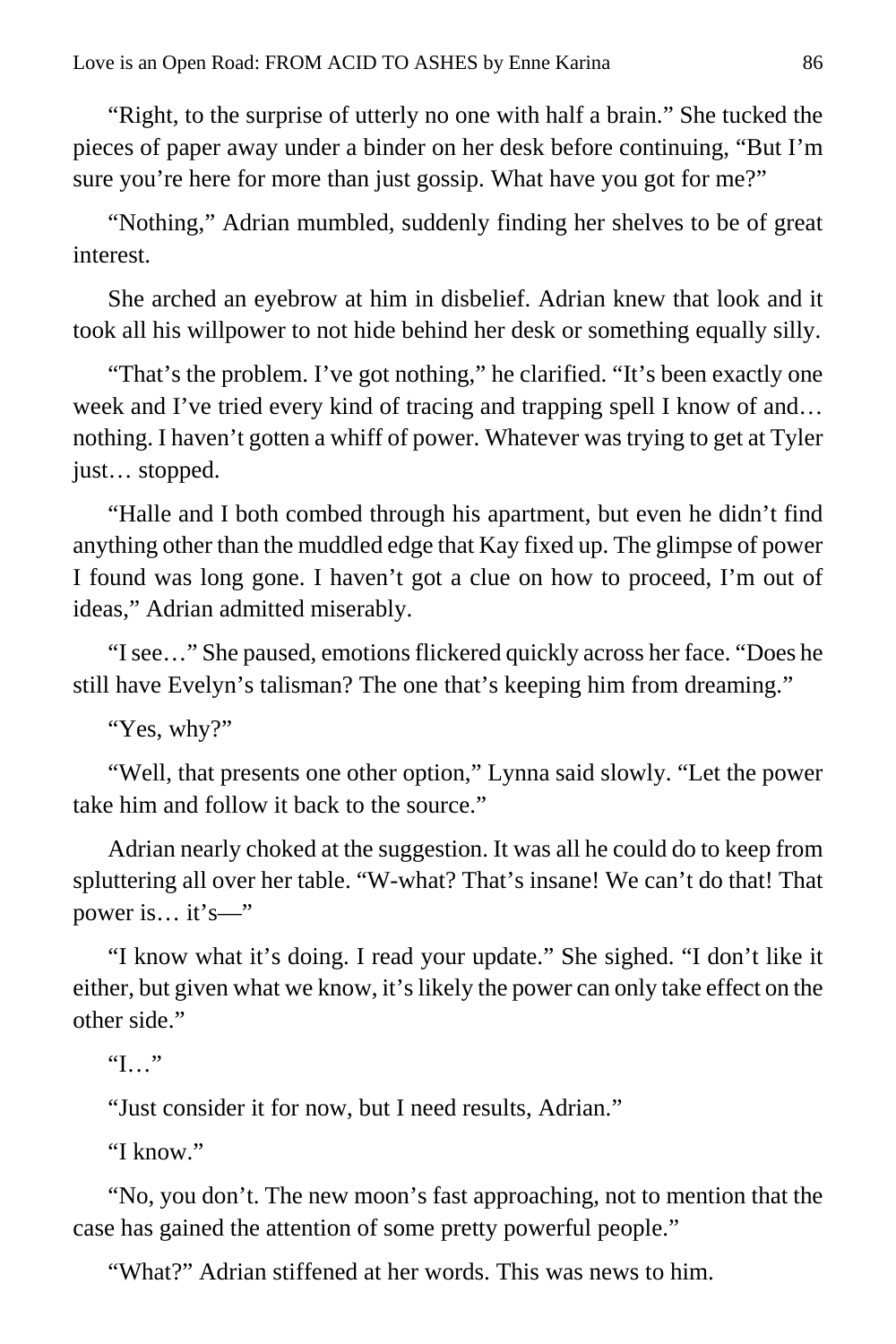"I've gotten a visit from not one, but two council members regarding the assignment already. Admittedly, Mackenzie heard about the case from me personally, but how Christopher found out is beyond me."

"What did they want?" Each member of the council was the director of their own field and rarely interfered with the goings-on of the others. Their director, Leander, held the fifth seat on the council. Mackenzie held the third and headed the Cleaners whereas Christopher held the sixth seat and headed the Overseers. Neither of them had any reason to show an interest in his work.

"Well, long story short, they both want to pull you from the assignment. Mackie's worried it's too dangerous for a single Enforcer to deal with alone. It's a high-profile assignment that's gaining notoriety as we speak and Christopher wants to hijack the case for himself." She sounded nonchalant, but the tense set of her shoulders belied the seriousness of the situation. Adrian grew more anxious with each word, he wasn't going to give up the assignment without a fight. Not now. "So to sum up, don't you dare screw this up."

"You'll let me keep the assignment?" Adrian tried to hide his shock after the news about the council's interest.

"What did I just say?"

"Right. Got it, boss." Adrian was still trying to digest the news when he left the office.

The council weren't people grunts like him ever ran across. Even Leander rarely got involved with the lower members unless his presence was absolutely necessary. Adrian had only met Mackenzie a handful of times and that was purely because Lynna and she were friends. They knew each other as kids growing up and had stayed in touch over the years. But for Christopher to show an interest in his assignment as well… That alone was more than proof of how serious the situation had become.

\*\*\*\*

Adrian churned over all the facts that he did have on the case as he walked through the aisles of the local grocery store. By his estimation, it was more likely than not that the magic placed on Tyler had been woven during the new moon one and a half months ago, the last time it had caused an untethered source to run rampant. Adrian didn't even want to think about what would happen this month. They needed to take down the spell, and soon. For Tyler's safety and his sanity.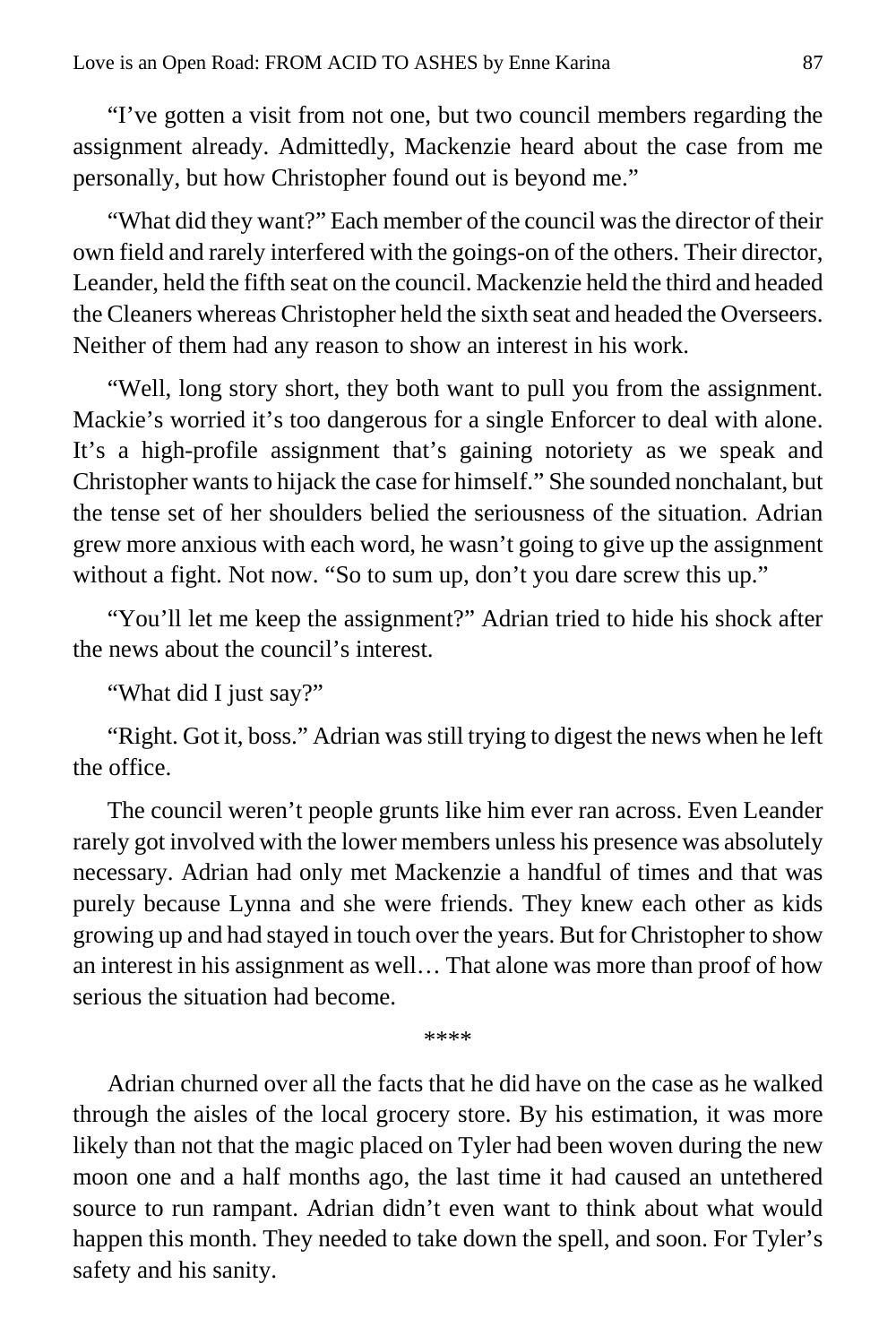He was too distracted to put much thought into what to buy. It was Tyler's turn to cook today and he could whip up anything as far as Adrian could tell.

All told, he wound up hauling five bags of groceries home. Tyler greeted him at the door with an amused chuckle and relieved him of two particularly heavy bags. Hopefully, it would be enough to last them the whole week this time around.

After dinner that night, he sat Tyler down for a long talk. They'd been avoiding the topic lately, but that was merely shoveling dirt on top of an empty grave, it could hide the issue, but it wasn't a solution.

Tyler, for his part, seemed to know exactly what was coming. He didn't fight Adrian on the point as they dissected and discussed everything that had happened to him for the nth time. Even with the events of the past weeks added in and the two of them analyzing it from every possible angle, they were stuck.

Adrian buried his face in his arms and mumbled around a mouthful of fabric, "I can't even pick up a hint of power. There's nothing coming off you, not with—"

"The talisman." Tyler finished off for him.

He nodded without looking up. He didn't want to see the hurt and betrayal on Tyler's face. Logical or not, it was way too much to ask of him. Silence stretched over them, Adrian didn't know what he wanted to say or even what he wanted Tyler to say.

Tyler spoke up suddenly, "Let's do it."

Adrian shot upright and stared at him in surprise. "What?"

"I said, let's do it. If you've already tried everything else you can think of, that really doesn't leave us with much choice."

"You realize what this would mean right?"

"Yeah. Look. Don't get me wrong, I really don't want to, but it's already been a week and we're getting nowhere."

Adrian looked away from Tyler, he couldn't quite keep the guilt from slipping through. "Okay. Let's do it then."

"Tonight?"

Adrian shrugged. "If you're up for it."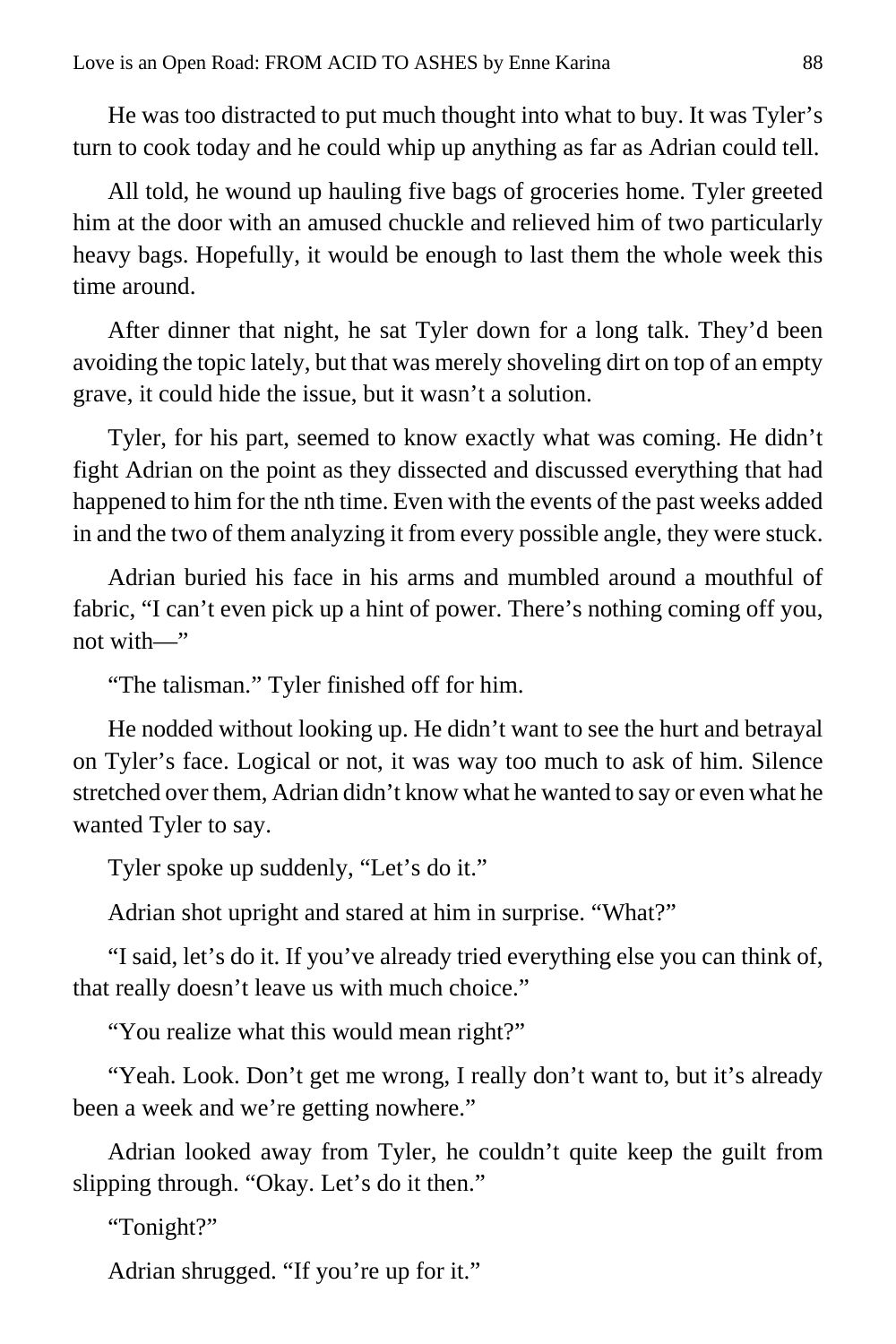They stared at each other for a moment before breaking into halfhearted smiles. Tyler nodded once in agreement. Adrian tried to look reassuring, but Tyler didn't seem to notice. He was probably terrified.

"I can't do anything about the dream itself, but I won't let anything bad happen to you. I promise."

"Yeah. I'll trust you on that then."

Tyler walked back to his room and Adrian could do nothing but follow in heavy silence. *If there was any other way…* but there wasn't, he reminded himself.

"Open the window for me," Adrian said as he fished the talisman out from under the pillow.

Tyler did as he was told, but stared at him the whole time. "How'd you know that's where I keep it?"

"There's power in it."

"Oh." He didn't look convinced, but Adrian wasn't in the mood to elaborate. He highly doubted Tyler cared for a rundown on the mechanics of how magic worked either.

"Get comfortable, I'm going to find a chair."

"All right."

Adrian returned to see Tyler lying in bed, curled up on his side with the blankets cocooned around him. He wanted to reassure him, tell him that everything was going to be okay, but he didn't. Because no matter what happened, he knew Tyler wouldn't be getting out of this unscathed. There was little he could do to shield him from the mental anguish. Not until it was all over.

He shuffled the chair around so that it sat between the window and the bed. Tyler turned, watching him with interest. Adrian smiled sheepishly and pointed to the nightstand, it flared to life with a series of lights before returning to how it was before, the only indication of magic were the drawn lines that now adorned it.

"When'd you do that?"

"Don't remember, I drew them up ages ago, they're all over the house. Can't do it out in the city since others would complain, but in my own house..." He shrugged. "It's more convenient this way."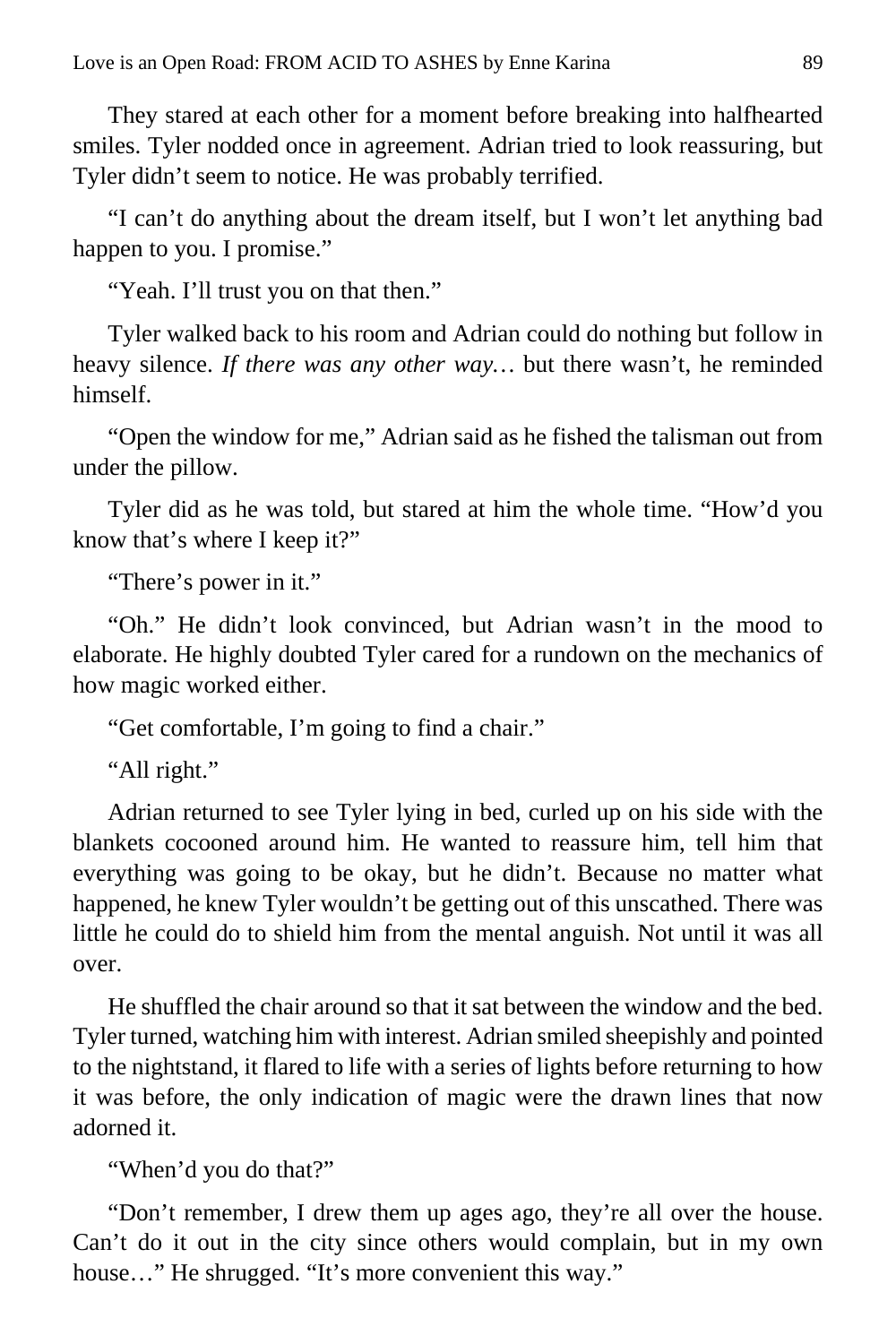"Try and get some sleep."

"Yeah, I guess I'm more nervous than I thought."

*Or afraid.* Not that Adrian would ever dream of blaming him for it. From what he'd only heard, those nightmares sounded like hell. When a breeze blew through the window, Adrian drew it toward the bed and wrapped it around Tyler gently, to calm and comfort.

"Thanks," Tyler said softly, voice muffled by the sheets. "Not sure what you did, but it feels nice."

Adrian smiled at him and waited until he finally closed his eyes. Drawing a little more power, he made sure Tyler was fully under before diving toward the edge himself. He'd been careless the last time, but he knew better now.

He watched carefully, letting the world fragment and rebuild itself around him. He checked each fragmented piece, looking for residual power and spells around the edge. Nothing. Carefully, he stepped up right next to it and reached out slowly. If anything attacked, it would hit his marker first.

Still, nothing happened and Adrian stepped through to the other side. Tyler looked insubstantial under the pale purple glow. Adrian wove and walked until he was far enough away from the edge that he couldn't see it anymore. He was going to have to rely on the silver chain he'd tethered to his guide to find his way back.

But now he could *see.* Not the room he was in, not Tyler's sleeping form, but the distorted shadowy world that offered up everything that does not exist in the physical realm.

\*\*\*\*

The room was crumbling into pieces, disintegrating into dust and nothingness. Tyler sat watching on the bed, both horrified and mesmerized by the sight. Soon, there was nothing left save for himself and the bed that was somehow still intact. The world outside the room was strangely light.

Bright-blue sky and fluffy white clouds. And just to screw with him, the ground was a field of dead roses. If the dream was trying to tell him something, he had no idea what it could be. *Don't over think it.* Two weeks of peace and the *dreams* were getting to him again.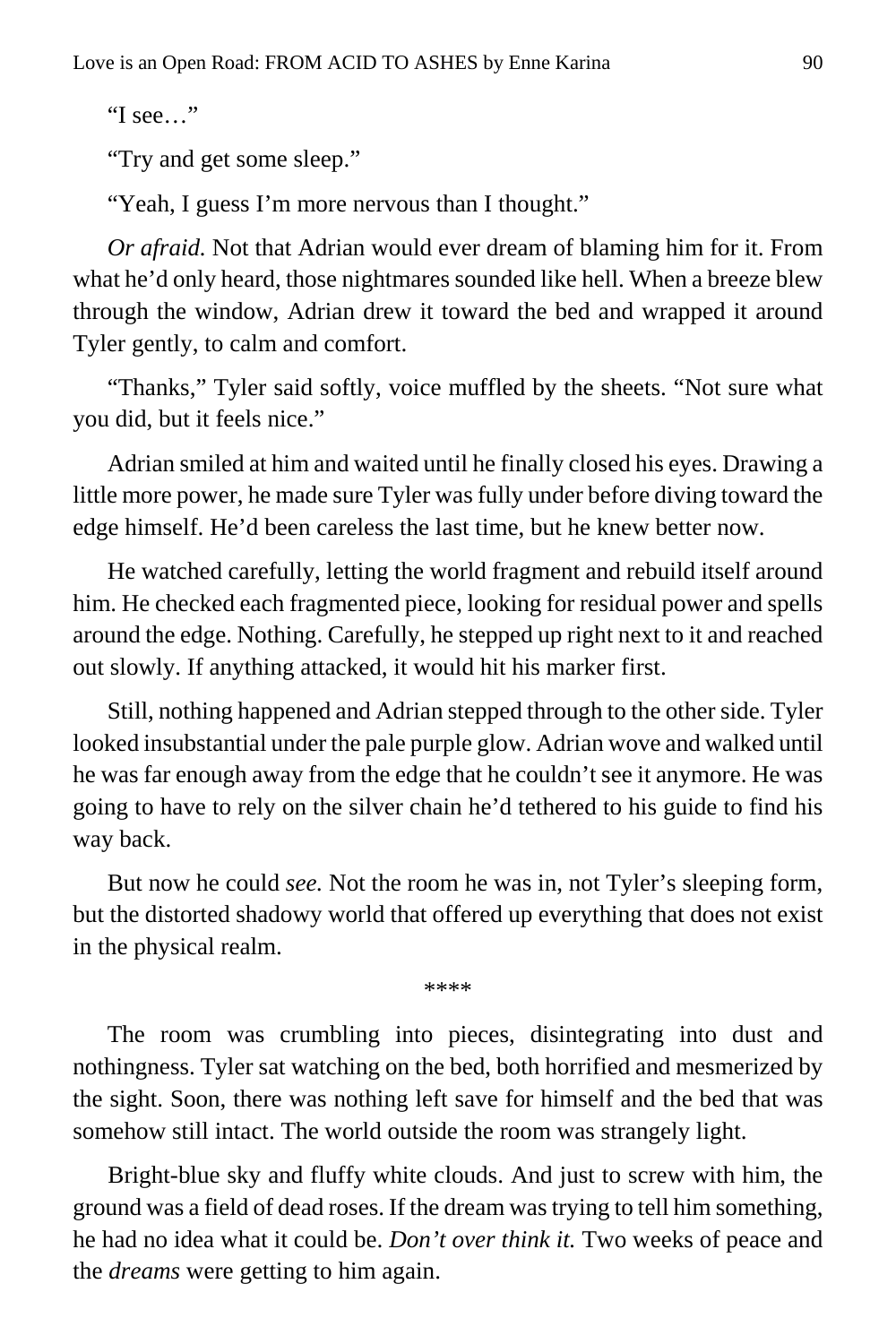Tyler got out of the bed and immediately yelped with pain as something sharp sliced through his feet. *Glass.* Small shards littered the field. Tyler looked around in alarm. The field of dead roses and glass shards was all he could see in any direction, he was screwed. The glass glittered in the bright sunlight, mocking and taunting him. The fact that he had gone to bed with clothes on didn't seem to make a difference, he was butt-ass naked in the field.

He could swear the glass wasn't there a moment ago. Or had he really just not noticed until he stepped on it? He shuddered, five minutes in and he was already starting to lose it. *Don't panic, you're going to make it through this…*

Adrian was *watching*, he had to be. Tyler had no other hope than that.

He shuffled off awkwardly with the sheets under his feet and wrapped around his legs. Dead or not, the rose thorns still cut viciously into his flesh. He stared despondently over the field with no end in sight and kept moving.

The blanket tore and shredded under the abuse and jagged edges. Soon, Tyler had nothing to hold onto as he continued the slow trek to nowhere. His feet were a swollen mess of blood and ragged tissue. Deep cuts ran up his legs and torso, rose thorns stuck to his body where he had been unlucky enough to have them break off. He gave up trying to pick them out. It was a losing battle, but at least he had lost the ability to feel. Everything bled together into a numbing ache.

Halfheartedly, he wondered if it would've been smarter to wait out the dream on the bed. He glanced behind him, a trail of blood pointed out the direction he'd come, but the bed was no longer in sight. Where his blood had soaked into the glass and earth, the dead roses had come back to life, bearing deep-crimson flowers.

He continued on his way. Going back would be pointless, he was at the mercy of the strange pull that guided him forward, toward the horizon where the sky and field met.

Tyler screamed as a large, jagged piece of glass stabbed through his foot. He stumbled and pitched forward, crashing hard onto the ground. Pain flared up all over his body, he tried not to worsen the situation by moving. He lay helplessly on the ground, whimpering, and trying to block out the agony. It was nothing like he had ever felt before, the pain scorched and lingered, breaking through the layers of walls he built around his mind.

He didn't know how long he'd stayed in that position, but at some point, the sharp hiss of pain had faded into the same dull ache that ate away at his body.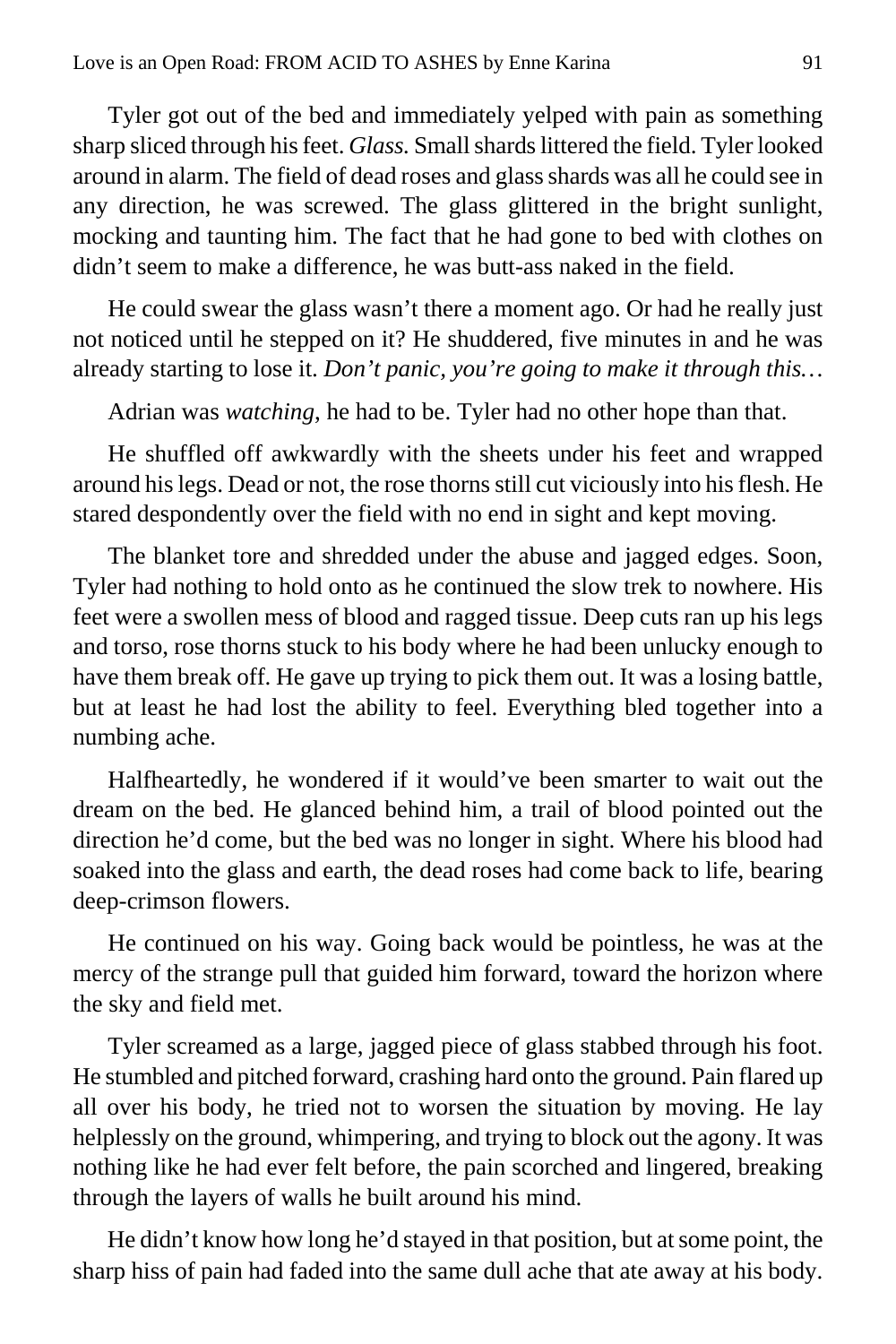He picked himself up slowly, careful of where he placed his hands, and tried not to look at the deep gashes and bloody gouges that decorated his flesh.

He tried his best to bite back the cries as he pulled out a few larger pieces that had embedded themselves in him. His feet were on fire again, blood trickled out from all the open wounds, and still he continued forward.

The sun had risen even higher now. The clouds that dotted the sky had dissipated. He stumbled along, barely able to keep upright. Nothing else had changed, there was no end to the field as far as he could tell. And every stem and rose he held onto for support siphoned his blood and returned to life.

"Adrian…" he called out meekly, his throat was raw, he'd screamed himself hoarse hours ago. *Please… make this stop.*

The next time he tripped, he didn't even try to break his fall. His hands were a bloody mess, no better than his feet. He had no will or sense of selfpreservation left.

Vaguely, Tyler got a feeling like he was floating through space, drifting in a haze of agony. He didn't hit the ground. He blinked slowly, he really was drifting, free falling through nothingness. It was almost enough to make him give up, forget, and give himself over.

But just as quickly as the fall began, it ended when he smashed into the solid ground below. He screamed, pain shot through his right shoulder and migrated outward to consume his whole body. He could still hear the echoes of it by the time he'd managed to form coherent thoughts again.

Slowly, he moved each limb to check that they were, in fact, still functioning. *At all.* They did, albeit painfully. Looking around with as little movement as possible, he noted dully that he was in some small room with mirrors that covered each surface. He had no choice but to stare at the broken remains of his barely held together body.

His stomach rebelled violently as a wave of nausea washed over him. He barely recognized himself through the blood and grime that covered him from head to toe. His eyes stung as tears threatened to fall. *It's not real,* he chanted silently to himself as he tried to calm down.

When he opened his eyes again, the reflections stretched and twisted into monstrous apparitions. Demons with rotten flesh that stared back at him as he struggled to right himself.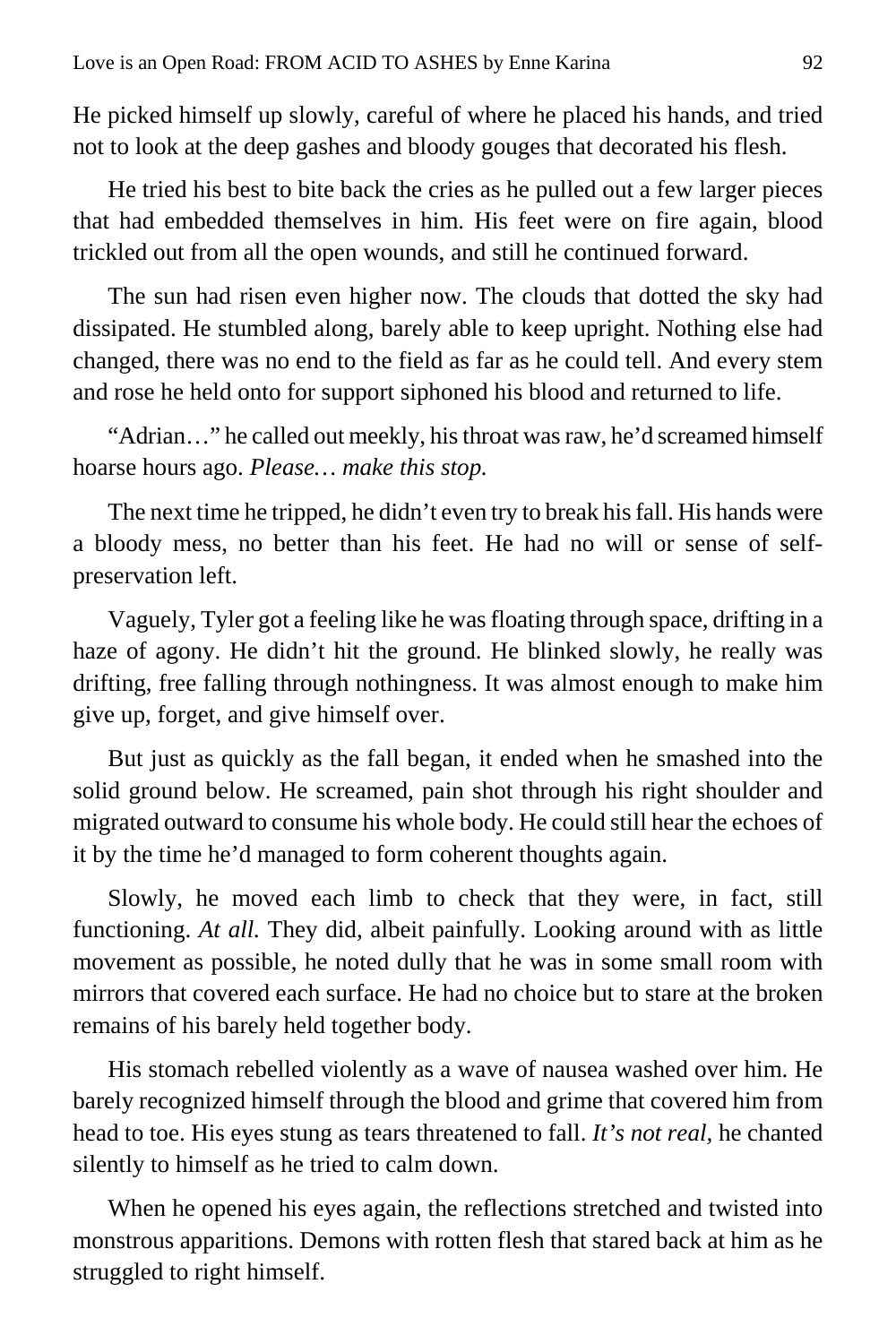"It's not real, they're not real, none of this is *real,*" he said the words out loud this time, hoping to make them more solid, more believable. It didn't work.

He made his way around the small space, the demons moved in sync with him. He tried not to see as he pushed and prodded at the smooth surfaces. There had to be a way out. There always was.

He was ready to scream and give up when one of the walls finally gave way under a hard shove. Tyler fell forward as it swung back, but caught himself at the last moment. All he could see was plain, black, darkness, but between that and spending more time with the grotesque mutated forms, he chose the former.

He felt his way along what he hoped was a wall. It was solid under his hands and felt relatively flat. He got the vague feeling that he was climbing upward, but couldn't be sure. After a while, he found what was likely to be another door.

The only indication of it were four thin strips of light that formed a glowing rectangle in the darkness. Tyler went for it, the black center disappeared the moment he laid his hands on it. He walked through cautiously.

Tyler froze as the sense of déjà vu slammed through him. The walls of the room were lined with glass displays. Blind terror had him frozen to the spot and he stood rooted, staring. His mind tried to catch up with what his eyes were seeing. The cases displayed sections of machinery, bits and pieces of gears and levers, joints and parts. And more importantly, no flesh and blood. He swallowed around his sense of dread and slowly moved past them to the glass sliding door on the other end of the room.

He was back outside, complete with the disturbingly cheery sunlight and clear skies. And nothing to maim him on the ground. He stepped out cautiously.

It looked like he was standing at the bottom of a giant concrete stadium. Huge pillars rose into the sky, supporting ring after ring of gray walls. The ground was covered in gravel, he circled around the perimeter of the stadium. There were square indents cut into the concrete, but no indication of what was, or used to be, in them.

A strange clicking sound had him whipping around in a whir of panic. In the center of the structure stood a large human. He was clad from head to toe in black, complete with a tall hat and cloak. Tyler stared at him in shock. He had never, in all the times he had dreamed, encountered another person.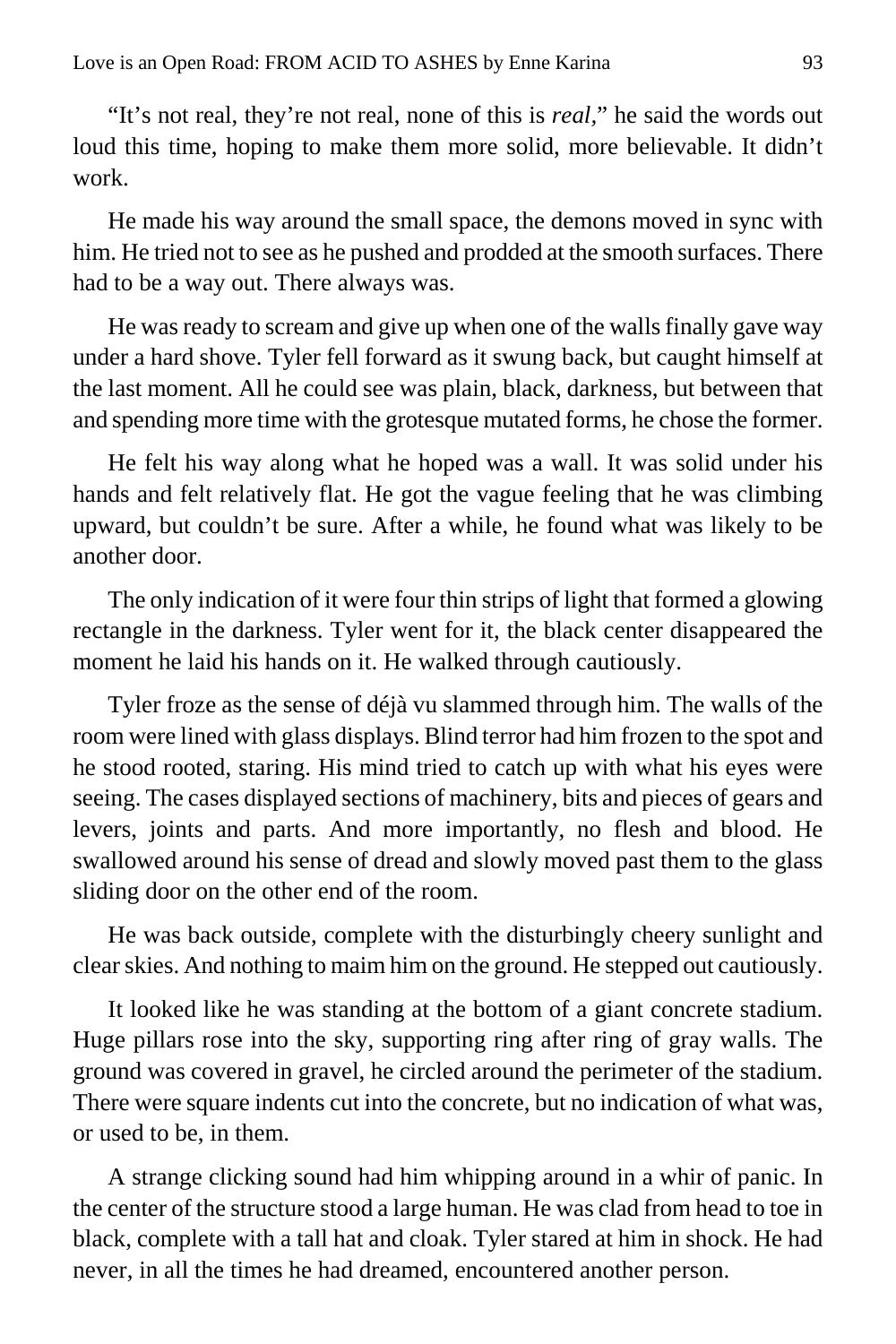At least that's what he assumed. *Hoped.* The man looked human enough, nothing like the demons and monsters that plagued his other dreams. *Don't let your guard down,* he warned himself.

For a time, neither of them moved, then the black figure took one stumbling step after another toward him. Tyler's senses went into overdrive, his instincts screamed out to run the hell away. He tried to obey, but found that he was paralyzed. His legs felt leaden and glued to the ground.

There was nothing under the mass of black clothing. As the creature, monster, apparition, raised what appeared to be a hand, the stadium was flooded with the overloud clanking of metal on metal.

Tyler slumped against the wall. The whirring of gears and sharp metallic wails grew louder by the second. His eyes darted from the black thing in front of him to the door where he had just come from. *Where the noise was coming from. Where he'd seen the displays.*

At some point, he'd broken out in a cold sweat. He was shivering violently, his anxiety levels seemingly tied to the volume of noise.

He didn't have long to wait. Small floating shapes drifted from within, Tyler stared at them in mounting horror. It was an army of what appeared to be disfigured baby dolls with fluttering misshapen wings. *Cherubs.* Or at least a demented mockery of them. They twitched with each movement, slowly floating toward the center of the wide-open space.

Adrenaline masked the aches and pains of his body and he bolted. He had no idea where he was going to go, there had been no way out when he checked earlier, but he knew he couldn't stay there.

With an earsplitting screech, the mechanical dolls were upon him. Once again, Tyler found himself staring into lifeless eyes. Faintly, he felt his knees buckle as the will to fight or run bled out of him.

He was mesmerized by the sight of them. The broken dolls were wearing torn off human faces like masks. He barely registered the pain as their tiny hands and sharp claws dug into his arms, holding him up and immobile. He didn't even try to get away as the black apparition ambled slowly toward him. He had no strength left to scream as an unseen object cut through the flesh of his face.

*Please…*

He simply closed his eyes and waited for it to all end.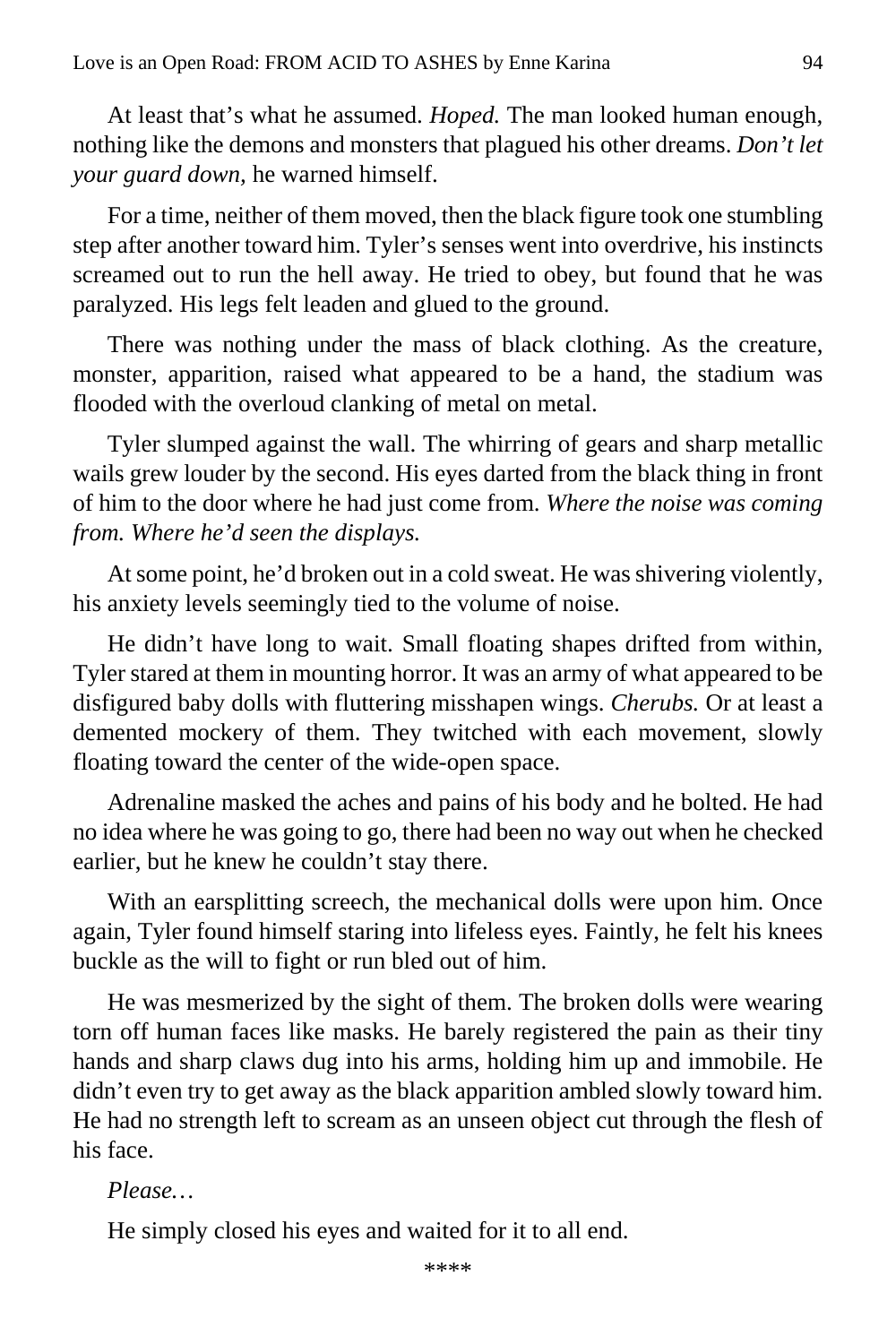Adrian pulled Tyler out of the nightmare as quickly as he could. He had been a little rough with him, but anything was preferable to leaving him for a second longer in that woven hell. He cursed himself viciously, he had made another mistake. He'd been distracted by the sliver of power that peeked through the fragments of Tyler's dream. And on reflex, he tried to catch hold of it.

And subsequently lost sight of Tyler. He'd been swallowed up by the spell and hidden away under layers and layers of complex illusions. It took Adrian much too long to unravel everything and find him again. He barely managed to strip away the fragments of the nightmare from Tyler before… God, he didn't want to even think about what was about to happen.

"Stupid, stupid, stupid…" he continued to curse as he pulled Tyler's body to his protectively. Tyler was unconscious, lost somewhere in the limbo of dreamless sleep. When he was sure that the only power left was his own, he carried Tyler slowly back toward the edge. Whatever the spell was, it didn't even touch his chain, or him, it only wanted Tyler. And it had nearly succeeded.

Somewhere in the back of his mind, he also knew for certain that it wasn't all his fault. Just like the night of the new moon, the scale of the power at work… He shook his head viciously to clear it. *Think…* It had taken him precious few seconds to weave the spell to try and catch the bit of power, but that had still been too long. He could count the number of Magicals capable of that kind of feat on one hand. The thought made him sick to his stomach.

For the moment, he busied himself with getting Tyler back to safety. Nothing tried to stop him from pulling Tyler back over the edge. *Back to the real world where he would be safe for the moment*, Adrian thought grimly. At some point, Tyler woke up and attempted to stumble to the bed on his own. He didn't get far and eventually allowed Adrian to help.

They were both shaking by the time Adrian had Tyler back in bed, exhausted, and in more pain than anyone should have to bear. His body was covered in wounds, cuts, and bruises. Not as bad as it had been in the dream, but enough that it made Adrian cringe. Adrian didn't waste time staring though, he gathered power in his hands before turning it loose on Tyler. Healing really wasn't his forte, but it would have to do. At least Tyler was awake. Even if he was staring at Adrian with an unreadable expression on his face.

"It's going to be okay," Adrian murmured softly. He was about to get up to close the window when Tyler jerked, reaching out to him with fear in his eyes.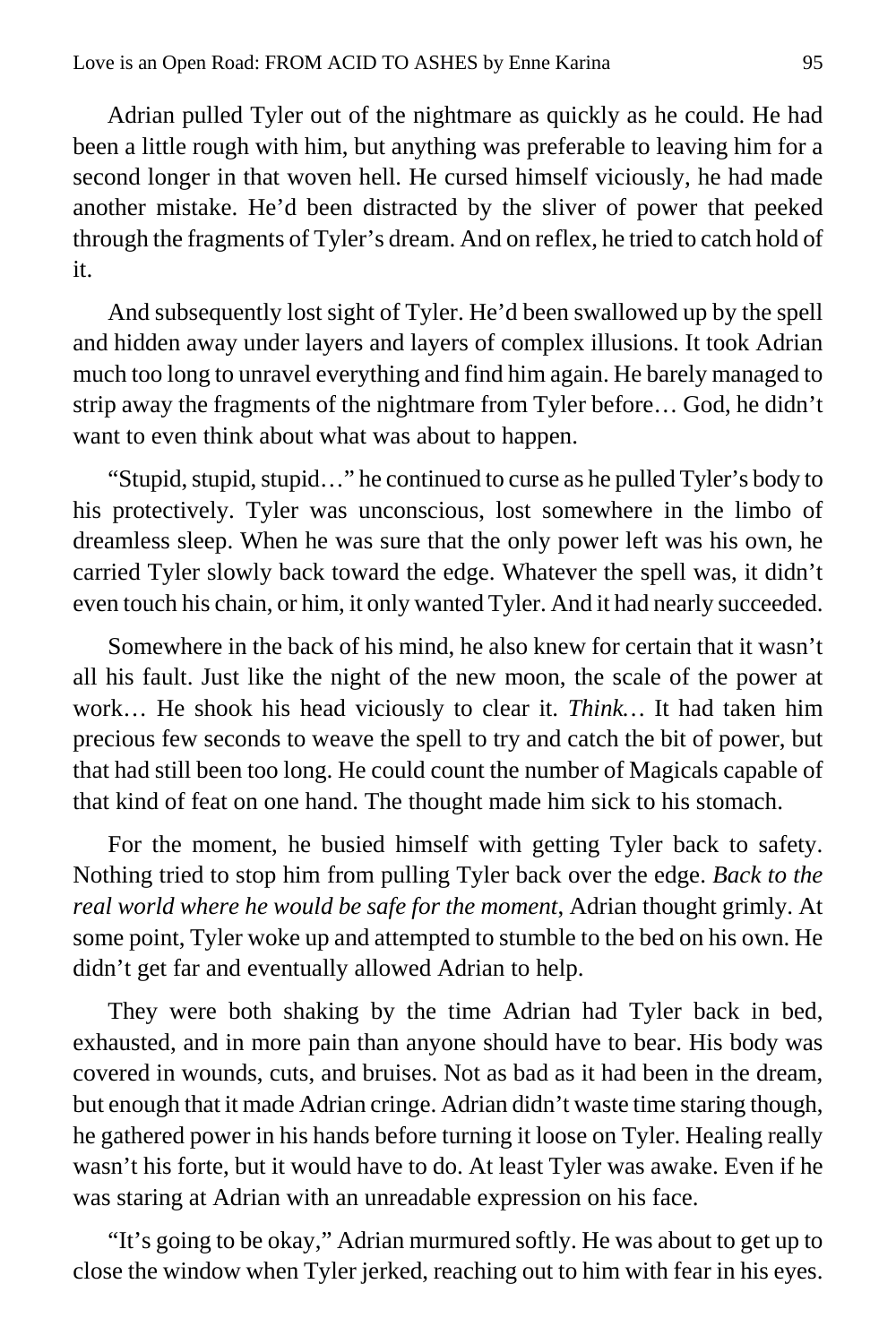"Don't go," Tyler said, his voice raspy from overuse.

Two simple words. But the weight of the emotion behind them nearly crushed Adrian as he pushed himself onto the bed to lie beside Tyler. He had a feeling they both could do with some comfort of the physical kind.

Tyler was still shaking violently when Adrian wrapped his arms around him. As an afterthought, Adrian wriggled until he could get a hold of the blanket without letting go and pulled it over them. Tyler sighed softly at the contact. They could both do with some warmth.

Anger coiled in Adrian's belly as he held Tyler, now limp in his arms. Awake or not, his eyes were still cloudy, unfocused. *How could anyone do this to him?* Cruel was an understatement. He'd only caught glimpses of the dream, but he'd felt Tyler's fear and anguish clear as day. Adrian clenched his jaw shut to keep from shouting.

*And Tyler's been living through it for weeks…*

"Don't leave me," Tyler whispered softly.

"I'm not going anywhere, I promise," Adrian replied gently.

All he got in reply was a strangled sound. Adrian stroked his hair, smoothing the disheveled strands into some sort of order. His hair was really too short for that, but Tyler seemed to draw comfort from the gesture so he continued.

An eternity later, Tyler finally stopped shivering. The vice like grip he had on Adrian loosened as well. They stayed like that a little longer, neither willing nor wanting to move or think. They simply were, drawing warmth and comfort from one another.

When Adrian was sure he could leave Tyler alone for a few minutes without doing irreparable damage, he went to make some coffee.

He sighed wearily and shook his head. The rational voice in him was screaming its disapproval. He was getting too close to Tyler to be making clearheaded decisions, but he couldn't help it. The night only demonstrated, all too clearly, that the attraction he'd felt wasn't a figment of his imagination. He wasn't blind, he'd seen the way Tyler would look at him at times.

And he only aggravated the situation by flirting back. The game they played had become all too real. It might have started as a little something to help break the tension, but now… Now he didn't know what he wanted anymore.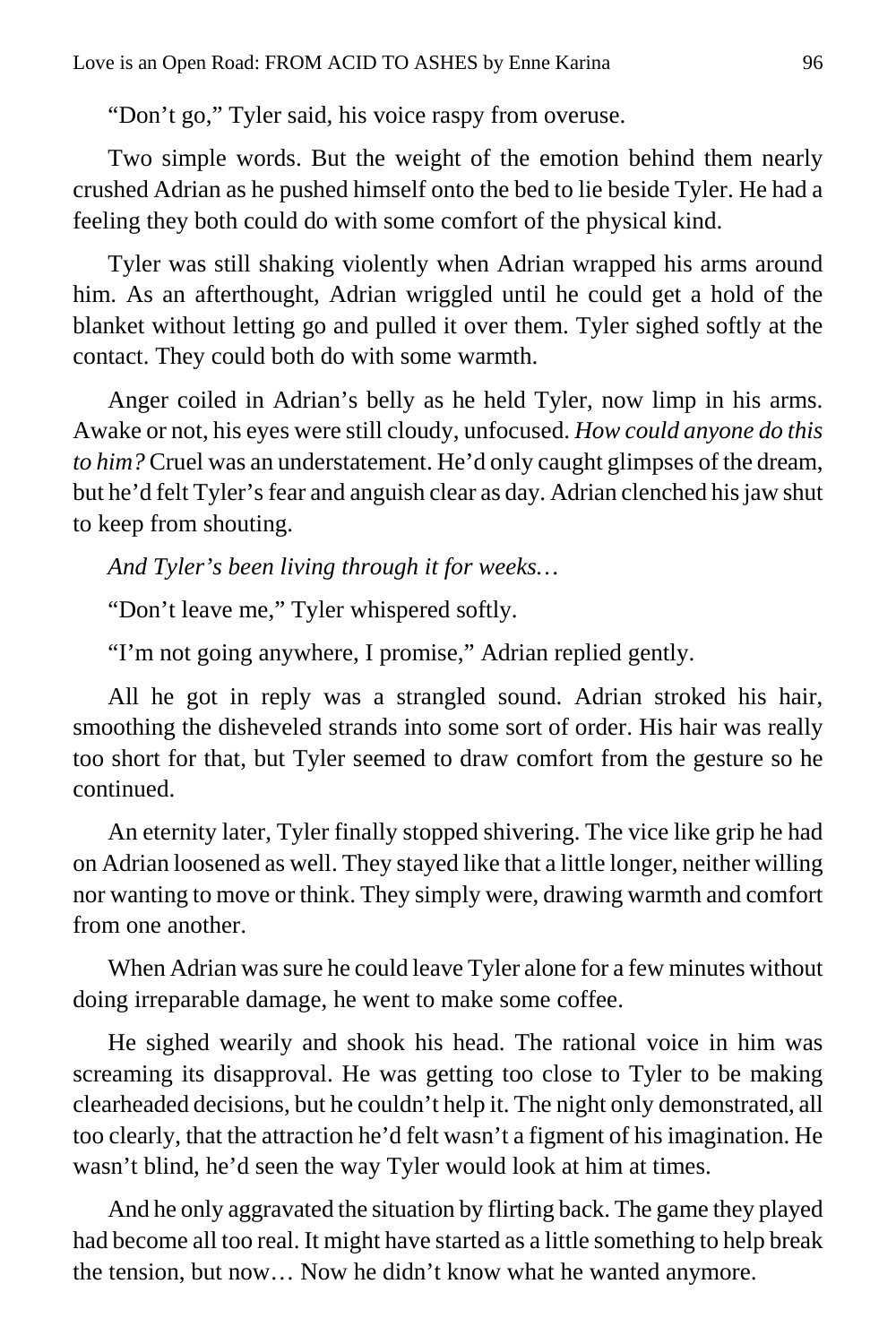He also hated himself for getting distracted by such things when Tyler was suffering. Desperation and fear did not make coming up with a solution any easier either.

He heaved another sigh.

It was a stupid idea, knowing what he already did and still suggesting that. What he had discovered didn't even begin to make up for what he put Tyler through. *But now you have a starting point,* he focused on that thought.

The tendril of power had been too faint for him to follow, but he got a good grasp of it before he returned to Tyler. *One problem down, a million more to go.*

Grabbing two mugs, he filled them with coffee and doctored them to their liking. He returned to the bedroom to see Tyler staring vacantly at the wall. He handed a cup to him in a silent offering.

"It's coffee, I figure you probably wouldn't want to try sleeping again tonight."

"No… no. Thanks." Tyler gulped down half his cup in one go, taking no notice of the scalding liquid. Adrian winced on his behalf.

"I'm sorry I had to put you through that." Adrian felt that familiar stab of guilt. "How're you holding up?"

"It's fine, I'm still alive." Tyler paused to down the rest of his coffee. "Sorry. I didn't mean to sound so bitter about it."

"No, it's fine. I understand."

"So, did you find anything useful?"

"Ah, yes. I did find a trace of the power…"

"So we know what's doing this to me?" Tyler paused when he glanced at him. "That's a good thing right?"

Adrian didn't say anything for a time, he studied Tyler silently. He looked wrecked, but calm at the same time. Was he numb or putting on a brave front? "Are you sure you want to have this conversation right now?"

Tyler shrugged, he looked ten years older than he had earlier that day. "Might as well. Will you tell me the truth?"

"It is a good thing. We have a starting point now…" Adrian trailed off, uncertain. He was exhausted and still reeling from what he'd learned.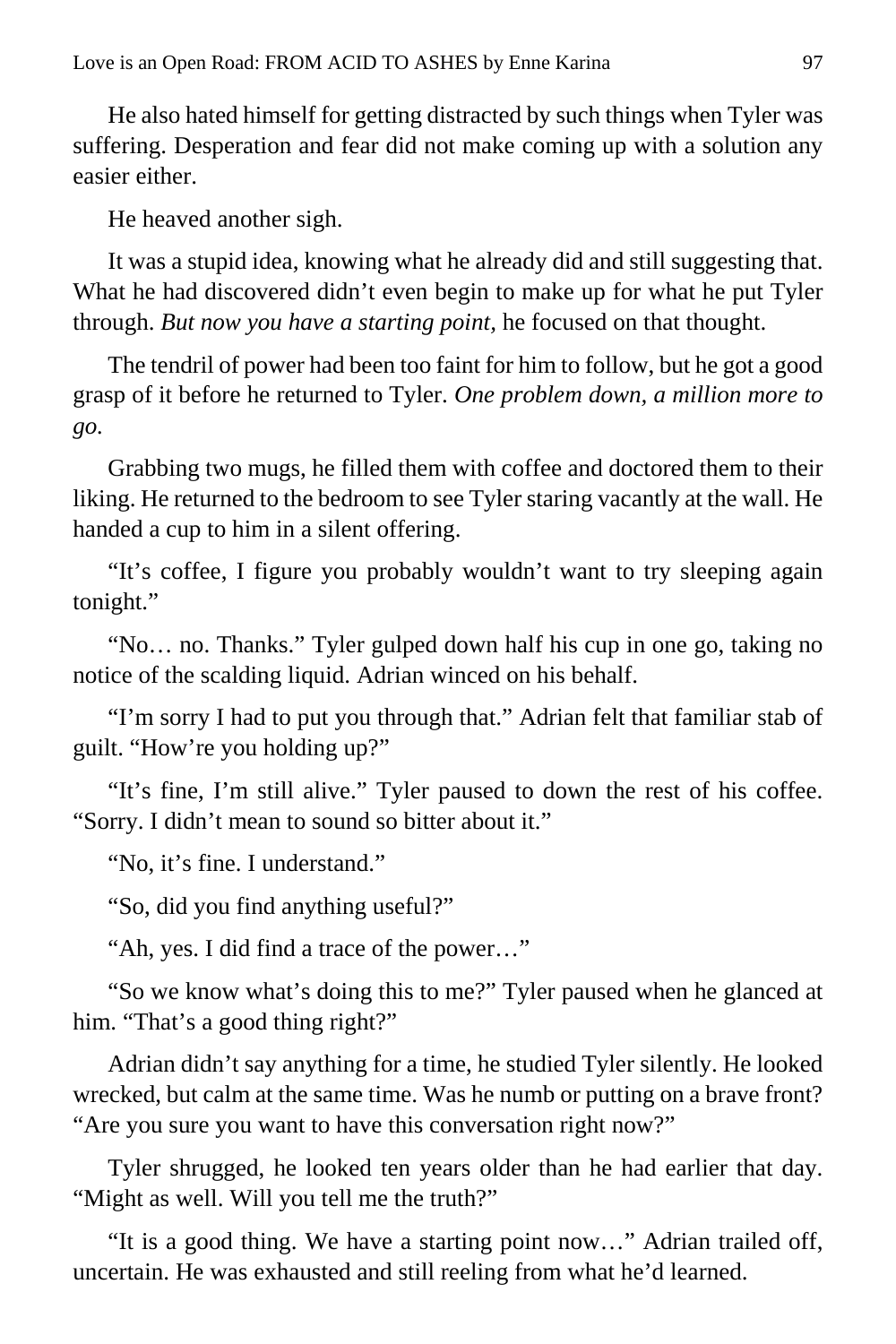"But…" Tyler sat down across from him, arms crossed nervously in front of him.

He sighed. No point in dragging out the inevitable. Tyler had a right to know the truth. "But I don't know what the spell is. I tried to follow it back to the source, but…" He sighed, too tired to think of a good excuse. "I nearly lost sight of you in the process, I had to pull back and pull you out of that *dream* of yours."

"You say it like it could be something else." Tyler stared at him, eyes full of anticipation and confusion.

"They're not nightmares, Tyler. Not really. God, I wish I didn't need to tell you this. The spell, whatever it is, is pulling you across the edge to the other side. It's dragging you somewhere each night and it's having a physical effect on you. If I hadn't… I don't know what's going to happen to you." Adrian had to look away, Tyler was staring at him in slack-jawed horror, and the news was about to get a lot worse. "My power… remember what happened in Evelyn's shop? We couldn't even get past the edge when it didn't want us there. I don't know if I can undo the spell even if I manage to figure out what it is..."

Tyler stayed silent as he rambled on. Eventually, he said, "So, what? We bring in another Enforcer that can undo it?" He looked up all of a sudden, startled. "Wait, don't tell me that it's extremely difficult or something."

Adrian rubbed his face with his hands, he tried to hide his unease, but gave it up as hopeless. "It's not that. Well, not *just* that." He paused. "I'm sorry. I need to make sure, but if I'm right…"

"You're not giving up on me are you?" he asked. He looked impassive, but Adrian could see the fear and hurt in his eyes.

"I won't lie to you. I don't know what's going to happen, but I swear, I will do whatever I can to help you." That was a promise Adrian had every intention of keeping. He'd find a way, come hell or high water.

He had already opened Pandora's Box, there was no going back anymore.

\*\*\*\*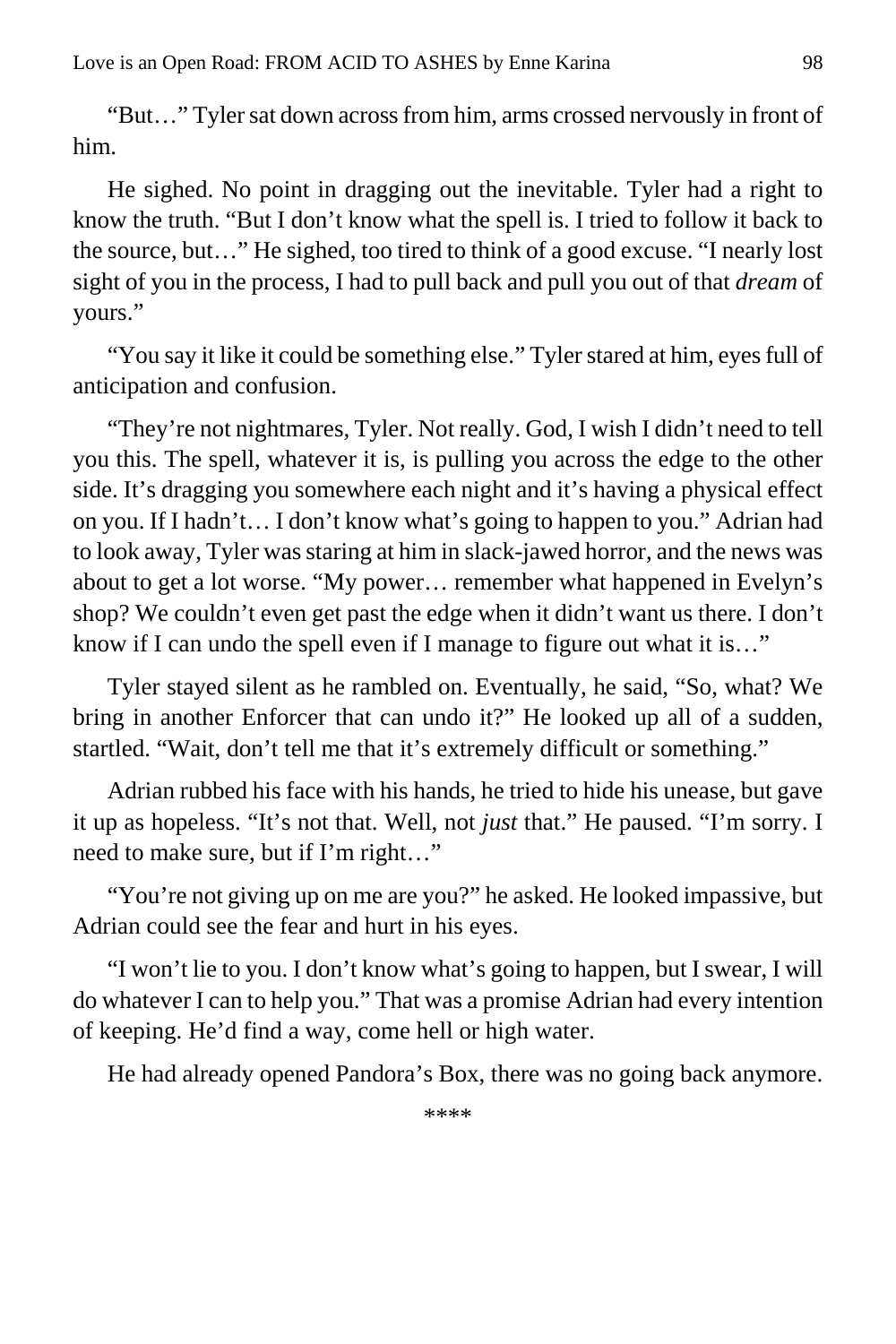## **Chapter 4**

Adrian glared at his reflection in the mirror, he'd been doing that more and more recently. Despite the promise he'd made to Tyler and himself, he had no idea what he was going to do. He already spent the last two days dodging the question from Tyler and couldn't keep it up much longer. But if he was right…

He sighed as he crumbled against the sink. He had to talk to Lynna. Or even Halle. Because if he was right, he's going to need all the help he could get to finish the job.

The tiny bit of power he'd picked up had left a print. It wasn't enough for him to gleam any information on the weaver, but he did pick up on one extremely important hint. Whoever it was, had woven a spell he'd never seen before. Never even knew existed. *Didn't exist.* His last two days had been spent pouring through every record and book in the Grand Histories and found absolutely nothing on the spell. Someone had crafted a new one by stringing together dozens of others.

That along with the circumstantial evidence meant… He wanted to dig a hole and just bury himself in it. There were only a few notable Magicals who would be capable of such a feat. None of them would make this easy.

And to make things even more complicated, he knew Tyler's irritation had to do with much more than just the job. Now that both of their feelings had bubbled to the surface, it was no longer possible to simply ignore. Or chalk up to harmless fun. He was never the best at understanding his own feelings, but when he had seen the state Tyler was in, he *knew.* The assignment was already a mess and with human emotions getting in the way now too… Adrian sighed miserably. He could feel the beginnings of a headache starting to set in. *How did things get so out of hand?*

He showered quickly and sucked in a deep breath to steel his resolve before slipping out of the bathroom. His plan to hide away in his room until it was time to leave for work with Tyler went out the window when he saw Tyler standing in the hall.

"You said you wouldn't hide anything from me anymore," Tyler accused flatly.

"I know. I… that's not my intention." Adrian glanced away, but he could still feel Tyler's glare on him. Tyler was also blocking the way from the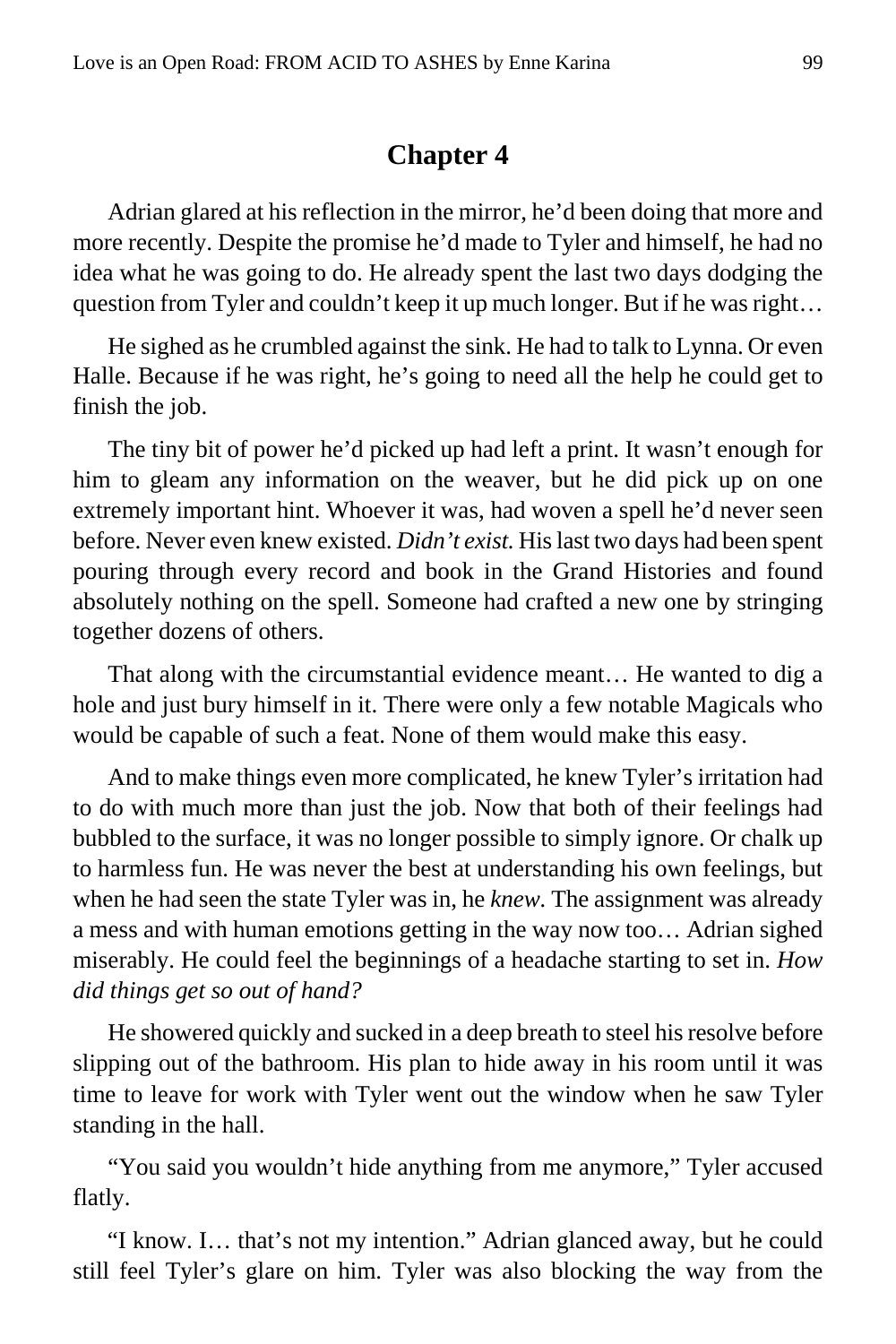washroom to his room, forcing Adrian to stand in the hall with nothing but a towel to hide his modesty. "I can't just make accusations without proof. Let me talk to Lynna first."

"You've been saying that for the last two days! If you have to go talk to her, go talk to her." Tyler dragged his hands down his face tiredly. Adrian turned to him sadly, the wounds from the dream had healed, but scars remained as undeniable proof of the ordeal. "You've had Halle watch me the last two days while I was at work while you disappeared off to somewhere. What am I supposed to think?"

Adrian looked him in the eyes and silently pleaded with him to understand. There wasn't anything he could say to justify his actions without disclosing everything. He noted with a pang of guilt that Tyler's once-bright eyes were sunken and his face was uncharacteristically pale. There were also dark smudges under his eyes like he hadn't slept in days. Adrian stiffened in alarm. "Don't tell me the talisman isn't—"

"It's fine. It's still working. But we both know that's not the problem."

"No," he admitted softly. He'd been dreading seeing Lynna again. He could barely bring himself to look at the evidence he'd dug up. "I've let her know that I'm dropping by to visit tonight."

Tyler studied him suspiciously, but seemed satisfied by whatever he saw. "Good." And as an afterthought, asked, "Are you coming with me today?"

"Yeah, I've done what I could at the library." Adrian smiled ruefully as Tyler allowed him into his room.

They set off as they usually did and on the surface, it looked like everything was normal. Underneath though, nothing remained the same. The strain of the new revelation weighed heavily on both of them.

The rest of the morning passed at a snail's pace as Adrian counted off the minutes as he waited. He might have liked routine, but he liked his routines spiced up by lots of action. Not sitting around twiddling his thumbs and staring off into nothing. He felt like he was going to crawl out of his skin. The anxiety coupled with the inability to act was driving him insane. By noon, he was so grateful to see Tyler that he almost hugged the man. He noted belatedly that there were two others with him.

"Adrian, this is Cazz and Theo. They're both new and I'm showing them around and getting them familiar with the general procedures." Tyler pointed to each of them in turn and they waved politely. Adrian shook their hands in turn.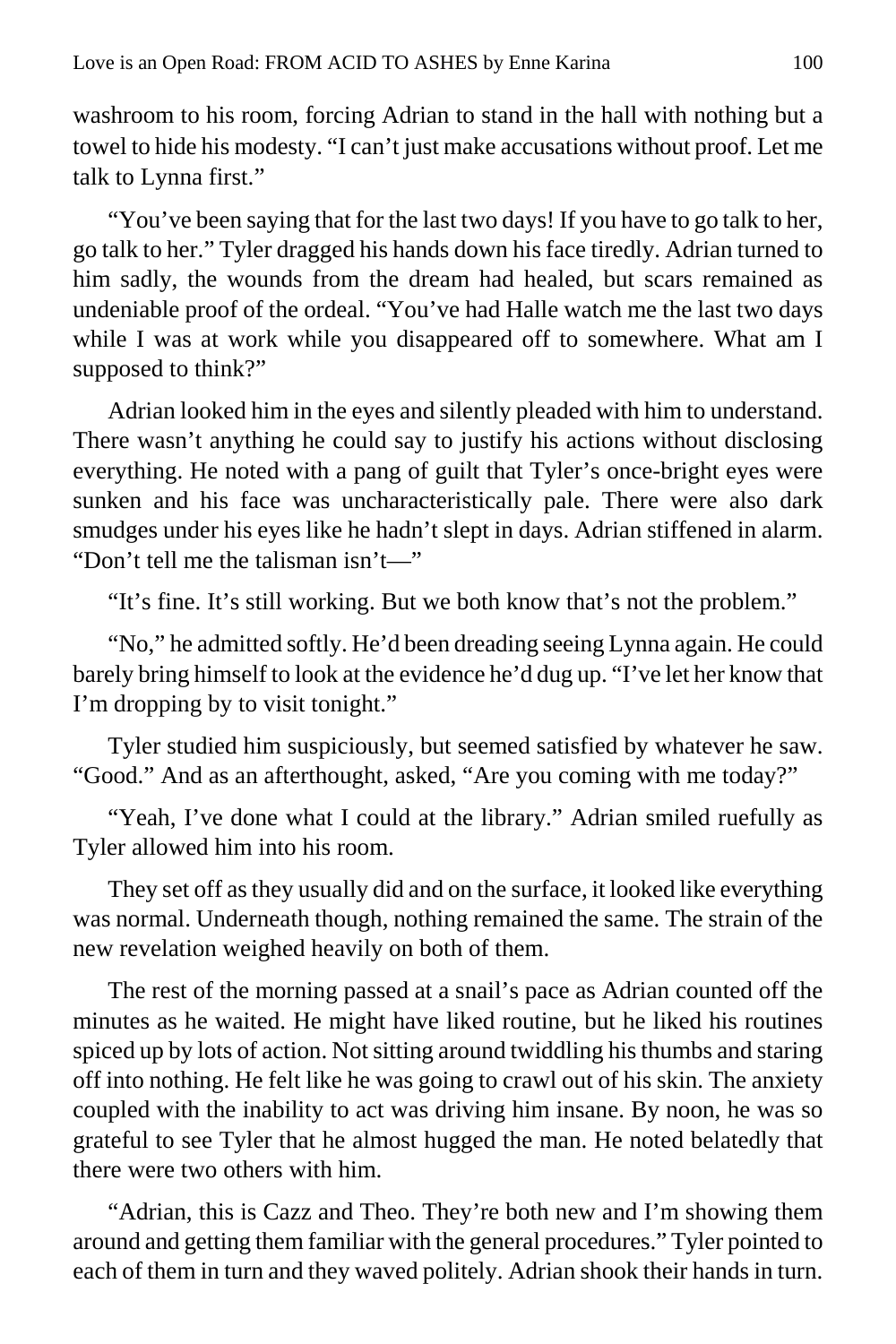"And you felt inclined to show me off to them?" Adrian flushed. The words tumbled out of his mouth before his brain even registered what he had said. Wonderful, he really wasn't helping.

A matching flush appeared on Tyler's face, and he gaped at Adrian like a beached fish. But before he managed to work any words past his lips, one of the others spoke up, "Oh, you must be Tyler's boyfriend."

"Yes," Adrian answered. Despite the awkwardness, a smile tugged on his lips.

Tyler growled, "No." And while glaring at all of them, added, "This conversation is officially over."

"Don't mind him, he's just shy." Adrian had taken the pause to recollect himself. Better to play along than create contradictions.

He waved innocently as Tyler ushered his two charges out of the café while glaring daggers at him. He'd never live this down. *And maybe it'll keep his mind off some other things.*

Thankfully, the little fun he got to have at Tyler's expense was enough to tide him over the rest of the afternoon until Tyler got off work. The unexpected call he got from Lynna helped too. The meeting point had changed to her house instead of headquarters and he had every intention of bringing Tyler along. He never got a chance to meet Lynna the first time and he'd vehemently refused to set foot in their headquarters again.

Adrian waited patiently until Tyler arrived at the café after work. Presumably still irritated by the expression he wore.

"For your information, I was just going to show them the café because the management team likes to have them cater meetings."

"And?" Adrian couldn't help but ask.

"What?"

"Oh come on, you know what. I'm not above dropping by to visit Lauren again."

Tyler glowered at him, finally catching onto what he was asking. "The whole office *knows* I have a boyfriend now."

Adrian laughed. "Hey, you didn't really deny it."

"And say what? It's not like I had a choice in the matter," Tyler replied in exasperation.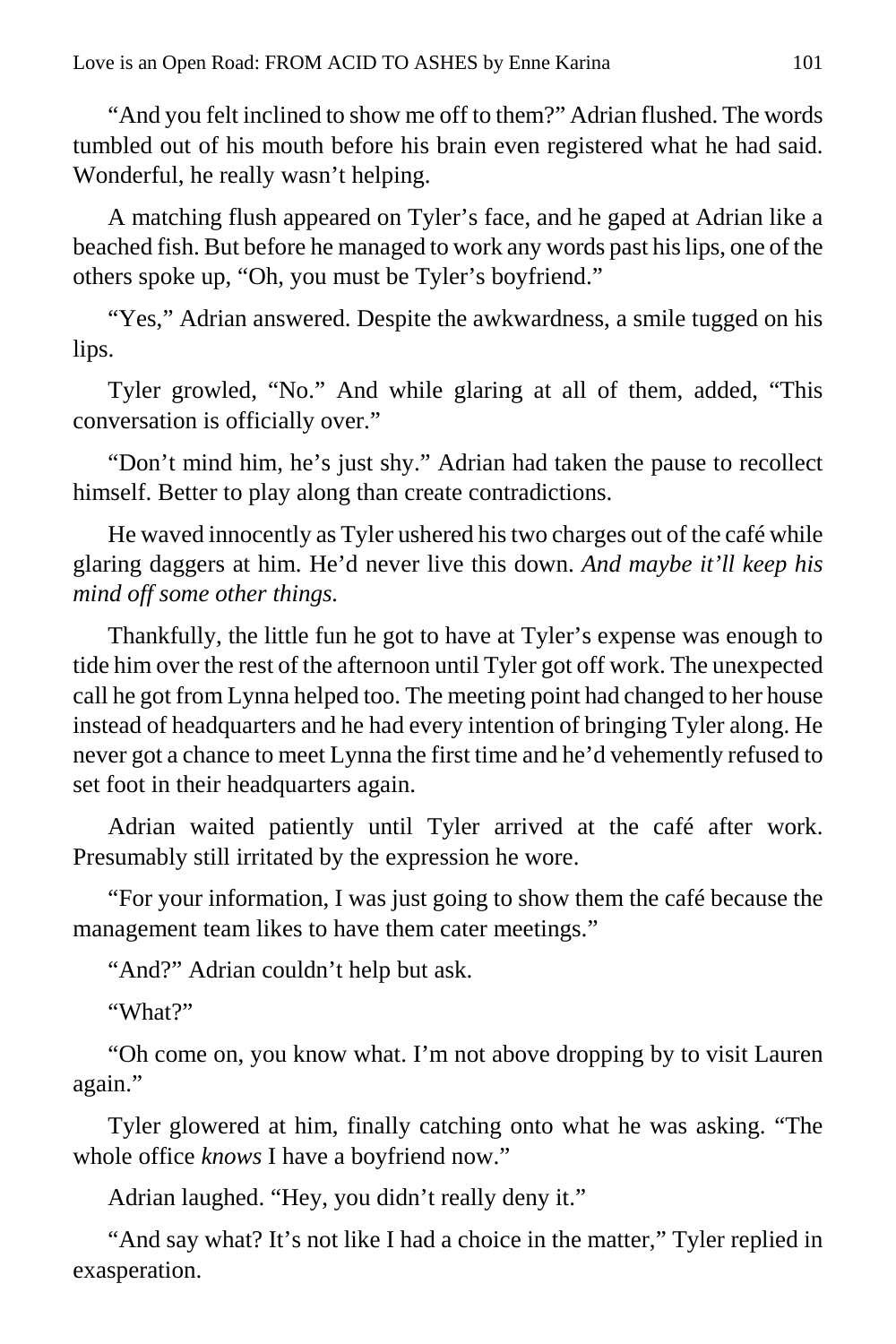"You always have a choice," Adrian said softly, all signs of mirth gone. The atmosphere shifted instantly and an oppressive silence settled over them. He fumbled to find the right words to lighten the mood, but failed.

Tyler looked like he was about to say something, but stopped short. Adrian glanced away quickly.

"No, nothing. Let's go," Adrian said as he stood.

"Hey—"

He cut Tyler off short, not wanting to continue on that particular topic any further. He opted to deflect his attention. "I know, I'm going to see Lynna now." Adrian turned to grin at him. "And you're coming with me."

"I am not going to your headquarters," Tyler stated stubbornly even as he followed Adrian out the café doors.

"Relax, we're going to her place. Something's come up and long story short, she's not going in to headquarters today. So now you'll finally get a chance to meet her," Adrian remarked lightly. On the one hand, he was half dreading the two of them meeting. There was no way that he could lie to Lynna if she realized what was going on between them.

"Wonderful."

"I know. Now let's go before it gets too late. She's an amazing cook and if you believe anything I ever say, it should be this." And more importantly, he needed her to take a look at Tyler. *Maybe she'd gleam some information that he and Halle had missed.*

Tyler snorted and shook his head in exasperation.

They arrived outside of Lynna's door just after six. The aroma that greeted them when she let them in was heavenly. Adrian loved her cooking and judging by the medley of spices scenting the air, they were getting treated to Italian tonight.

"Make yourselves at home. Dinner will be done shortly and we can have our little chat after." She directed them both toward the dining room and left for the kitchen without another word.

Adrian motioned for Tyler to follow after they took off their shoes. Tyler turned questioning eyes on him, but he shook his head. He knew by now not to offer to help. "The kitchen's her baby so let's leave her to tend to it."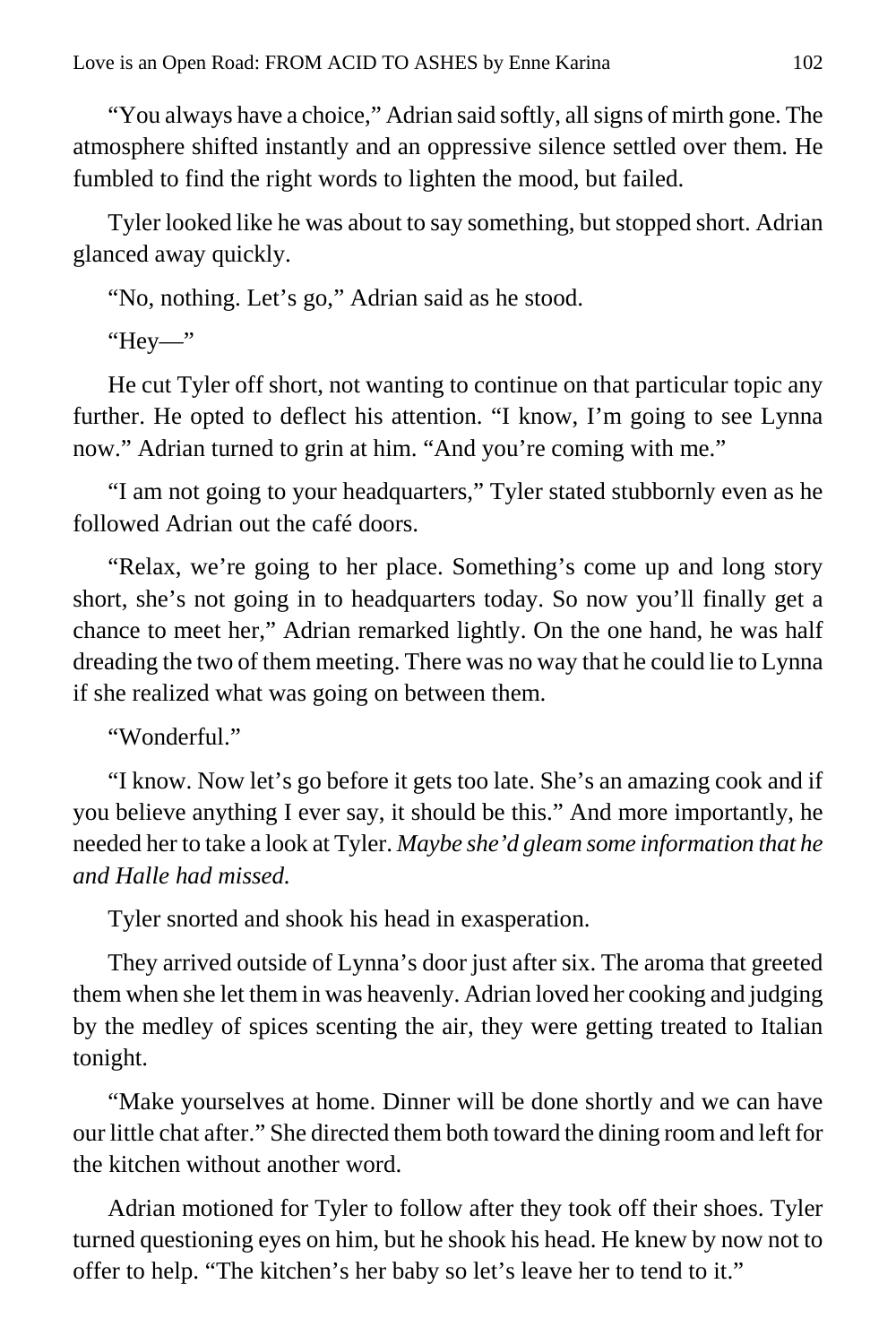$"U$ h…"

"It's fine, relax." Adrian demonstrated his point by grabbing the nearest chair and plopping down on it. "She'll ask for help when she wants it."

Tyler followed suit after a moment's hesitation.

Adrian watched as he quietly studied what he could see of the house. The place wasn't big, but meticulously put together. The walls were a pale yellow, accentuated by mahogany trim. She'd chosen each piece of her dining room set to match the décor.

For someone with little to no patience for even the most basic things, she poured a huge amount of time and attention into making her home stunningly beautiful. There was no hint of the clutter that took up the better part of their division room to be seen here. From the way Tyler was glancing around the room, Adrian was sure that he agreed.

Lynna was still in the middle of cooking if the sounds of pots and pans was anything to go by. He hadn't had much for lunch, having been anticipating dinner too much, and was beginning to regret that choice. The combination of anticipation and hunger was turning him impatient. Thankfully, they didn't have long to wait, she entered with two heaping plates of food.

"Adrian, help me set the table while I get the rest of the food ready." She offered Tyler a quick smile before turning away again. Adrian shot him a sympathetic look before following her. Tyler looked like a deer caught in headlights, he sat rigidly, and the tension pouring off of him was palpable.

In the safety of the kitchen and carefully out of sight and hearing of Tyler, Adrian couldn't keep his own nervousness down. She made a point of not saying a word to him. After five minutes of fidgeting and dancing around each other as they grabbed their things, he was sure that she was purposely ignoring him. And just because it was Lynna, he was pretty sure that she was trying to make a point about dragging things out.

He gave up and returned to the dining room with napkins, cups, bowls, plates, and utensils. After dividing them into neat sets, he took a seat beside Tyler and waited for Lynna to bring the rest of the food.

By the time she had brought everything out, the table was crammed full. A beet salad, a plateful of bruschetta, spiced minestrone soup, a whole roasted chicken, two different pastas, baked spring vegetables, focaccia, pizzelles, and mini tiramisus. Not to mention the pitchers of sangria and mango smoothie.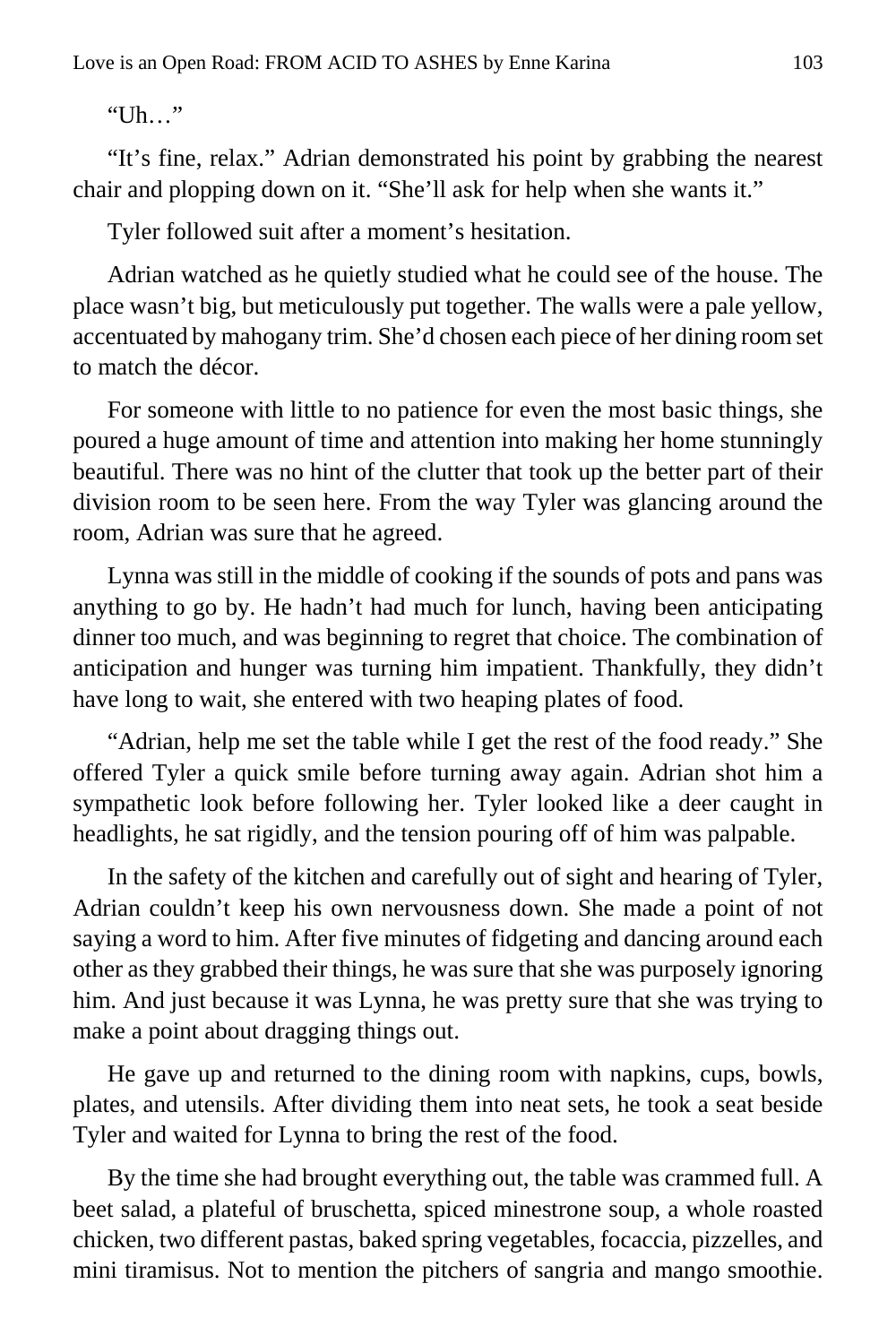There was enough to feed twenty, let alone three. It was more food than she made for the whole division when they dropped by for the monthly briefing.

Tyler's eyes had grown wider and wider with every new dish she brought out. Adrian couldn't blame him, he was a little shocked himself.

"So, to what do we owe this honor?" Adrian asked as he piled pasta onto his plate.

"Nothing much, just felt like cooking."

"Lynna. Seriously. This is more food than you make when the entire division is over." Adrian raised an eyebrow at her incredulously.

"Maybe I'm trying to entice your new friend into staying with me instead."

Tyler choked on the soup he'd just taken a sip of and spluttered, "W-what?"

"Are you insulting my cooking?" Adrian accused.

"By God, you made actual food?" Lynna stared at him in mock shock, a hand covering her mouth as though she couldn't believe her ears.

"He… sort of did?" Tyler offered.

"Hey!" Adrian cut in, offended. "Don't lie. I cooked."

Tyler studied the spread on the table. "Not like this, though."

"Well, I'm happy to see my lessons haven't gone completely to waste," she said as she helped herself to some focaccia and soup.

"Lynna taught me to cook," Adrian clarified when he noticed Tyler's confusion.

"So back to the point, I'm Lynna." She offered her hand to Tyler. He fumbled to put down his spoon before shaking her hand.

"Tyler."

"And Adrian, you've met."

"Yes, we have," Adrian deadpanned.

They chatted pleasantly throughout dinner. Mostly, Lynna asked about Tyler's background and interests, the same details Adrian had filled her in on before. Unfortunately for Adrian, she also insisted on adding in bits and pieces about his life that he didn't particularly want to remember. He almost felt betrayed by how amused Tyler seemed to find all of it.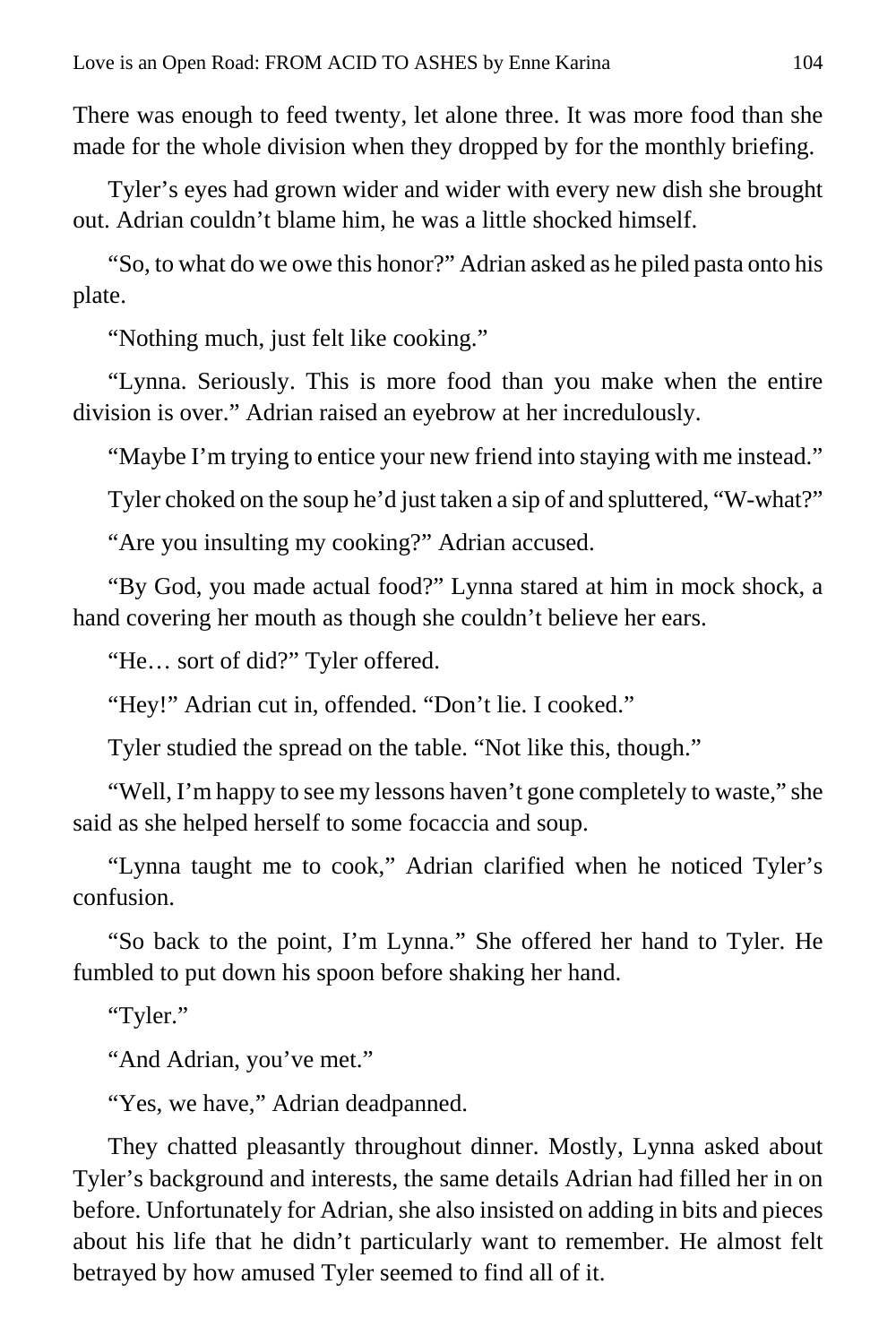By the time they all set down their utensils, Lynna and Tyler were practically friends. A part of him felt unreasonably jealous. By all means, he should be glad that they got along, but it had taken him days to get this comfortable with Tyler.

They sat in comfortable silence as Lynna took away the dirty dishes, and what remained of the feast. Once again, she refused their help. A few minutes later, she returned with three steaming mugs on a tray. The scent of cinnamon, spiced rum, and espresso gave away the contents.

"That smells heavenly. The whole dinner has been wonderful," Tyler said earnestly.

"I'm glad you enjoyed it." Lynna sat down and crossed her arms over her chest. Adrian recognized the signs, she was all business now. "Onto the more serious things. I'm going to be frank with you two, there's a lot of pressure on me in regards to the strange things surrounding your case."

Adrian watched Tyler out of the corner of his eye, but kept his gaze steadily on his boss.

"I seriously considered pulling you from the case." Lynna looked at Adrian, hard. "No, not because of Mackenzie's warning, but the sum of it all, I've got a really bad feeling about this."

Adrian felt the hairs on the back of his neck prickle. "What're you trying to say?"

"I wasn't entirely joking about taking Tyler."

"This is my assignment!" Adrian gritted out between clenched teeth, he could feel Tyler stiffening beside him as well.

"And I'm your boss. More importantly, I worry about your safety. This whole thing *feels* wrong."

Tyler looked back and forth between them before sinking into his seat, looking miserable and defeated. Adrian turned to him in alarm as he interrupted them softly, "There's more."

"More," Lynna repeated the word slowly, as though it was foreign to her. Adrian buried his face in his hands.

"I found something, I spent the last few days looking for information and cross-checking sources," Adrian mumbled reluctantly. "Long story short, I've nailed potential suspects down to just a handful. Literally."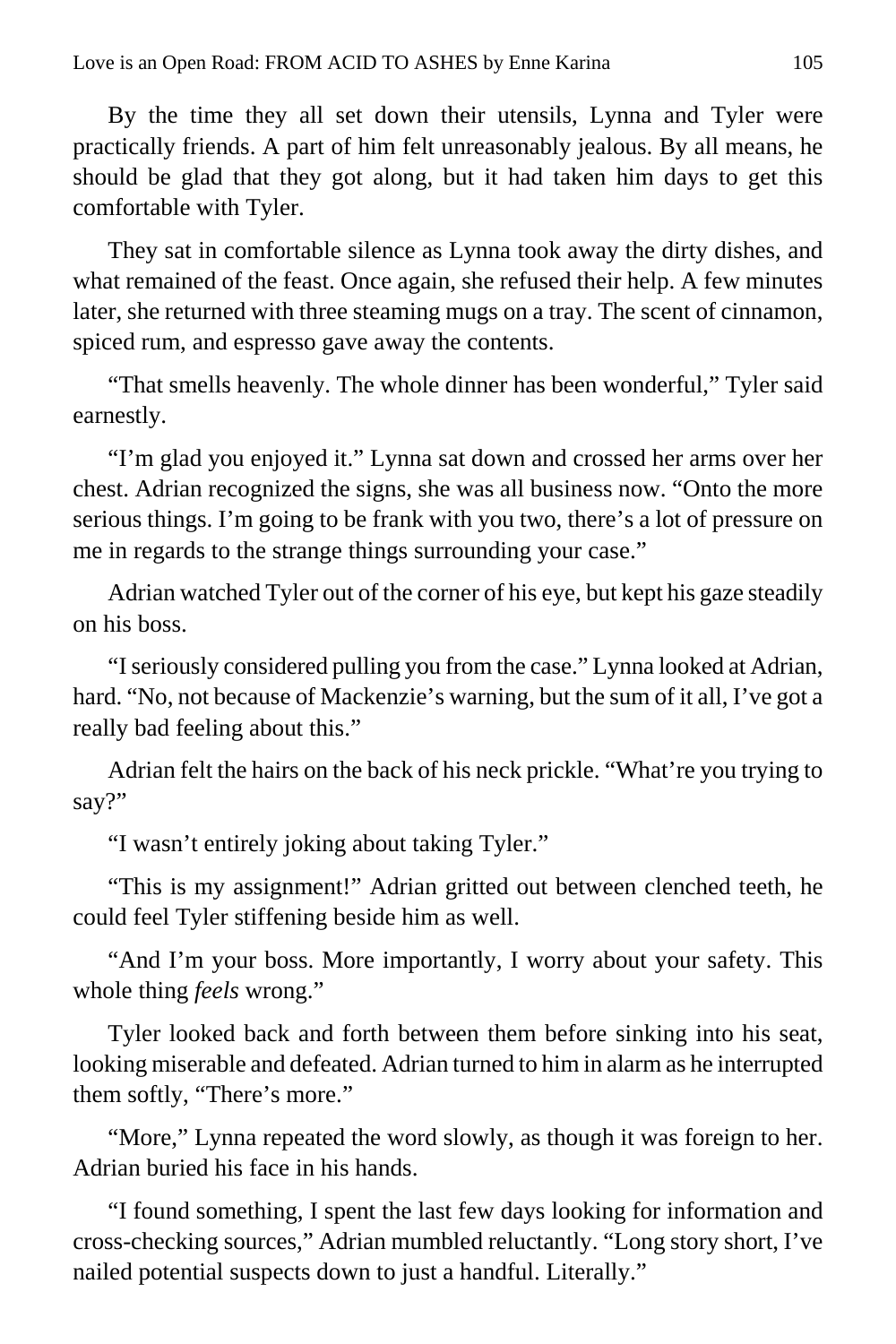"Let's hear it then." Lynna picked up her mug to sip at her drink as Adrian regarded her carefully.

"No, alone."

"Wha—why?" Tyler asked, indignant.

"Because it's confidential and just because it pertains to you doesn't give me the right to disclose its contents." Adrian sighed. While Tyler wouldn't really understand what they talked about, that wouldn't make a difference to their enemy. He couldn't risk Tyler knowing too much.

"Very well. Let's go to the study then." Lynna took her coffee as she left the table, Adrian followed suit, shooting Tyler an apologetic look before leaving him.

The study was the only room in the whole house that hinted at the way Lynna liked to work. The walls were lined with shelves and each of them were filled to the brim with books. They were mostly beautiful leather-bound editions of rare or valuable texts. He wished he could browse through it at some point. It wasn't often that she allowed anyone into the room and never when the whole division was together.

They sat down on the plush leather seats in the corner, a small wooden table between them where they set their drinks down. She motioned for him to continue after a moment and Adrian had the distinctive feeling that she had set up an isolation spell. The room felt oppressive and cut off, he couldn't *see,* but was just as sensitive to feel as anyone else. He threw up another shield of his own as an extra precaution and to silently let her know the nature of what he was about to disclose.

"I took your advice, had a look while Tyler was sleeping, dreaming." He glanced away furtively, feeling the ball of anxiety in his belly grow larger. It had been mostly dormant throughout dinner, but now that they were alone and about to discuss his findings, Adrian could barely sit still. "It's not like any spell I've ever seen before in my life. Whatever it is, it's dragging Tyler to the edge and showing him fragments of nightmarish scenes from the other side. I've checked the archives, libraries, histories, every record I could get my hands on and nothing. Whoever wove the spell, created something completely new.

"Essentially, it stitched together dozens of pre-existing spells to create something original. I got a glimpse into those nightmares too… they're… God. They're twisted. And it's all real. Whatever's happening, is real, I had to literally carry him back to this side and patch him up.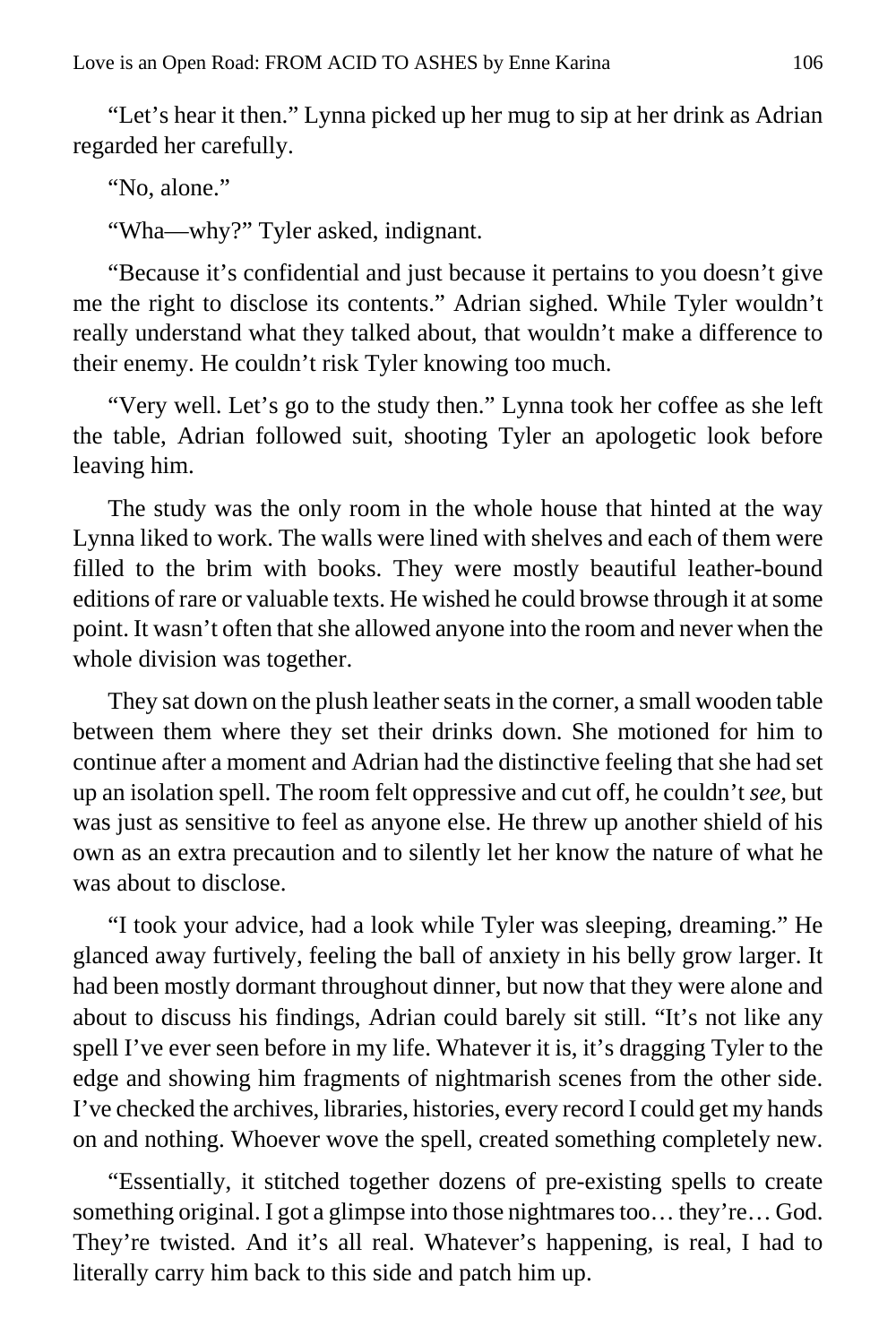"Lynna, you understand what I'm trying to get at right? This isn't something just anyone is capable of." He was pleading with her by that point. He didn't know what he'd do if she didn't believe him.

"No. It isn't. If what you're saying is true then…" She drifted off, deep in thought. Lynna had a great poker face, but Adrian had thrown her completely off-balance. He could see the twinges of emotion as they flitted across her features. Shock, denial, contemplation, more denial, horror, and finally, what he'd been waiting for, understanding.

"That gives us four possibilities and no solid motive from this city," Adrian finished.

"Six, if we're being objective. More to the point, what do you mean no motive?"

"Objective, right. Fine. But seriously, what would any of them want with Tyler? They'd have to be nursing a lot of anger and hate to do something like this."

"Our very own director, Leander, council members Everett, Christopher, and Mackenzie, fourth division head Avery, and that prodigy kid, Keith."

"I can't imagine the director or the others from the council being involved… and Avery…"

"It's never easy when you need to suspect a comrade or friend," she stated plainly. Belatedly, he realized that she had named Mackenzie and Leander as suspects without missing a beat. *Was it really that easy to turn off your emotions?* He doubted he could ever do that.

"I know." He paused, lost for words. "It's just…"

"And this is all based on probability and precedence. It could just as easily be someone who's been hiding the true extent of their powers." She gave him a hard look. Adrian deciphered it as *any powerful weaver with enough incentive could potentially be a suspect.* Something he had been trying his best to not consider.

"I—" *Don't know what to say, what to do, what you want me to do, what I should do.* He stared down at his hands as if they held all the answers to the world's problems.

"I meant what I said at dinner. I'll take Tyler's case if this is getting to be too much. If it isn't already too much." She reached over and patted the back of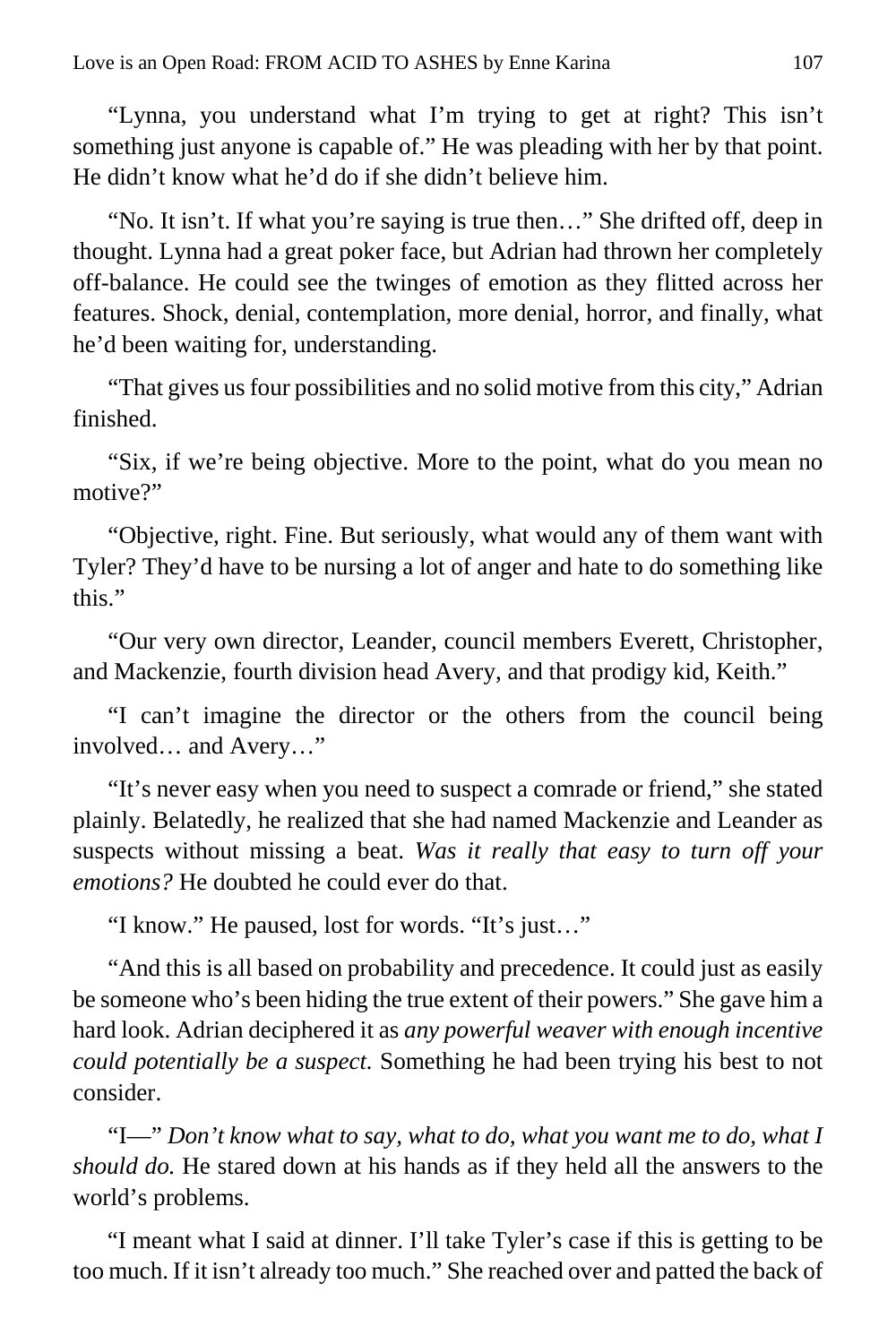his hand gently. "Mackenzie called again to see how the case is progressing and to report some more bad news."

He tensed and waited for her to continue.

"One of her Cleaners picked up an anomaly with the flow of power across the edge. Something's up and your Tyler might be caught up in the dead center of it. There's more, but we don't need to get into that just yet."

"Oh."

"Adrian, you realize how dangerous this has gotten don't you?" She squeezed his hand again before letting go. "You're like a son to me. I can't just stand by and watch this spiral out of control any longer. I should never have put you alone on this assignment in the first place."

The problem was that he did know. And the guilt of his selfish request weighed down on him. "Lynna, please. Let me keep this assignment."

"Why?"

"Because I *care*. I can't just watch this happen. This is why I joined the Enforcers, to prevent things like this from happening to someone else! I have  $to$  $"$ 

Dead silence greeted his words. Adrian hadn't meant to lose his cool like that. Not around Lynna especially. He knew better than anyone else that she did know. She was staring at him with an unreadable expression, studying him. To his surprise, she smiled.

"I knew you were going to say that. Well, I know your reasons better than anyone. I've already given the orders. Halle will be working with you on the case from now on. Luke and Sia will be your backup, exclusively. No, that's not up for discussion." She cut him off before he could even get a word out. "Go get Tyler, it's time we talked about possible motives."

Lynna picked up her coffee for the first time since they entered the study. He eyed his regretfully, it had cooled considerably and he hadn't had a chance to enjoy it. He stood up with an apologetic bow and left to get Tyler.

\*\*\*\*

Tyler was studying the glass display in the dining room when Adrian came back. With nothing better to do and too much anxious energy, he'd been prowling around the room, studying the furniture and trinkets that adorned the displays. In a way, it reminded him of his own apartment, which he hadn't been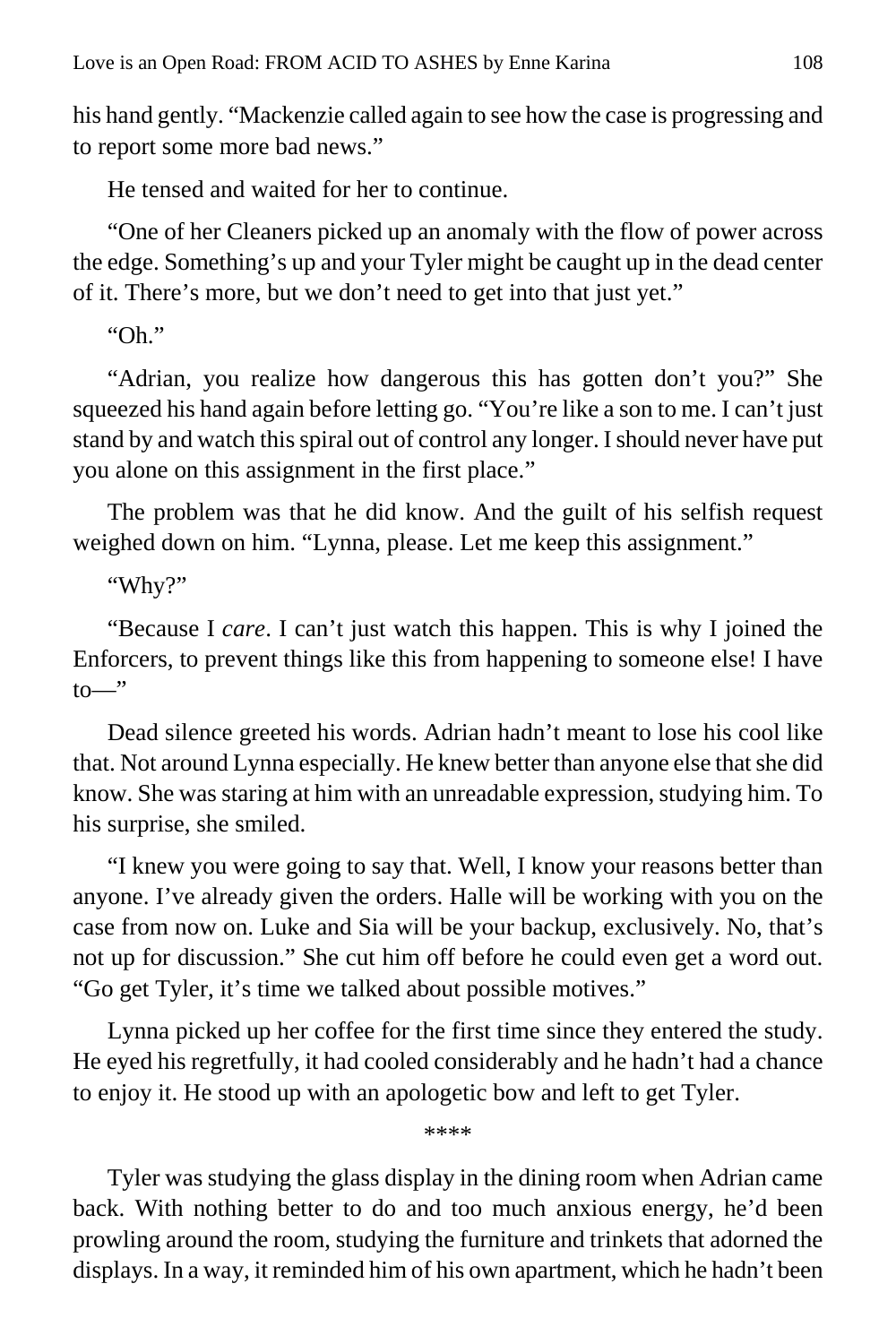to in too long. At least with his story, his parents had no excuse to check in on him unannounced.

"Come on, Lynna wants to pick your brain to see if we can figure out why you're a target," Adrian said as he motioned for Tyler to follow.

Tyler nodded and followed him without a word. He paused in the doorway as he took in the room in front of him. It was nothing like the rest of the house so far as he had seen. It was still elegant, but looked like something from a completely different era.

"I apologize, I haven't been the most gracious of hosts today." Lynna smiled, her eyes reflecting none of the sincerity in her words.

Tyler decided it was best not to say anything as he sat down on the chair Adrian dragged over from the desk.

"Now then, do you have any idea why anyone would want to target you?"

"No. If I did, don't you think I would've said something already?"

"Honestly? No. You wouldn't believe how many victims choose to protect their assailant." She shrugged and crossed her arms again. It was obvious to him that she meant it was a challenge, but the gesture just annoyed him.

He stared at her and was sorely tempted to say something cutting, but stopped short when he caught Adrian's eyes. She was Adrian's boss and was kind enough to offer them an amazing dinner, the least he could do was cooperate and answer some questions.

Tyler shook his head again. "I'm sure that there are people that don't like me, maybe even hate me, but to this extent? No."

"Very well. Tell me about your history. Adrian told me you're not on particularly good terms with your family."

This time, he glared at Adrian who was busy studying his hands. "No, we get along fine. It's just that they weren't thrilled when I decided to move out and away from them."

"Oh? Did you move from out of town?"

"Yeah, from Marshlain, four hours south of here."

"Any particular reason you chose this city?"

"No, I was going to go all the way to the capital, but after stopping here for a few days, I grew attached. It's a nice place and the sea's gorgeous. It's not like I had any real reason to go all the way to Shalandra either."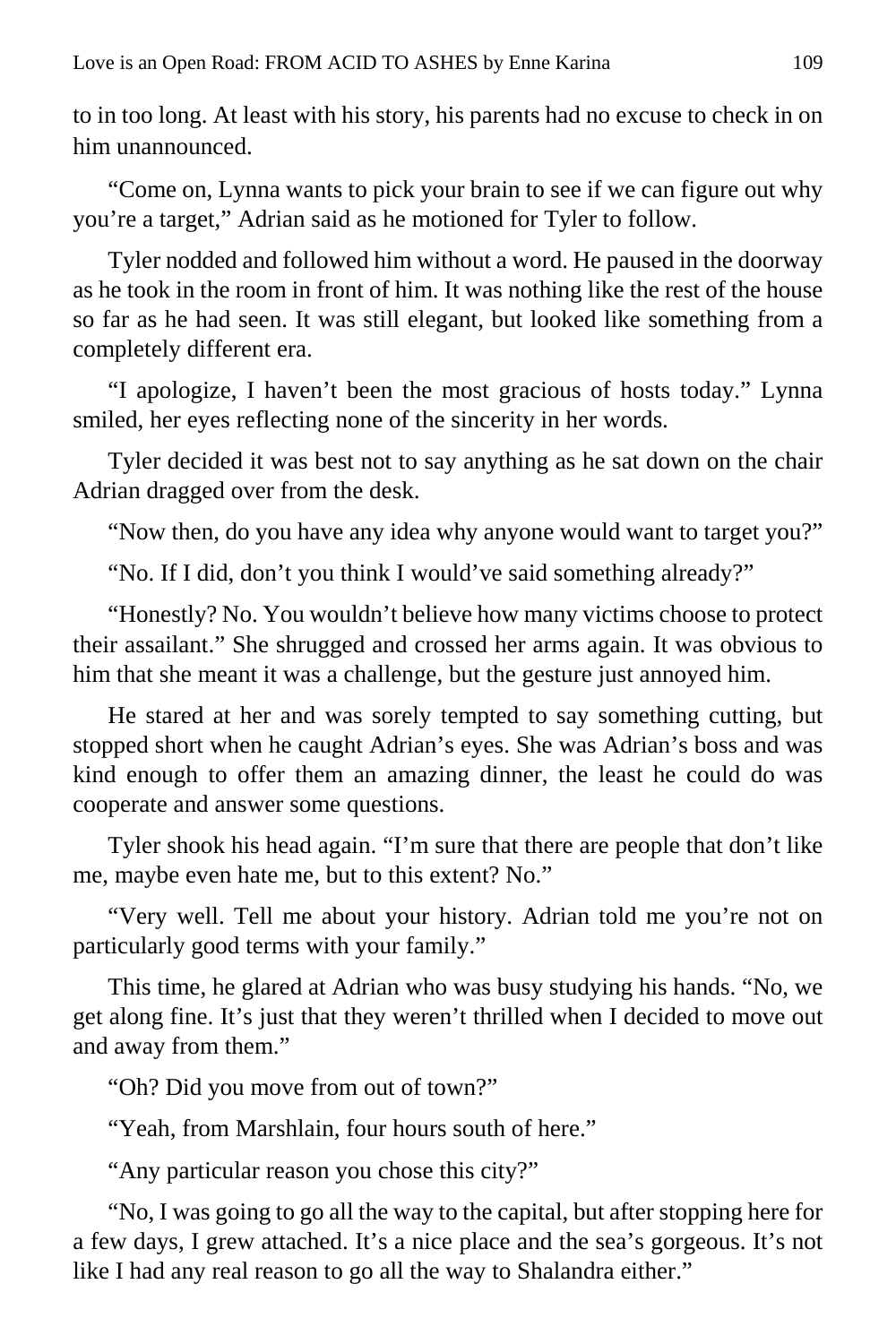"I see. What about friends? Acquaintances?"

"No real friends in this city and my only acquaintances are from work. Somehow, I highly doubt that I've trampled on any of their toes hard enough to earn this."

Lynna continued with the questions, and Adrian stayed as he was, staring blankly at his hands. They tackled everything from his personal history to private life to work and nothing he said seemed to satisfy her. *She's hoping for a clue and you're not giving it to her.* But there wasn't anything to give either.

"Look, I've been thinking about all this myself, and I really can't think of one reason why one of you guys would want to kill me."

"You're wrong," Adrian spoke up for the first time. "They're not trying to *kill* you, they want to *hurt* you, whoever's doing this wants you to suffer."

"It's like he said. This isn't a random act of violence, and we've already established that the perpetrator is powerful."

"Thanks, that really adds to my confidence," Tyler spat out.

"I fail to see the point of misleading you. Besides, I don't want you to think that Adrian, or any member of my team for that matter, is incompetent." Lynna shrugged. "That said, go and enjoy your last night alone together. From tomorrow onward, you boys are under twenty-four-hour surveillance."

\*\*\*\*

Vaguely, Tyler knew he was still in shock. What little privacy he had while he'd been living with Adrian was now completely gone. And Halle didn't seem even remotely perturbed by his annoyance. It almost looked like he took pleasure from his suffering. The other two, who introduced themselves as Sia and Luke, were twins, but easy enough to tell apart. Sia had left his hair a natural black while Luke bleached his platinum blond. Aside from that, they shared the same black eyes and average looks.

Granted that beside Adrian, he found everyone to be average these days. That only served to annoy him further as his frustration built. He wanted the whole ordeal to be over, but at the same time, he was enjoying Adrian's company. There was no denying that they'd grown closer since the night of his latest nightmare. He suppressed the shudder that ran up his spine and tried to concentrate on the issues at hand. Tyler didn't know what to make of Adrian anymore. It was obvious that Adrian wanted him just as badly as Tyler wanted him, but it never felt like the right moment to make a move.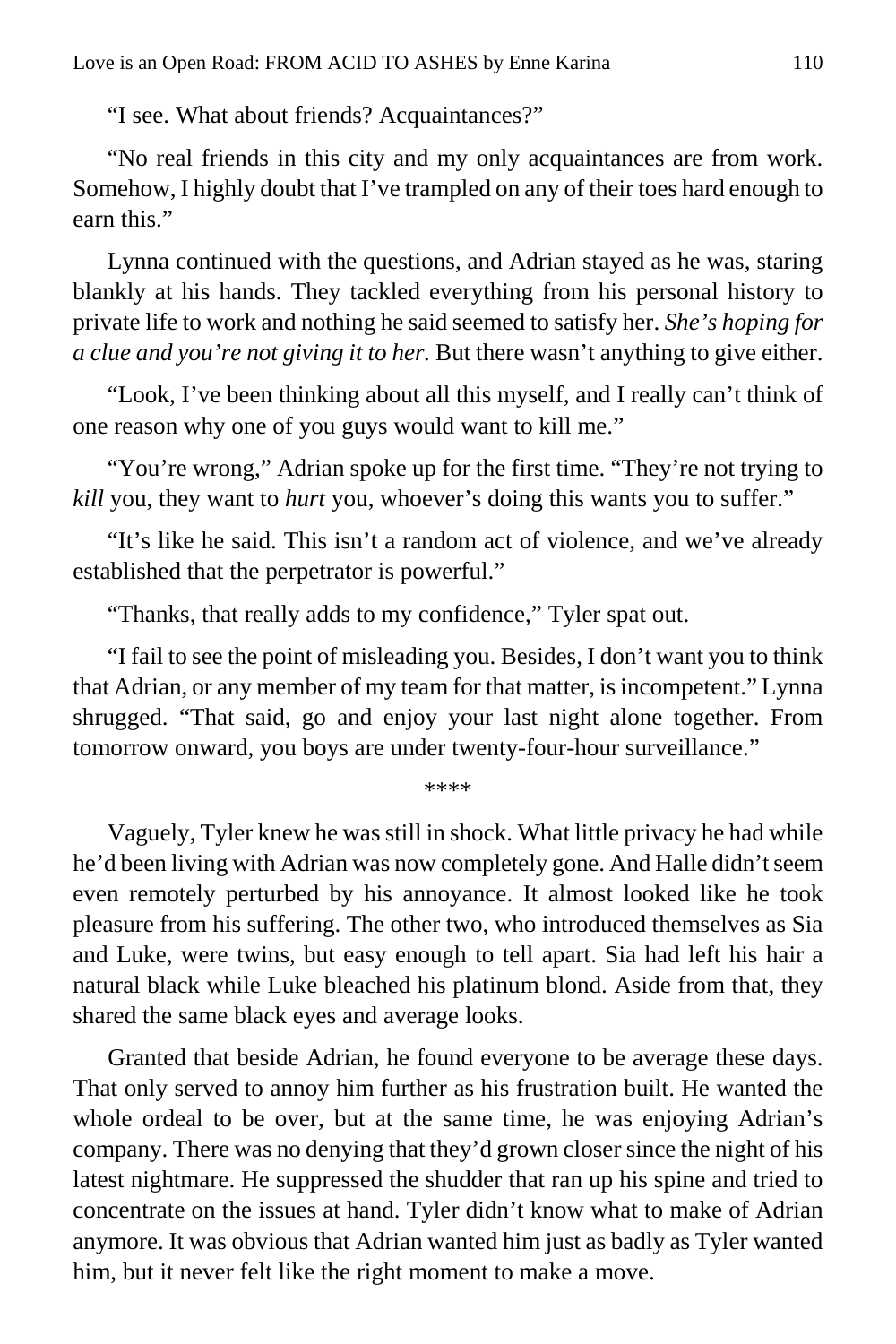The meeting with Lynna the night before hadn't made things any easier either. It seemed like they were at a standstill, but at the same time, not. He got the distinctive feeling that things were happening around him without his knowledge.

Currently, they were all gathered around Adrian's living room with papers scattered all around. They had been together since noon and tried to sort out a plan of attack. And now, six hours later, the only thing they all agreed on was how to divide up the responsibilities. Tyler was getting more and more frustrated by the second. He had to call in sick today just so they could all meet up and get up to speed. But to have so little sorted out after so much time…

"We need to take another look into these dreams," Sia insisted.

"No. I already said that wasn't an option," Adrian gritted out.

"If you've got another idea, feel free to speak up. Until then, this is the only way we're going to get anywhere," came the cold reply.

Halle had shaken his head discreetly when Tyler was about to agree. He almost felt guilty over how murderous Adrian looked on his behalf. The bottom line though, was that they really couldn't think of a second option. Increasing the number of people involved didn't increase the probability of them finding the source by looking as they'd hoped.

"I don't. But I also know that getting Tyler killed would not reflect well on us," Adrian managed to spit out between tightly clenched teeth. Even to Tyler, it sounded like a desperate attempt at appealing to their sensibilities.

Unlike Adrian and Halle, the other two were much more interested in getting the job done fast rather than thoroughly. At least Sia was, Luke hadn't said or done a thing since he walked through the door.

"I agree with Adrian. I refuse to chalk up a life to collateral damage," Halle chimed in. "And I do have a theory we could test out first."

The argument died down immediately. The entire room waited silently for Halle to share his miraculous plan with the rest of them.

"Adrian was able to go through to the other side and essentially keep an eye on Tyler during the dream. And there was no attack. The talisman prevents the power from acting, but I highly doubt that it's *inactive*. More likely than not, it's trying and failing to do anything."

"Meaning…"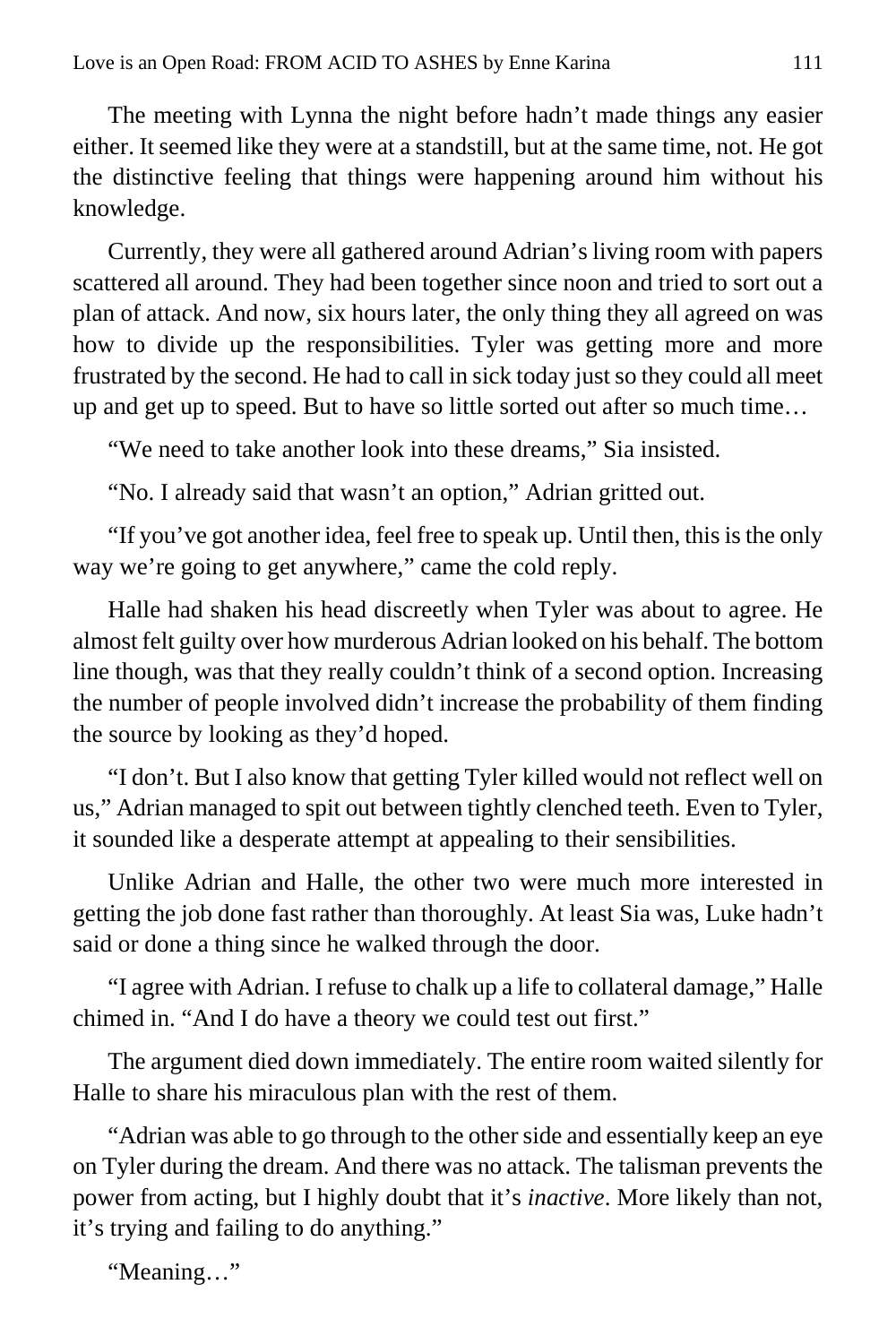"That the source was there."

"Except you're forgetting something important, genius. Adrian had been looking when the talisman was active and couldn't find a thing at all."

"Have you already forgotten that Adrian's certifiably blind?" The smirk on Halle's face was making Tyler extremely nervous. "I'll do it this time. If I can't find anything, we'll come up with something else tomorrow."

"Fine. We're not getting anywhere arguing between ourselves anyway." Sia made to leave and Luke followed wordlessly behind.

Tyler stole a glance at Halle who was busy mumbling to himself with a wolfish grin set firmly in place. Adrian glared at the pair as they left and was still fuming while he gathered the scattered papers. Tyler decided to stay put until one or both of them decided their next course of action.

He lost his patience as the silence stretched on. "I take it neither of those two are… what you said Halle was?" Tyler asked.

"No way. Sia's about as good as Adrian and Luke's only slightly better." Halle stopped his quiet mumbling long enough to answer.

"Why did Lynna put them on the case then?" Tyler asked in surprise.

Adrian glared at Halle before dropping the thick stack of paper on the table and sat down on the far end of the couch. "Because while they might be insufferable bastards, they're also useful. They specialize in dismantling spells. And even more important is that they specialize in dealing with curses."

"I thought you said that this wasn't—"

"It's not. But their expertise is in the field and the spell works in a similar way," Adrian replied before turning to Halle with a suspicious glint in his eyes. "About what you said, was that true or were you just trying to get rid of them?"

Halle continued muttering for a few seconds longer before answering, "Won't know till I try, but I am pretty confident. If there's even a fragment of power trying to get in, I'll find it." He mumbled a few more lines under his breath before turning his attention back to them. "Now that that's decided, I need you to make a few spells."

"Make spells?" Tyler repeated, something about the way Halle said it nagged at him.

"Yup. Ain't no rule that says we have to use spells as soon as they're woven. Like that talisman Evelyn gave you, spells can be stored in a physical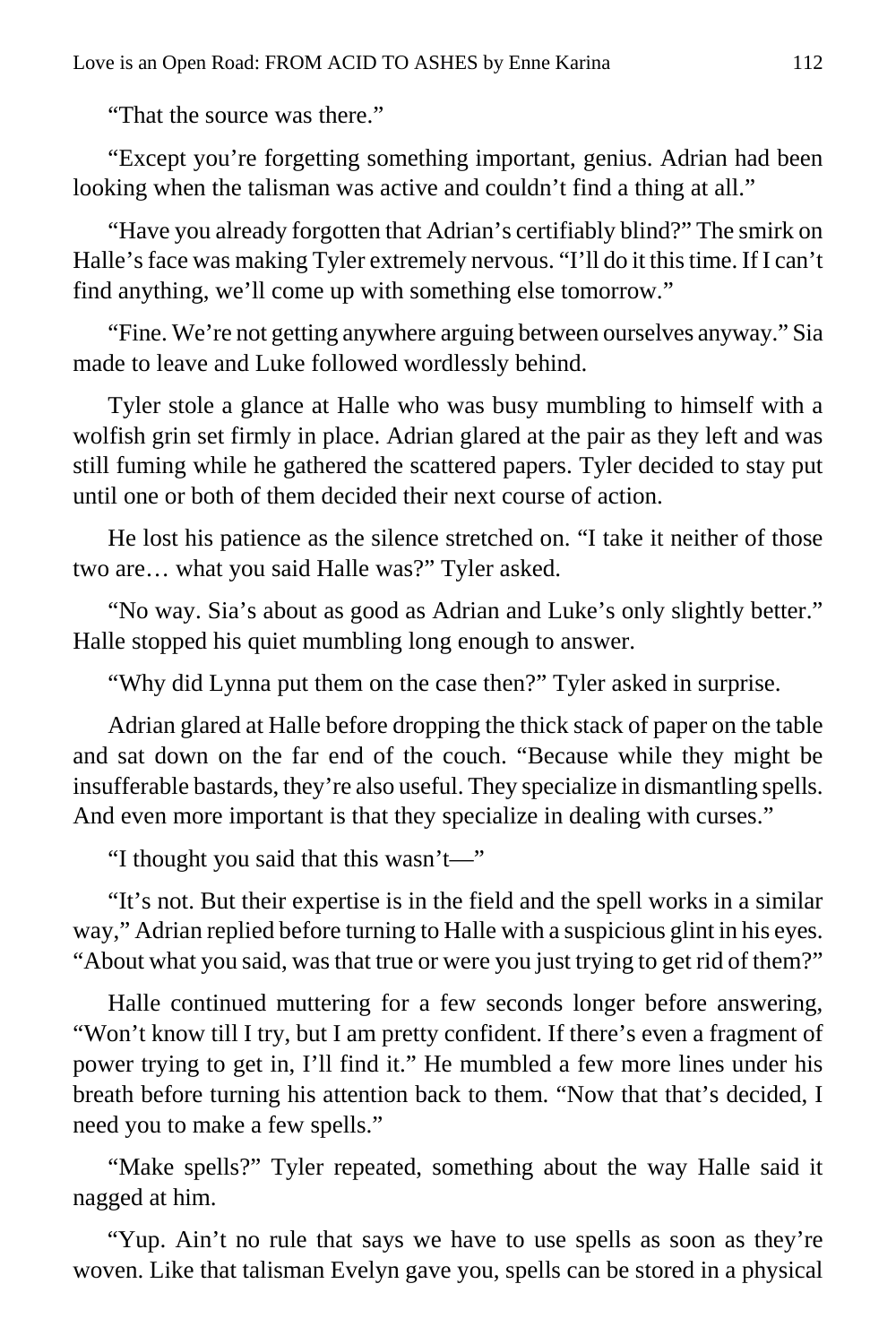object and activated anytime." Halle took a few antique coins out of his pocket and showed them to Tyler. They were the same ones he had used in Evelyn's shop.

"What do you need?" Adrian asked as he stood up and stretched. Halle followed suit and the two started to leave.

Tyler bristled in alarm. "You're leaving?" *Me here alone?* He left the rest unsaid. He might not have minded it as much the week before, but now, the thought genuinely unnerved him.

"Nah, just going outside for a bit. This guy's notoriously useless indoors." Halle waved without turning around. Adrian turned to him long enough to roll his eyes in Halle's direction.

Tyler watched the other two as they stepped out through the backdoor before returning to his own room. The whole day had been unreasonably stressful. Adding on to it the events of yesterday, he was ready to crash.

"And I still have work tomorrow," he growled in frustration. Before he could talk himself out of it, he picked up his phone to leave another message at the office calling in sick. He barely touched his sick days in the years he'd worked there, a few days wouldn't matter now.

While he waited, he pulled out his laptop to check his e-mail. When he was sure that nothing urgent needed his attention, he flopped back down on his bed and waited in silence. It was like the more he learned of the magical side of the world, the less everything else made sense. It was like they were following rules that he couldn't wrap his head around. Or maybe he was just being kept in the dark on purpose.

He gave up thinking on it and rolled over. Reaching under the pillow, he grabbed the talisman. Its color had changed, like the last one had, but it was still functioning. He made a mental note to ask them about it later and closed his eyes.

Tyler jolted awake to the sounds of bickering drifting in from outside his room. He hadn't realized he'd actually fallen asleep, he was still lying on top of the bed, fully clothed. The bedside clock proclaimed the time to be nearly nine. He only meant to rest his eyes a bit before going to make dinner.

He stretched to work out the kinks in his neck and back. It was not the most comfortable position he'd ever fallen asleep in. He picked himself up slowly, his joints protested at the movement and he ignored the aches. They'd work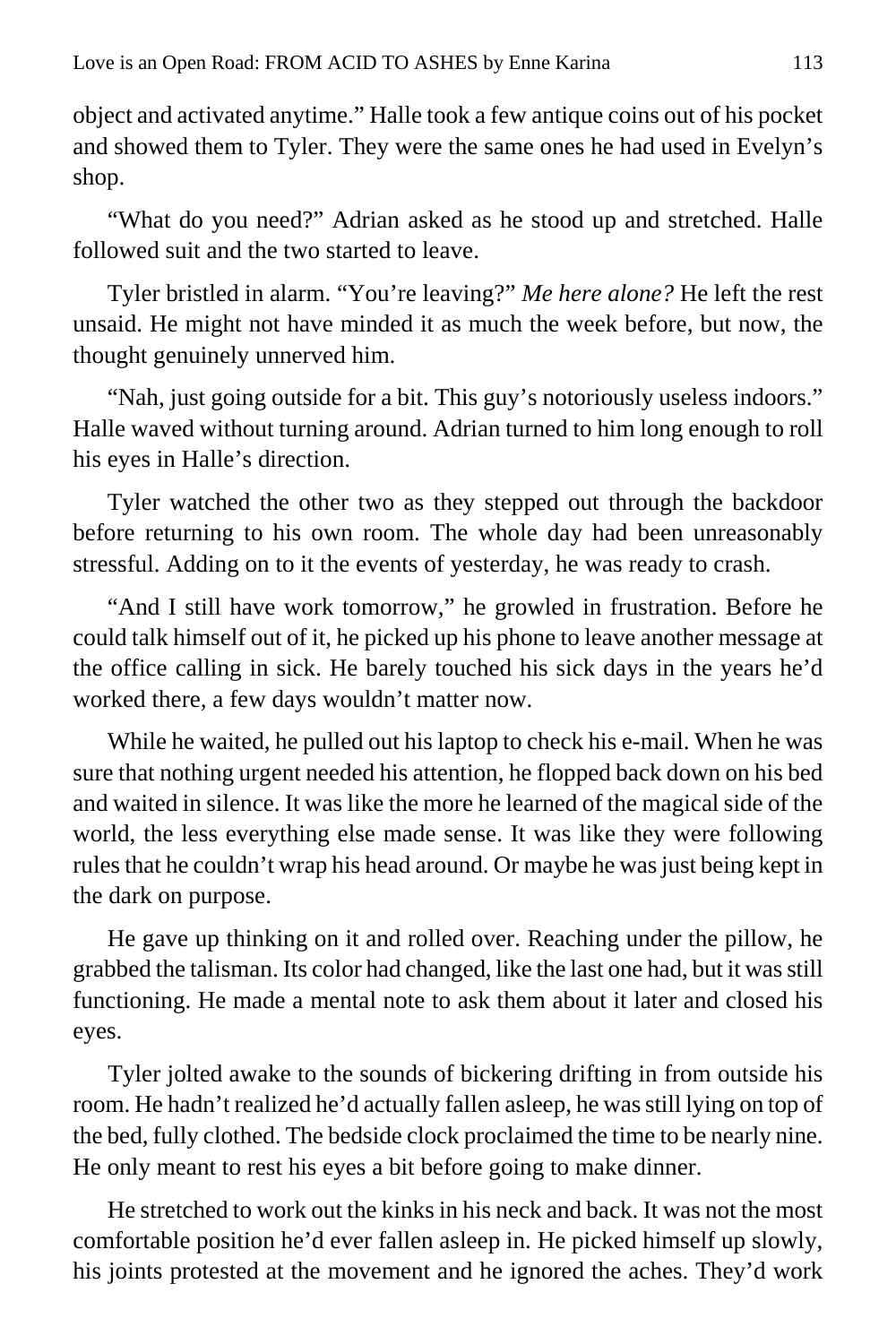themselves out in a minute and more pressingly, he needed to investigate the source of the argument going on. He listened for a time in the hallway, trying to make out the words, but realized he had no idea what they were talking about.

"What are you two arguing about?" He asked as he stepped through the door. Halle and Adrian both froze at the sound of his voice.

"Nothing," they replied at the same time before turning to glare at each other.

Tyler slowly took in the sight before him. Halle looked more like he was pouting than actually angry and Adrian just looked irritated as usual. When he was sure the two men weren't going to make nice by themselves, he decided it was time to change the subject, whatever it may have been.

"Right. What do you guys want for dinner?"

"Huh?" Adrian blinked in surprise before glancing at the clock. "Fuck…"

"Wh—Oh." Halle had moved in beside Adrian to look too. "How about we do the logical thing and go out to find something?"

"Yeah, sure," Adrian replied distractedly.

Another short lived argument later and they all piled into Halle's car. Adrian dragged Tyler to the backseat where he got in himself. "Trust me, you don't want to be riding shotgun with him driving. And for the love of God, put on your seat belt."

"Why—"

Tyler didn't get a chance to finish the question before Halle slammed on the pedal. The car took off in a high-pitched screech, and he found himself alternately clinging to the handle and to Adrian. More than once, he was sure he'd seen bits of his life flash before his eyes.

By the time they arrived at the small restaurant where Halle decided they were going to have dinner, Tyler was sure any appetite he might have had before was completely gone. He was still shaking when Adrian helped him out of the car. He didn't look much better himself. Halle took no notice of them and hummed as he entered the restaurant.

"Is it—does he always…" Tyler muttered the question between gasped breaths.

"Drive like a complete maniac? Yeah. I swear, the only reason he still has his license is because the police are too scared to actually chase him down,"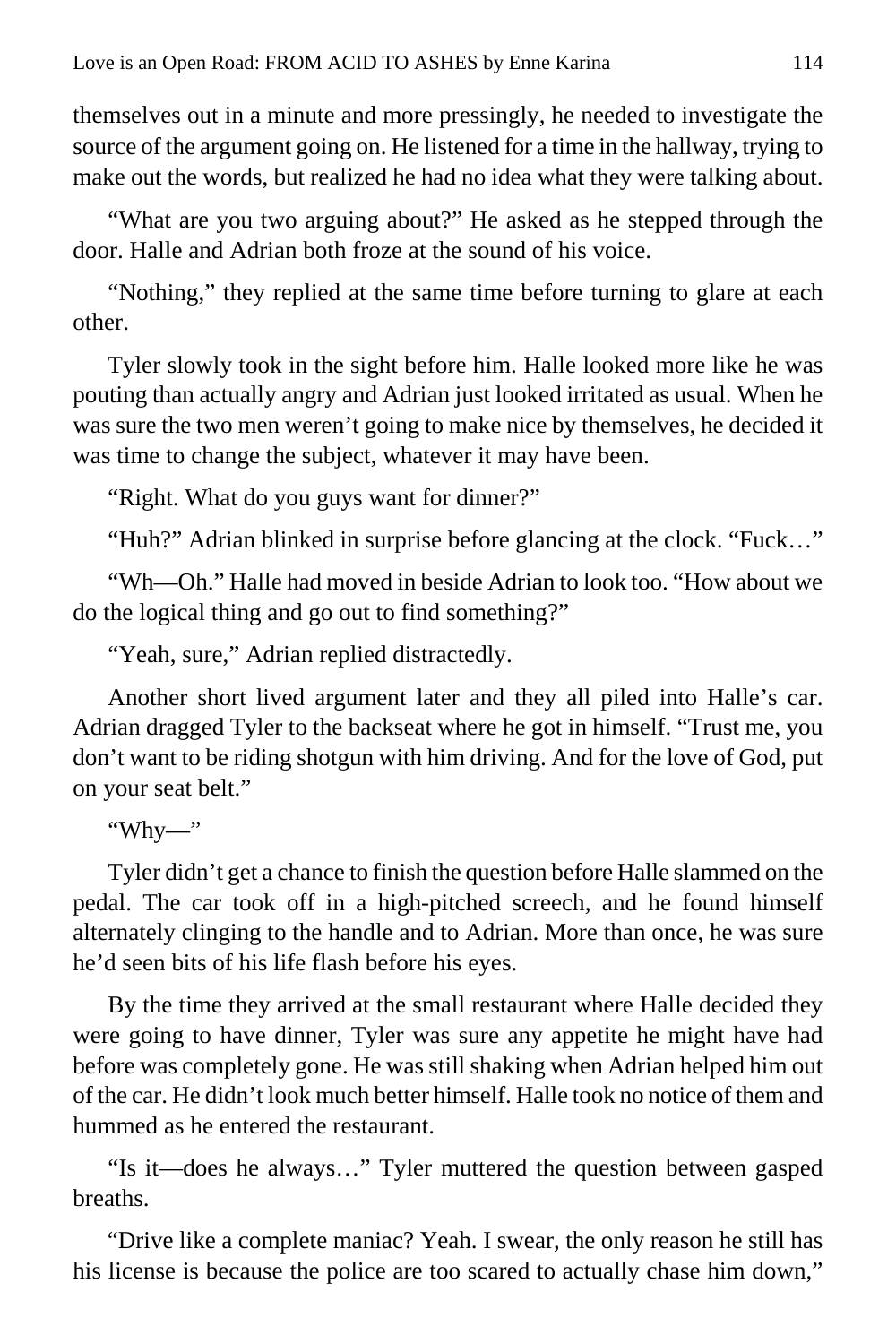Adrian answered as they went in to find Halle already seated in one of the stalls. The smell of foreign spices and strange music greeted them inside.

"What is this place?" Tyler asked as he looked around.

"Slavic food. Trust me, it's good." Halle grinned as the waiter handed each of them a menu.

"I think I'm going to order mine to go," Adrian said as he studied the menu.

"I second that." Tyler looked over the plastic covered sheet carefully, but none of the names made any sense to him. He doubted he would know what it was anyway. And hungry as he was, he highly doubted he could keep any of the food down now.

"Hey! Why?" Halle asked, his voice dripping with mock hurt.

"Because I doubt you'd appreciate me throwing up in your car," Adrian stated flatly.

Halle snorted at the words. "Fine."

Thirty minutes later, they piled back into Halle's car with bags of takeout. Tyler had a white-knuckled grip on the handle before Halle even started the engine. He vowed he was never going to get in the same car with Halle ever again. It was probably a good thing that Adrian held onto the food because he didn't have a hand or care to spare for anything else as Halle raced out of the parking lot.

They ate the food as a movie played on the TV. Tyler was too busy concentrating on keeping the food down to really pay attention to the movie. He was also pretty sure by that point that Halle was going to conduct his experiment that night.

"You ready?" Adrian asked Tyler as the credits rolled.

"As I'll ever be, I guess," he replied automatically. "I guess, just let me go shower, get ready for bed, and whatnot."

"Sure," Adrian agreed before he turned to Halle. "Put the food away and I'll get the things set up."

Tyler grabbed something to change into quickly and ran for the bathroom. *You can do this, you've already done this,* he reminded himself. And he didn't even need to go through with the nightmare portion of it this time around. There was no conceivable reason he should be nervous, but he still was.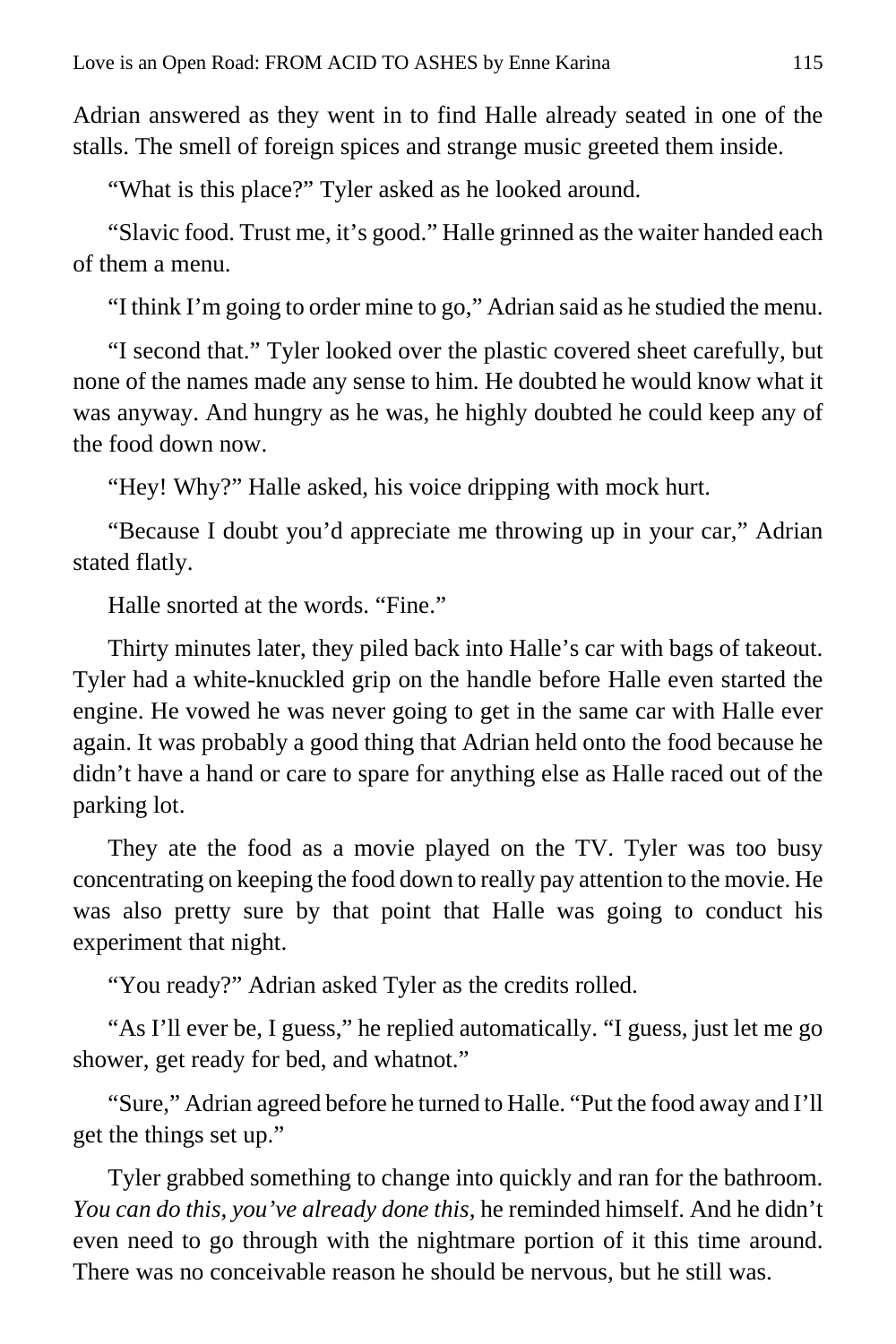It was hard to tell if it was the car ride, the food, or the anxiety that was twisting his stomach into painful knots. He showered quickly and went through his routine on autopilot, his mind elsewhere. It was finally going to end, Halle's going to figure out who's doing this to him and it'll all be over.

*And if he couldn't...* They'd cross that bridge when they got there. If nothing else, Tyler was confident that they wouldn't abandon him or leave him to those twins. He didn't know much about them, but found that he already disliked both.

He stared at his reflection in the bathroom mirror. Adrian had proven time and again that he was on his side, but Tyler couldn't ignore the niggling feeling of something simmering underneath the surface. He had no right to want *more* from him, but he did. And somehow, he knew that Adrian felt the same.

He heaved a heavy sigh. Now was not the time to think about that. Especially with Halle around and another long night ahead of them. Tyler returned to the room to see everything set up the way it was the last time Adrian had used the same spell.

Except it was Halle in the chair now and Adrian stood by the open window. Tyler felt the same familiar calm of Adrian's spell wash over him as he lay down in the bed.

\*\*\*\*

"He's asleep," Adrian announced once he was sure Tyler wasn't going to wake up accidentally.

Halle nodded as he closed his eyes and slumped over in the chair. Adrian waited a minute before uncovering his guide and sitting down on the floor to join Halle at the edge. He wasn't going to cross, he knew he'd just get in the way if he went, but he wanted to watch nonetheless.

It was much easier to find the edge this time. With Halle already there and lighting the whole area up in bright hues of fuchsia and violet. Everything was crisper and brighter and even he could see clearly. He watched as Halle prowled along the edge, not quite crossing over to the other side.

After a few minutes or a few hours, Halle motioned to him to go back as he began to pull himself away. Adrian followed and the world returned to how it should be.

He found Halle staring at him when he opened his eyes. "You trust me right?"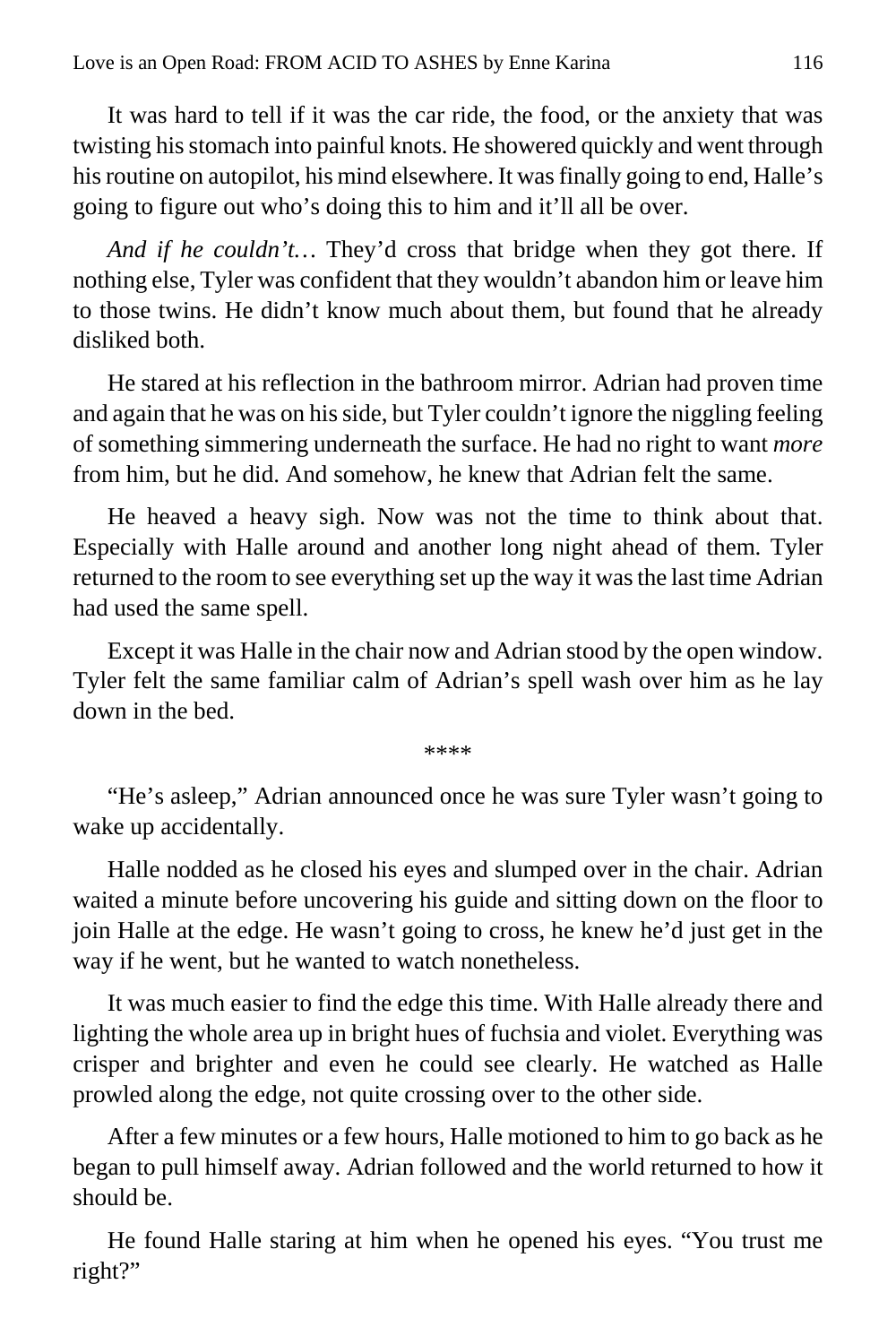"Yeah?" Adrian asked, confused.

"Then stop hovering."

"What?"

"*I'm* not going to hurt him. I swear. Seriously, stop it. You're worse than a mother hen. Besides, I need you to watch things on this side. You know what happens when I go over deep."

Adrian glowered at him, but said nothing. He knew Halle was right, he couldn't help but worry. Finally, he nodded reluctantly.

Halle stared at him for a few more seconds before he pulled out the four coins that Adrian had woven spells onto. He turned them over in his hands a few times before clasping them tightly between both palms. Without warning, he slumped over again. Adrian watched him carefully the whole time. Last time, he'd been checking the edge, this time he was going to cross.

He knew Halle could secure the edge, but didn't like to. Adrian always took watch over the creatures and sources that gathered close to their side when Halle was wandering through the other.

He drew power through the window and gathered them around the room to form another barrier. There was little else he could do and he hated to sit idle. As the minutes ticked by, Adrian grew more and more uncomfortable. *Something's wrong.* The air in the room grew thick and oppressive, despite the power he was drawing in from outside.

At the two hour mark, Adrian couldn't keep his agitation at bay. His heart hammered madly in his chest and each breath was a challenge. He had woven several traps in anticipation of the creatures coming close, but still nothing approached. Nothing he could *see* anyway. But with Halle around, that shouldn't be an issue.

Was something powerful lurking close by? The idea of it made him shudder. If it was powerful enough to keep everything else away, its power would have to be immense. He was going to need a lot more than an open window to deal with it.

Another half hour passed and still nothing. Whatever it was, it wasn't crossing over, but its presence made Adrian's hair stand on end. He stood poised to blow out the wall of the room.

Without warning, the oppressive air dissipated. Adrian blinked in surprise and turned to Halle. Halle stirred slightly in the chair and Adrian abandoned his post by the window.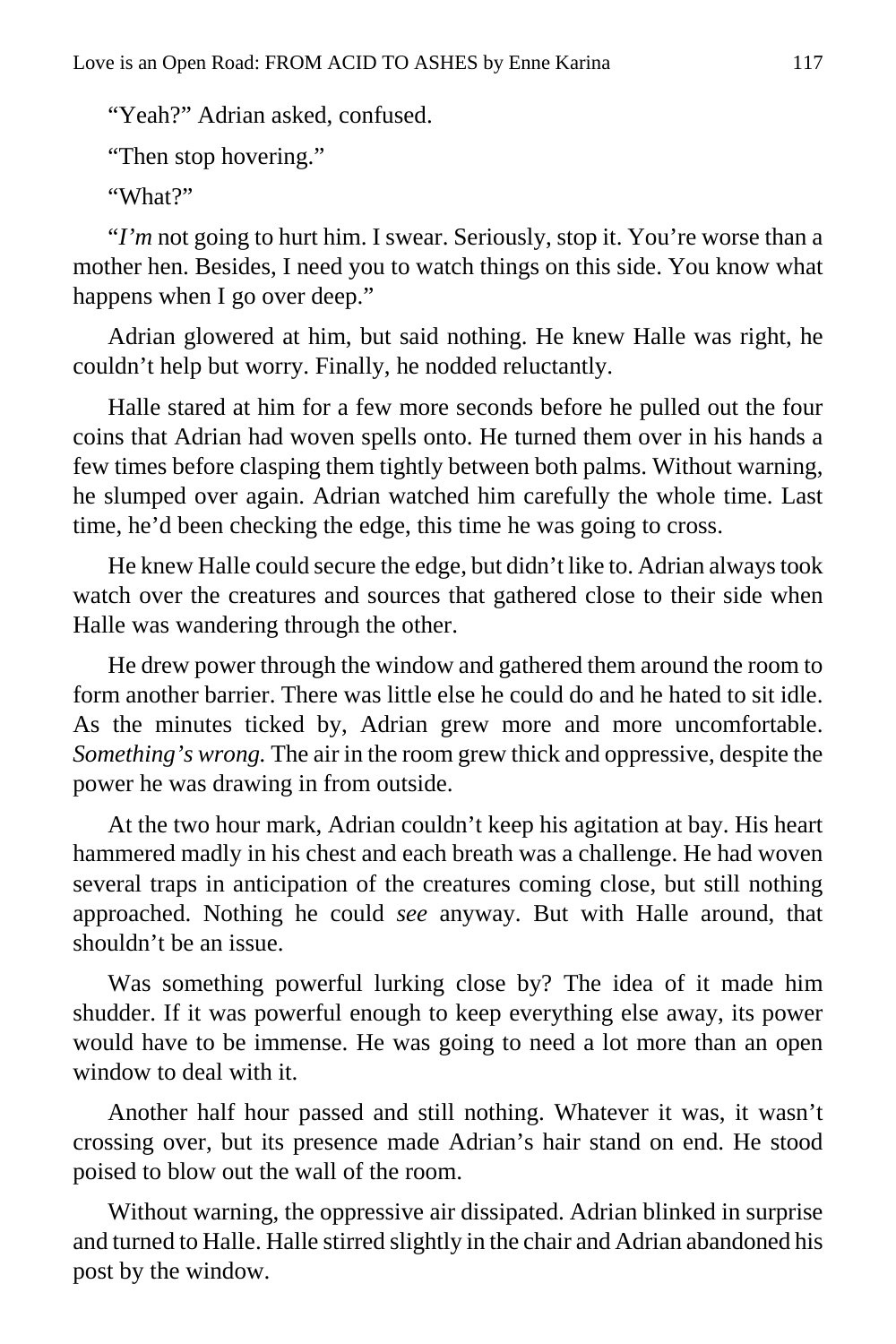Halle turned unsteady eyes on him. His eyes were blown wide and his pupils glowed an otherworldly purple. He opened and closed his mouth a few times, but no sound came out.

Adrian gasped at his appearance. "Halle?"

"I have a name," Halle said slowly, dragging out each syllable.

"And?" Adrian asked, worry and impatience marred his voice.

"I think I'm about to pass out…" Halle's voice grew fainter with each word.

"Wha—Halle!" Adrian barely had time to catch him before he toppled over completely. They both wound up sprawled on the floor. Halle was still conscious, but pale, almost gray under the harsh glare of light. His eyes looked haunted. More disturbingly, he was shaking. In all the years they'd worked together, he'd never seen his partner so worn out from crossing the edge.

"I think I know who is targeting Tyler," he gasped out between ragged breaths as he struggled into a sitting position.

Adrian looked at him hard. Whatever it was, it was bad. "And?"

He turned to Adrian then, his eyes blown wide in panic and fear. Adrian could still see the lingering effects of his magic in the faint, otherworldly spark of his irises. "It's Mackenzie."

"Mackenzie—you can't mean—"

"I do. It's her. I'm either going crazy or I'm right," he gasped painfully. "Adrian. I've seen her power before."

"I—I know… I—" Adrian was stunned into silence. For a time, the only sound in the room was their heavy breathing. "Fuck. You're sure?"

"Yes! God. I wish I wasn't…" Halle dragged his hands down his face and rubbed tiredly at his eyes. He wasn't shaking as violently anymore, but his pallor did not improve.

"What would she want with Tyler?" Adrian asked numbly.

"How the hell am I supposed to know? Get Lynna."

"Right. Okay. We need to stay calm." Adrian began to pace the room, his heart beat violently in his chest. All signs of exhaustion from overusing his powers forgotten as adrenaline pumped through his veins. He mumbled quietly under his breath, "Just let me—wait… Tyler. I need to wake Tyler first."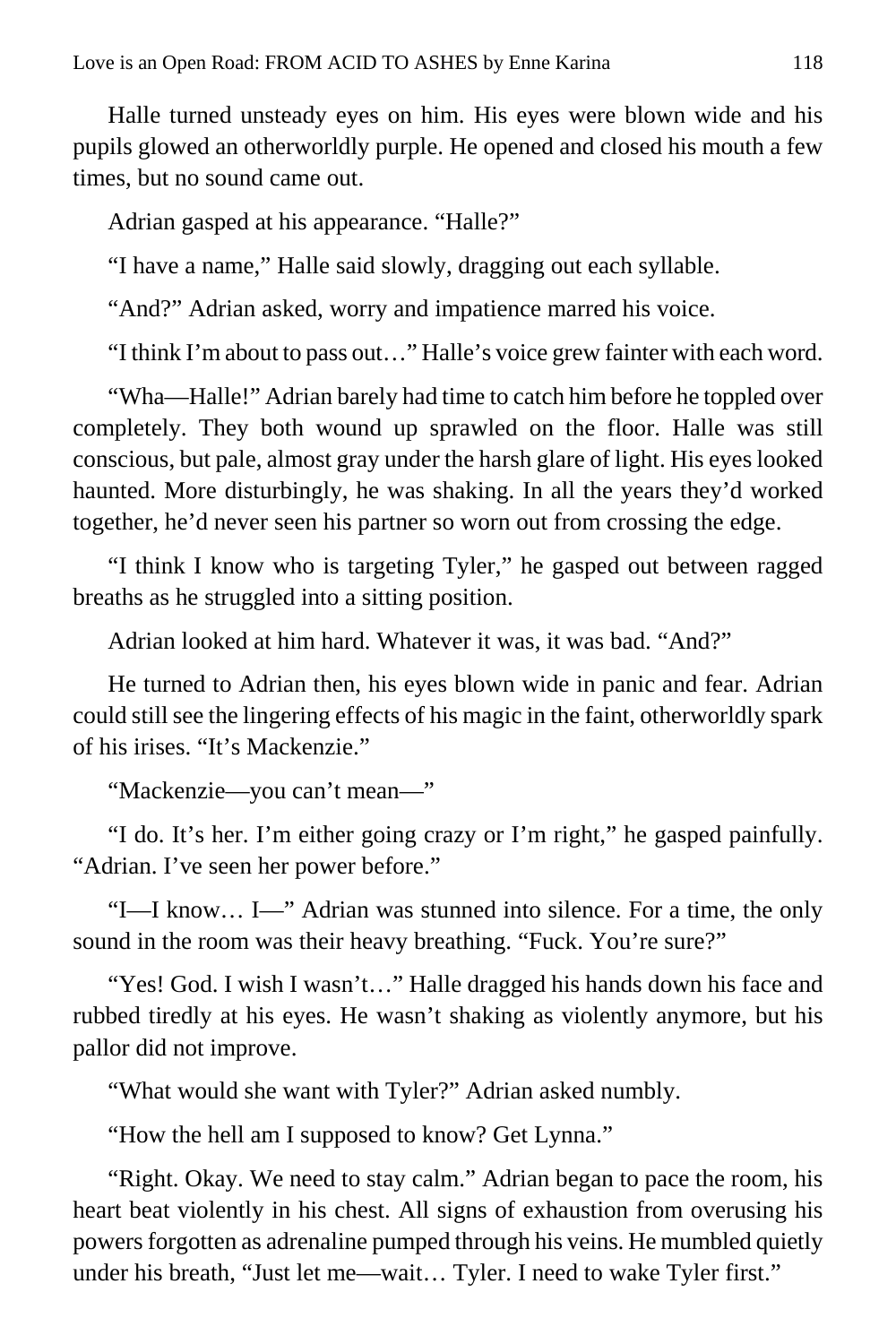"Adrian?"

He paused when Halle's voice registered in his brain. "Yeah?"

"Call. Lynna. Stop stalling before I hit you."

"I—right. Right." Thankfully, Halle didn't say anything as Adrian stalled for a few extra seconds as he carefully untangled the spell around Tyler.

Adrian didn't wait for Tyler to actually wake up before he left the room in search of a phone. All of a sudden, he couldn't remember where the house phones were or where he'd left his cell. *Calm down… Deep breaths. In, out…*  He repeated as he tried to gather his thoughts into some sort of order. It felt much too long before he finally managed to locate a phone and dialed her number.

Four rings. He counted each excruciating second until Lynna's voice sounded on the other end.

Adrian wasn't sure how coherent he managed to sound on the phone, but he was fairly certain that Lynna had gotten the gist of what he was trying to say. His doorbell rang thirty minutes later and he let her in. Her face was drawn tight, impassive, but her eyes spoke volumes.

"You're sure," she said to Halle as soon as she located him. At some point, Tyler must have helped move him from the floor onto the chair because he was propped up limply on it again. Tyler was sitting on the bed, looking as lost as Adrian felt.

"I wish I wasn't," he mumbled, not even glancing in Lynna's direction. Adrian hovered near the door, not sure where he should stand or what he should do.

"Why would—" she started to demand.

"I don't know!" Halle snapped. Everyone stared at him in shock. He sighed before running his hands through his hair. "I-I'm sorry. I'm just… I need to process all this. What the hell did we get ourselves into?"

Adrian watched the scene unfold in front of him without an ounce of feeling. The shock of the revelation still hadn't worn off. Dully, he noted that Lynna looked completely wrecked. She strode over to him and placed a gentle hand on his shoulder. Halle glanced at her, misery written all over his face.

"I didn't think—Oh God." Lynna turned to Adrian with a look of utter horror. It took him a moment to catch up with her train of thought and the realization hit him like a ton of bricks.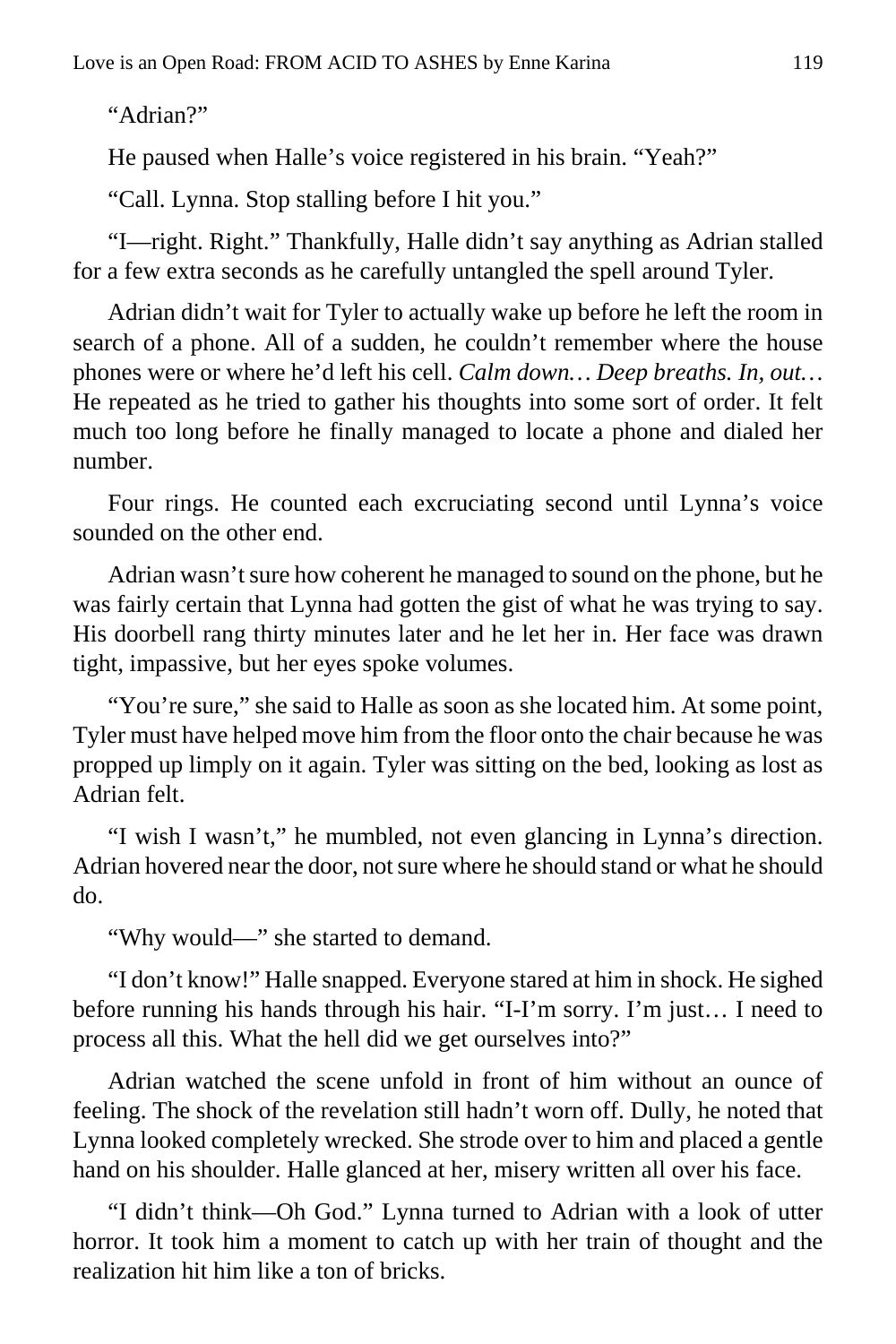"Those warnings…" Adrian whispered softly.

"The what?" Halle looked up at him.

"It's… not important right now. It's too late for that." Lynna looked like she was about to collapse herself.

"I just, I can't believe…" Adrian said slowly.

"I know she has her issues, but—" Lynna closed her mouth so suddenly that there was an audible click of her teeth.

"What is it?" Halle asked tiredly, but she didn't say anything. She drew back, away from both of them. Her face scrunched up in concentration.

"Lynna?" Adrian asked as he took a tentative step toward her.

"I need to talk to her," she declared.

"No!" Adrian and Halle yelled together, but it was too late.

Lynna had disappeared in a flash of fire and light. Adrian barely caught the movement of power before she was simply gone. He blinked in shock, it was a spell he had only heard of in theory and never in practice. Never even imagined that it was actually possible. And she'd woven it in mere seconds.

"Okay, what just happened?" Halle turned to him, pointing at the empty space where Lynna was only a second ago.

"A mage door. No, I don't know how to weave one. I didn't think it was even possible to just—"

"Adrian! Focus. You know that's not what I meant."

"I—I know. I…" Adrian started to pace around the room once more, head down and deep in thought.

He tuned the other two out. His mind was in turmoil, racing a mile a minute, nothing made sense anymore. Lynna had realized something. *If it had something to do with Mackenzie*… He went through everything he'd learned in the last few days. Something was bugging him, trying to grab his attention, but he couldn't figure out what it was.

Something was off. Something. A name. A connection. *Marshlain.* "Oh God."

"What?" Halle stared at him, but he zoned in on Tyler.

"Tyler. I need you to be completely honest with me. Were you, in any way, involved in the Marshal Quay accident?"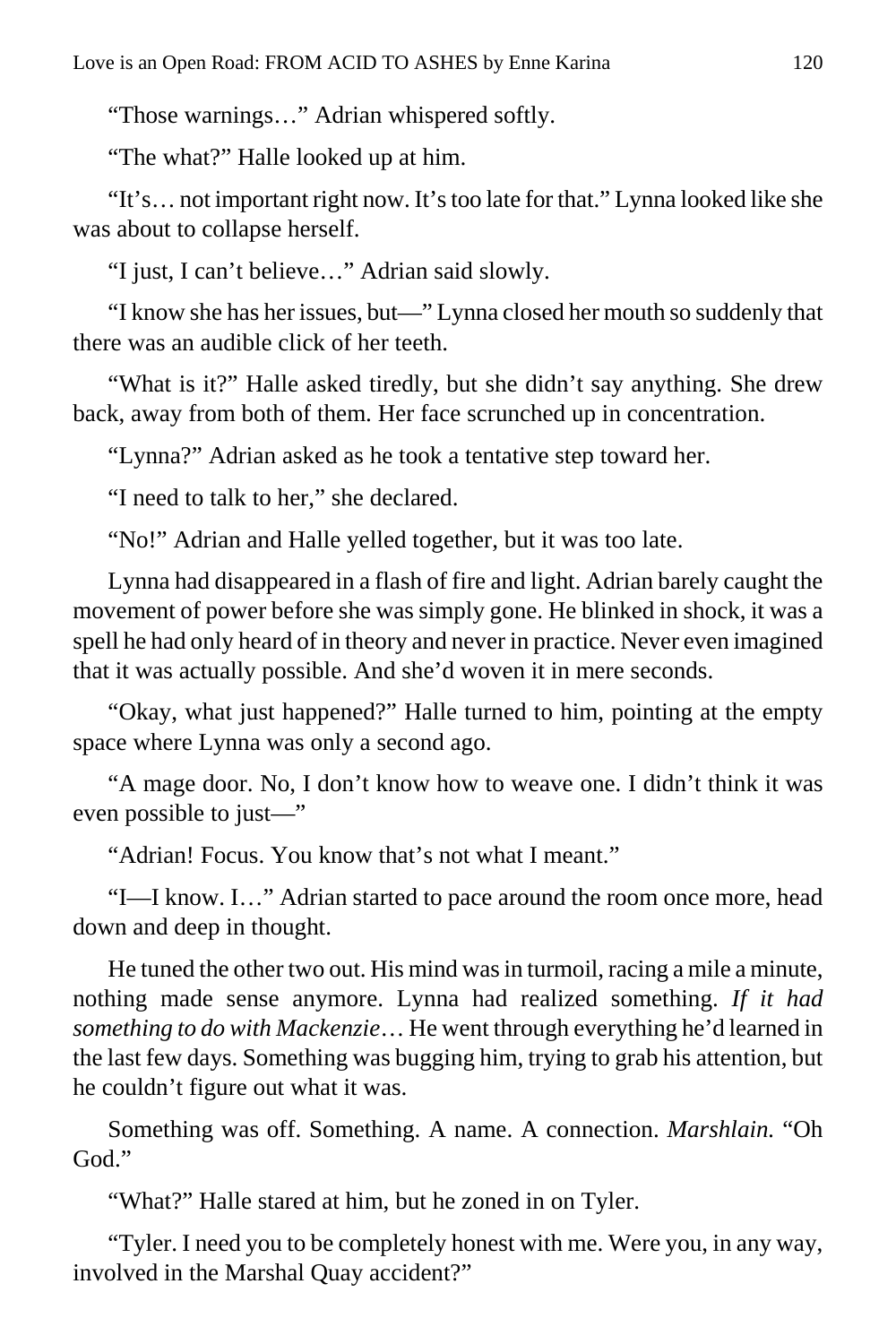The look on the other man's face was all the answer he needed. Slowly, Adrian slumped against the far wall and slid to the floor. He could faintly hear Halle's voice over the pounding in his ears, but he couldn't focus. *Marshal Quay, the disaster that left nearly fifty dead. And one single survivor.*

"Fuck…"

\*\*\*\*

Tyler stared at Adrian in shock. *How did he…?* He'd come this far and left everything he'd known behind to escape that. To leave it behind and try to move on.

"What's he talking about?" Halle turned to Tyler once he realized that Adrian wasn't going to say anything else.

"I don't—what does that have to do with anything?" Tyler asked.

"Well, something if Adrian's bringing it up now."

They both turned to Adrian, but he didn't move or say a thing. Tyler clamped his jaw shut, he was not going to dig through that particular grave again. *Ever*. Minutes passed like hours and they were at a stalemate.

"Tyler, please…" Adrian murmured softly.

"Why?" Tyler countered. He couldn't help the defensive note that crept into his voice. *There's no getting out of this now,* he realized.

"Because this is, could be, why… the answer we were looking for. Why Mackenzie…" He looked up slowly, his eyes shone with unshed tears. Tyler felt his chest clench uncomfortably at the sight. He had never seen Adrian so lost before and he hated it. "Tell me how you were involved."

He considered not saying anything and just playing dumb, but realized that wouldn't do any of them any good. Adrian and the rest of them were risking their lives for him, the least he could do to repay them was by being honest. And there's no sweeping this under the rug anyway. He sat down with his back to the headboard and drew up his knees. "Three years ago, there was an accident near Marshlain, but I guess you already knew that."

Tyler paused and stole a glance at the other two. They were studying him soundlessly.

"An hour out, there's a small port village called Marshal Quay. They'd just finished building a small luxury cruise ship and there was a celebration for the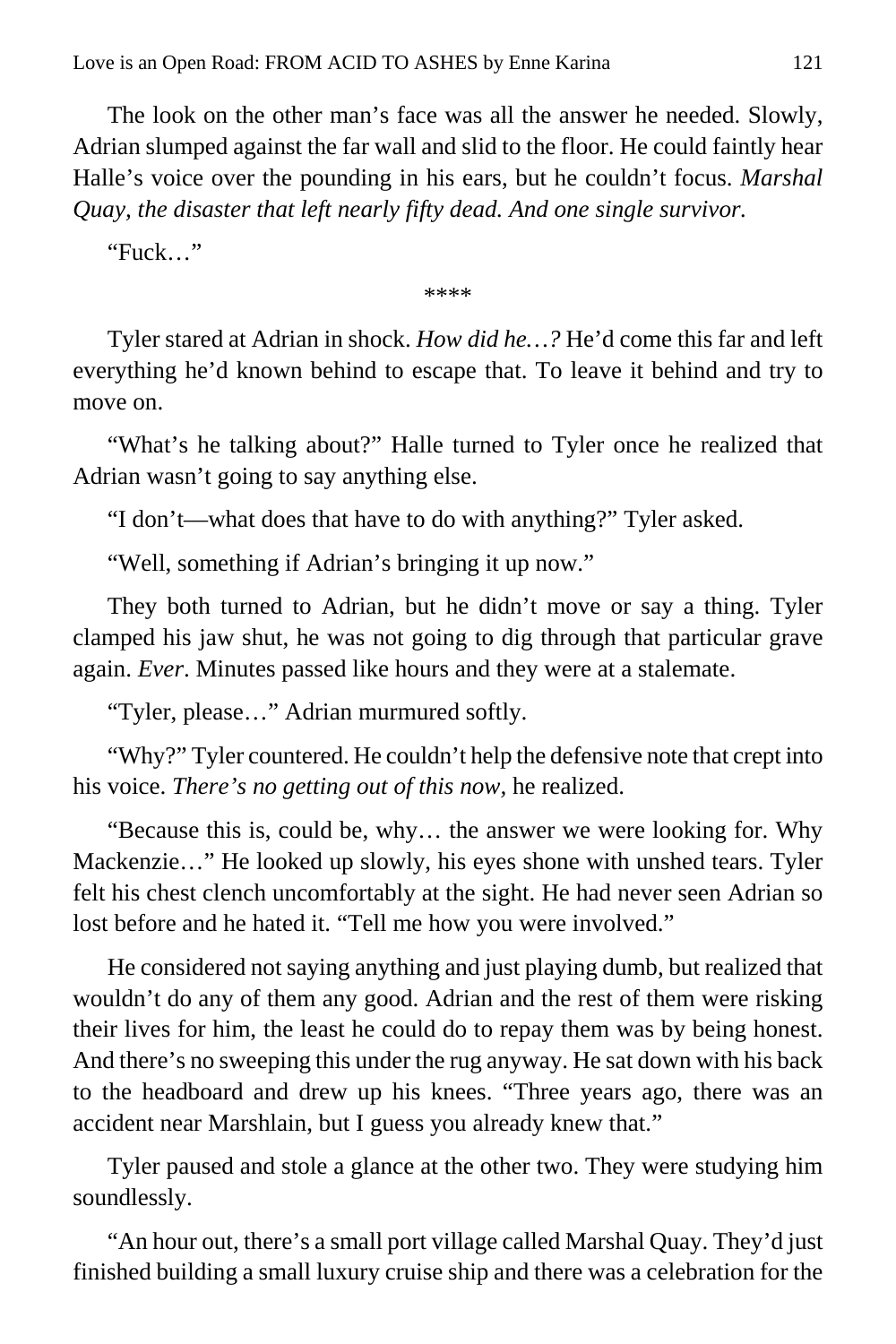first launch. They invited a bunch of people onto the ship. My parents were supposed to go, but my mother was tied down by her job and dad didn't want to leave her alone so they sent me instead. Things didn't go as expected, to put it mildly. The party was held on the ship and it stayed near the shore, but…"

"There was an electrical fire that sparked an explosion. They said that the ship must've hit something when it entered the waters, something stupid like that. By the time anyone noticed anything, it was already too late. Lots of finger pointing and blame getting passed around, but bottom line was a lot of people died that night," Adrian finished for him.

"I see you've seen the news," Tyler said blandly. Now that the shock had worn away, he was left feeling drained.

"They did say there was a survivor, but never disclosed the name," Halle added.

"Yeah, that would be my mother's doing. I went under right away, but didn't get caught by the current or the rudder. I was lucky apparently." He paused long enough to collect himself. "Not like it made a difference. I should've just died like everyone else."

"Wha—Why would you say that?" Adrian's eyes snapped to his.

Tyler slumped over and closed his eyes to avoid looking at either of them. He was sick of the looks, the pity, the forced sympathy, the people telling him it was all going to be okay when it wasn't. That it wasn't his fault, but still resented him for being alive. "Because why me? Why not anyone else? I shouldn't—"

"Don't say that," Adrian whispered.

Soft footsteps rang out loudly in the silence and the bed dipped where someone sat down. A finger prodded at Tyler until he gave up and opened his eyes again to find himself staring straight into Adrian's.

"It might just be luck that you're alive, but don't insult the ones that died by belittling your life," Adrian murmured quietly. Despite the harsh words, Tyler found his voice to be soothing, comforting.

"Adrian, are you gonna…" Halle asked carefully.

Adrian glanced at him briefly before turning back to Tyler. "I don't know. It's not really our place to—you know."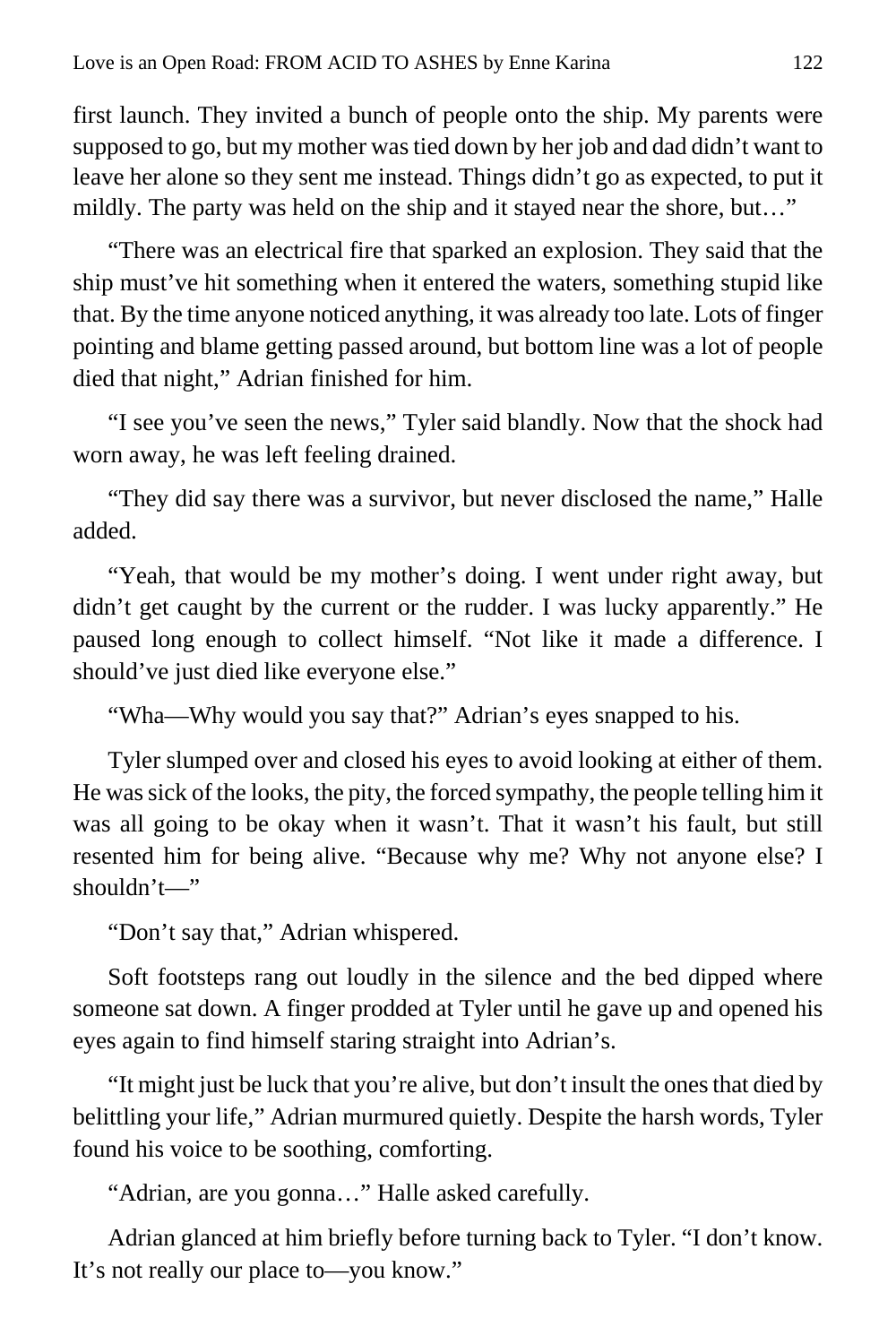"Well, I guess I'll leave that choice to you." Halle looked at him strangely before heading to the door. "My liqueur cabinet and I have got a long night ahead of us." Halle waved as he left the room.

A minute later, the click of the front door lock could be heard as Halle left the house. Adrian hadn't moved from his position in all that time, he was still leaning over Tyler, his lips not even five inches away. He couldn't read Adrian's expression at all and it was making him more than a little uncomfortable. Tyler scrambled for something to say to break the tension that threatened to crush them.

Even after spending so much time together, he still couldn't understand Adrian. But even so, staring up at him at that moment, he was certain that the spark of attraction he felt between them wasn't in his mind. Wasn't just wishful thinking on his part. All that senseless flirting had some substance behind them.

But Adrian surprised him again by pulling away to close the window before taking the seat Halle had vacated. "I'm sorry you had to live through that."

Tyler blinked and looked at him, unsure what to make of the sudden change and avoidance. "Doesn't matter." He settled for turning away to face the wall.

"I'm surprised your parents let you go off so far on your own. After almost losing you like that…"

Tyler shrugged one shoulder, feigning nonchalance. It was easier not to see, to simply ignore the gaze that bore into his back, to pretend the air didn't crackle with pent up tension. "I didn't leave them much choice."

## "Eh?"

"I just packed up and left. I-I couldn't stay there anymore. Marshlain isn't a small city, but word travels fast. Even with the media blackout… well, everyone who knew me or my parents knew exactly what had happened." He had to pause to get his emotions under control. "I couldn't take it anymore. The stares and whispers behind my back… The way the family of the other victims looked at me. It was driving me crazy." And despite his best efforts, his voice still cracked. He swallowed, fighting for control. "I resented myself for being alive."

Adrian was silent for a time before he asked, "Do you still feel that way?"

"Sometimes. It's not as bad these days, just—I'll never stop hating what happened."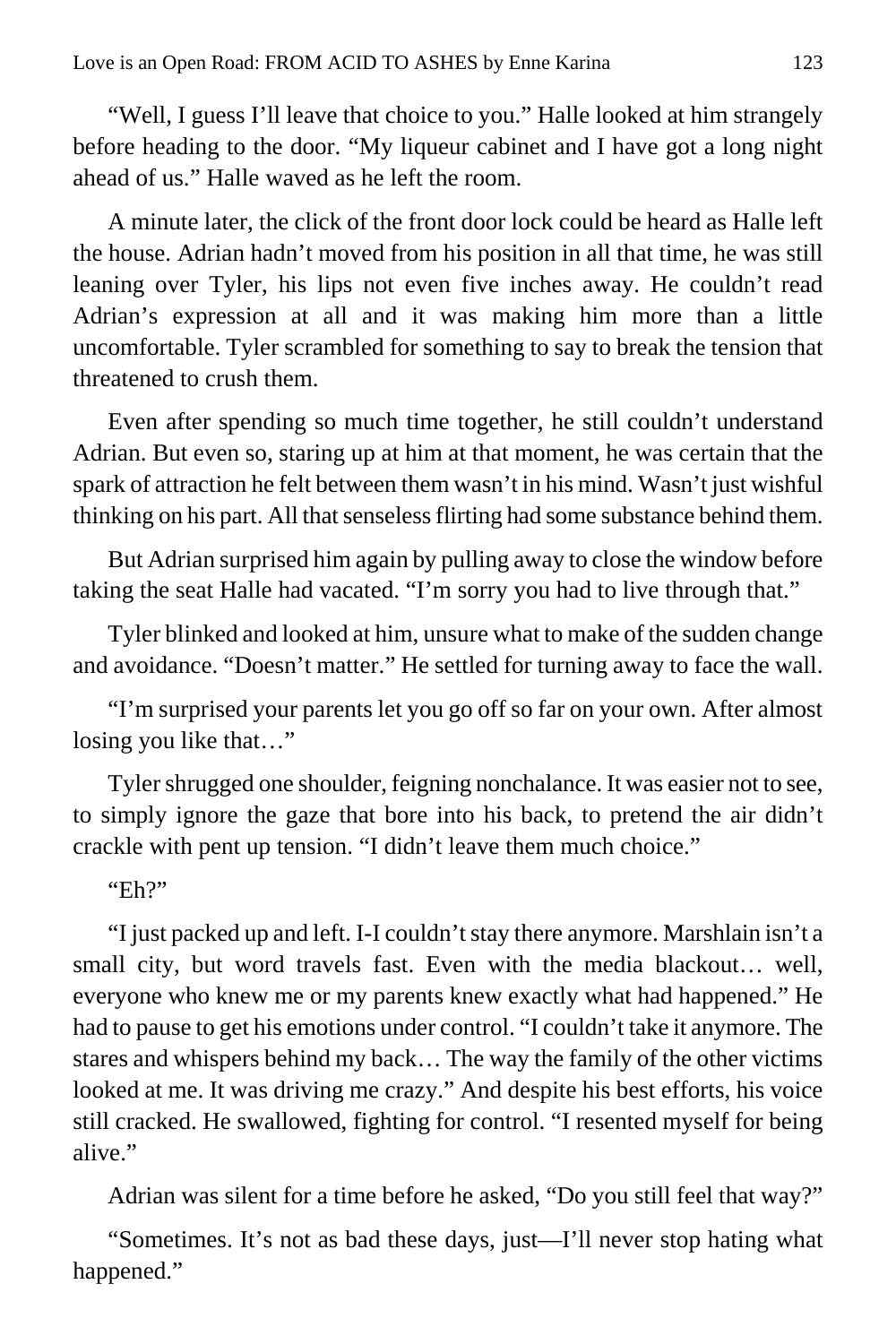"I'm glad you're alive," Adrian whispered gently. The words shocked Tyler enough that he almost turned around to face him again. "I'm happy to have gotten the chance to meet you."

"Even with the situation being what it is?" Tyler asked, teasing, as he bit back the unshed tears. He needed to lighten the atmosphere and give Adrian a way out. The conversation was too intimate, too personal, and far too close to the truth they were both trying to ignore.

"Well, it's not the best of circumstances, I admit," Adrian replied just as softly. His voice was heavy with the emotion Tyler didn't need to hear to know he felt.

Tyler was sick of sidestepping the issue. Throwing all caution to the wind, he sat up, and turned to stare straight at the other man. "Adrian."

"No, I'm sorry." He looked away quickly.

"Stop doing that! Stop trying to pretend you don't feel it too." What little remained of his patience was gone. If this was about honesty, he would be honest. "You asked if I still felt the same way right? These last few days? No. Adrian, look at me. The insanity and danger aside, I haven't felt this happy and alive in years. Not since before that accident."

"Oh." Slowly, almost cautiously, Adrian turned to face him again. His eyes were unreadable, but Tyler was pretty sure he knew what was going through his head.

Minutes turned to eternity as neither of them made a move. They stared into the other's eyes, Tyler could clearly make out the fire that burned behind them. He could practically see Adrian struggling to come to terms with his confession. He didn't care how ridiculously sappy he looked or sounded. He needed Adrian to know what he couldn't say with words alone.

Just as suddenly as it had set in, the stillness was broken as Adrian stood up abruptly and walked toward the bed. Tyler didn't give him time to change his mind as he tugged hard on Adrian's arm and pulled him down against him. They fell against the mattress in a heap of tangled limbs. Tyler held onto him tightly and relished the comfort and heat he radiated. He couldn't remember the last time he'd been with someone and felt this at ease. They kissed, hard, with their bodies pressed tightly together.

Tyler rolled them over and pressed Adrian against the mattress. Adrian, for his part, was compliant and more than willing to cuddle. They were too tired for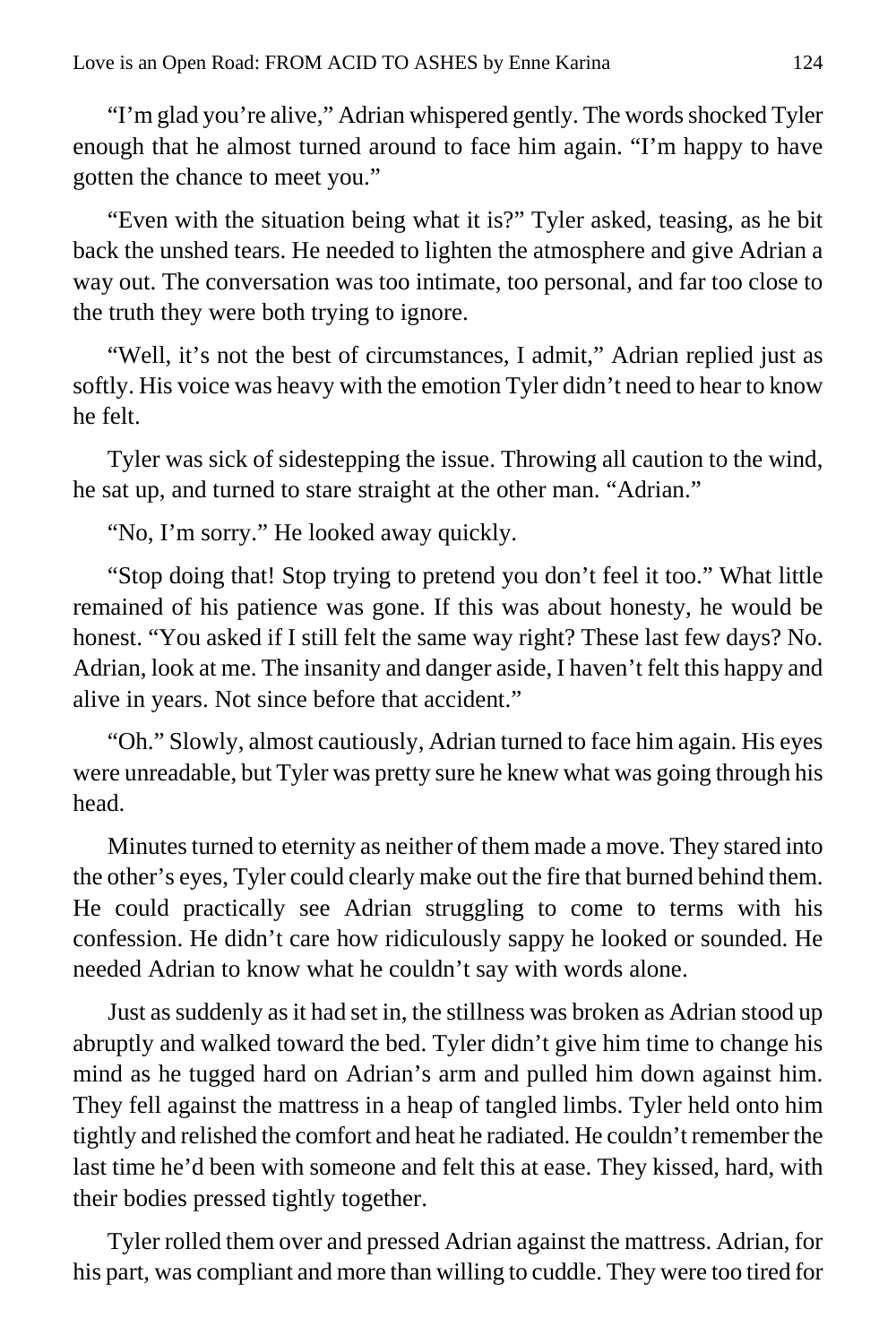anything more, and for now, it was enough to simply be. They finally settled down for the night after what felt like hours of light teasing and stolen kisses.

"Do you need help going to sleep?" Adrian mumbled sleepily against Tyler's neck. They were curled comfortably against each other.

Tyler snorted at the double entendre. Adrian looked up at him quizzically and Tyler barely managed to stifle the laugh that bubbled up his chest. His amusement compounded by the fact that Adrian had no idea what he'd said. "You wouldn't happen to have a liquor cabinet of your own would you?"

"Unfortunately, no. But I do have a bottle of bourbon, somewhere, courtesy of Halle."

"I can live with that." Tyler grinned against his hair.

"You sure that's a good idea?"

"I'm not taking the sleeping pills anymore, and I don't have work tomorrow. I figured that after tonight, I wouldn't have much energy left for work anyway and called in sick again. I'd say we deserve a drink."

Adrian nodded and made to get up, but Tyler grabbed his arm, stopping him just as he was about to leave. A thought just occurred to him. "Is it going to take long to find?"

"Uh… maybe?" Adrian shrugged.

"Forget it then. Stay with me." Tyler tugged on his arm to emphasize the point.

It was Adrian's turn to laugh now, but he snuggled down against Tyler nonetheless. It was so easy now, that they'd finally laid it out in plain sight. To just let things unfold, to just touch and feel and not have to think.

But Tyler found that he couldn't just turn his brain off, no matter how much he wanted to just enjoy the moment.

"Adrian?" he whispered on the off chance that Adrian was actually asleep. Unlike him.

"Yeah?"

"Who's Mackenzie?"

Tyler felt more than heard Adrian's breath hitch, but there was no reply. He waited, leaving the choice to answer up to him. Eventually, Adrian spoke up, "A good friend of Lynna's."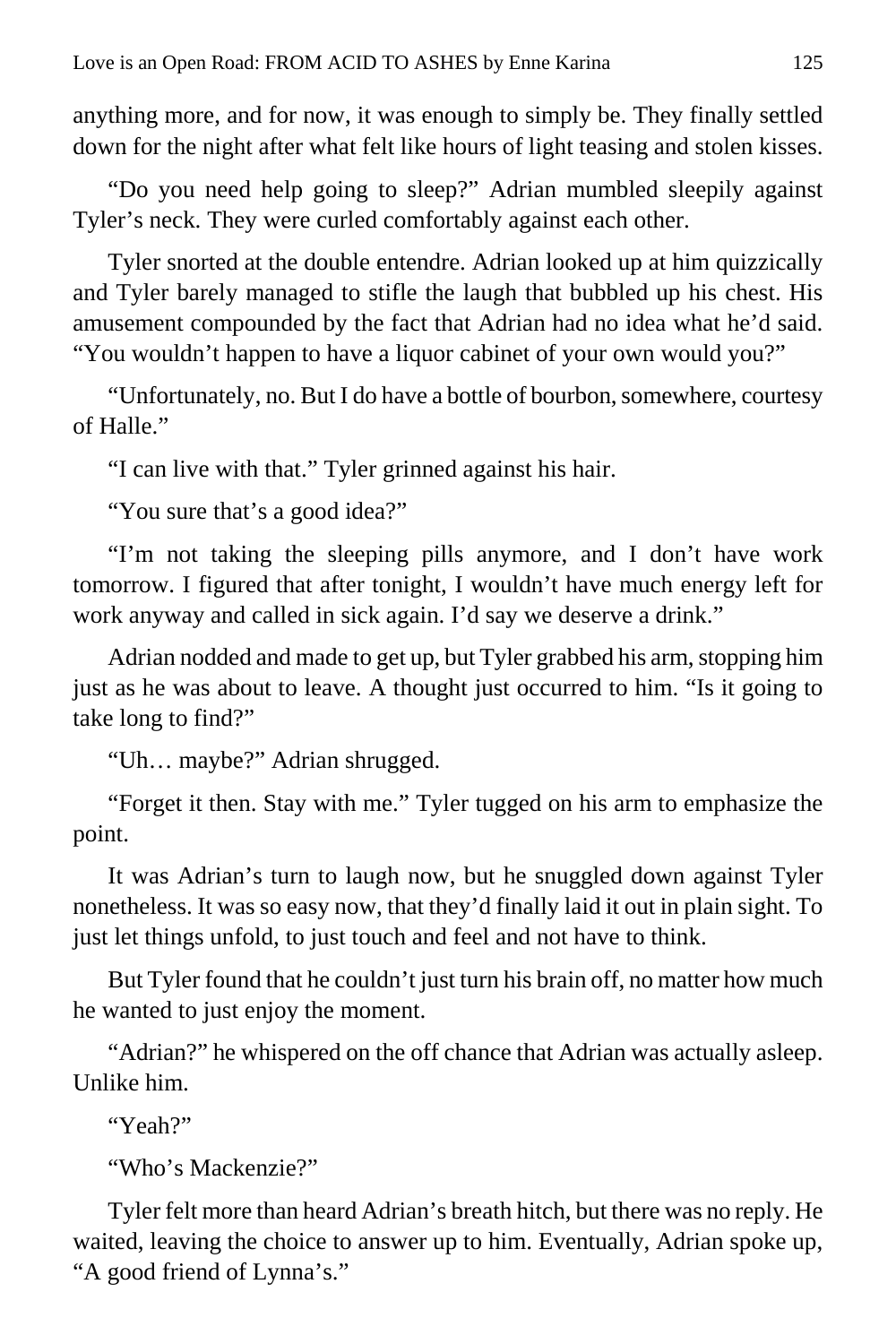"Oh," Tyler said in surprise. "And you know why she's got a grudge against me?"

"It's—I'll let Lynna tell you." Adrian looked at him sadly. "It's not my place to disclose that to you. I'm sorry."

Tyler shrugged off his apology. He'd gathered that much from what Halle had said earlier. And he didn't need Adrian to say anything to confirm his suspicions. He had a sinking feeling he knew exactly why she hated him so vehemently. If it had anything to do with *that*, it wouldn't be the first time someone poured their hatred onto him.

The only difference was that she was a Magical.

\*\*\*\*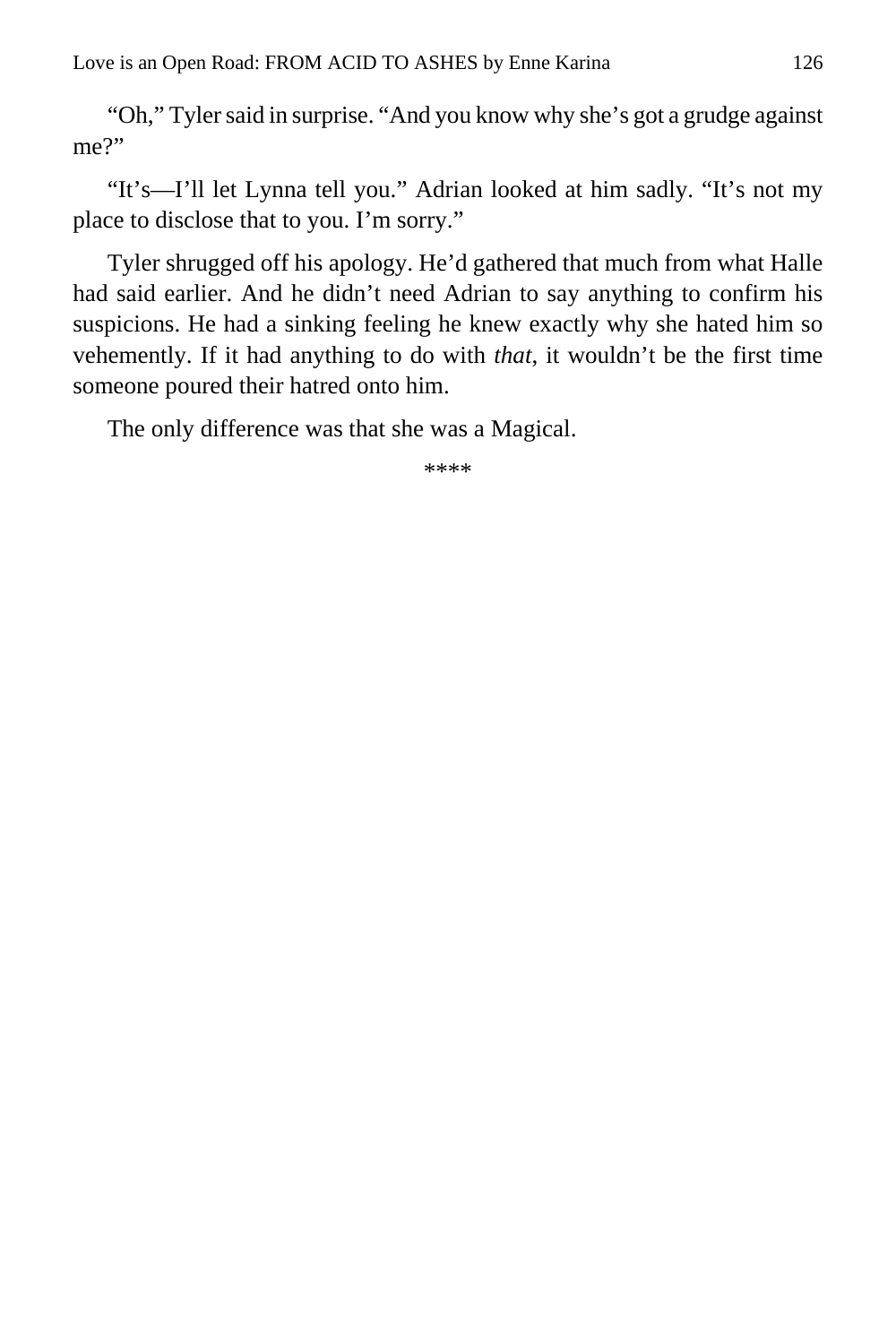## **Chapter 5**

Adrian woke up to someone pounding violently at his front door. He groaned in annoyance and snuggled against Tyler, trying his very best to ignore the incessant noise. He gave up when Tyler stirred awake.

"I'll get the door." He rolled away from Tyler reluctantly and stretched before getting up. Despite the events of the night before, he felt oddly refreshed. Even though he knew what he allowed to transpire would bring dire consequences, he didn't feel any of the shame or guilt he had expected.

"I'm coming already!" he called out as the pounding grew in volume.

He pulled the door open and nearly ended up with a fist in his face. He glared at Halle who was grinning widely at him and stepped aside reluctantly to let him in. Belatedly, he realized there was a plastic bag full of takeout and a tray of coffee at his feet.

"I brought breakfast and coffee." Halle grinned wider when he saw Adrian looking.

Adrian only grunted in acknowledgment. Normally, he didn't mind early mornings, but considering how late he'd gone to sleep, he was not ready to face the day yet. Or ever. Seeing Halle in front of his door brought reality crashing down around him. Even the promise of food wasn't enough to brighten his disposition.

He left Halle in the dining room as he went to warn Tyler that they had company. That done, he picked up some fresh clothes and went to the bathroom to clean up. The hot shower did wonders to soothe his body, but did nothing to calm his mind. He should've known that Halle would come by after the shock of their findings had worn off.

What was he going to tell Halle? Would Halle accept his actions or condemn them? Would he even understand? Adrian stalked back to his room silently, he needed a moment to recollect his thoughts. He had no idea if he should think up some excuse or just be truthful.

Silently, he prayed that Halle wouldn't ask any questions. Adrian definitely was not up for discussing last night and he did not need Halle to tell him just how stupid of a decision it was. He hadn't actually *slept* with Tyler, but he doubted his partner would care for the technicalities of the matter. A Magical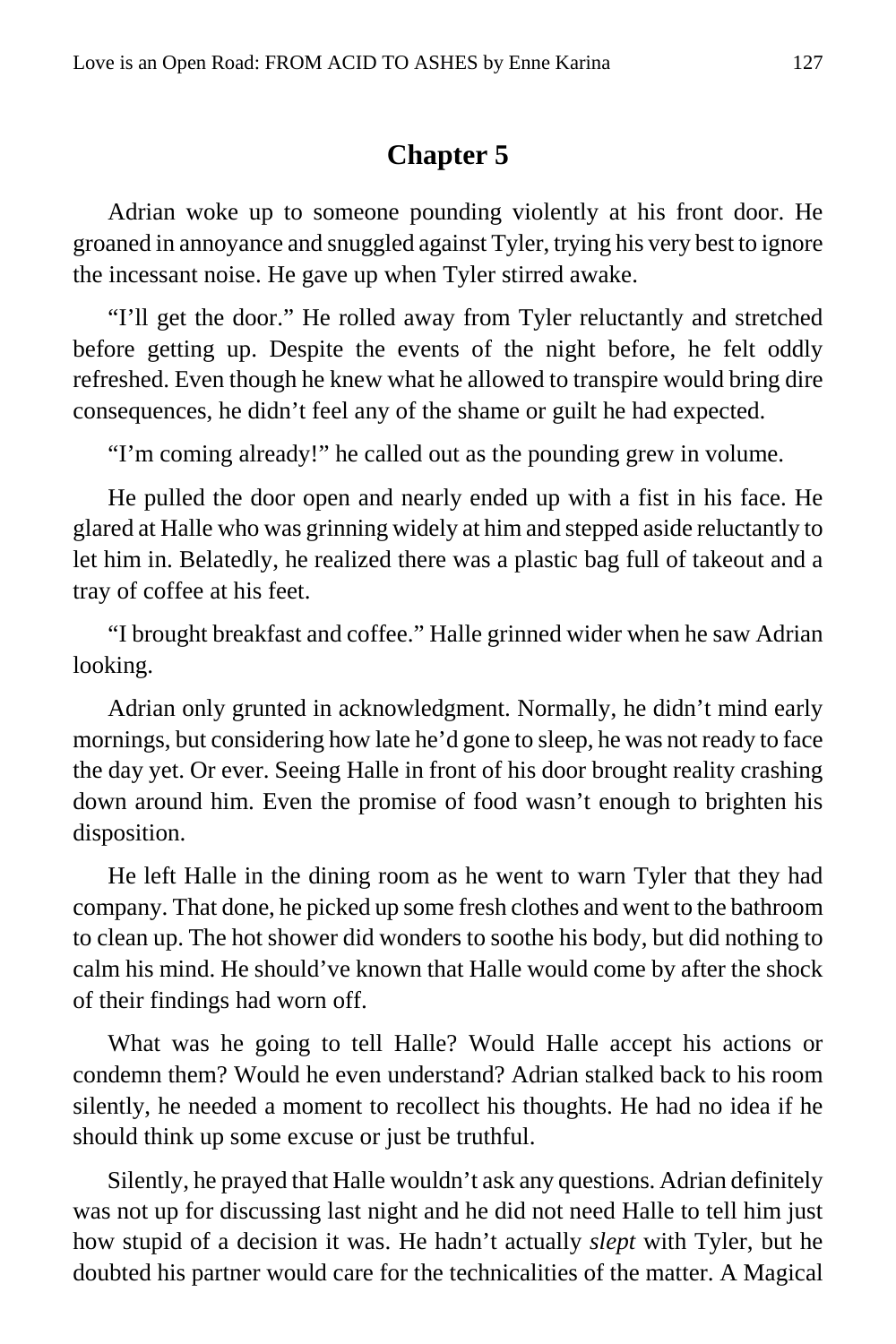and a Human, he was just asking for trouble. About the only thing he wasn't weighed down by was regret.

Adrian stared silently out his bedroom window. *How easy would it be if there were no rules,* he wondered. But no. He, better than anyone, knew exactly why those rules needed to exist. Needed to be enforced no matter the cost. What Tyler didn't know couldn't hurt him right? No, he didn't feel guilty about acting on his feelings, for being *with* Tyler. The only guilt he felt was for hiding the truth from him. He disliked lying on principal and to do so to Tyler… it only added to the chasm that separated their worlds.

A light knock on the door startled him out of his reverie. Halle was watching him with an unreadable expression on his face.

"How're you holding up?" Halle asked quietly.

"Fine. Why?"

Halle looked at him pointedly and pointed silently toward the kitchen. Adrian got the hint and put up a quick barrier. "We've been partners for what? Eight years?"

Adrian nodded even though it was a redundant question.

"You do realize that I'm not as oblivious to what goes on around me as you like to make me out to be right?" Another redundant question, this time, Adrian made no move to answer. "This has blown way past the level of a professional relationship hasn't it."

*Not a question,* Adrian noted. There was no denying it, at best, he would just piss off Halle. He searched his partner's eyes for some indication on his bias on the subject and came up blank. Halle wasn't giving anything away. Adrian heaved a heavy sigh and looked away, nodding reluctantly.

"Fuck. Adrian—" He sounded like he was going to say more, but cut himself off.

For a time, they stood in complete silence.

"Well, you don't need me to lecture you on the subject. But, God, you of all people… Just—I don't know. Normally I'd say to tell Lynna before this gets any more out of hand, but now…"

They stared at each other tensely. *Lynna.* With everything else that had happened, Adrian almost managed to keep that particular worry at bay and now it was back with a vengeance. *Crap.*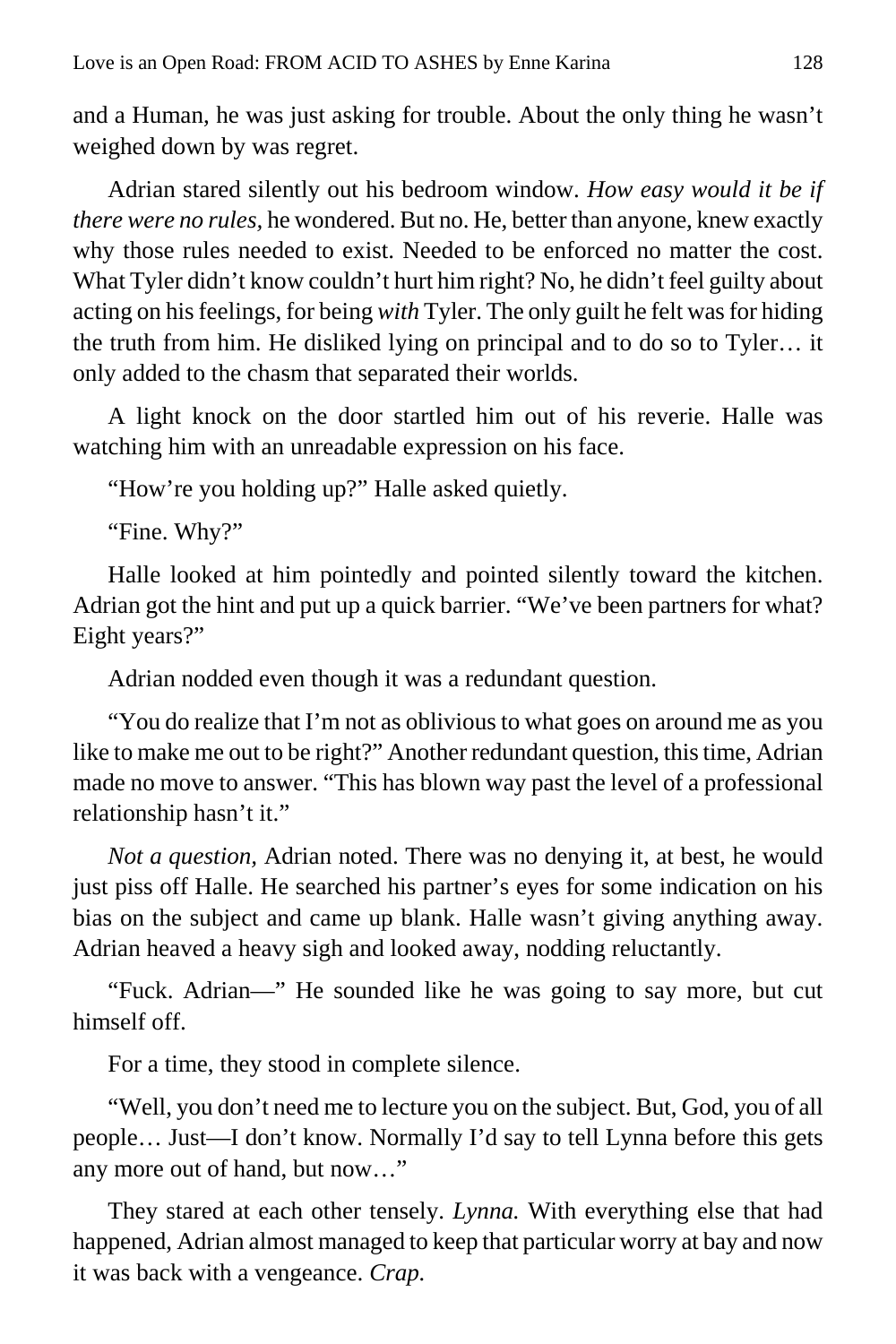"Breakfast, then talk. Sia and Luke should be over in another hour or so," Halle informed him before he turned on his heels and walked away.

"Wonderful." Adrian glared out the window at the sunny weather outside. The morning was looking better and better. At least Halle seemed to be okay with what happened. When he was sure that he could keep his feelings in check, he joined his companions at the table.

They spent the next thirty minutes eating in heavy silence. The tension between himself and Halle wasn't volatile, but still noticeable. It was obviously making Tyler uncomfortable, not that he could do anything about it. He was fairly sure that this was one of those times where ignoring the problem actually was the better option. He just had to give Halle the time and space to come to terms with it.

As soon as he was done, Adrian went to grab his marker, a few sheets of blank paper, and set up shop in the living room. He glanced at the clock, there was enough time to weave a deafening labyrinth. They were going to need it if they were going to be discussing what he hoped they were. He had no idea how much good it would do, but at least it offered a sense of security. Once he opened all the windows, he sat down on the floor, and concentrated on the task at hand.

Adrian was startled back into alertness when the doorbell rang. True to Halle's words, Sia and Luke arrived just after ten in the morning.

"Okay, what in the fucking hell happened yesterday night?" Sia asked before the door even closed behind him. He glared murderously at Halle as he removed his shoes and joined him in the kitchen. Luke followed wordlessly behind and Adrian trailed in at the very back. "What do you mean Lynna's gone? What the hell did you two do?"

"How much did he tell you?" Adrian asked.

Halle ignored his question and donned his most annoying grin before answering, "We figured out *who* we're up against."

"Great. And *who* might that be?" Sia poked at one of the two remaining breakfast sandwiches skeptically as he sat.

"Mackenzie," Halle and Adrian answered together.

Sia instantly froze, stopping mid-motion to turn and stare at them open jawed. "You can't mean—"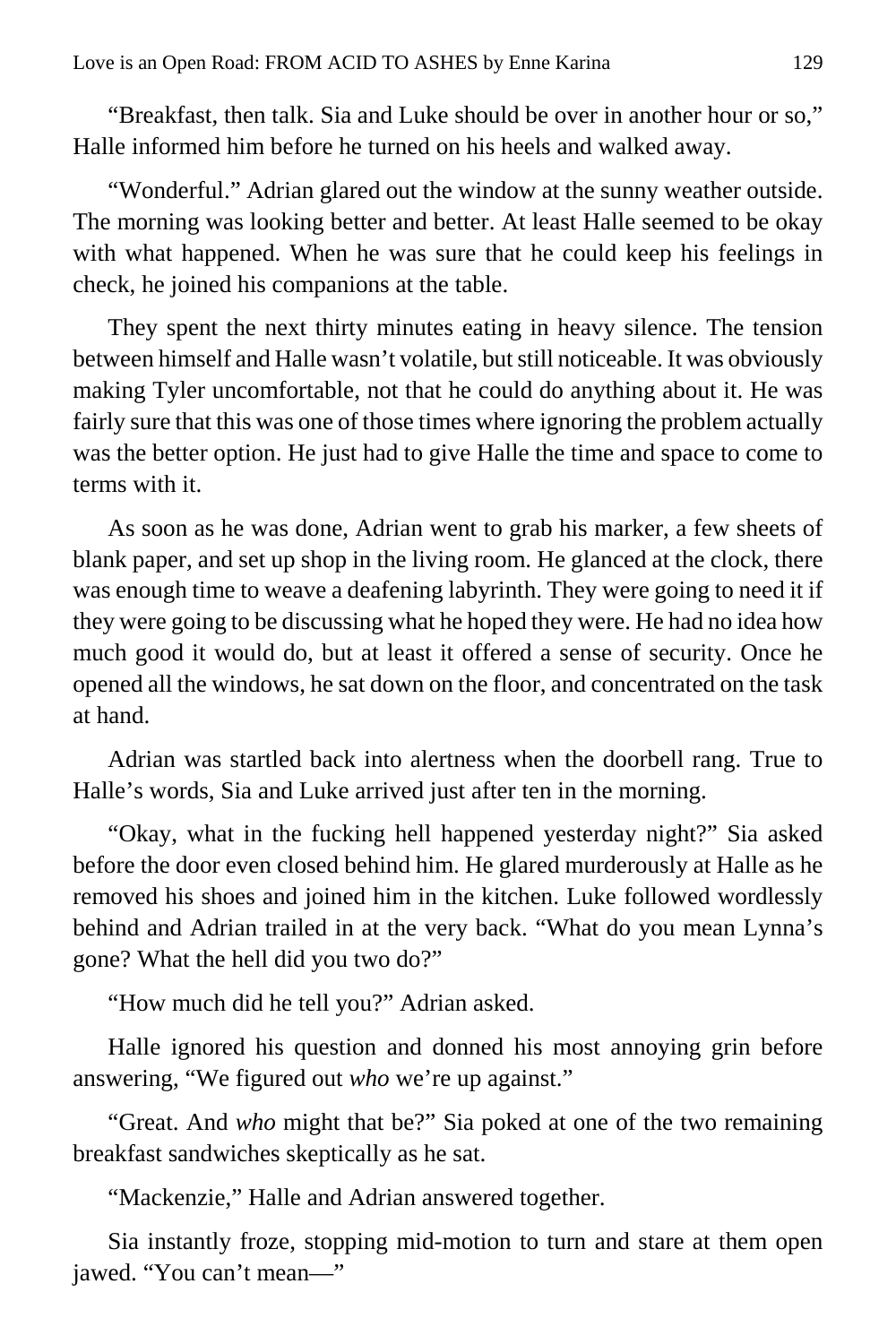"Oh, we do." Halle shrugged like it was no big deal. Adrian rounded the table to smack him on the arm. Now was not the time to be messing around.

"Mackenzie. Council and director of Cleaners Mackenzie," Sia grew paler with each word.

"The one and only," Halle agreed.

"And Lynna—"

"Disappeared to go speak to see her." Halle shrugged again. "Well, that's what she said before she was gone."

"Are you two fucking insane? You let her—" Sia looked like he was two seconds away from blowing up completely. Dots of red colored his otherwise ghostly white cheeks.

Halle shrugged again. "Disappeared. As in, poof. It's not like she even gave us a chance to try and talk her out of it."

"Okay. Just calm down and we'll start at the beginning," Adrian broke in before a melee could break out in his kitchen. He knew Halle was aggravating the situation on purpose out of spite and it was getting out of hand. They were all wound up, it was no excuse to act like a complete asshole. Thankfully, Tyler had been smart enough to sneak out of the room while the twins were distracted.

Sia looked like he was going to continue to argue, but thought better of it in the end. Good. Now they could talk it out like professionals. Luke gaped at them, but Adrian couldn't tell if he understood the situation or was just reflecting his brother's emotional state.

"I repeat, what in God's name happened yesterday night?" Sia managed to spit out. He was so tense that the muscles of his jaw twitched with every word.

Adrian looked sideways at his partner, pinning him with a glare of his own. If Halle had the audacity to crack a joke now, Adrian just might let Sia have his way.

Halle looked at each of them in turn before speaking, no trace of the earlier blitheness remained. "Right, I took a look at Tyler from the other side with the talisman still there. Everything was fine, the edge was nicely intact, nothing strange at all. But when I dug in deeper… let's just say that nothing was what it appeared to be. There wasn't a trace of power at all." They all gaped at him, but he continued before the curses could start flying. "No, seriously. There was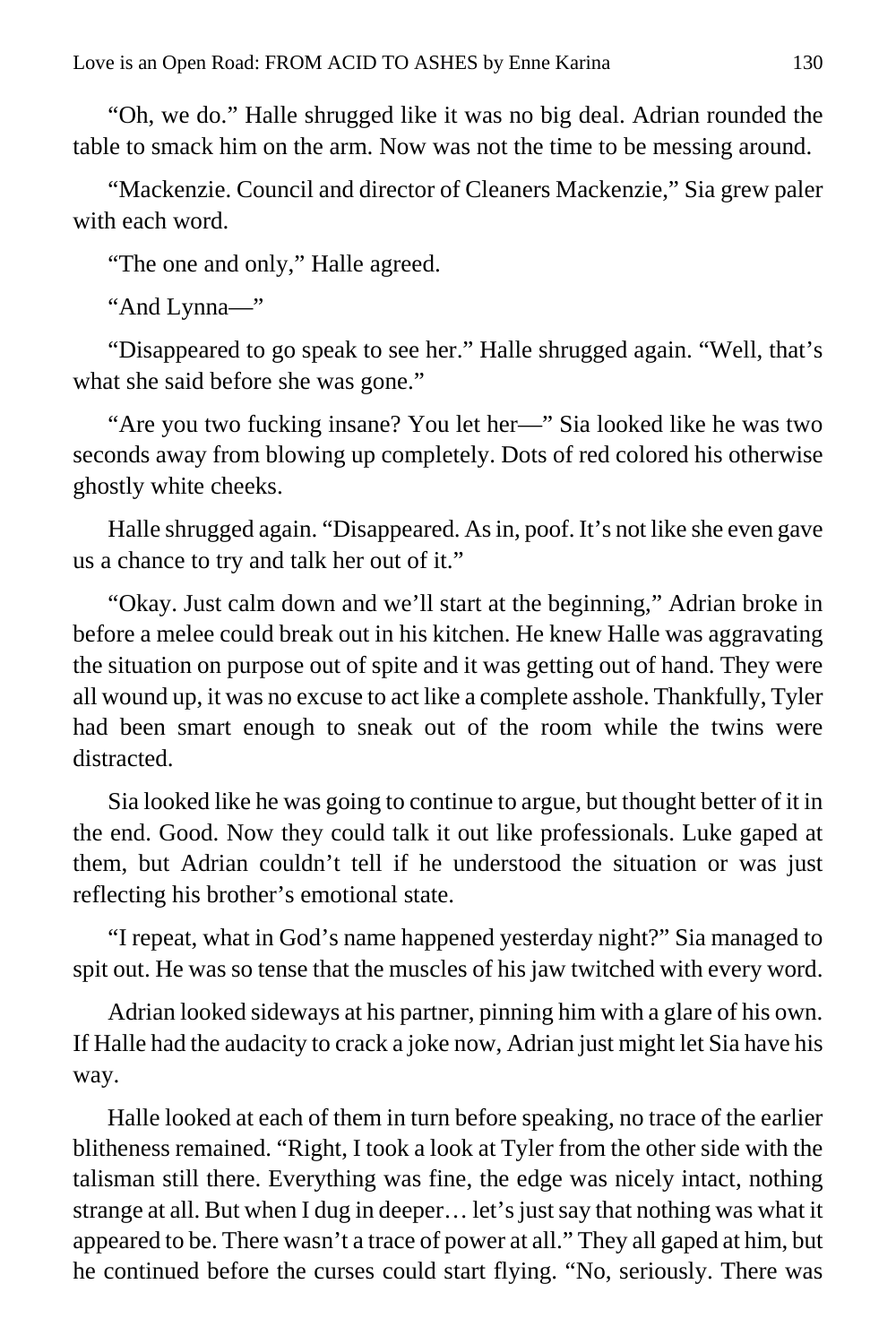*nothing*. Not a trace of residual magic, no source of power, not even a hint of magic. And most importantly, there wasn't a trace of something that was right in front of me."

"What are you trying to say?" Sia asked carefully.

"That it wasn't Adrian's fault that he couldn't find anything. He doesn't attract the things from the other side like I do, it's no wonder he didn't realize it." Halle paused, obviously waiting for them to catch on. A wave of panic crashed over Adrian as the events of the previous night played out in his mind. "Really? Do I need to spell it out for you people? There wasn't a trace of power from things that were standing right in front of me." He waved his arms animatedly to indicate the creatures.

"You're saying the creatures were there, but we just couldn't see them," Adrian blurted out. "Oh God." He slumped in the chair. "If you were even a minute later coming back…"

"What happened when I was gone?" Halle asked in alarm.

"I knew something was wrong, but I didn't think—I felt the presence of something powerful, but couldn't see a damned thing. And nothing tripped any of my traps either…" He trailed off. *How close had he come to letting something cross over?*

"Well, given that we're all alive and the neighborhood hadn't been flattened, I assume we're safe for the time being," Halle said carefully. "More importantly, how many people do you think would be capable of that kind of feat?"

"But that's all circumstantial!" Sia replied.

Halle shot him a don't-screw-with-me look. "I went digging. I had to strip away layer after layer of illusions to get at… whatever was buried under all that. Adrian fragmented the nightmare Tyler was having to find the bit of power. I did pretty much the same thing and it was there. Under the layers, hidden away in labyrinths, shielded behind illusions. It. Was. There." He glared at Sia, challenging him to say something else.

"And you're sure it was Mackenzie's spell," Adrian said cautiously.

"Yeah. Dunno if you were there, but she demoed her power for us before." Halle looked at him pointedly. "It ain't the kind of thing you ever forget. Besides, everything else adds up too.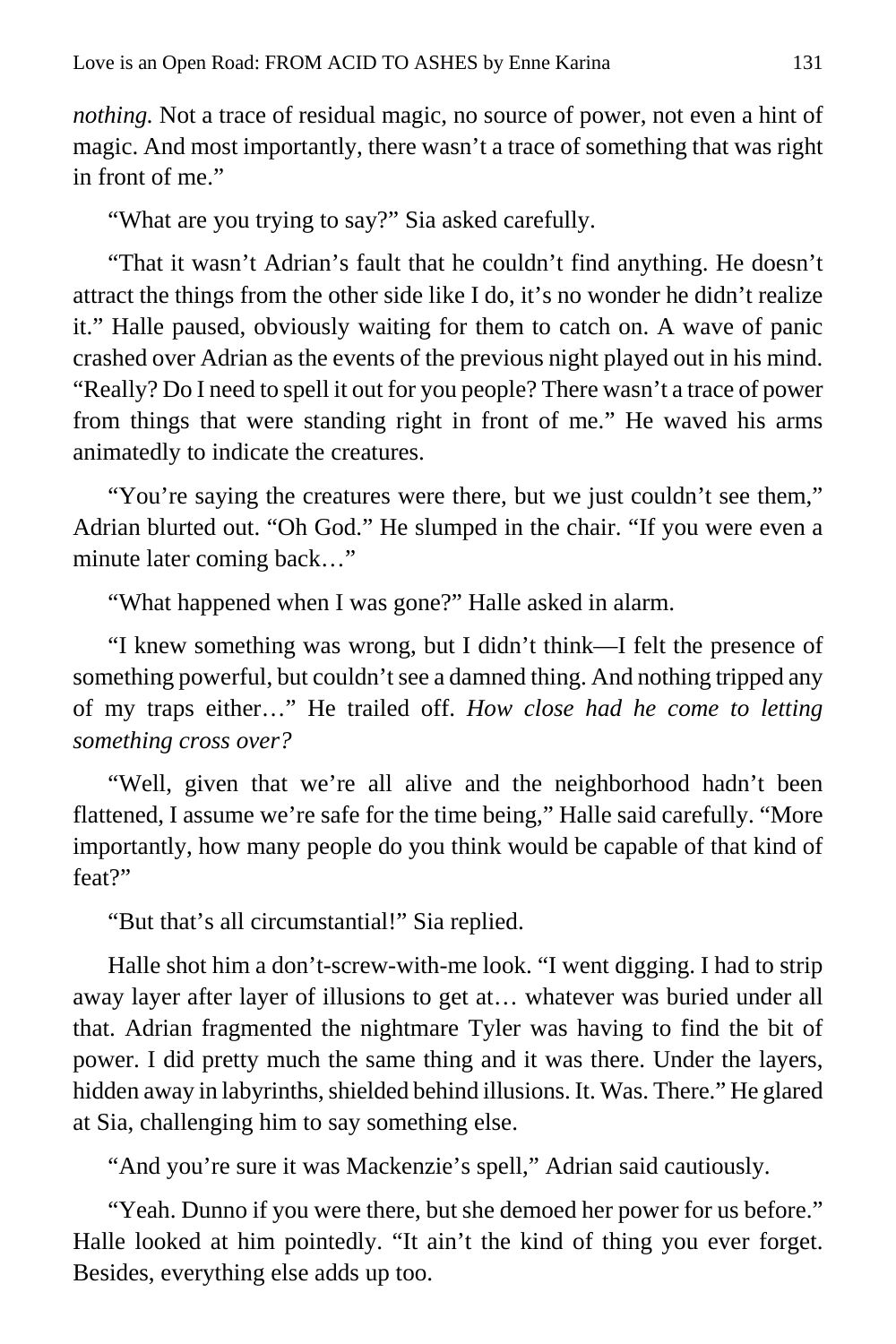"The first time, the source attacked when we tried to interfere. The times after that, it didn't, it was trying to get at Tyler, but what it didn't do was harm *us.* Think about it." Halle looked at each of them in turn. "Seriously. *Think* about it. The easiest way to stop us from interfering was to take us out. With the kind of power our attacker obviously had, it should've been easy. You were a sitting duck on the other side and it didn't so much as poke at you."

Adrian buried his face in his hands and groaned. What Halle said, now that he had a chance to really analyze what had happened, it all made sense. *In hindsight*... The signs had been there since the beginning and he hadn't had a clue. *Stupid, stupid, stupid,* he cursed at himself. He had been too distracted, too worried, too afraid for Tyler, to think clearly. To think properly. He didn't know what to do anymore.

"Don't beat yourself up too hard. Like I said, you couldn't've known. And it really didn't occur to me till I figured out it was Mackenzie anyway." Halle reached over to pat him on the shoulder. "Now that that's out of the way, any suggestions on what our next move should be?"

There was a moment of silence as they churned over Halle's words. Eventually, Sia asked, "What do you think are Lynna's chances against her?"

"Better question is, should we even let others know that Mackenzie turned Renegade and that Lynna's gone to confront her alone," Adrian muttered.

Sia slammed his fist against the table hard, frustration evident on his face. "Crap."

"Yeah"

"For the time being, we need to operate under the assumption that Mackenzie knows we know. I say Adrian should take Tyler and disappear," Halle suggested.

Adrian glanced at Halle suspiciously. "Disappear how?"

"Like, go somewhere far away and cover your tracks," he clarified.

 $T$ "

Halle cut him off. "You don't get to argue this point either."

Adrian glared at him indignantly. "This is about me just as much as it is about Tyler. What makes you think—"

Luke reached over and patted his arm gently, cutting him off from what he was about to say. Adrian jumped in surprise, Luke almost never made a sound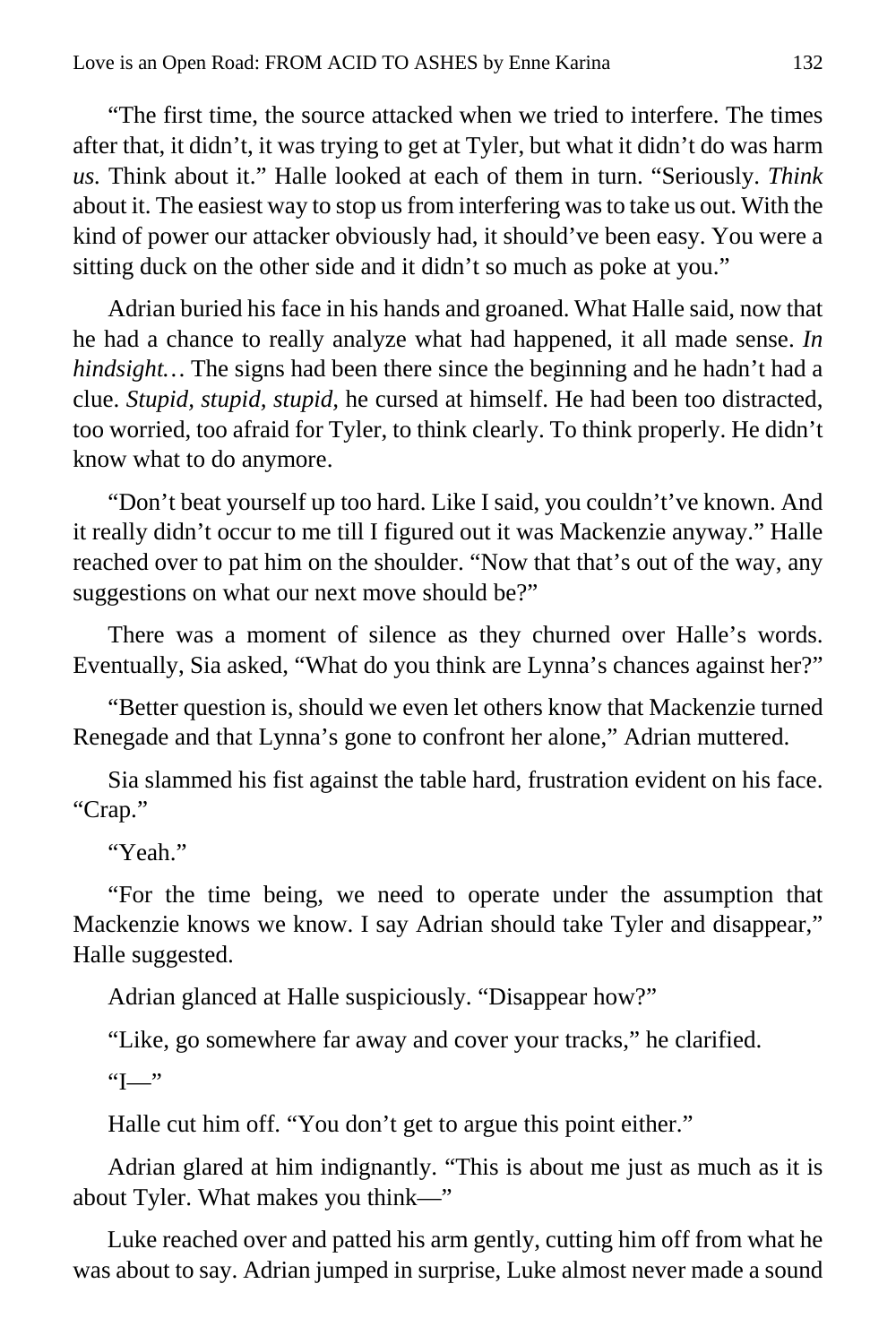or took action without being told to. To see the man do anything of his own volition never failed to shock him to some degree.

Ignoring Halle's triumphant smirk, Sia added "Given the few facts we do have, I will have to agree with Halle. We know that Mackenzie won't hurt you, but it'll be easier for the rest of us to move if we don't have to constantly look over our shoulder to make sure the human's safe."

Adrian gritted his teeth at the subtle insult. It wouldn't do to lose his temper now.

Ten minutes of futile protests later, Adrian was left with no choice but to agree to their plan. He blamed the shock of Sia and Halle ganging up on him for the lapse in judgement. Luke's silent support of the opposition wasn't lost on him either.

\*\*\*\*

Tyler was only mildly surprised when he heard the others leaving without a huge fuss. He also caught the sound of things getting shuffled around before a knock sounded at his door and Adrian poked his head in.

"They left already?" Tyler asked.

"Yeah. We sort of managed to reach a consensus." Adrian glanced around nervously, never actually looking at him. "Hey, do you think you can get out of work for a week or so?"

Tyler regarded Adrian carefully. "Why?"

"Because. You know how Lynna went to see Mackenzie right?" Adrian stole a glance at Tyler and waited for him to nod before continuing, "So now Lynna's as good as missing and Mackenzie knows that we're on to her."

Tyler nodded. It wasn't even work that he cared about anymore. He didn't need to know who Mackenzie was to get that the prospect of facing her scared the shit out of Adrian and Halle.

"It's too dangerous to stay here. Mackenzie knows exactly where we are and if she really wanted to, she could attack whenever she wants." Adrian sighed and sat down heavily on the bed making the mattress jolt. "The decision was that we erase all traces of where we are and disappear until the others deal with her."

Tyler didn't miss the way his eyes were pleading with him to understand even if he didn't say those words out loud. It was impossible to ignore, even if he didn't believe for a second that plan would work. "This is our best option?"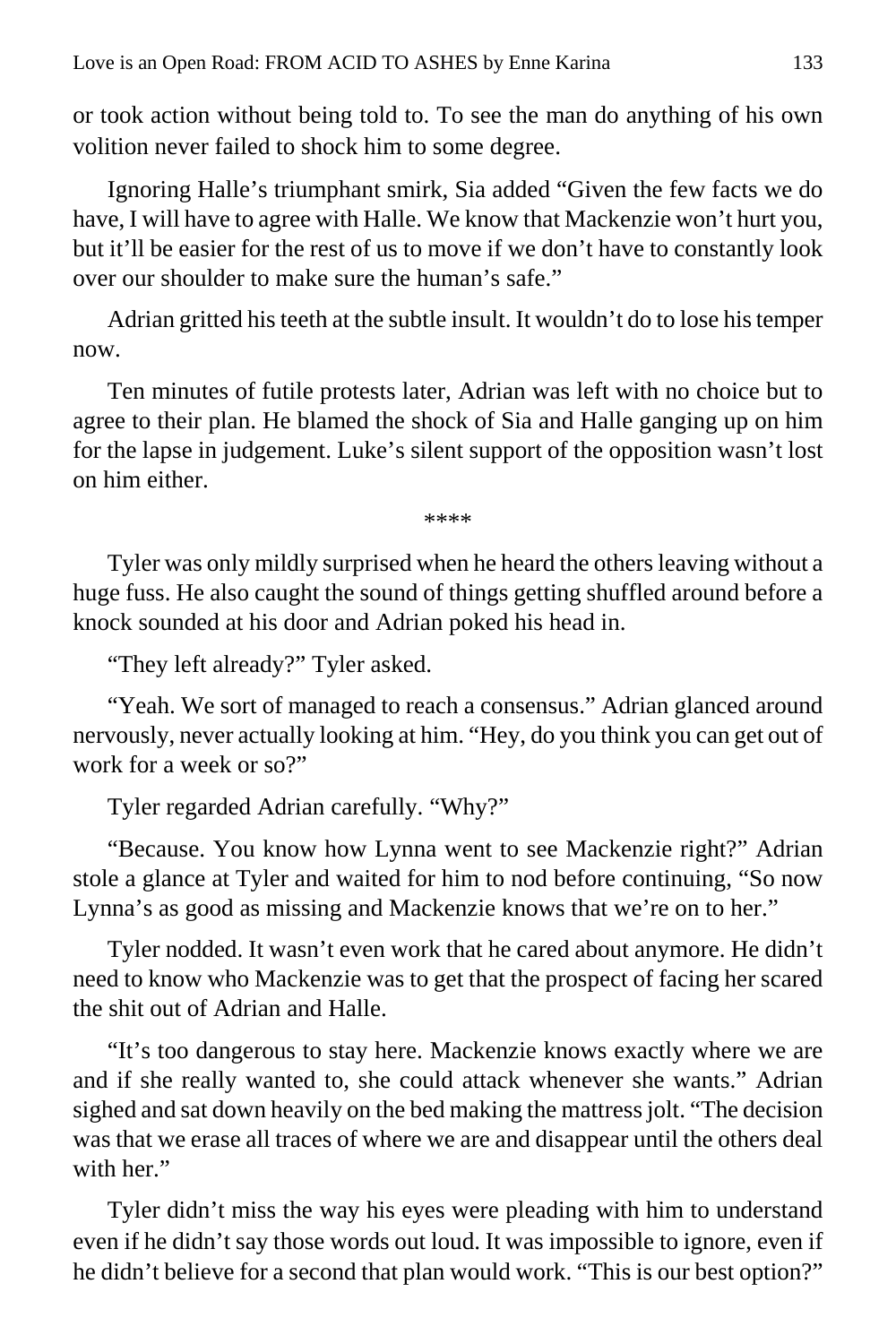"Honestly? No." Adrian slumped forward and Tyler pulled him into a protective embrace. He couldn't tell which of them was the one that needed to be comforted anymore. "But you have to understand, she isn't just a powerful Magical, she's also one of the most influential. We can't just accuse her without solid evidence. We believe Halle, but chances are, no one else will."

"So we're basically on our own," Tyler finished for him.

"Halle and Sia are going to talk to the rest of the team and if that goes well, they'll try to talk to our director as well. Lynna's missing anyway so it's not like we can keep this under wraps."

"Can I just ask one thing?"

"Yeah?"

"From what I can understand, you guys can track each other by your magic right? How're we going to disappear if you…"

"It's not that simple. Tracking a source is notoriously difficult and dangerous for travelers and impossible for everyone else. We just need to be careful about not drawing any attention to us with the kind of spells I use. We're still gambling, but chances are, she can only find us by physically finding us."

Tyler struggled to wrap his head around that and failed. *More importantly…*  "So she can't do what Evelyn—"

"God. No. Evelyn's the only one that can do that."

At that point, Tyler decided not to ask the remaining questions buzzing around in his head. Just trying to understand the logistics of how their powers worked was giving him a massive headache. What he did understand, was that nothing was definitive. What it came down to, was that they were betting everything on Mackenzie not having any powers they weren't already aware of.

"Fine, I'll call the office later to let them know," he whispered softly. Lauren might wonder what was going on with him, but he doubted the rest of the company would miss him.

For a long time, neither of them spoke. Adrian had gotten comfortable on the bed and was now lying half on top of him and half on the mussed sheets. Tyler wished he could say the same for himself, but didn't bother doing anything about it. He was lying in an awkward position and already lost feeling in his left arm. He was pretty sure he'd be regretting the decision soon enough.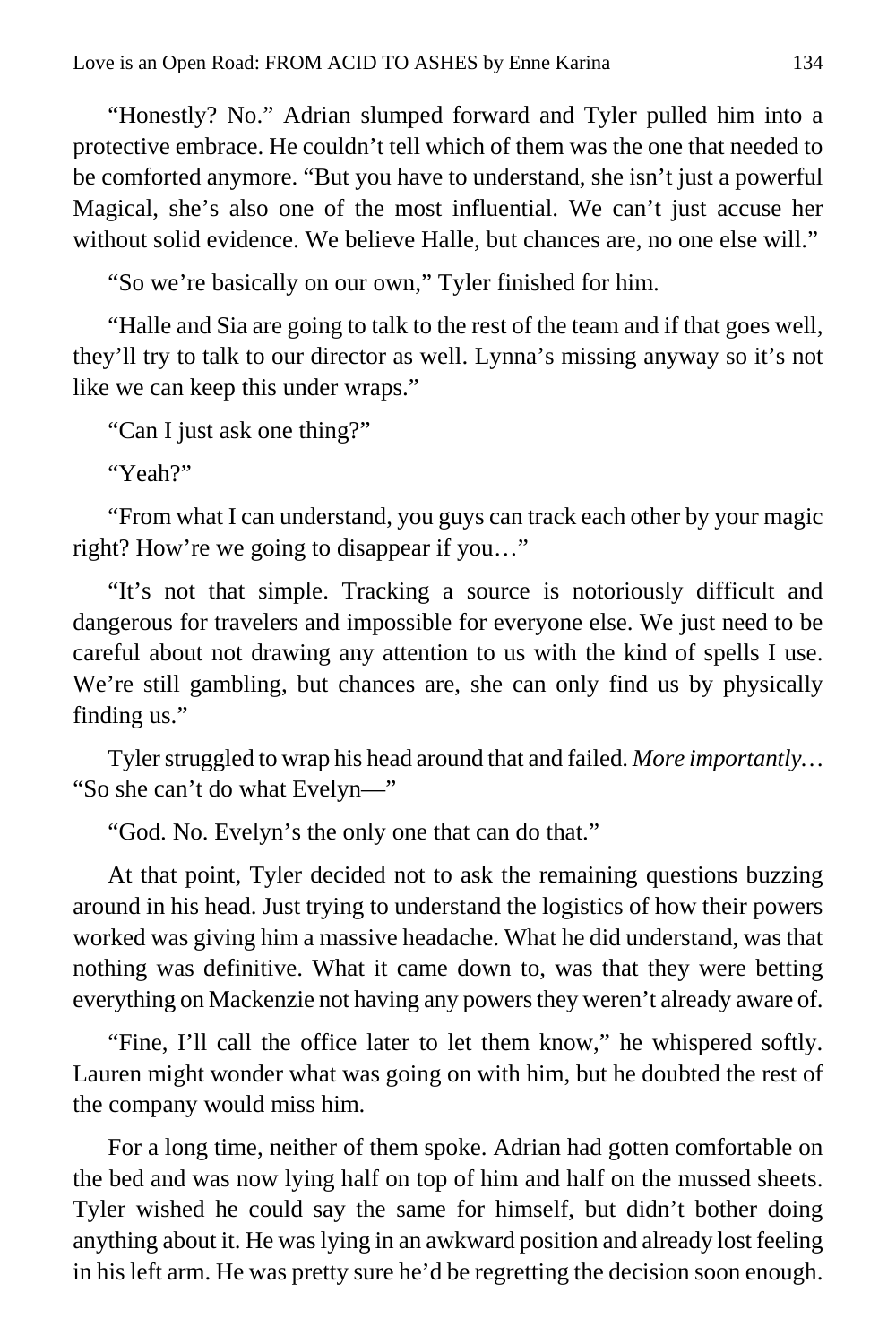Aside from the physical discomfort, he felt unusually calm inside. At last, they were getting somewhere. To finally have an idea of what's going on lifted a huge load off his shoulders. He closed his eyes and simply soaked in Adrian's warmth. Even the bright glare of sunlight couldn't keep him from dozing off.

Tyler made a groggy sound as he drifted back into consciousness. It was greeted by a soft chuckle and the bed creaked softly. Blindly, he rolled onto his stomach and reached out for Adrian.

"Time to get up. I don't know about you, but personally, I'm starving," Adrian whispered as he ran a hand down Tyler's back.

Tyler made an effort to open his eyes and glanced at the bedside clock. It was nearly three in the afternoon. They'd slept right through lunch.

After a quick debate, they decided to head out to find a bite to eat. Adrian had insisted there was a nice Chinese restaurant that served afternoon specials nearby so that's where they headed.

The place was packed considering it was a weekday afternoon. They grabbed a number and waited by the entrance. Adrian had drifted off into a world of his own and Tyler found himself studying the walls. After fifteen minutes, their number was finally called and a waitress led them to a table near the back.

"Hey, you okay?" he asked worriedly. Adrian still hadn't spoken a word and it didn't look like he was paying the menu any attention either.

"Huh?" He looked up, startled. "Yeah. Sorry. Just a lot on my mind I guess."

"I know" was all Tyler could say in reply.

They descended back into silence after the waitress reappeared and took their orders. The food came quickly, but he barely noticed. Tyler found his attention drifting to Adrian more and more as the silence dragged on. The tension radiating off of him was like a solid wall and he had no idea how to break through.

Adrian spoke up suddenly, "Honestly, I think I'm still in shock. I mean—" He paused, and looked around distractedly before continuing, "You know she tried to get me off the assignment? And the whole time…"

"Tell me about her?" Tyler asked quietly. He didn't like to pry into other people's sordid histories, having known how awful it was to be on the receiving end of it, but if he didn't get his answer now, he knew he never would.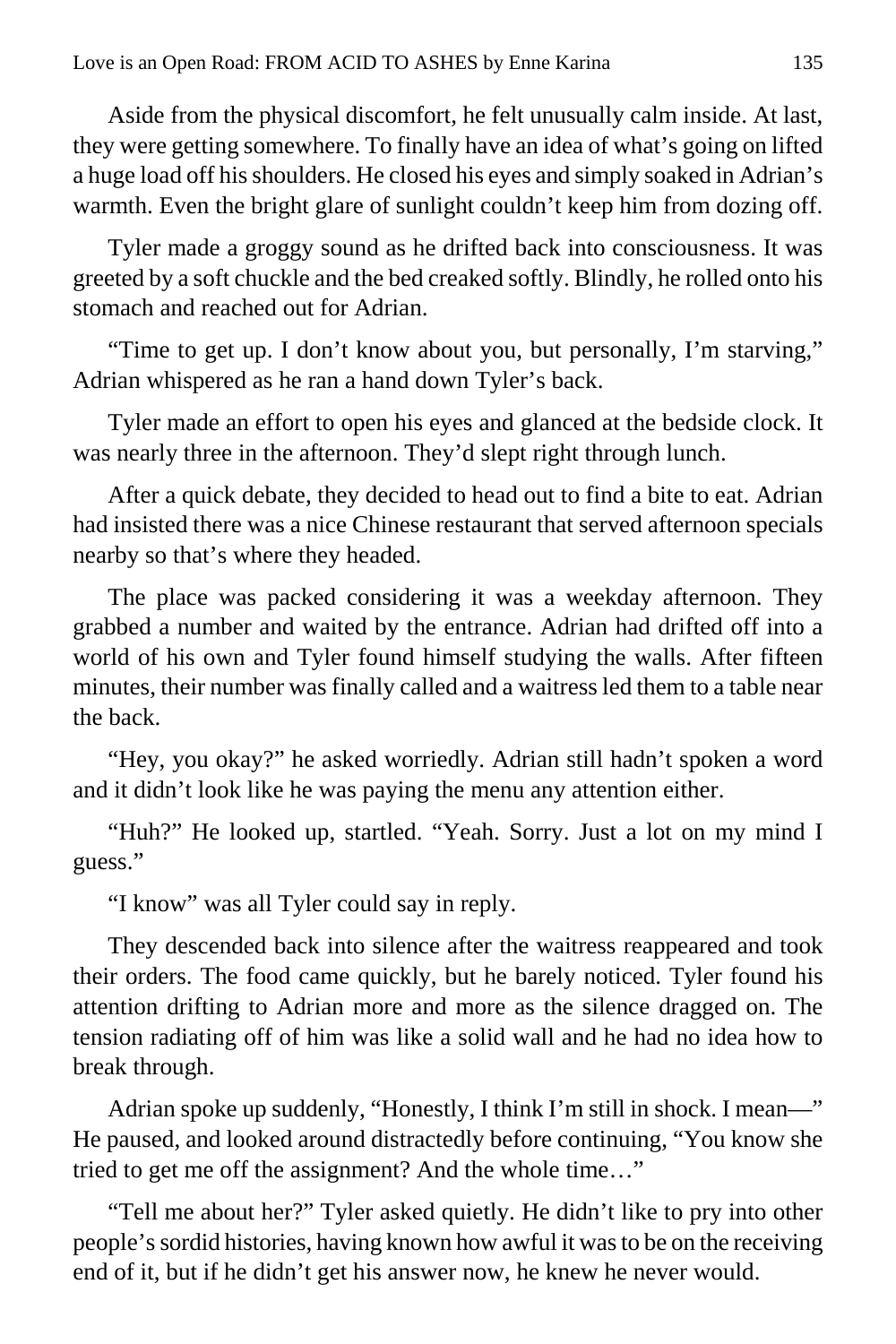"I—" Adrian looked startled for a second, but it faded quickly. He smiled humorlessly. "I guess there's no reason to keep quiet at this point." He sighed and looked out the window wistfully. "Her family was there. Husband and two daughters. It was hard… I knew them you know. Lynna's something of a mother to me so I was on pretty good terms with Mackenzie. She took their deaths hard. I mean we all thought she was better, that she got over it, accepted it, moved on… well, I guess not."

"She wasn't there?" It was a stupid question, but he couldn't help but ask.

"No, like your mother, she was too busy with work to go herself."

They sat through the rest of the meal silently. Tyler went through the motions on autopilot, his mind elsewhere. He'd almost asked about their magic, but it obviously didn't make a difference. *Magical or not, they were still flesh and blood and they still died that night.* And he had survived. It was no wonder that she hated him.

*Don't go there.*

He promised Adrian that he wouldn't, hadn't he?

\*\*\*\*

Somehow or other, rather than returning home after getting some food like they had planned, they wound up taking a stroll by the waterside. Normally, Tyler wouldn't have minded it much, but it'd literally been hours. The heaviness that that settled around them during dinner had cleared up a bit, but Adrian was still lost in his own world, staring out at the crashing waves.

Tyler felt the urge to sigh. He understood, really. But he hated seeing Adrian so torn up over it. *It's never easy to have your trust betrayed like that.*

It was close to midnight by the time they finally returned home. They were both exhausted, but decided to pack up a duffle and make themselves scarce that very night.

The hotel room they chose looked decent enough. It was like most others Tyler had seen before. Two twin beds occupied most of the space, a small coffee table with two hard backed chairs took up one corner while a cabinet topped with a TV sat in the other. The bathroom was modest in comparison, it was all white tiles and only held a shower.

Tyler was wide awake, the exhaustion pushed aside by adrenaline. His mind didn't seem to care that it was two in the morning and he had grown used to sleeping by eleven. There was way too much running through his head.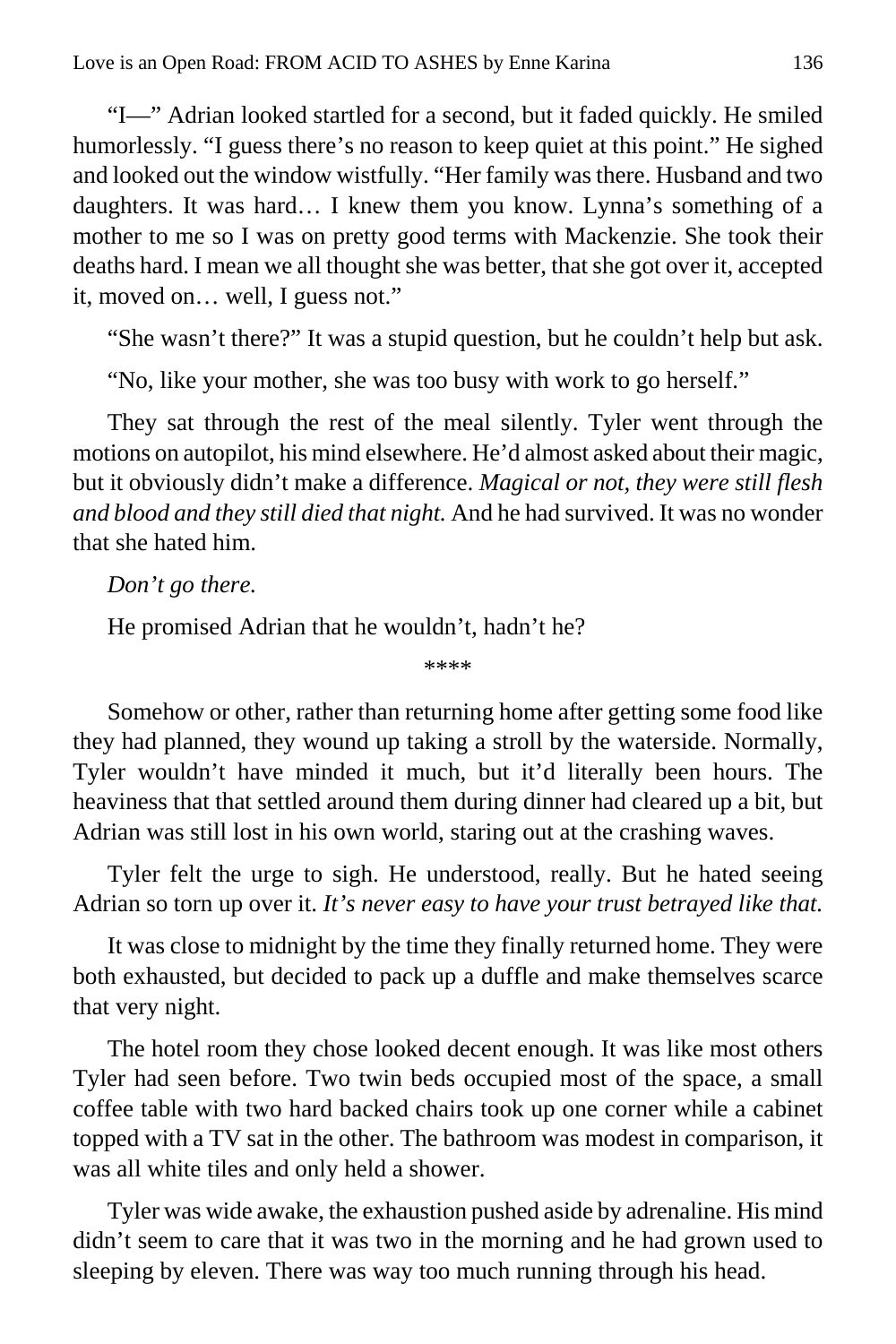## *But first things first.*

He dropped his bag onto the floor and made himself comfortable on the bed. "Tell me a story."

It was Adrian's turn to be caught off guard. He stopped rummaging around the room long enough to turn and stare. He repeated incredulously, "A story."

Tyler shrugged like it was no big deal. "Tell me about yourself."

Adrian stared at him like he'd suddenly grown another head.

"Well, you know pretty much everything there is to know about me. Fair's fair, don't you think?" He grinned and patted the mattress beside him in invitation.

"I—" Adrian stayed unmoving for a few long seconds before shrugging and joining him on the bed. But instead of sitting down like Tyler had thought he would, Adrian pushed him down on the mattress and curled against him. "Fine. What do you want to know?"

Tyler chuckled softly. "I haven't even said anything and you're already trying to distract me?"

"Mmm, is it working?"

"Hah, no. Not letting this chance go to waste. Let's see." Tyler let the words hang as he thought. "What's it like to use magic?"

Adrian shifted so he could look up at him. "That's… specific. If you mean weaving spells, I guess it's a little like trying to mold something fluid into a solid shape and making it stay. Well, it's not as convoluted as it sounds when you have the right tools to actually do the job. Things like *seeing* is… it's like straining your eyes to concentrate on something you know should be there, but you can't actually *see.* Well, that's what it's like for me most of the time, I have to borrow power to see power. I'm sure Halle would have a different answer for you."

He made a face as he said the last part and Tyler couldn't help but laugh at his expression. Adrian gave a soft smile in response, and they fell into a companionable silence.

It was nice, Tyler decided. He couldn't remember the last time that he was so relaxed around another person, to just enjoy their presence without having to worry about anything. Unfortunately, it was short lived as another question pushed itself to the forefront.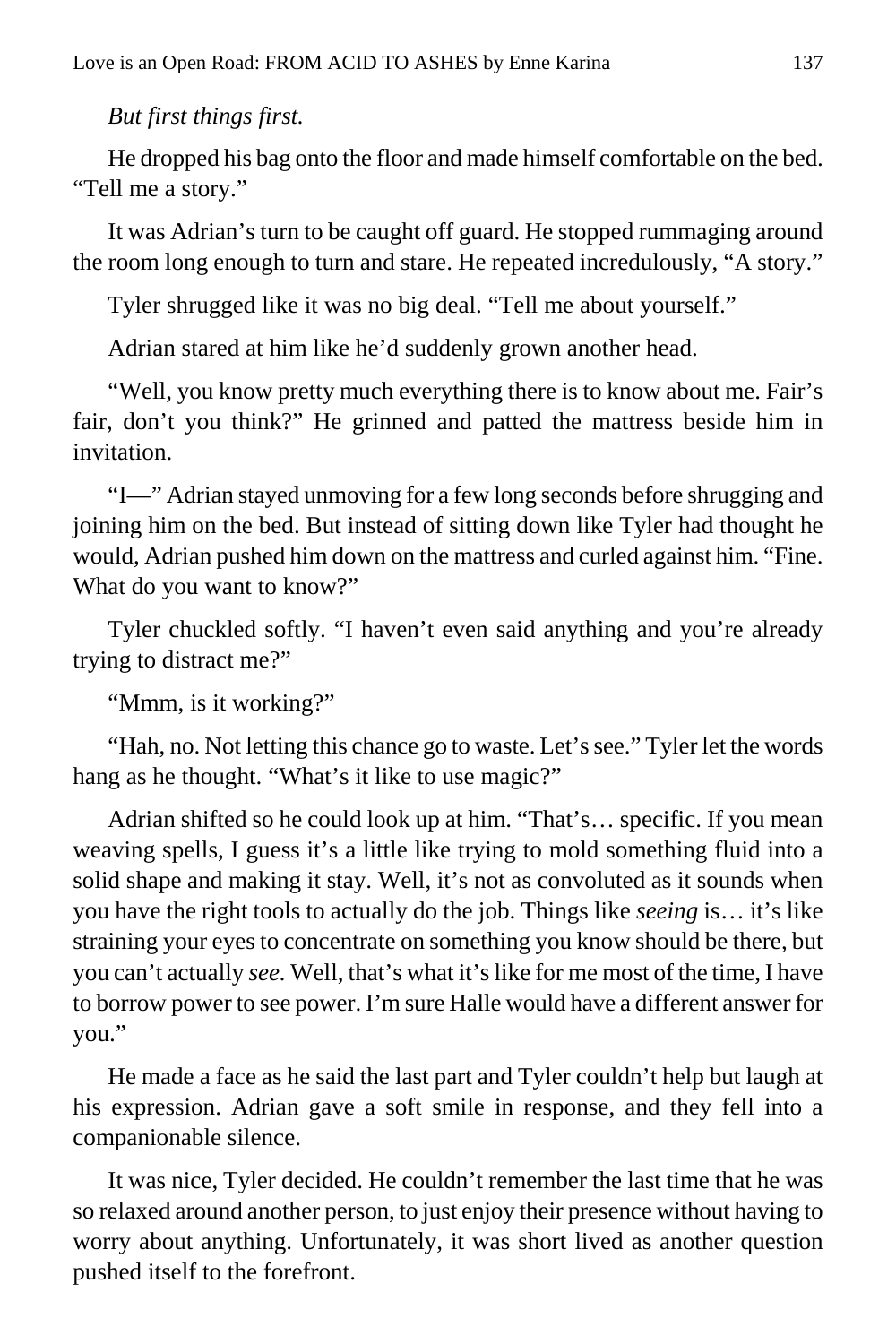"I know you said that your powers are inherited, but when'd you find out you were a weaver and not something else?" Tyler realized he'd hit a nerve when he felt Adrian stiffen. It was quickly replaced by a mask of indifference, but underneath was something Tyler couldn't make out. He was going to tell him that he didn't need to answer, but Adrian stopped him with a light shake of his head.

"It's fine. I've made you spill all the dirt on your past so, fair's fair…" Adrian fell silent and for a while, Tyler thought he'd had zoned out completely, lost in his memories, when he spoke up again. "I've heard that experimenting under parental guidance is how most kids find out. But for a long time, I didn't know. My dad's human. So it's my mom who was a Magical, but she died in childbirth.

"I don't think she'd planned on having me or if anyone from the Magical side even knew she was married, let alone—I've never met anyone from her side of the family you know. I mean, growing up, it was always just Dad and me. And for years, it was fine. But I didn't know I had power and Dad had no idea… and it was bad. The first time something happened…" Adrian paused, visibly shaken by the memory. "I'd hurt someone, a kid on the playground that was messing with me.

"Dad was convinced I was possessed by the devil. Kind of ironic, considering he'd always gone on about how God and religion was a sham. But, well, long story short, the more out of control my powers grew, the worse things got. He tried a whole bunch of things to try and *fix* me. It eventually escalated to violent beatings, he said it was to get rid of the devil in me.

"And well, back then, I had no idea what was wrong with me either and things just happened." He sighed heavily. "Lynna and Lier, a Cleaner, posed as social workers and got me out of there. I haven't seen my dad since, but, well, that's probably for the best."

Tyler stayed completely still and silent the whole time Adrian was speaking. More out of shock than anything else, but it also felt like the right thing to do. To just let Adrian go at his own pace and get the words off his chest. He'd had a feeling that there was a lot more to Adrian's past than he let on, but he hadn't been expecting anything that dark. He pulled Adrian closer to him, eliciting a soft sigh.

Adrian didn't let it show, that was for certain. *Not like me.* Side by side, his problems didn't seem nearly as bad. At least he still had his parents when the world was against him. Adrian didn't even have that.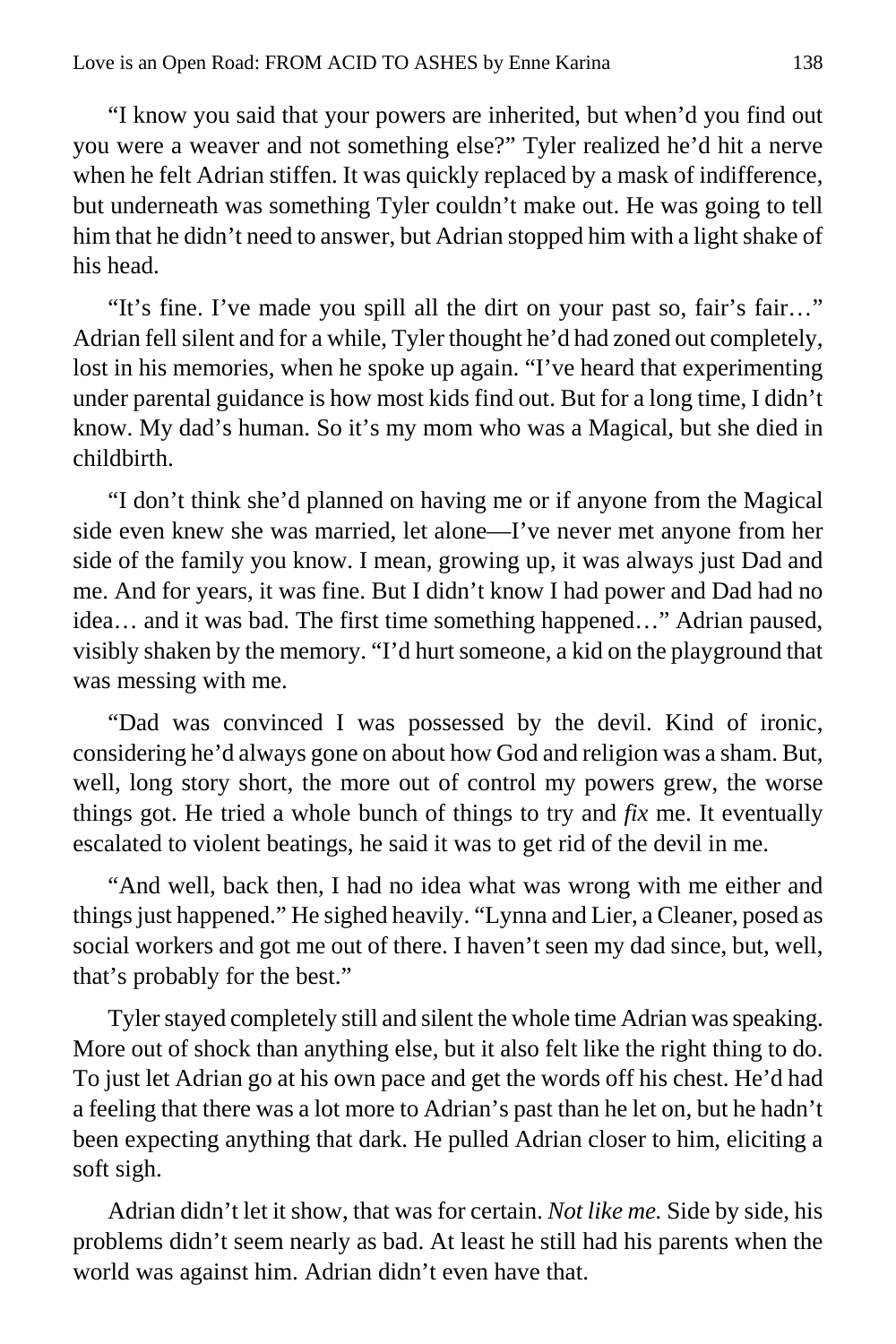"Lynna, taught me everything about the world, about magic, about myself. Hell, she practically raised me till I was old enough to strike out on my own. Not that I went far… She's the reason I joined the Enforcers. I mean, cases like mine don't happen often, but it wasn't a freak accident either. Sometimes, mix bloods like me slip through the net."

Adrian pushed up on his elbows and looked down at Tyler with a strange expression on his face. Tyler spoke the only words that came to mind, "And you wanted to keep anyone else from going through what you did."

"Yeah. God. You have no idea what it was like. Being caught up in the middle of all that and having no idea—No. No, I guess you would." He smiled wryly and leaned back down, forehead resting against the side of Tyler's neck.

"It's not the same. I'm an adult and I know how to take care of myself," he murmured softly and wrapped his arms around Adrian again, coaxing him to relax.

"Bullshit. You were terrified when you thought you were going crazy. It's the same. It doesn't matter how old you are, going through that…" Adrian paused.

"But that's what I've got you for right?" Tyler tried for cheerful, but knew it came out forced.

"Right." Adrian shifted, finding a more comfortable position. "You think you'll be okay to sleep?"

Tyler stilled at the reminder. They'd agreed to leave the talisman behind, it was a unique spell and there was a small chance that Mackenzie could track them down through it. He had been trying very hard to forget that little fact. "I guess, yeah…"

"I'll keep watch, just in case," Adrian assured him.

The truth was, he knew Adrian was only putting on a brave front for him and wished that he could offer him the same comfort he got. He closed his eyes, letting the warmth and comfort of Adrian's presence lull him into sleep.

\*\*\*\*

Adrian had woken him up before the sun had risen and dragged him across town to a small diner by the side of the highway.

"Technically, the two sides, Human and Magical, are never supposed to meet. Well, that's the idea anyway. In practice, that's not really possible." Now that the walls were down, Adrian had become much more open about how the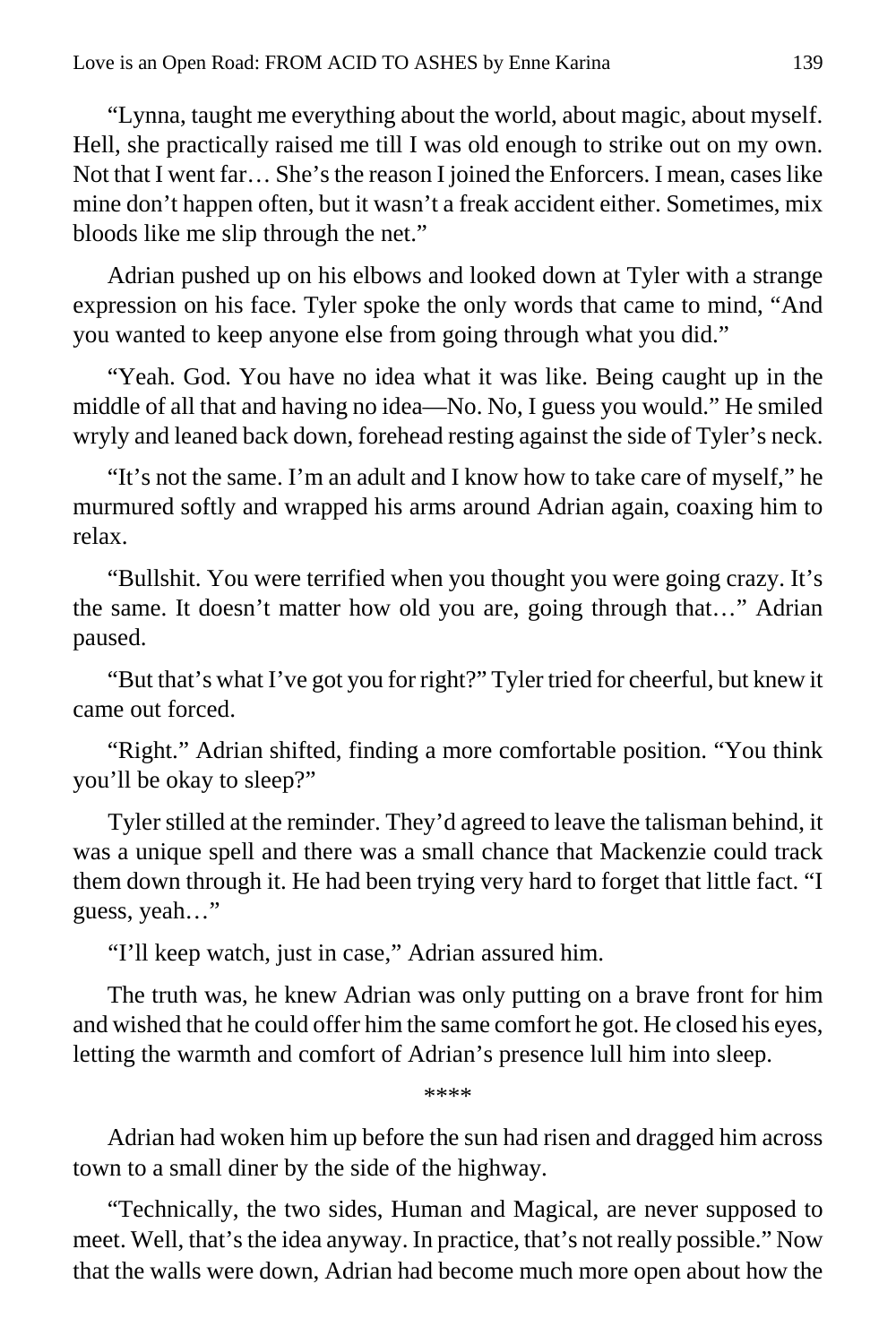Magical society functioned. "You've probably heard that saying about power and responsibility and all that. It's true you know… most of our laws center around keeping humans in the dark about our existence. For the sake of both sides.

"Unfortunately, not everyone agrees with that. The whole mixing of blood is more of a gray area than anything else, but it's highly frowned upon. I'm pretty sure my mom's side of the family didn't agree with her choice in men."

Adrian laughed bitterly. Tyler watched him carefully from across the table. Their breakfast laid out untouched between them.

"In any case, you sometimes get Magicals that want to use humans as target practice too. That. We do not take kindly to. Mackenzie will be brought to justice, that much I can promise you," Adrian said with finality.

Tyler nodded in affirmation.

It had been two days since they left the city. Adrian had been silent and brooding since the beginning, but just as suddenly as it begun, the silence ended. They spent most of their time talking about everything and nothing. Surprisingly, Adrian had offered up information without Tyler having to pry. Tyler had almost regretted asking about his past, but seeing him now, he realized just how much Adrian had been dying to get the words off his chest. That he trusted Tyler enough to share such intimate details warmed him like nothing else.

Just thinking about how much they had bonded over the last few days made Tyler giddy. He didn't think he would ever feel so happy, passionate, alive, again*.* He smiled. The way he was feeling was completely out of sync with their situation, but suspected it was the same for Adrian. Just concentrating on the here and now was enough.

It was even enough to make up for the ridiculously early hours Adrian had insisted they got up at.

They hadn't heard from Halle or even the twins, but Adrian assured him that it was early. More likely than not, they would try to keep contact to an absolute minimum. Just because they couldn't be traced by their magic didn't mean they couldn't be found through good old vigilance.

Just in case, they spent most of their time on the move, going from place to place around the general vicinity of the city in no discernible pattern. Adrian had been careful about that, they took whatever train or bus arrived first, or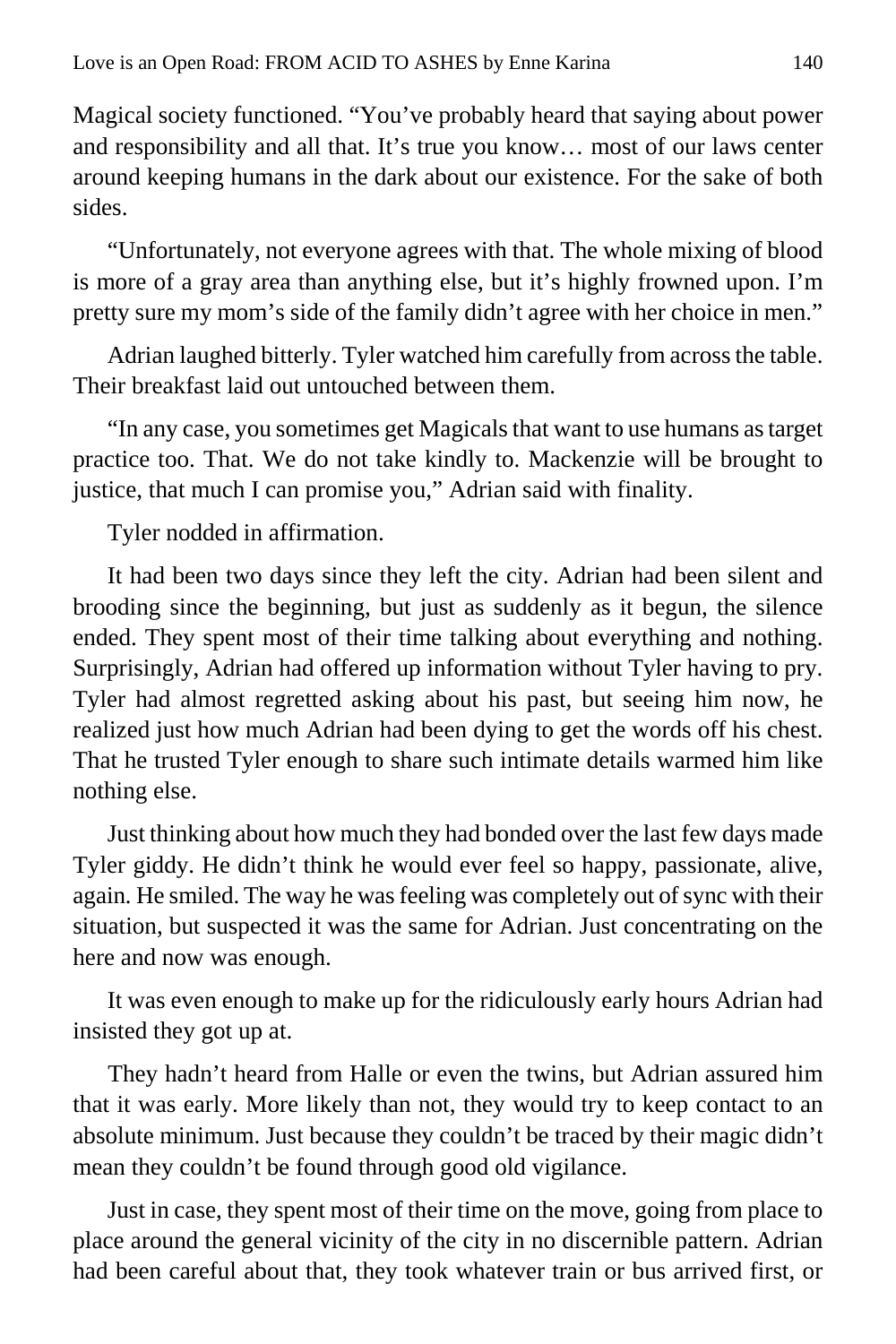fourth, or whatnot, leaving everything to chance. And without the talisman, there was nothing for Mackenzie to track them by.

Tyler pulled another pancake onto his plate. Between them, they had everything from a pancake mountain, to a loaded omelet, to a country breakfast, with a side of coffee.

At first, he had been a little nervous when Adrian brought up the discussion, but it became obvious that no one was paying them any mind. Despite the early hours, the place was packed. Mostly by truckers and road trippers passing through, if the vehicles parked outside were anything to go by. The weather had been very cooperative as well. Crisp spring air coupled with bright sunshine. No wonder the place was filled to the brim.

"This stuff is actually really good," Adrian said in surprise as he dug into the omelet.

Tyler couldn't help but chuckle. Adrian had an undeniable soft spot for diner fare. "With you growing up on Lynna's food, I'm honestly surprised you love fast food so much."

"Humph. Trust me, Lynna might've taught me to cook, but it was nothing like the stuff she made for you. That was her showing off, pure and simple. She only makes food like that during the holidays. And even then, only if she actually had time for it," he said with a wince.

"Oh? And do you like this more than my cooking?" Tyler teased.

Adrian looked at him like a deer caught in headlights. He struggled for a moment, but said, "I refuse to comment."

Tyler broke into a laugh first, and Adrian joined him soon after.

Despite the hard time he was giving Adrian, the food really wasn't all that bad. Bad for you, but not *bad* tasting. Around them, lively conversation droned on, the waiter dropped by several times to refill their coffee as well. After they polished off most of their food, Adrian wandered off to speak with the waiter. Tyler watched them curiously. He assumed Adrian had gone to pay the bill, but apparently, that wasn't it. He returned to their seats a few minutes later with a mischievous spark in his eyes.

"What?" Tyler asked suspiciously.

"There's a train station two hours out from here and we can buy tickets in town," he said in an excited rush.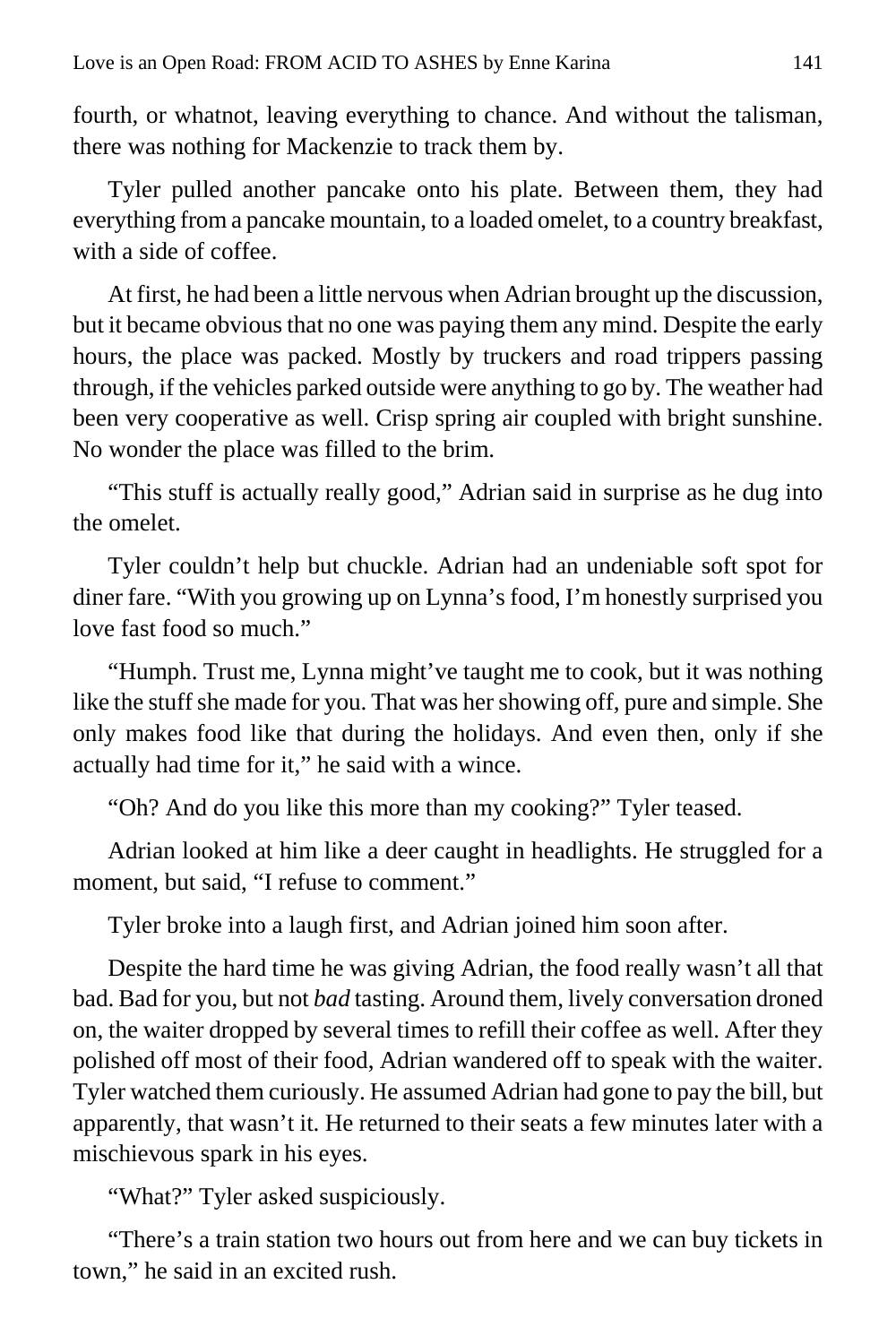Tyler had a sinking feeling he knew where this was going. "Seriously?"

"Yup." Adrian shrugged, the grin never leaving his face. "I mean, we might as well."

He sighed in resignation, he really didn't want to, but he wasn't going to ruin Adrian's fun. If he had his bearings right, it was probably the very same train he had arrived in the city on. *It'll be different this time. It's going to be okay,* he assured himself.

Three hours later, they were waiting for it to arrive off to the side of nowhere. After a two hour bus ride, they were forced to wait on the hot platform. Adrian was nearly asleep by the time the train finally came into view.

They chose a seat at random, sitting facing each other with a small table between them. For the second time in his life, Tyler watched the world pass by through the dusty little window aboard the Seasider. They had been the only passengers waiting at the platform and two of the few scattered within the cart. There was more than enough room for them to stretch out if they wanted to.

Within a few minutes, he grew tired of the bland scenery and focused on Adrian instead. He had his face plastered against the glass, eyes fixated on the view. To Tyler, the look of childish glee on Adrian's face was much more fascinating than whatever went on outside.

He couldn't tell if it was because they were traveling in a different direction or because he was with Adrian. The haunting memories he had expected didn't rear their ugly heads. The circumstances were so different that Tyler found that he didn't even mind that it was the exact same train. Still, he didn't try to think too hard on it.

An hour later, Tyler couldn't keep the question down anymore and broke the silence, "Can I ask you something?"

Adrian caught his eye and comprehension dawned on his face. Tyler waited as Adrian pulled a small piece of paper out of his pocket and placed it on the table. His eyes turned vacant for a brief second before returning to normal. He nodded for Tyler to continue.

Tyler sighed, he wished he didn't have to destroy the peaceful atmosphere. "Be honest with me. How worried are you about Lynna and them?"

Adrian didn't answer right away and Tyler let the silence drag on between them. "It's… weird. I really don't think Mackenzie's going to fight Lynna. She'll keep her out of the way, but I don't think she'll harm her. She didn't even hurt me."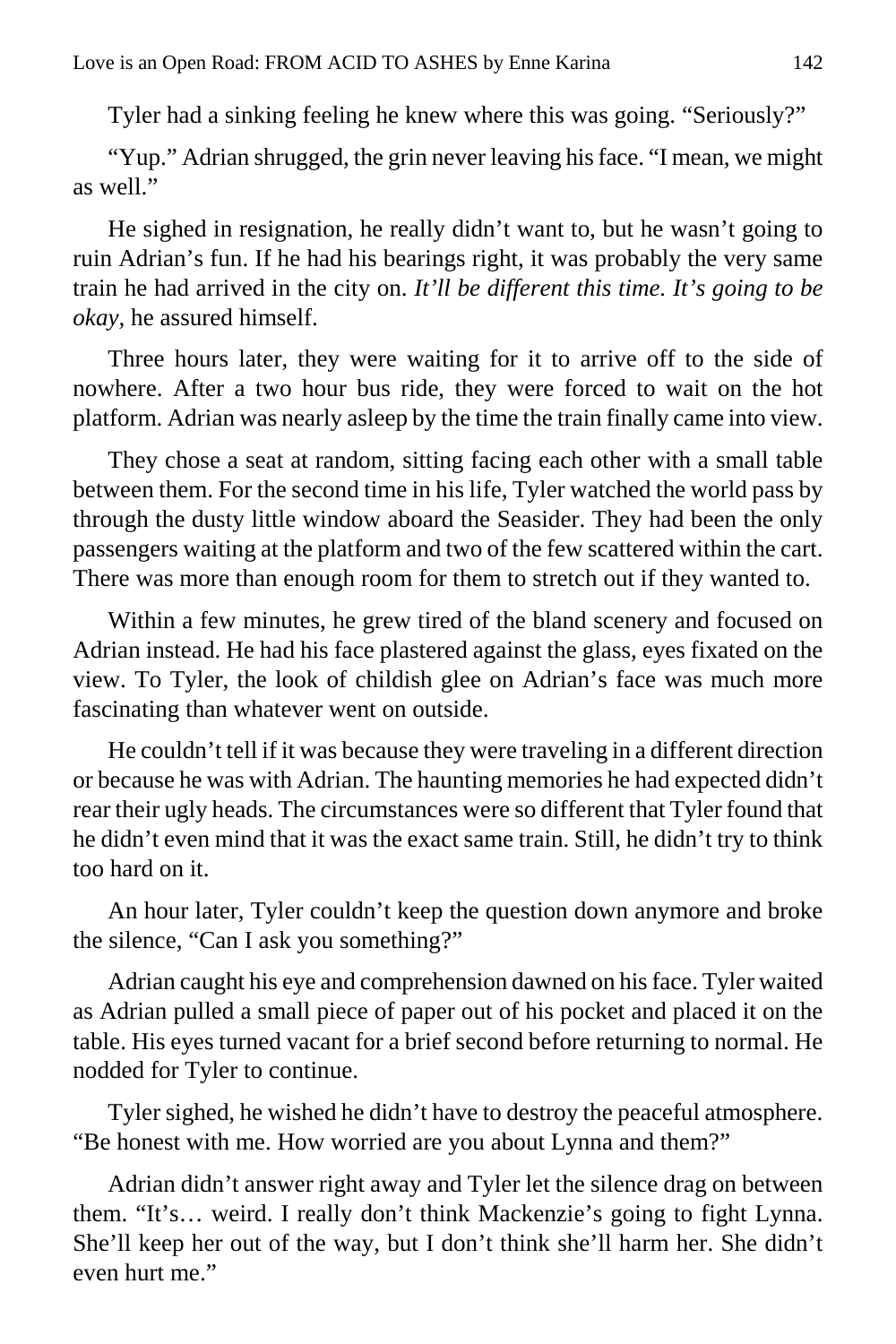Tyler made a noncommittal sound in the back of his throat. Somehow, he couldn't bring himself to buy that.

"Look. I can't say I know what's going through Mackenzie's head, but if she wanted to use force, we'd all be dead already. She's… God. She's not a bad person. Just… " He looked at Tyler, lost for words. A million things flickered through his expressive eyes and Tyler wished the answer didn't matter, but it did.

"You think she'd be that considerate toward Halle and them too?"

"I don't know. But she could've killed me a thousand times over if she really wanted to. She had her chance with Halle too and never did anything. It almost felt like—" Adrian stopped midsentence, a look of comprehension settled over his features.

"Like?"

Adrian grew silent as he turned to glare out the window. Eventually, he said, "Like she was trying to hide. Like she was just trying to get it over with without drawing any more attention. Like she was *ashamed* of what she was doing*.*"

"Adrian…" Tyler wanted to say more, but didn't know how to continue. Adrian had shut down, all his attention fixated on the window. No doubt trying to hold back from smashing it out and letting in some fresh air.

Tyler dropped the subject then and opted to watch the world blur by outside the window as well.

When the thoughts whirling around his mind refused to quiet down, he tried for a different topic. "Hey, what's up with that twin? The one that never speaks?"

"You mean Luke?" Adrian turned to him in surprise. The question had caught him so off guard that he replied, "He's… like a radio, a communication device. And he can't really turn it off. His consciousness is intertwined with the other side so he's never all here or there."

"Oh." He had no idea what Adrian meant by that.

"Sia's the only one that can sort of ground him to this side, but even then… Well. It's not really anything to worry about either. Luke's caught on the precipice, but he's survived this long, he'll be fine. And Sia, well, he is what he is, but he does what he can for Luke."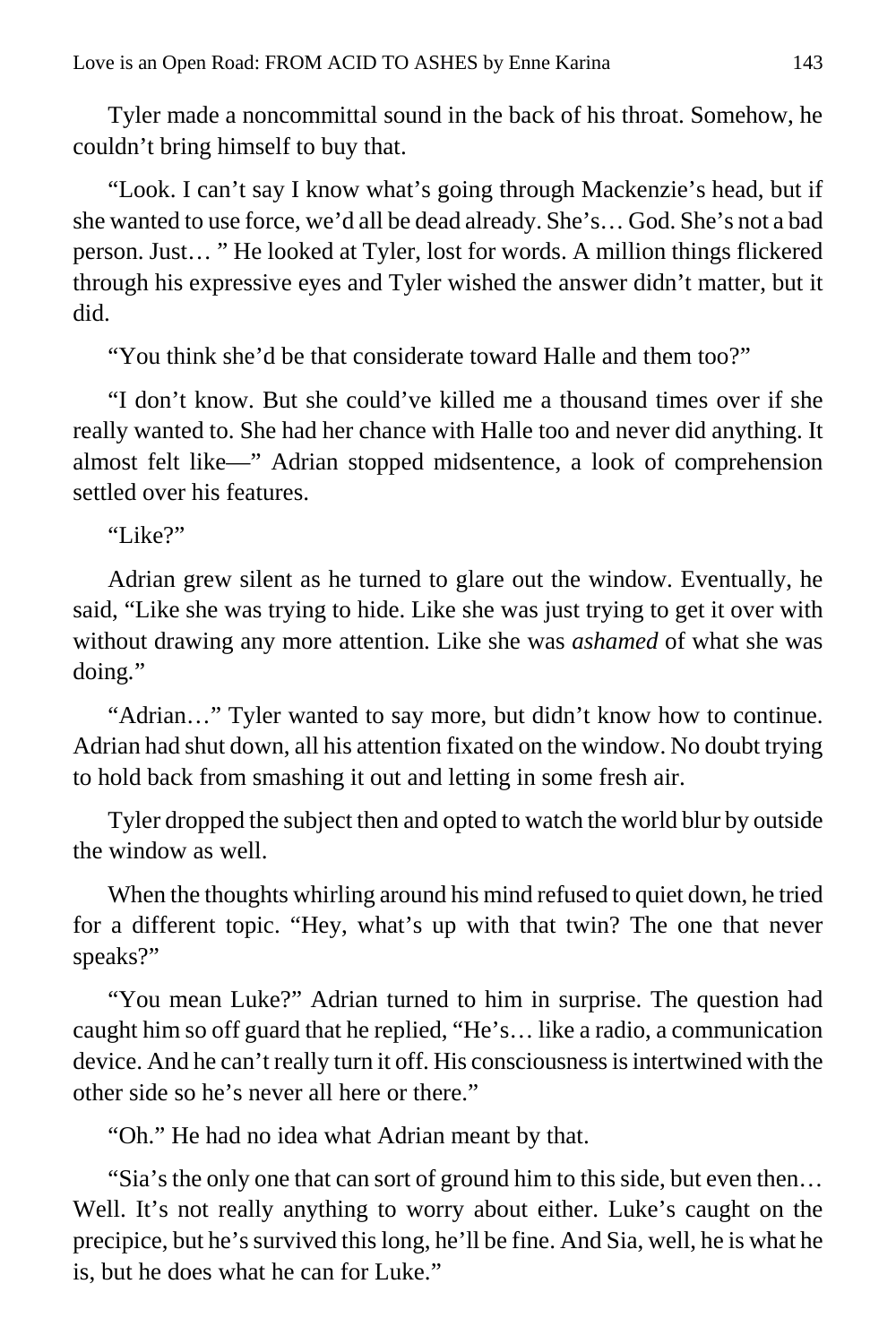Tyler nodded. He got the gist of their situation at least. What it came down to, he realized, was that there were a lot more than meets the eye with all of them. Briefly, he wondered if Halle had a dark past too. He made a mental note to ask Halle sometime when he got the chance. *That really would make everyone…*

\*\*\*\*

Adrian froze where he stood at the sound of fluttering feathers. Out of the motel window, he glimpsed a dark shape take flight.

"Stay here!" he called out to Tyler as he raced out of the room, barely pausing long enough to shut the door behind him.

He was positive it was a raven, one of Halle's favorite tricks for contacting other Magicals. As he cleared the front door, he prayed that his partner had the sense to send off decoys as well. There was no way that kind of spell would go unnoticed if Mackenzie was keeping a watchful eye over him.

Adrian followed the sound of wings and feathers down the road and onto a dirt path. Thankfully, the motel they wound up at was secluded. It was close enough to the town that they could get supplies, but far enough to cater mostly to travelers passing by. It was literally next to the train station and absolutely nothing else.

The moon floated high above the clouds, it had been a nice sunny day, but the clouds settled in as night fell. There were a few lamps near the station and motel, but most of the road and all of the surrounding area remained in the dark. He contemplated summoning a mage light, but decided against it. A quick spell to enhance his senses was enough for him to get his footing and while he didn't know *where* he was headed, he was sure Halle wouldn't leave him stranded.

With a final ruffle of feathers, the sound died down overhead. Adrian looked around him carefully. As far as he could tell, he was still on the dirt trail.

"Halle?" he whispered into the trees.

*God, how far did you go? You have any idea how long it took me to find you?* Halle's disembodied voice whispered back harshly from above. It was marred and distorted, the bird's vocal cords unaccustomed to mimicking human speech.

"Far enough. What's going on?" he asked without preamble.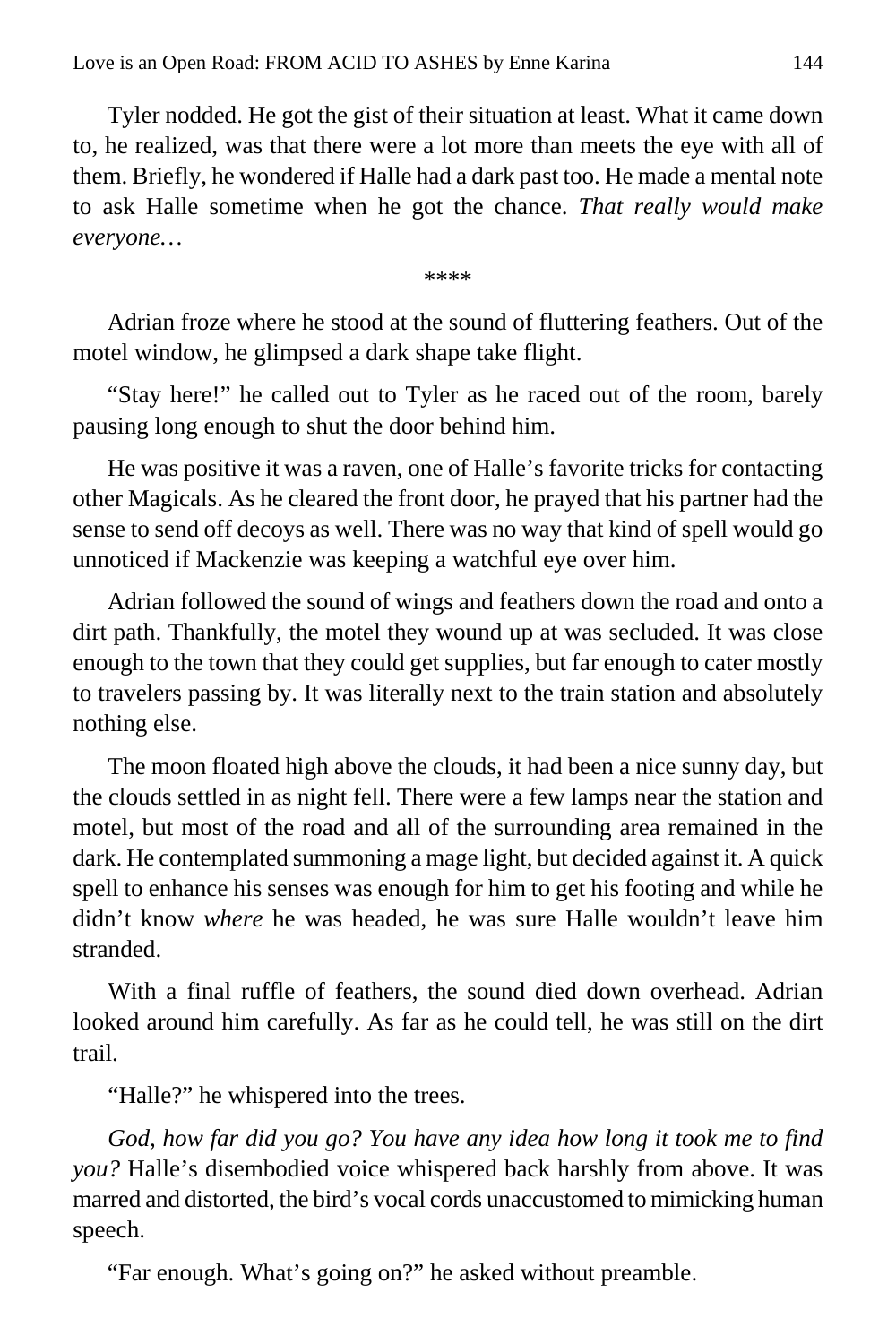*We're screwed is what's going on.* A rustle sounded from above and the voice was closer when it continued, *You know the new moon's two nights away right? Everything's going crazy. The water's spewing out power like there's no tomorrow and the edge isn't even at its thinnest yet.*

"You can't seriously mean—"

*Oh, believe me, I wish I was joking too. Someone's aggravating it and my money's on our dear friend, Mackenzie. Leander knows that Lynna's missing and what's going on, but we're not getting any help. I'm honestly surprised he even listened to the whole story instead of throwing me out halfway through. Anyway, the best our great director was able to manage was to free up our team from the usual Enforcer duties.*

"Crap… we're not getting any other help at all are we," Adrian stated rather than asked.

*Yeah, no. We're swamped in the city. Everyone that can weave or support or do anything at all has been forcefully enlisted to help deal with the untethered sources running amok. And before you ask, yes, that means we've got Cleaners milling about headquarters. Mackenzie's nowhere in sight though, but I'd be extra careful if I were you. It's lucky you're so far from the city, a pain for me, but good for you.*

"God, this is bad." Adrian paced along the trail as he thought. He was strung tighter than a bow, and he felt like all his control was going to snap at the slightest disturbance. "Well, at least Tyler's doing okay even without the talisman. You think she's coming after Tyler herself?"

*She's not sitting on her ass is all I can tell you. I've got Sia and Luke on the lookout for her, but we ain't picking up a thing. If we lost her... Anyway, the trainees are helping the other divisions deal with all the powers overflowing from the edge, but the rest of the team's on standby.*

Adrian paused, surprised by how different Halle was from his normal self. "I see you've really taken to your new role as the leader."

*Ha. Not like I've got a choice. Seniority and all that, besides, no one trusts Sia to lead and Charr would sooner shoot herself than do it.*

"Good point." He rubbed tiredly at his face. "Well, in the meantime, keep me updated on what's going on." As an afterthought, he added, "And for the love of God, use a damned cell phone next time."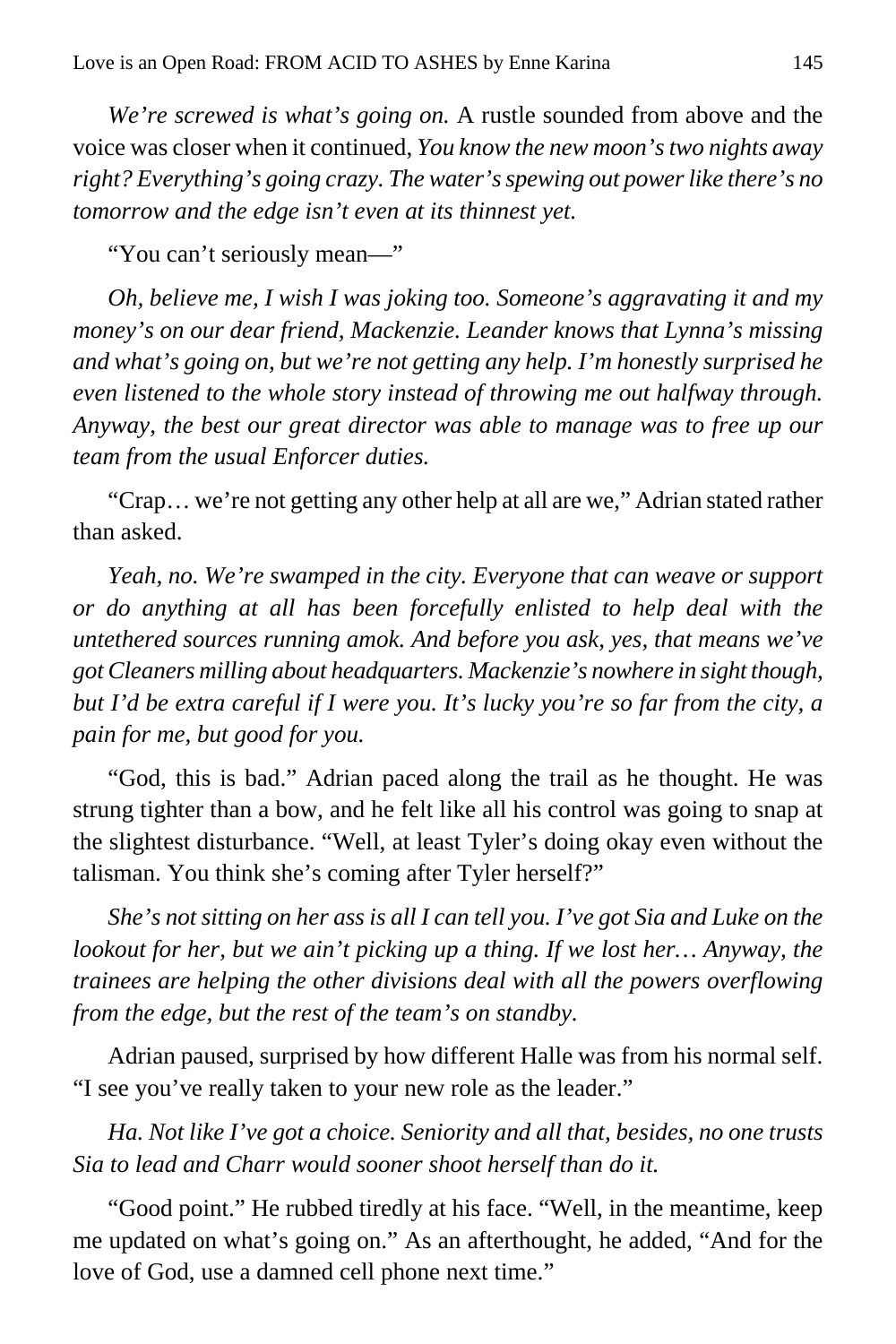*Too unreliable. It's fine. I told you before, these guys don't leave a trail. And it's not like Mackenzie doesn't already know you're holed up somewhere away from the city. 'Sides, I sent out a bunch of 'em. Everyone's using these guys to communicate tonight. They're faster and more convenient than cells.*

"Fine, got it. We'll just have to hold out until the new moon has passed."

*Basically, yeah.* Another rustle and the flutter of wings made the raven's position known. The dark shape landed a few feet away. *Adrian. Good luck. And make sure you stay alive.*

"You too."

\*\*\*\*

It took him nearly an hour to find his way back to the motel. Halle had freed the raven the moment their conversation ended, leaving Adrian lost in the forest. The front desk was empty when he walked in which worked in his favor, and he snuck upstairs to his room.

Tyler yanked open the door before he even managed to pull the key card out of his pocket. "What the hell was that about?"

"Halle," Adrian replied, still seething about being abandoned. Luckily, he'd noted the moon's position beforehand and somehow managed with a mage light.

Tyler seemed to catch onto his mood quickly and let him into the room without further question. Adrian stumbled wearily to the foot of the bed where they'd dumped their bag and rummaged through it for some clean clothes. He sighed, exhaustion crashing through his body as the adrenaline started to fade.

"Let me just get cleaned up and we'll talk." He tried for a reassuring smile before disappearing behind the bathroom door.

He couldn't face Tyler. Their whole plan had been hinging on getting help from people more powerful than themselves. People who could actually stand a chance against Mackenzie. And it wasn't going to happen. They were alone in the middle of absolutely nowhere and their plan was in tatters.

Adrian bit back a groan as he started the shower. Telling Halle that they were going to hold out until the new moon ended was one thing, but actually managing that was something altogether different. *Impossible.*

He sighed again as he let the water cascade over his tired body. There were a million things that needed to be done, issues that demanded his attention,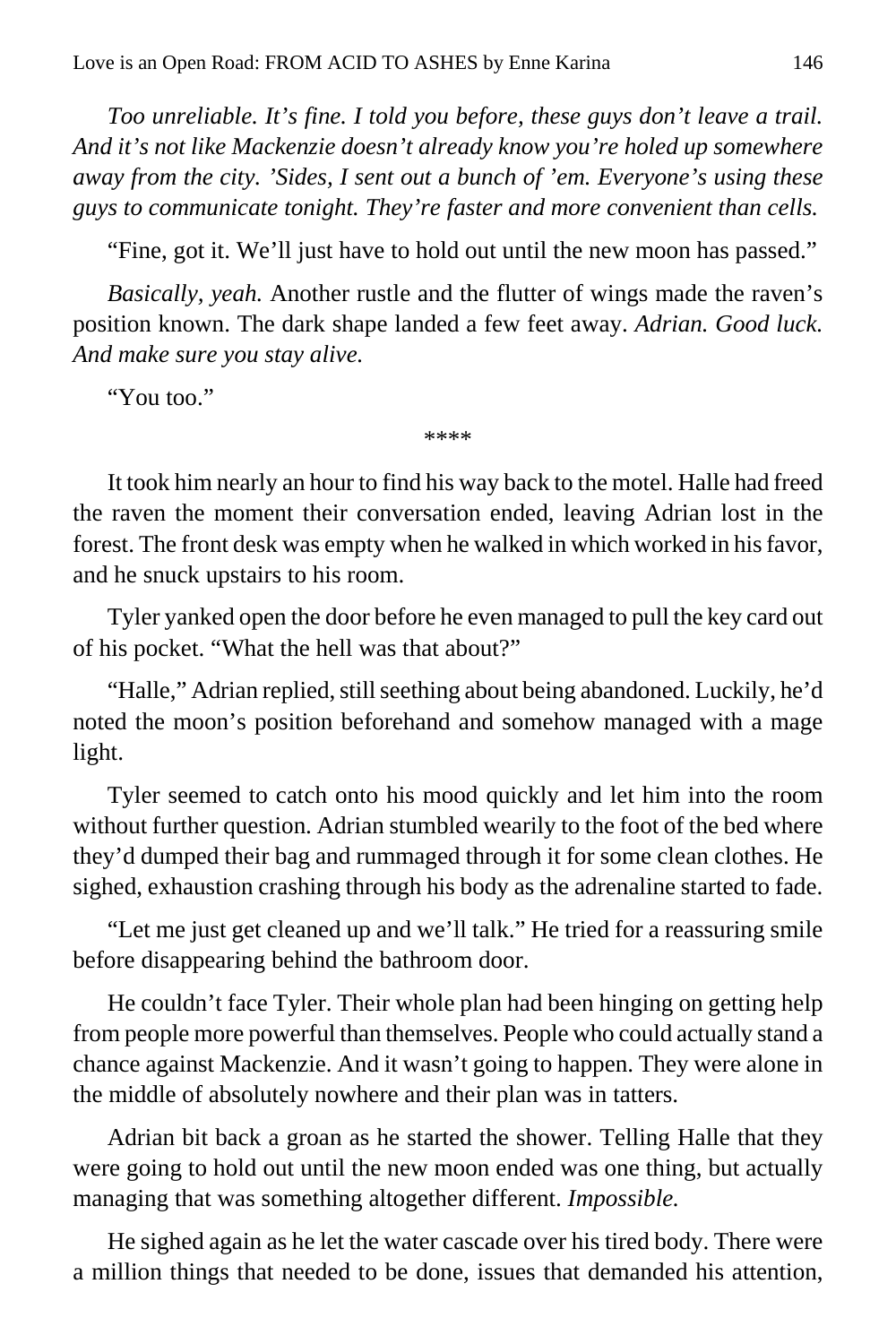problems that needed answers, and he had two days to come up with the perfect solution. *What would Lynna do?*

This time, he did groan. *Not get so deeply involved that he couldn't think straight.* He could practically hear her reprimanding him. If she wasn't convinced of the truth, she at least suspected it. He thought back to the night they had dinner at her house. *It can't happen,* he imagined her say.

The water had begun cooling by the time he turned off the tap and stepped out into the steaming room. If at all possible, he was even more confused than he had been before. He pushed all thoughts of Tyler out of his mind.

*Stay professional,* he repeated to himself as he quickly dressed. Nothing else would matter if they didn't manage to survive past the new moon. He reentered the room to see Tyler sprawled out on the far bed, eyes fixed on him despite the TV being on.

"You got an update on the situation from Halle?" Tyler asked, his eyes nearly glowing with hope.

"Yeah." He winced inwardly, he hated being the bringer of bad news, but like always, he didn't bother sugarcoating the truth either. "It's not good."

Adrian saw uncertainty flicker across Tyler's face briefly before he hid it. Tyler cocked his head to the side, silently waiting for him to continue. He did.

"I told you about the untethered sources of power and all that right? Well, Mackenzie's stirring up the biggest one in the city, probably the whole country, and doing a damned good job of it. She's practically jabbing at the beast and it's losing its temper," Adrian muttered darkly.

"Wha—why would she do that?"

"As a distraction, I'm guessing. More importantly, it means that no one's going to have time to spare for us. Or her."

Tyler caught on quickly. "We're on our own."

"Yes. We are." Adrian sank onto the other bed, not bothering to pull the sheets out from under him. A moment later, he felt the side dip where Tyler had joined him. "But Halle spoke with our boss, the head of the Enforcers, and he managed to free up our team from normal duties… We've got them as backup if nothing else."

"Your face is telling me that isn't going to be enough." Adrian closed his eyes as Tyler brushed a hand gently against his cheek. He stayed still and tried to enjoy the sensation.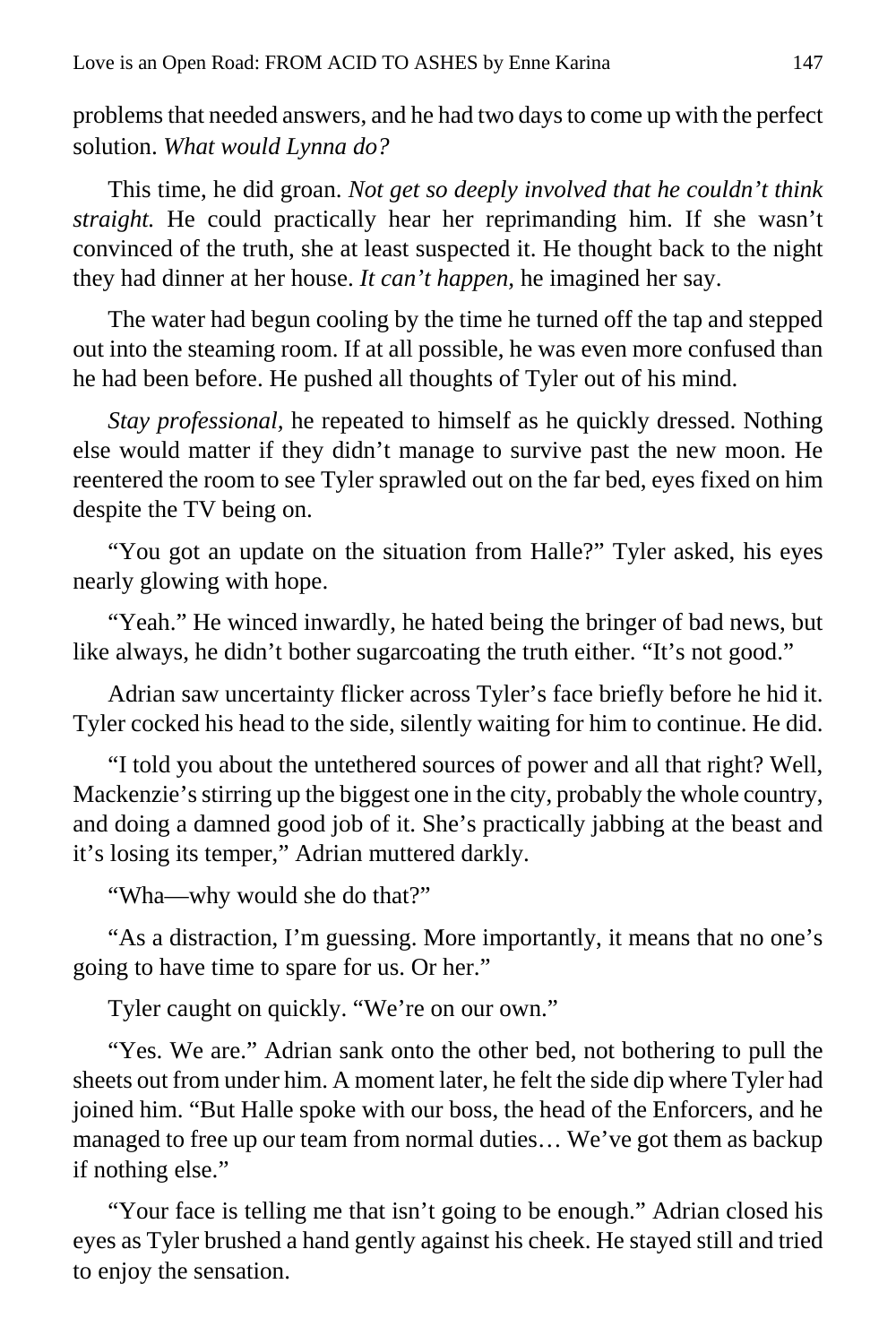Finally, when he couldn't allow the subject to go unaddressed any longer, he answered, "It's not."

He looked up sadly at Tyler. There wasn't anything else he could say and certainly nothing that would make a difference. He refused to make any false promises, Tyler deserved his honesty, even if it only brought pain.

\*\*\*\*

"Let's forget all that for now. We'll take it one step at a time…" Tyler murmured softly.

Adrian turned to him, fear and anticipation etched onto his face as plain as day. Tyler didn't give him time to reply before leaning down and taking a kiss. It was nothing like the quick kisses they shared in the past. It wasn't about comfort and affection this time. It was pure raw emotion, primal and instinctive.

Tyler grinned and pinned Adrian down against the bed with the weight of his body. He needed to feel, to stop thinking, and just *be*. He ground down hard against Adrian. Matching gasps sounded out at the same time. It was so much more than he could ever have hoped, yet not enough.

Adrian must have thought the same because he nipped hard at his lower lip. Tyler pulled back in surprise.

"Off, now." Whatever restraint Adrian had shown before was completely gone. He tugged at Tyler's shirt with one hand as he attempted to wriggle out of his own.

Grinning, he complied before ridding Adrian of his shirt and the rest of his clothes. He almost couldn't believe he had Adrian laid out naked in front of him. Not even his wildest fantasies could compare with reality. He ignored Adrian's obvious discomfort as he took his time memorizing every inch of skin. Adrian was a study in grace and power. He was all soft pale skin, strong lean muscles, and clean, sharp features. There was little doubt that he got a workout from his job. That was not the kind of definition one could build from going to the gym.

He'd know.

He wasn't shy by any means, but looking at Adrian, he couldn't help but feel lacking. There was only so much time he could put in at the gym in a week and working a desk job did not help matters.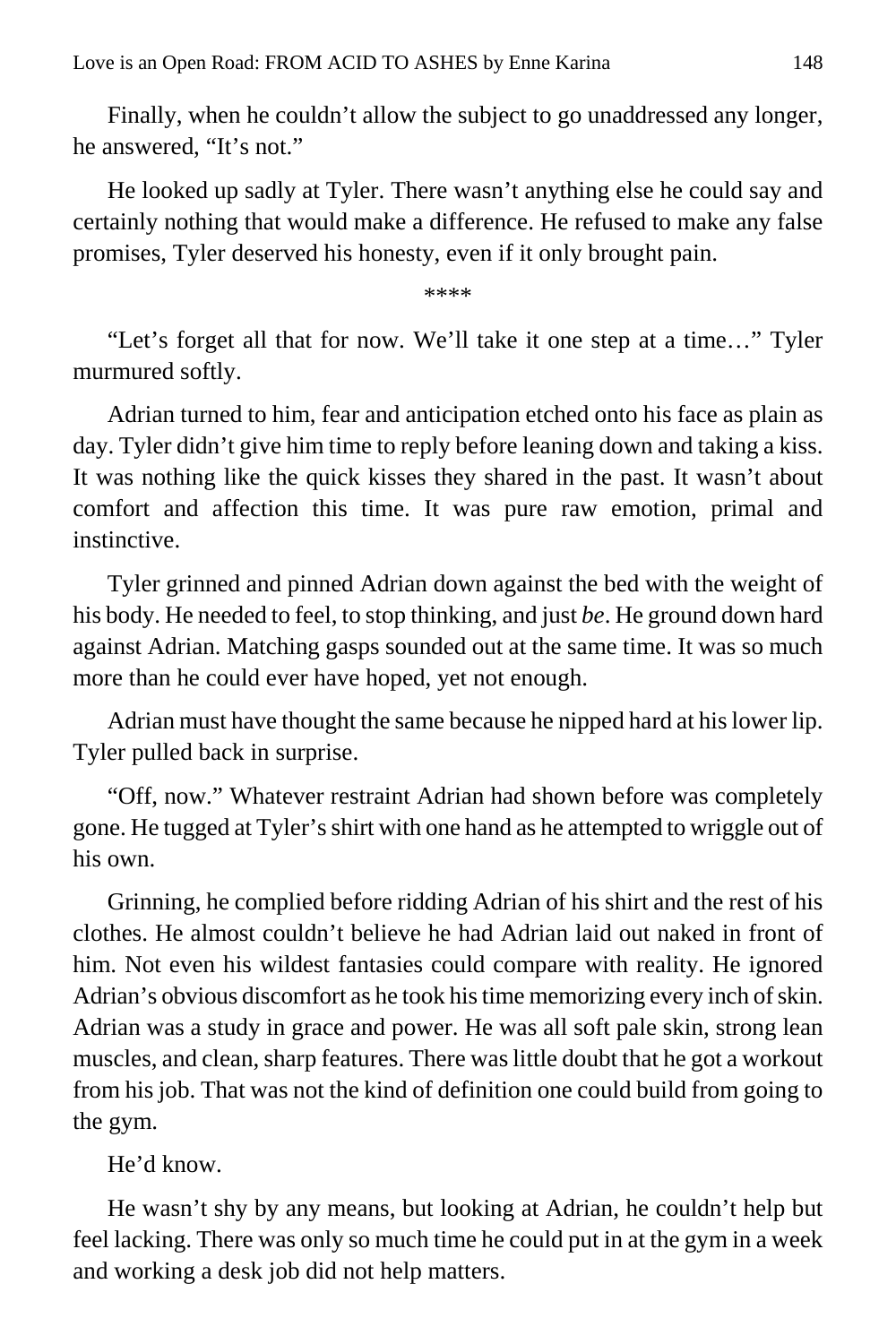"Yeah?" Tyler was startled out of his thoughts by Adrian's voice.

Adrian reached up and rested a hand at the back of his neck. Without taking his eyes off Tyler's, he ran his other hand teasingly down his bared chest, coming to rest against the waistband of his jeans. "Less thinking, more doing."

Tyler groaned loudly. "You sure about that?" He couldn't stop himself from asking. This was the furthest they had ever gone, further than he thought they'd ever get.

"Yeah" Adrian flushed as he replied. A small smile tugged at the edges of his lips and Tyler knew he was telling the truth. That he wasn't being indulgent.

*He wants this as much as I do*, Tyler realized.

Quickly, he rid himself of what remained of his clothes. Hands roamed over his chest and drifted lower with each pass. Tyler gasped as Adrian closed his hand over his aching erection. The feel of Adrian's hand made his head spin.

Tyler pressed one final kiss to Adrian's lips before drifting lower to tease at the sensitive skin of his neck. He was rewarded with soft murmurs of approval. He kissed his way down Adrian's chest, paying extra attention to his nipples. Below him, Adrian was writhing restlessly. If he wanted, Tyler was sure that he could pull out of the loose grip he had on him. He took the lack of fight as permission to continue what he was doing.

He traced the hard planes of Adrian's toned stomach with his tongue. That Adrian was nearly hairless didn't escape his notice either.

Catching Adrian's eye, he licked his lips and smiled wolfishly.

He flicked his tongue out to lick at the tip of Adrian's leaking cock. Adrian gasped and arched off the bed, his hands twined into Tyler's hair almost immediately. He didn't push or tug, simply rested them in place. The occasional flexing of his fingers gave away how tense he really was as Tyler swallowed the length and sucked hard.

After a few minutes of alternating between light brushes to draw out the anticipation, and hard sucks designed to wring out pleasure, he had Adrian bucking and thrashing wildly.

"Stop…" Adrian practically begged. Tyler paused what he was doing and studied him. Adrian was panting and breathless, chest undulating with the effort of dragging air into his lungs.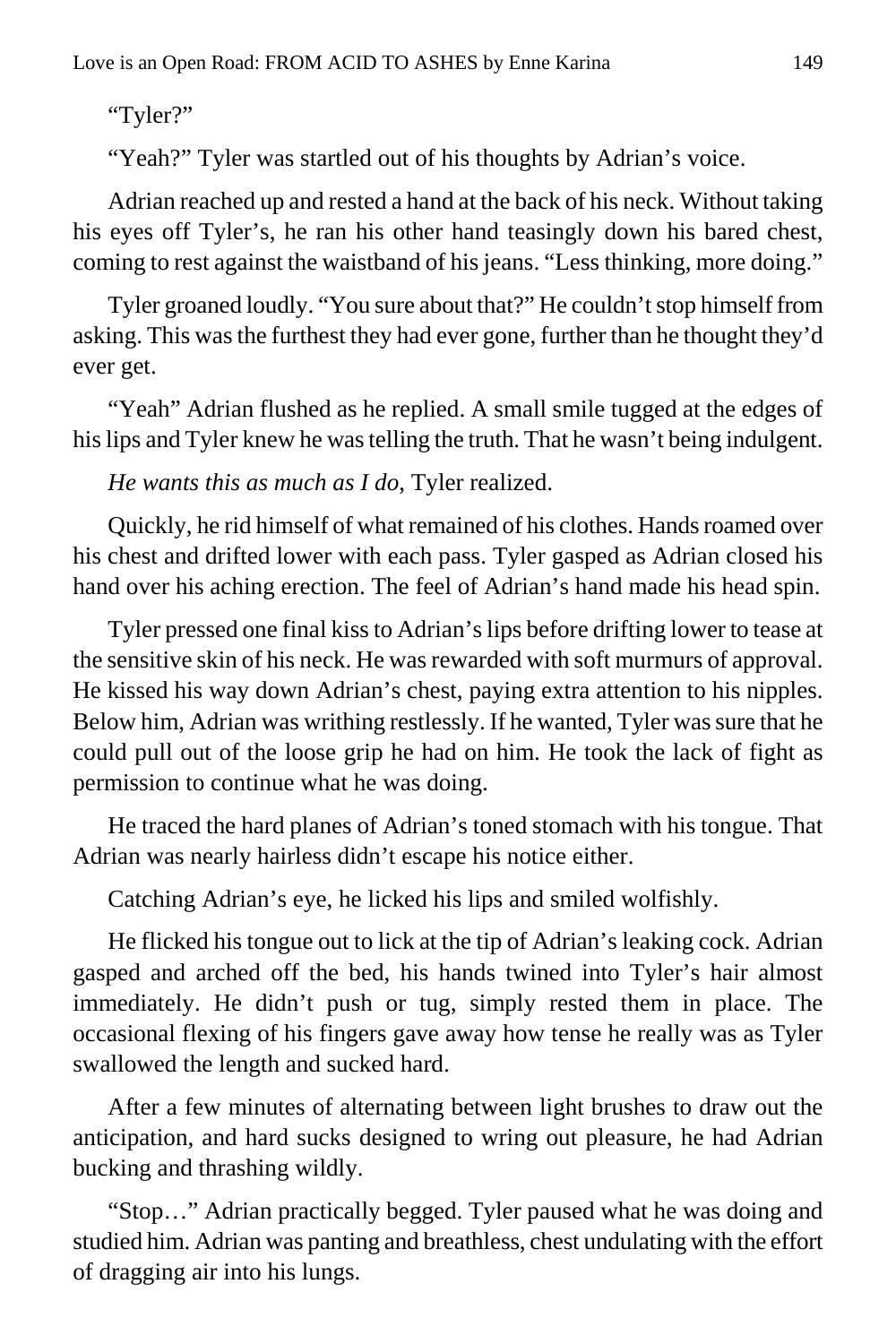"You liked that?"

"Yes. And I'm going to come if you keep doing it."

Tyler quirked an eyebrow. "And that's a bad thing?"

"Don't want to come yet." Adrian struggled for a moment before propping himself up on one elbow. With a mischievous smirk, he pushed Tyler away and rolled over onto his stomach. There was no mistaking the invitation there. Tyler gulped audibly.

"Adrian—"

"If you ask me one more time if I'm sure or not, I will just tie you up and take what I want."

Tyler couldn't help but chuckle despite Adrian's threatening tone. Trust him to get worked up over that of all things.

Reaching forward, Tyler ran a finger across Adrian's lips and nearly swallowed his tongue when Adrian demonstrated his skill by laving and sucking at the digit. He almost regretted having to pull away, but the gleam of anticipation in Adrian's eyes made it more bearable.

Unable to resist, he trailed his hand slowly down Adrian's back and down to his ass, drawing out an irritated growl. Finally, he brushed the pad of his finger over the sensitive ring of muscle before putting any pressure into it. He'd managed to work his finger into Adrian before he realized what they forgot.

"Crap…" Tyler stopped what he was doing, unsure of how to proceed. Forget Mackenzie, Adrian might just kill him instead.

"What? You started this, don't you dare stop," Adrian practically whined.

"We don't have condoms. Or lube," Tyler mumbled awkwardly.

Adrian turned a murderous glare on him. Tyler suppressed a shiver, if looks could kill, he'd probably be dead by now. Adrian growled menacingly before pushing off the bed and stomping into the bathroom.

Tyler considered following him, but decided to stay put. The sound of things being shuffled around and drawers being opened and shut filtered into the room. Tyler didn't know if he'd be grateful or scared if Adrian found what he thought he was looking for.

Another muffled bang later and Adrian emerged from the bathroom with a triumphant smirk. He held up two sealed condoms and a small bottle of lotion for Tyler to see.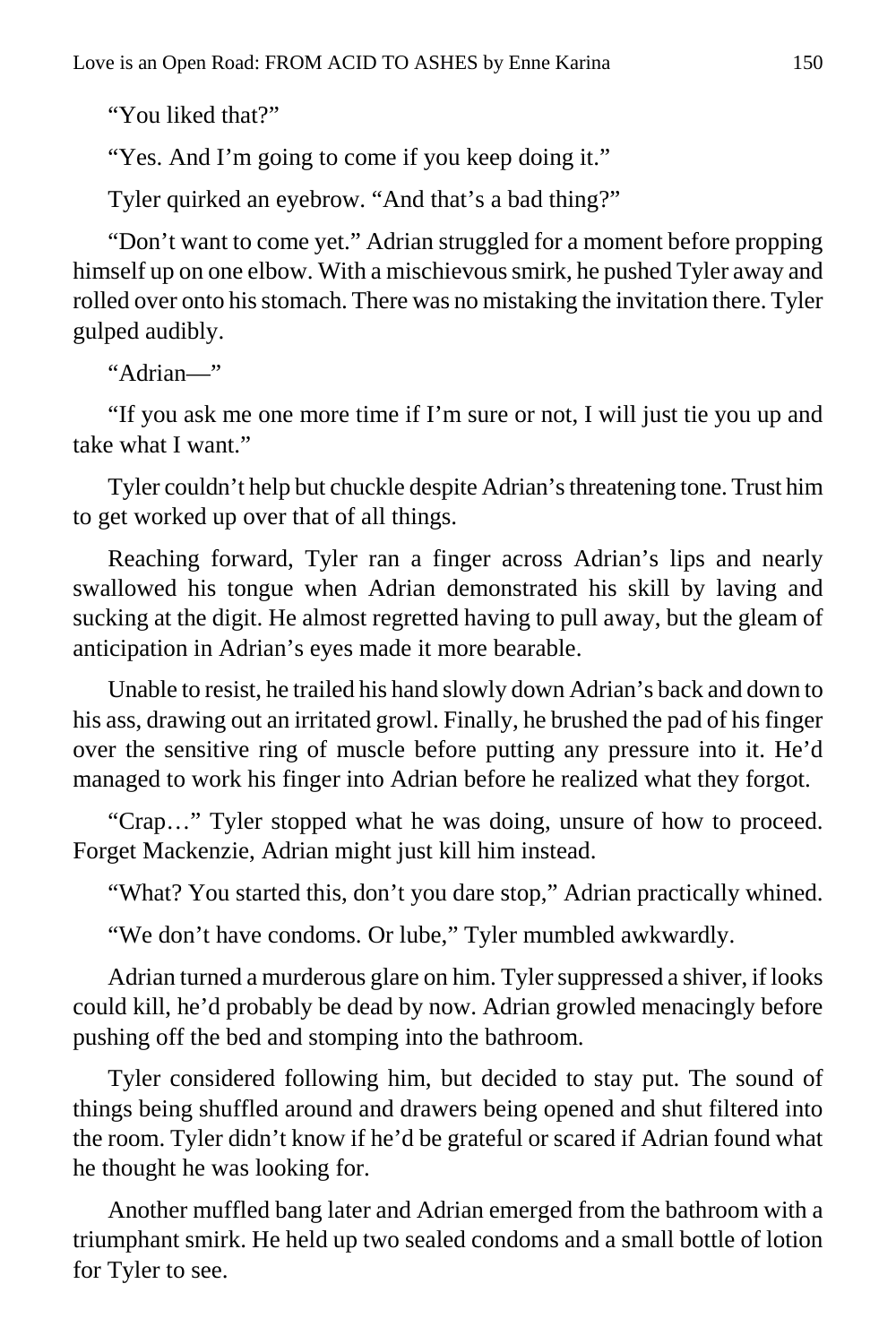Tyler gaped at him. "Seriously?"

"What? It's a motel. Wouldn't be the first time I've found stuff like this." Adrian shrugged and tossed his found treasure onto the bed beside Tyler.

"Again, seriously?"

"Take it or leave it. It's a one off deal." Adrian stuck out his tongue mischievously. Tyler didn't buy it for a second, but knew he'd never get to live it down either.

"Fine, you win. Now come here."

Laughing, Adrian tackled Tyler onto the bed. It didn't take long before Tyler had Adrian pinned again. They'd spent a long time on foreplay, and Adrian was eager to move things along.

He made a mental note to see just how far he could push the other man next time. *I'll definitely make him beg,* Tyler promised himself with a smirk. But for now, he was more than willing to comply.

He prepped them quickly before pressing himself against Adrian. He felt more than heard Adrian sigh in contentment. Tyler reveled in the sensations, chest to back, hip to hip, with his cock resting against Adrian's hole.

It was only when Adrian ground back against him that he finally conceded and pushed slowly into the tight heat. They both cried out in pleasure as Tyler seated himself.

"Yes…" Adrian hissed as he turned around as far as he could to look back at Tyler.

"So good," he murmured in reply.

Slowly, they built up a rhythm and pushed closer to release. Tyler's heart pounded in time with each thrust, every fiber of his being was vibrating with excitement. The sounds of their pleasure filled the room.

"I'm close, so close," Adrian whispered breathlessly.

"Come for me," Tyler growled, he had been waiting for those words. Bracing all of his weight on one arm, he reached around Adrian's body to take hold of his leaking cock.

Adrian whimpered, "Yes. Oh God, yes."

It didn't take more than five seconds for Adrian to spill his seed over the bed and Tyler's hand. With one final thrust, Tyler joined him in the abyss of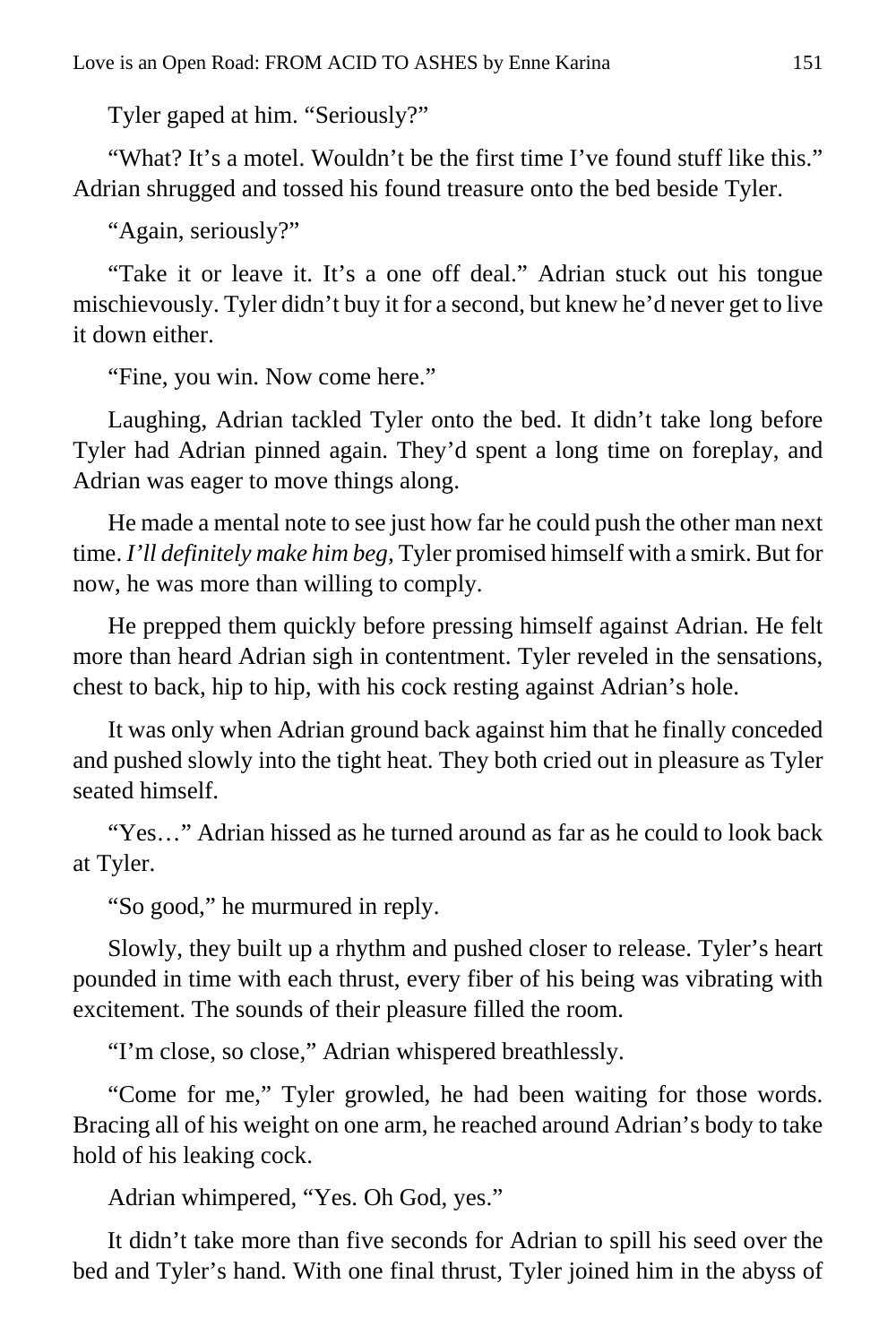pleasure. They lay in a pile with Tyler on top until their breathing steadied to what could pass for normal.

"Amazing," Adrian murmured with a sated smile on his face.

When they had both recovered, they went to clean up a little before collapsing in the unsullied bed. Tyler shifted onto his side and pulled Adrian against him. He loved that he'd reduced the normally composed man to this.

A part of him still couldn't believe it. What had started as a simple game, a fun pastime, had turned out to be so much more. There was no denying that they connected. It was so much more, deeper, and more meaningful, than simple physical attraction. Tyler nuzzled Adrian's neck, drawing a contented sigh from his lips.

He knew he'd fallen for Adrian.

No way in hell was he going to let anything happen to him. Tyler would never be able to live with himself. He was having a hard enough time swallowing the guilt of getting him involved in this mess already.

Assuming they got out of this alive, there was no way he was letting him go.

\*\*\*\*

Adrian had allowed Tyler to talk him into showering together the next morning in spite of the fact that the two of them could barely fit into the tiny shower stall.

"You know it sort of defeats the point if we can't actually be in there at the same time," Adrian said bemusedly as the hot water cascaded over his body. Tyler just shrugged as he lathered up Adrian's hair. They had to settle for leaving the shower door open and angling the spray toward the wall to avoid flooding the room.

"We'll manage," Tyler insisted. They spent so much time working out the logistics that it was a wonder they had enough hot water left to actually wash up.

Adrian was lost in a world of his own as he packed their stuff, leaving only his marker and a few pieces of paper out. He was sore, but in all the right places. The night had been amazing and he had no idea how he was going to cope after it all ended.

All of a sudden, thunder crashed through the room. The rain that had pelted steadily against their window for the better part of the night had turned into a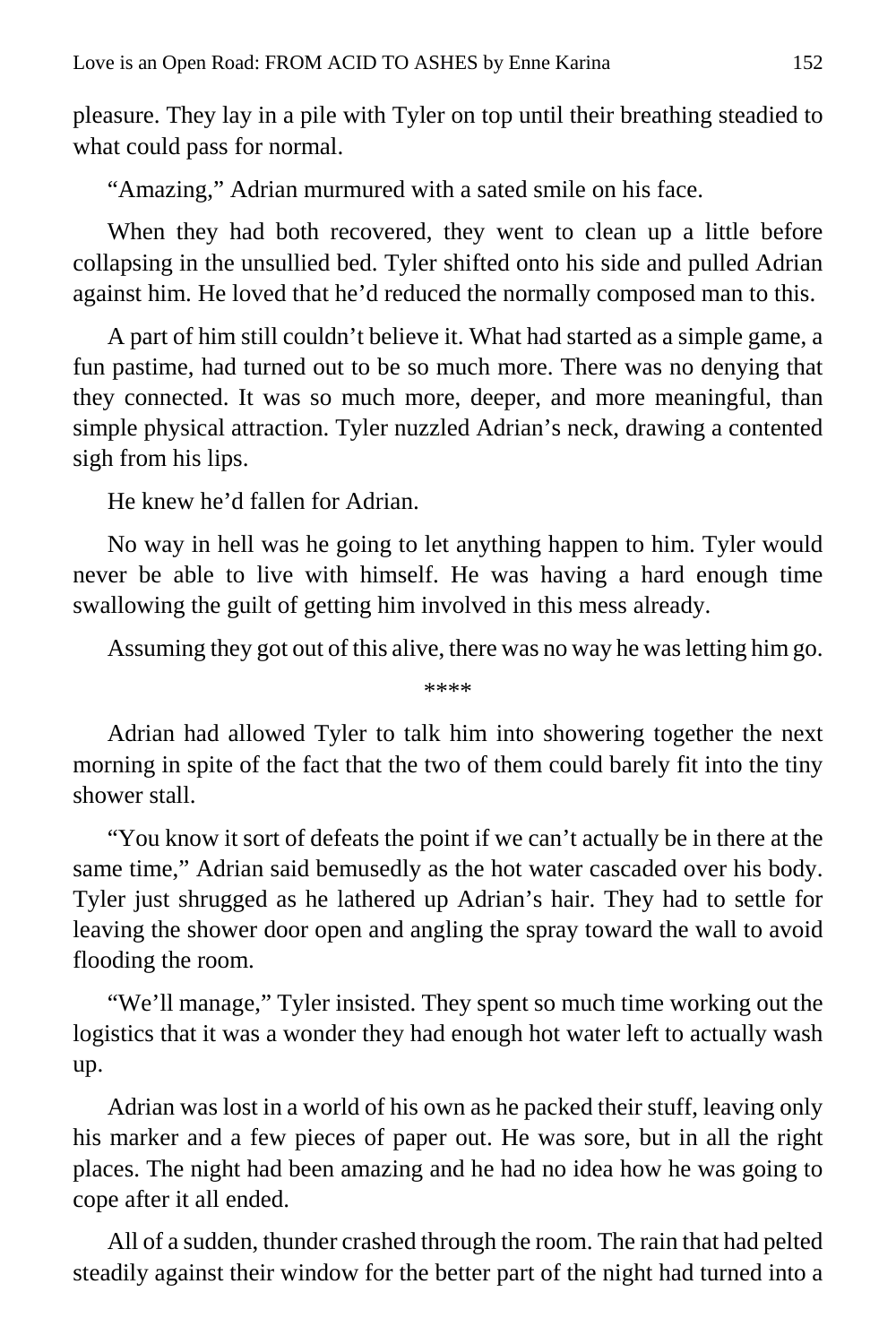full-blown storm. It looked like the world outside was drowning. *Not ominous at all,* he thought sarcastically.

Lightning flashed outside the window, much too close for comfort, and the lights flickered. Tyler poked his head out of the bathroom and looked at him worriedly. "You think the train is still running?"

"God, I hope so." Adrian scrubbed at his face before walking to the window. He could barely make out the streetlights in the gloom let alone the train station down the road.

"Maybe we should just stay put. Or move to the town," Tyler suggested softly.

Adrian glanced at him and thought through his options. He knew that when it came down to it, whether they switched locations or not really didn't matter anymore, but the thought of being trapped here made his stomach churn. He tried to settle his thoughts as best as he could before replying. "Let's check the station first. If we're stuck, the town might be a better option."

"Fair enough. Not like we could get any food out here."

Adrian couldn't help but smile at the comment. Tyler responded with a grin as they left the motel room behind. They approached the front desk just as another flash of lightning struck. He couldn't help but feel sorry for the poor woman half cowering behind the counter. She jumped noticeably as the boom of thunder followed close behind. So far as he had seen, they were the only ones staying there and she worked alone.

"Hi, we'd like to check out today," Adrian spoke up as they stopped in front of her. She looked utterly terrified and glanced nervously between them and the door. For a second, he thought she was going to try and plead with them to stay.

"Ah, yes. Right away. J-just give me one moment," she stuttered as she turned to her computer.

"Awful weather we've got going on here, don't you think?"

"Y-yeah. I don't think I've seen a storm this bad since I was a little girl. Business was bad enough as it was, this being a small stop and all, and now this. Gosh, sorry, I shouldn't be complaining like this." She sighed dramatically, but continued on. "Never liked storms you know, the thunder especially… I hate the thunder."

Adrian couldn't think of what to say to calm the poor woman so he opted for silence.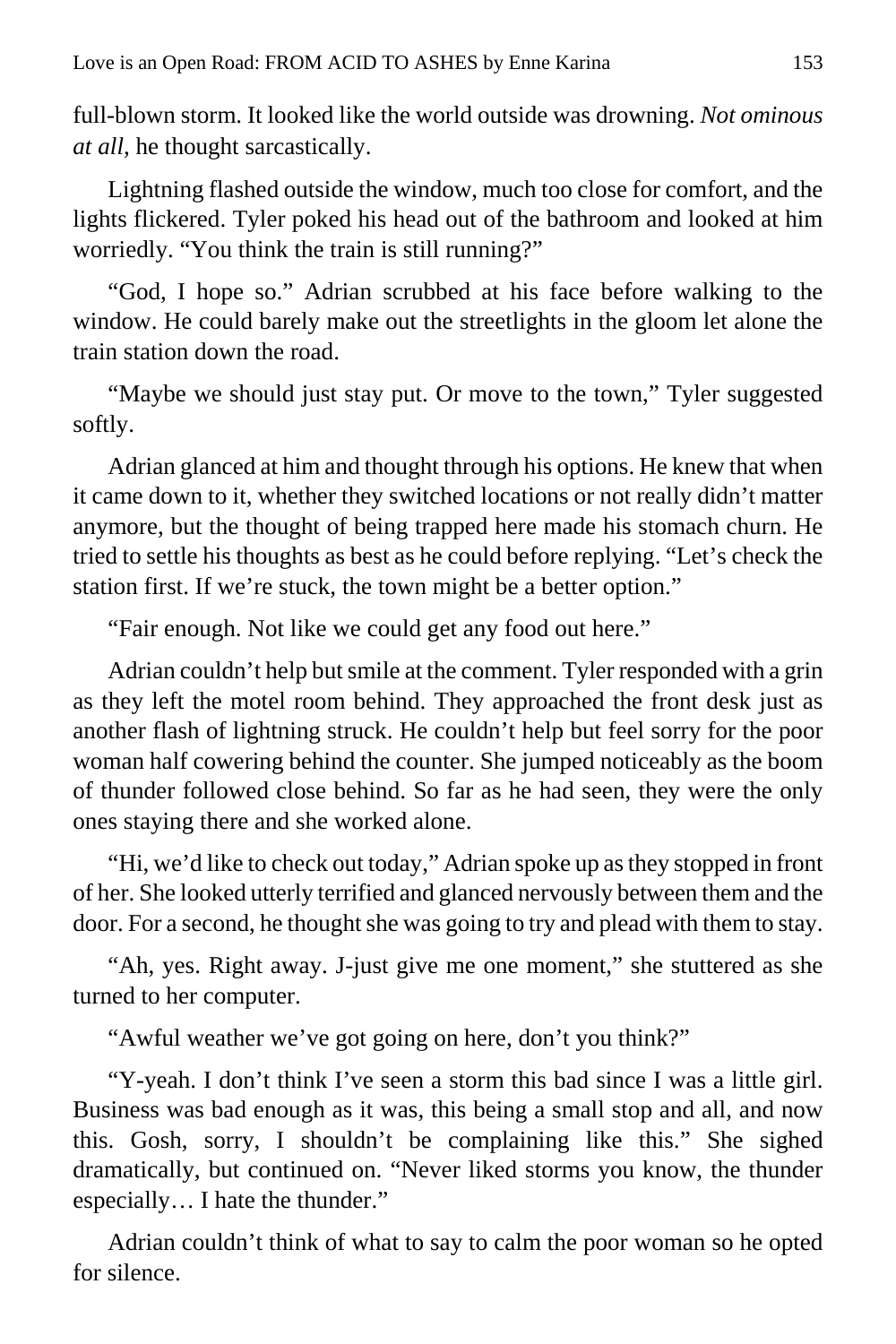"There, all done." She glanced at him with a nervous smile. "Well, I say that, but you know the train's delayed indefinitely right? The bus might still be running, but you'll have to get into town first. Should I call a cab for you?"

"Yes, that would be great." Tyler cut in before Adrian could say anything. He glared at his companion, but Tyler refused to meet his eyes.

"Oh gr-great." She tried and failed to hide a wince as the wind whipped the tree branches against the building. The sounds of the storm was only increasing in volume.

Adrian didn't want to admit it, but it was probably a good idea to grab a cab into town. He wandered over to the front door as Tyler chatted with the woman to pass the time. From the snippets of the conversation he could pick up, two cabs were on their way. One for them and one for her.

Adrian closed his eyes and let his other senses loose. Power vibrated through the air and wound around him. It was normal for the power in the air to rise during the phase of the new moon, but this was on a whole different scale. Even indoors, the air was electric. He shuddered involuntarily and quickly opened his eyes again. Most of it was pulsing off in waves from the direction of the city and the waters.

Absently, he traced a finger against the marker he had tucked into his pocket. A little insurance was better than nothing at all. He wished he could forget about all the darkness that loomed outside. It wasn't safe, but it had been serene. *The calm before the storm, literally.*

Tyler joined him a little later.

"Find out anything interesting?" Adrian asked.

"Not much. At least she didn't try to gloss things over or recommend places we could go sightsee."

"In this weather? She'd be insane if she thinks anyone would go out willingly."

"Exactly…" Tyler agreed. "Is it me or is the rain coming down even stronger?"

"It's the waters, it's throwing everything off-balance."

Tyler turned to him with a look of surprise. "That's possible?"

"Stronger sources can interfere with weaker ones, but not the other way around. The rules that apply to us are the same ones that had always applied to the sources."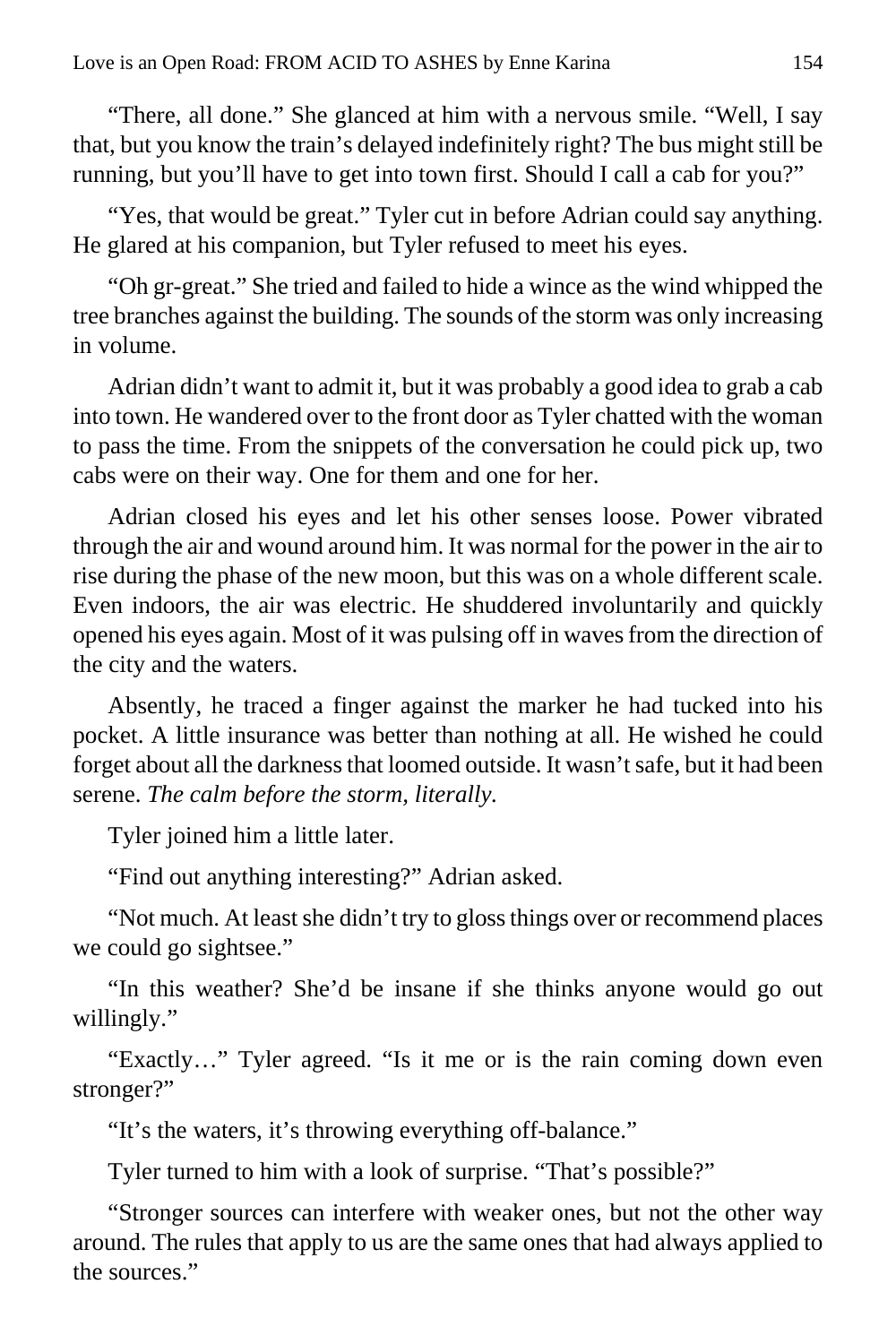Tyler nodded at his answer, but made no comment.

Adrian didn't spare it any more thought and returned to staring out the door. The unnaturally high level of power that coursed through the air was making him edgy. Even as his source filtered through his body, he couldn't help but pick up the undercurrents of something so much bigger, stronger, untouchable. How was it even possible to feel so powerful and helpless at the same time?

"Think the cab will take long to arrive?" Tyler asked, cutting off his train of thought.

Adrian blinked slowly as he turned his focus back onto the real world. He grinned as he caught the pale glare of lights through the gloom. "Nope."

As if on cue, two cabs pulled into view almost simultaneously. Grabbing their stuff, they made their way to the first. Despite their best efforts, by the time they were seated safely inside, they were both soaked through.

\*\*\*\*

Adrian was utterly exhausted. What should have been a thirty-minute car ride had turned into a three hour long ordeal. It had gotten so bad at one point that the driver gave up and turned off the counter. *Better safe than sorry*. The car crawled along the road for fear of getting caught in something unexpected. A thick layer of water was already pooling on the ground. The driver let them off in front of a hotel at the center of the town. Adrian paid him triple the amount that was last displayed.

The building was an old wooden structure, rustic without looking dated. The inside was furnished like every other place, but with more wood. They stayed in the room long enough to change into something dry. After that, it had been straight to lunch. Taking the advice of an employee, they made a run for the small restaurant across the street.

Surprisingly, the place was packed with people. It felt like the entire town was gathered there to chat and gossip. The waitress found them a small table near the back and left them with two glasses of water, a single menu, and an apologetic smile as she rushed off to serve others.

"With weather like this, you'd think this place would be empty," Tyler mused out loud as he scanned the crowd. The diner was filled with local families and what appeared to be a large gathering of elderly women by the front windows.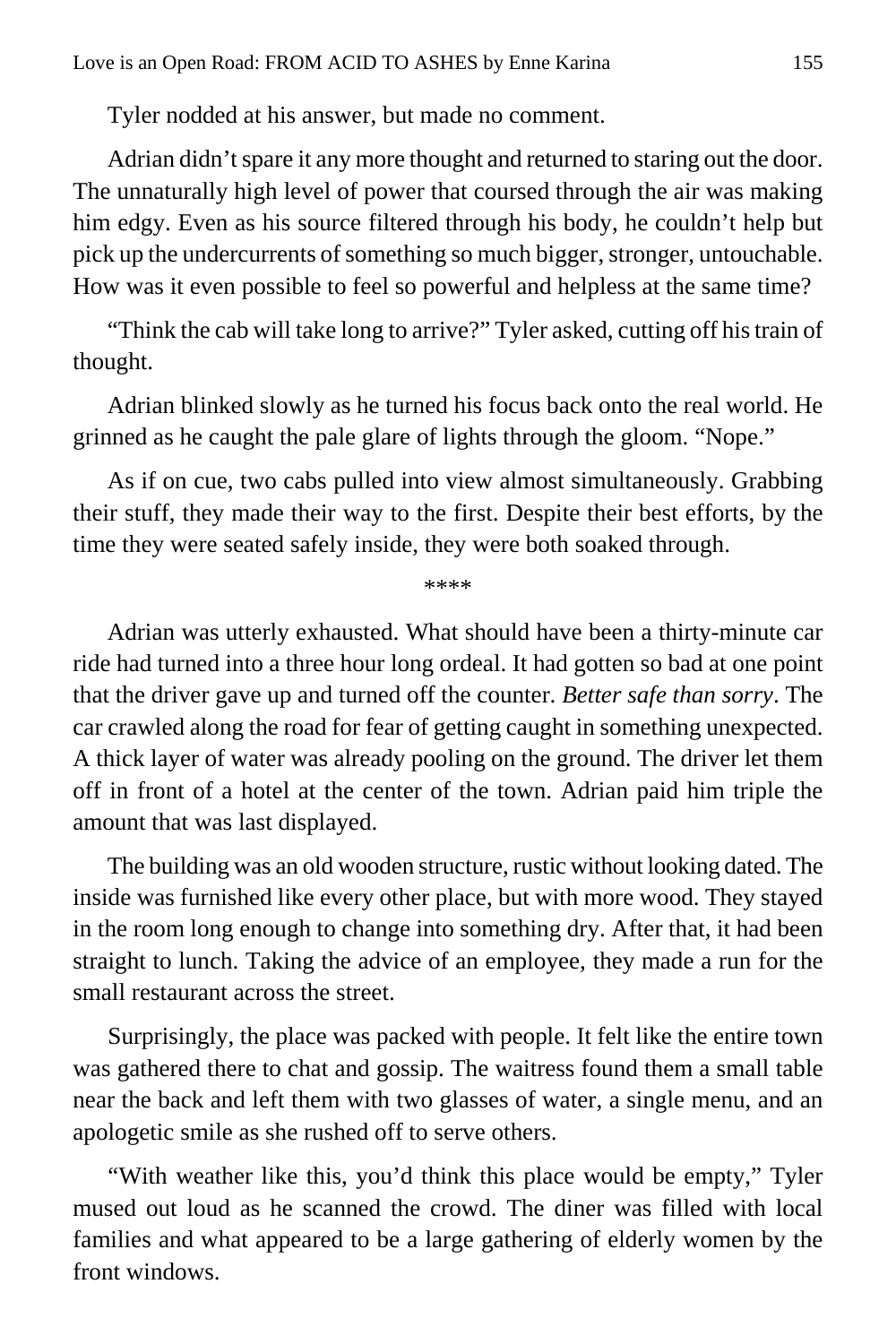"I'd say the owner was thinking the same." Adrian glanced at the lone waitress, she was obviously struggling to keep up. He had been just as surprised as Tyler when they first walked in, but the conversations surrounding them sounded normal enough. Parents chatted and children weaved between tables. Laughter filled the air and drove out the dark gloom outside. "School's probably closed. You have to admit, it's got a nice atmosphere."

"Yeah. Homey. You know, I always wondered if I'd like small towns like this more than the city," Tyler remarked.

"Oh? And do you?"

"Too soon to decide. There's a sense of community here you don't get in the big cities… But for an outsider to fit in, that's a whole different matter." He smiled dryly as he snatched up the menu.

Adrian cocked his head to the side in question, but Tyler didn't seem to notice. "Personally I like the convenience of large cities."

Tyler snorted at his response. Adrian was about to retort when the waitress returned with a notepad.

"What can I get for you?" she asked in a cheery tone.

Tyler ordered for the two of them. "He'll have the club sandwich, and I'll have the Reuben." Tyler grinned as he handed the menu back to her. "Oh, and a garden salad and water for both of us."

"Seriously?" Adrian asked as she left. He was sorely tempted to roll his eyes at the choices Tyler made.

"Oh come on, it doesn't hurt to eat properly once in a while."

"We were eating properly," he huffed, indignant. He had gone out of his way to dig out the recipes from Lynna that he hadn't bothered with for years. It wasn't his fault that places like these served the best burgers and fries. He made a mental note to not let Tyler order at the next place.

Grudgingly, they called a truce when the waitress returned with their food. Adrian stared out the window for most of the meal. He had no idea if birds could even fly around in pouring rain, but he needed to contact Halle again.

*Human technology it is,* he decided.

With nothing else to do, they returned to their lodgings. Adrian tried to relax, but a combination of pent up energy and nerves was making it impossible to stay still.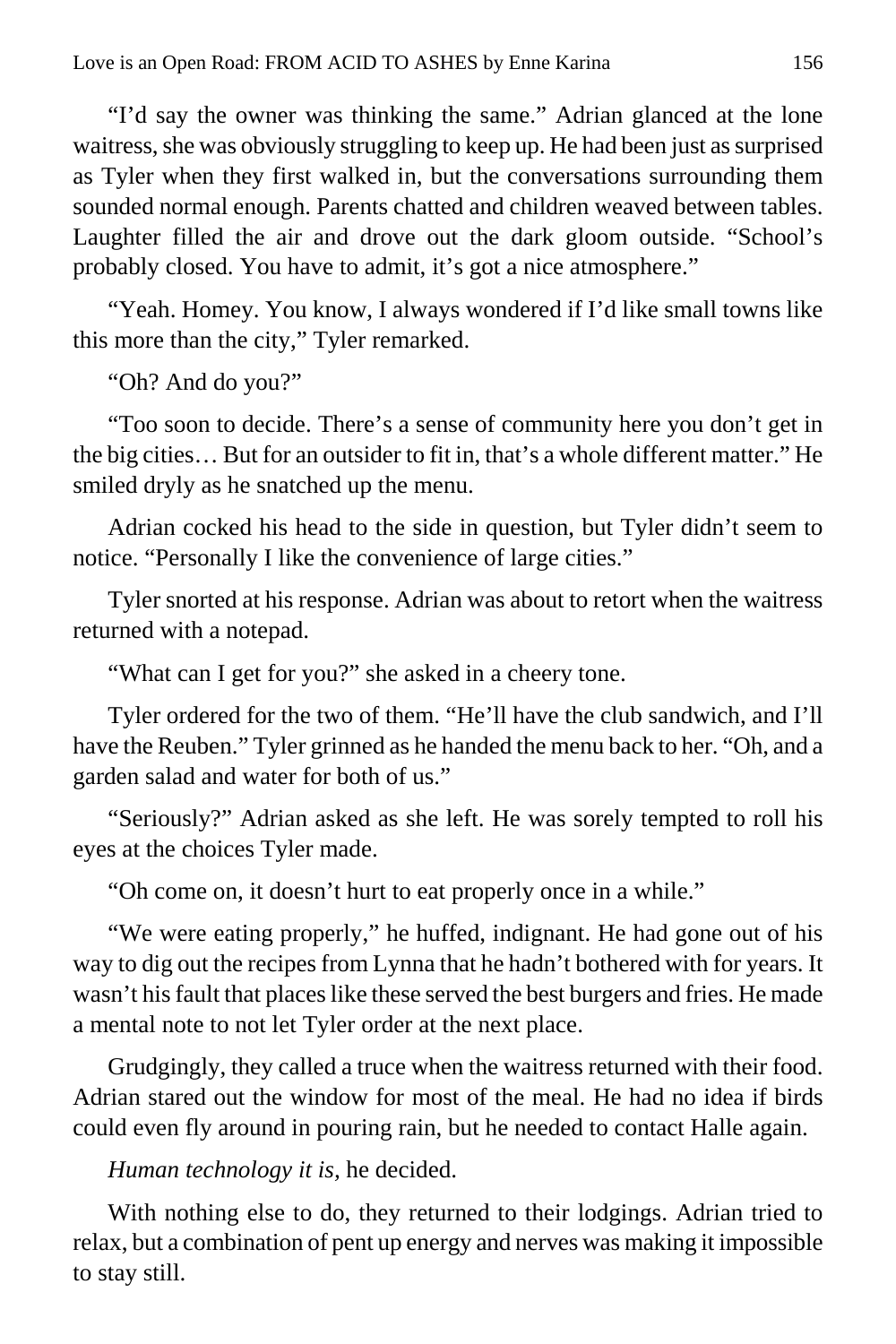He studied Tyler out of the corner of his eye. He was lying in bed and staring at the TV. Some drama or other was playing, but Adrian couldn't focus on it. Too many things vied for attention in his mind. At the foremost was the fact that he'd slept with Tyler.

Adrian swallowed loudly. *Did it even matter that Tyler had been the one to make the first move?* Probably not. He hadn't done anything to discourage him. He shut his eyes as flashes of the night before played out in his mind's eye. He was more than aware of the stinging charge in the air and was certain it wasn't from the power coursing through the air. He knew he couldn't stay in that room any longer without it ending up as a repeat of the night before.

"I'm going to try and call Halle," he declared as he stood and stretched.

"In this weather?" Tyler asked, surprised.

"Not the way he contacted me," he smiled halfheartedly and pointed to his cell phone. "Hopefully, he has the damn thing on him."

Adrian slumped against the door as soon as it shut behind him. Luckily, the hallway was devoid of people. He needed the extra few minutes to collect his thoughts. Tyler was an assignment and a human, he'd broken at least two laws so far, not counting the liberties he'd taken with the case.

So far, Halle knew and Lynna at least suspected. *Two too many.* He shuddered as he forced his body to obey and move. He had to work off the excess energy, the stress of the job, the not knowing what was happening in the city. The uncertainty of their situation, was making it impossible to think straight. Too many things were going on at the same time and Adrian found it impossible to focus on any one thing.

*One thing at a time, start with what you can do,* he replayed Lynna's advice in his mind.

He dialed Halle's number and waited impatiently. After the fifth ring, it clicked over to voice mail and Adrian hung up with a frustrated growl. He paced the short length of the hallway as he contemplated his choices, not that he had many.

After another few seconds of indecision, he dialed Sia's number. He didn't need to like the man to still trust him. Where the job was concerned anyway. Adrian counted off each ring of the phone before the call was cut off and left unanswered. He studied the signal on his cell, but found no problems there. At that point, he knew that the best case scenario was that they were both too busy to answer his calls. He refused to consider the alternative.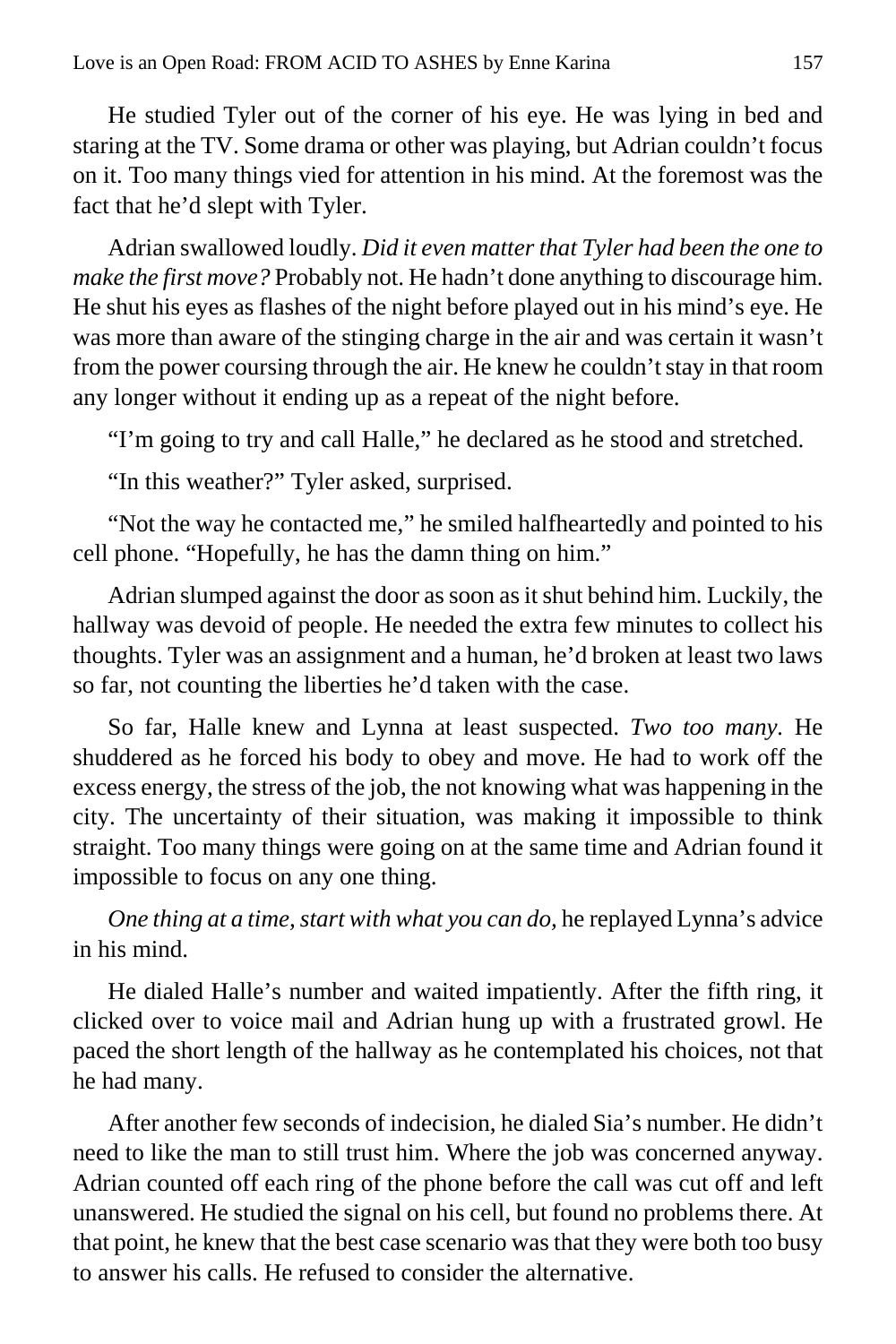With a final resigned sigh, he put the phone away and stalked to the window at the end of the hall. The four-story building offered a clear view into the town, not that he could see far with the rain. Even with the streetlamps on, the fog that had descended swallowed most of the light.

He didn't need to see into the real world or the other side to know the location of the waters. Waves of power pulsed and crashed against the shore, aggravating and driving mad the sources on land. He was sure the crazed weather was a result of the building power looking for an outlet.

Thunder and lightning broke through the gloom once in a while, but there didn't seem to be any danger to the town. Adrian alternated between watching and pacing the hall for what felt like hours, but was probably no more than one.

*Focus on the now and worry about the consequences later.* With the decision made, he returned to their room. For now, they just needed to make it through the next day and a half.

\*\*\*\*

He flopped down onto the empty bed, not bothering to pull the blanket free before turning off the lights. Tyler was out cold and Adrian had nothing more than his own thoughts for company. It was the first time since they'd gotten together that Adrian chose to sleep alone. The recent events bounced around his head, refusing to quiet down and let him rest.

He had tried contacting Halle and Sia twice more throughout the day, and both times, had gotten no answer. He was at his wits' end and would have called Leander if he had the man's number.

And in spite of the rain, the two of them had wound up taking a stroll through the town before dinner. The workers there had been kind enough to lend them an umbrella each. Being confined to a minuscule room for hours on end had frayed both of their nerves to the breaking point.

While that had been enough for Tyler, the surplus of power flowing through the air only made it worse for him. He parted ways with Tyler again at the hotel room to wander the town. He took all the precautions he dared to and left specific instructions for Tyler to follow in case anything were to happen.

He tugged at the blanket in frustration before turning on his side so he could see Tyler's sleeping form. In the darkness of the night, it was impossible to *not* think of the future. Something he had vehemently refused to do the whole day.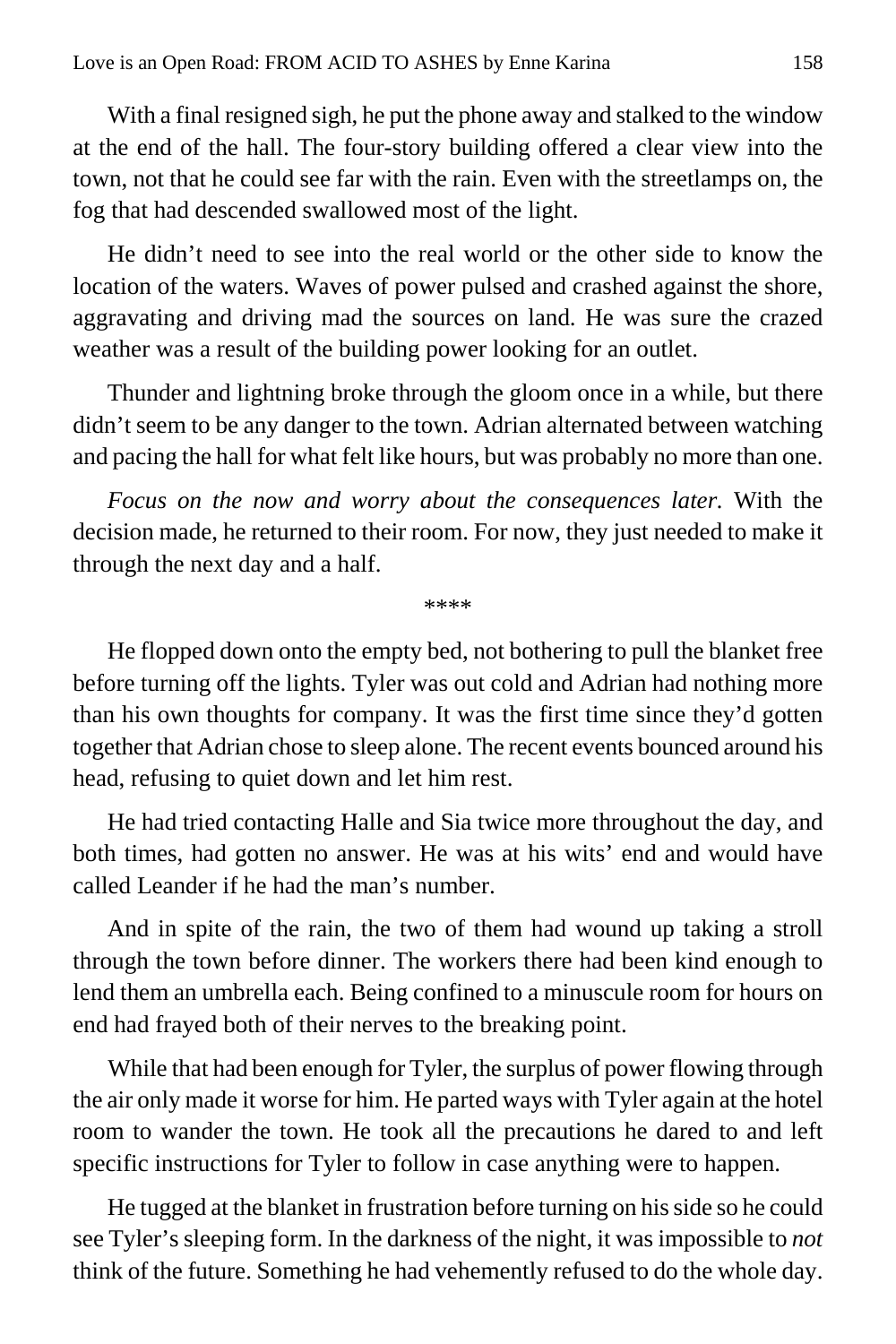*Too close.* He was way, *way* too close. And it was much too late to do anything about it now. Not without doing a ton more damage than good. *No matter how much more it'll hurt later on,* he decided.

His mind kept drifting to the conversation they'd had the first night. Adrian still couldn't believe he'd spilled his guts out like that. He never said a word about it to anyone before, not even Halle knew how he wound up in Lynna's care before joining up with the Enforcers himself. Just that his past had played a direct part in his choice. It was almost like an out-of-body experience, like he was watching it happen to someone else. But he had to admit, if only to himself, that it did feel nice to finally tell someone. Even if he'd left out the most important part. *Tyler doesn't need to know,* Adrian reminded himself once more. He prayed to God that it was true.

He buried his face into the pillow. He couldn't even blame stress for his lapse in judgment. The Magicals would do whatever it took to keep their existence a secret, for good reason too. He, of all people, would know. He knew down in his bones that he didn't resent his father, but there was no way he would ever have been able to forgive him either. The status quo really was the best choice. His father didn't even know he existed anymore, and he never had to see the man again. It was a win-win situation.

## *And once this was over, Tyler wouldn't remember any of it either.*

He curled up, hugging his legs tightly to his chest. He gritted his teeth against the stab of pain that shot through his chest and bit back the tears that threatened to fall. Regardless of what happened, there wasn't going to be a future. *Not for them.*

Once again, he wondered just how things had spiraled so out of control. First, the update from Halle with nothing but bad news. Then the waters going out of control and spewing power everywhere. Not to mention that Mackenzie was out there hunting for Tyler. And yet, all he could focus on was the fact that he was going to lose Tyler regardless of the outcome.

And all the while, his mind taunted him with the knowledge that the joke was once again on him.

\*\*\*\*

He woke up the next morning with a startled cry. Adrian almost never dreamt, and when he did, it always threw him off. Instinctively, he turned toward the other bed, but Tyler wasn't there. His heart beat out a mad rhythm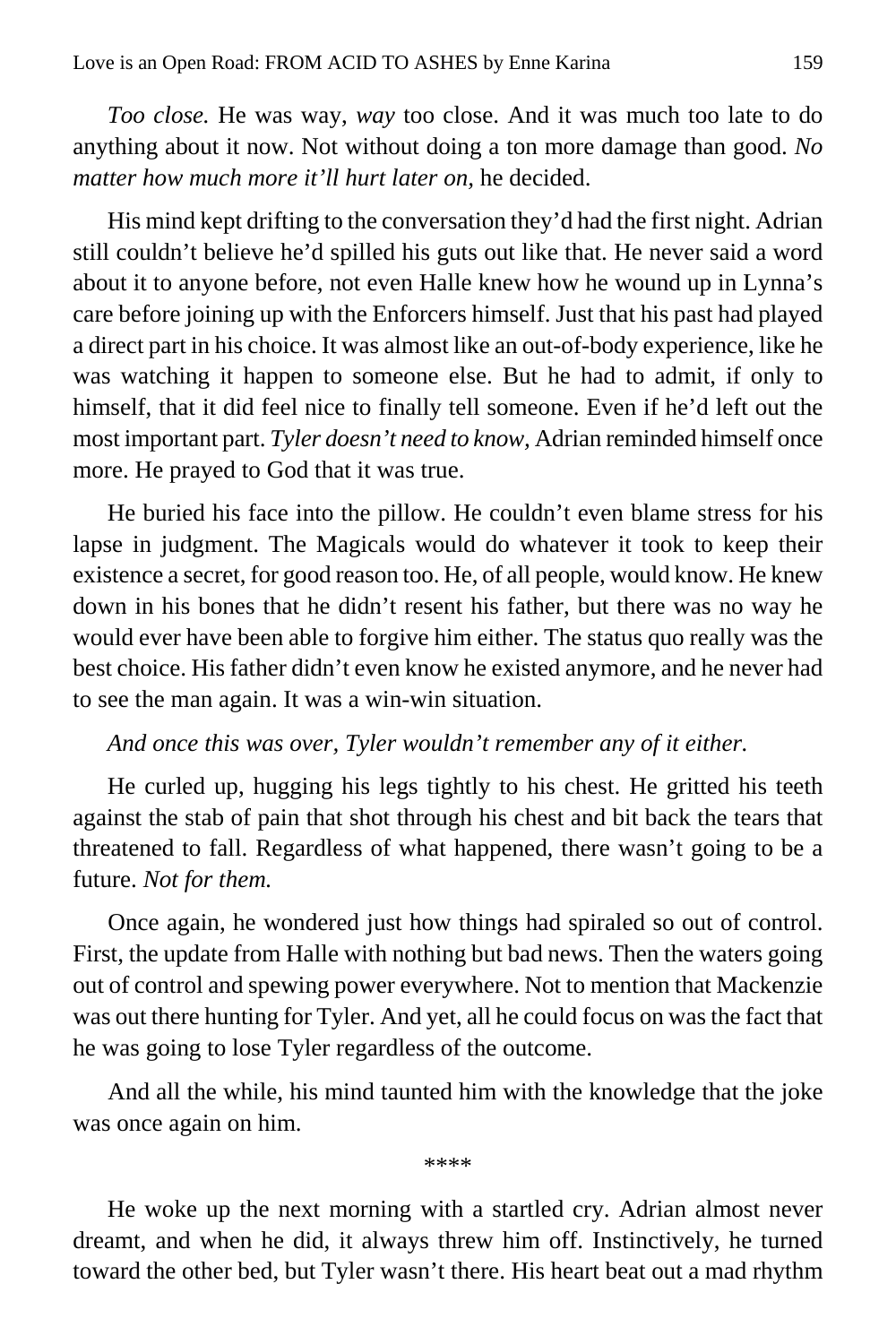as he tried to locate him. It took less than five minutes for him to confirm that he wasn't in the bathroom or anywhere else in the hotel.

*He wouldn't leave without saying anything…* Adrian had to sit down before he fell down. Horror and fear twisted in his gut. He scrambled to dig out his marker as years of experience took over. The need to take action was the only thing keeping him from panicking completely.

*No, no, no, no, no…*

Adrian dove for the edge as soon as the last line was made, not even bothering to struggle with the locked window. There was more than enough power cackling through the stale air of the room. Soon, it fell away as he combed along the other side. A small tendril of power was all the confirmation he needed. There was no labyrinth, no attempt to hide, no nothing.

Mackenzie had come for Tyler, and he had slept right through it. Tyler had needed him and he'd let him down. He had let his emotions get in the way, and Tyler had paid for it.

\*\*\*\*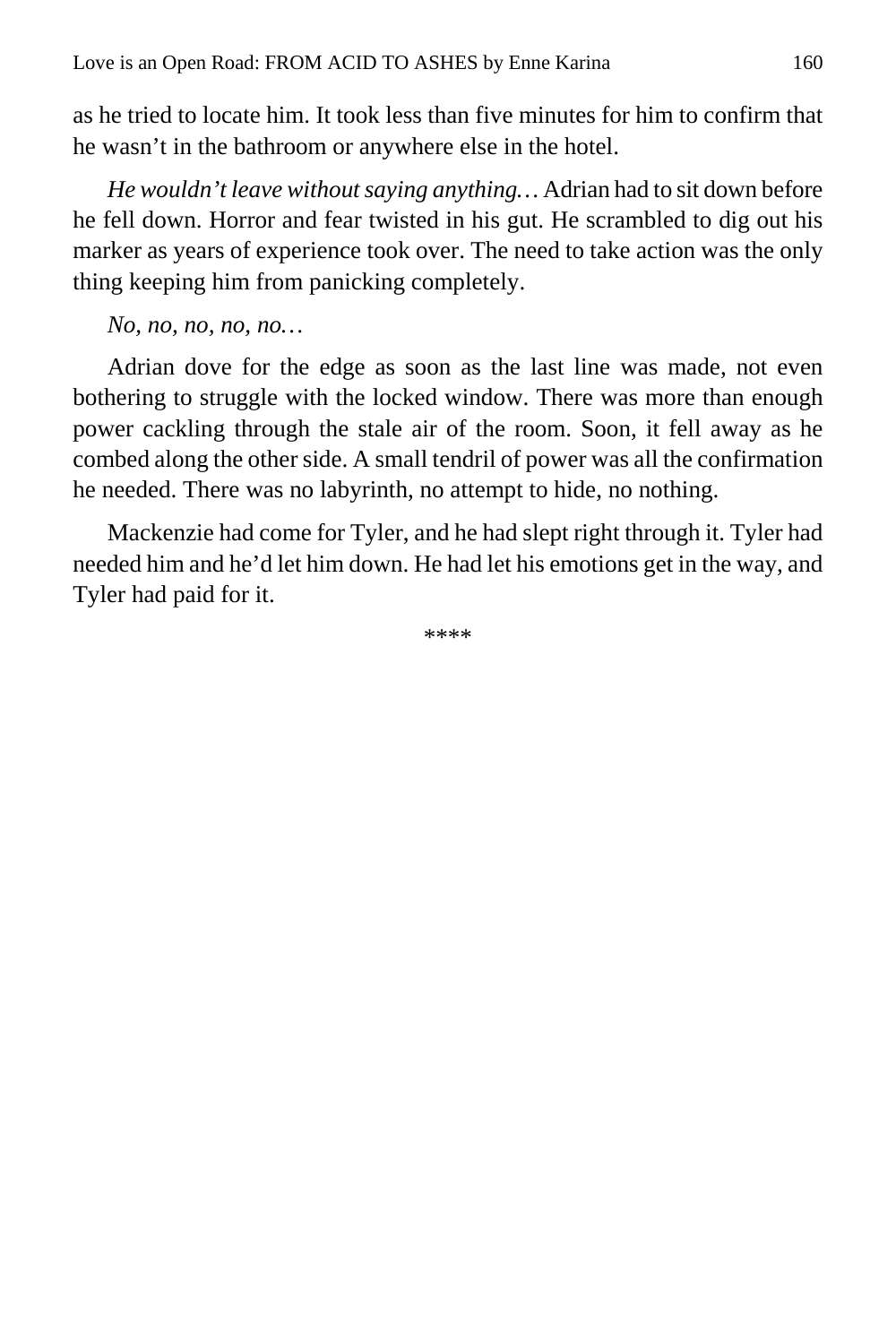## **Chapter 6**

Tyler woke up with a start as the bed beneath him lurched and the smell of sulfur invaded his nose. He gagged involuntarily, but managed not to choke too badly. *No, not a bed.* Tyler's blood ran cold as he took in the sight before him. He was on a small wooden boat of some sort with two cloaked men holding oars and rowing slowly. It took him a few seconds to realize they weren't men so much as the remains of men. One was in front and the other behind, but neither showed any signs of noticing his wakened state. He stared at the one standing at the back as his guts twisted in disgust. It was mostly rotted to the bone, more skeleton than anything else. Their oars cut through the waters roughly, sending up a spray with each swipe.

The skies and the waters were both pitch-black. The only sliver of light, if it could even be called that, came from the four lanterns sitting on the sides of the boat. The more Tyler looked, the more horrifically *wrong* they appeared. Rather than a typical glass lantern, they appeared to be brass cages, each holding a small black figure prisoner. The creatures struggled and crawled around the base and bars, looking for a way out. Their eyes glowed an incandescent purple and cast writhing black shadows all around. Aside from the glowing eyes and soot black skin, they looked like small humanoids with sickening protrusions on their backs and sides.

It was another dream. Only, it wasn't. He knew that now. Tyler looked over the water and tried to see into the distance, but there was nothing but blackness. He was a prisoner on the boat and unless he planned on drowning himself, there was no way out. The boat rocked along silently, carrying him to some unknown destination.

Regret and despair threatened to overtake him. Despite everything Adrian had given up for him, he still gotten himself captured. *Maybe it was meant to be,* he thought in resignation. Had it been hopeless from the start? Maybe if he died, Mackenzie would spare everyone else. *Better than nothing right?* He almost laughed at the thought. Him, a martyr, it was a ridiculous notion.

## *And what about Adrian?*

He winced at the reminder. He had finally found something, someone worth living for, and now he was going to die. He almost wished that she'd found him sooner, killed him sooner, before he'd gone to that shop and found out a whole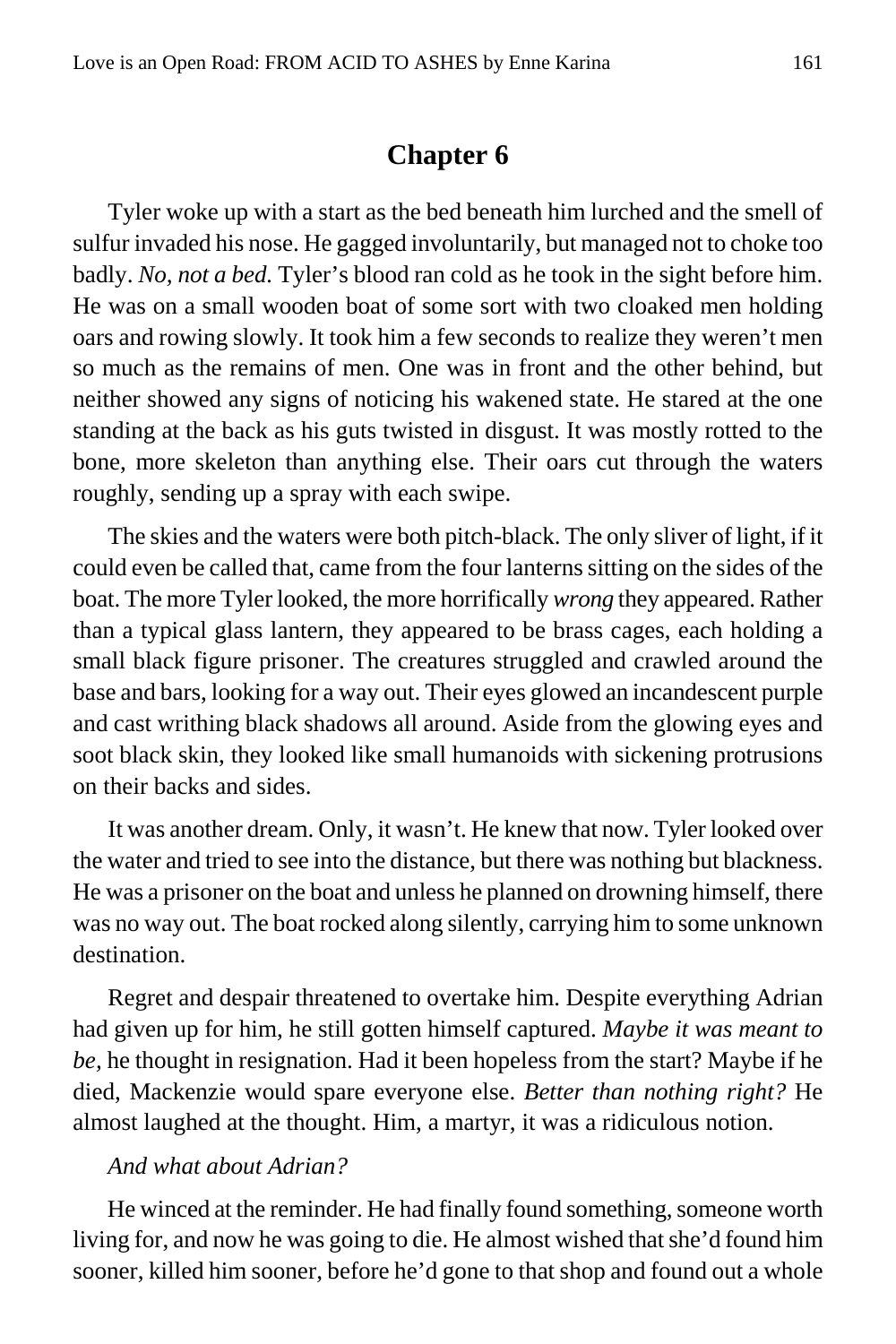other world existed. Maybe then he wouldn't have to live with the guilt of leaving Adrian behind. He knew what guilt could do and wished he could have spared Adrian from it.

Sighing, he turned his attention back to the imprisoned creatures. Halfformed thoughts and ideas whirled in his mind. The whole time he was taking in his situation, the skeletons never so much as glanced at him. *Maybe…*

He grabbed the nearest cage and smashed it against the bottom of the boat. He was just as surprised as the small creature inside when the bars bent enough to allow the thing to twist its way out. The rowers had turned black unseeing eyes to him, but it was already too late. The thing was free and after a tense moment of it staring blindingly into his eyes, it made its way to the first skeleton. It clawed its way up the tattered cloak as the skeleton stared on and Tyler had to turn away as it began burrowing into its chest. He couldn't quite tune out the sounds of it tearing through rotted flesh and weakened bones.

If he was going to die anyway, he would do it on his own terms.

\*\*\*\*

Adrian knew exactly what it meant for Tyler to have disappeared last night. He cursed himself as he waited, he should've known, should've expected it even, but didn't. Somewhere deep inside, a little part of him somehow expected that everything would work out. They'd made it this far and only had one more day to go.

Mackenzie hadn't even tried to hide her presence. She didn't need to. She had what she wanted, and he'd been stupid enough not to even notice.

At least the storm had let up enough that the train was back on schedule. He bought the first ticket back to the city and tried to come up with some semblance of a plan. He had two hours to kill before the train arrived and that still left him with an hour-and-a-half ride. The waiting nearly killed him. At that moment, he would've given anything to have Lynna's spell at his disposal.

Any attempt he made at contacting his team had been in vain. He abandoned all efforts to stay hidden and walked the edge trying to find Halle. Or anyone. Dread pooled like acid in his stomach as the minutes dragged by. Was Lynna really all right? Would Mackenzie kill his teammates? Would Leander stand by and let her do whatever she wanted?

*No.* He had to believe or there would be no hope left for any of them.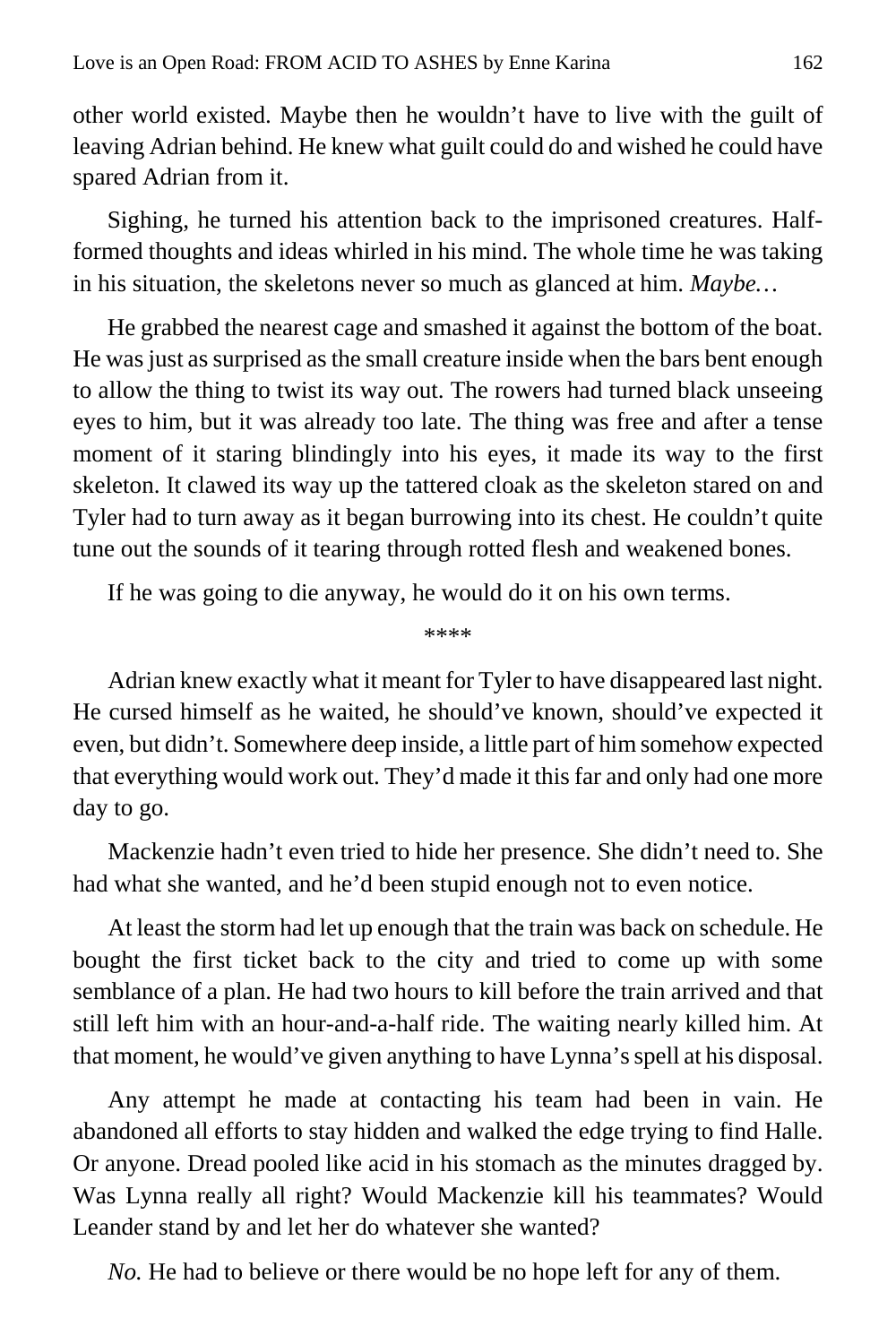He took only what he needed and abandoned the rest of their stuff at the hotel after tipping the clerk to keep it for a few days. He could only pray that he would have the chance to come back for it later.

By the time he arrived at his stop on the outskirts of the city, it was nearing one in the afternoon. His stomach protested at the prospect of food, but the last thing he needed was to collapse from hunger. His pockets were filled with prepared spells, none of which he actually expected to get any use out of. Still, it had given him something to do and kept his thoughts away from the inevitable. He swore as he waited for the bus to take him to the city center, two weeks of careful watch, and for what? It was obvious now that his success had been due entirely to her lack of action.

*She could have done this at any time, but didn't.* She had been biding her time and he'd grown careless. That they had no idea who they had been up against was no excuse.

He made sure to stay hidden as he arrived near the waters. Even if the power was more or less dormant during the day, Enforcers milled about in disguise, keeping watch over it just in case. He scanned the shoreline carefully, but saw no one from his team or any others that he was willing to trust.

Halle had said that they were exempt from their duties, but going there had been worth a try. The waters had been his only lead. He turned away, muttering and swearing the whole time. His options were looking grimmer by the second.

Even if Leander knew the situation, he doubted the other Enforcers had been informed. And Halle had said there were Cleaners at the headquarters. Going there was out of the question.

*So where?*

\*\*\*\*

Tyler had no idea what was going on anymore. He sat with his back against one side of the boat and simply waited for something to happen. The possessed skeleton had dumped its oar in the boat before prying open the remaining cages and freeing its kin. The first one freed had burrowed into the other skeleton while the remaining two poked and prodded at him with tiny claws. The boat continued on its way to an unknown location. He really had no idea if freeing the things had been his best bet, but at least they didn't seem to want to do him any immediate harm.

He studied the one that was clambering all over his legs. The things had leathery skin, but otherwise felt insubstantial. They weren't trying to hurt him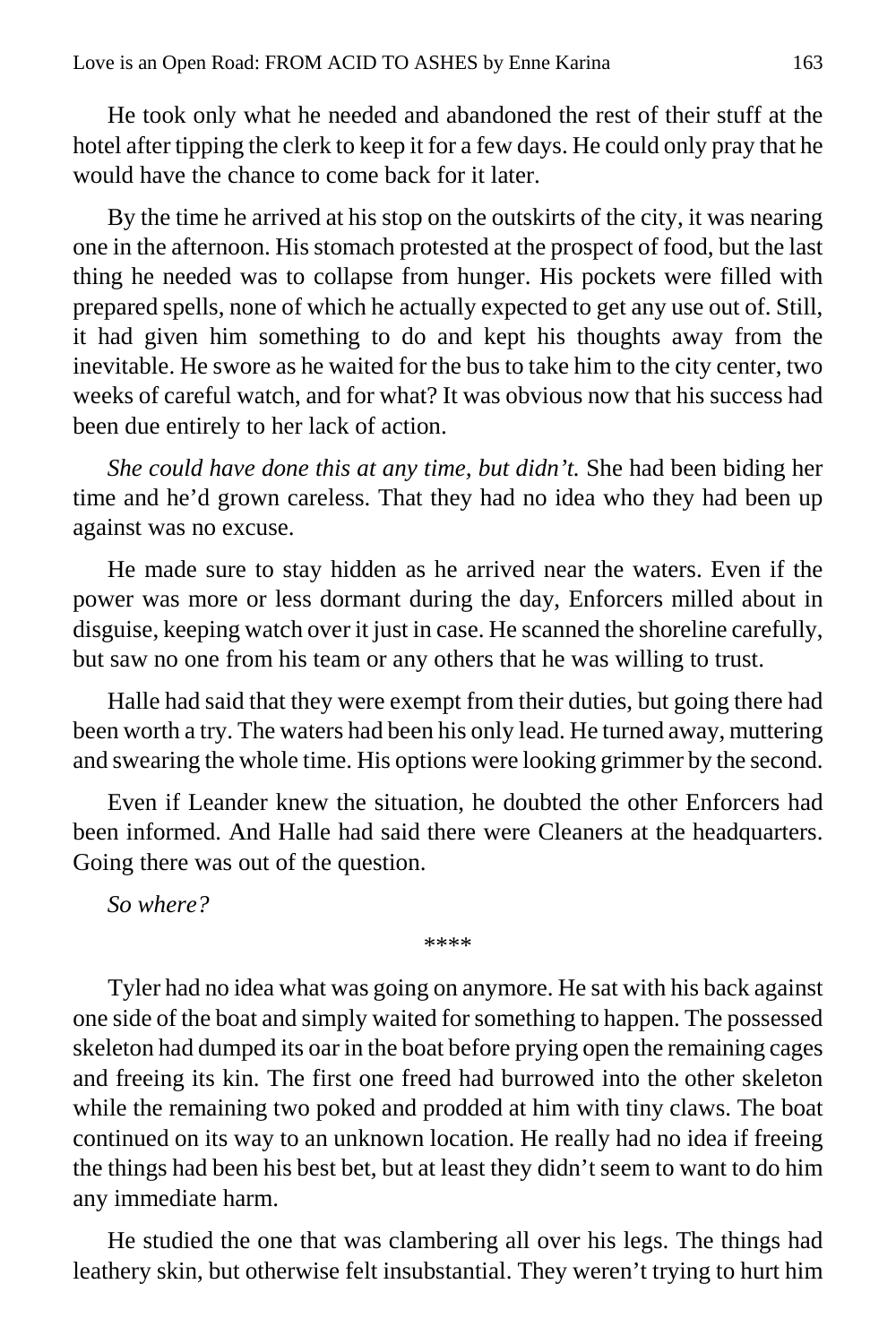that much he realized early on, but they also refused to leave him alone. The light of their eyes was even more disturbing now that they appeared to be brighter than they had before. It probably didn't help that the two skeletons now had glowing eyes where no eyes had been before. Just thinking about the logistics of what was going on was making him queasy.

Where they had been silent before, they now chattered between themselves in some language that sounded like radio static mixed with clattering teeth and ringing bells. All said, nothing had changed, he was still surrounded by darkness.

All of a sudden, he felt a sharp tug on his right hand. One of the creatures was trying to pull his arm behind him, and he had no choice but to twist around to avoid damage to his shoulder. It was a lot stronger than he had expected given the state he had found it in. Seemingly satisfied with his change in position, it let go and hopped onto the side of the boat and gestured toward the surface of the water. Tyler stared at it for a moment before leaning cautiously over the side and peering down.

He gasped in shock at what he saw. An entire city sprawled beneath the surface, mostly hidden by the black water, but occasionally illuminated by the same otherworldly purple as the glow of the creatures' eyes. Belatedly, he realized that the boat was no longer moving.

For a moment, nothing happened, but all at once, the city below came to life. Shades of purple bloomed in the darkness, twisting and moving, and dark shapes followed close behind. The creature beside him poked him again before jumping into the water and sinking below the surface.

"You want me to…" Tyler trailed off. The other tugged at his arm as well before jumping in. He was pretty sure that he would drown even if they didn't. He continued to stare, unsure of what he should do, when hands pulled and heaved him onto his feet.

Fear slammed through him and he barely had time to gasp a final breath before he was thrown overboard. Panic and adrenaline flooded his body as the icy waters entombed him, forcing the air from his lungs. The skeletons let go at the same moment as the small creatures crawled out of their hosts' eye socket. Tyler gasped involuntarily and precious air escaped his lungs. He struggled blindly, expecting to drown there and then, but instead of water, breathable air entered his lungs. He looked around wildly, but could barely see a thing aside from the streaking glows of purple.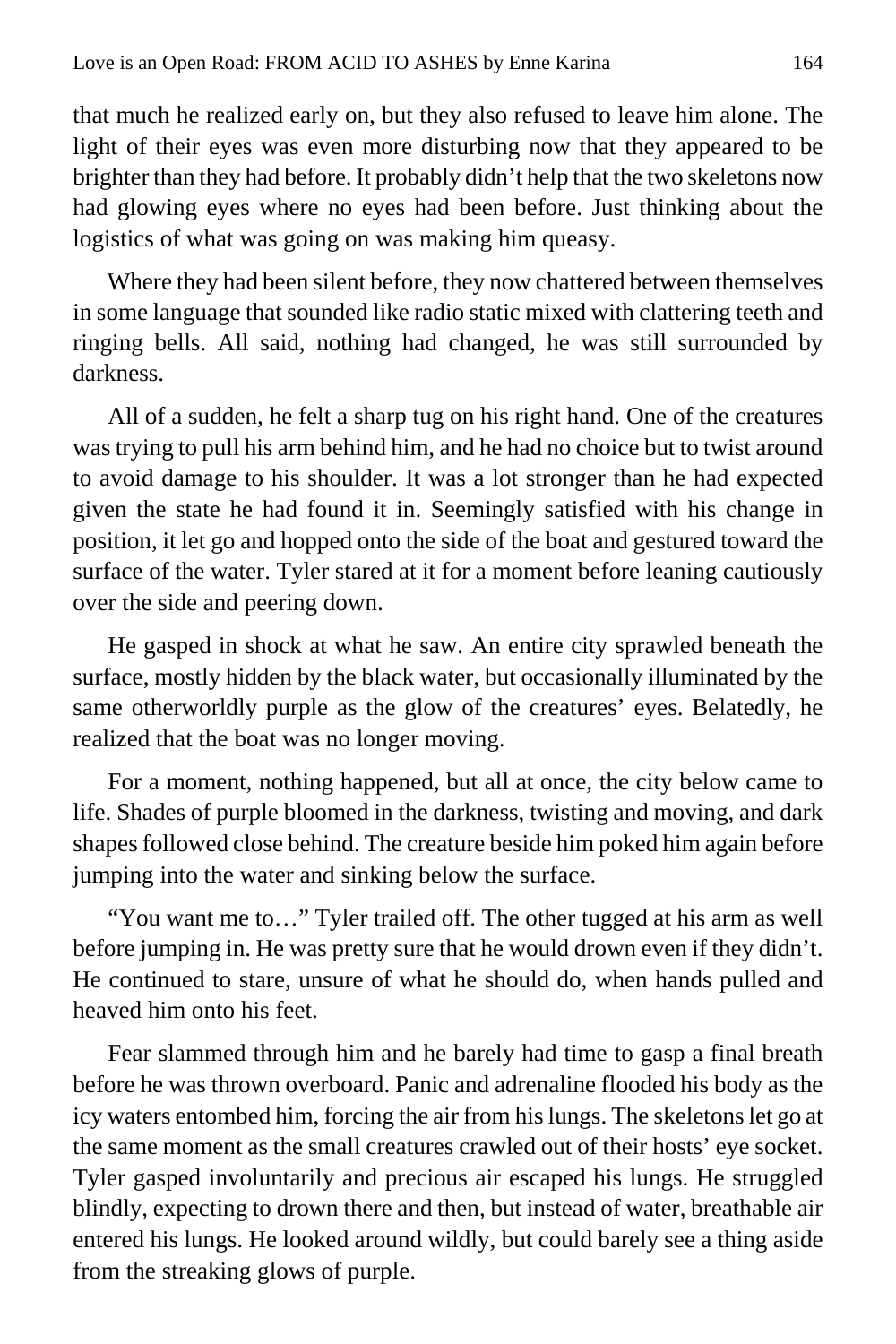Vaguely, he got the sense that he was sinking, but it was impossible to tell in the darkness. He stilled once he was finally out of energy, unsure of what to do. Had he broken out of the confines of Mackenzie's spell only to be lost forever in the bottom of the ocean?

"Adrian…" he called out, his voice thick with despair and desperation. He knew there wouldn't be a response, but the ensuing silence still made his heart ache. He was well and truly alone.

Another sharp tug pulled him out of his stupor. Another small creature, or was it the same one as before, was looking at him. The glare of light from its eyes blinded him before it turned its gaze downward. It tugged at his arm again, trying to pull him down toward the city below. With no other options in sight, Tyler swam in the direction it indicated. He studied the small creature as he swam after it. Its eyes illuminated the black waters much better than it did the boat. It was obvious now that the things were meant for water, the protrusions on its back and sides acted like fins as it sliced through the murky depths. And if his eyes weren't playing tricks on him, they were also bigger now than they were on land, as though they had expanded after soaking up water.

The city itself was more like blocks of stone stacked on top of one another. What purpose they really served, he couldn't tell, but the creatures swam around the structures and gathered around him. Tyler could barely keep his eyes open now with the intensity of light surrounding him on all sides. The further down he went, the brighter the light became as the creatures amassed to watch him.

He felt like an animal on display. *Great, out of the pot and into the fire,* he thought dryly. At least the things didn't look like they intended to kill him. Yet. And the one that had been pulling him along had let go of his arm, only looking behind it once in a while to make sure he was still following. He made a mental note to ask Adrian what the things were. Assuming he made it out of there alive.

He followed it until it stopped in front of a particularly large block. Three other creatures swam around while one stopped to *speak* with the one leading him. Tyler took the time to examine his new surroundings. He was deep underwater, but didn't feel any crushing pressure. There was also the disturbing fact that he was alive and *breathing* at all.

Down here, there was enough purple light for him to see clearly, especially since most of the things seemed to have lost interest in watching him. The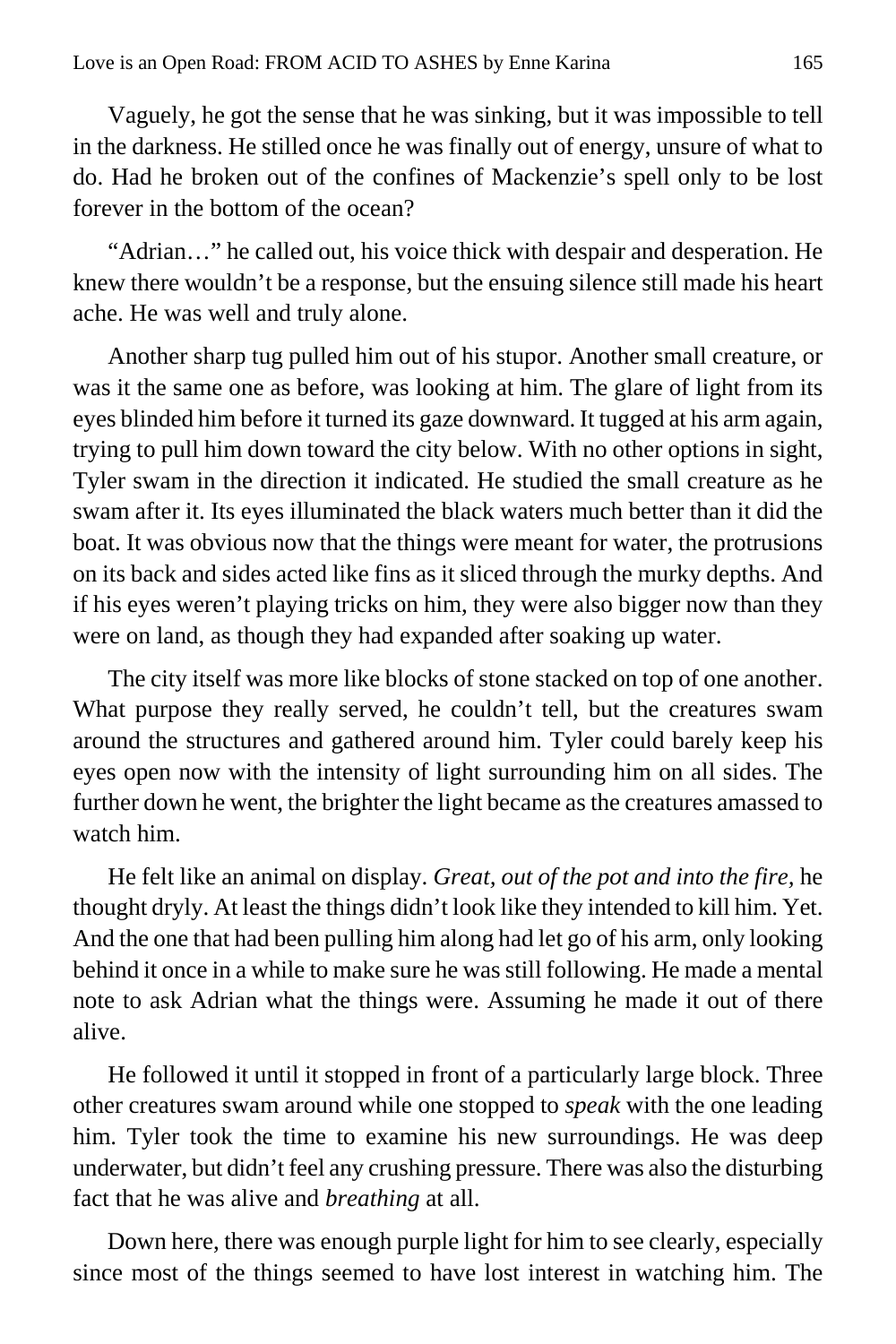blocks were perfectly geometrical, he couldn't help but wonder how the little things were able to make them. *Like that was the weirdest thing about this whole situation,* he thought.

Just as the conversation going on in front of him seemed to be drawing to a close, violent clattering and screeching static rose up from above. He looked up in time to see a caped monstrosity gliding through the water toward him. He stayed frozen to the spot even as the two small creatures tugged sharply on his arms.

The thing coming for him bore a multitude of heads, all of which seemed to be connected to the body by long cable like necks. It was nothing like the skeletal creatures on the boat, but somehow, the resemblance was there. He gaped openmouthed at the thing barreling down toward him in mounting terror as he realized that what he had initially thought of as a cape were billowing flaps of rotting flesh. The last he saw of the demonic form was a whiplike arm extended toward him as the lights blinked out of existence, plunging his world back into darkness just as a vicelike grip closed on his throat.

\*\*\*\*

He swore as he ran, it was still early in the night. Barely seven, but the untethered powers were already overflowing from the edge. Somehow, Adrian doubted the edge meant anything anymore, seeing as the divide was worn to the breaking point. Uncontrollable waves of power crashed over the city in time with the stormy waves of the waters. No doubt every Magical was gathered there to try and contain it. At this rate, they were going to see a disaster that could potentially wipe the city off the map.

He had no choice but to swallow his guilt. *They don't need me,* he repeated to himself as he made his way across town while avoiding every Magical in sight. There was no telling who was friend or foe anymore, and he didn't have the time to check. He was cut off from Lynna, from his team, from everyone he could rely on for help, but one. It was a long shot, but he was desperate enough to try.

*Mackenzie wouldn't risk making an enemy out of her, and she wouldn't have enlisted his help if she was on Mackenzie's side*, he reasoned. She was the only hope he had left. He'd already wasted the day trying to locate Mackenzie and Tyler on his own and found nothing at all. And most importantly, he knew where Evelyn would be.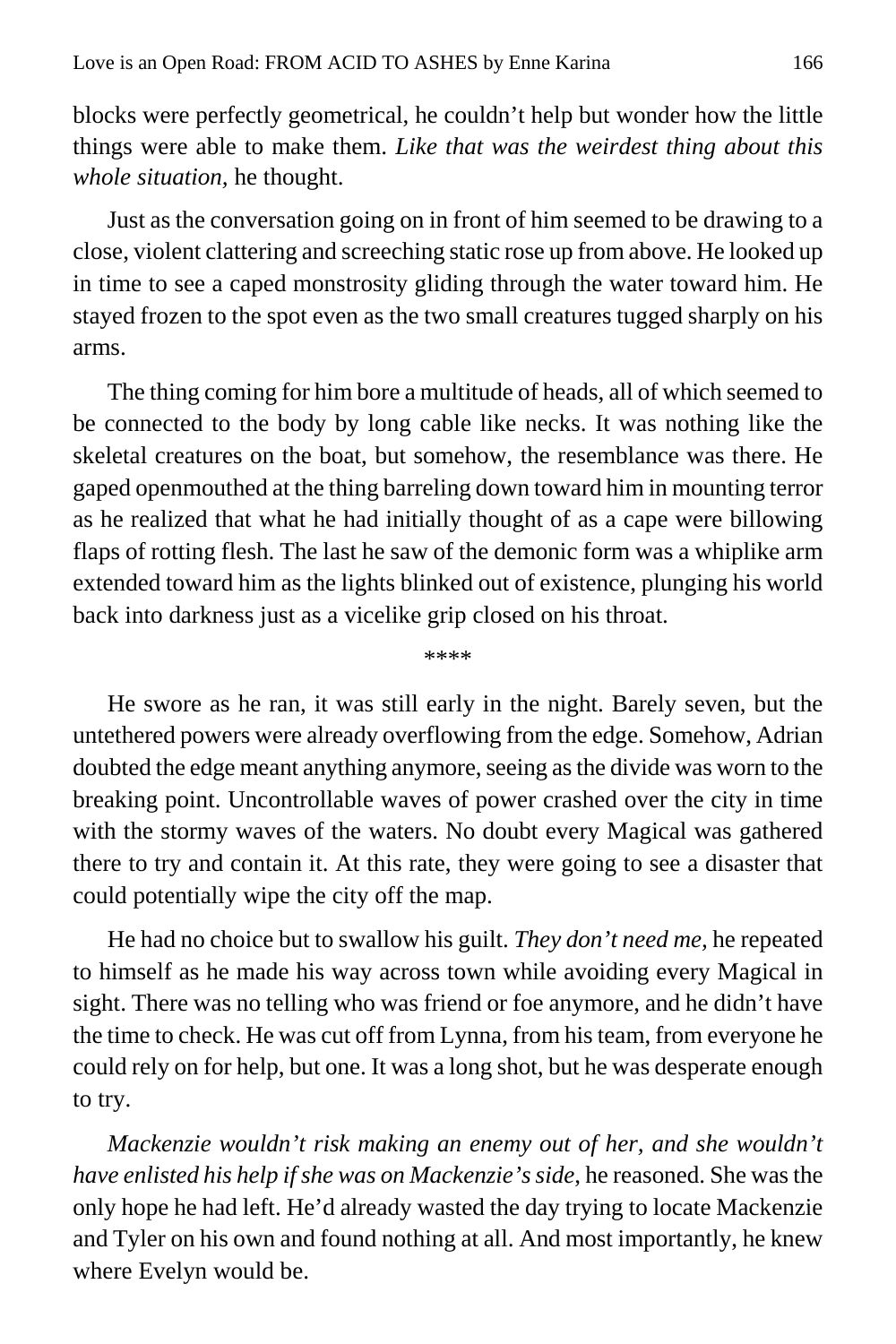He made a quick stop to prepare for the inevitable fight before working his way to her shop. He turned to the sky mournfully, he had no chance of fighting Mackenzie fair and square. Even with the power thrumming through the air, he still wouldn't stand a chance. As much as he hated it, he wasn't above using whatever tricks he could employ if it gave him even the slightest chance of saving Tyler.

With that decided, he hid himself in an alley while he gathered up power. He was a long way off and had no time or patience to wait for the stupid bus. He wrapped the gathered power around him and took to the skies. He just had to pray no humans saw him flying through the air. Or Magicals for that matter.

It was a disorienting flight with all the distortions caused by the massive amount of power saturating the city. *At least there's no need to worry about running out of power,* he thought grimly. He dropped onto the ground as he neared his destination, the landing was less than graceful, and ended with him crashing into an alley. It took him a minute to get his bearings again and detach himself from the rough brick wall. Another minute wasted on surveying his surroundings revealed that he wasn't where he expected to be.

"Come on, Adrian," he mumbled, concentrating hard. He wished Halle was with him. This did *not* come naturally to him. Trying to pick out a single source of power in a massive cauldron like this took more out of him than he would ever willingly admit. Finally, he managed to locate Evelyn and ran toward her location.

At least he crashed close to his destination.

The streets were dark and there wasn't a person in sight. The veil was much stronger than the one erected last month, its influence more of a compulsion this time. Adrian skidded to a stop in the middle of a lifeless street and banged loudly on the door of the shop. The windows were dark, but Adrian *knew* she was inside.

A soft click rang out in the silent air and the handle gave way. Adrian entered the shop without ceremony and went straight for the stairs without bothering to turn on the lights. The sight that greeted him left him stunned at the top of the steps. Evelyn was waiting for him. There was no other way to describe the scene laid out before him.

Twelve candles flickered on the floor, each casting glows in varying shades of purple over the wooden surfaces. The room had been emptied out, the entirety of the floor taken over by glowing silver markings that shivered and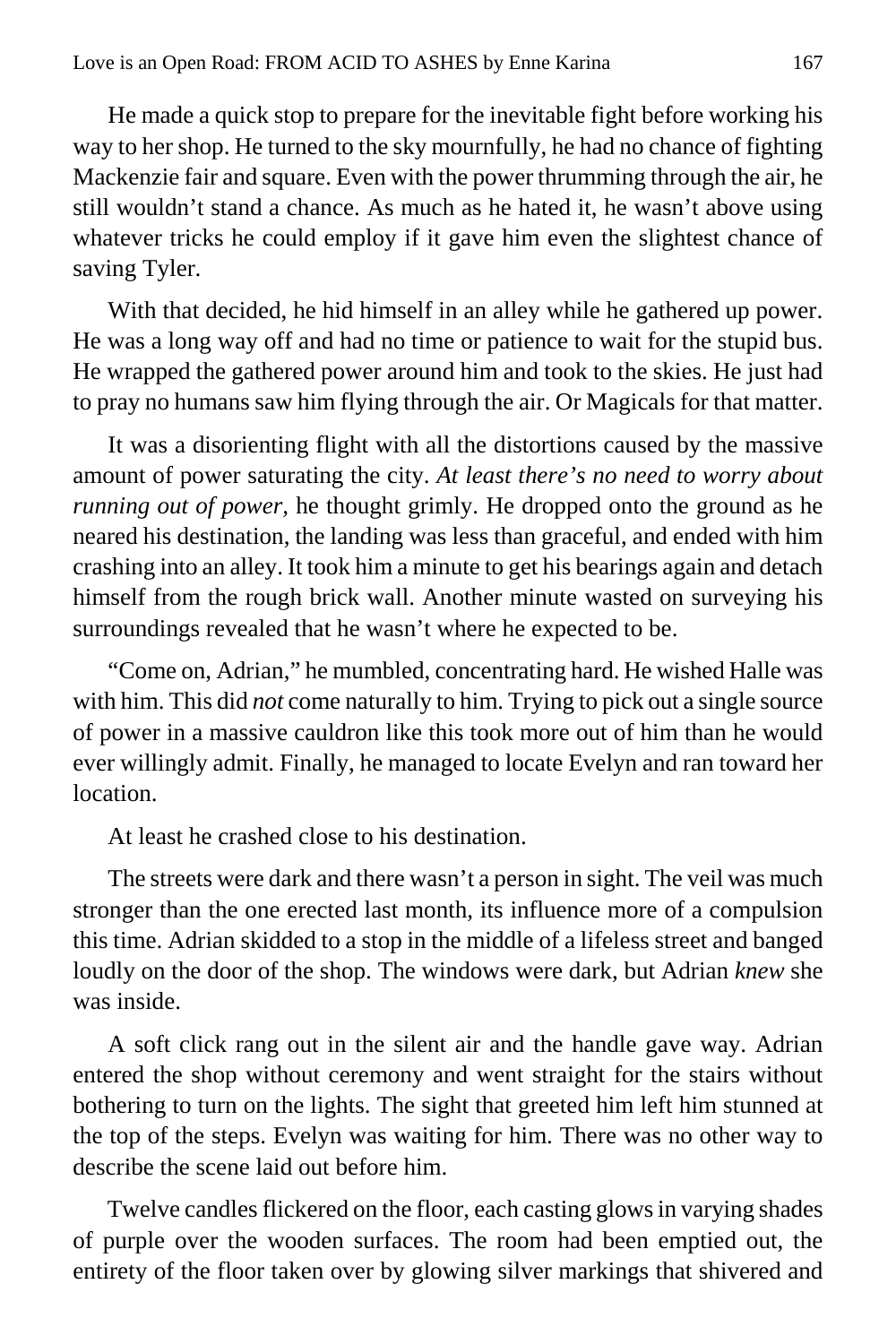danced in the uneven light. She was sitting on the floor in the very center of the room, dressed in a rich purple gown with brilliant silver trim. It took a moment for Adrian to realize that the markings were drifting freely from her gown to the floor and back again.

The sheer amount of power gathered around her made his hackles rise. He broke out of his trance when she turned unseeing eyes to him. They were the color of liquid silver, only reflecting the otherworldly candlelight.

"You know I do not make a habit of involving myself with matters of the other side." She turned her eyes away from him and placed her palms on the floor. The silver markings immediately began to gather around, forming into strings of unintelligible writing.

Adrian could only nod. Her presence was overwhelming, hidden from the outside by a powerful field, but inside, he was at its mercy. With her day to day mannerism and strange quirks, he had almost forgotten her standing in the Magical world. Facing her now, he realized once more what it meant to hold rank as a member of the council.

"Good. Because this is the first and last time I will ever do this for you," she stated matter-of-factly. He shivered at her icy tone.

Once all the markings that littered the floor were gathered beneath her hands, she jerked her head slightly, silently commanding him to step closer. He did so without word or question. Adrian stood stock-still five paces from her, the markings were vibrating with barely contained power. Her gown was more silver than purple now.

With a single uttered word, the flames flared up brilliantly before going out completely. In that moment, the silver markings were freed from their confinements and exploded out into the world. He only caught brief glimpses as they wove across the edge, leaving marks and drawing boundaries as they went.

"Follow them, they will be your guide to her."

"Thank you, Evelyn." Adrian inclined his head slightly in a show of appreciation.

"Do not thank me yet, child. Not until this is over." She smiled sadly, the silver bled out of her eyes slowly along with the residual magic clinging onto her robe.

"No, you've done more for me than I had any right to ask for."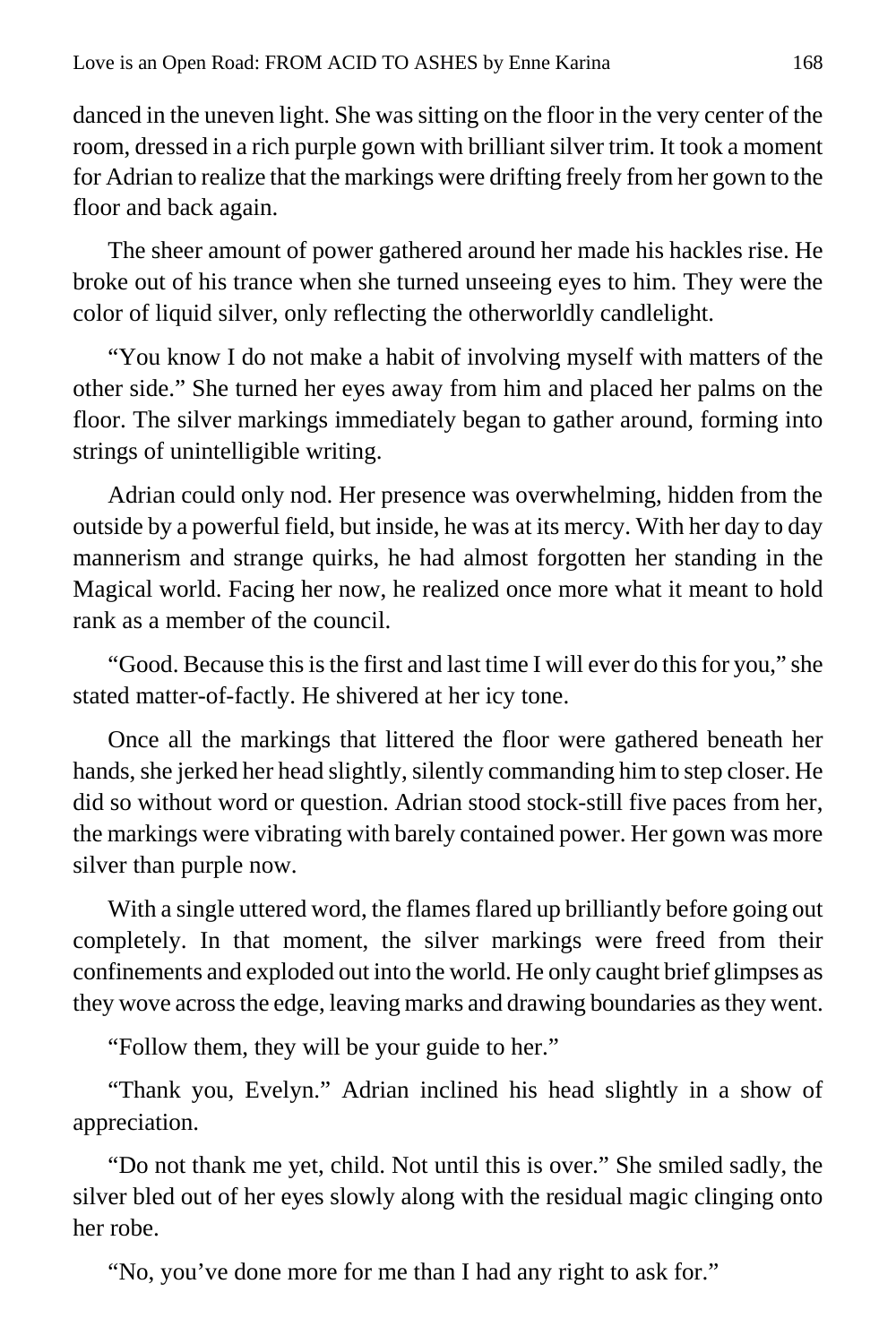"All I have done, was bring this disaster down onto you." She sighed, pain, regret, and unspoken words weighed heavily on her voice. "Go. Stop her before it's too late."

With a final nod of acknowledgement, he raced down the stairs and out the door, he barely caught her whispered parting words and a final "For everyone's sake."

It took all of thirty seconds for Adrian to work out how the guides worked. And what he actually had to do in order to keep up with them, even if they left traces for him to follow and doubled back for him if he fell too far behind.

They didn't move in a straight line, rather, they were searching as they went. Worse, they didn't stay on either side, but preferred to cross over whenever they found it convenient. Which was rarely when he would consider it such.

He clung desperately to the roof of the building he'd just walked off of and hauled himself back on top of it, swearing the whole time. He'd crossed back from the other side just in time to step onto thin air. His silvery guide didn't even pause. He was beginning to think that he did thank Evelyn a little too soon.

Despite what she had said, he didn't begrudge her for involving him in the assignment. *It wouldn't be right.*

## *More importantly…*

She had been wearing a mage robe, a piece of clothing woven from, and containing a tethered source of power, usually the owner's. As if he hadn't been painfully aware of just how powerless he was already. That thing was the only known way for a source to be brought over into the physical world, and even then, it was purely lore. It was supposed to have been nothing more than a legend. And now he'd not only seen one for himself, he'd seen its power used right before his eyes.

For the second time in as many weeks, Adrian realized just how lacking he was in his knowledge. The robe meant that Evelyn had been able to draw the power she needed to weave her spell without having to cross over the edge. It had been amazing to behold.

He shook his head viciously as he continued on his way. This was no time to be awestruck. *Concentrate.* He had already spent more than fifteen minutes traversing through the city. If her spell was having this much trouble finding Mackenzie, he would have had no chance on his own.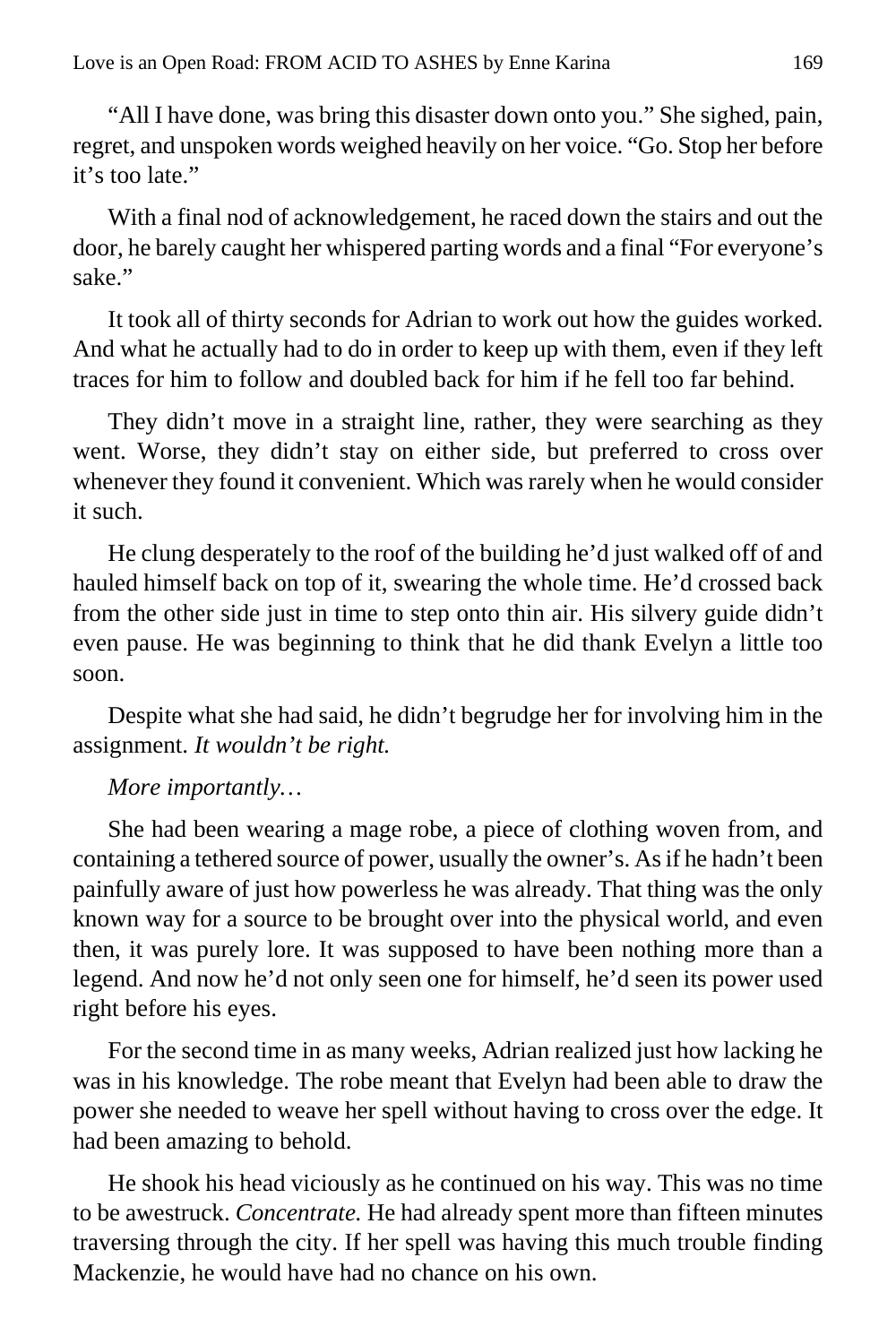Eventually, he crossed over the edge and arrived at the outskirts of the city. Wherever he was now, the streets were as dark and lifeless as the city center. Except, the veil's influence didn't reach this far out. He barely had time to get his bearings before the silvery strands shot off again.

He was close. He could feel it. The air was oppressive and overladen, almost crushing with unrestrained power of a single source. *And something else.* Neither of which was related to the water. He didn't have the time or the inclination to figure out what at that moment.

He closed his eyes to help himself focus. This was it. The guide was leading him deeper and deeper into the other side. A protective labyrinth to keep the uninvited out of the way had spanned the entire length of the edge there. Luckily, it didn't even seem to faze Evelyn's spell as it flew through the twists and turns. For once, he was glad the edge was worn as thin as it was because he had no time to weave something to tether himself to it.

The labyrinth had exited into an open area. A giant room of sorts with no way out, or he had assumed until the guide unraveled an entire section to reveal a wrought iron gate.

The only piece of normality in the twisted domain of magic.

The room was pulsating like it was alive the whole time he stood there. Actually, he was fairly sure it *was* alive because the walls bled, oozing deeppurple liquid and puffs of musky air. He did not want to know where he was and couldn't have been more grateful when his guide unraveled the spell.

He stepped through the gate behind his guide, it was obvious where to go by that point. Mackenzie was emitting so much hostility and power that he could feel her from the other side.

\*\*\*\*

Tyler pushed himself off the ground slowly. His whole body ached and his stiff joints protested loudly as he tried to stand. Tall trees and wild undergrowth flanked the two sides of the dirt path he was lying on. Whatever that monstrosity was, it had brought and left him there. He took in the sight before him slowly as he brushed as much dirt off of himself as he could.

The place looked almost normal, but *off*. It could pass for reality as he knew it, if not for the subtle wrongness that he couldn't define. Trees and shrubs flanked both sides of the road and the sun shone down from high up in the sky. Despite the normality of the scene, the place creeped him out immensely. *And*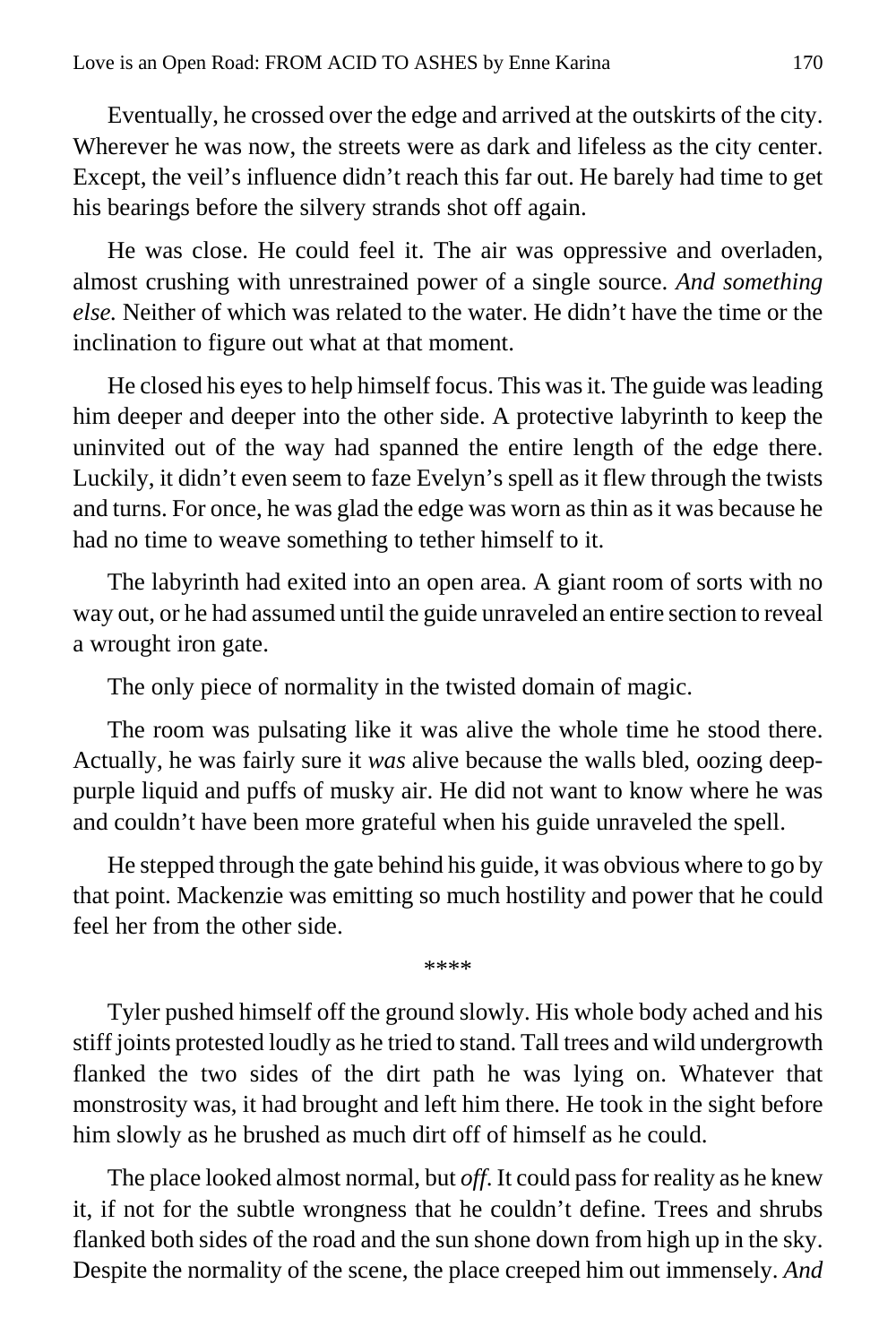*that's why I know this wasn't real*. He shuddered. His gaze swept over his surroundings one last time before he set off down the path.

After an hour or so, he was certain that he was in some sort of maze. There were way too many twists and turns to be normal and the paths branched out and reconnected at arbitrary intervals. Trying to walk off the path had proven to be impossible, whatever the shrubs were, he'd found out the hard way that they were covered in sharp barb thorns. The trees also prevented him from seeing anything other than the path in front and the sky above.

Was he supposed to find his way out? He had no idea, the place was so completely different from any of the others. *She's toying with me,* he thought angrily. *Maybe this was her way of showing him that she was the one in control.*

"What do you want with me?" he screamed up to the sky in the hopes that she was watching his struggle. Minutes passed and the silence stayed unbroken. Tyler kicked at the ground, sending up a cloud of dust and loose pebbles. He wanted out, he wanted something to happen, he just wanted it to end.

"Do what you want, but I'm not just going to roll over and die! Not anymore!" He punctuated his point by hurling a rock against the nearest tree. "They'll stop you, you know. You're not getting away."

He desperately hoped it was true. Failing that, he prayed that she would let it end with just his death and leave the others unharmed.

Tyler seethed as he took off down the path again. He felt like a fool screaming at nothing, but on the off chance that she was secretly there, well, he'd make his last stand. He finally found some purpose to live for and he'd be damned if he let her end it all now.

The world around him grew more twisted the further he walked. What had started off ordinary had taken on a familiar, gruesome sheen. The trees twitched, grunted and groaned, as though they were alive and in pain. Dark shapes flitted and slithered from shadow to shadow. He would catch glimpses of them out of the corner of his eye, but he could never get a good look at them.

Overhead, dark-violet clouds blocked out any natural light and cast darkcrimson shadows. The longer he watched, the surer he was that the shadows were alive. Where the crimson coiled up the trunks of the trees, the latter emitted sounds of agony.

The canopy of sounds alone was enough to make him shake. He shook his head violently to clear it and concentrated on what was in front of him. There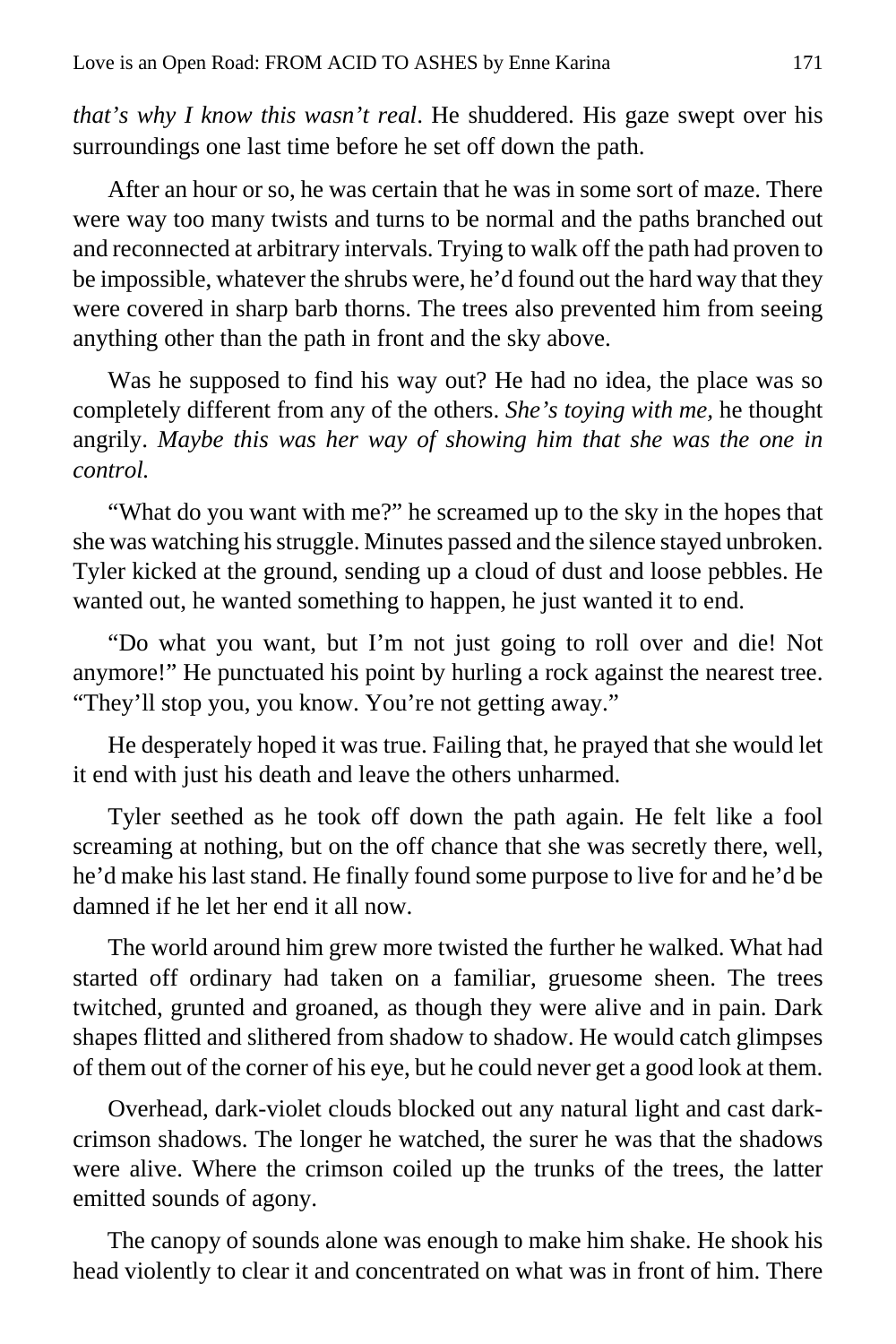was no point in getting distracted by the things going on around him. Ironically, the dirt path was the only thing that appeared to be untouched by the twisted horror. Ignoring the screaming vegetation the best he could, he powered on.

Time dragged on, but since the initial shift, nothing else seemed to change. He was no closer to finding the exit to the maze than he was hours ago, but aside from that, everything was going reasonably well.

"Don't think about it…" he whispered under his breath. *Don't look a gift horse in the mouth.*

\*\*\*\*

Adrian followed the guide through one final jump and wound up face-toface with Mackenzie. She took a surprised step back, shock evident on her face. The two of them stood staring at one another in tense silence. He did his best to think of some plan or other without taking his attention off her.

Evelyn's guide had bled away like quicksilver after they circled around her in three circular turns, leaving the two of them alone in the middle of a graveyard. Overhead, ancient lamps cast a dim dirty-yellow light over everything. It was barely enough to offer him a rough visual of his immediate surroundings. They were on a paved pathway with gravestones on both sides. Adrian was relatively certain that he'd caught her on the way to somewhere.

She hadn't changed at all since the last time they'd met. She wore her palebrown hair in a bun and her clothes were dark, made for blending into the night. In the distorted light, her eyes shone like gold with a light of their own.

As they stood studying each other warily, Evelyn's parting words ricocheted around Adrian's mind. *For we shall hear as the angels sing and watch as the devils dance, but once the bell chimes three…* He forced the words out of his mind, he couldn't afford to be distracted by them.

This was by far, *the* most surreal situation he had ever been faced with. He couldn't believe that he was facing down one of the most powerful Magicals to grace his time. And in a cemetery of all places. If that wasn't an omen, he didn't know what was.

*One breath, focus…*

"Don't even think about it," she whispered softly.

Mackenzie didn't make any move as far as he could tell, but all of a sudden, his knees buckled and he collapsed into a heap on the gravelly floor. Searing pain boiled through his blood, making him gasp.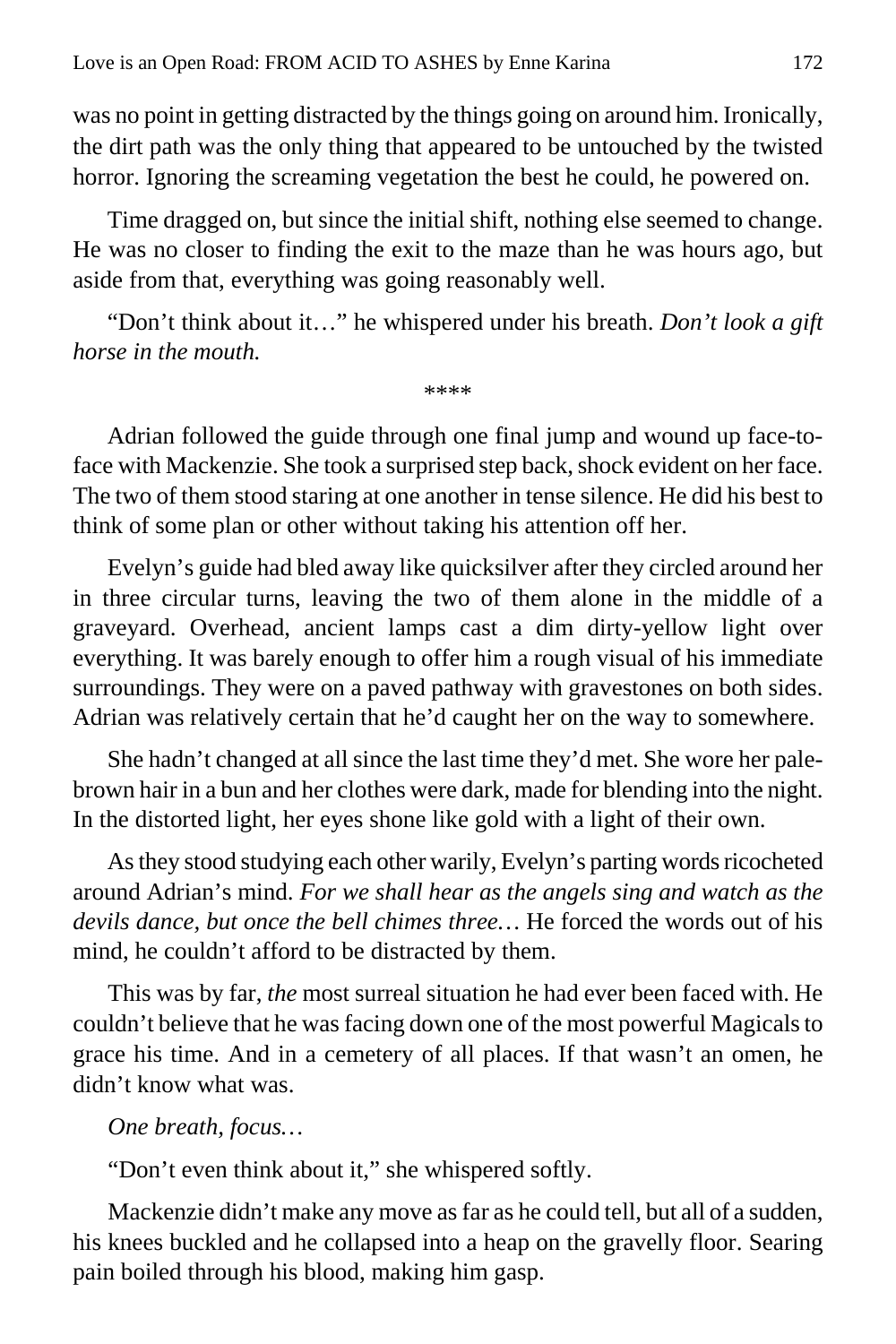"Please don't get in my way. I really don't want to hurt you," she said gently. Her tone gave him pause, it almost sounded like she was pleading with him.

"What did you do to Lynna?" Adrian asked hoarsely as he tried to coordinate his limbs enough to stand again.

She walked toward him as she spoke, "I assure you, she's completely fine."

"What do you mean fine? Where is she?" The mounting fear gave him the last boost of energy he needed. He pushed off his knees and stood with one hand braced against his thigh, glaring at her the whole while.

As if a switch had been triggered, her entire demeanor changed. Adrian took an involuntary step back. Gone was the remorse, only to be replaced by indignant anger.

"Really now, do you mean to accuse me of harming her? No, she's perfectly well. She's resting in my home as we speak." She shrugged nonchalantly, as though her words made perfect sense.

"And the rest of the team?"

"None the worse for wear." She paused and the air around them shifted again. "Well, except for that pair of twins. It was truly unfortunate. You have to believe me, I really didn't realize there were two before the spell swallowed one."

Adrian felt the blood drain from his face at the words. Sia and Luke, she'd killed one of them. He lunged at her, blinded by helpless rage. Another sharp stab of pain raced through his veins, boiling through his blood and sending him crumbling to the ground once more. She looked down at him, her face twisted by misery, and unshed tears made her gold eyes glow.

Somewhere far away, a clock chimed, Adrian counted eleven gongs in total. *One hour till midnight.* He was running out of time and options. Not that he had much of either to begin with. He ground his teeth to keep from crying out in pain as he tried to get off the ground. This spell was different from the last, more than pain itself, there was something else laced into it. The more he struggled, the harder it constricted him, keeping him in place.

"I really don't want to have to do this to you." Mackenzie shook her head morosely. As if the whole thing wasn't screwed up enough, she looked genuinely regretful. "Oh Adrian, I really didn't want things to come to this.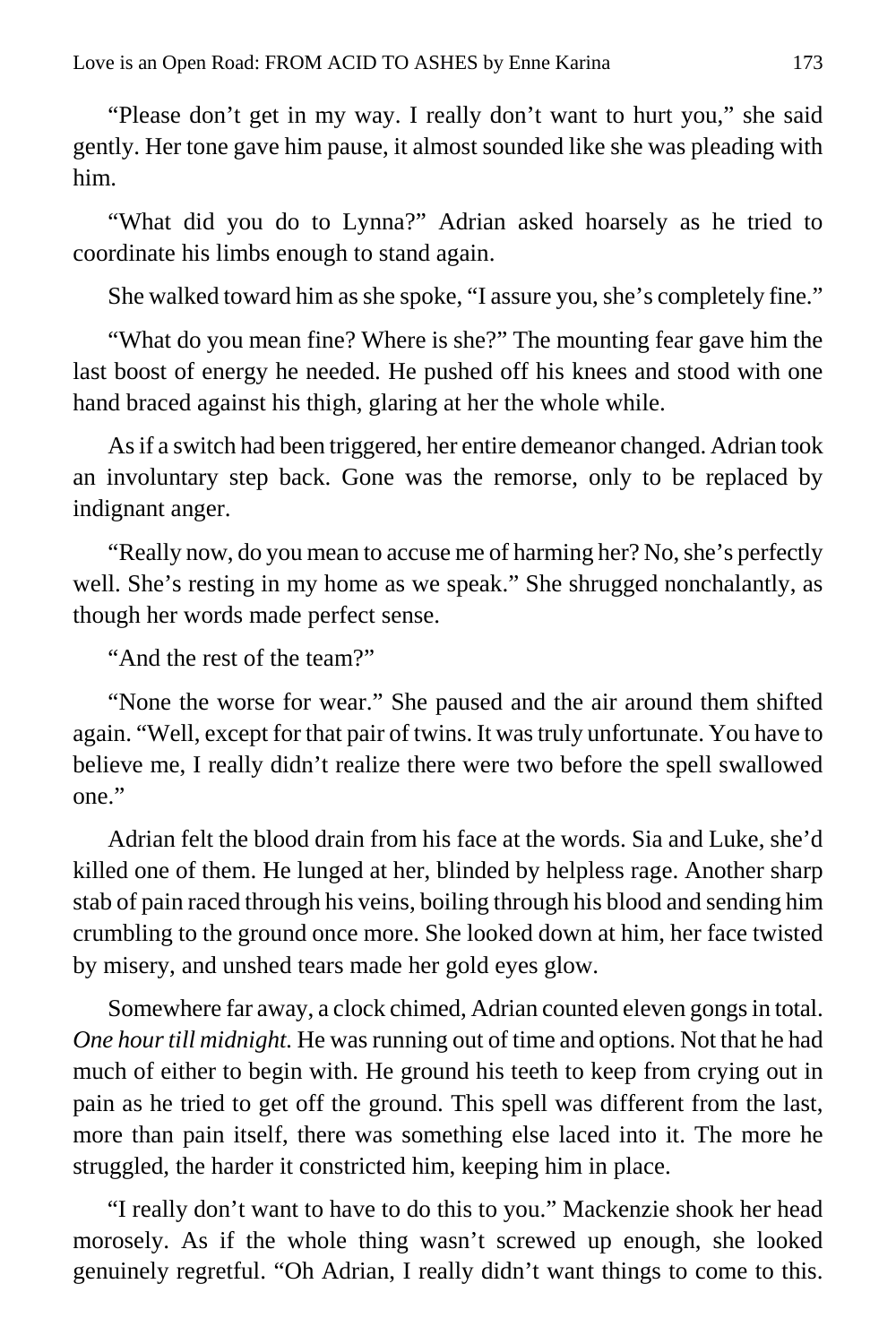You were her favorite you know. I begged Lynna to take you off this case, but you just wouldn't give up. And when she showed up all of a sudden, raging and yelling… I really was hoping to end this quietly."

"Mackenzie, please. Stop this insanity. Let Lynna and Tyler go!" Adrian pleaded. He had to talk reason into her.

"No, I would never hurt Lynna or the others, not more than necessary, but Tyler…" She shook her head again. "It's too late for that now."

"Why are you doing this?" Adrian asked desperately. "I know what that accident took from you, but it was just an accident! It had nothing to do with Tyler."

Minutes ticked by and for a painful moment, Adrian thought that she was simply going to walk away and leave him sprawled on the ground. And there wouldn't be a thing he could do to stop her. Whatever spell she used, it had been woven into his very flesh.

Slowly, in the unnatural silence, he realized the air was growing colder by the second. Icy cold terror overtook him as he looked up at her in abject horror. It was the thing he noticed earlier. A massive ball of power was approaching the edge. A separate entity from the waters and just as powerful, she had the thing tethered to her and was guiding it toward the edge.

He trembled helplessly as realization dawned. *She was drawing her source to her.*

If she saw the shift in him, she made no mention of it. "Let me ask you something Adrian. Do you think this world is just?"

Adrian knew that he had to distract her. *Maybe someone would notice what was going on and raise the alarm*. God, he hoped so. "No, I never did. We make do with what we can. You two taught me that."

"That's right. I'm just making do. If there's no grand design, it's up to us to fend for ourselves. We are our own justice."

"No, you're just twisting the words to suit yourself. You know this is wrong!"

"And who decided what is right or wrong? Or the laws? Why must we obey them?" she asked as she raised her face and her arms to the sky, as if begging the heavens for an answer.

"Why blame Tyler?" Adrian whispered quietly. A small voice in the back of his mind screamed for him to stop, that he was better off not knowing.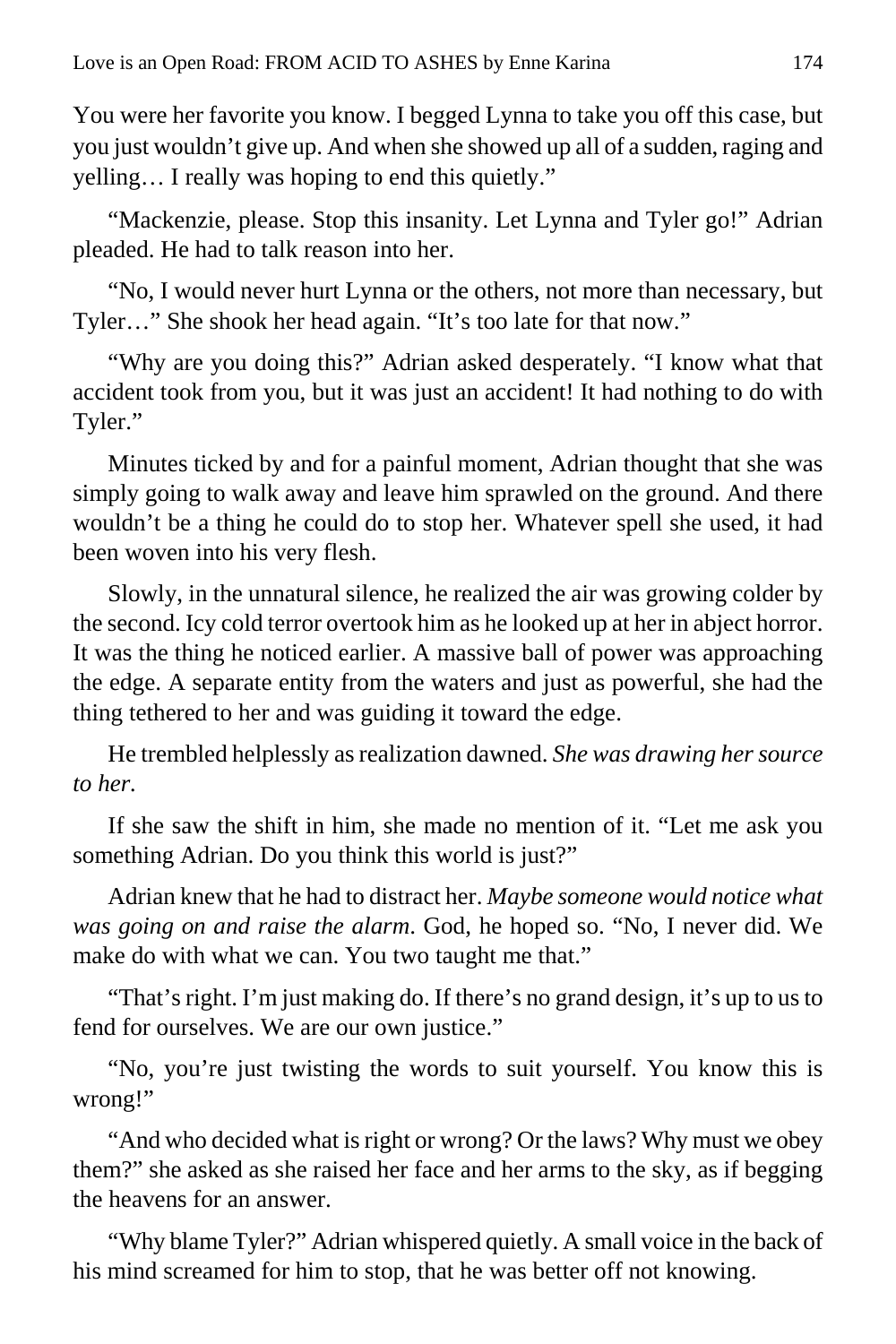"Because he's guilty," she said with finality. Adrian couldn't look away from her shining eyes. Gone was the sadness and anger, all that remained now was the certainty of someone who truly believed that their actions were righteous.

"He just happened to survive the accident! There's no guilt in that, just coincidence," he tried again. Maybe his words would sink in if he repeated them enough. Out of the corner of his eye, he saw the fluxing, immaterial shape approaching as clear as day. The chain glinted ominously with every movement it made.

"No. He is guilty. Perhaps I had gone about this whole thing wrong." To his surprise, she knelt on the gravel floor in front of him. "Let me tell you a story."

\*\*\*\*

Tyler studied the large open courtyard. He was more shocked by his own lack of surprise than the sight itself. A castle-like structure loomed close by, just past the huge garden that spanned out from the gate where he stood. It was tall with sharp spires that seemed to pierce the clouds. The walls were completely black save for the occasional shot of crimson that twisted its way up and back into the skies.

All around the premises, a huge stone wall enclosed everything within. Everything looked safe enough, all except the violet hue now reflected by the plants in front of him. He was really starting to hate that color.

Somehow, he'd found his way out of the increasingly crazy maze and through the front gates of a twisted medieval compound. He took one cautious step after another and braced himself for what might pop up.

The moment he stepped through the dividing wall and into the garden, the ground beneath his feet fell apart. Tyler reeled back and nearly fell over, expecting to plunge into oblivion, but that didn't happen. He stood gulping madly as his heart beat out a wild rhythm. He stared uncomprehendingly at the ground beneath his feet. Where he stood, the ground would fragment and break into pieces, shuffle around, and rearrange itself into malformed monstrosities. Some unseen force kept him from falling into the gaps between pieces of supposedly solid ground, but he couldn't tell if that was a blessing or a curse.

Willing himself to look away, he took a tentative step forward. The ground and his immediate surroundings fell apart and reappeared in warped mockeries of its original form. With no idea what was going on or what to do about it,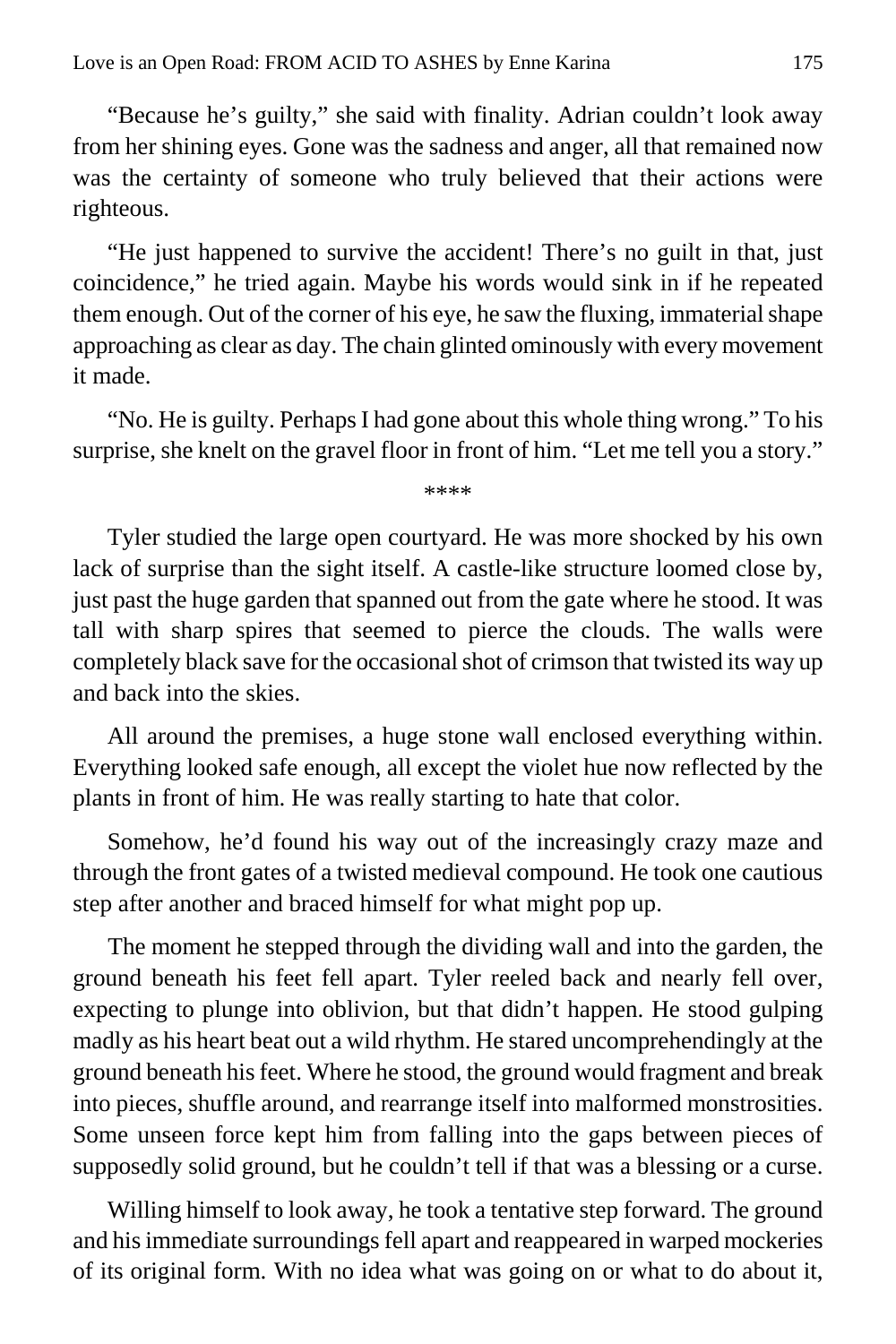Tyler simply walked toward the castle. *So far, so good*, he concentrated on taking steady breaths and ignored the dizzying changes around him.

When he made it to the castle gates, he paused. Up close, the structure was as imposing as it was beautiful. Upon closer inspection, the stone walls were a deep burgundy and decorated with vibrant blue carvings. Dark enough to appear as black in the horrid lighting.

He braced himself as he took the first step up the steep stone stairway and waited. And waited. And nothing happened. Tyler risked a glance back, a trail of gruesome twisted horrors marked the way he'd come, but the castle itself seemed to be immune to the distortion. He walked up the rest of the steps and trailed a hand along the smooth door. He pushed at it, but it didn't budge. There was no handle for him to pull on either.

*Of course it wouldn't be that easy,* he thought bitterly.

Compulsively, he glanced back. The twisted mass of distortions grew, cannibalizing the untouched parts around it. With a shudder, he redoubled his efforts to find a way into the castle.

Finally, he hit upon something that gave way and the door swung open. The interior was unlit, but Tyler entered it none the less. He took a small step forward and whirled around when the door slammed shut behind him, sealing him inside. Without warning, flames ignited all around him. Every candle and wall torch had come to life with a wailing screech that made his ears ring.

Rather than casting a flickering light to illuminate their surroundings, the flames shot straight up. They were tall pillars of unsteady crimson light that barely reached the wall and floor around them, but scorched the high ceiling above. Unnatural black spots flickered in and out of existence. Tyler watched, mesmerized by the sight. With each passing second, he became surer of what they were. He *wasn't* imagining it. There were faces in the flames. Their expressions twisted into openmouthed screams as they spiraled upward only to be crushed against the stone ceiling.

It took all of his willpower to tear his eyes away from the flames. He needed to figure out a plan to get out of there. Somehow, he doubted that *dying* was the correct answer anymore. He had broken out of the confines of her spell once, he could do it again.

*He had to.*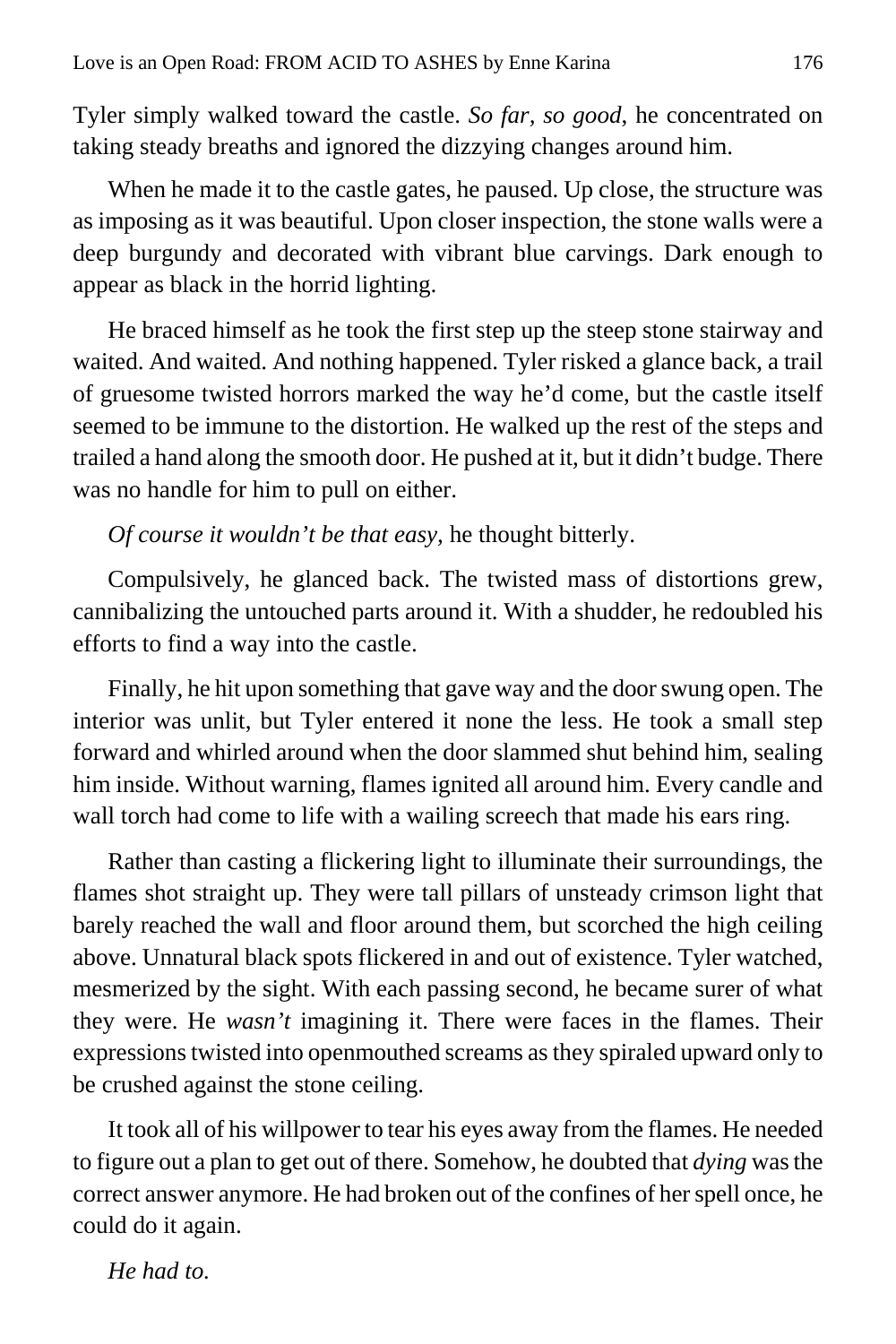Unfortunately, every door he tried had been locked save for a select few. He shuddered at the similarity between this dream and the one of hell. *No, they're not the same,* he assured himself. He needed to find differences, not similarities.

He ran through each detail he knew. She didn't intend for him to explore the place and was guiding him somewhere. The castle held large open rooms and halls covered in doors. So far, the whole place had been utterly deserted. And despite the overwhelming feeling of being isolated, lost in the massive structure forever, nothing really happened.

After walking for what felt like hours, he had explored up to the third floor before being forced downward again.

Tyler stared into the darkness helplessly. The only door that opened now led into a spiral stairwell leading into the basement. With no other options in sight, he began his descent. As he neared the bottom of the steps, the stench of rot and decay wafted up from below. The stink was overpowering and wrapped around him like viscous sludge. He stood rooted to the spot, propped up against the wall by one hand. Wave upon wave of nausea roiled through him.

"Fuck…" he cursed under his breath. He did not want to know what Mackenzie had planned for him this time, but he knew he was going to find out soon.

He had come too far to go back the way he'd come. Not to mention that the torches that illuminated his path had been steadily going out behind him with wails of anguish that made him cringe no matter how many times he's heard them. No, he had no choice but to continue forward.

Tyler strained to see into the darkness, for some sign, any sign, of what was giving off the smell. The flames gave nothing away. All he could make out was that the steps ended in a long stone hallway that continued on forever.

Each step was agony, he choked on each breath, unable to take in the sickening stench. As he arrived at the very bottom, he realized the hall was covered with doors, one set between each torch.

He fought hard against the mounting frustration. He really didn't want to test each door. *Was there really no way out?* The only thing he was going to accomplish was delivering himself to her on a silver platter. *There had to be another loophole.* He just had to find it.

Overhead, something with more legs than he was comfortable with scuttled across the wall, mostly hidden in darkness between two flaming torches. He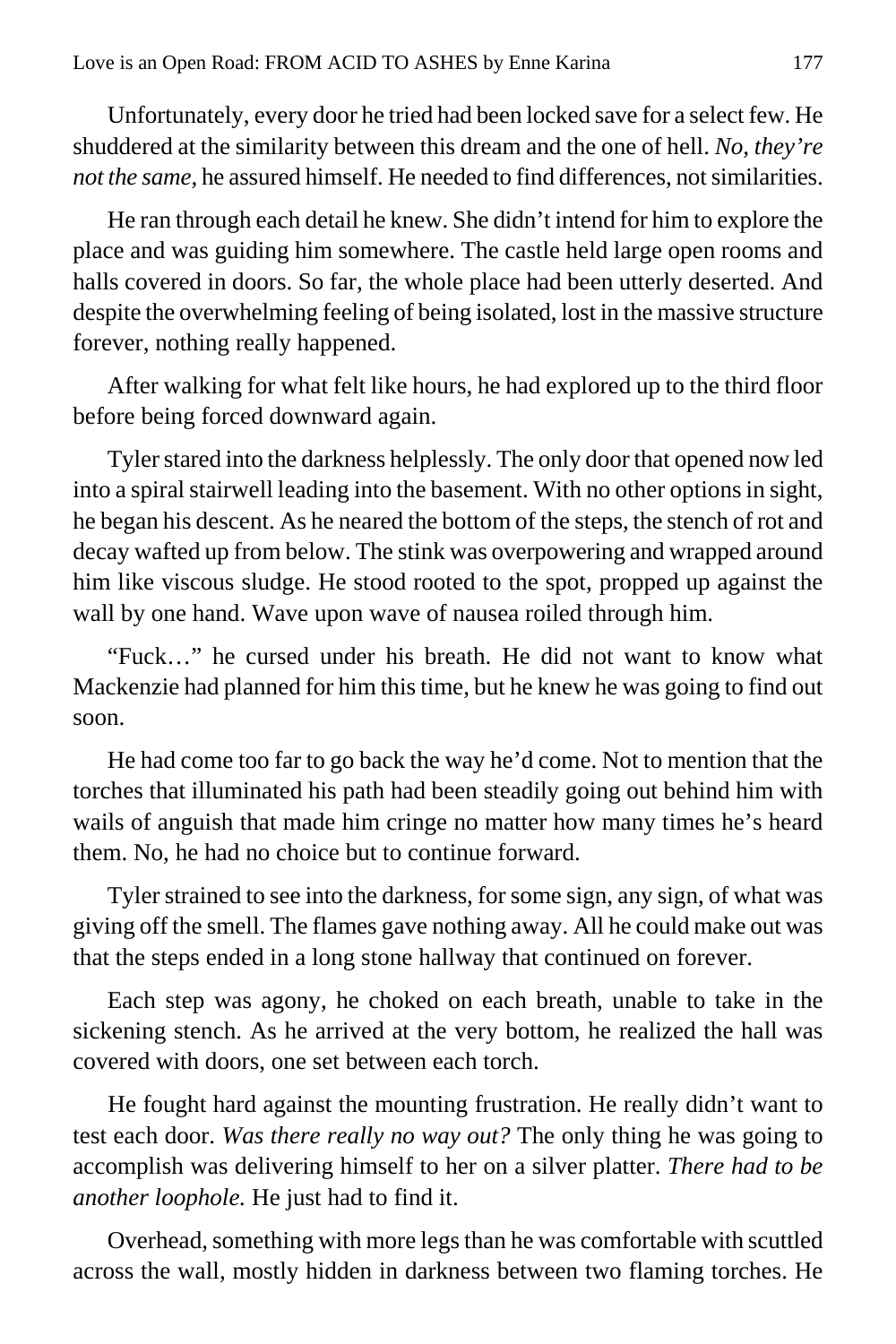shuddered violently. For the first time since setting foot in the basement, he noticed that it wasn't nearly as abandoned as the higher levels. The inhabitants of the castle seemed to prefer the damp basement and its revolting stench.

"Big surprise there," he mumbled. At least he was growing numb toward the smell now. It still made him sick, but it wasn't overpowering his ability to think. He rubbed tiredly at his eyes. Standing there like an idiot wasn't going to accomplish anything. Choking in a few more breaths, he tried the doors closest to him.

They didn't budge. Before long, he found himself back on the task of trying every door in sight.

At the seventy-eighth door, he noticed that the design had changed. The smooth stone was replaced by jagged unpolished rock. The eighty-fourth door was the one that opened. Tyler wished he hadn't found it the moment it swung inward. The rancid stench of decay permeated the air, smothering him with brutal intensity. Through the disorienting haze of revulsion, he realized that this was where the smell was coming from.

Like before, flames flared into life in front of him and died out behind. With a horrified jolt, he realized that the walls weren't walls. Or at least not of stone like the rest of the castle. Mangled and mutilated human bodies were piled and smashed together, the torches stuck into crevices between various body parts. Only the ceiling remained unchanged. Most of the bodies were still intact, and most of them still had flesh attached to the bones. He stared between the walls and the torches. *No… God no.*

He broke down in tears right there and then. If it was mind games Mackenzie wanted to play, she was winning.

*No, don't give up,* some inner voice screamed at him.

He owed it to Adrian to try. He owed it to all of them to survive the night.

Tyler gagged and emptied his stomach onto the floor between choked gasps and wretched sobs. His stomach continued to spasm and revolt even when there was nothing left. Before long, he was only spitting out blood. He clutched at his abdomen, the dry heaves sending shocks of pain throughout his body.

*Adrian…* When he had no feeling and no tears left, he risked glancing around. It wasn't a room like he originally thought, but another hallway. *I'm sorry…* He stood up despondently and walked while doing his best not to look at the walls or think about the torches.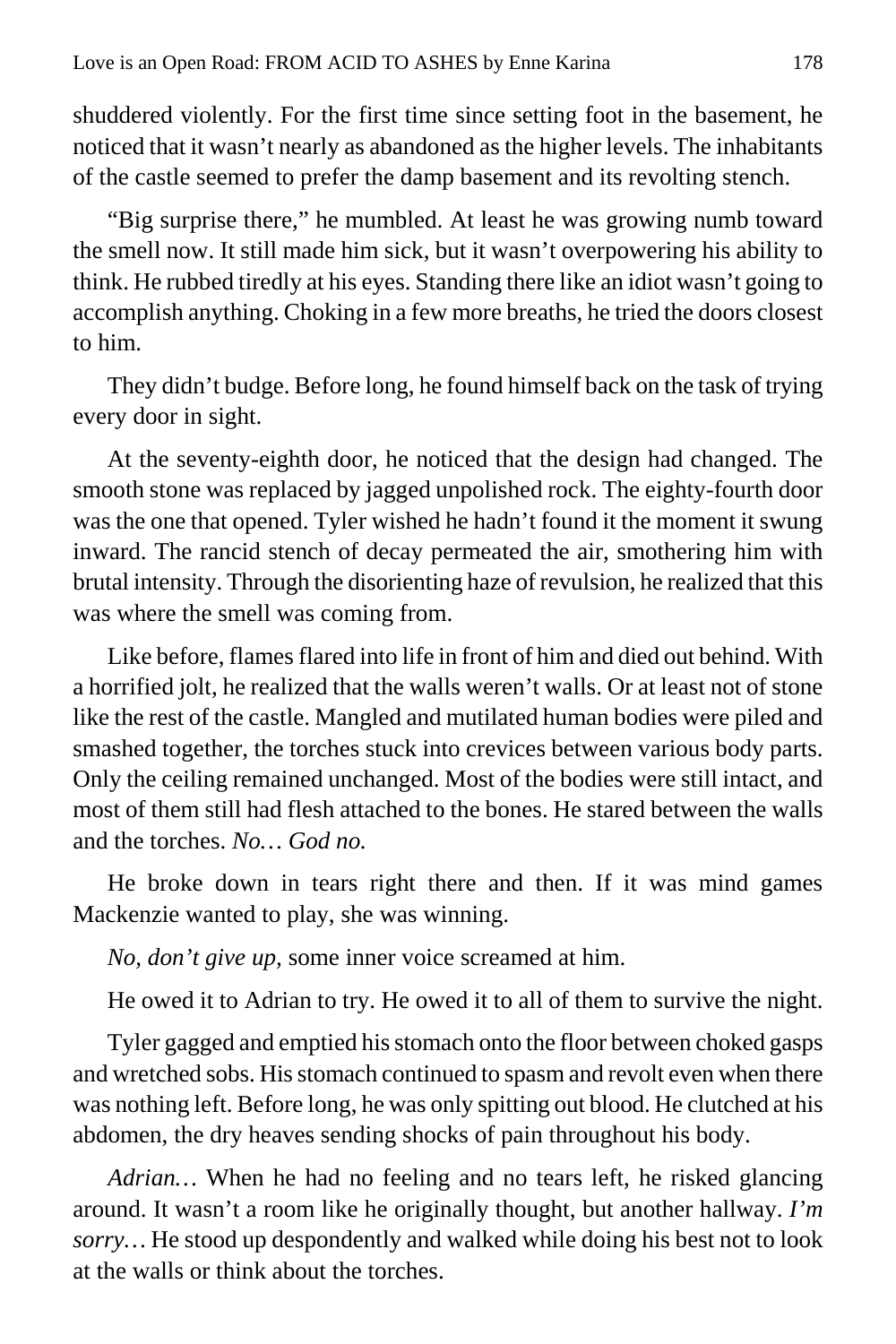Another door stood at the end. Tyler checked it impassively. It opened without a sound and he stepped through. He stared at the new area with a renewed sense of disgusted horror. He clutched at his stomach as he fought the nausea. He was sure that if he hadn't hurled in the last room, he would have just done it here instead. The walls were lined with cages and cells crammed full of mutilated corpses and the occasional living human.

At least that's what he assumed they were. He refused to look hard enough or close enough to tell for sure. Most were dressed in rags and covered in bandages. All of them had flesh torn out of parts of their bodies and bore angry scars and gaping wounds alike. They were also screaming at him in languages he couldn't understand.

He whirled around wildly, looking for what, he wasn't sure. The cages had no doors and the space between the metal bars was barely wide enough to fit an arm through. He stared on helplessly as they reached out toward him.

Fear and revulsion gave him the strength to continue forward. Logically, he knew the next area was going to be worse, but at the moment, he didn't care. He couldn't stay there. A jagged doorway half-hidden behind one of the cages was the only way out as far as he could tell. He steeled himself and braced against the groping hands and forced his way past.

His eyes darted from place to place, trying to take it all in. Instead of terror, he was seized by a growing numbness. It *was* worse. So much more that when feeling returned, he found himself clawing at the door that separated him from the previous room. He had been completely wrong when he thought he had run out of tears to cry.

Glass displays held his friends and acquaintances captive. From people he only knew in passing to ones that he had known for years. Some glared at him in silent accusation while others screamed and hurled insults his way. Most of it was jumbled together into incoherent slurs, but he couldn't tune it all out.

"This is all your fault!" His boss screamed at him while pounding on the glass to his left. He stared as others joined him at the front where he could see.

"None of this would be happening if you weren't here!" another coworker joined in.

"If only we never met, I wouldn't be here suffering like this…" someone sobbed.

"Die—I wish you had just died!" Lauren glared at him in accusation.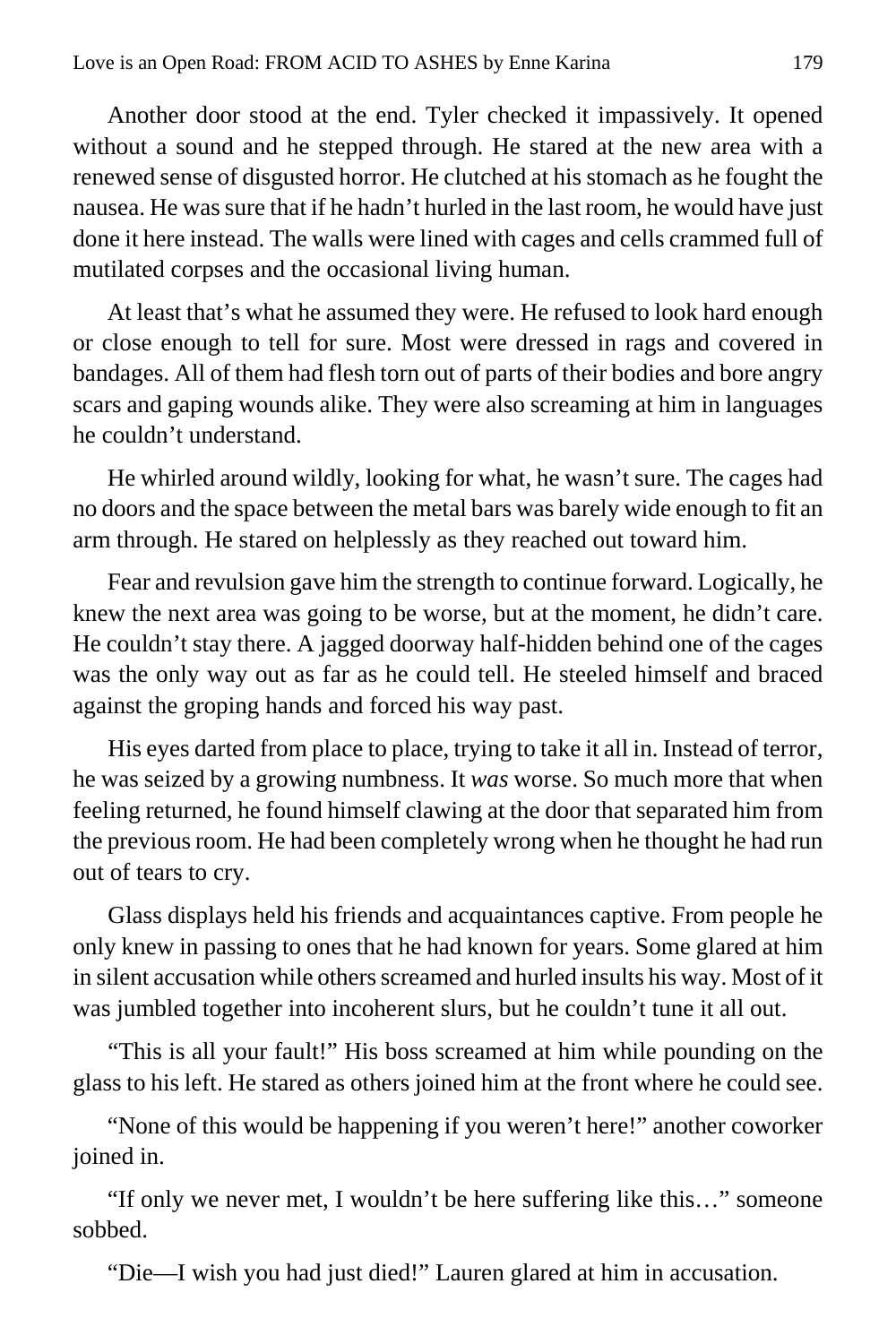He staggered away from the door in defeat. His hands were bloody from his efforts, but the door didn't so much as budge. He stared intently at the floor. *It's not real, they're not real, they're not really here,* he willed himself to believe. And the absolute worst, the voices that made the accusations feel like simple words, were the ones begging for help.

"Please, do something!" His neighbor pleaded with him from farther ahead.

"Save us, help us!" A man cried out from his left.

"Let us go, please, please…"

"Please…" A mother and child huddled at the very back.

Tyler crumbled to the ground as his knees gave out. He didn't know how long he stayed kneeling in the center of that room, but it was long enough that they had grown mostly silent. Loud breathing, quiet sobs, and a wildly beating heart were all he could hear.

He chanced a look toward the other side, where the door to the next area stood. He wanted so much to be free of the room, but dreaded what lay beyond.

The yelling renewed when he attempted to stand. Tyler couldn't hear the words anymore, having grown numb all over again. The only thing he wasn't deaf to was the anger and pain, fear and desperation, hurt and suffering.

Tyler stumbled his way to the next door on unsteady legs. He was shaking violently. Their words wound around his heart and squeezed it to bursting. He couldn't look at any of them and like a coward, slipped by them. *Could this possibly be real?* Did Mackenzie steal them away just to place them in his wretched nightmare?

He didn't know. It didn't matter. He pushed open the door softly and left them behind.

And came face to face with Adrian. Tyler stared in wide-eyed horror. *Oh God, oh God, oh God.*

"Adrian!" he yelled out and ran toward the holding cell. He realized too late that his lover wasn't alone. *No, please…*

"Leave…" Adrian whispered softly. His arms were wrapped around Lynna's unmoving body. Blood soaked through her thin jacket, three deep gashes ran down the length of her chest. Scattered around the cell were Halle, Sia, Luke, and four others Tyler didn't recognize.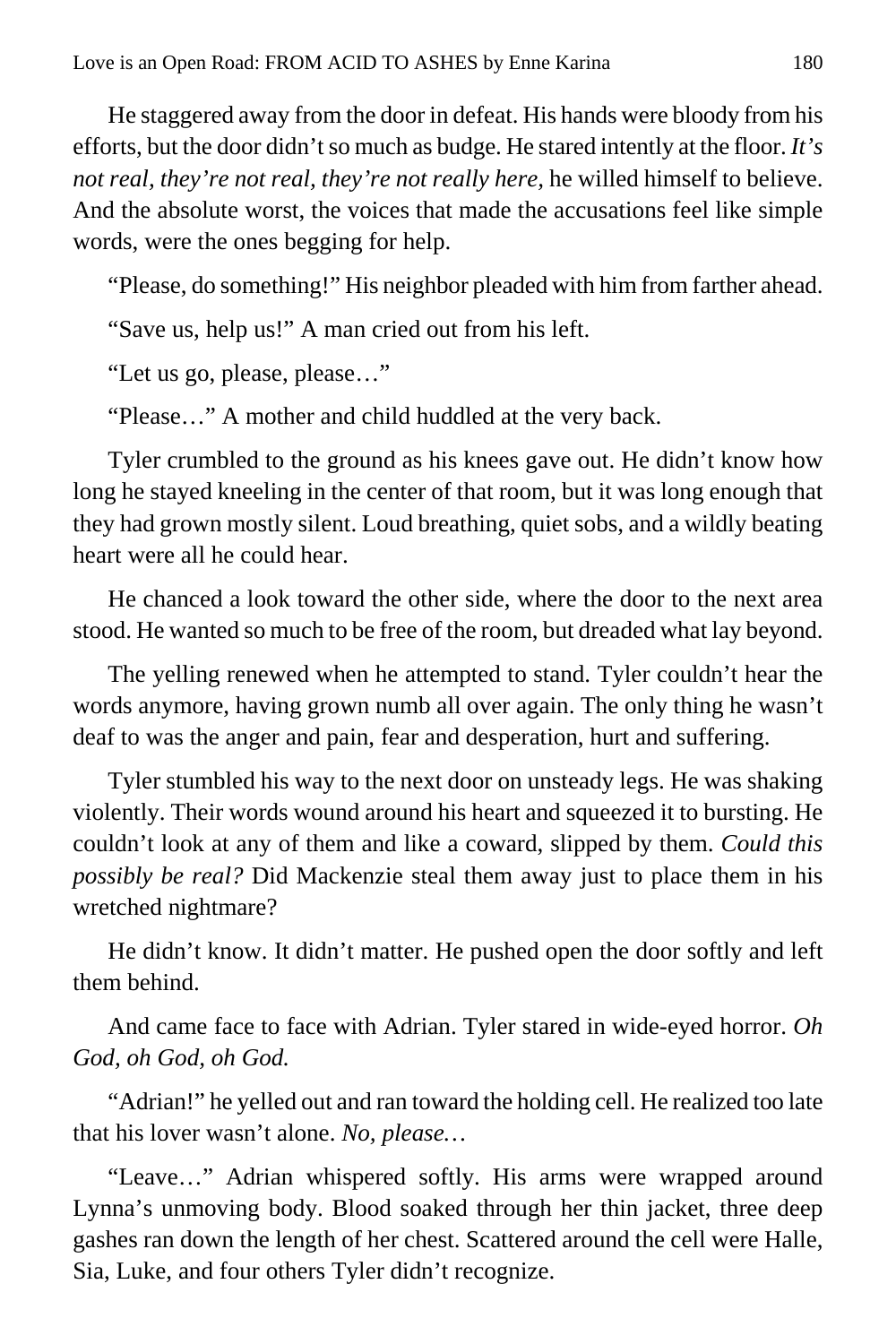"No… Adrian." He tugged violently at the iron bars, but they didn't so much as rattle.

"Leave!" For the first time since he entered, Adrian looked up at him. His face was contorted into a vicious sneer. Blood was smeared on one side of his face, but Tyler could tell it wasn't his.

"Adrian, please—" He was cut off when Adrian screamed. There were no words, only raw pain.

"Go away! It's all your fault—Lynna—she's…" Adrian cried, his whole body shook with his sobs. He pulled Lynna's lifeless body tighter to him and in a desperate voice, he begged, "Please. Just, leave."

"I'm sorry," a soft voice answered from the cell on the adjacent wall. Tyler turned slowly, he knew that voice, and dreaded the words like nothing else. "It's all my fault…"

He froze as he stared into the far cell. He hadn't noticed at first, all his attention had been on Adrian alone. His parents sat huddled in the back corner. His father was watching him with pure hatred while his mother cried. A wave of dizziness had him collapsing onto the floor.

"If only he had never been born," she wept. "We wouldn't have had to suffer..."

"It doesn't matter. They're all dead now," Adrian answered, voice hoarse and broken. He was speaking to Tyler, but kept his eyes on Lynna as he rocked her slowly. At that moment, Tyler knew that it really had been all his fault. *If only I'd died…*

Darkness swallowed everything until all that remained were Tyler and the occupants of the two cells.

"If only we'd never met… if only you'd died back then…" Adrian turned sad, lifeless eyes on him. The innocent spark Tyler had so loved was gone, shattered forever by the death that lay at his feet. "You took everything from me."

Tyler turned away, unable to bear seeing the sadness that marred Adrian's once brilliant eyes. Everything that had happened, everything they accused him of, it was all true. There was nothing he could say in his own defense.

"I'm sorry…"

Adrian shook his head gently. There wouldn't be any forgiveness. Things were never going to be okay again.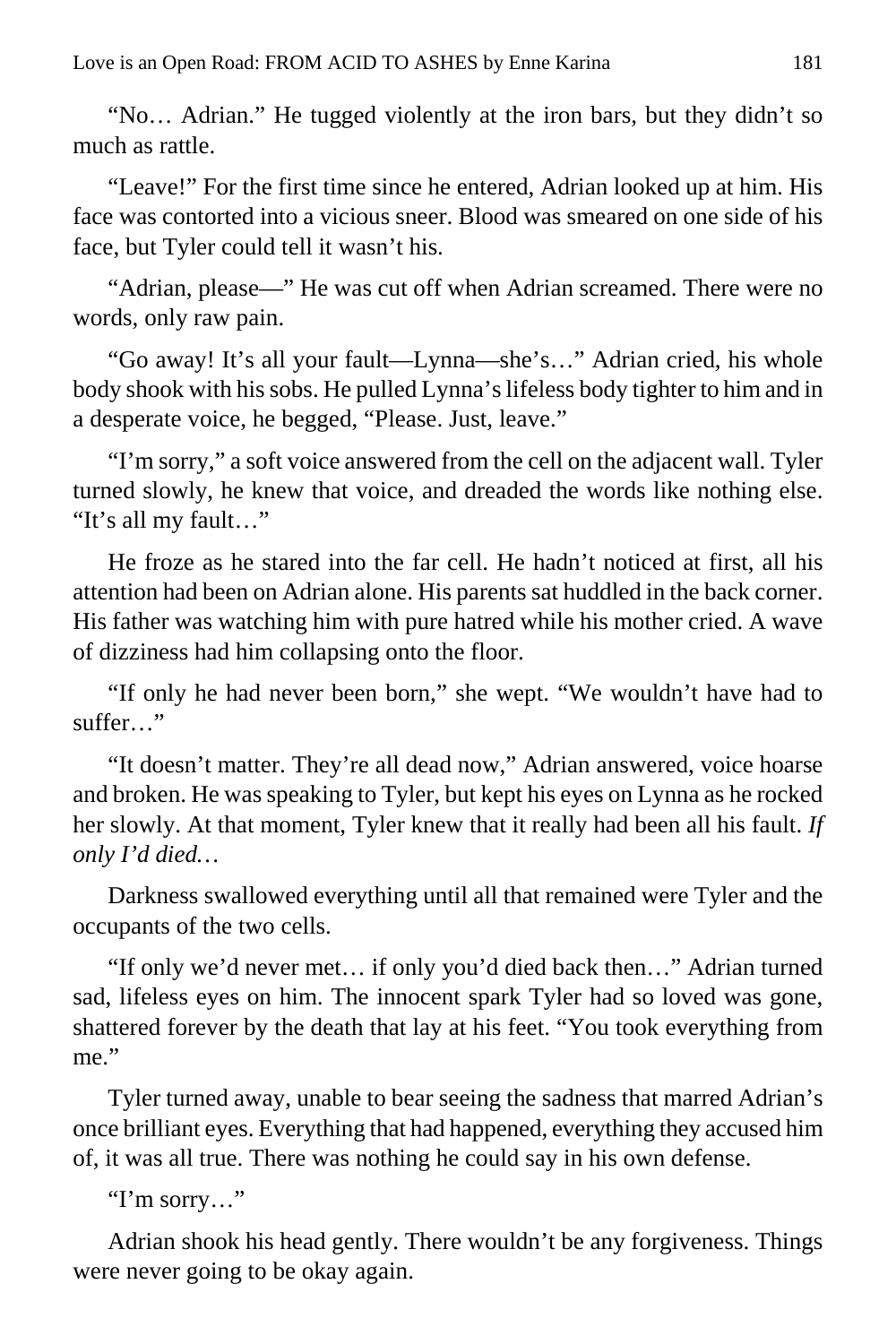Slowly, a serpentine shadow crept out of the ground and wound itself around Tyler's body. A million tiny claws dug into his skin and held him captive. He didn't fight or struggle. Adrian was right, it didn't matter anymore. He laughed, voice cracking with hysterics. Fighting was how he got them all into that situation in the first place.

He didn't make a sound as the claws dug under his skin and tore his flesh apart one tiny bit at a time. It was his fault for getting them involved in the first place, Adrian had every right to blame him for their deaths. The physical pain barely registered over the agony that crushed his heart.

*She really is mad,* Adrian thought as she finished recounting the events to him. A litany of contradictions jumped out at him, each raising a warning flag, but she didn't seem to notice any of them.

\*\*\*\*

"Mackenzie, please, I'm begging you to stop. This can't go on, you know that." He looked at her intently and let the truth of his feelings show through his eyes. *If only things had been different.* It was all too easy to relate to her pain.

Deep down, he knew exactly how much she hurt.

"I'm sorry, I can't have you getting in my way." She patted his arm gently before getting up. "I don't expect you to understand, but know that this is something I have to do."

Adrian wanted to cry. Whether it was to cry at her to stop or cry for her pain, he didn't know. Her voice was so laden with regret and sadness, it tore his heart apart. She was lost, and without any light or hope, began falling down a dark path.

#### *She's not evil.*

"I'm sorry…" he whispered to her retreating form.

He knew that going in. He had known her at her brightest, before the tragedy tore her family from her, before the grief had consumed her.

*She's just looking for an answer.*

He sagged onto the ground, the bonds that held him captive loosened with each step she took. He watched her walk away with tears running down his face. His vision blurred.

He knew what he had to do.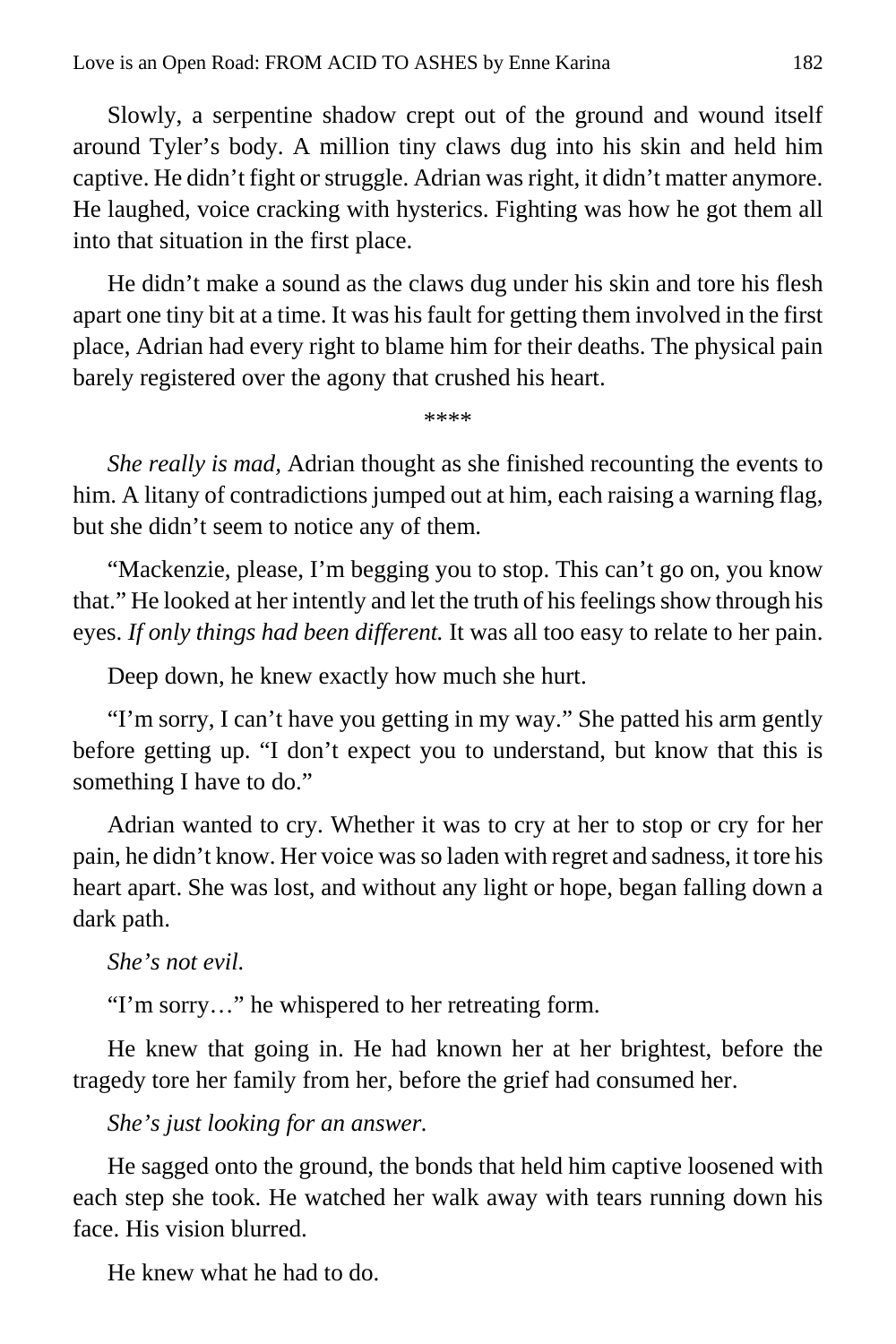Swallowing the rest of his sobs, he bit his lips to help himself concentrate. Adrian directed all the power he could muster to one of his prepared spells when the binding was at its weakest. Her spell singed his bones and fell away.

Everything happened in a blur of motion. She wheeled around as she felt her spell break, eyes flashing angrily. But the moment of hesitation was all he needed. Adrian reached out toward her and three gunshots shattered the night air.

\*\*\*\*

Tyler bolted upright at the piercing sounds. A wave of dizziness and confusion washed over him as he tried to process what was going on. He had been in that dungeon with Adrian and his parents and now… he was somewhere else. *Was this a part of her plan?* He couldn't tell. There was grass under him and shapes darker than the moonless night scattered around. He clutched at his pounding head, the remnants of the nightmare ricocheted around in his mind.

#### *Adrian…*

"It's not real…" he whispered softly to himself. *It couldn't be*.

Carefully, he stood. The black shadows didn't stir and he risked a touch. His fingers connected with cold smooth stone. Tyler blinked rapidly, his eyes slowly adjusted to the lack of light.

It was a gravestone. Tyler yanked his hand back as if he had been burned. He looked around carefully, rows upon rows of headstones surrounded him. Off in the distance dim light shone through the dark. He had a sinking feeling that was where the explosive sound had come from.

Knowing he could not stay where he was, he picked his way through the cemetery toward it. Dread pooled in his stomach as he drew nearer.

His head still pounded, but he ignored it like he ignored the millions of tiny cuts that decorated his skin and the metallic taste of blood in his mouth. Yet more proof of the nightmare. *Just keep going.*

At least it gave him some goal to work toward.

As he neared, he caught the sound of muffled crying. He picked up his pace. *It can't be…* His legs shook with the effort, but he pushed on.

"Adrian?" Tyler yelled out. His breath caught when the sound of crying cut off abruptly and a shadowy figure shifted. If Lynna was dead, he'd let Adrian kill him himself.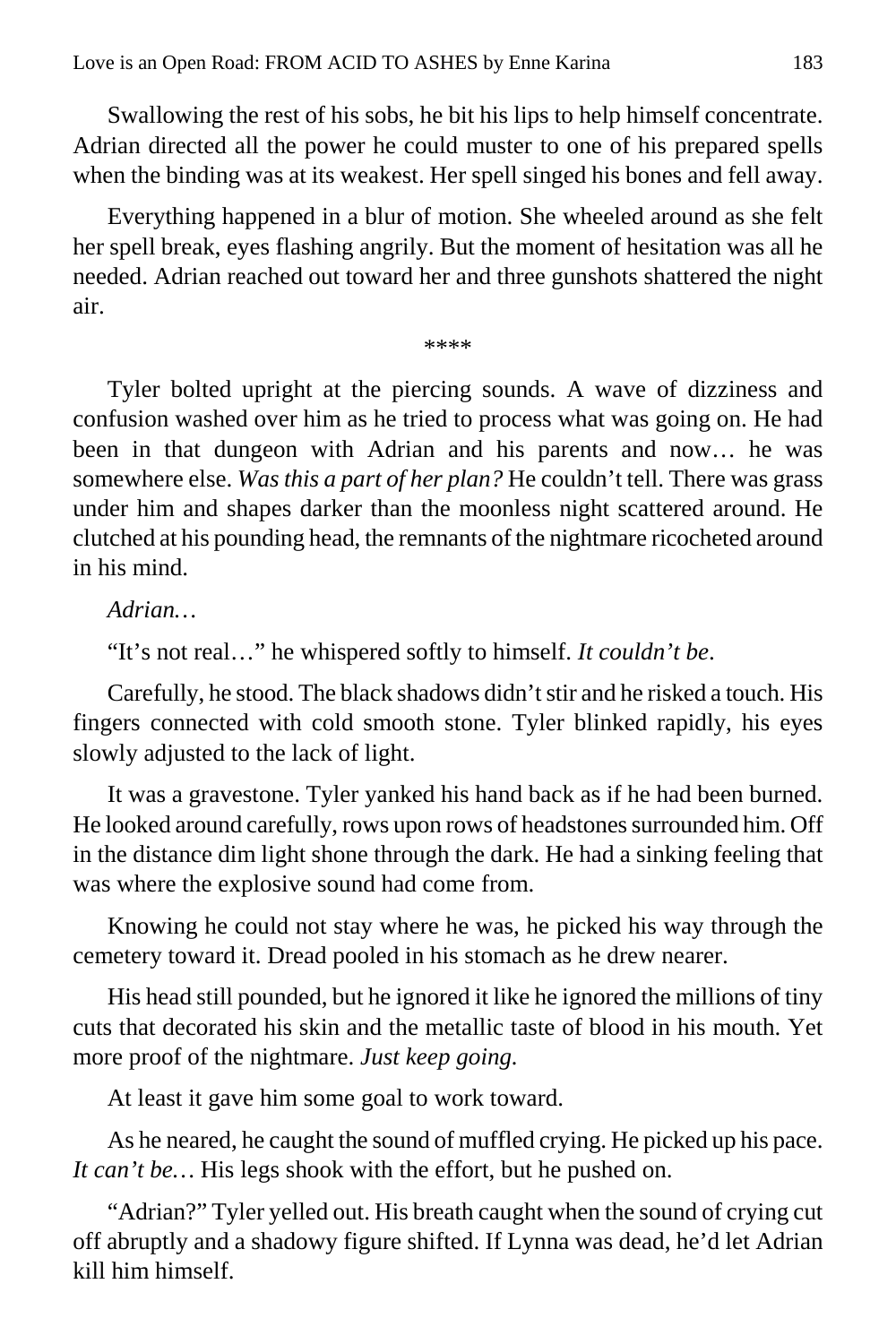"Tyler?" Adrian's voice replied uncertainly.

Tyler broke out in a run, all the pain and discomfort forgotten the moment he heard Adrian's voice. He needed to get to him. He forced the memories of the nightmare away. *It couldn't be real.* He just needed some proof to verify what he *knew*.

He zoned in on Adrian's form, he was facing him while leaning against a lamppost. He was alone. Relief shot through Tyler as he reached him.

They collapsed into each other's arms.

"What happen—" The word died down in his throat as he looked over Adrian's shoulder. All the blood drained from his face as he caught the sight of a figure lying on the ground with a pool of blood under them. "Who…"

*It can't be.* It wasn't.

Adrian shook his head gently without looking at him and spoke one simple word, "Mackenzie."

Tyler didn't know what to say. *Was it finally over? Was this real then?*

Silently, Adrian stood and tugged lightly on Tyler's arm. Tyler let himself be led to where Mackenzie lay. He couldn't quite stifle the gasp of shock that escaped him. Without a word, Adrian pulled out the gun and held it out for Tyler to see. All the while, he never looked up from the lifeless body at their feet.

"You mean you…" The body was blatant proof of what Adrian had done, and yet, the thought of Adrian having killed someone with a gun didn't feel real. Tyler wrapped his arms around him gently.

Adrian broke down in another fit of sobs. "It's so stupid. All the power in the world and she… God. It's so unfair, but I couldn't let her… I killed her like an animal."

"You saved me."

"I didn't know what to do. I tried to, I really tried, but I-I couldn't touch her with my magic and you were…" Adrian reached up to clutch desperately at Tyler, pressing their bodies together with all the force he could muster. "It was supposed to be a last resort. I—she… Halle was right you know. She could've killed me anytime she wanted. Just tonight—she could have… but she didn't."

Tyler eased them away from the body carefully. He let Adrian talk, cry, and mumble, through all the things he had to say. He listened quietly, knowing that it wasn't his place to judge.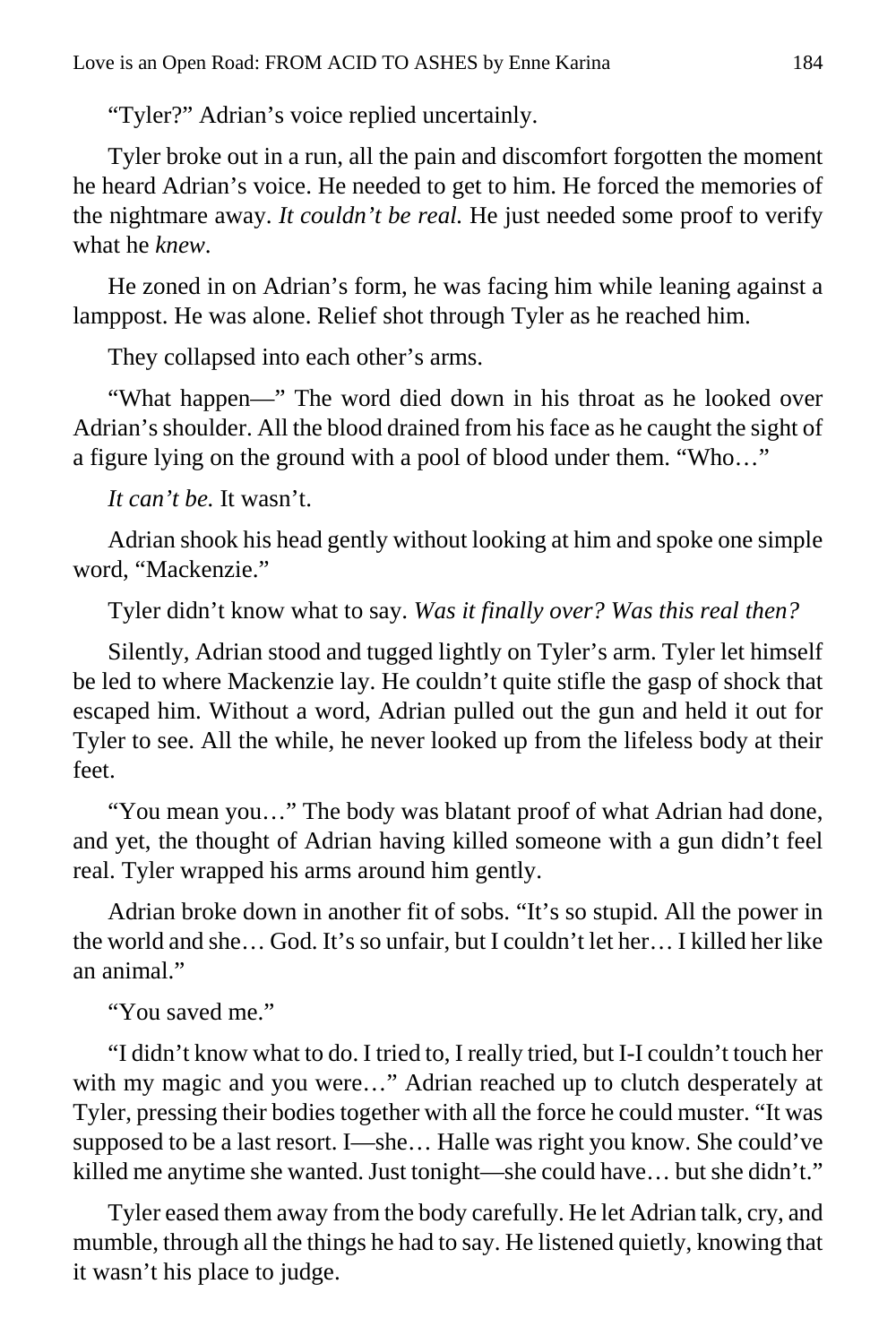"She's not—God… she was such a kind woman. And that accident—it all fell apart. I-I can't—I never intended for things to end like this…"

Tyler held Adrian tightly as Adrian poured out his soul. He laughed humorlessly, his voice cracked and drifted toward hysterics. Tyler stroked his back soothingly and waited for him to compose himself again.

"What it came down to was that she hesitated and I didn't."

Tyler continued to hold him even as the final admission was put to words.

"I wanted to save her…"

\*\*\*\*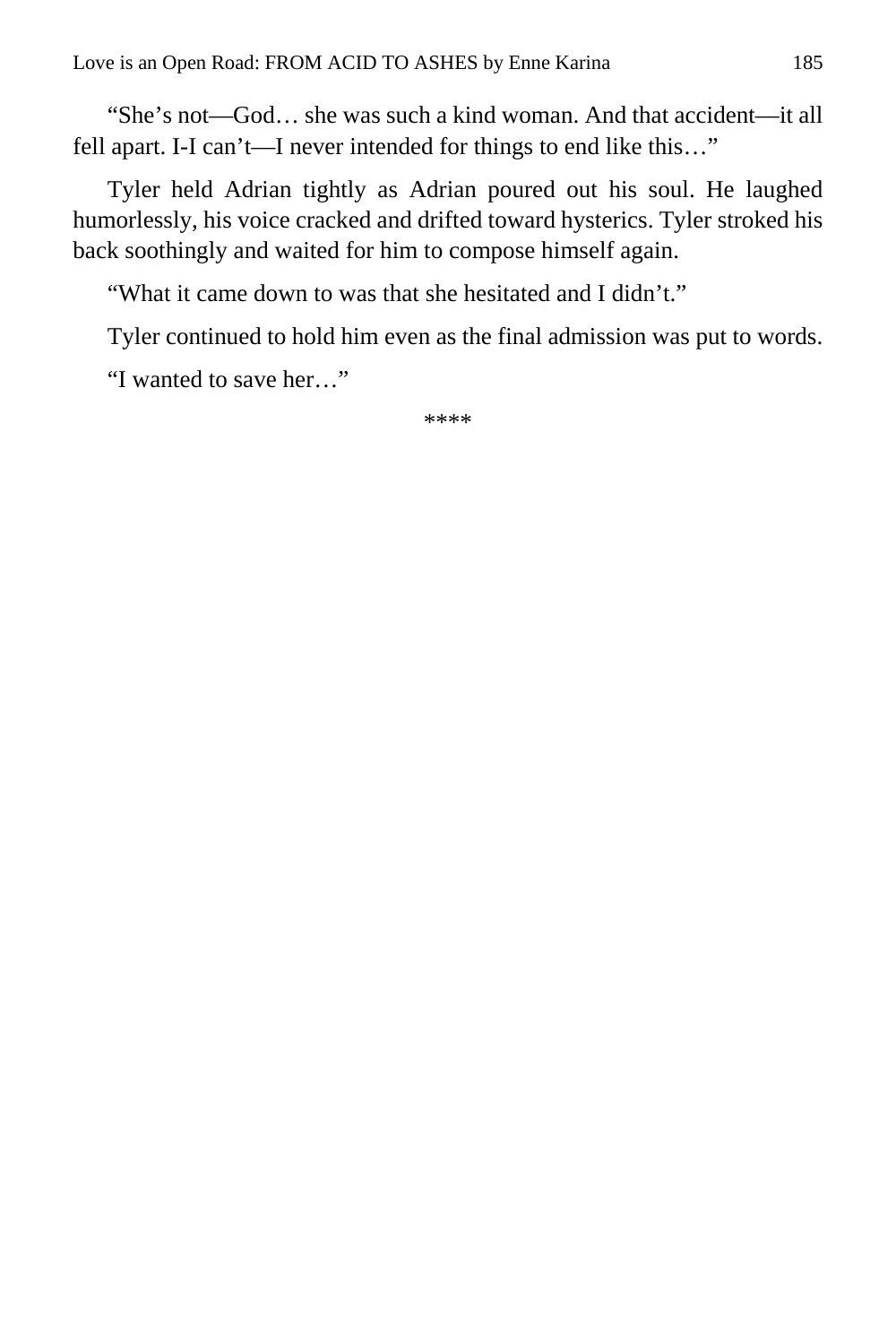### **Chapter 7**

*The witch's ball shall end.* Adrian glared at his reflection like it had wronged him in unforgiveable ways. Evelyn's words still haunted him. The look on Mackenzie's face as the bullets pierced her, he wasn't sure which of them had been more surprised. And he had stood by helplessly as she died.

It took all his willpower to not smash the bathroom mirror in disgust. His reflection sneered mockingly at him. He *tried.* He had gathered all the power around him and wove one spell after another, but nothing worked.

Just as he knew that his magic wouldn't have been able to harm her, it hadn't been able to save her either. There hadn't been a thing he could do as the life bled out of her. He clenched at his arms hard enough to bruise.

He bit at his lips hard, trying to suppress the pain and regret that threatened to consume him.

#### *She had smiled at him.*

He had to cash in two weeks' worth of vacation days to try and get himself back into some semblance of functional order.

Lucky for them all, the massive source she had bound to her obediently returned to the other side after her death. Adrian got the distinctive feeling that the thing had a will of its own and it had not wanted to be brought over. Even more amazing was that the water's agitation had faded with it.

*It had been a coincidence.* At least, that's what it read on the official file. Adrian didn't buy it for a second and neither did half the people who raised their hands in agreement. Mackenzie was dead and condemned, no one wanted to dredge up the full extent of her actions.

He shook his head and sat down heavily on the hard motel chair. Nothing had changed and the world continued to turn. The sunny weather clashed hard against his dark mood.

He sighed tiredly, he could only keep reality at bay for so long.

Charr was the first to find them. To her credit, she hadn't said a thing about the state they were in. Adrian didn't remember much over the haze of shock, but he did remember being held by Tyler. He hadn't done much at all to help, but she had been efficient even without him. By the time others arrived, she had gathered all the information she needed to accurately relay the situation.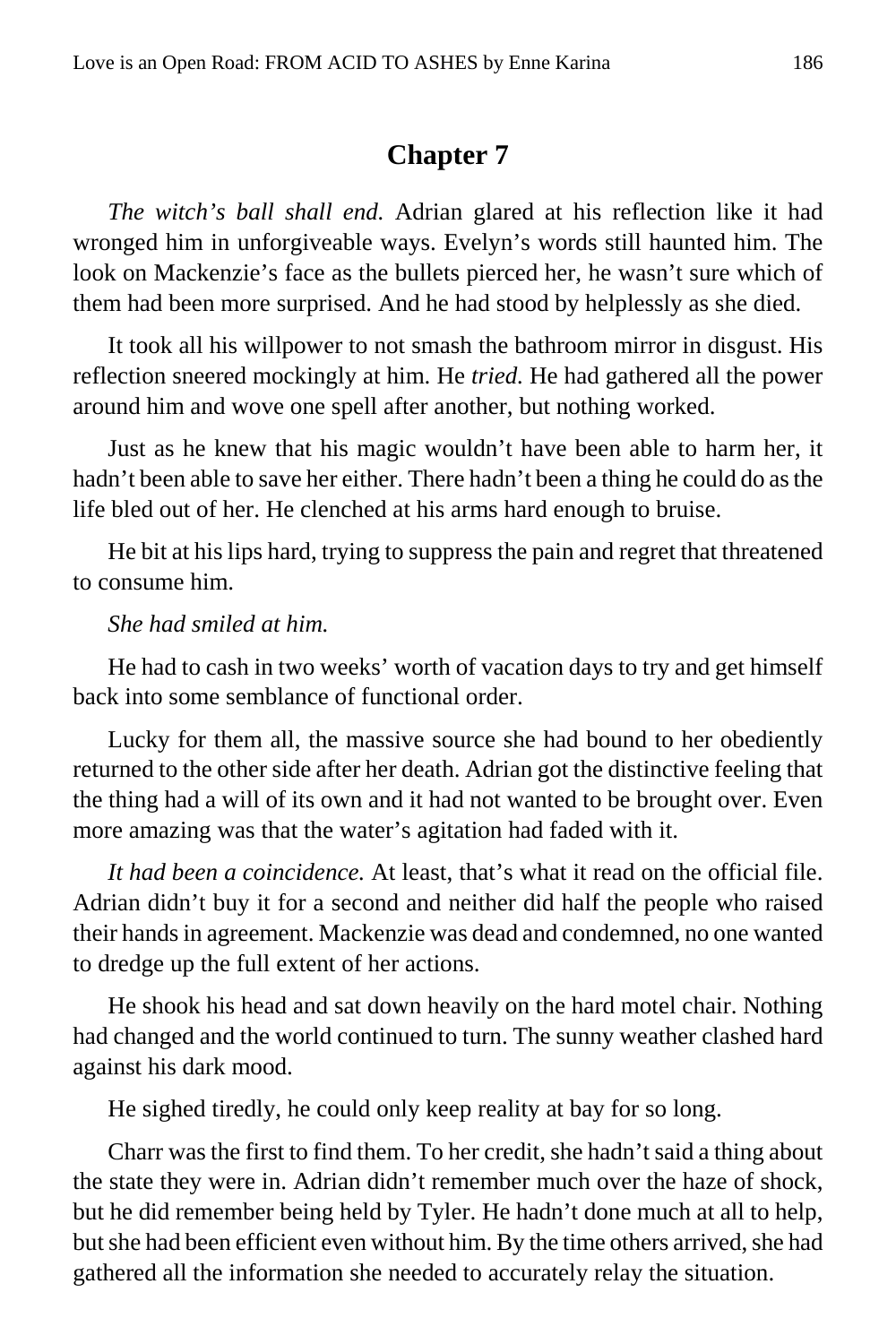Leander's arrival with a mass of Enforcers in tow was the last thing he remembered of the night.

He'd woken up on Lynna's couch with the whole division crowded around him. *All except Sia and Luke.*

Adrian hated himself for the relief he felt when it was confirmed that the only ones harmed had been the twins. Luke had tried to catch Mackenzie unaware while Sia distracted her, only to be crushed by her spell. And Sia landed himself in the hospital when he attacked her in a blind rage. He had paid for it with his left arm.

Everyone save Charr and Terra had been bound and out cold when they were found in Mackenzie's house. Leander had to personally unweave the spells she had cast over them. Adrian had snorted and laughed with Halle as his partner relayed the news to him, but it had sounded strained even to him.

He knew he wasn't at fault, but the guilt still ate away at him. As soon as the last report had been made, he'd made himself scarce. Only three people knew where he was and two of them knew better than to disturb him. The third, he almost wished would drop in unannounced. It had been almost two weeks since he'd last seen Tyler. They had been parted abruptly that night and hadn't had a chance to meet up since. He was certain that it was mostly his fault.

A week of justifying and defending himself to the council had been brutal on his nerves. Lynna had been sympathetic, even supportive, despite the fact that he had murdered her best friend. It was a kindness he was never going to forget and to which he had been infinitely grateful. He had been a gibbering mess on the verge of hysteria when he made his initial report. Their director had been stern, but no less supportive of his actions. And while Evelyn hadn't appeared to defend him in person, she had sent a lengthy letter to the council recounting what she had known of the situation and its inevitable resolution. With their backing and the mounting evidence against Mackenzie, there was little room left for argument.

For those that listened to reason anyway. The council had been divided on the case, some in favor of his actions and others critical. In the end, the consensus was that Adrian had taken necessary action to stop Mackenzie, even with the result as it was.

He laughed bitterly. The reminder of how utterly helpless he had been that night was like a punch to the gut, and the whole scene was stuck on repeat in his mind. She had become so unhinged by grief that she had turned Renegade,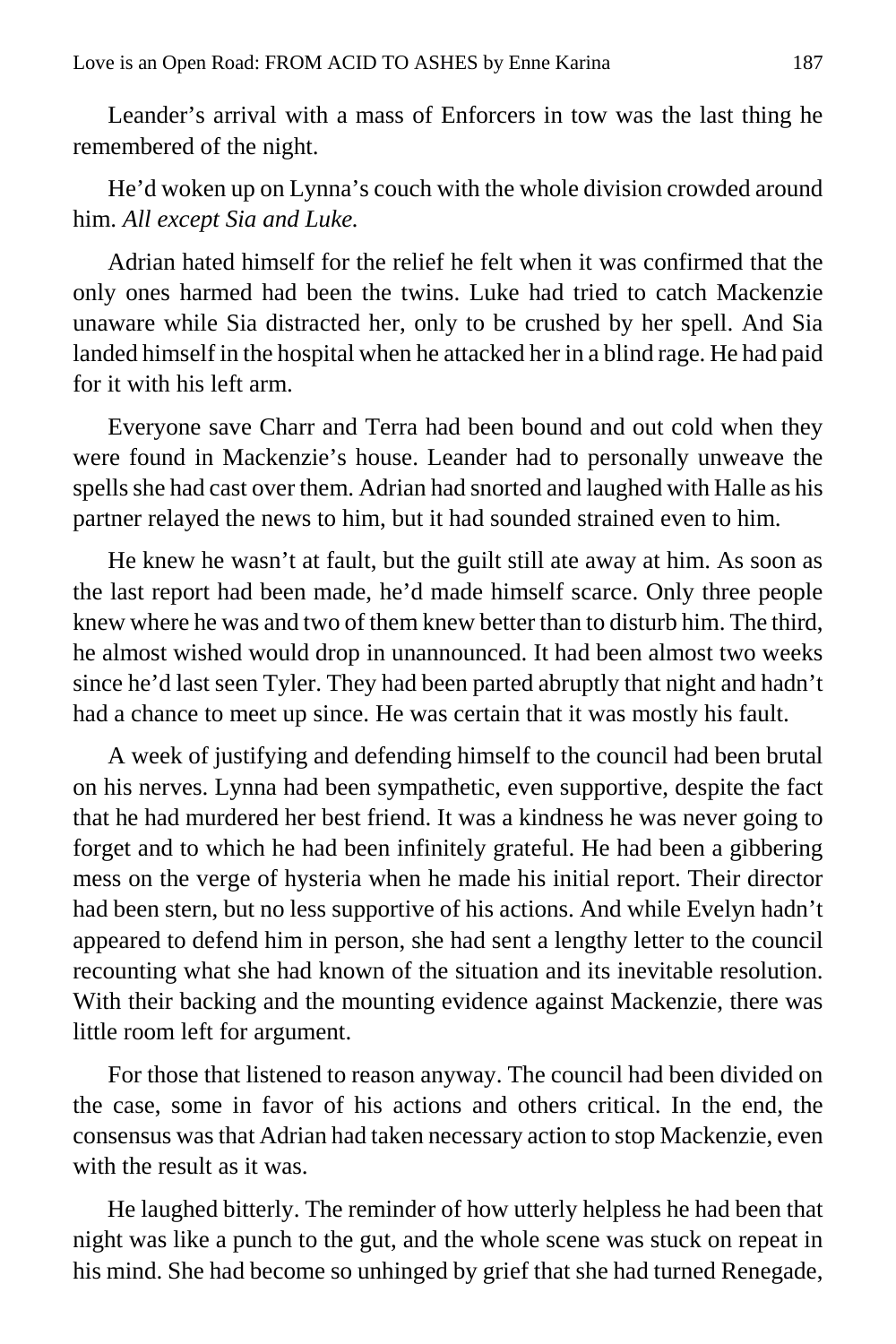and he hadn't so much as noticed. He had only thought of Tyler and left the rest of the team vulnerable in Lynna's absence. He had no doubt that Halle had done his best, but none of that changed the fact that Luke was dead and Sia maimed.

He forced himself back onto his legs and walked out of the room with all the determination he could muster. It was a stupid and impulsive, but somehow, he had wound up returning to the same hotel by the train station he and Tyler took refuge in just before the new moon.

#### *Because that had been where he and Tyler first…*

Adrian screwed his eyes shut tight. The memory warmed his heart, but at the same time, chilled his bones to ice. All too soon, he found himself in the lobby waiting for the taxi to arrive.

He sighed miserably and pretended not to notice the worried look from the woman behind the counter. She'd been more than a little surprised when he showed up again, but didn't ask any questions. He offered her a weak smile and went back to staring out the window.

There had been so much more to their world than even he was aware of. He'd taken pride in his source, his magic, his ability to weave spells, but when it really mattered, he hadn't been able to do a damned thing with it. All that power at their disposal and all it took was a simple human weapon.

#### *That's why there is no choice to make.*

He buried his face in his hands. *Not yet. Don't think about it yet. Let's take things one step at a time…* First, he was going to pick up the stuff he'd been forced to leave behind all those weeks ago. Then he would go back and speak with Lynna. About what, he wasn't sure, but he knew he had to see her and put that night to rest.

And only then, would he allow himself to think about the rest. To finish what he started over a month ago.

\*\*\*\*

Tyler paced anxiously through his apartment. Now that he was finally back in his own home, the whole thing felt like some crazed dream. *But it was all real,* he reminded himself. It didn't help that he hadn't seen Adrian since that night two excruciatingly long weeks ago.

Despite not having to worry about the threat to his life anymore, he had quietly stayed at Adrian's home until Halle cornered him outside his office one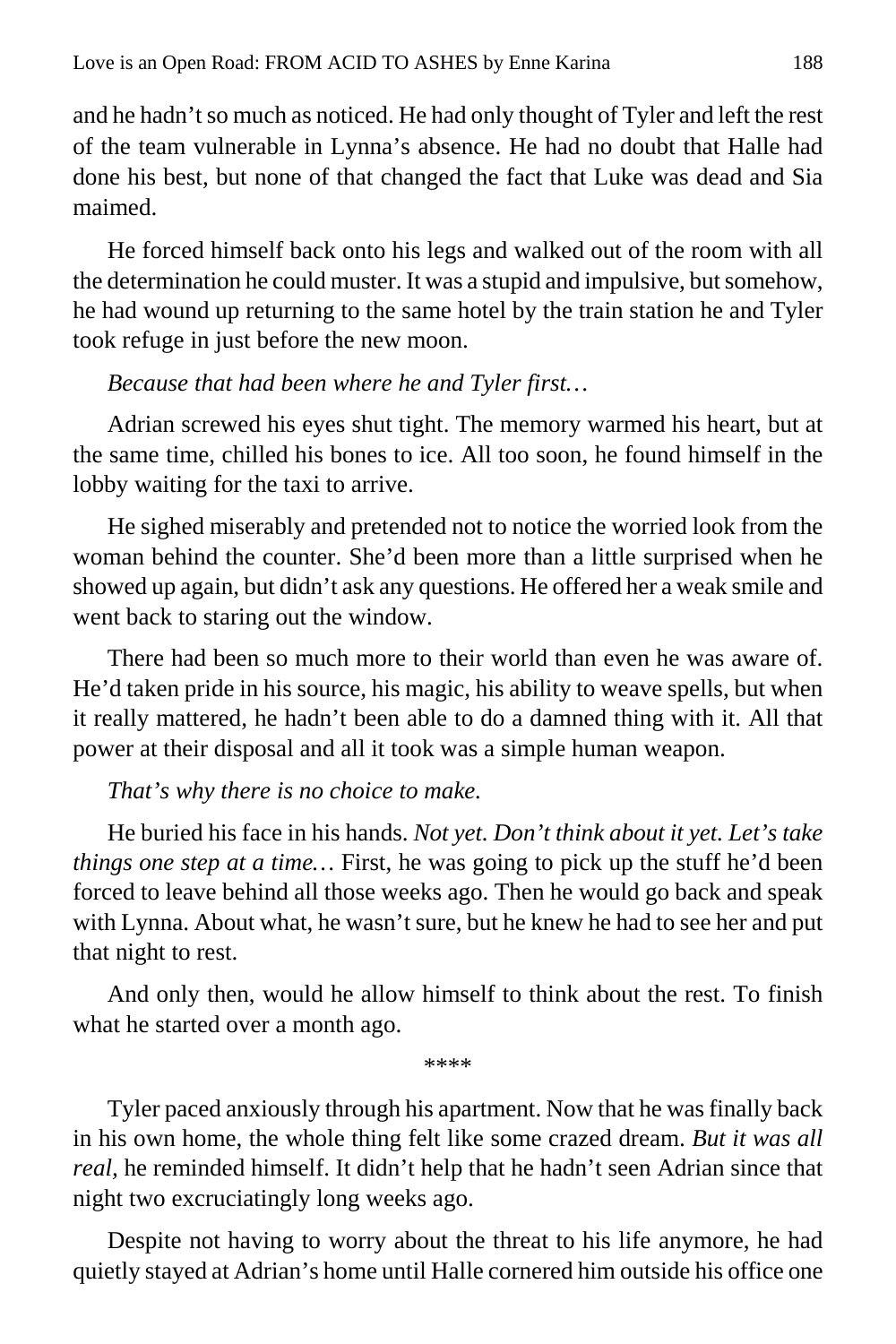day, and practically dragged him home. It was pathetic, but he couldn't reconcile being safe with never seeing Adrian again. *This can't be the end.* He wouldn't let it.

With a determined shake of his head, he dumped his stuff in his room and made his way to the kitchen. He knew where Adrian lived, and failing that, he could always go to that wretched building that was his headquarters.

Rummaging through the fridge and salvaging what he could while straightening out his pantry gave him something to do while his mind drifted.

Tyler was in the midst of cooking up dinner when his phone rang. His heart raced and he tore out of the kitchen and ran straight for the sound. It took him a few seconds to dig the thing out and the disappointment upon seeing the display was crushing. Against his better judgment, he answered the call anyway.

"Hi Mom," he said in greeting.

"Hello Tyler, how are you?" she asked in an unusually chipper tone.

"Good enough. How about you guys?" He made his way back to the kitchen with his cell held awkwardly between his shoulder and ear. Thankfully, nothing had burnt while he was away.

"Great. Are you still busy over there?"

*One guess what she wants.* "No, not too busy. I, uh, moved back into my apartment already. It wasn't as big of a deal as we all thought."

"My, that's great. And what about that *friend* of yours?"

Tyler snorted and nearly dropped the phone into his pasta. *Subtle Mom, real subtle.* "Fine."

The line went quiet for a few seconds and he hoped desperately that she wouldn't decide to pry. "So you're not living with your friend anymore? Would it be all right for your father and I to drop by for a few days to see you? It's been so long since we've all been together."

That had been the question he was expecting. "Yeah, sure. When did you want to come?"

"Oh, well, we'll be there around noon tomorrow."

This time, he did drop the phone. Luckily, it had bounced off the stove to land relatively unscathed on the tiled floor. He swore and scrabbled for his phone. "Mom!"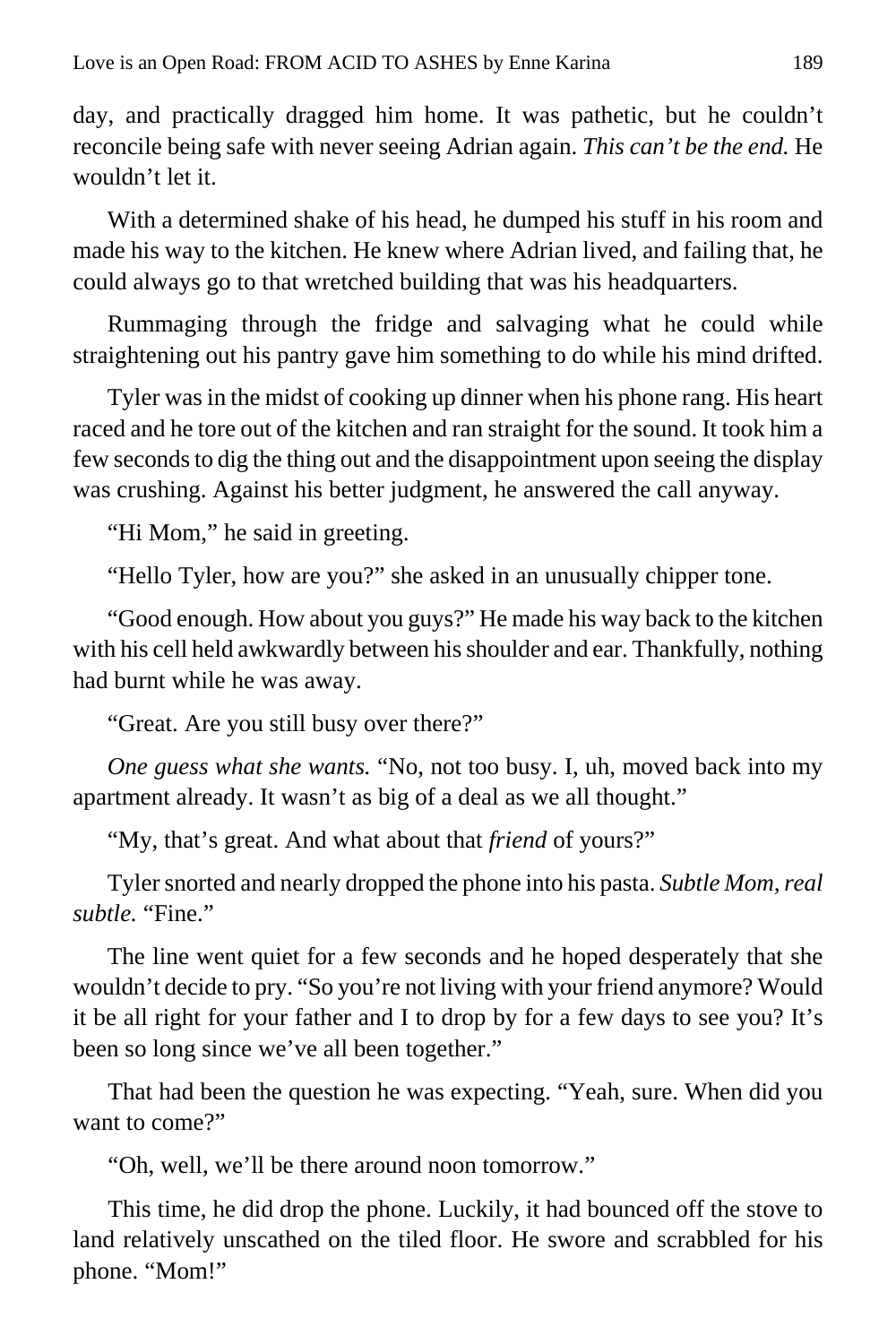"I know it's sudden, but we are heading to a conference in Shalandra anyway and this is on the way."

He sighed. Five seconds in and he was already feeling the twinge of regret. "Fine."

"Good. We'll see you in… eighteen hours. Good night, sweetheart."

"Good night, Mother." He hung up the phone with another sigh and quickly fished his overcooked pasta out of the water. He fixed up the rest of his meal on autopilot, his mind occupied by other matters.

It was insane. He couldn't believe that he willingly agreed to meet them. Except, he knew exactly why he'd done it. It was the loneliness talking. *You've only known the guy for a month and you're already pining after him like a lovesick puppy.*

He stomped out the thought as soon as it had formed. *No, not the only reason.* He had to talk to his parents about the accident. He was through running away from the problem. It was time to come clean about the therapy, the guilt, and the nightmares. About everything that had happened except Adrian.

He was going to *live* his life on his own terms.

\*\*\*\*

"You're being a complete fool," Lynna stated matter-of-factly.

Adrian glanced at her in surprise, he barely had the door open before she spoke. He hadn't even entered the room yet for God's sake. "I don't know what you mean."

She didn't reply and Adrian took it as an invitation to enter the room. He hovered behind the unoccupied chair for a few seconds before hesitantly taking a seat. Given the state of the room, it had to have been deliberate. She had been expecting him.

"Are you going to tell me why you're letting the assignment hang unfinished, or do I have to beat it out of you?"

"I'm getting to it. I'm back now aren't I?" he answered defiantly.

"You're stalling," she stared at him and he couldn't help but look away. She was right and she knew it. Worse still, he had to confront it now.

"No!  $\Gamma$ m—"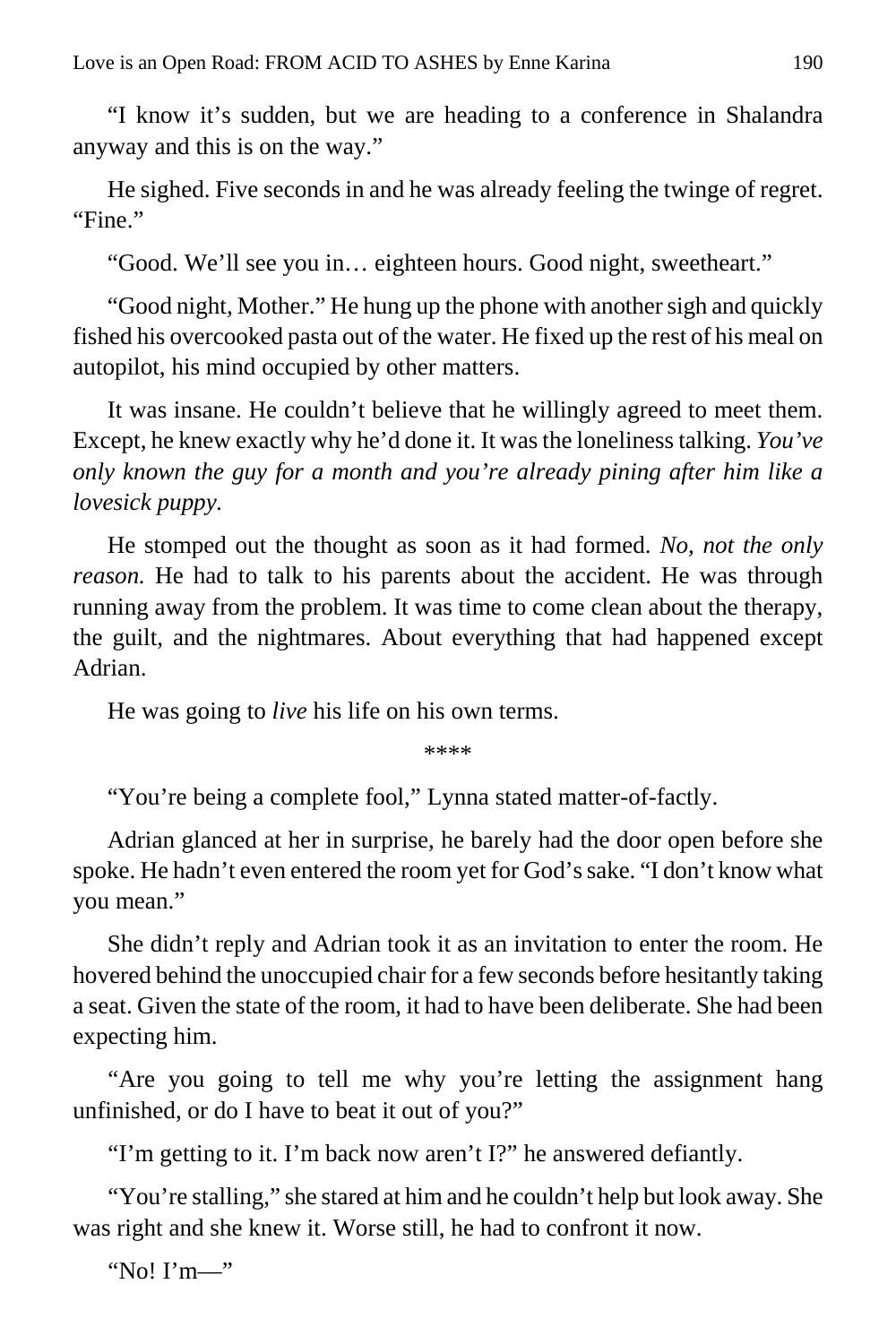She cut him off with an impatient wave of her hand. "Why?"

He glared uselessly at the messy stacks of paper littering her desk. He couldn't think of anything useful to say. "What do you mean *why*?"

Lynna leaned back, studying him with the kind of intensity that made hardened criminals sweat. The air grew thick and pulsed with each breath she took. He had been half expecting her to secure the room, but the sudden change still made him jump. "Adrian. Don't play games with me. What do you want?"

"I don't—"

"Answer me," she snapped.

Adrian cringed, but quickly composed himself again. "I…" He struggled to keep his face impassive. It felt like even the tiniest flicker of emotion would crack his mask of calm open. He was not going to cry in front of her. "I'm sorry okay? I will finish the job. Just—just give me some time. Please."

"Adrian. Look at me."

He did.

The irritation from earlier was gone, only to be replaced by something else. It was foreign and altogether unexpected given their topic. She was the embodiment of sympathy, maybe even understanding. Adrian's breath caught in his throat. "I asked what you wanted to do, not what you planned to do."

The shock on his face must have been evident because she sighed and raked her fingers through her hair. His surprise doubled when he realized that she was just as nervous and uncomfortable as him. *She was the one who put up the field…*

"Listen to me. I know you're scared, I know you want to do the right thing, but the truth is, there is no right answer. Not here at least. There's just what you want and what they want."

#### *They, not us. What did she want?* "I—"

"Quiet, I'm not done yet." She motioned deliberately with her hands. "I mean, look at yourself. You're more miserable now than you were during that whole damned affair. And don't bother making excuses, I've seen the two of you together. So let me ask you again, what do you *want*?"

Maybe it was the confining field or maybe it was the question, but Adrian felt faint. As though all his blood was being drained out of his body. "You want me to choose like Mackenzie chose."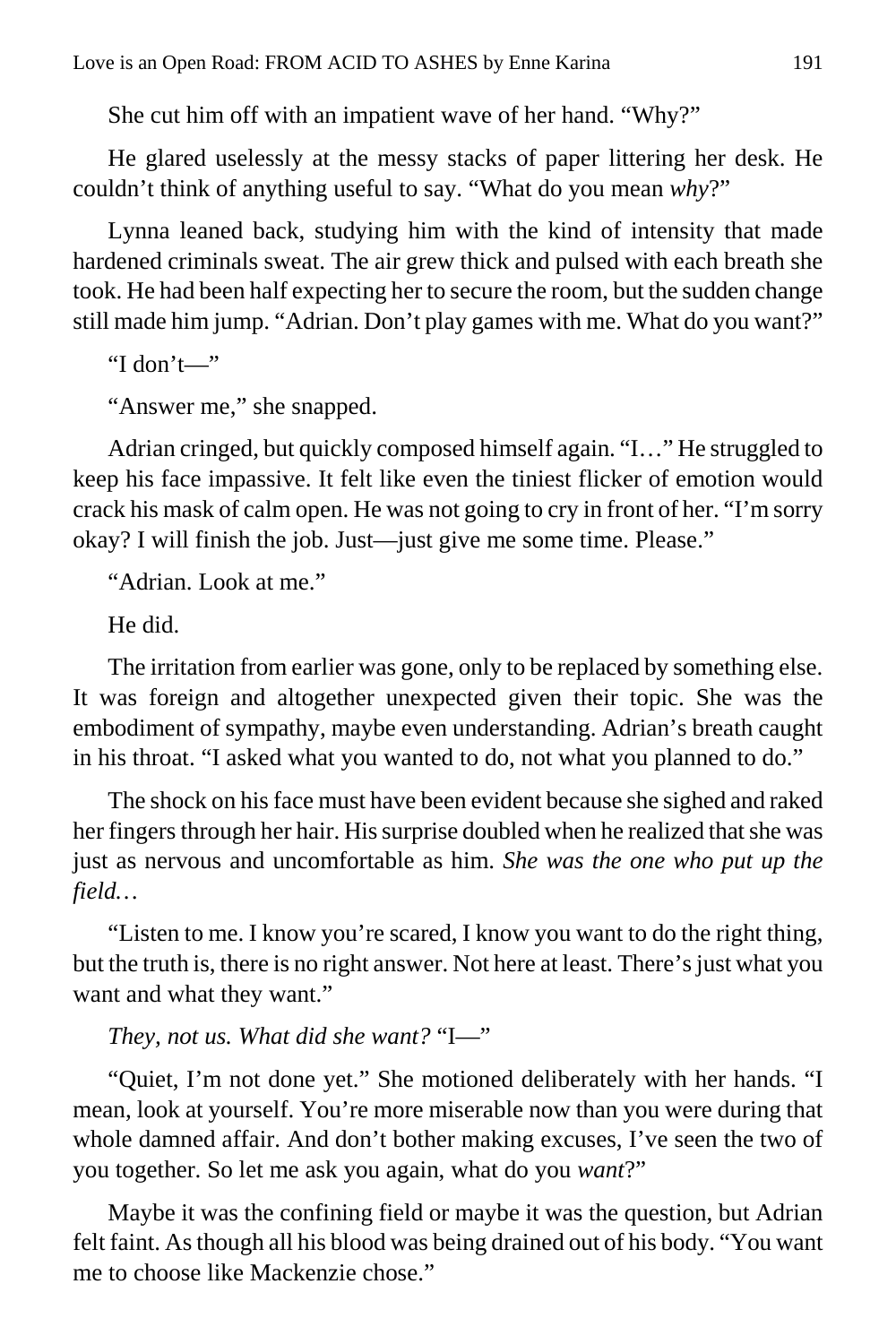"No. I want you to choose like your mother did."

"This is different! My father didn't know anything!"

"And because of that difference, we won't have a repeat of what happened to you."

"Lynna…"

"What are you more afraid of?" she asked softly.

"You asking me if I intend to turn Renegade," Adrian deadpanned. He was pretty sure his composed appearance had more to do with numbness than actual calm.

"Do you want to hear an old story?"

Her abrupt change in topic had caught him completely off guard. "Huh?"

She continued on as though he had never spoken, "You probably thought that I've never been in love, never bothered to go looking for it. Well, it's mostly true, nowadays it's the complete truth, but it was different before. There's a few of us and so many of them. Really, what are the chances that we wouldn't find love with a human?" She smiled ruefully, almost selfdeprecatingly. "I met Belle, Annabelle, nine months and twenty-seven days before you came into my life. I figured that even a life built on deceit would be worth it. That it was better than not having her at all. Then your case turned up.

"God, it was hell. It was a nightmare on all counts. Lier and I wound up stealing you away under some thin disguise before the council even came to a decision.

"And seeing what you had to live through before things got so out of hand that we finally found you… God… it broke my heart." Lynna sighed. Adrian got the distinctive feeling that she wasn't even speaking to him anymore. He shifted uncomfortably, he felt like a voyeur glancing into her memories. "After that, I decided that the rules weren't completely pointless. I let her go. I let Belle go."

They sat in silence as the minutes ticked by. Adrian stole quick glances at her, but she was still lost in her memories. He had to break the silence. "Why tell me this?"

She turned sad eyes on him once again. "Because it was an impulsive decision that I never stopped regretting."

"Oh."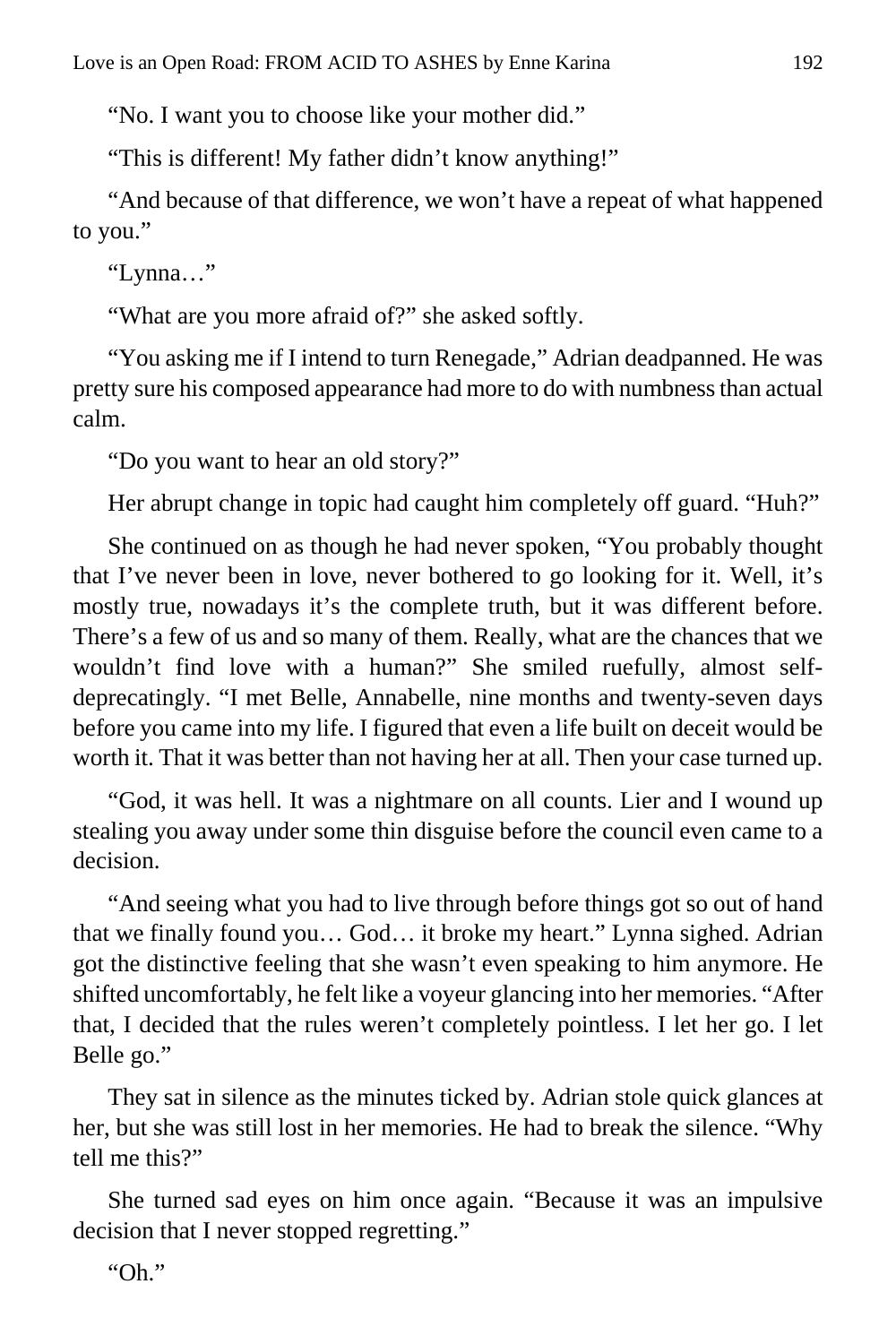Another pause followed, but finally, she spoke, "Years later, I had the luck of landing another wretched assignment. A Magical fell in love with a human, and through some slip, the human wife found out about us. The order came in for him to take away her memories, but instead of complying, they disappeared one night. Naturally, his family wanted them found and… Well, we found them.

"They begged and pleaded with us to leave them be, that they weren't doing anyone any harm, and it was all true. They just wanted a quiet life together. He turned Renegade for her, threw away his family, and chose a life of living in the shadows over one built on deceit."

Adrian swallowed. "What did you do?"

"We let them go. Forged a report, it was easy enough to do since we were in agreement. The look on their faces when we agreed to leave them be… That. Was happiness."

"No…" he whispered. Lynna, who was renowned for her righteousness and loyalty to the Enforcers, had willingly… He shook his head in disbelief.

"Yes. Anyway, this isn't about morality. I had a choice and a chance and I let it all go. Another chose love and happiness over duty. And now, it's your turn to choose."

\*\*\*\*

Despite the sun shining brightly down, the air was unseasonably crisp and cold. Adrian shielded his eyes as he glanced up at the skies. The headstones weren't very large, but they commanded respect. The blue tinged stones were carved with intricately woven ivy and pine. Adrian placed a small bouquet of flowers in front of each stone. There were four where there used to only be three.

He had never been to the gravesite since the funeral itself. Not because he didn't want to, but because Mackenzie had preferred to visit alone. Especially on the anniversary of their deaths. Thinking about it now, that couldn't have been healthy. *And now they're finally together.* In theory at least. He sighed and glanced upward again.

It had taken him a full four days to finally come to a decision. He had holed himself up in his house after that dizzying conversation with Lynna, unsure of what to do. *If only Halle knew*… but he didn't. Couldn't. The decision, and consequences, had to be his alone. *Assuming Tyler even wants the same thing…*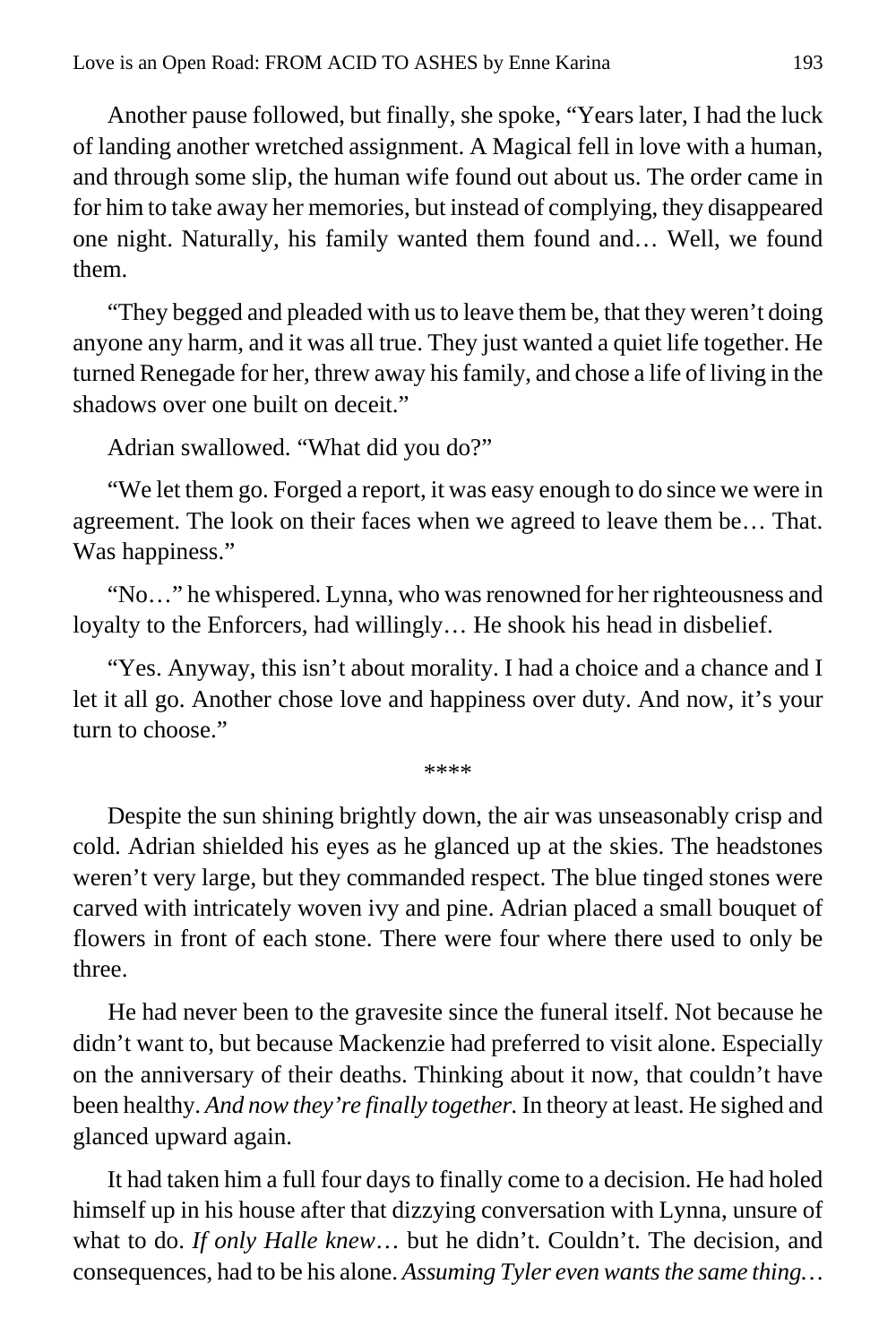Adrian was jerked out of his thoughts by the sound of footsteps over granite steps. Tyler joined him in front of the graves a few moments later and placed down two bundles of flowers himself. They didn't speak for a time. Adrian didn't know how to break the oppressive silence. There was too much to say and too few words.

Tyler saved him by speaking up first. "I've been worried about you."

"I know. I just… needed some time alone. To think and stuff," he mumbled softly. "I'm sorry for disappearing like that. I'm sorry for what you had to go through. I'm sorry—"

"You don't need to apologize for her," Tyler cut him off sternly.

Adrian stole a glance at him, he looked exhausted, but his eyes shone with renewed strength. A kind of determination he'd never seen before. "Tyler?" Adrian reached out to take his hand. "Remember what I said about how I wished things had ended differently? About wanting to save her. I won't lie, I really do wish that night hadn't ended with casualties, but it's not your fault. I was the one who pulled the trigger."

"And saved me. I know you're not a killer."

He couldn't help but let out a bitter laugh. "You're only the tenth person to tell me that."

"It's true."

"It's really not. But I appreciate the sentiment."

They stood gazing silently at the headstones. Despite the horrible memories this place held for both of them, he knew he had to bring Tyler there. Mackenzie had been buried quickly and quietly, a feat made easier by the fact that she had prepared everything herself. Regardless of the outcome, she had never planned to live past that night.

Adrian ignored the ache threatening to consume him. This was no time for him to lose his composure, he'd cried and made peace with what happened. This was closure for Tyler. An assurance that the nightmare was finally over.

"Tyler, do you trust me?"

He turned surprised eyes onto Adrian. "Yes, of course."

"Thank you."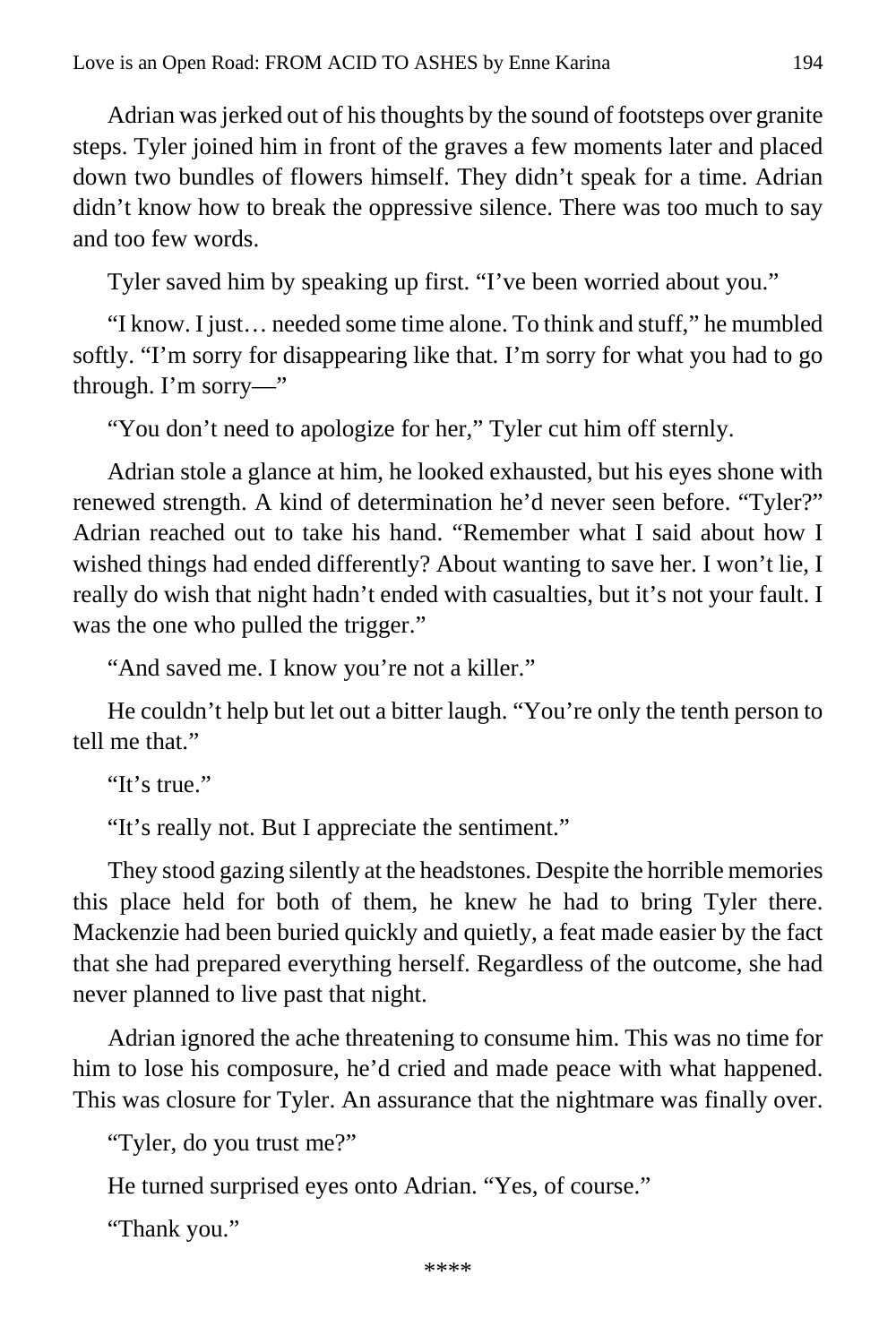Adrian held a small glass vial up to the sunlight and studied the contents. No one on the busy streets of the downtown core seemed to notice or care about the object he held. No one that could possibly understand its significance. A multitude of small jeweled stones circled around a large central piece. They shone vibrantly in the bright light, a beautiful mix of green and blue. *The color of the residual soul.*

He hated that part of the system, always had. Probably because he had seen its effect firsthand when he was a child. *That's why Mediators exist. And failing that…* Adrian sighed and knocked softly on the shop door.

Evelyn's expression changed from mild shock to resigned sadness in an instant when she saw him standing outside. "You're really sure about this?"

"Yeah." Adrian handed the glowing vial to her with a shaking hand. She gazed at him with eyes that had seen too much in life.

"I'm sorry it had to come to this. If I'd known…"

"Sacrifices had to be made, it's not your fault, Evelyn. You wanted to help him and do your duty. If it hadn't been me, it would've been someone else."

"I just mean—well. It doesn't matter anymore." She ran her finger down the side of the glass, studying it sadly.

Even though she spoke the truth, he had a feeling that wasn't what she wanted to say. *Did she know? Could he trust her?*

Wordlessly, she turned toward the back of the store and he trailed after her silently. Instead of heading up the stairs, she touched the bottom most step. With a pale shimmer, four rings of light emerged from the point of contact and spiraled outward until it had risen up the walls and covered the whole stairwell.

A previously hidden latch became visible. After four flights of stairs straight down, they arrived at a plain hallway. A single door stood on the other end. He waited anxiously as she slowly unwove one protective spell after another. Two seals, one trap, and four guarding wards later, and the wooden door that simply read, Archive, could finally be opened.

Adrian couldn't stifle a gasp of awe as he laid eyes on the inside. It was both amazing and terrifying. Hundreds of shelves were lined up neatly against the walls, each labeled in fifty-year increments dating back to the fourteenth century. *The start of the witch hunts. The beginning of the bloodstained decades that marked the end of peaceful coexistence with humans.*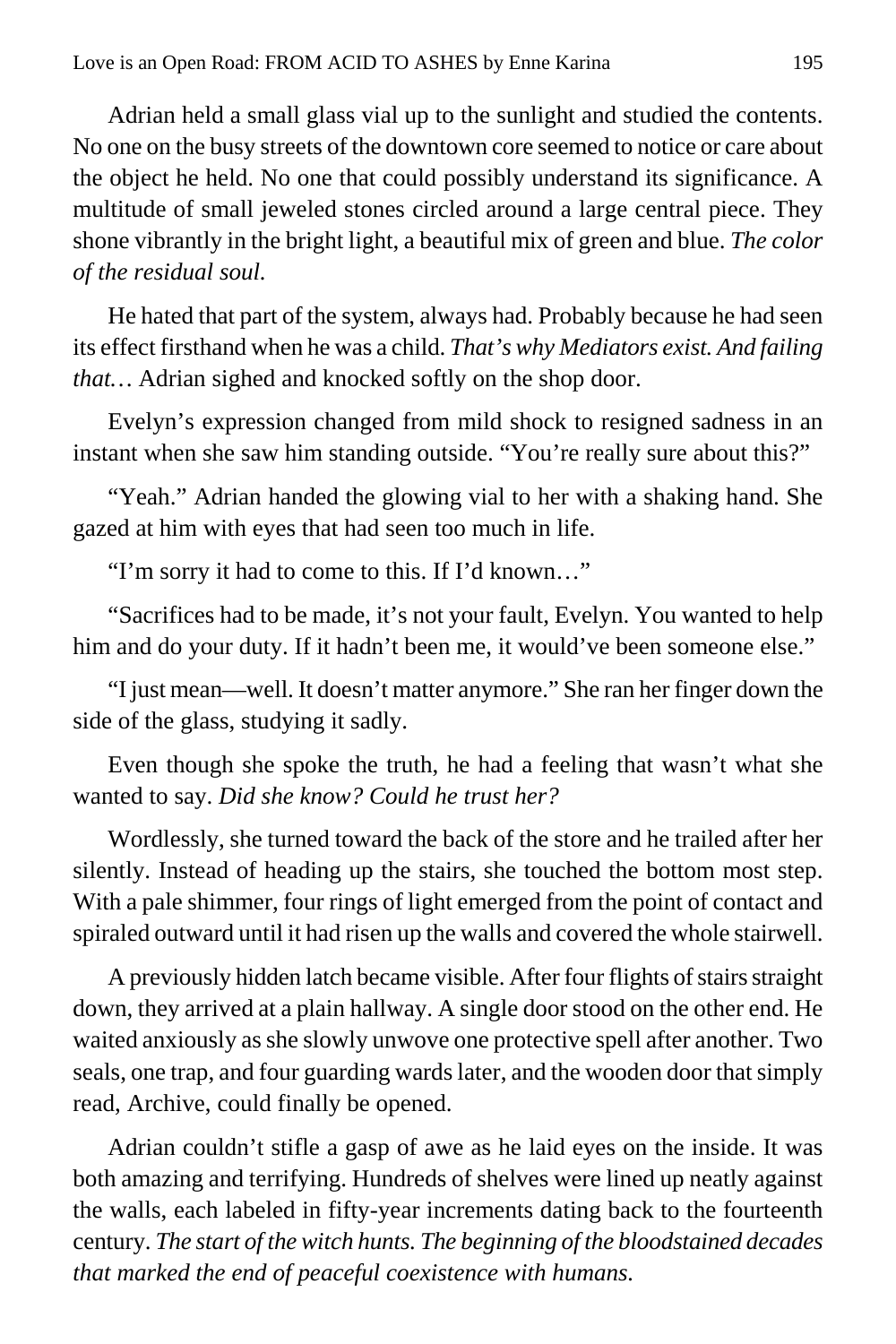Under each date was inscribed the names of the Keepers for that period. *Lucas, Yieran, Rayle.* The shelves themselves held row upon row of glowing vials. They were all quite beautiful, if he ignored the implications of their contents. They walked solemnly to a nearly empty shelf at the back labeled two thousand–present. *Evelyn. Keeper of Memories.*

She glanced at him with an unreadable expression, but Adrian simply shook his head. He'd made his choice. She sighed and placed Adrian's vial into an empty slot.

"Take care," she said softly as he turned to leave. Adrian swallowed down his fear. Her eyes had shone with silver, she had seen, and she was letting him go.

\*\*\*\*

Tyler glanced at the wide expanse of wilderness surrounding them. He stole a quick glance at Adrian. *Back on the road and sitting around in the middle of nowhere with a duffle bag each.* He was honestly sick of it, but if it was the only way…

"Are you really okay with this?" Adrian asked again, the third time in as many minutes, and the hundredth in the past week.

Tyler fought the urge to roll his eyes. It was just like Adrian to obsess about something they had both agreed on already. He asked instead, "Are you?"

"Yes, I mean, I wanted to stay with you, be with you, but never thought I had a choice," he admitted guiltily. Tyler studied him carefully in the pale evening light. The day had gone by in a flash and already, they were contemplating what had transpired.

"Seriously? So you were just going to…" He stopped himself from finishing that sentence. It didn't happen so it doesn't matter. *Just focus on the good things.* "Wait, what *did* you do?"

"A diversion. An illusion. It wouldn't have fooled anyone who knows what to look for and it definitely didn't fool Evelyn…" He trailed off, a faraway look on his face.

Tyler tensed. "Then how—?"

"I don't know. Not how, not why. But she knew and she still…" Adrian shrugged. "I guess we won't have to worry about others finding out and coming after us later at least."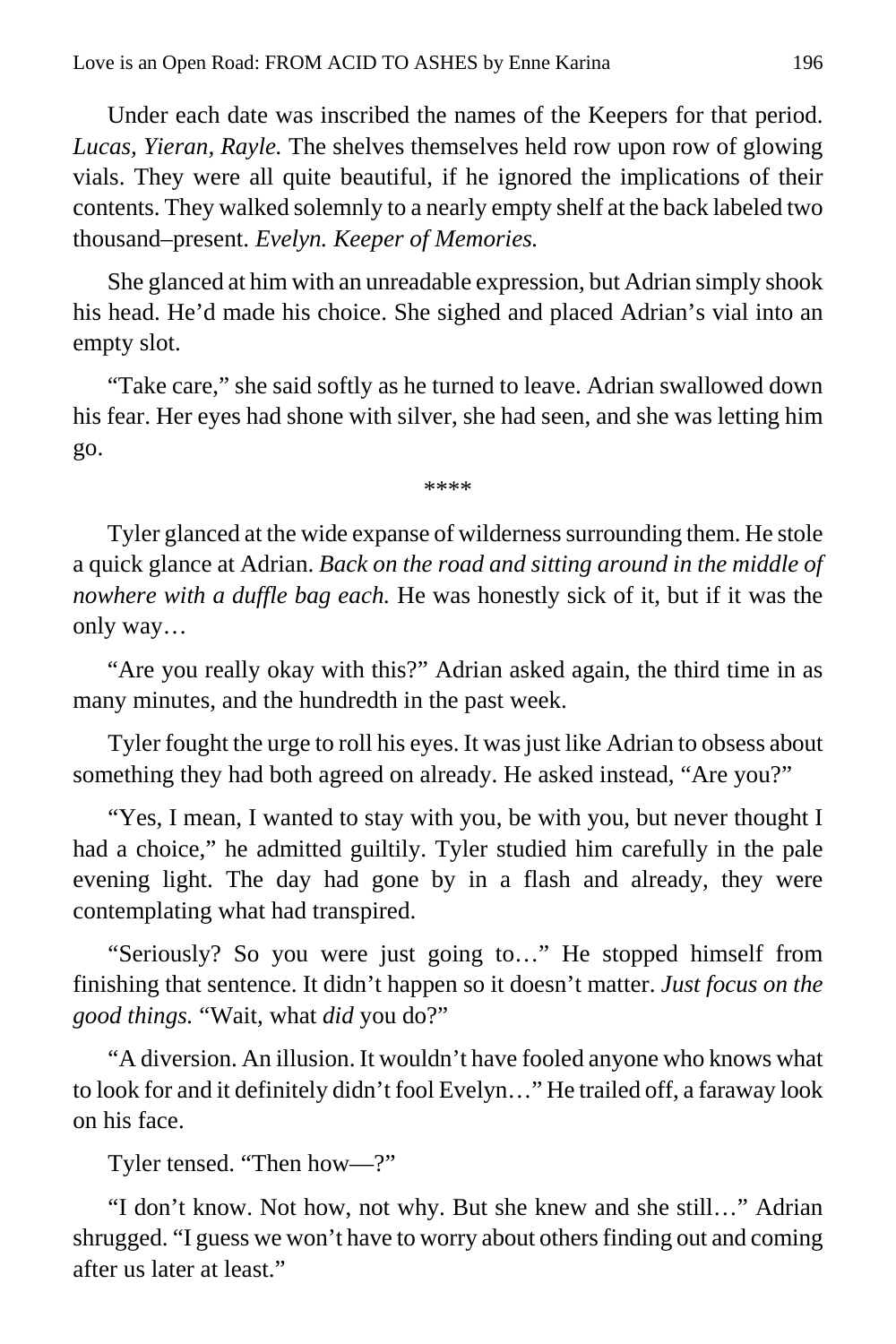"Well, I'm glad it all worked out in the end. Seemed like we both needed to clear the score and start anew."

"Eh?"

"I told my parents, no, not about *you*. Well, not about that side of you anyway," he clarified at the look of abject horror on Adrian's face. He would have laughed if the conversation weren't so serious. "I just… After Mackenzie, after everything, I figured it was time to come clean about the past three years and stop hiding from it all."

"Yeah," Adrian sighed. "Tyler, I really don't know how the future is going to unfold, I really don't know if this is the right choice or even the better choice for us, but whatever happens, I'm willing to try."

"I know. Like I said, I trust you. So please trust me as well. We'll make this work." He smiled. It was worth believing in. *Adrian,* was worth believing in.

"So I guess this is as good a time as any to make proper introductions." Adrian smiled sincerely, his eyes dancing with mirth. "My name is Adrian Graeme."

"Tyler Anderson." He chuckled softly. "And I love you."

Adrian smiled brightly as he took Tyler's hand in his own. "I love you too."

## **The End**